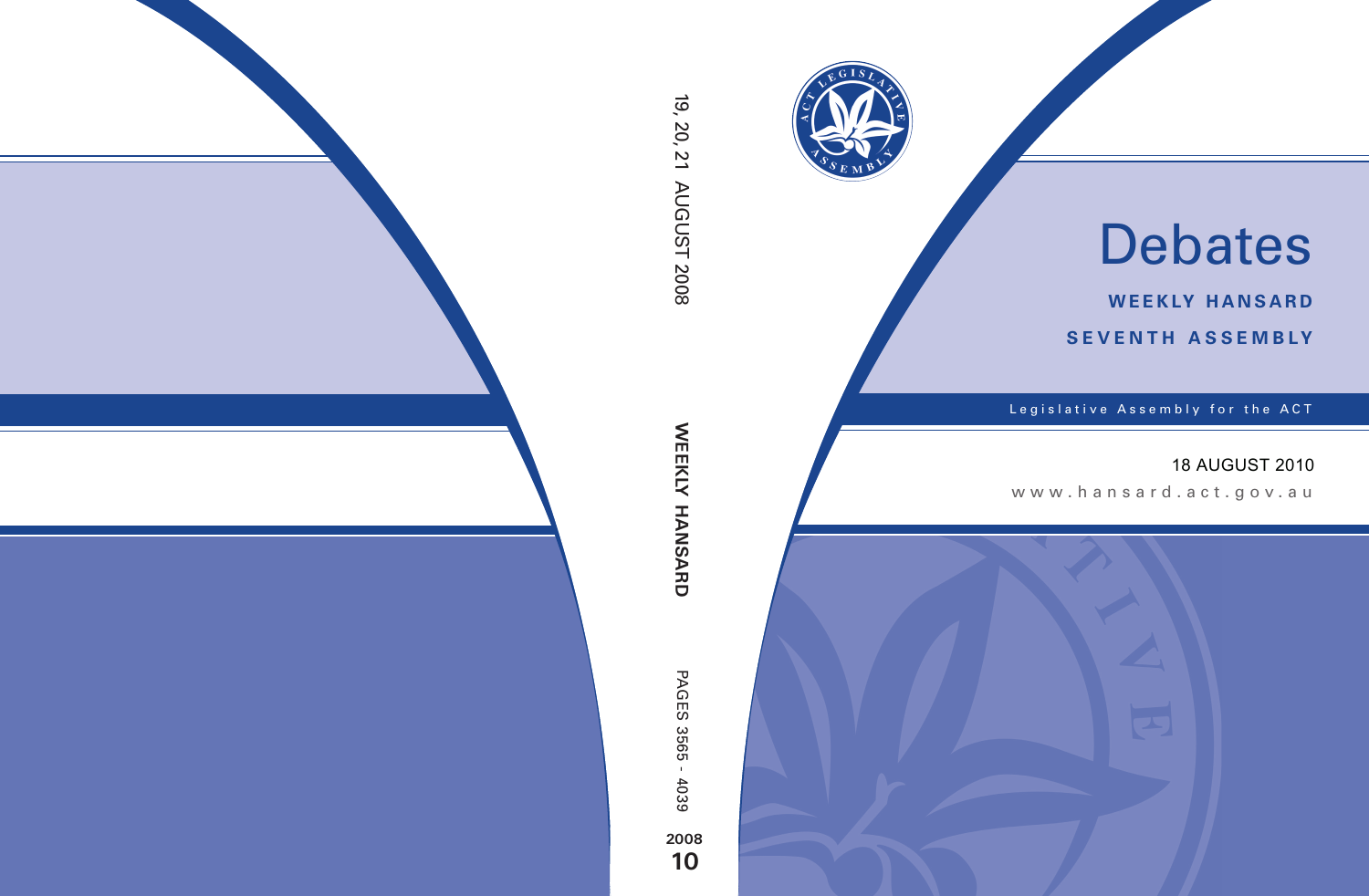#### [Commonwealth public service.................................................................................3453](#page-2-1)  [Australian Greens—policies ....................................................................................3482](#page-31-0)  [Questions without notice:](#page-45-0)  [Taxation—revenue .......................................................................................3496](#page-45-1)  [ACTION buses—Belconnen bus interchange..............................................3497](#page-46-0)  [Taxation—revenue .......................................................................................3499](#page-48-0)  [Canberra Hospital—surgery cancellation.....................................................3501](#page-50-0)  [Education—outcomes...................................................................................3503](#page-52-0)  [Planning—affordable housing......................................................................3505](#page-54-0)  [Canberra Hospital—alleged bullying ...........................................................3509](#page-58-0)  [Health—general practice superclinic............................................................3510](#page-59-0)  [ACT Health—clinical risk management ......................................................3514](#page-63-0)  [Canberra Hospital—visiting medical officers ..............................................3515](#page-64-0)  [Schools—information and communications technology education ........................3517](#page-66-0)  [Australian Greens—policies ....................................................................................3518](#page-67-0)  [Roads—works and traffic management...................................................................3562](#page-111-0)  [Canberra Hospital—alleged bullying ......................................................................3581](#page-130-0)  [Adjournment:](#page-146-0)  [Kytherian Brotherhood of Canberra and District Inc ...................................3597](#page-146-1)  [Greek community .........................................................................................3598](#page-147-0)  [Canberra Hospital—staff..............................................................................3598](#page-147-1)  [Canberra Hospital—staff..............................................................................3600](#page-149-0)  [Kytherian Brotherhood of Canberra and District Inc ...................................3600](#page-149-1)  [Tandem Respite Inc......................................................................................3600](#page-149-2)  [Education—early childhood.........................................................................3601](#page-150-0)

#### **[Wednesday, 18 August 2010](#page-2-0)**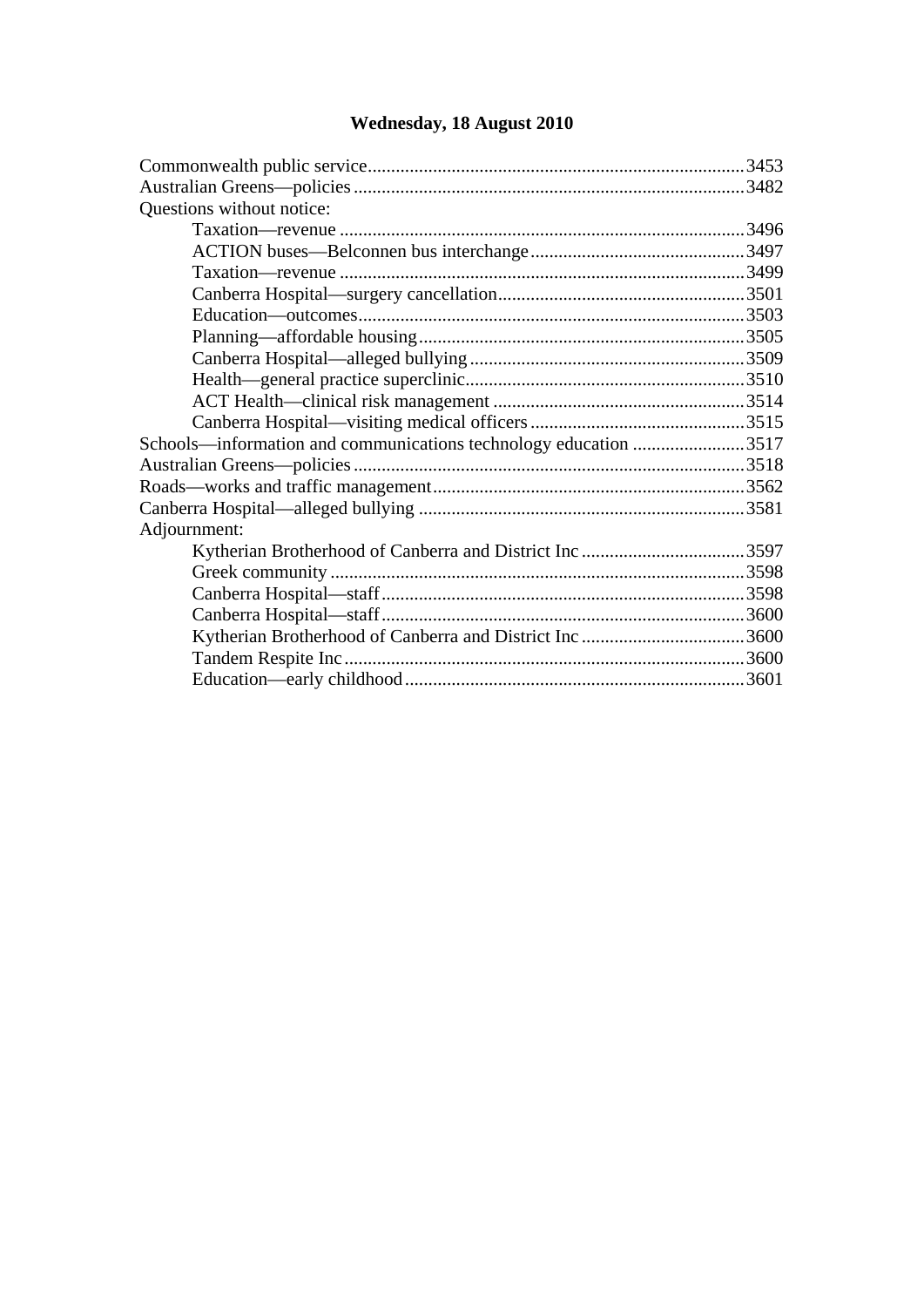# <span id="page-2-0"></span>**Wednesday, 18 August 2010**

## **The Assembly met at 10 am.**

*(Quorum formed.)*

**MR SPEAKER** (Mr Rattenbury) took the chair and asked members to stand in silence and pray or reflect on their responsibilities to the people of the Australian Capital Territory.

## <span id="page-2-1"></span>**Commonwealth public service**

**MS PORTER** (Ginninderra) (10.03): I move:

That this Assembly note the importance of a strong and stable Commonwealth Public Service to the ACT.

We heard a great deal in this place yesterday about the potential damage that would be wrought to our local economy and to our local community should the Liberals win this weekend's federal election. We talked about the impact on those whose jobs would vanish and the flow-on effect to other jobs in our economy. Mr Hanson glibly scoffed that because the job losses would be achieved by attrition, they were somehow not real jobs. Well, we all know that this is just spin. These losses will be real.

Ignoring the direct effect it will have on people's lives is perilous. We simply cannot remove 12,000 jobs from an economy of our size and expect that it will be business as usual for everyone else. It will not. Economic modelling conducted by the Australian Council of Trade Unions estimates that the removal of 12,000 commonwealth public service jobs will result in the loss of another 17,400 jobs across the broader economy. As residents of the ACT, it is likely that all of us will know one or more of those people that will lose their jobs. I know how this will affect their families. These situations are real. These job cuts will be real and they will have real effects on people.

Perhaps Mr Hanson thinks that because they are just collateral damage from his party's slash and burn of the public service they are not real jobs. Data from the ABS shows that the wages and salaries of commonwealth public servants were worth \$5.7 billion to the ACT economy in 2008-09. Are the dollars attached to the 12,000 people in those jobs somehow imaginary dollars simply because the jobs will be lost by attrition rather than by redundancy? Are the dollars that those public servants spend in our supermarkets, our grocery stores, our restaurants and our car yards somehow imaginary dollars?

The fact is that the Liberal Party has promised—not threatened, but promised—to slash \$24 billion over four years to 2013-14 from the current outlays of the commonwealth. Here in the ACT, commonwealth government expenditure is a critical contributor to our economic growth, representing almost half the territory's total economy. Over the past two years the global financial crisis has posed a significant risk to the economy, but we have come through.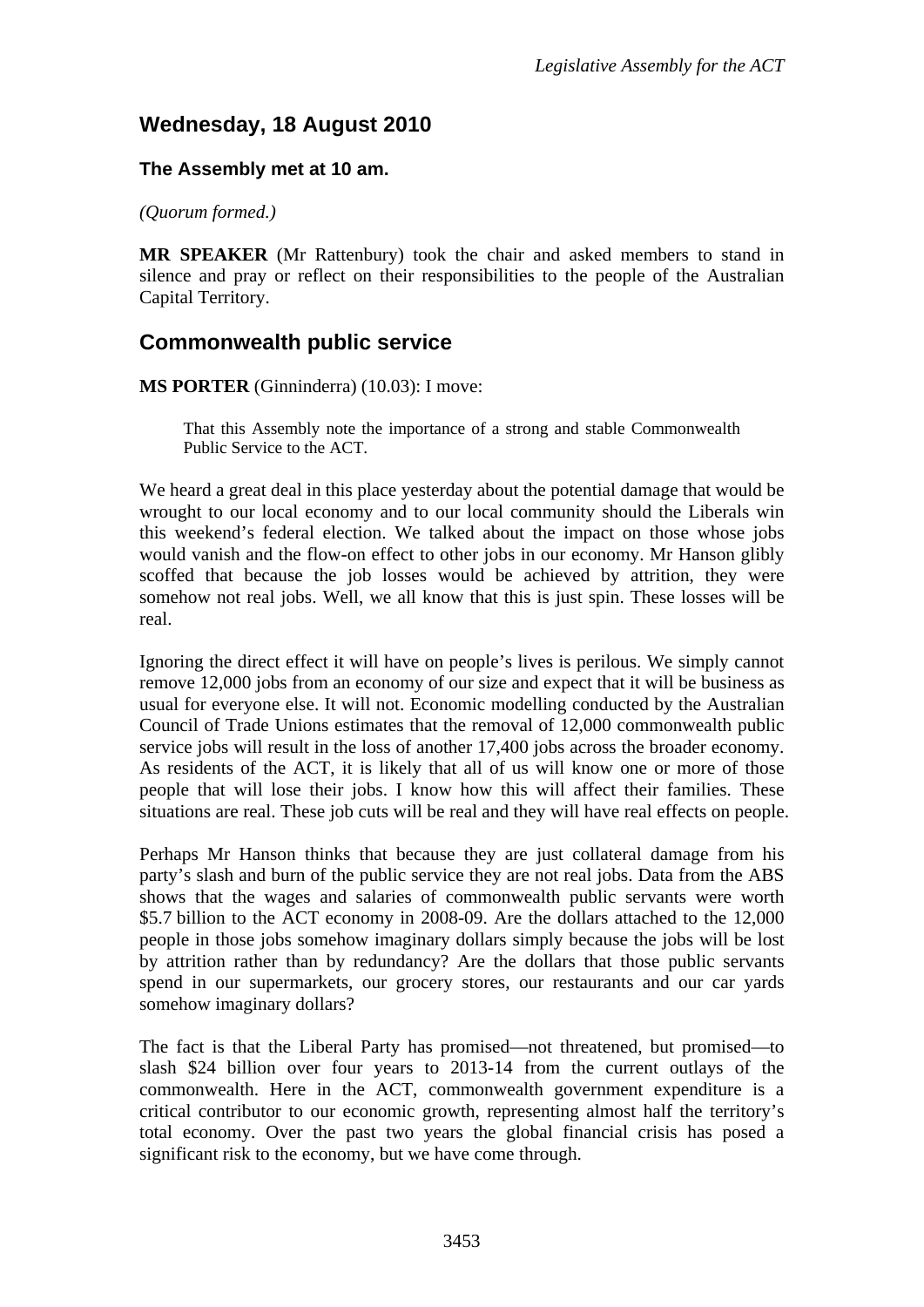The federal and territory Labor governments have worked together to shield our community from the worst effects of that global downturn and, by and large, we have succeeded. While our forward estimates have moved into deficit, the government has a plan to return to surplus by 2013-14.

Our economy has grown. It continues to grow, even through this very difficult period. Gross state product increased by 1.4 per cent in 2008-09 and it is expected to increase in 2009-10. The trend unemployment rate in 2010 declined to 3.3 per cent, compared to a national unemployment rate of 5.2 per cent. The adult average weekly ordinary time earnings in the ACT in the February 2010 quarter were \$1,443, more than 16 per cent higher than the national average.

In the year to the September quarter 2009, the ACT experienced strong population growth of 1.9 per cent. The fiscal stimulus measures of the commonwealth and local investment made by the ACT government helped sustain economic growth and minimised job losses in Canberra during the global economic downturn. We continue to enjoy a AAA credit rating. All of this the Liberals will put at risk, and Mr Seselja is more than happy to watch it happen.

Those opposite think that the 12,000 jobs that will disappear from our economy are not real jobs, that the flow-on effect to shops and other businesses are not real flow-on effects, that the money that will disappear from circulation is not real money. As the Chief Minister said yesterday, Mr Howard managed to do in 1996 what the global financial crisis could not do. He sent the ACT economy into recession with his public service job cuts.

Now Mr Seselja, Mr Smyth and Mr Hanson are sitting here on their hands and grinning like excited schoolboys in anticipation of it happening all over again. If the Liberals are elected this weekend, if 12,000 jobs are lost as promised, if commonwealth spending is cut as promised, economic growth in the ACT will be drastically slowed, local businesses will suffer, consumer confidence will plummet and a higher unemployment rate will be recorded.

What about spending cuts? What impact will there be on our town from these so-called savings? The national broadband network will be unplugged. One of the first beneficiaries was to be Gungahlin. The Liberals pontificate endlessly in this place about Gungahlin, but they will not stand up for the people of Gungahlin when it comes to the NBN rollout.

Federal Labor's building the education revolution program, which has delivered new gymnasiums, new classrooms, new sporting facilities, new science labs, new libraries and new playgrounds in so many Canberra schools will be scrapped by the Liberals if they win this weekend. Zed Seselja, Brendan Smyth and Jeremy Hanson will be elated when this happens, it seems.

I cannot speak for Mr Doszpot and Mr Coe. Perhaps we can ask them when they get back from their excursion this morning to the official opening of a non-government school project delivered by the federal government under the building the education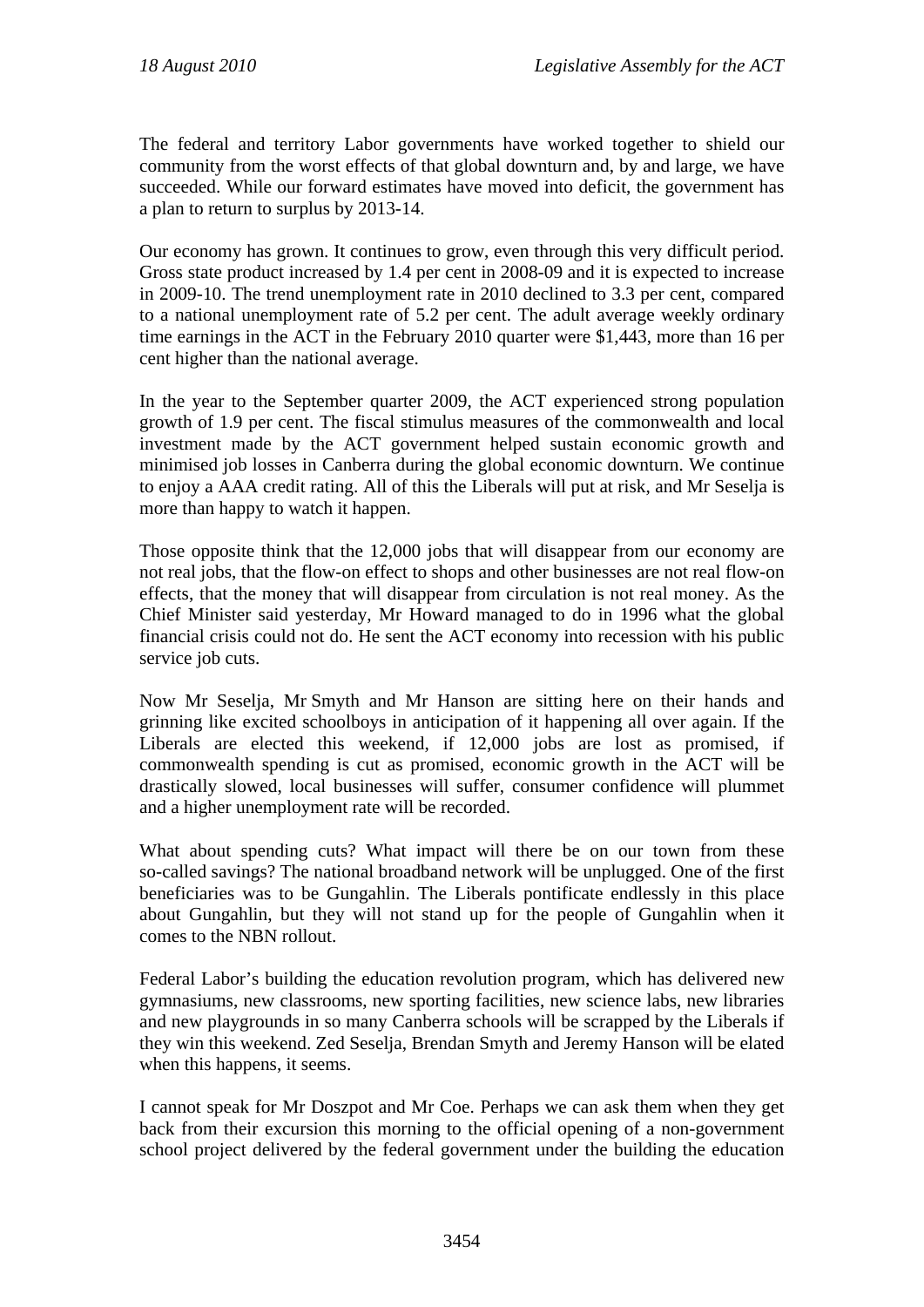revolution program. The computers in schools program will be shut down by the Liberals if they win government this weekend. Do we see Mr Seselja standing up for the right of students in ACT schools to have access to the latest communications technology? Perhaps, like Mr Abbott, he thinks computers are only ever used for downloading music clips or forging Facebook accounts.

Mr Speaker, the Liberals have form. When they were last in office federally, they slashed the public service by 32,400 jobs across the country. The impact to the ACT was a 2.3 per cent decline in employment, a 3.5 per cent fall in average house prices and a fall in population. Let us put the risk posed by the Liberals into proper perspective. They will do to our town what the big banks of the world could not, and the Seselja Liberals will sit by and watch it happen.

The ACT housing market proved resilient throughout the recent economic downturn, but all this could change, and quickly. Many of those who have recently entered our housing market are first homebuyers with large mortgages. A 1996-style fall in our housing market will mean that some of these Canberrans may find that they have negative equity in their homes, and those are the lucky ones—the ones who still have jobs.

What we have seen recently over the course of the GFC is that when the ACT economy suffers, those Canberrans that are already doing it tough are pushed over the edge. Before the GFC, one of our best-known community organisations was conducting its work on about \$200,000 in annual funding. When the GFC hit, the demand on its services grew to more than \$430,000 over a period of just six months. Another community organisation experienced a spike in demand of 61 per cent, and that was a crisis that did not involve the loss of anything like 12,000 jobs. That did not see the commonwealth strip billions out of our economy. All of this, and I have not even touched on health.

Listen up, Mr Hanson, and acknowledge what Mr Abbott is planning to do if your Liberal government wins government this weekend. At the very least, we need a strong commonwealth public service to deliver health services in the community. This year under the Labor government we saw the creation of a national registration and accreditation scheme. The adoption of the national scheme in the ACT has created national, consistent, rigorous registration and accreditation arrangements and will improve public protection through the regulation of health practitioners and students across the nation.

If you are struggling to think about what will happen to us, just think about our health system. You were talking about this health system yesterday ad infinitum. Yet you will stand by and let Mr Abbott neglect our health system when he strips back funding, and he will do it. The Liberal government have done it in the past and they will do it again in a flash.

On national health reform, we as a nation are at the tail end of the first stage of a historic agreement on how to better fund and manage the growing health system across the country. Our national health reform needs a chance. Through the strength of the federal Labor government and its dedicated public service, the ACT has already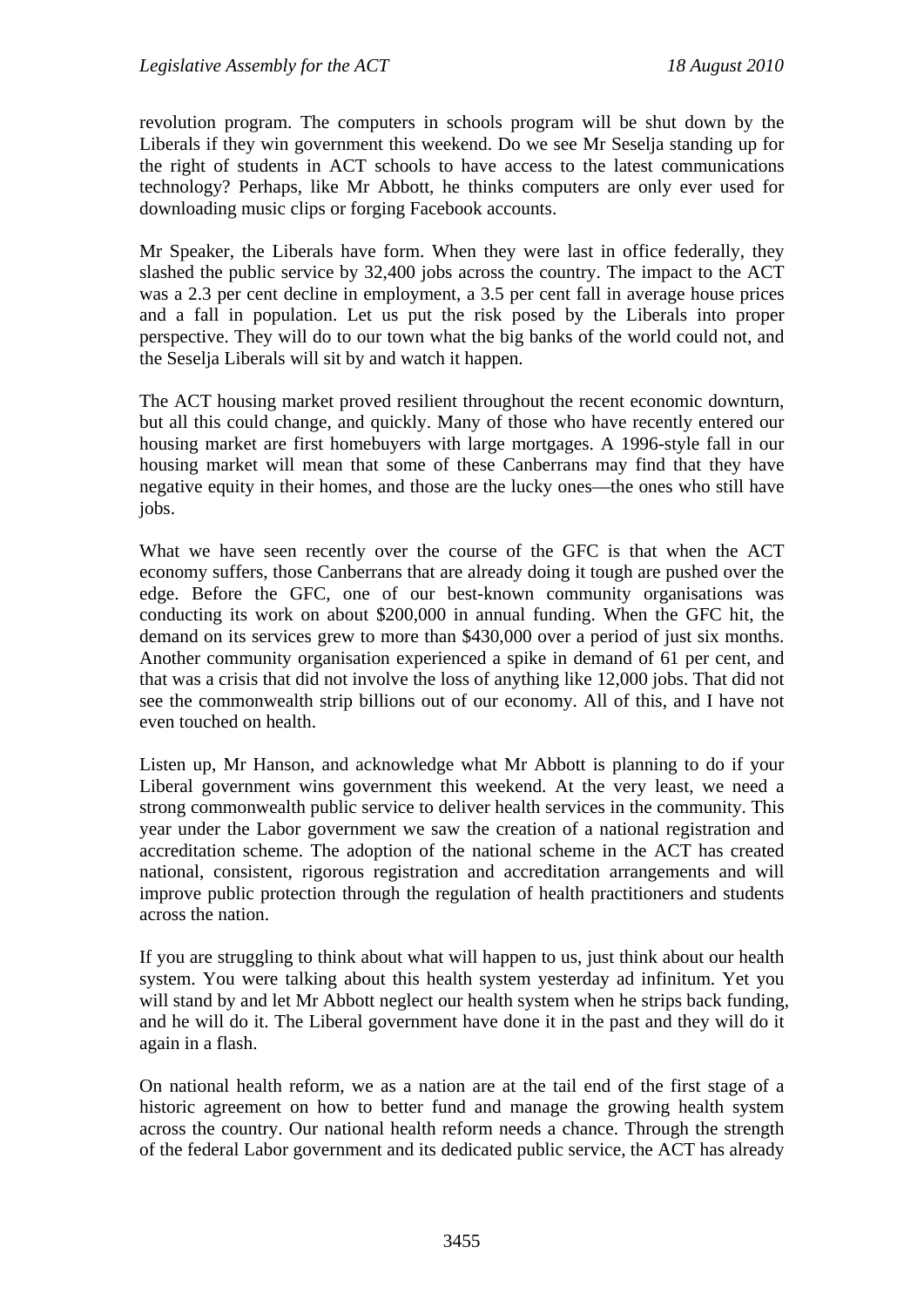made great gains in the form of a new walk-in centre, extra subacute care, new operating theatres and extra elective surgery procedures.

That is what has already been delivered through our strong commonwealth public service and our focused federal Labor government. If Tony Abbott had his way, all this would never happen and he would seek to put us in a black hole of doom. I am sure that is not where we want to go as far as our health system is concerned, Mr Hanson.

All we need to do is never forget that as health minister, Mr Abbott cut \$1 billion from public hospitals, enough to fund more than 1,000 beds. He also froze GP training numbers and we are now, of course, seeing the fruits of that. Mr Hanson bangs on about GP shortages in this place all the time. We have only got to look back on what Mr Abbott did to our hospitals and our GPs to know why we are in this situation now. He is now proposing further deep health cuts, including eliminating GP superclinics, which will hurt 400 communities and cut our after-hours GP hotline.

In contrast, what Labor has been actively working at is catching up from when Mr Abbott left off. We are working on a plan to make the nation's health system the best it can be. We know that health costs in the ACT are growing considerably faster than the growth in the GST revenue. As the rate of growth in health costs, historically 9.5 per cent in the ACT, continues to substantially outstrip the rate of growth in GST revenues, historically a 6.8 per cent pool growth, the territory budget will come under increasing pressure, as will the health budgets for all states and territories.

The first tranche of Labor health reforms provides for the growth wedge in favour of the territory, in that the rate of growth in the ACT GST revenues to be dedicated to health spending is less than the rate of growth in health costs. The federal Labor government has already guaranteed under the agreement top-up payments to states and territories totalling \$15.6 billion from 2014-15 to 2019-20. This means that beyond the budget, between 2014 and 2015 and 2019 and 2020, the ACT will share in a guaranteed \$15.6 billion for health growth funding. This is locked into the agreement. But alas, this will all be gone under Mr Abbott. ACT Treasury modelling and projections indicate that the annual benefit would rise to about \$150 million by 2019-20. Again, this will all be gone under Mr Abbott.

In addition to the long-term reforms outlined in the agreement, the Australian government will deliver approximately \$7.3 billion in additional funding over five years aimed at delivering immediate health and hospital service improvements. This will all be gone under Mr Abbott. The health system will gain an additional \$111.7 million from these immediate investments under the agreement. This includes \$71.8 million to reduce emergency department waiting times, the provision of additional elective surgery procedures and reduced waiting times, the provision of extra subacute hospital beds under the national partnership for improving public hospital services, and making available an additional \$39.9 million to provide a range of services, including health workforce measures to support doctors, nurses and allied health professionals and funding for aged care.

If Mr Abbott has his way, there will be no more health reforms, along with 12,000 jobs that he will cut from the public service. A large chunk of these will be gone from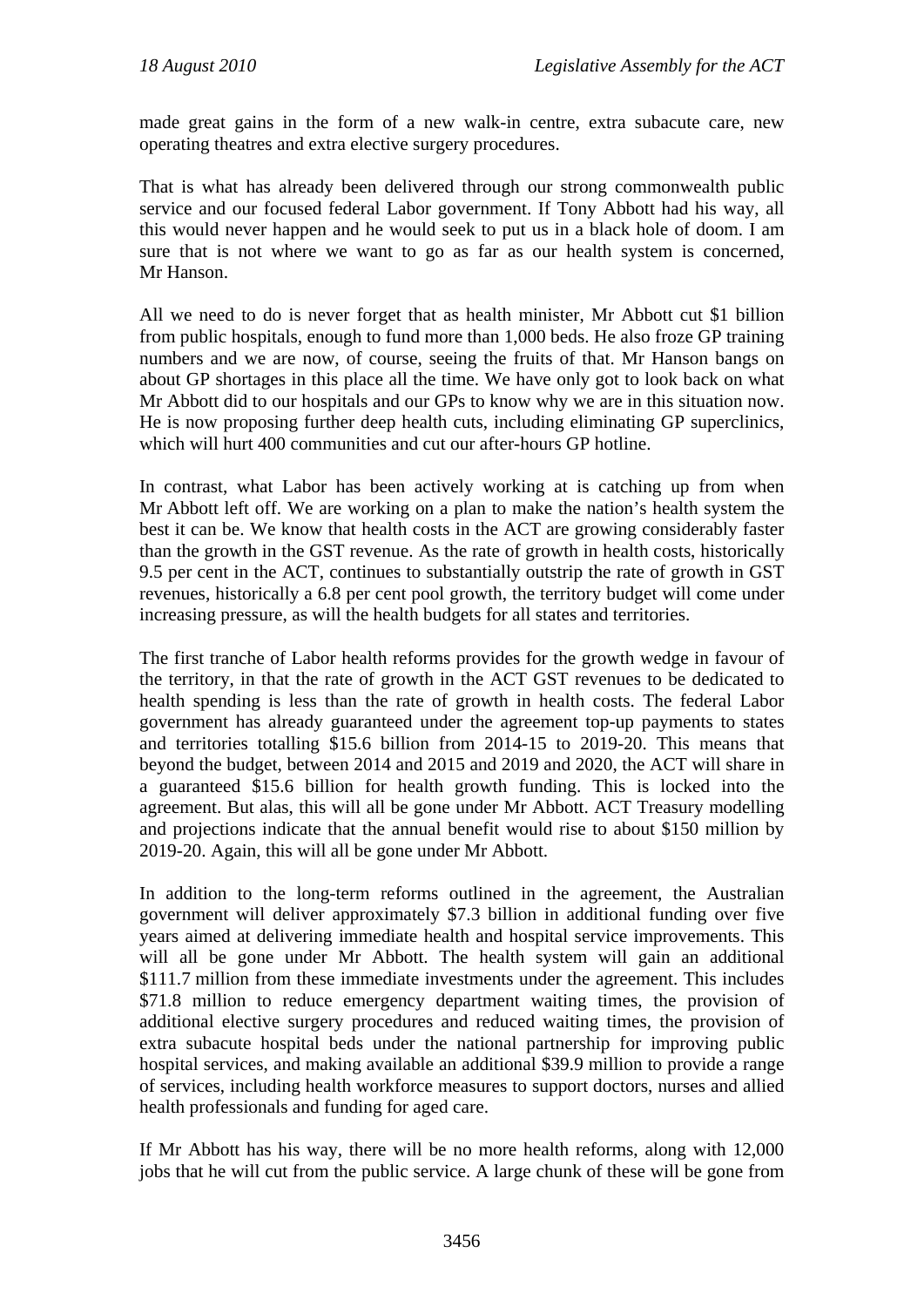critical areas in support of the ACT. This will all be gone under Mr Abbott. As I said at the beginning of this speech, there are not just the actual jobs that we are talking about. We are also talking about the flow-on effect to numbers of other jobs in the ACT as people move out of the territory, as people are forced to sell their homes, as they lose their opportunity to be able to pay their mortgages.

We saw it happen before. We will see it happen again. We know that there will be a huge deficit in the ACT. We will all suffer from it. But, of course, we on this side of the chamber actually know what is going to happen. We have experienced it before. We would just like the Liberals on the other side of the house to stand up for Canberra, because all of this will be gone under Mr Abbott.

The wholesale cuts to commonwealth funding and cuts to the commonwealth public sector will damage our city, will damage our economy, damage every member of our community—not just the people who lose their jobs but everybody who lives here. I was here during the time it happened previously and I remember it distinctly. I remember the actual depression that went right throughout the community. People were really depressed at that time.

**Mr Hanson**: A depression?

**Mr Smyth**: It is a depression now.

**MS PORTER**: It was a recession and a depression because people were really depressed by what was happening to them. Mr Seselja and his Liberals think it is amusing. They sit there smiling and thinking it is all amusing and that I am wasting my time, but I am afraid we need to stand up for our city. *(Time expired.)*

**MR SESELJA** (Molonglo—Leader of the Opposition) (10.18): Can I say that I agree with the motion but with very little of what was said by the speaker. The motion is one that we certainly agree with. As a former public servant, as the son of public servants, I agree about the importance of a stable commonwealth public service.

But we need to first address some of the lies that have been floating around, being perpetuated, particularly by the Greens and the Labor Party acting in coalition and that very credible third party organisation called the ACTU, who would never make up facts to try to get the ALP back into power, would never put forward false information. We need to address some of the facts.

The first fact is this: only one party in the federal election has promised not to sack public servants, and that is the coalition. Only the Liberal and National parties have promised that no public servants will be sacked. I give you this guarantee: if the Labor Party is returned federally there will be public servants sacked in the ACT. The question is only: how many?

The facts speak for themselves. They have already identified billions in savings. They have not said how those billions of savings are going to be effected. So there are going to be billions of dollars in savings. They are spending money hand over fist. How does one suggest that we will pay, for instance, for the rail line from Parramatta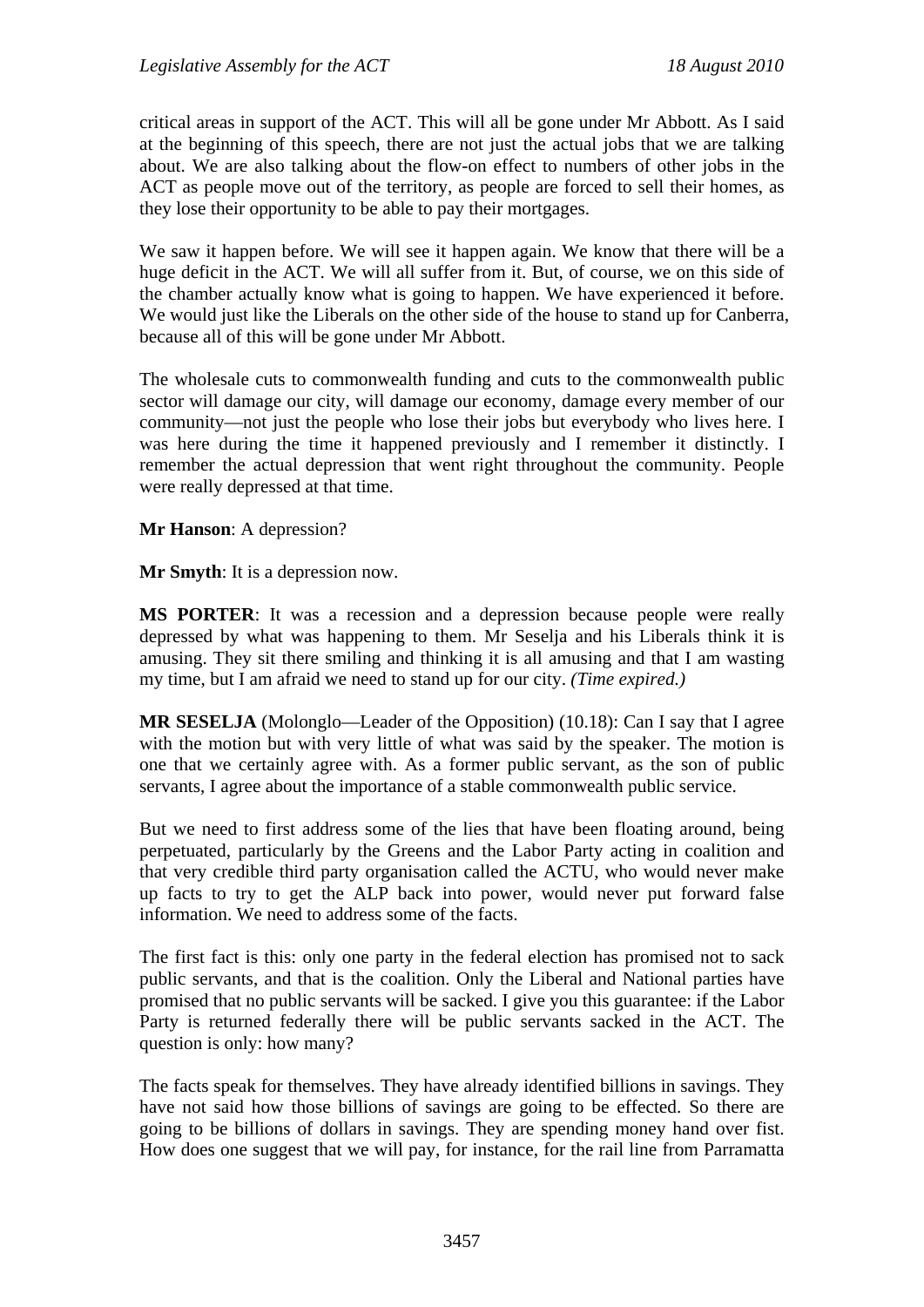to Epping, the \$2.1 billion for the rail line from Parramatta to Epping? How does one suggest that the \$43 billion-plus national broadband network will be paid for? Julia Gillard has promised that they will bring the budget back in surplus.

They are spending money in marginal seats—\$2 billion for one marginal seat. They are prepared to spend \$2 billion to get Maxine McKew re-elected in Bennelong. How badly must she have performed? How badly must Maxine have performed for them to feel that they need a \$2.1 billion bribe?

The ACT is not getting that kind of largesse. But you can guarantee that we will be paying for it because if they are going to spend \$2.1 billion for Maxine McKew's re-election in Bennelong, if they are going to spend more than \$43 billion—and we know it will be much more than \$43 billion—for a national broadband network, and they plan to get the budget back into surplus, they will start cutting the public service. There is no doubt about it.

Only one party has been honest and said: "We will make savings. We will make savings because Labor has racked up so much debt that we have no choice but to make savings, but we are going to do it without cutting jobs. We are going to do it through natural attrition." I will come back to the original lie that has been perpetuated, which is that the 12,000 jobs will be in Canberra. It is simply not true. And Ms Porter seemed to acknowledge it towards the end of her speech. We are talking about 12,000, through natural attrition, over two years, across the commonwealth, right around the nation. About 30 per cent of public service jobs are in Canberra. So we are talking about a far smaller number.

But the reality is that, whilst there will be savings made by a coalition government through a few thousand, through natural attrition, in the territory—they have been honest about that—we guarantee you this: when you are spending \$2.1 billion just for one marginal seat bribe, when you are spending more than \$40 billion on a broadband network, when you have got billions in other promises and you have promised to bring the budget back into surplus, the Labor Party will sack public servants. And that has been their record.

We only have to look at what they did when the budget was in surplus. In this last term they inherited a massive surplus; yet we still saw them sacking public servants. And we saw the cheerleaders from the Labor Party in the ACT. When they sacked people from the NCA, who was cheering the loudest? The chief cheerleaders. We had Senator Kate Lundy, we had Andrew Barr, we had the Chief Minister cheering the loudest. They were cheering for the job cuts. This was not natural attrition. These were sackings. These were sackings done in good fiscal times. They had inherited a \$20 billion surplus and they still felt the need to sack public servants. That is their record.

So what are they going to do if they come back in, with the massive deficit that they have racked up, with the extra election bribes to get Maxine McKew and others re-elected? It is interesting that we have not seen anything like that in the ACT. I wonder what Gai Brodtmann would have to say about the fact that Maxine McKew gets a \$2.1 billion rail link. But of course it may never be delivered. But it is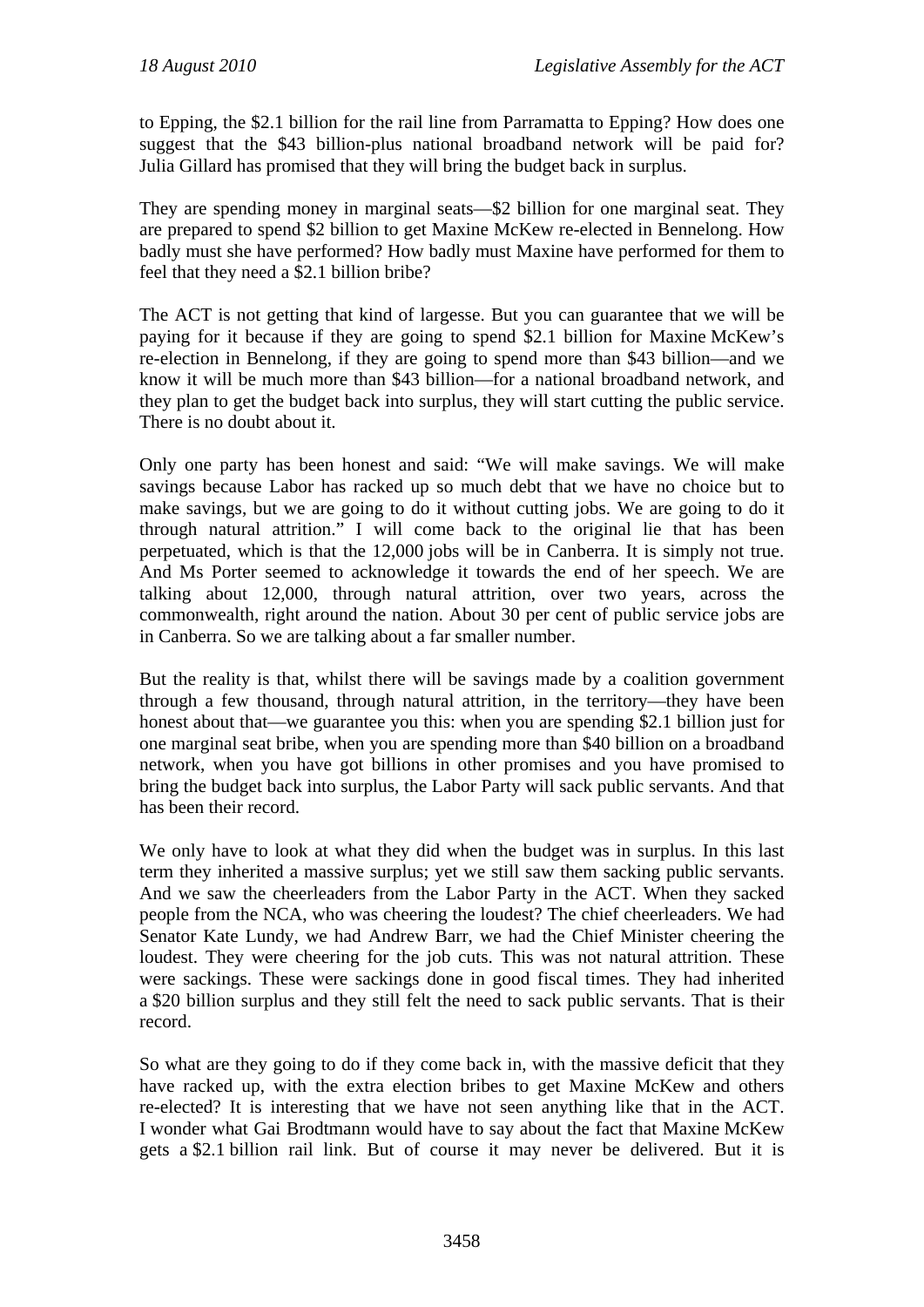a \$2.1 billion promise for a rail link. What do we get in the ACT? Did we get Majura funded? No, we did not. Did we get even the promise that they have for Constitution Avenue? No, we did not. We have seen them renege on the promises.

We can go through where they have made the actual sackings in good fiscal times. They inherited good fiscal times and they still felt the need to sack. How are they going to go when they come back with their—what is the deficit this year, federally?—\$40 billion deficit, which will be largely as a result of all of the promises they are making around marginal seats, best exemplified by the \$2.1 billion for one seat?

If you are going to spend \$2.1 billion to get one member re-elected in Sydney, who is going to pay? Who is going to pay for that? Who is going to pay to get the budget back into surplus? I guarantee it: under Labor, it will be the ACT. Have they shown any regard for the people of the ACT? Have they shown that they want to help us fund our infrastructure? No. I think I heard the Labor candidate on the radio today saying there have been hundreds of millions for road infrastructure in the ACT from the commonwealth. Where? Where are those hundreds of millions from the commonwealth? They have ignored Canberra.

Again, they have ignored Canberra. They take it for granted. They think they own the place and they shift the money to the marginal seats, the pork barrels in marginal seats—\$2.1 billion for one seat. We can only imagine what is going on and what the total bill will be. We can only imagine what the total bill will be.

We go back a couple of years to a time when federal Labor came in, with an inherited \$20 billion surplus; yet they were still looking to make cuts. Their first instinct was to come in and make cuts. And who cheered them on the loudest here? Jon Stanhope. He said, "The reason it has done so is the inflation bogy." Before the first federal Labor budget in the last term, Jon Stanhope said, "Yes, you should be cutting these institutions. You should be cutting the public service because of the inflation bogy," the non-existent inflation bogy. It was not there.

They manufactured a reason. They had a \$20 billion surplus that they had inherited and they still felt the need to make cuts. That is the record of Labor federally. And the record of ACT Labor is to cheer them on. No matter what, they will cheer them on. They will pretend that they care about Canberra but if it is a Labor government they will simply accept whatever rubbish is put up. And the inflation bogy was one of the most embarrassing economic arguments ever put forward by a federal government. It simply did not exist.

There is no doubt that we had a well-managed economy under the coalition. And if we look at what they inherited, they inherited, I think, an unemployment rate in the ACT of about 2½ per cent. That is where it was when the coalition left office. It underlines the point: if you manage the economy well, in the end the whole nation prospers, including the ACT. And that is what we saw. I defy anyone—I defy any of the Labor members or the Green members—to get up and say that, for the vast majority of the Howard government, the ACT did not do well.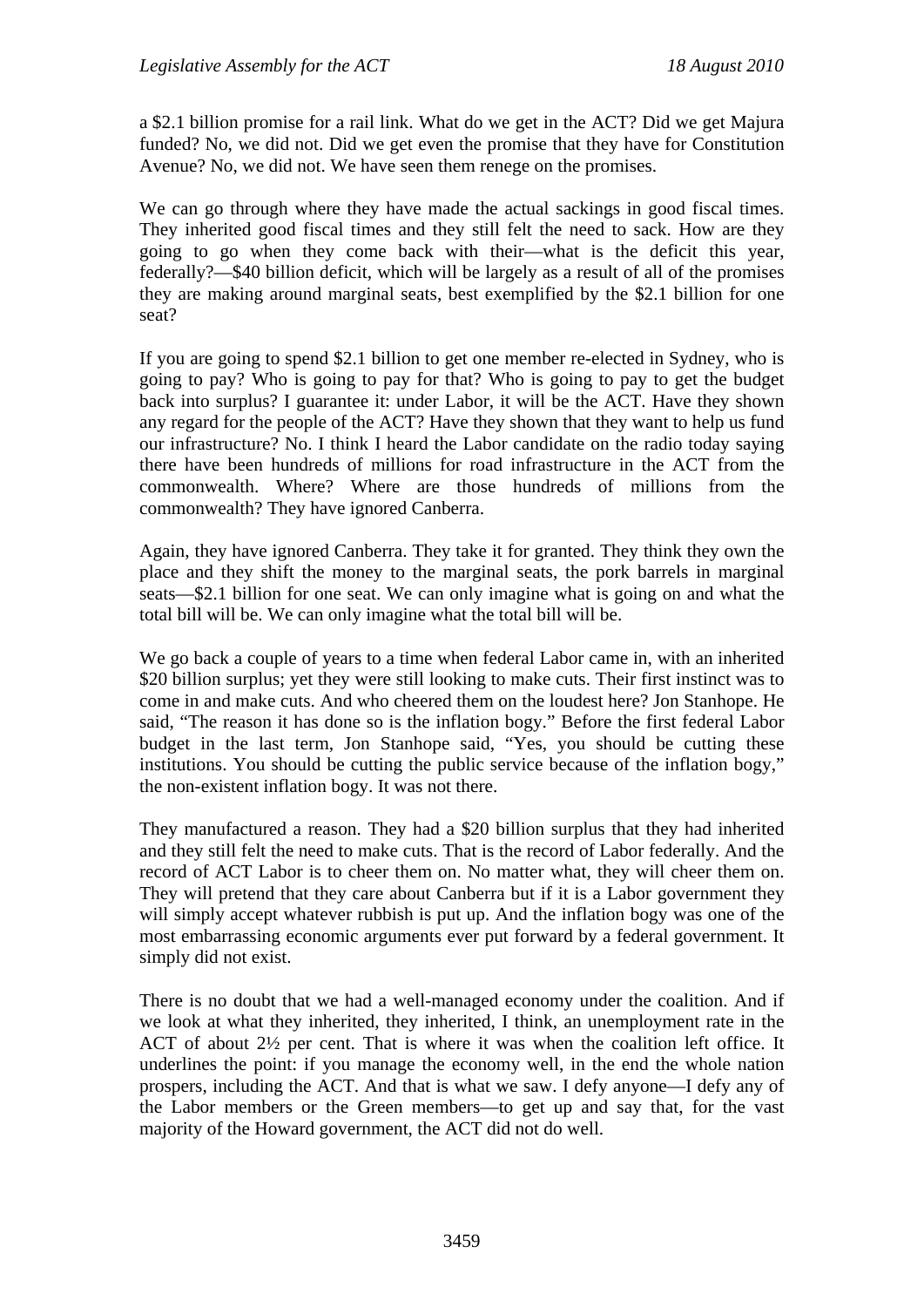How was the ACT doing in the years 2000, 2001, 2002, 2003, 2004, 2005? How was the unemployment rate tracking? How was growth in the ACT? It was booming under a commonwealth government that was investing. But it was investing on the back of sustainable economic management. The reality is that that has been blown out of the water. The reality is that three years of Labor have turned a \$20 billion surplus into a \$57 billion deficit.

How are you going to do that, when you splash money around marginal seats, on marginal seat bribes, in an election and you say you are going to get the budget back into surplus? I have not heard Kate Lundy rule out sacking public servants. I have not heard Julia Gillard rule out sacking public servants. They will sack public servants. There will not be any other way.

When you spend so much money in other places and you say you are going to get the budget back into surplus, there are two ways you can go. You can find the savings elsewhere, that is, in Canberra, or you can raise taxes. And no doubt there will be a good mix of both. There will be a good mix of both under the Labor Party.

But we need to address the lies. And it does go to this claim of the Greens that they can somehow be a third force and a voice of reason. They have aligned themselves with the Labor Party on this. They have been silent on the billions in savings that the Labor Party has said they will find. The Labor Party has not actually said where they are going to find those savings in Canberra.

The IT industry will be decimated through their policies. They are going to pull money out of that fund. What is that going to mean for both public and private sector operators in the IT industry? They are already losing their jobs. But we have heard silence on that, absolute silence.

It goes to integrity. Only one party has said the deficit is so large that we will make savings but what we will do is: we will guarantee that no-one is forced out of their job. And I guarantee you this: if the coalition comes in and makes the savings and stimulates the economy, as it always does, and gets the budget back into surplus, the ACT will see growth in the public service, as we did last time. We will see growth in our economy. We will see the unemployment rate in the ACT going down. That was the legacy last time. That was the legacy in 2006 and 2007.

The Chief Minister, who joined us at a time when the ACT was doing so well, not only cheered on Kevin Rudd for coming in with his meataxe but said that he had to do it; he had to start swinging the meataxe. He was encouraging him to do more. He was encouraging him to cut more because of the apparent inflation bogy, the manufactured inflation bogy. But people will remember this.

What the Labor Party will not be able to escape is that Julia Gillard is not guaranteeing that she will not cut jobs in the public service. And I would ask members of the press gallery to put that question to Ms Gillard, to put that question to Senator Kate Lundy, to put that question to the Labor candidates for the seats of Canberra and Fraser. Put that question. How are they going to pay for the \$2.1 billion bribe to get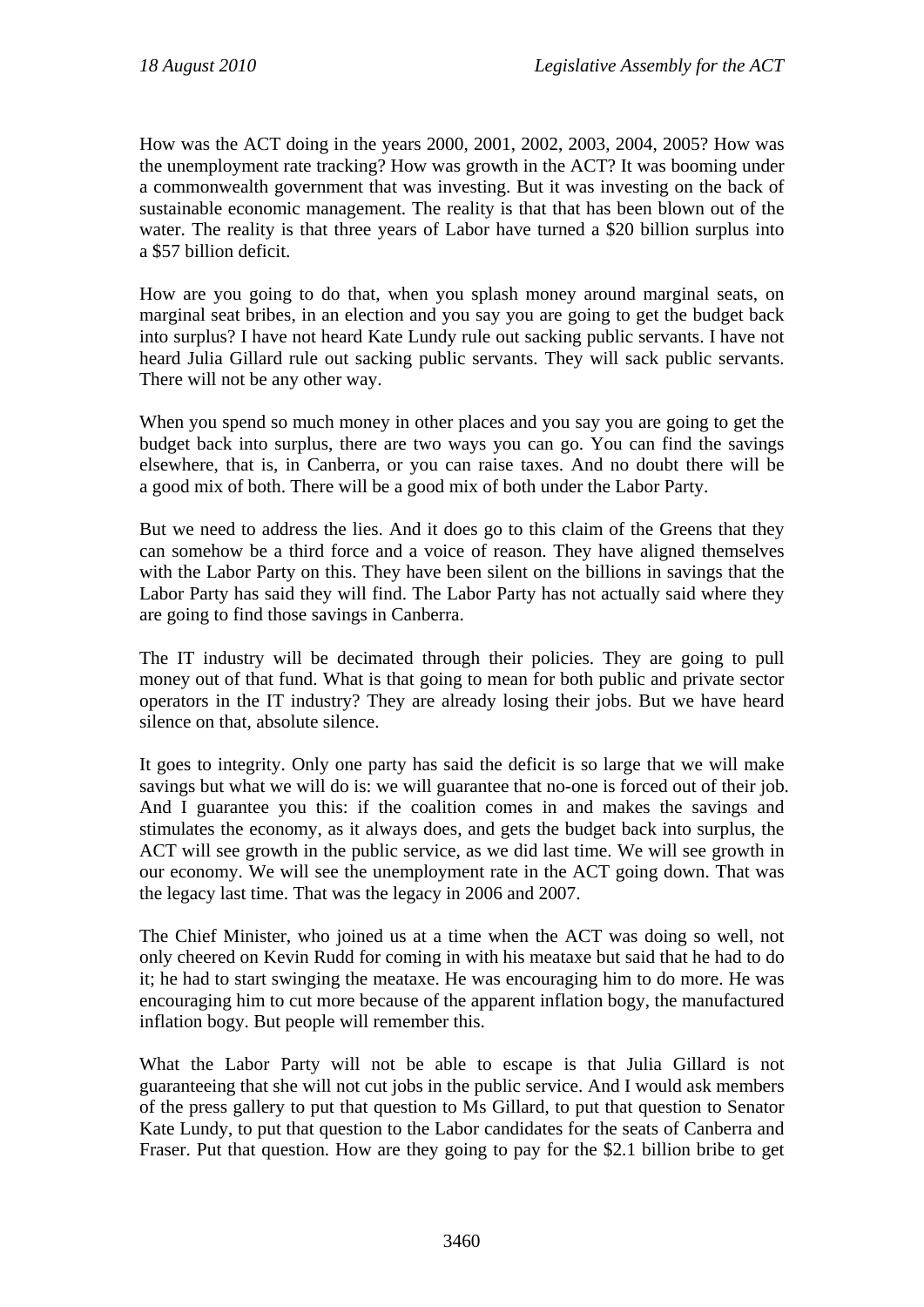Maxine McKew re-elected? Who is going to pay for that? I expect that Canberrans will pay for that. Canberrans will pay for that through higher taxes. Canberrans will pay for that through the loss of jobs, as they desperately seek savings. And we have seen it.

They were going to reduce the efficiency dividend. They are going to keep it. We have been told time and time again—we used to get told by Kate Lundy—that that efficiency dividend meant job cuts. We have not seen any evidence that they are able to actually manage efficiently. Presumably it will mean job cuts. Presumably it will. But only one party has guaranteed that public servants in the ACT will not be sacked. Only one party has guaranteed that.

The Labor Party's record, even in good fiscal times, was that they sacked public servants. Imagine what it will be like, having put the budget into serious deficit, having promised to bring it out in a couple of years, having splashed election bribes right around the country. We are not getting \$2.1 billion for a rail line in the ACT. Only marginal Labor seats get the \$2.1 billion.

But someone is going to pay. I guarantee it will be the people of the ACT who will pay for that if we see a re-elected Gillard-Rudd-Swan-Shorten government. Who knows who will be the Prime Minister? But we know that the people of the ACT will pay.

**MR STANHOPE** (Ginninderra—Chief Minister, Minister for Transport, Minister for Territory and Municipal Services, Minister for Business and Economic Development, Minister for Land and Property Services, Minister for Aboriginal and Torres Strait Islander Affairs and Minister for the Arts and Heritage) (10.34): I thank Ms Porter for the motion. It is a very important motion, particularly, of course, as we focus on the potential outcomes of the election on Saturday with the leader of the Liberal Party, Tony Abbott, unblinking in his promise to cut \$24 billion of general outlays from the commonwealth government. Although we believe there is quite a detailed analysis, not even the Liberal Party know how many jobs will be cut, but I think Mr Abbott himself has conceded that it will result in 12,000 in cuts over two years. He goes on to say, almost shamelessly: "Don't worry about it. It will be a 12,000 reduction through natural attrition."

We have just seen some mighty attempts—feeble, certainly, in content but loud in message—around the Liberal Party's role in the 1996 slashing of the public sector. I think there may already have been some attention drawn to Mr Smyth's significant role as a member of the Howard party room in 1996—

**Mr Smyth**: What did your boss say in 1996?

**Mr Seselja**: Why did you get sacked in 1996? I mean, normally it's just departmental heads that are sacked for political reasons.

**MR STANHOPE**: Actually, I wear it as a badge of honour that I was singled out by John Howard as somebody that would actually be deemed excess to requirements. There is probably an interesting story there, that those of us that were invited not to return to work—I think there were nine of us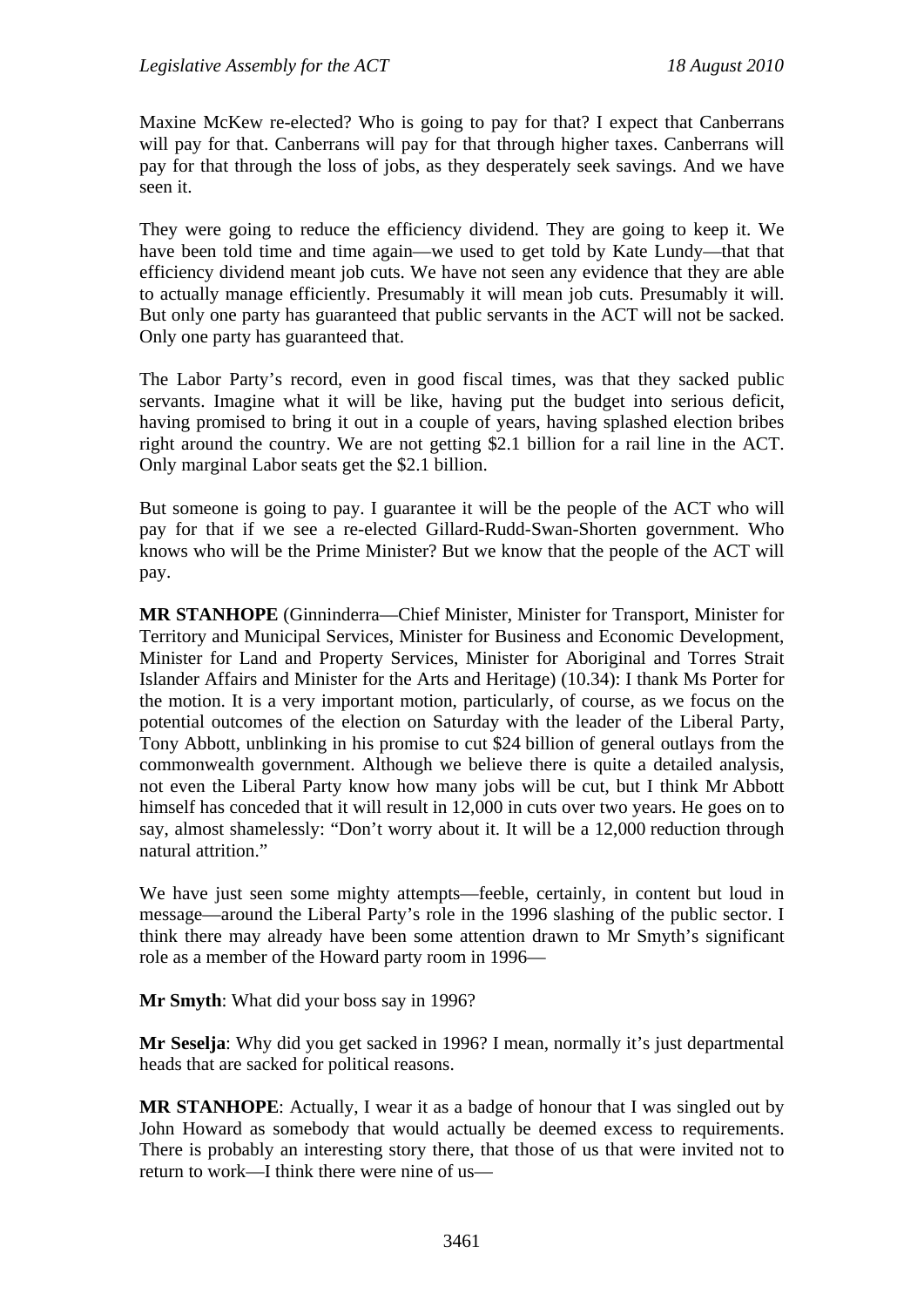**Mr Hanson**: Incompetence, political thuggery, bias.

**MR STANHOPE**: There were nine of us, I understand, that actually were overlooked in the then claim—the sorts of claims similar to those being made now—"It will just be natural attrition. There will be no forced redundancies." In fact, there were a few.

**Mr Hanson**: Maybe they saw special characteristics. You're unique.

**MR STANHOPE**: I think it was just that I was far too successful in my role as chief of staff to a very successful Labor minister and—

**Mr Hanson**: Why did you get dumped then? If you were so successful, why did you get kicked out?

## **MR SPEAKER**: Order, Mr Hanson!

**Mr Seselja**: Why was that?

**MR STANHOPE**: Well, I think the question for today is: why was Brendan Smyth, the then member for Canberra, the only sitting member of the Liberal Party of Australia to lose his seat in the 1996 election? It was because he was the sitting member, the person that the people of Canberra looked to to stand up for them in the face of a very deliberate promise by his then leader to do precisely what Tony Abbott has now promised to repeat—to slash and burn the commonwealth public service, to affect jobs in Canberra, to affect the economy, to send the ACT into recession, to reduce the price of houses, and to force people to leave the territory in search of work and another life.

Brendan Smyth was a part of that decision in 1996, and the people of Canberra looked at his role and his complicity and his weakness and his refusal to stand up for them. The people of Canberra today need to have exactly the same view of and regard for the current member of the Liberal Party in the party room. As Mr Smyth was in 1996, Gary Humphries, in 2010, was the member of the Liberal Party in the party room at the time when Tony Abbott decided to put the cleaners through 12,000 jobs. Who was there as part of that decision that will create a \$24 million reduction in expenditure, enormous damage to our economy and a massive impact on jobs? Senator Gary Humphries, senator for the ACT. Gary Humphries is a part of a decision in relation to a fundamental promise being made by Tony Abbott and the Liberal Party to slash ACT levels of employment with, of course, the resultant effect and impact that it will have on this economy—on jobs, on families, on the standard and quality of living and life here in the ACT.

We cannot overstate just how important the commonwealth public service sector is to the ACT economy, but we often do. The commonwealth public service accounts for just around half of all employment in the ACT. That is how significant it is, and that is just how damaging this decision by the Liberal Party will be. Importantly, it is not just half of employment levels in the ACT; it is also half of our state final demand.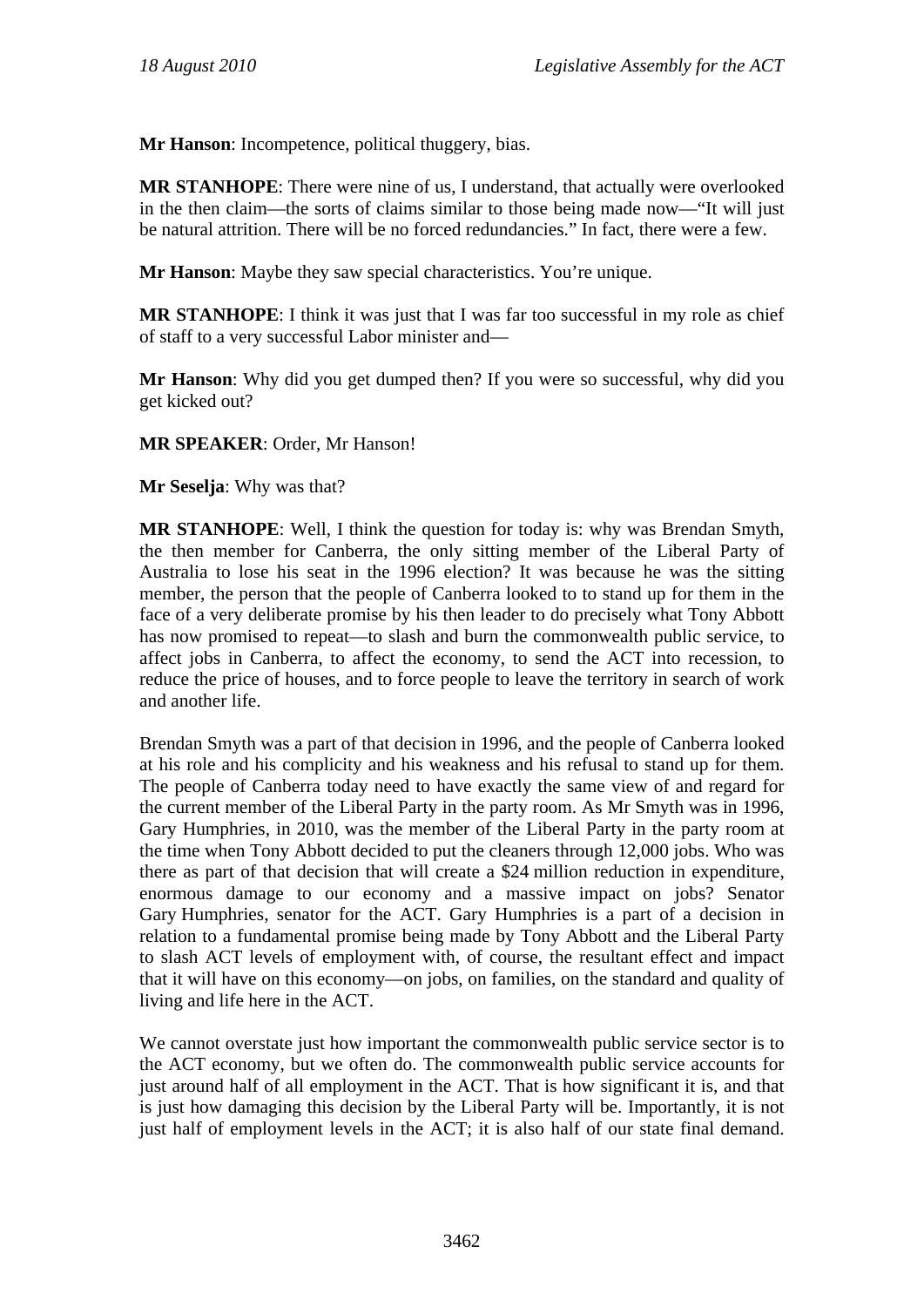That is how important the commonwealth public sector is to this economy. Half of our state final demand is generated by the commonwealth public service. Of course, that reflects the fact that we are the seat of the federal government, the national capital.

This motion, appropriately moved by Ms Porter today, provides this opportunity in the lead-up to Saturday to highlight the territory's strong economic performance over the years, which is, of course, as we acknowledge, a consequence of the role which the commonwealth plays. We saw just now almost hysterical efforts and attempts and I heard them yesterday from Mr Smyth—by the Liberal Party to actually categorise the current Labor government as a government that has reduced or slashed jobs. There has been an evening out of jobs across departments.

**Mr Smyth**: Oh, it's an evening out!

**MR STANHOPE**: Absolutely. There has been an evening out across agencies, but there has been an overall significant increase in federal government jobs within the commonwealth public service. Indeed—

**Mr Smyth**: So you've forgotten your own words?

**MR STANHOPE**: No, I have not. I have not forgotten at all.

**Mr Smyth:** "It wasn't as bad as we thought it would be."

**MR STANHOPE**: Well, it is far better than we expected. It is massively different from the false picture that both you and the Leader of the Opposition have painted over the last day or so. Total employment, average staffing levels, for all federal government sector agencies in 2007-08 when Labor came into government was 248,217. The budgeted ASL for this financial year for the federal government—in other words, its public service, its workforce—is 258,704, an increase of 10,487 during the period of Labor government. Is that consistent with what Mr Seselja and Mr Smyth have been saying? No, it is not. They have been gilding the lily. They have not been telling the truth. The fact is that, over the last three years, there has been an increase of 10,487 commonwealth public servants. But, of course, that increase is set to be completely removed by the Liberal Party.

So there you have it. The Labor Party over the last three years has increased commonwealth employment by 10,487, contrary to everything that Mr Seselja and Mr Smyth have been saying. They have been hysterically seeking to justify the cut, but every single one of the jobs that has been created under Labor over the last three year in the commonwealth public service is about to be wiped out by the Liberal Party, plus an extra couple of thousand. Those are the raw figures, so do not listen to this nonsense. Do not listen to the fibs and the gilding and the hysteria around—

**Mr Seselja**: On a point of order, Mr Speaker, the Chief Minister does tend to verbal and mislead often, but he cannot go around saying that we have fibbed. We had this debate in the chamber yesterday, and I ask you to get him to withdraw those words.

**MR STANHOPE**: I withdraw those words, but I draw the attention of anybody with any interest to the statements made yesterday and today by the Leader of the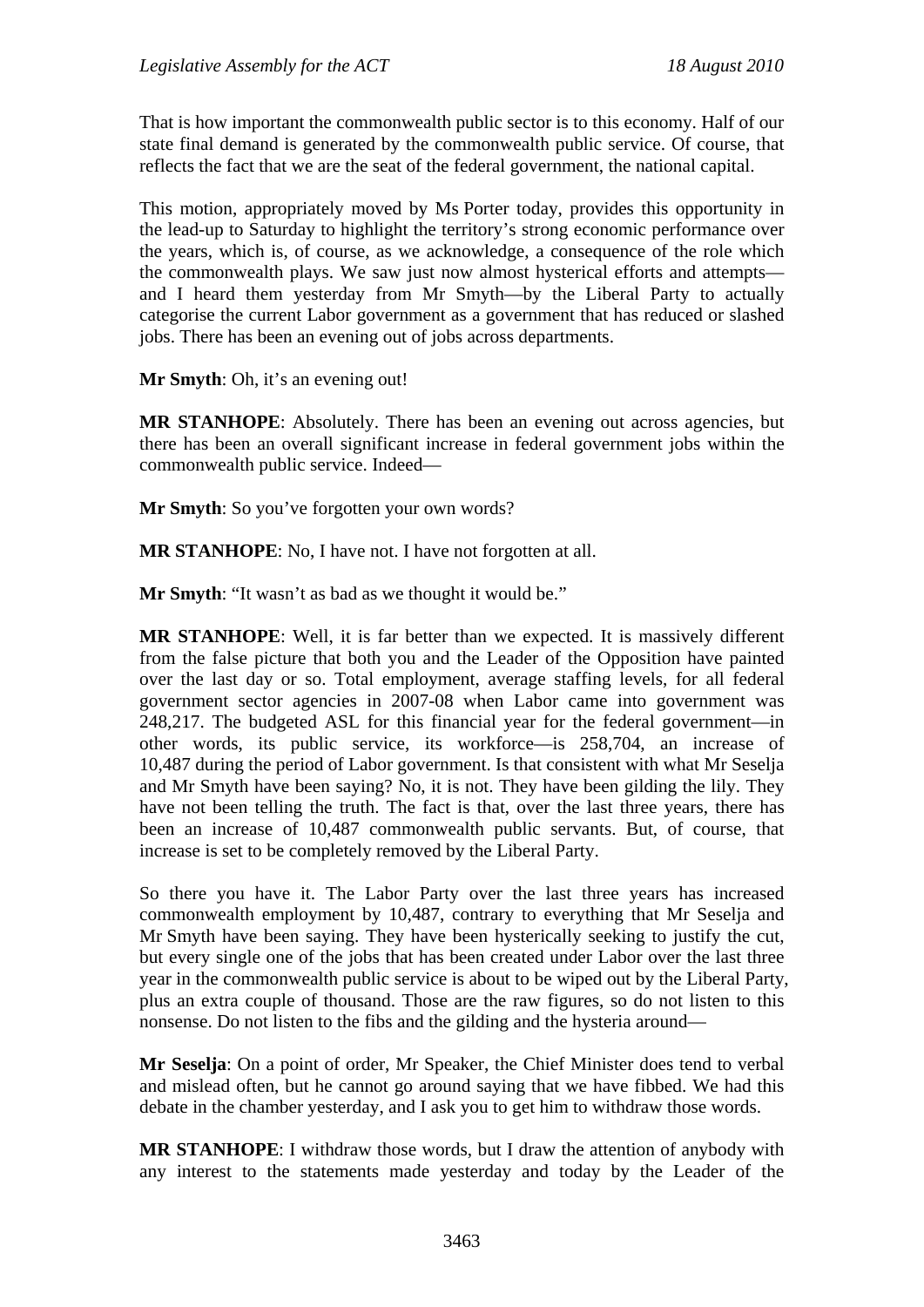Opposition and Mr Smyth. I refer them to the commonwealth budget papers and the Australian Bureau of Statistics, and they can draw their own conclusion around which set of numbers they choose to believe. We have one particular version of facts and numbers being put by Mr Smyth and Mr Seselja, and then we actually have the facts and the truth.

Mr Smyth took great pleasure yesterday in a question, I think it was, in detailing cuts, but this is my point about evening out across agencies—he did not, as he would not, mention any of the increases that were included in exactly the same budget. He actually listed a whole range of cuts, but he did not then go on to say: "But, by the way, there was an increase in staff in agriculture, forestry and fisheries. There was an increase in the Attorney-General's Department. There was an increase in the Australian Crime Commission. There was an increase in the Australian Customs Service—all in the ACT. There was an increase in the Australian Federal Police. There was an increase in the environment department. There was an increase in the climate change department." He did not bother—

## **Mr Smyth**: All in the ACT?

**MR STANHOPE**: Yes. He did not bother to mention, as he listed with great hilarity departments that had lost numbers, all those that actually had an increase in public servants—the departments that I have just mentioned. Yes, Mr Smyth, the numbers evened out and, at the end of the day, in each of those years there was a net increase in public servants in the ACT. There was more than an evening out; there was an increase. In the commonwealth public service across Australia, an increase of over 10,000—

**Mr Smyth**: I will read your words back to you.

**MR STANHOPE**: Well, you do that, and we will read back your list of cuts without you actually balancing it up, evening it out, by mentioning all of those agencies that increased the number of public servants, as I have just done to correct the mistakes that you made yesterday.

**MS HUNTER** (Ginninderra—Parliamentary Convenor, ACT Greens) (10.44): The Greens will be supporting this motion today because there can be no doubt that a strong and stable public service is in the best interests of the ACT.

During yesterday's debate on the matter of public importance, I outlined the particular impacts that a significant reduction in the number of public servant jobs will have on the ACT economy. A quality public service is important to every Australian, but, as I outlined yesterday, it is of particular importance to the ACT because our economy depends on it. We in the ACT depend on the public service for our livelihood. It is our biggest industry sector. I find it astounding that a party hoping to form the government of Australia on Saturday can actively promote a policy that it knows will have such a devastating impact on our economy. It really does highlight what a perilous position we are in.

The public service is an easy target. It is a shame that the service that the APS provides is not really recognised and that it is treated like this when it is seen as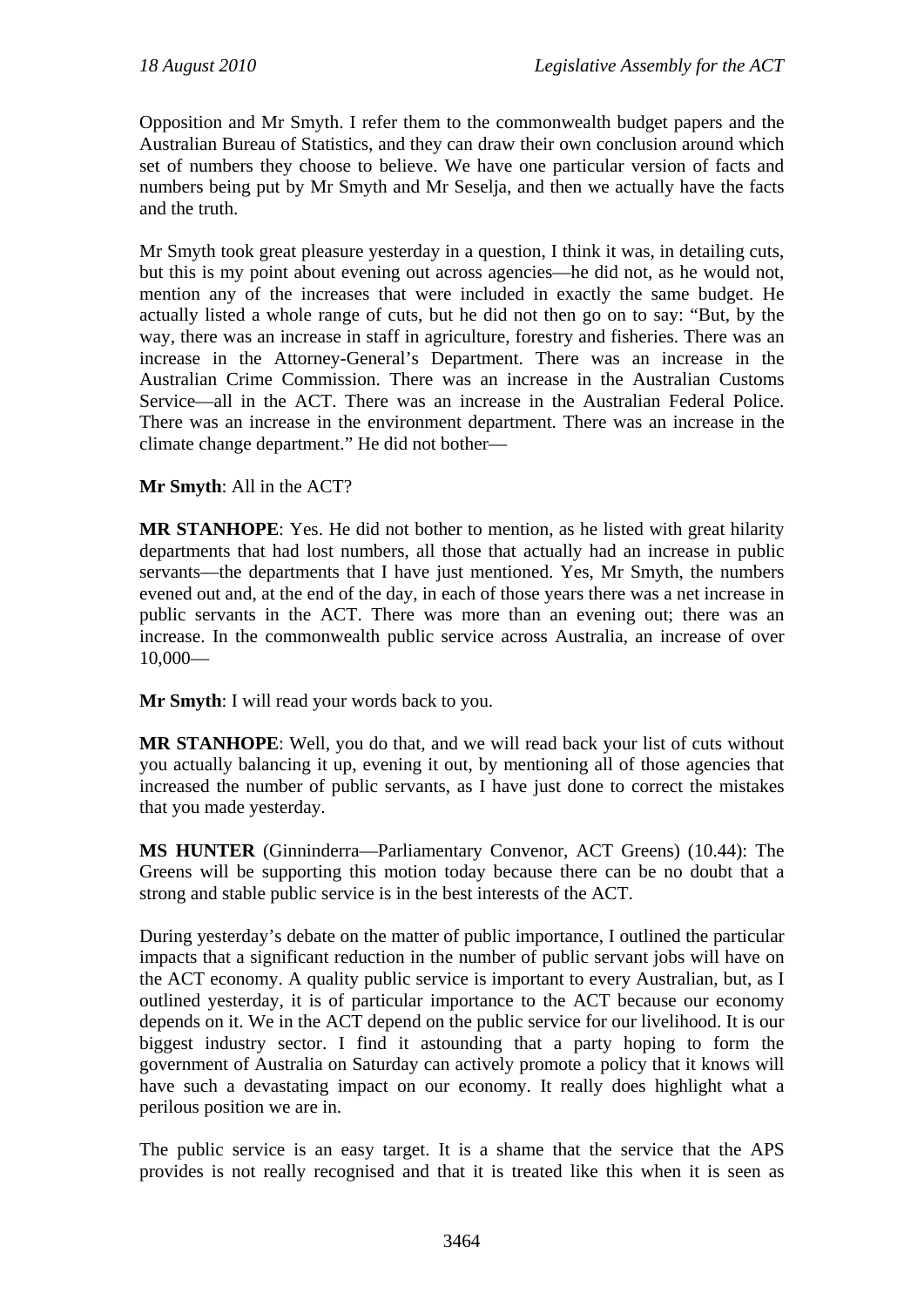politically expedient. It is the perennial scapegoat, tasked with a difficult job where the best outcomes largely go unnoticed by the general community, and is the subject of media attention only when things go wrong.

I spoke yesterday about how, unfortunately, the public service is used as a political football. The Greens recognise the value of the contribution made by many of the thousands of public servants across the ACT who work for the commonwealth or our own territory public service. Our community simply would not function if it was not for the executive that not only delivers the front-line services, but also contributes to policy development and provides the information that facilitates the governance of the country.

This is not to say that public servants must not be required to do their job efficiently and effectively. And public moneys must be spent in a manner that ensures the greatest return for taxpayers, which is, of course, the case. But the Greens would like to make sure that the community understands that we value the public service and the role that it plays in our community.

I would like to reiterate what I said yesterday about the economic impacts of large-scale public service job losses. Last time this occurred, we had a recession here in the ACT. Ms Porter pointed out how many people felt quite depressed: it had a great impact on their mental health and wellbeing. Mr Hanson thought that was very amusing; that is probably because Mr Hanson was not here in the ACT at the time to witness that particular impact on so many Canberra families. House prices fell by around 30 per cent, and that was a terrible time for families who had purchased a home, only to see the value of that home drop by 30 per cent while they were still struggling to pay their mortgage.

And let us not forget small business. When we cut 12,000 public sector jobs, it has a ripple effect. It ripples out into the economy, affecting thousands of small businesses. Most of these businesses are family-owned businesses. Here we have a Liberal Party that says it stands up for small business. Here we have a Liberal Party that says that it stands up for families. If there is one policy that is totally anti-family, it has to be this massive slashing of the commonwealth public service.

I think it is fair to say that everyone acknowledges that large public service job cuts are bad for the ACT. We know that Mr Humphries can do absolutely nothing, and the shadow treasurer, Joe Hockey, has told us this in no uncertain terms. At the Liberal Party local campaign launch on Sunday, he said:

… Gary—

Mr Humphries—

let me know his views in no uncertain terms about that, but we're being upfront with the Australian people and we're being upfront with Canberrans about what has to be done …

And let us not forget Tony Abbott, speaking at the National Press Club yesterday. He said that he could not rule out further cuts. That is, job losses could be even greater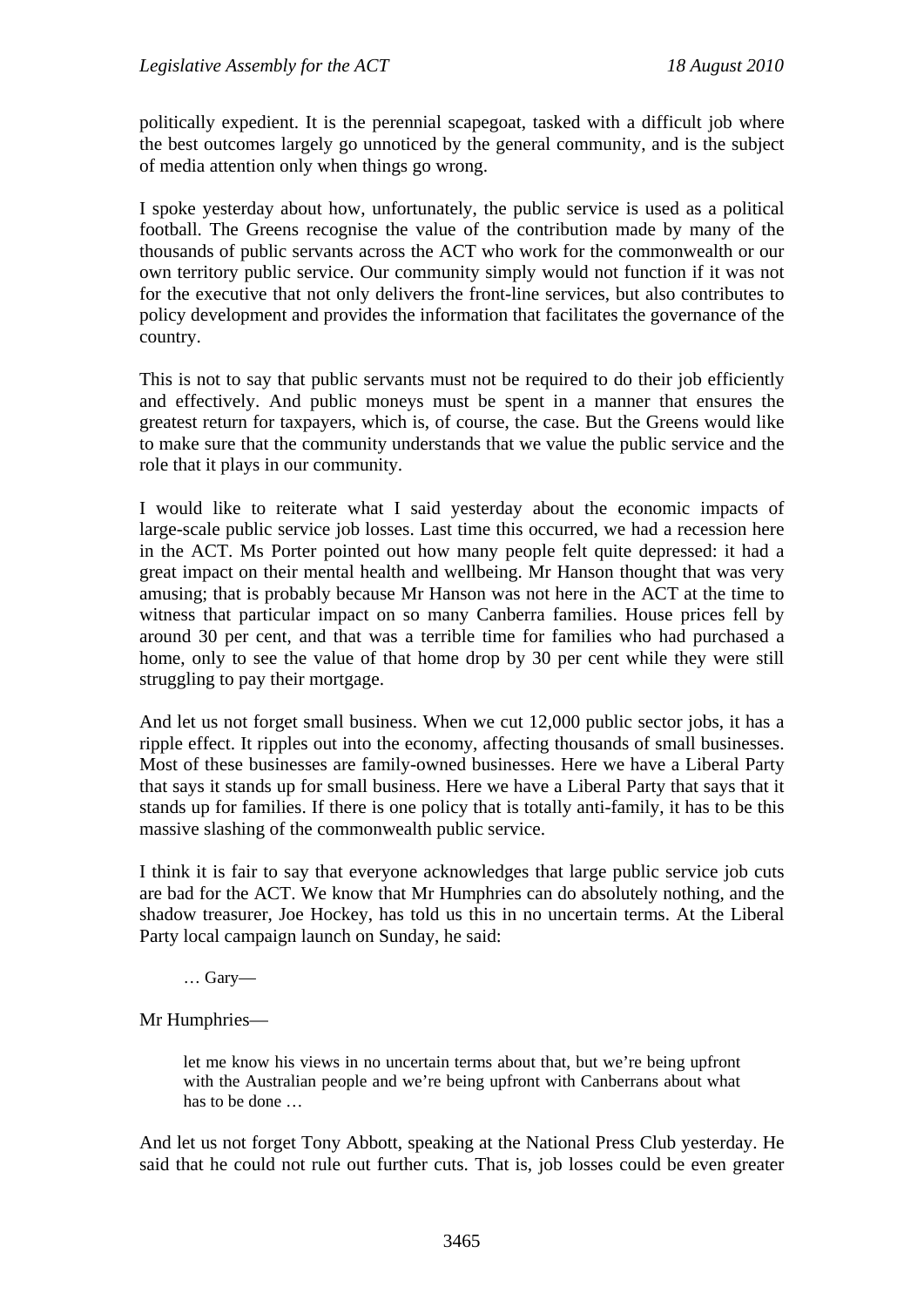here in the ACT.

The Liberal Party—it might have been Mr Seselja—just said that I had not made any reference to the ALP and their position. I did. I did so yesterday in my speech, but I will say it again. I said that Ms Gillard has made reference to unpopular cutbacks, as well as some specific cutbacks for particular agencies, which also gives rise to a concern that neither the Labor nor Liberal parties really appreciates what the public service means to the ACT.

**Mr Seselja**: Why do you only focus on one then, Meredith? Is it because you are totally biased, do you think?

**MS HUNTER:** I just said—and I will say it again for Mr Seselja: he is obviously not listening; I need to say it again—that we have raised the issue around the Labor Party and the unpopular cutbacks that Ms Gillard has referenced. We have talked about those. We have raised those. Of course, this does not fit with your little narrative, does it, Mr Seselja? It is rather unfortunate that you just want to go on the attack rather than listening to what is being put here in the Assembly today. We are concerned about the potential cutbacks to particular agencies and where they might fall as well.

But what we do know—it is quite clearly out there—is that there is a very clear policy from the Liberals with around 12,000 job losses. It has been put out there quite clearly by the Liberal Party. What I am saying here today is that a vote for a Liberal candidate is a vote for the economic havoc they caused to Canberra back in 1996.

Yesterday I talked about the impact of the proposed public service job cuts. I think I should restate that in the context of this debate. Data is available that lists public service employment by electorate. Assuming 12,000 job losses and an even proportion of job losses around the country, this would amount to direct and indirect job losses of—I will list them—3,076 jobs in the electorate of Canberra and 2,652 jobs in the electorate of Fraser. And we live in a region. We know that there are many people who live in Yass, Murrumbateman and Queanbeyan who rely on employment here in the ACT. Not only is this going to affect and impact on the citizens of the ACT; it is going to impact on many of the people who live in our region. Let us go to the electorate of Eden-Monaro—536 job losses. And the electorate of Hume—227 job losses.

**Mr Seselja**: So the 30,000 is a lie.

**Mr Smyth**: So 30,000 was the big lie.

**Mr Seselja**: Lin Hatfield Dodds was lying.

**MS HUNTER**: These cuts amount to approximately an 80 per cent increase in the unemployment rate in the ACT—

**Mr Hanson**: You call Lin Hatfield Dodds a liar?

**MR SPEAKER**: Order!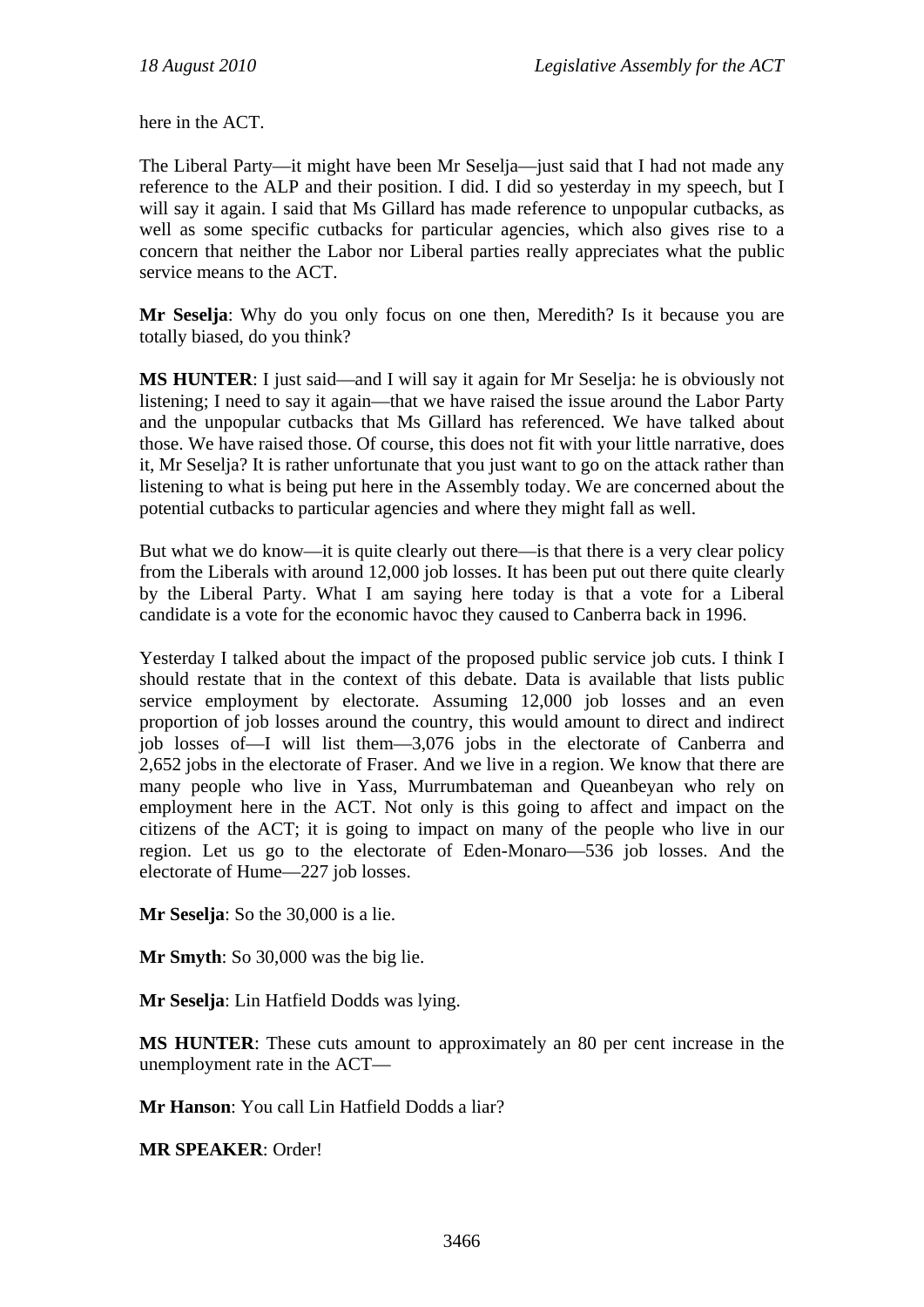**Mr Seselja**: She was lying; you are right.

**MS HUNTER**: I know you do not like to hear this—

**Mr Hanson**: And it is on the *Hansard*.

**MS HUNTER:** I know it is upsetting. That is because what you have is—

**Mr Hanson**: Beauty!

**Mr Seselja**: You just called Lin a liar.

**MR SPEAKER**: Order!

**Mr Hanson**: You disputed her figures.

**MS HUNTER**: your federal party basically—

**Mr Hanson**: No wonder Mr Rattenbury wants to shut that one down.

**MR SPEAKER**: Mr Hanson! Members! Mr Seselja—

**Mr Hanson**: How embarrassing.

**MR SPEAKER**: Mr Hanson! Members, Mr Seselja gave quite a contentious speech which he was not heckled through. I expect other members to be afforded a similar standard of behaviour. Is there anything else you would like to say, Mr Hanson?

**Mr Hanson**: No, thank you, Mr Speaker.

**MR SPEAKER**: Thank you. Ms Hunter, you have the floor.

**MS HUNTER**: Thank you, Mr Speaker. It does not surprise me that I am being heckled, because it is a very hard thing to sell out there for this election this Saturday. It is very hard to sell to the people of Canberra that there will be massive job losses which will impact on many families. It is very hard to sell. This is one anti-family policy—I would say it is the major one—that is out there in this election campaign at the moment.

We know we are a small and vulnerable economy and we depend on the economic activity generated from public service jobs. Without them we will quite possibly face another recession, as was the case the last time the public service was cut so heavily.

As I said, we must recognise where we are today and what drives our economy now that is, commonwealth expenditure. Such a reduction in the territory expenditure as is being proposed is reprehensible. The Canberra bashing by the Liberal Party really needs to be called what it is—Canberra bashing.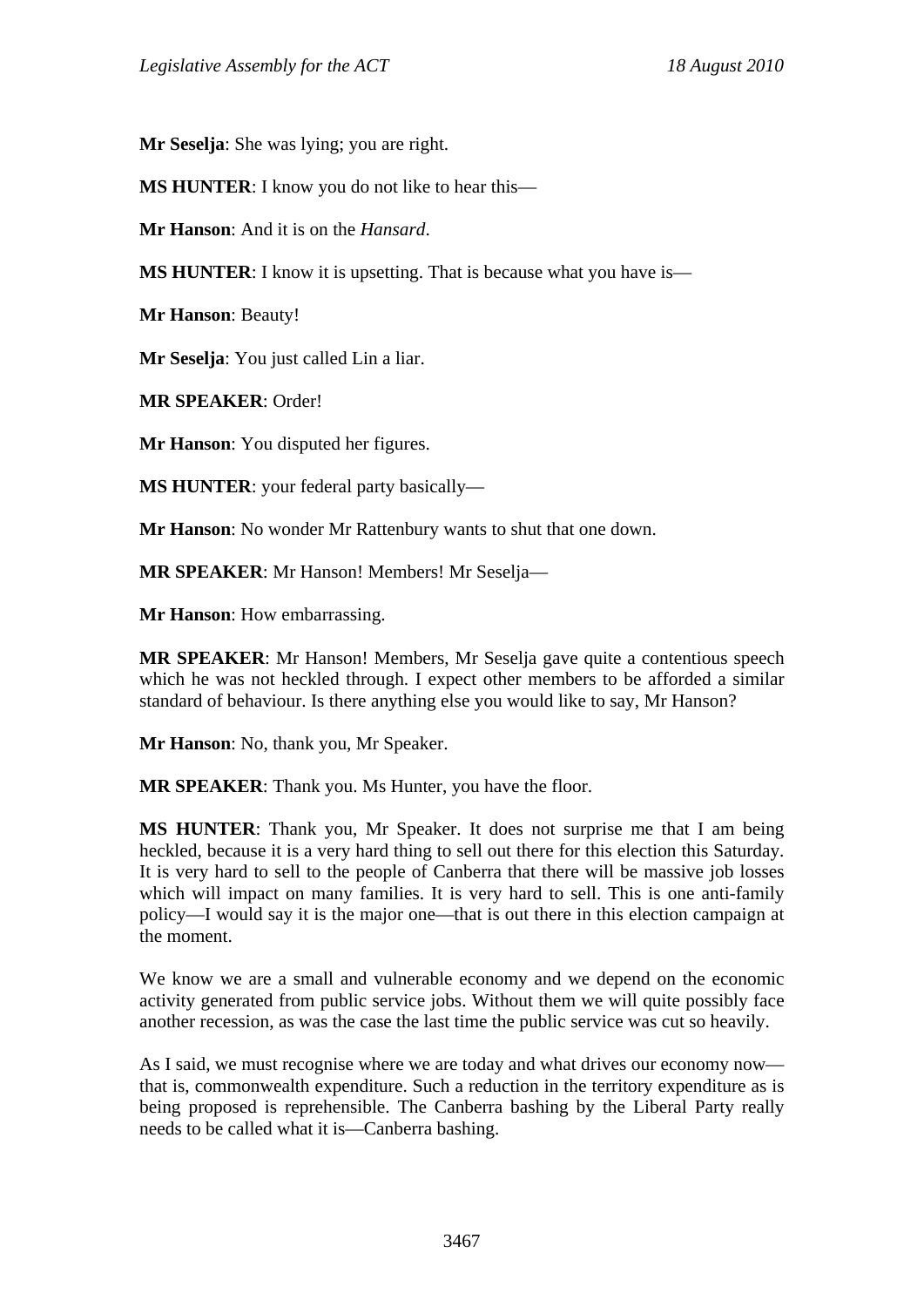I would like to mention something from the ABC news website from 21 May this year. It said:

All three parties in the ACT Legislative Assembly are lining up to criticise Federal Opposition leader Tony Abbott over his plans to prune the public service.

And it quoted Mr Seselia. Let us go to the quotes from Mr Seselia. It said:

Liberal Party Leader Mr Seselja has sent a letter to Tony Abbott and Prime Minister Kevin Rudd urging them to stop "Canberra bashing".

He says Mr Rudd treats Canberra with contempt and Mr Abbott is wrong to propose public service cuts.

"They shouldn't use the ACT as a whipping boy for Federal politics," he said.

Let us just go over that again. The Leader of the Opposition, Mr Seselja, said that Kevin Rudd and Tony Abbott should not be going about doing Canberra bashing. He said that Mr Rudd treats us with contempt but—let us be clear here—"Mr Abbott is wrong". He said:

… Mr Abbott is wrong to propose public service cuts.

He said that the ACT should not be used as a whipping boy by the federal parties. Let us go back there. Is Mr Seselja still standing by that? He wrote to Mr Abbott to say: "Please don't go through with these cuts. Don't go through with these cuts because we know the massive impact it will have on the ACT."

As we have heard from the Chief Minister, we know that Mr Smyth has a very good understanding of the 1996 cuts and the massive impact they had on the ACT. I would like to know where Mr Seselja and the Liberal Party are now standing on this issue. Are they still imploring Mr Abbott to not go ahead with these massive public sector cuts? Is that Mr Seselja's stance today? Or has he changed his mind on that since 21 May? And if he does still stand by it, what has he been saying to Mr Humphries? Has he been urging Mr Humphries to do a little bit better than he has been doing to date? As I said earlier, Mr Hockey has just said: "Well, face up to it. This is the way it has to go." And yesterday Mr Abbott was saying, "This could just be the beginning."

What we actually need is better representation at the commonwealth level. We need someone who will argue for and actually influence what happens to the ACT. We know that Mr Humphries will not deliver that. Mr Hockey has told us, as I have just said again. The party he represents would subject the ACT to the same economic hardship we had back in 1996 and the years that followed. The Greens do not want that. A Greens senator for the ACT would prevent the coalition and Family First from having a majority in the Senate and ensure that such cuts could not occur.

As I said, the Greens are happy to support the motion. We agree that a strong and stable commonwealth public service is in the best interests of not only the ACT community but the Australian community.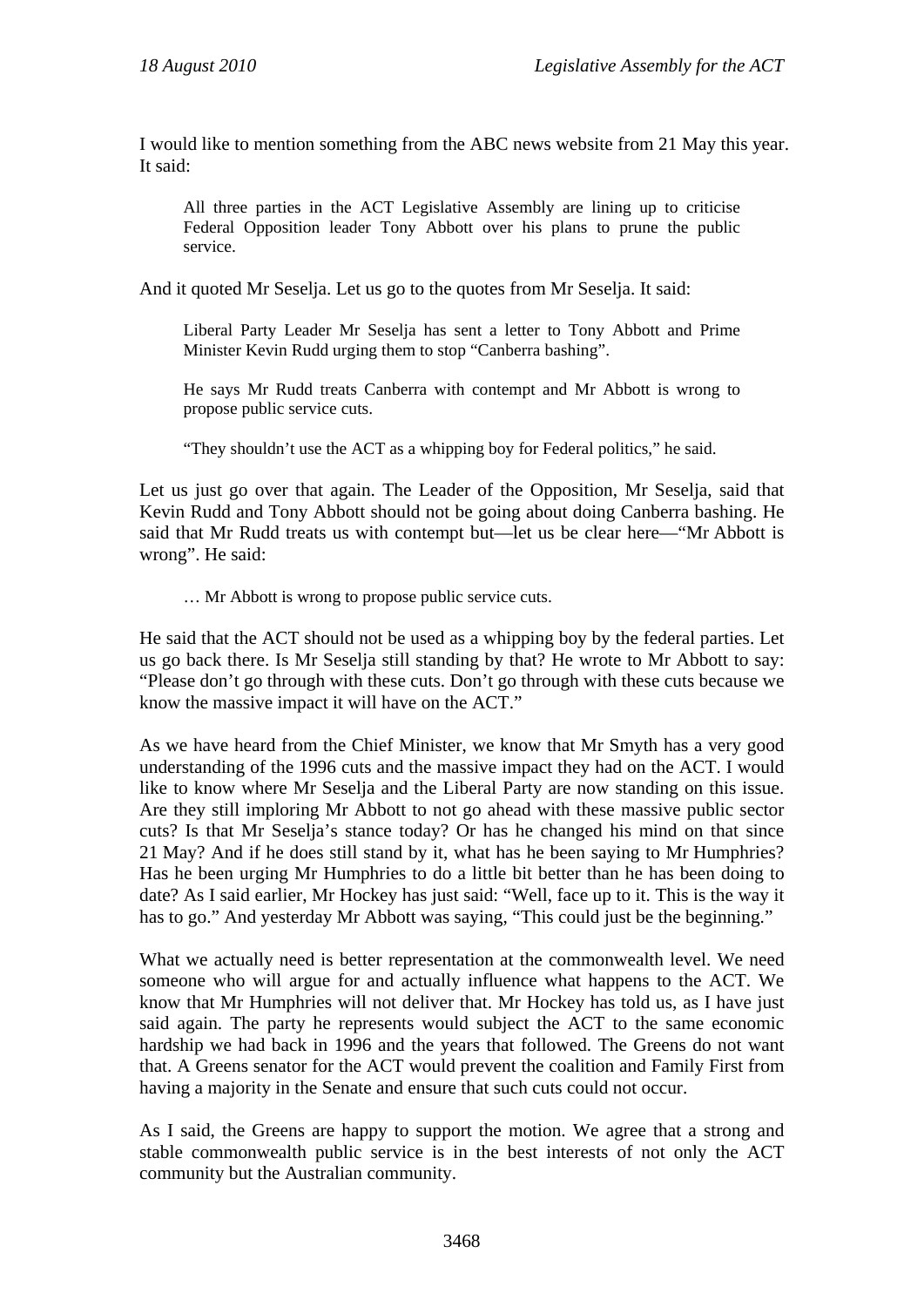Yesterday, as I said, I brought forward an MPI on the public service and the importance of public service employment to the ACT, to ACT families—the importance of them having employment to be able to purchase homes, feed and clothe their children and do all of the things that we want for a good life for our children: to have stable employment, to have certainty in employment. I put that forward.

I did have to leave early, and I do apologise for that. Early on Monday, I requested from the Chief Minister's office a briefing on the bridge collapse. This is a significant event in the ACT. We do need to ensure that there are investigations, and there are. There are investigations underway at the moment to find out what happened there. We have had 15 workers injured—nine who went to hospital and two who are still in hospital. This was a critical incident, a significant incident that happened over the weekend, which is why I contacted the Chief Minister's office to request a briefing. I did that on Monday. That briefing was set up for 4.30 yesterday, and it was important that I attended. In no way should anyone take from that that I did not think that the matter of public importance was important: it was; we know how critical it is. It was an unfortunate clash of timetables where I did need to attend that incredibly important briefing that was also attended by my colleague Caroline Le Couteur and three members of the Liberal Party. *(Time expired.)* 

**MR SMYTH** (Brindabella) (11.00): All is now revealed for us—the true agenda of the Greens. You can make the big lie, you can use the big numbers and you can put things out there that are not true just to attack the Liberal Party. We have just heard from Ms Hunter about how dreadful it will be when these proposed jobs that will go through natural attrition are lost to the ACT, but we never heard a word from the Greens when the Gillard-Rudd government was cutting the ACT—not a word, nary a word. It is that level of hypocrisy, that the people of the ACT are very good at smelling out, that will not stand the Greens in good stead.

We have got the big lie now: 30,000 jobs are going. We have got a report. But Ms Hunter just said that the proposed job losses in Canberra will be 3,076 and in Fraser 2,700. That is not 30,000 jobs. Even if you double that and make it 12,000, that is not 30,000 jobs. So Lin Hatfield Dodds is out there, having lost 18,000 jobs. These are not our numbers. These, I understand, are from the Australia Institute. Somebody said Lin Hatfield Dodds is attached to the board of the Australia Institute.

So you have got the big lie. If you put it in your ads and your press releases and say it often enough, you will believe it; you convince yourself that you are right. What you are after is not the wellbeing of the people of the ACT. What you are after is control of the Senate and the Greens agenda that will lead to increased costs for Canberra families. We have just had it from Ms Hunter. She will not tell you who will pay for all these policies. She will not tell you who will pay off the debt. She will not tell you who will pay off the deficit, but she will tell you that there are 30,000 jobs going.

There are not 30,000 jobs going. By her own numbers, she has just exposed Lin Hatfield Dodds in her own party for what can only be called the crassest example of hypocrisy that we have seen in this campaign—30,000 jobs. It is the big lie. You say it often enough and people will believe it. What the Leader of the Opposition has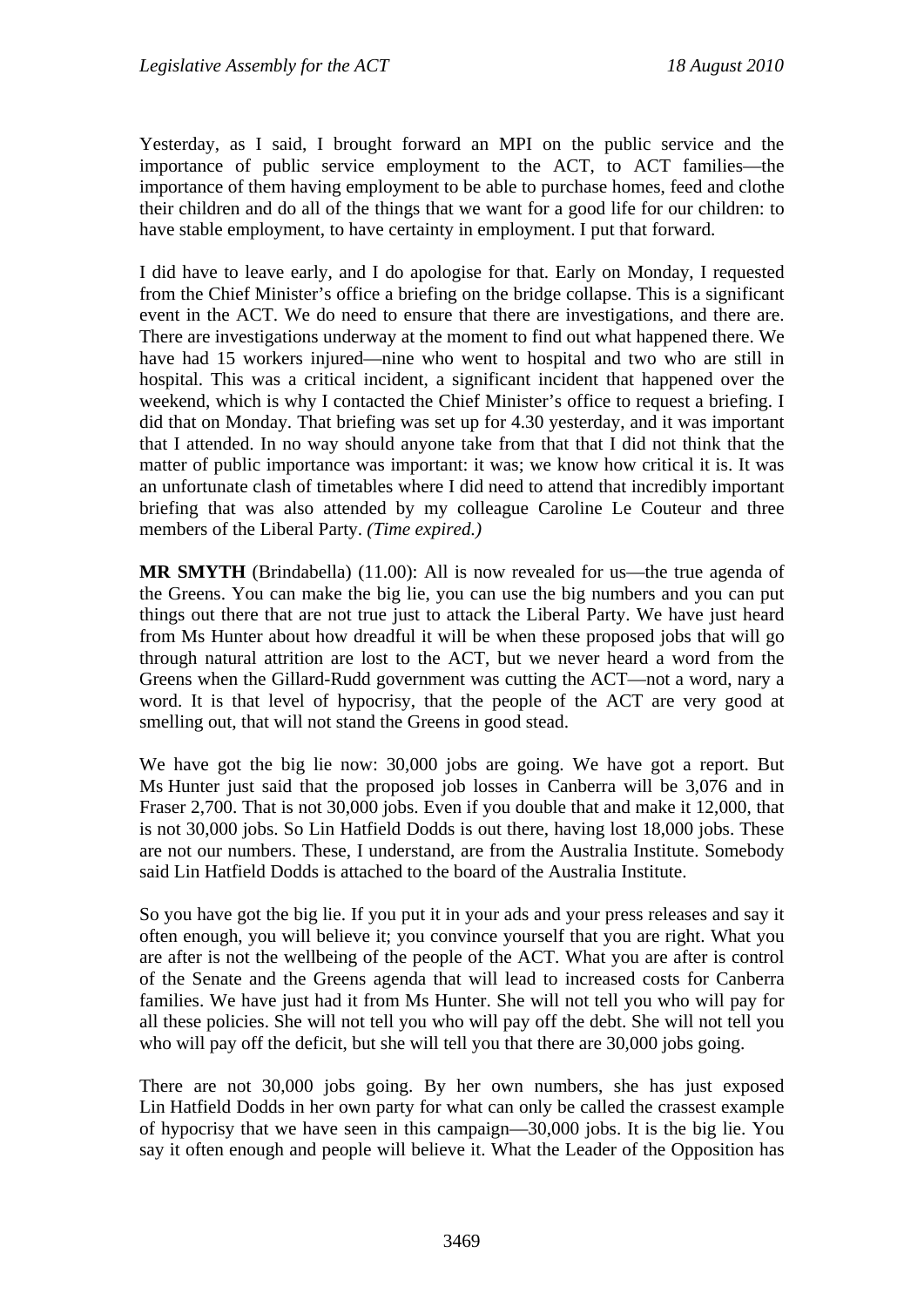said is that jobs will go through natural attrition; they will not be replaced. That is what he said.

We have got to go back to what Mr Stanhope said. Mr Stanhope is good at beating his chest and casting his memory of what happened in 1996, but of course in 1996 what the Liberal Party found when they came to office was not what they were told would be there. They were told that the economic picture of the Australian economy was far rosier. When they got there they found \$100 billion worth of debt. They found the deficit and it had to be fixed.

We have the same situation here and now. If you look at some of the key statistics on the state of Labor's deficit, in 2010-11 there will be \$80 billion worth of debt. In 2011-12, the level of gross debt will be \$209 billion. For 2010-11, the underlying cash deficit will be \$41 billion. Somebody has to pay for that and it will be the taxpayer of Australia and, in particular, the taxpayers of the ACT.

We have got the hypocrisy of the Greens and we have got the blindness of the Labor Party. You have to ask: where were Senator Lundy, Mr McMullan and Ms Ellis when the Labor Party cuts were going ahead? They were nowhere to be found. The chief cheerleader from the ACT government, Andrew Barr, said it would actually be good for tourism to have these cuts because the travelling exhibitions would stop and therefore people would have to come to Canberra to see the exhibitions. Not even Kate Lundy tried to defend that. She said that was the most incredible piece of spin she had ever heard and she could not defend the case. She did not, but she voted for them. She voted for them, as did Annette Ellis and Bob McMullan. They voted for the cuts.

The cuts have been outlined. I have read them out and I will read them out again. More importantly, I might read out the comment by the Chief Minister, Jon Stanhope, who did not stand in the way of these cuts, who did not make a fuss, who did nothing. This is Jon Stanhope's quote: "We've come out of it far better than we were led to believe we would. I don't believe the stringencies here in the ACT are nearly as tough as some of the rhetoric we faced in the lead-up to the delivery of this budget." In other words: "It's okay. It wasn't as bad as I thought it might be." Guess what, ACT taxpayer, you are going to pick up the slack. We have got this amazing press release: "ACT gears up to welcome workers affected by possible cuts to federal public service". What have we got as a consequence of their mismanagement? Years and years of deficits.

At the end of the day, somebody has to pay. Somebody has to pay the debt and the deficits that Labor, both federally and in the ACT, create. Look at what the Labor Party are proposing. According to the current election campaign, they are going to strip \$840 million from budgets for administration and information technology. There will be a \$450 million cut to IT spending, breaking a promise to make this spending to this industry, and \$300 million of cuts to administrative functions across the bureaucracy.

That will have a substantial adverse effect on the ACT. But we do not hear the Chief Minister railing against his federal colleagues in that regard. Where was the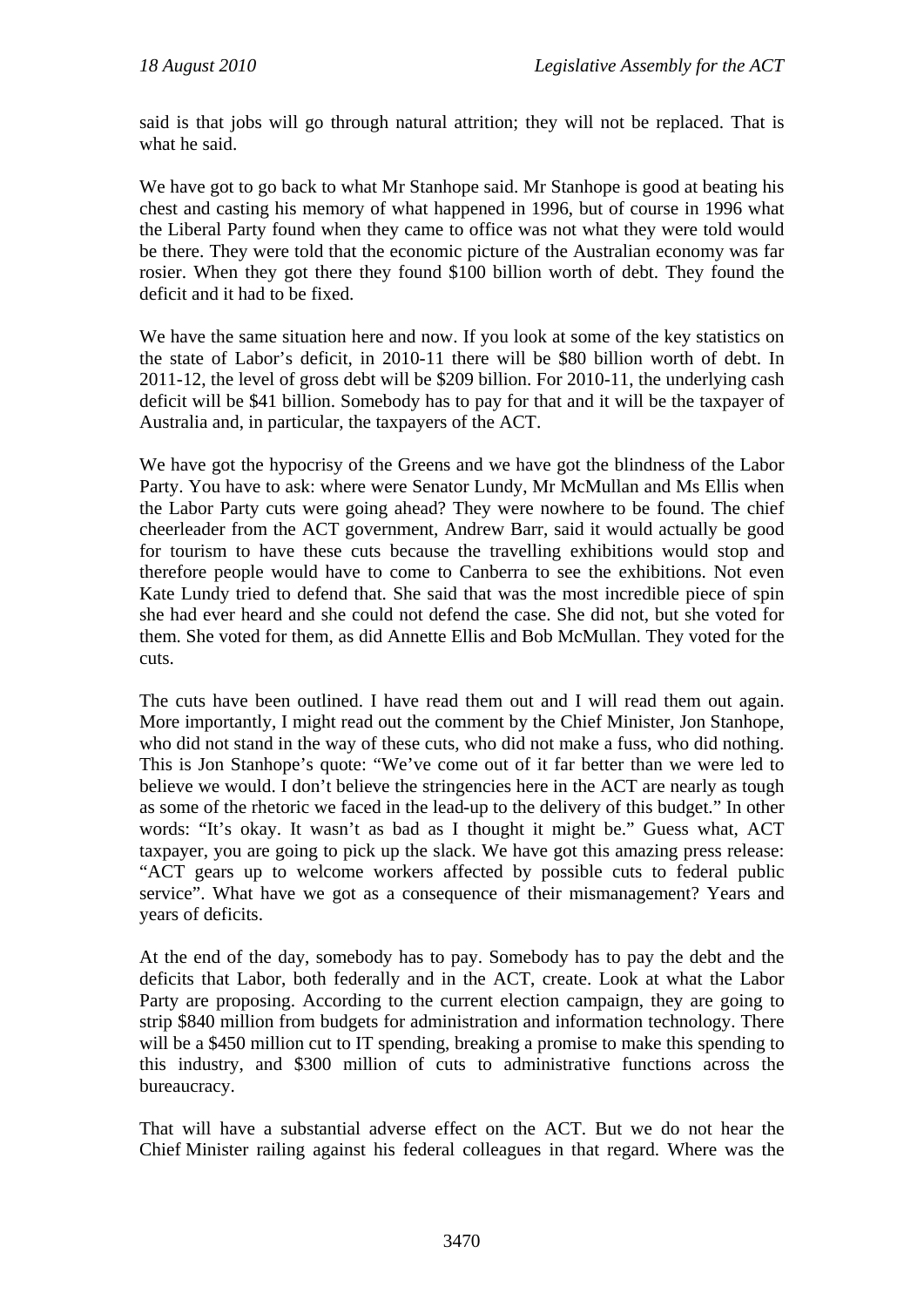Chief Minister? Indeed, where are the Greens on this? I have got a copy of the *CityNews*. Look at this: "Lin Hatfield-Dodds, ACT Senate Candidate, ACT Australian of the Year 2008". What does it say? "What kind of Canberran would axe 12,000 jobs from the public service"? There you go—12,000 jobs. But we have just heard from the parliamentary convenor here that it is not 12,000. So the big lie. Yet again, we have the big lie from the Greens. The Greens will say anything they can to get the balance of power in the Senate to put in place their anti-family, inflationary policies that everybody will have to pay for.

That is the problem with this debate. The lack of honesty from those opposite is just amazing in this regard. We have got the chief cheerleader for the cuts, Andrew Barr. We have got the Chief Minister, who forgets what he did. It is interesting that Mr Stanhope actually worked for Mr Beazley when Mr Beazley was caught out in Orange, I think. He was asked where should certain things go and he said his preference was that things did not go to Canberra. I did not hear of Jon Stanhope's resignation at that comment. I did not hear of Jon Stanhope standing up.

What did Jon Stanhope say in the minister's office in those days? We have not heard a word about that. Did Jon Stanhope stand up for Canberra when Infrastructure Australia did not come to the ACT, when Climate Change was going to go to Melbourne and when national broadband network went to Sydney? Oh no. Where was Jon Stanhope when the tax office, under Kevin Rudd, sent jobs out of the territory? He was mute, silent, because that is the sort of person he is. We have said to Tony Abbott that we do not want these cuts, that we do not like these cuts.

The motion is about a strong public service. You only have to talk to people in the public service to know that they have not appreciated the Rudd-Gillard treatment of public servants with brief after brief, written and rewritten, sent up and ignored, blocked in the myriad of corridors that the Labor Party had filled with staffers who were not up to the job.

We have heard the disgraceful story of the Chief of the Defence Force who was made to sit like some errant schoolboy in the foyer of the Prime Minister's office for hours on hours, while Australian troops were overseas, at the whim of a prime minister who was eventually dismissed—because he did not have time to talk to him.

I was at a function a couple of weeks ago when a journalist told the story of being invited to one of Kevin Rudd's regular meetings with journalists for lunch or dinner at the Lodge. When they went in at about seven o'clock there were four or five public servants with their folders and briefcases waiting to talk to the Prime Minister. When they left after 11 o'clock those public servants were still sitting there waiting to talk to the Prime Minister. It is that arrogance that Labor in government is so special at, dutifully assisted by the Greens, the lackey of the Labor Party, that is upsetting people in the ACT.

If you do not think there are cuts going on, go and talk to people in the departments. There are cuts going on surreptitiously in the departments now. But no, we do not hear the Greens standing up for those people. We do not hear the Labor Party saying, "Stop it, stop it." No, no, no. I read the numbers out yesterday. If you add up the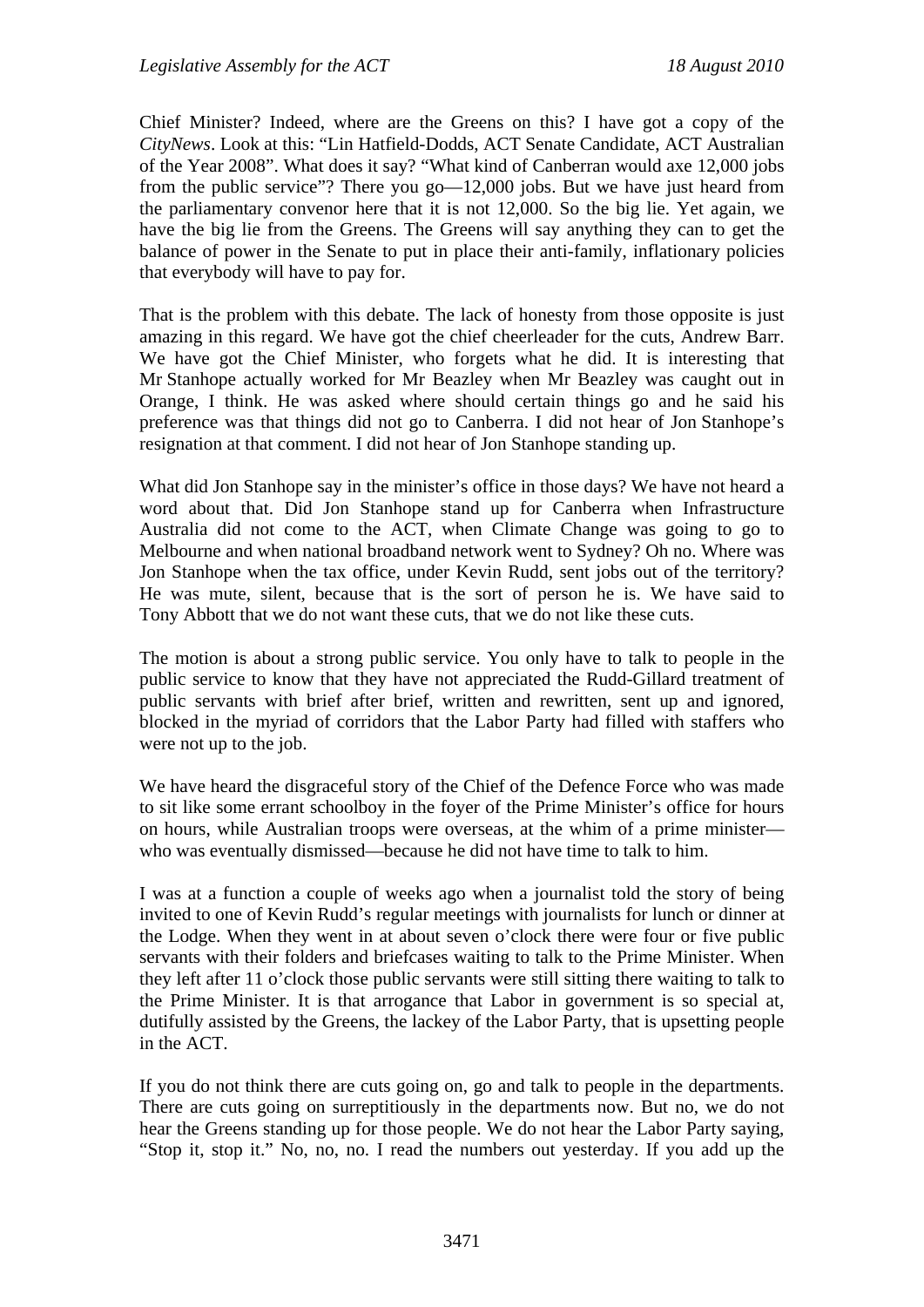numbers in the list that I read out yesterday it is about 4,000 jobs. That was what was proposed in the 2008-09 budget. Did we hear anything from ACT Labor or the ACT Greens saying, "Kevin Rudd, Julia Gillard, stop this"? No, we did not.

You are known for your consistency. You are known for what you say. We see the ad where the Liberals will take an axe to Canberra. Here is Lin Hatfield Dodds: "What kind of Canberran would axe 12,000 jobs from the public service? The Liberals will take an axe to Canberra." It is just wrong and she has been debunked by her own parliamentary convenor, whose numbers add up to about 6,000 jobs in the ACT. Who knows if they are accurate? Four or five-year-old reports from South Australia with multiplier effects—gee, that is a good basis for a decision on these numbers! It is sheer hypocrisy. *(Time expired.)*

**MR HARGREAVES** (Brindabella) (11.10): I thought that was a very interesting speech. One of the things I like about his speeches is the way that he can provide a whole heap of data, a whole stack of numbers, page numbers and paragraph numbers—all of these numbers—and list them so quickly that we have to go back to *Hansard* to verify them. But then he will slide a little one in, like a worm through the belly of a goose, and it goes like this—this is the one he slid through—"and there are cuts going on surreptitiously in departments now". After having got up in the chamber yesterday and listed a whole tribe full of them, I do not reckon that is surreptitious. You have got to back it up, Brendan. If you really want us to take you seriously and have you go down as the number cruncher of all time, you need to back it up. You cannot say things like "cuts are going on surreptitiously in departments now". I am sorry, that just does not cut it for me.

The substance of what I wish to talk about today is a subject that I have been talking about and trying to get some action on since 1995 maybe. That is what we call the economic food chain. Tuggeranong is particularly susceptible to the vagaries of an economic food chain. I am not an economist, but I know in my instinct what the issue is. The food chain depends on somebody spending money. In Tuggeranong, there is the most significant dependence on the public service pay packet. We know that in Canberra probably half the jobs are in the private sector and half the jobs are in the public sector. But we also know that half of those jobs, or maybe more, in the private sector are dependent upon—

**Mr Smyth**: It used to be the other way, John, under us.

**MR HARGREAVES**: Half and half—I am not going to argue about one or two percentages. The most salient issue is that a significant number of private sector jobs—I would suggest greater than half—are dependent upon the public service pay packet. These are the jobs in the retail industry, petrol stations, cafes, microbusiness and a lot of ordinary small business, contractors, recruitment firms and the like. They are totally dependent on the health of the public service and, in particular, the commonwealth public service. We do not have a sufficient alternative to that economic food chain in the Tuggeranong Valley.

We saw no greater proof of the danger of that dependence than what happened in 1996. I worked in the ACT department of education in Manning Clark House, right in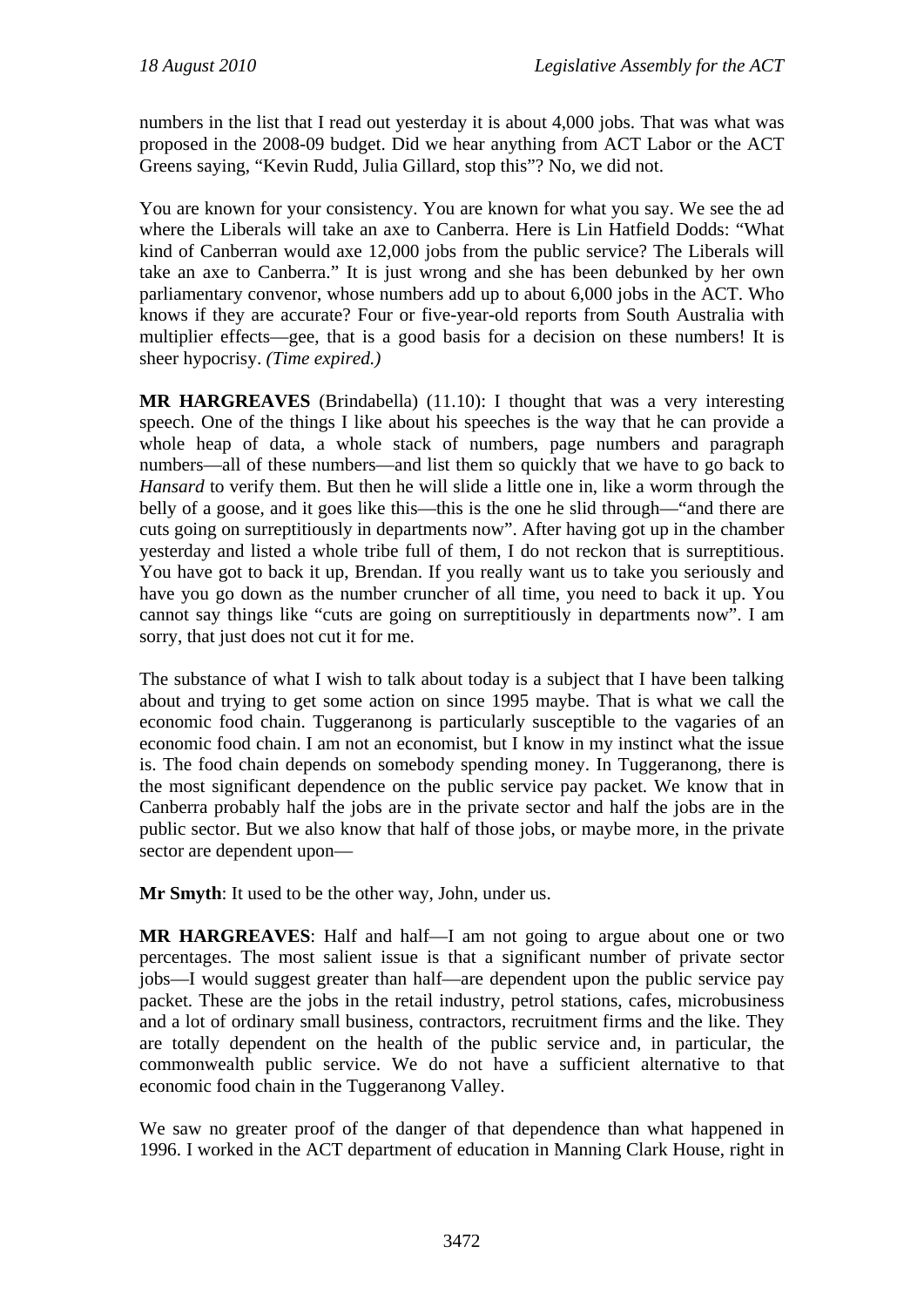the middle of the Tuggeranong town centre. I can tell you that it devastated the Tuggeranong Valley when there were supposedly 7,000 jobs lost across Canberra and 4,000 of them came out of Tuggeranong in 1996. That is because the social service, social security, Centrelink—call them what you like this week—had their headquarters down there, and a few other commonwealth departments.

The loss of those 4,000 jobs had a trickle-down effect. Years ago I read, and I stand to be corrected on the actual numbers—the scale of them is really the message I am trying to get through—that for every public sector job there are four private sector jobs. The private sector jobs are either in the community sector or the private sector itself, or in microbusiness. The loss of 4,000 jobs means the loss of 16,000 jobs. What chance do we have of fulfilling the vision that in places in Tuggeranong people can be born, educated, work, have their recreation and die in the comfort of the most beautiful place on earth? What chance have we got if we do not have jobs for the kids to go into? We do not.

#### **Mr Hanson**: Oh!

**MR HARGREAVES**: I hear an exasperated "Oh" from Mr Hanson. Sometimes I wonder about his commitment to young people. I do not think it is there. I know that he would like to bring back conscription so that we could stick them all in the Army. Well, I have been there and it ain't on. What we really need to be aware of is that this is a back to the future thing. This is *Groundhog Day*. I can remember walking to the Tuggeranong town square, the Hyperdome and Homeworld and seeing shop after shop with "to let" signs on them, cafes out of business and hairdressers out of business. I do not want to see that again.

In fact, it was a major tenet of the campaign in 1996 to give the seat of Namadgi to Annette Ellis. What did we see? Who was the member there? The member for Canberra, in fact, had the seat split, and then Mr Smyth contested Namadgi. There was about a 20 per cent swing against him. It was not only about a 20 per cent swing against Brendan Smyth; it was also about the Liberals' intention to cut jobs, particularly out at Tuggeranong.

Contrast that with what the Labor government have done in the last couple of years. These guys cut 4,000 jobs out of the public sector and another 12,000 to 16,000 jobs out of the private sector, the community sector. The stimulus package, on the other hand, was to keep apprentices going, keep the economic food chain and keep the dollars trickling down that chain to make sure that we would not be sent into recession, because that is where we were in 1996 in the Tuggeranong Valley—we were in recession. What happens is that when times are good the community sector, for example, looks after those people who are very badly off, but in a recession the community sector looks after the rest of us—all of us.

I also wanted to talk about this abject nonsense of natural attrition. Sure, there will not be any involuntary redundancies. You can trust them, of course, that that will not happen; we know that. AWAs might come back, but involuntary redundancies will not. It will only be by natural attrition. Natural attrition means that you do not fill a job when it is empty. I tell you what: in the public sector people are going to be so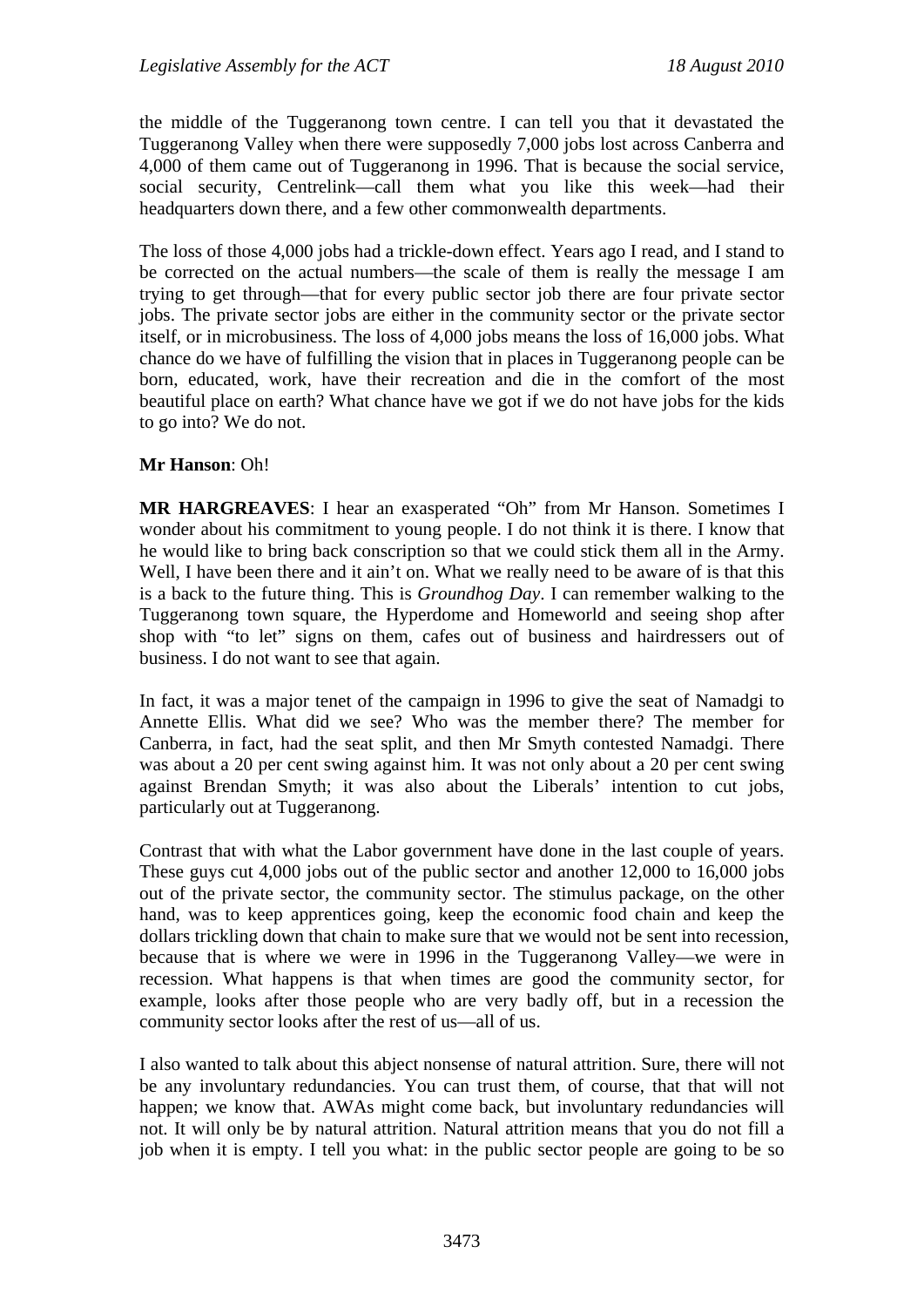scared they are not going anywhere. People will stay on because they are too scared not to.

So who bears the brunt of it? It is those people on short-term contracts, the microbusinesses that are actually providing someone with work for three months or six months. There are people in this chamber who have family members who are contractors to the public service. They will lose. They will be the first to go. We cannot afford those people to go; we just cannot afford it.

Every one of them belongs to a family. Every one of them has to pay rent. Every one of them has to pay a mortgage. Every one of them has to eat. I can remember the despair that was around in 1996. It motivated me to run in 1998 and it motivated Annette Ellis to run in 1996—to stop it. But we could not. It went into a rebuild and we are now back.

We have seen so much Canberra bashing over the years by a bunch of tourists who come to this place, pitch their tent, abuse the hell out of the place and go home again. They irritate me. Mr Smyth says, "Where were you when they were bashing people?" I can tell you where I was: I was standing up and abusing them back. The worst kind of Canberra bashing that people can visit upon this place is to send it into a recession. We have to look into the eyes of our kids and say: "Well, you know, I would like the world better for you than I inherited it, and we can't deliver that, sorry. We can't have the comfort of a public service job for a decade to give some training in the real world. No, forget it. The best thing you can do is try and get a job outside town."

We also have a regional responsibility. Where are the guys from around the area and the rural properties going to go? I can tell you where they are going to go: they are going to go to the bigger cities, and they are not going to make it there either.

Now is the time for this chamber to be united and reject this notion of an impending recession. Now is the time for us all to stand up and say that the future of our kids is more important than political expediency. Tony Abbott standing up there and saying, "Pick me, pick me, because I will rip the guts out of Canberra," should not be acceptable to any of us in this chamber. Writing a letter to Tony Abbott is not good enough; it is just not good enough. We should be united. We should be passing this motion unanimously today and getting on with it.

**MR RATTENBURY** (Molonglo) (11.20): I wanted to start by talking about some of the numbers. The motion today is about the impact on the public service and the ACT economy if the proposed cuts to the public service go through. Mr Smyth stood up before and gave us a speech that was all about numbers. He did some rather interesting conflating of numbers and attempted to attribute certain things to certain people, particularly my friend from the Greens Lin Hatfield Dodds. We can hope it was accidental that he distorted the story so badly, because I would hate to think that he had some other motivation.

Mr Smyth talked about a number of different figures, and he tried to say that somehow Lin was responsible for all of them. He talked about 30,000. Well, that comes from an ACTU report, and I think it is important to put that on the record. The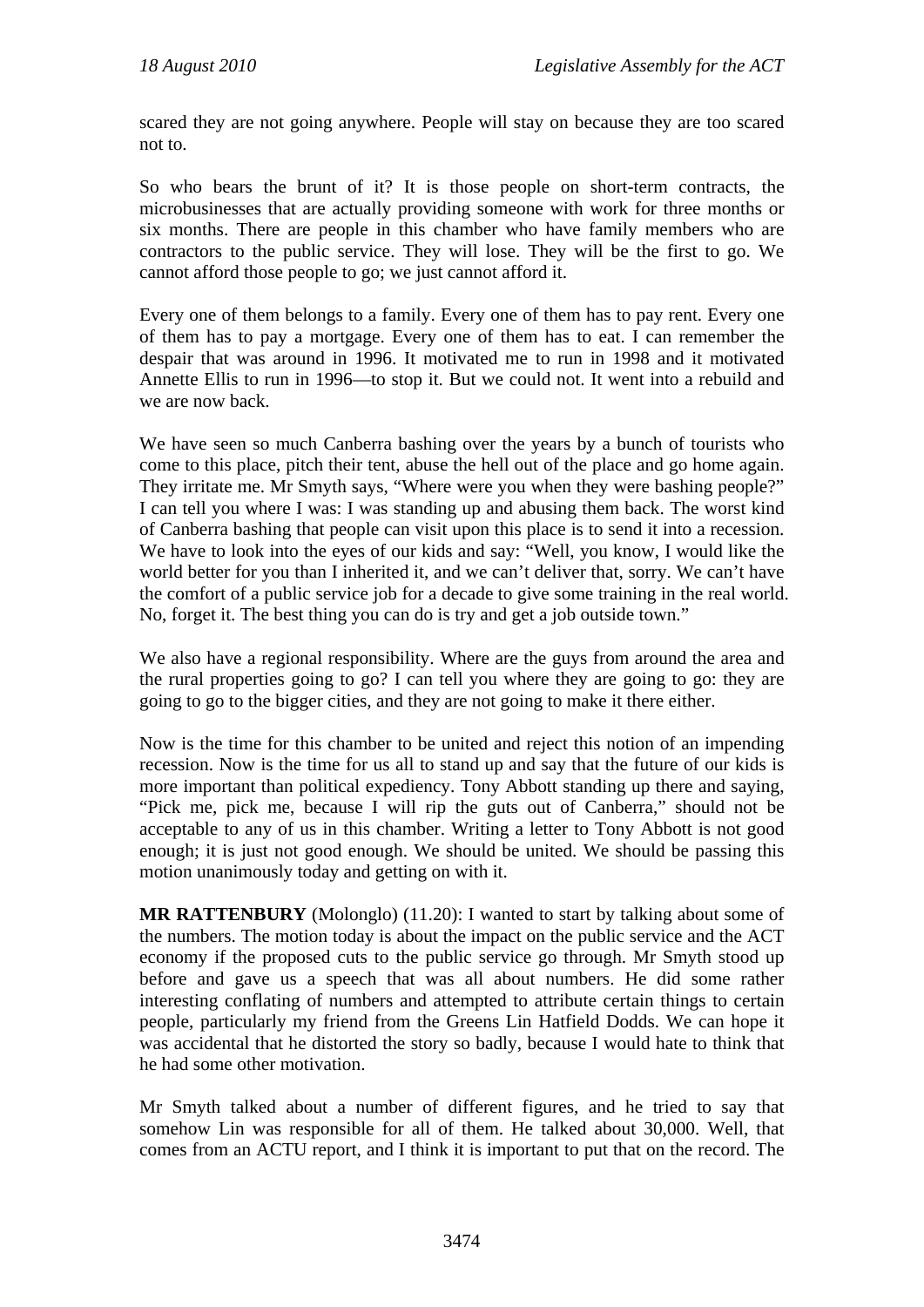ACTU last week released a report in which they had people do work for them, and they sought to project the numbers out of what the flow-on effects might be as a result of the cuts of 12,000 public servants. Mr Smyth seemed to suggest that that was something Ms Hatfield Dodds had made up, and it was unfortunate that he did that.

He then went on to try and conflate that with the Australia Institute figures. The Australia Institute have done an interesting report this week in which they have sat down and tried to work out the impact of these 12,000 public service job cuts across a number of electorates, to come up with some sort of geographic impact. That was an Australia Institute report, and that was the one Ms Hunter quoted.

What comes out of all of this is that nobody actually knows what the numbers are, because we do not know how many jobs it is going to be and where they are going to be. We have got all sorts of things hanging around. For Mr Smyth to try and somehow smear various of my colleagues particularly who are simply reflecting on some of those numbers that are in the public discourse was unfortunate at best. The real question is: how many jobs is it in Canberra? We have this line being run that somehow it is not going to be so bad in the ACT. That is interesting because we cannot get a straight answer from anybody, particularly Senator Humphries, as to how many jobs it will be in Canberra.

When you start talking about numbers, one of the parts of the policy is that front-line staff will be exempted. When you sit down and start to think about that and analyse it, you think: "Well, hang on a second. That probably will result in a disproportionately negative impact on Canberra." How did I draw that conclusion? I have not done any modelling, but basic common sense tells us that most front-line staff are outside the ACT. The front-line and uniform staff are the sort of people in the Customs Service and the Australian Quarantine and Inspection Service, for example. They are the kind of public servants we are talking about here. They are the front-line public servants, and most of them are not in Canberra; they are out in the states. If they are exempted, that means there has to be a disproportionate impact on the ACT.

What is implicit there is that the policy staff, the staff who do the hard thinking on how to design programs, how to roll them out, how to make them happen and how to feed them out to the regions, are largely in the ACT. That is certainly what staff here in the ACT tend to predominantly do, as a broad generalisation. So the exemption of the front-line staff intuitively tells us that there will be a disproportionate impact on the ACT.

I think the numbers remain unclear. In the context of Ms Porter's motion about what the impact will be on the ACT economy, that is of particular concern. It is an area where the ACT should be nervous, because the importance of a strong and stable commonwealth public service to the ACT is undoubted. I think all members have acknowledged that here today, and it is certainly something the Greens are very concerned about. We are aware of the potential impacts of significant cuts to the public service. I would like to dwell for a moment on a couple of those potential impacts that are of particular interest to me, aside from the broader ones.

The first is one I touched on briefly in the debate yesterday afternoon—that is, the impact on graduate recruitment. A public service job freeze will mean that there will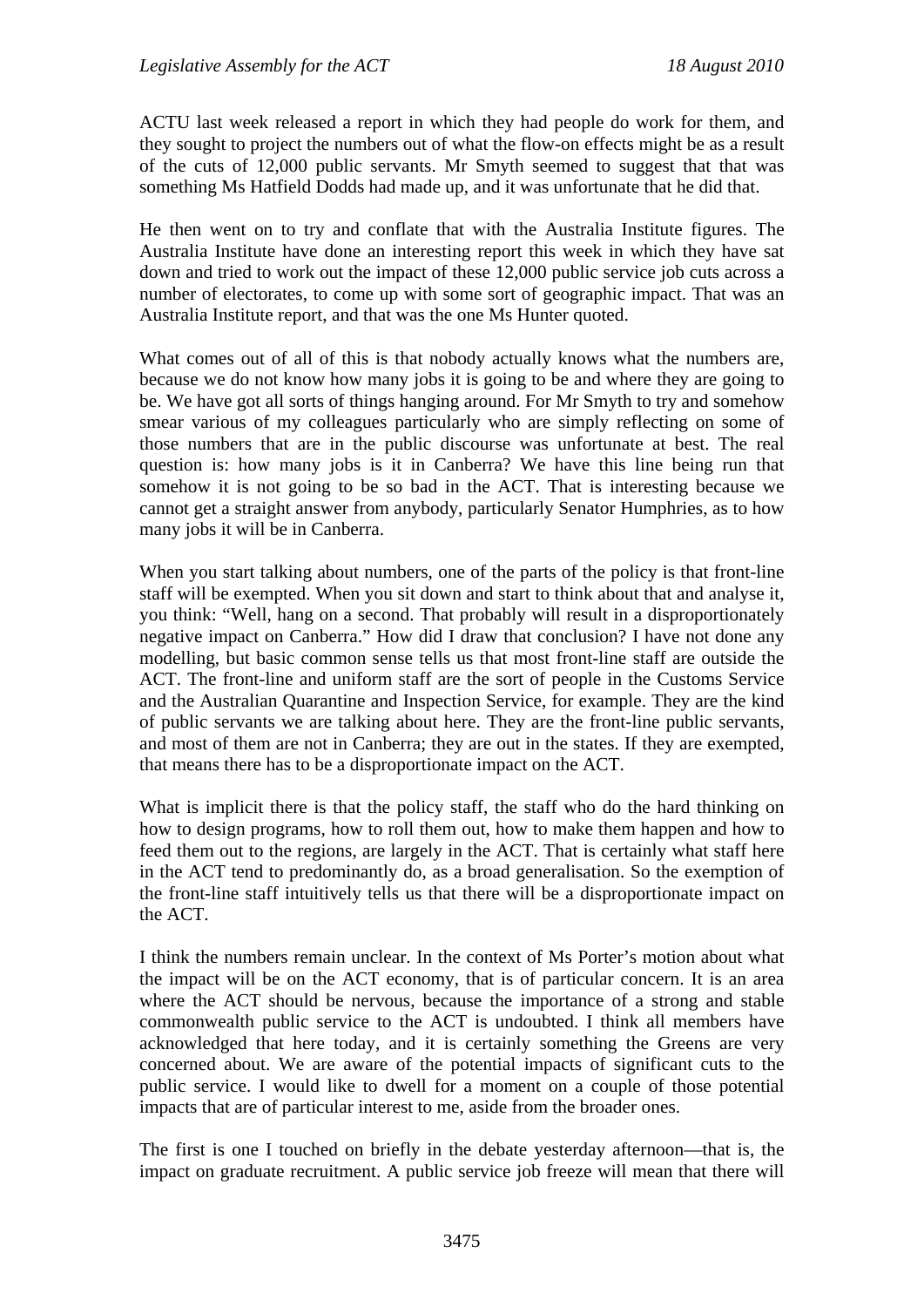be no new recruitment; there will be no opportunities for people to come in. I presume that is what a freeze means. Perhaps I am misunderstanding the policy, but presumably that is what it means. That means that there will no new graduate positions. Think about that impact on Canberra families and all those young people who are currently working their way through our universities around town, thinking that the public service is a place they would like to work, a place where they can help serve Australia as well as find themselves a good job with good opportunities.

For the next couple of years, those graduates will not have those opportunities. What impact is that going to have on Canberra families? That means that some of those young people will have to leave Canberra. They will have to move away from their families, because the opportunities will not be here in the ACT. That is one potential impact on graduates. In addition to that, if we do not bring in graduates, are we renewing the public service in a way that we need to? Are we bringing in the brightest young people coming out of our universities into the public service? We want a solid public service; the public service delivers policy advice for government as well as the rollout of other services around the country, and we want our governments to have the best advisers working for them. I am particularly concerned about the impact on young people who are aspiring to work in the public service and the families of those young people who may have to see their offspring leave the ACT in search of a decent employment opportunity.

The other area of concern—it has been touched on in the debate this morning already—is the impact on small business. Several members have spoken about it already: we know the reliance that many small businesses in the ACT place on the work that comes to them from the federal public service. This debate has been going on for many years. For a long time we have talked about the need to diversify the economy in the ACT. I can remember Kate Carnell talking about this more than a decade ago. We have seen over time, to the ACT's benefit, an increasing proportion of the economy driven by the private sector, but the reality is that much of that still thrives around a strong and stable commonwealth public service.

The potential ripple effects of these sorts of cuts are perhaps challenging to exactly quantify, but, again, everybody in this place knows that they will take place. They will happen; they will have an ongoing effect and it will take Canberra a long time to recover from those. It will see us lose some of those gains we have perhaps made in the last decade or so as we seek to reduce our reliance around the public service.

In the context of having a clear picture of what the federal Liberal Party's proposals are for the public service, there was a very telling moment at the Liberal Party launch in Kingston on Sunday when Joe Hockey came along to cheer for the Liberal Party in the ACT. He stood up there and he said, "You know, Gary Humphries came along and told me that this was going to be really bad for Canberra, and Gary gave me a bit of a mouthful." Then he said, "But, frankly, we're going to do it anyway." To me, that underlined the simple ineffectiveness of the current senator for the ACT for the Liberal Party. Gary can stand up all he likes and say: "I'm going to take this up to my party. I'm going to stand up for Canberra." But the bottom line is that he is an irrelevant backbencher in a party machine that is happy to use Canberra as a political football, because it suits them in marginal electorates to stand up and talk about, "Canberra this, Canberra that. Canberra is fat cats. It's this, it's that."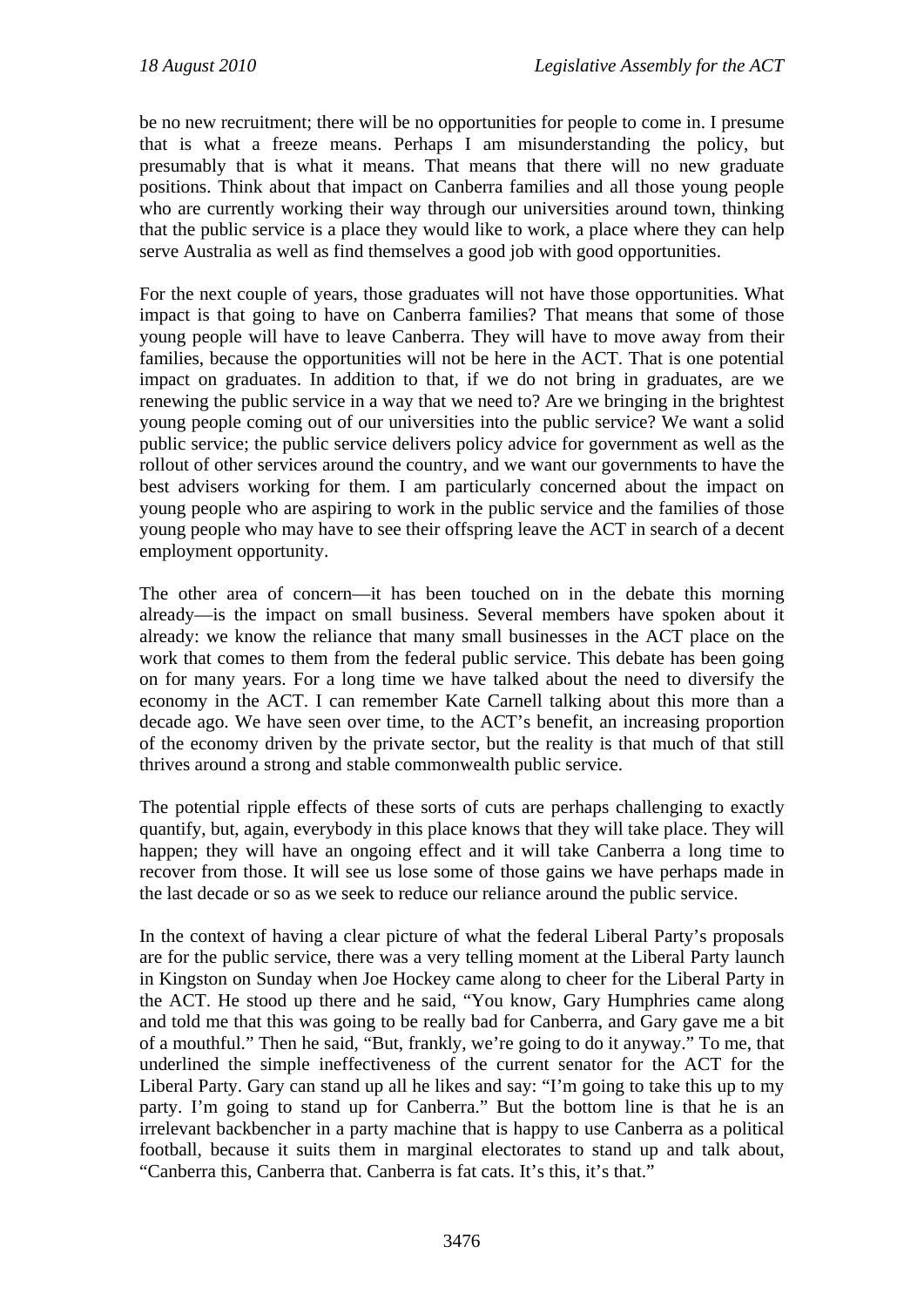Gary Humphries does not make an iota of difference to the Liberal Party's willingness to use the ACT as a political football. That is the choice that Canberra voters face on Saturday. They can have a choice between an irrelevant Liberal Party backbencher or a Green frontbencher, who will be a part of the balance of power team in the Senate. That is what Joe Hockey's comments made very clear when he joined the Liberal Party launch on Sunday.

Back to Ms Porter's motion, I welcome the fact that Ms Porter brought it on today. I think it is important that we talk about the importance of the commonwealth public service to the ACT. I think members today have done a good job of outlining that, and I am glad there is an understanding across the chamber. I hope that understanding can be passed through to some of our federal colleagues, because we do see—I heard what Mr Smyth was saying before—on both sides of politics that Canberra bashing can be a sport. At the end of the day, the people who live and work here in Canberra are ordinary Australians. We do not have the good fortune of having marginal lower house seats—one day we might hopefully reach that point; certainly my colleagues and I are trying hard to make it that way. We do have the good fortune now of having a marginal seat in the Senate, and that is an improvement for the ACT; it puts us on the map and it means we can have a chance to be heard and to hopefully see an end to the Canberra bashing by the two old parties so that the ACT is not subjected to this in the future.

The Greens will be supporting Ms Porter's motion today. We thank her for bringing it on, and we hope that, no matter what the outcome is on Saturday, the public service continues to be valued by our federal government.

**MS BURCH** (Brindabella—Minister for Disability, Housing and Community Services, Minister for Children and Young People, Minister for Ageing, Minister for Multicultural Affairs and Minister for Women) (11.30): I thank Ms Porter for bringing this motion to the Assembly. I think the majority of people here agree that it is, indeed, important that we here in the ACT respect the commonwealth public service, and we do share a concern at the possibility that there will be such severe job cuts to the federal public service. As others have mentioned, it is not just the 12,000 jobs that are at risk and will be cut; it is recognition of the multiplier effect for each public service job cut across the private sector, the small business sector and the community sector. So 12,000 is indeed a multiplier. We can have various views on what the number will be, but there is no doubt it is a multiplier in large proportions that will have a significant impact on our community.

Mr Hargreaves mentioned 4,000 jobs that were lost in Tuggeranong in 1996 and the effect that that had on the community. Indeed, in my work as a local member for Brindabella, I talk to many in the community, and they have spoken to me about their memories of the effects of 1996—the effect on the community sector where St Vincent de Paul and the Salvation Army had increased demand for services and support. There is anecdotal evidence that domestic violence and youth difficulties increased as families were devastated through these job losses in the public service, small businesses and the community sector. The impact is also felt in self-esteem, when people are no longer employed. We all understand the impact that that has, not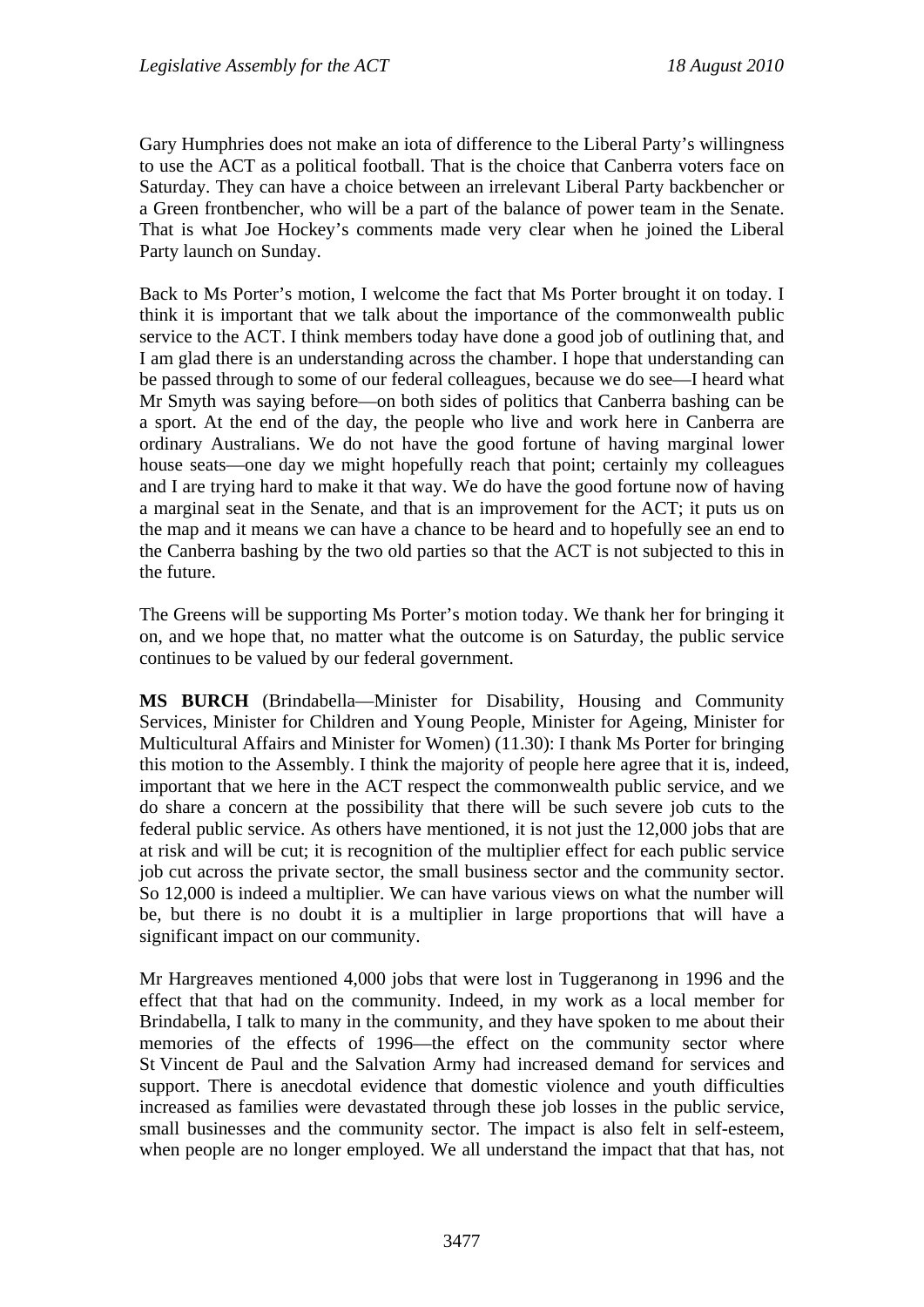only on individuals but on their families as well. Mr Rattenbury and others mentioned the impact on small businesses because of that interconnection and the relationship between small business dependency and income from the federal public service.

There are a few dates that involve one of our members of the opposition. As has been said over the last couple of days, Mr Smyth was a federal member from 1995 to 1996. But it is interesting to note that between 1996 and 1998 he worked for Peter Reith and Amanda Vanstone as the small business adviser. To understand these time frames— 1996 to 1998—that was the period when John Howard brought in these massive job cuts, with the impact being felt most predominantly in 1997. That is right smack in the middle of the time Mr Smyth was offering his advice for small business. So I do wonder what advice he offered up. What was his advice to Reith and Vanstone? What was his advice as the small business adviser? Was it to support small businesses? Here he is, a local member, seeing the devastation that is falling out in his community, and what was his advice? Was his advice to support and grow local business in the Tuggeranong Valley? It appears not. I will actually ask Mr Smyth: was your advice to grow or was your advice to slash and burn?

**Mr Smyth**: Go and read the report, if you know so much about what you think I think.

**MS BURCH**: Either way, the fact that you sat there, providing your words of wisdom that resulted in such devastation in the local community is something that is—

**Mr Smyth**: Your ignorance is devastating.

**MR ASSISTANT SPEAKER** (Mr Hargreaves): Order, Mr Smyth! You were heard in silence.

**MS BURCH**: Well, I do not know if you wear that badge with honour or whether you still try and brush it off with snide comments, but it is interesting to me to know that Mr Smyth was the small business adviser who provided all the advice that saw such job cuts and negative impact for the area of Brindabella. We can relive 1996, but let us just understand that this is the same policy—there is over there the small business adviser who supported it then and supports it now. This policy has come back, and we know from history that this will increase the call on community assistance through loss of jobs and loss of income of the public service employees and their families themselves and in the small business and community sectors that benefit from those business connections.

Who will pay for this increase in community demand? Well, I think it is fairly clear who will pay for these increases as a result of job cuts—it will be the ACT community and taxpayers. There will be more demand on community sector services, more demand on our community support services and more demand on our Department of Disability, Housing and Community Services.

Currently, Tuggeranong business owners are concerned about their own businesses. Indeed, I attended a meeting with members of the Tuggeranong Community Council, with the Hyperdome, on the prompting of concerns from small traders in the area. Their concerns are about the ongoing sustainability of the Tuggeranong area in a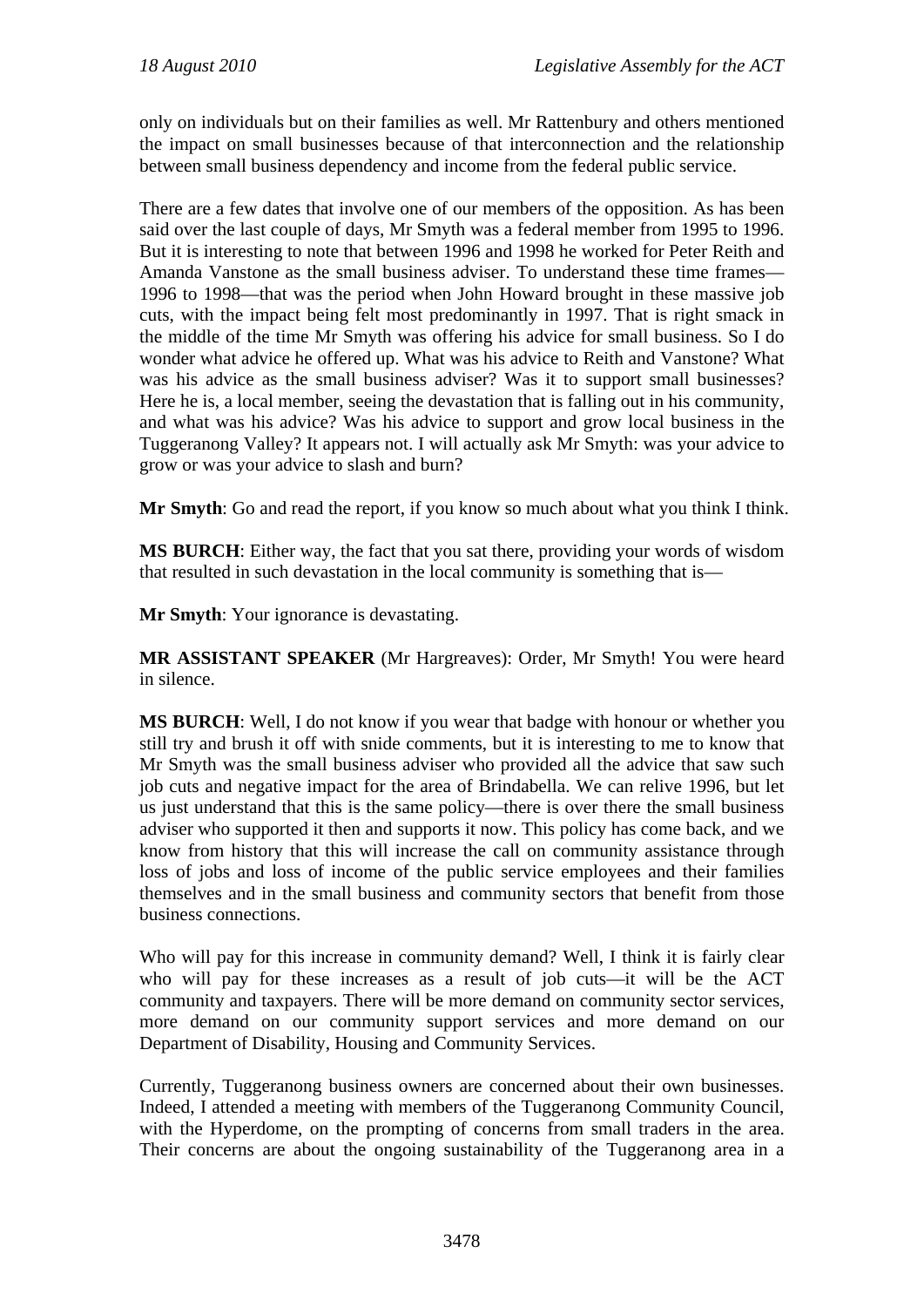business sense. They are now waking up each and every day with their existing concerns and those members opposite are now threatening more job cuts. Their noses are just above water now. If we were to relive the experience of 1996 and 1997, I do not think there is one small trader in the Tuggeranong Hyperdome that would be saying: "Bring on this policy. This is a good thing to do. Let's rip the heart out of the federal public service here in Tuggeranong and across the ACT." If that happens, our small businesses will be nought, because those opposite have no sense of or concern for their sustainability.

The loss of jobs—this is the Liberal Party policy—will result in a decline in business, a decline in employment, a decline in opportunities for youth—Mr Rattenbury has mentioned the need for a vibrant graduate program within the federal public service and, in short, it will be a decline in our community resilience and feel. It is a shame that those opposite consider that it is acceptable to watch over the burden and despair that this will bring to the ACT community. It is an absolute shame that they do not fight this tooth and nail, because the impact will be felt by each and every one of their neighbours, where their children go to school, where they buy their papers, where they buy their milk and bread and everything else. I do not support their position at all. I think it is flawed; it is almost anti Canberra. I thank Ms Porter for bringing this motion to the Assembly.

**MS PORTER** (Ginninderra) (11.38), in reply: I thank members for their contribution to this debate. However, I thought it was interesting that more than two opposition members were not in the chamber. In just three days time our nation will go to the ballot box to elect a federal government, and the outcome of this election will have direct consequences on the people of Canberra.

**Mr Smyth**: But there is only one Labor member in the chamber. Where are the rest of the ministers?

**Mr Seselja**: Where are all your friends, Mary?

**Mr Smyth**: Where is Jon? Where is Katy? Where is Andrew? Where is Simon?

**MR ASSISTANT SPEAKER** (Mr Hargreaves): Order, members! You guys are outnumbered.

**Mr Smyth**: Apparently not.

**MR ASSISTANT SPEAKER**: Apparently so.

**Mr Smyth**: Apparently not.

#### **MR ASSISTANT SPEAKER**: Count.

**MS PORTER**: In my speech, I referred to how each one of the proposed 12,000 job cuts will affect Canberrans and their families. As these inevitable job cuts occur, the fear that will run through the public service will bring down productivity. Conversations held in workplaces will revolve around one question: who will be next?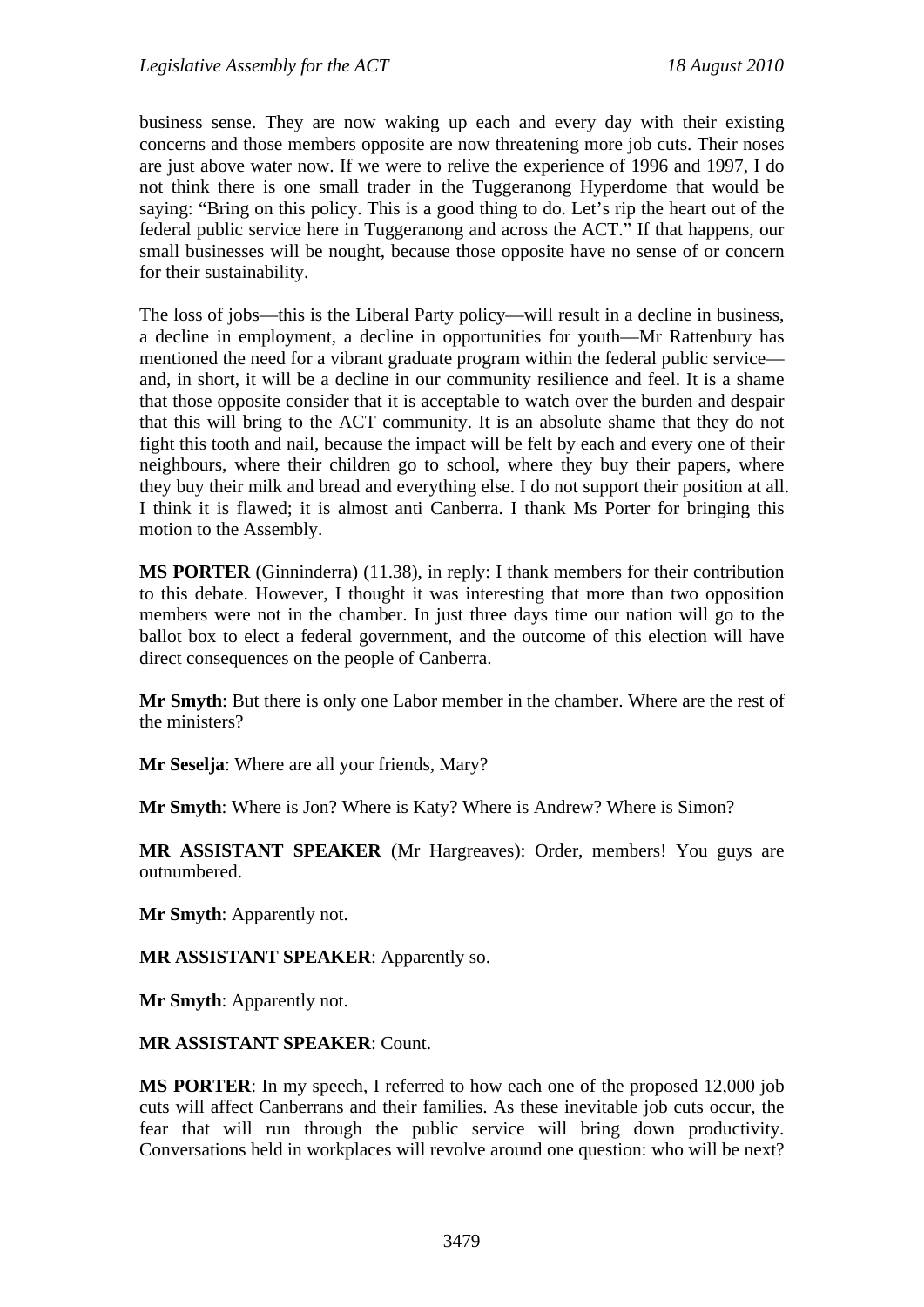I recall this happening very clearly last time, when the insecurity was palpable and the guilt by those still with their jobs was very real. This level of insecurity will not only touch the wellbeing of our community, it will drastically affect our economy. There is no doubt about it.

On the issue of our economy, these job cuts will also strangle the private sector, as we have just heard from Ms Burch. The economic food chain of the ACT, as you said, Mr Assistant Speaker, works from the public service down, and this multiplier effect, as you said, illustrates the great reliance that our economy has on the public sector. The ratio of public sector job cuts to private sector job losses is one to four. And many of those 12,000 lives I have previously talked about will be touched. The public sector is critical to the economy of the ACT, and all of us know that.

As you said this morning, Mr Assistant Speaker, the last time the Liberals cut the public service back in the 1990s, it had a devastating effect in Tuggeranong. How will Mr Smyth feel, walking down the road in his electorate in the months that follow an improbable Liberal victory, seeing small businesses close? How will Mr Doszpot feel?

I spoke of the effect these public sector job losses will have on the provision of healthcare in the ACT. Mr Hanson is not here to hear me reiterate these points but I would like to. Mr Abbott neglected health, as we all know, when he was the health minister. He stripped back funding and, given the chance, he will do it again in a flash. We are on the cusp of achieving historic national health reforms as we complete the first stage of an historic agreement on how to better fund and manage the growing health needs across the country.

Through the strength of the federal Labor government and its dedicated public service, the ACT has already made great gains, in the form of a new walk-in centre, extra subacute care, new operating theatres and extra elective surgery procedures. That is what has already been delivered through our strong commonwealth public service and our focused federal Labor government. And if the Labor government is returned federally, we will see a GP superclinic established in the ACT.

If Tony Abbott had his way, all of this would never have happened and these health reforms that we are eagerly awaiting would not even be given a chance to achieve what we know they can achieve. Mr Abbott will undo and undermine our health reforms, and the public service job cuts will do the rest.

I repeat: we must never forget the then health minister, Mr Abbott, cut \$1 billion from public hospitals, enough to fund more than 1,000 beds, and froze GP training numbers. The Liberals love to decry the low number of GPs in the ACT and the lack of bulk-billing. Always look to the root cause, not at the symptom, the root cause being the lack of GPs caused by the freezing of GP training numbers way back then. Now he is proposing further deep health cuts, including eliminating GP superclinics. Just as we are on the cusp of getting our GP superclinics, he is proposing to cut them, which will hurt 400 communities and obviously cut the after-hours GP hotline.

We are going to get a very sick health system if Mr Abbott has his way. The ACT is also going to get a very sick economy if Mr Abbot has his way. And those opposite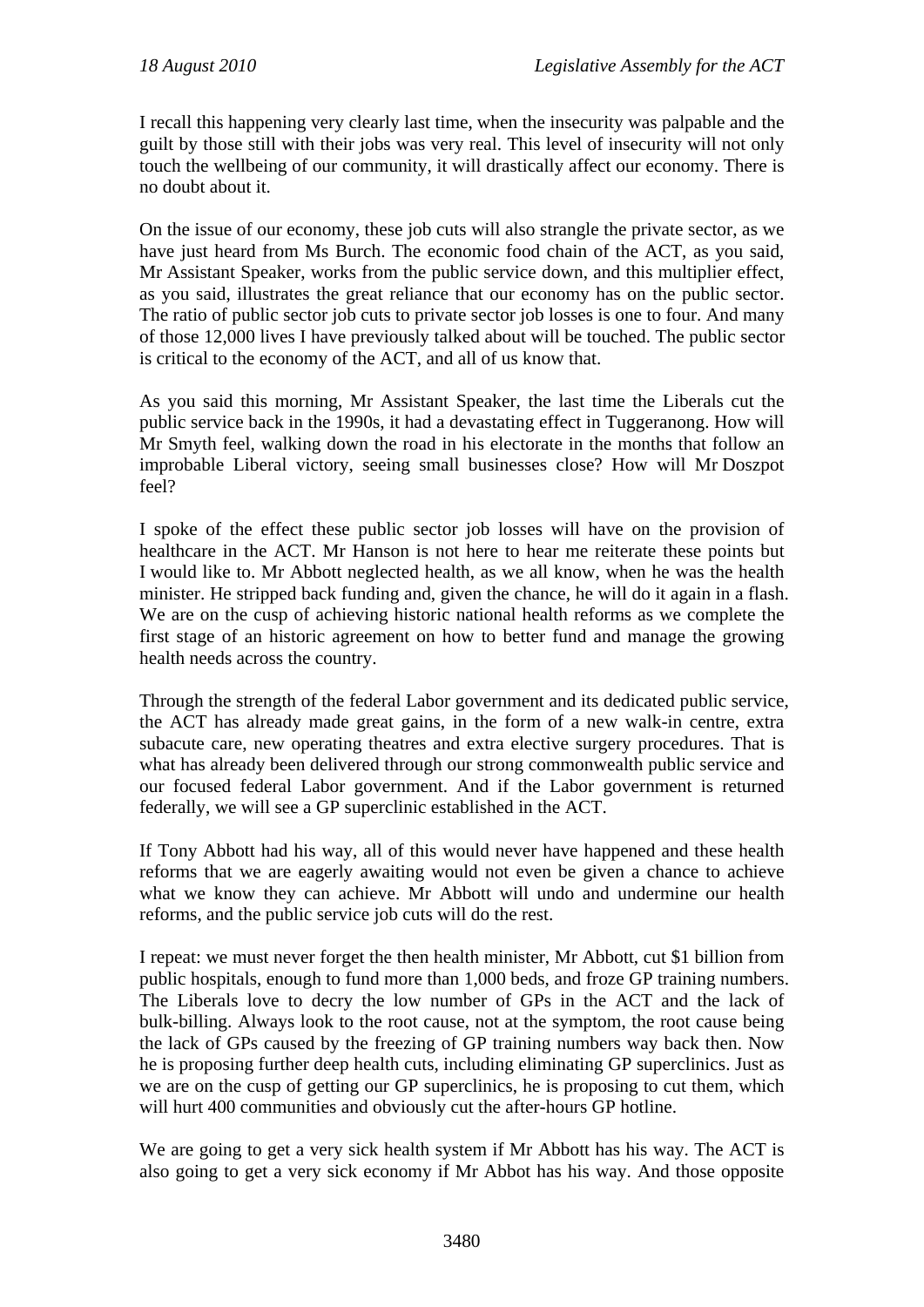did not even try to excuse his behaviour or try to defend their own constituency. No, as long as they can play follow my leader with Mr Abbott, they are happy.

Things will work out all right of course, will they not? How are they going to work out all right? Ms Hunter and her colleague Mr Rattenbury, Mr Stanhope, Mr Hargreaves and Ms Burch realise that these cuts will have a devastating effect on so many levels of the community, and things will not work out all right. As Ms Hunter said, the effect is keenly felt.

As Ms Burch said, the effect will be keenly felt across the community sector and across the whole community, affecting our mental health, affecting the fabric of our family life, seeing family members make hard decisions about whether they can remain in the ACT or have to leave to find work elsewhere. Some of those small business owners that Ms Burch was talking about will have to make hard decisions about whether they try to struggle on with their businesses or whether to close them. Families leaving the ACT will have to make the hard decision about whether they leave older relatives behind, older relatives that have decided to retire here to support their sons and daughters and their grandchildren.

As Mr Hargreaves said and Ms Burch mentioned, some of our town centres can become almost like ghost towns, small shadows of their former self, with so many businesses closing their doors. Ms Hunter and Ms Burch reminded us about the drain that the loss of these jobs will have on our community sector through the increase in demand for their work.

I must say something about what Mr Hanson attempted to turn into a joke earlier. I am very disturbed about this. I find it most disturbing that Mr Hanson attempted to laugh off my reference to depression by saying I was confusing it with recession. I think mental health is not something that we can joke about. As we all know, there are many people that suffer from depression. It touches a lot of our families, and I think it is highly inappropriate for us to joke about such a serious mental health issue. So I am shocked about that. I am really disappointed that he tried to make that into a joke in this place. He is a champion, or he used to be, or he tries to be, for changes in our health system and has spoken on many occasions about mental health. To try to score political points about depression, I think, really trivialises the whole issue.

We have heard a lot in this place, both yesterday and today, about the effect Abbott's job cuts to the public service will have on the ACT. I think that, unlike Australia, Canberra has not been provided with many of the things that could buffer other parts of Australia. For instance, we have not got much of the infrastructure necessary to support a vibrant private sector. The absence of port facilities, substantial rail services, major highways linking territory and other capital cities, these are essential elements of successful cities but are missing in the ACT. Without the federal public service, Canberra would not survive economically. The Canberra community benefits enormously from having the federal government here.

The multitude of knowledge-based industries that evolved in the territory would not be present without the highly skilled workforce that the public sector attracts. Specialists in finance, information technology, environmental science, the law and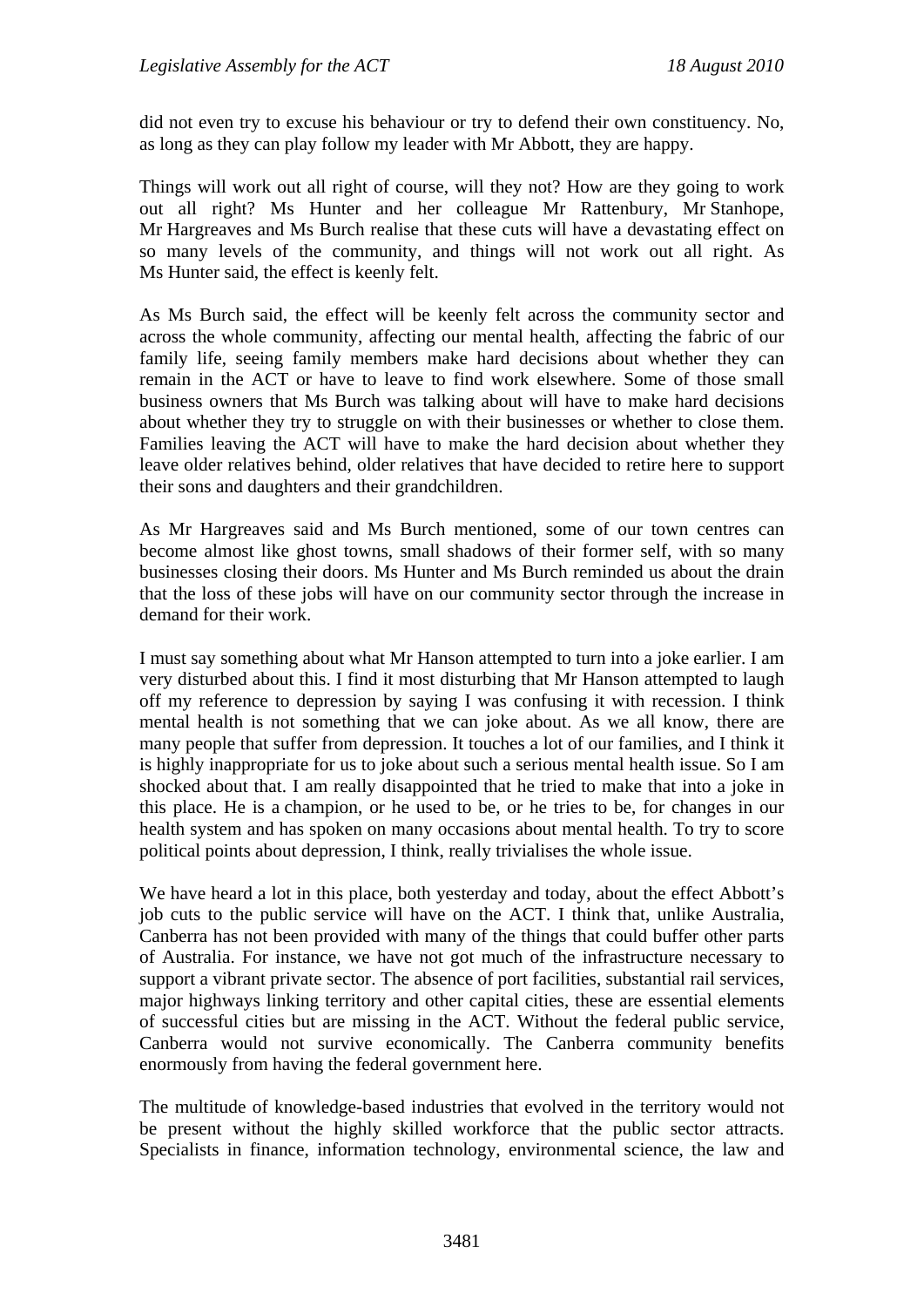many other fields of endeavour have flourished by servicing and supporting the Australian government across a broad sweep of activities.

We are able to draw on a large pool of skilled and experienced people in maintaining the long-term health and vitality of the ACT's own bureaucracy. It is common practice for the territory to benefit from crosspollination of fresh ideas and approaches that come from supplementing our considerable home-grown talent with new recruits that work either directly or indirectly for the commonwealth.

I am sure that there are many specific examples that we could point to about the way the ACT and the Australian governments work together. The Australian Federal Police, for example, is a federal institution that provides a range of security-related services both to the ACT community and to the nation. Conversely, the fire and ambulance services are provided by high-quality people in the ACT, both to territory and federal institutions.

So we see that the territory community benefits from these arrangements in two ways. Our community is protected by the most sophisticated and professional police force in the country and the added operational scale provided by the ACT emergency services allows us to effectively spread our costs over a larger population.

We do need a strong commonwealth public service in the ACT and we do need to protect ourselves against Mr Abbott's job cuts.

Motion agreed to.

## <span id="page-31-0"></span>**Australian Greens—policies**

**MR SESELJA** (Molonglo—Leader of the Opposition) (11.48): I move:

That this Assembly:

(1) notes:

- (a) the cost of living pressures on Canberra families, particularly in the areas of housing, education, health care, childcare and utilities;
- (b) the policies of the Australian Greens Party which will put upwards pressure on the cost of living, including electricity costs, non-government school fees, student levies and childcare fees;
- (c) the policy of the Australian Greens Party which would remove funding for the private health insurance rebate;
- (d) the immediate and significant pressure that removing this funding would place on the public health system in the ACT;
- (e) the policy of the Australian Greens Party which would gut funding to nongovernment schools;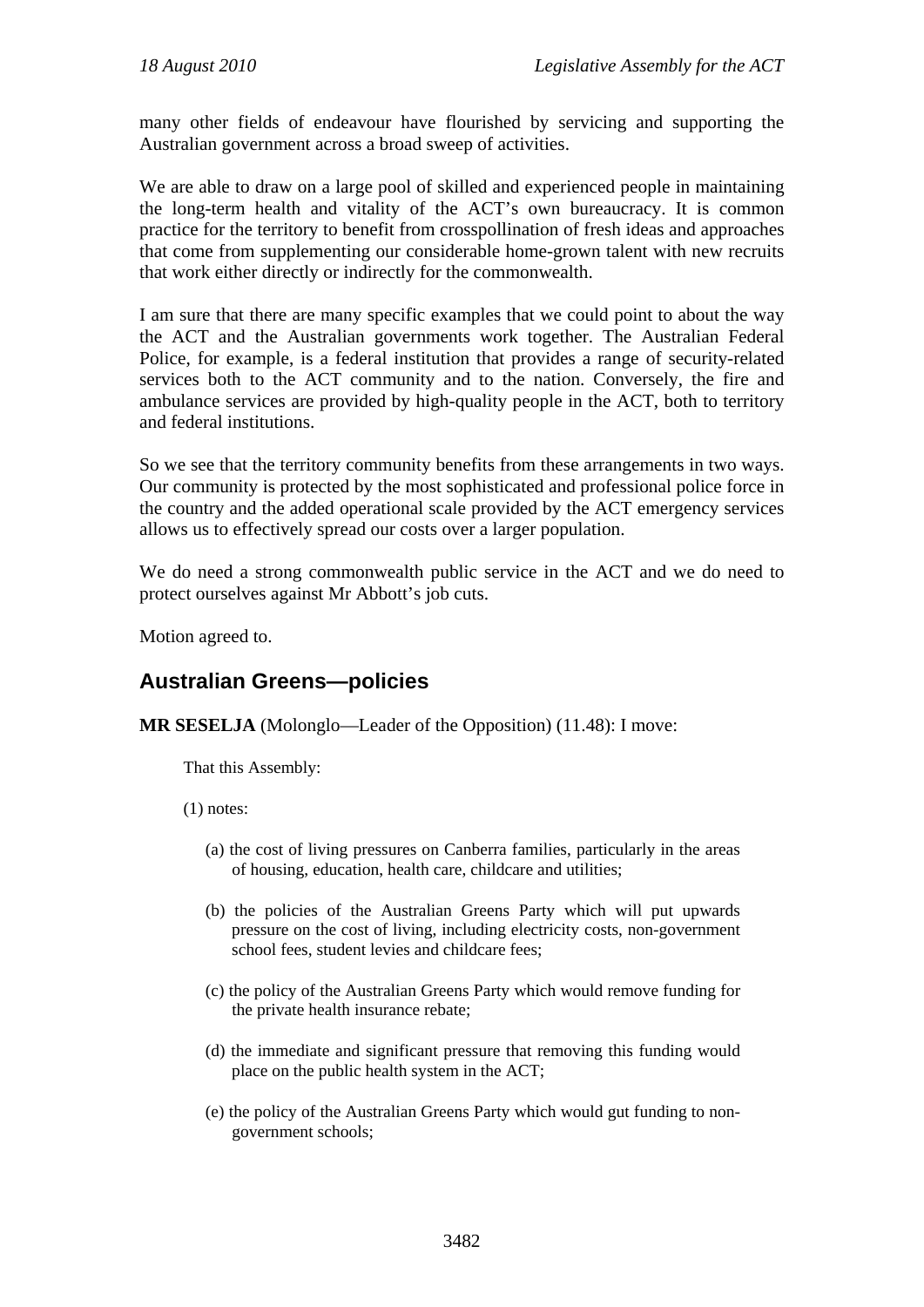- (f) that the ACT has the highest proportion of any jurisdiction of students who attend non-government schools;
- (g) that removal of funding for non-government schools, as proposed by the Australian Greens, would put immediate and significant pressure on parents and the public school system in the ACT;
- (h) the policy of the Australian Greens Party to lower childcare carer to child ratios to one to three, from the one to four ratio that will come into affect from 2012;
- (i) the immediate and significant impact this would have on childcare fees;
- (j) that around 80 per cent of childcare in the ACT is provided by the community sector;
- (k) the difficulties:
	- (i) faced by childcare operators, particularly those who are community based, to attract and retain suitably qualified staff; and
	- (ii) already faced by parents to find suitable care for their children at an affordable price; and
- (2) condemns the Australian Greens Party for their irresponsible policies which would have a significant financial impact on Canberra families.

#### *Mr Rattenbury interjecting—*

**MR SESELJA**: I have already had an interjection from Mr Rattenbury before I have started. He does not think the Greens will get a mention in this speech. Well, I will try not to disappoint him. I will mention the Greens. But this is about cost of living pressures. That is the fundamental point that we want to talk about today. We want to talk about cost of living pressures on Canberra families and the kind of extra cost of living pressures that would come from the Greens having the balance of power in the federal Senate.

There is no doubt about that, and we will simply talk about the Greens' policies that are on their website and continue to be on their website—their actual policies. This is not our interpretation of their policies. It is not us manufacturing a report that someone may have written five or 10 years ago and trying to apply it to their policies. No, this is what their policies actually say. We will actually go to the cost of living pressures.

There is no doubt that there are serious cost of living pressures for many Canberrans. We often hear how Canberrans earn higher than average incomes, and that is true, but we also have a lot of expenses that are higher than average. We have higher than average childcare costs, higher than average costs of housing and higher than average rents. So on the one hand we get better incomes than the rest of the country but there is no doubt that, on the other hand, Canberra is an expensive place to live for many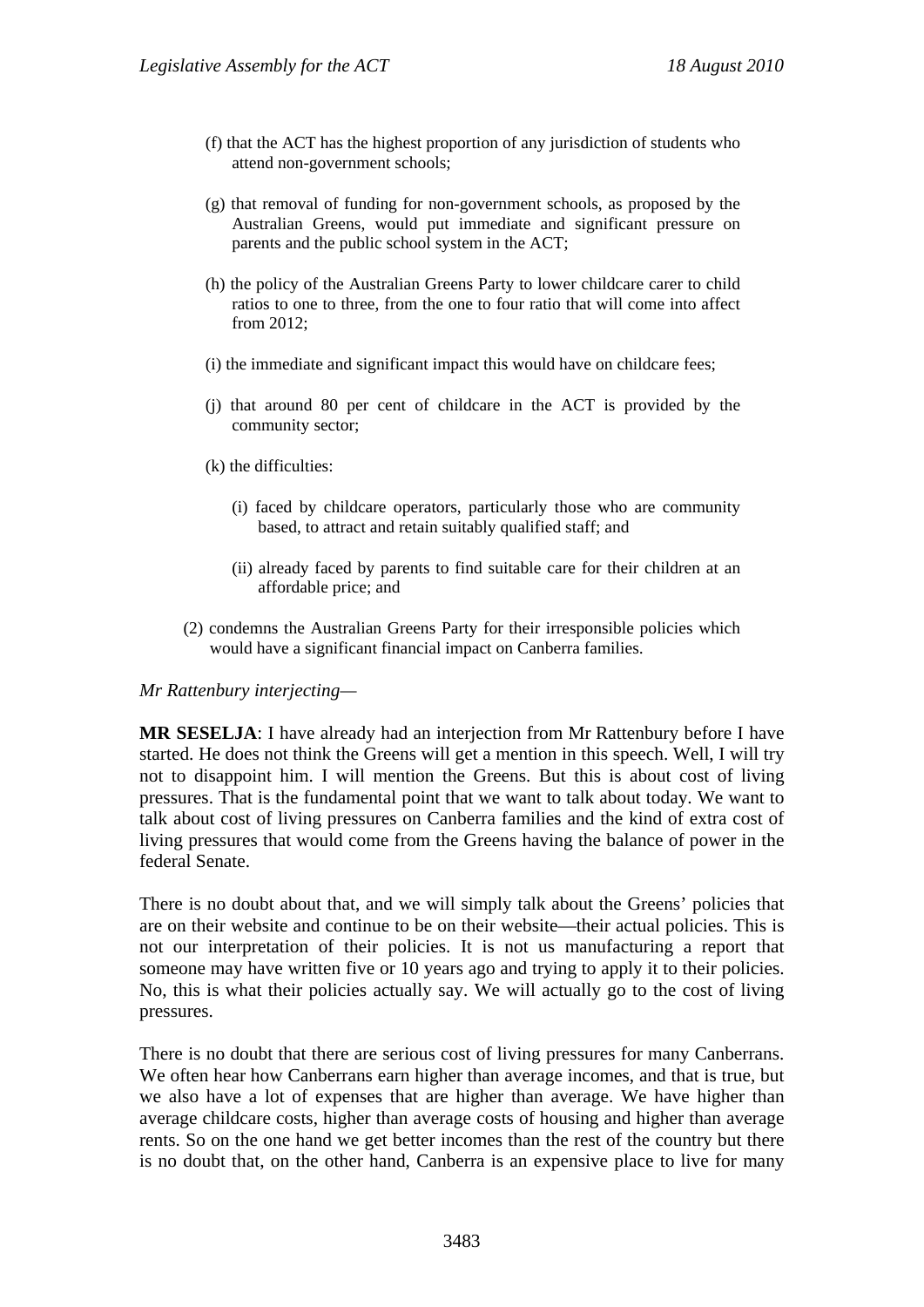families in respect of many of the core services—childcare, housing in particular, and education.

I want to talk today about some of the dangers of some of the Greens' policies as stated in their documents. There are three areas that I want to touch on that will put extra pressures not just on household budgets but in some cases on the provision of public services, namely in education and in health. I will go to the various aspects of Greens policy in these areas.

The Greens plan to abolish the private health insurance rebate. That is one of the Greens' federal policies. They plan to get rid of the private health insurance rebate. In the ACT approximately 55 per cent of the community have private health insurance, so that Greens policy of getting rid of the 30 per cent private health insurance rebate will put up the fees of the 55 per cent of the community who pay private health insurance. Their private health insurance will go up.

As night follows day, if the Greens get the balance of power, a vote for the Greens is a vote for higher costs for private health insurance. That is without a doubt. Sometimes they try and back away from their policies but on this one I have not actually heard any dispute. They proudly trumpet this policy. So the 55 per cent of Canberra families who are paying private health insurance, who are having 30 per cent of it subsidised, will lose that subsidy under Greens policy. Greens policy is for Canberra families to pay more. This will happen right around the nation if the Greens get the balance of power but it will be most keenly felt right here in Canberra, where we have 55 per cent of families paying private health insurance.

A 30 per cent increase can in some cases mean thousands of dollars per year on the family budget. Of course, the other thing that it will do is that, as there is less private provision of health care, there will be more pressure on the public sector. There is no doubt that we already have the longest waiting lists in the country and the Greens' policy is to make that worse. The Greens' policy, by forcing people out of private health insurance—and some of these Canberra families will be forced out of private health—will lead to more people relying on the public system.

So on the one hand Canberra families will pay 30 per cent more for their private health. On the other hand, public hospitals will have more pressure put on them as people abandon the private system in some cases. They are the twin elements—the twin results of this Greens policy. It goes to a hostility that the Greens have to the private sector right across the board.

Let us look at education. The Greens have stated in their policies on education that they will cut funding for non-government schools and they will take it back to 2003-04 levels. That is what they have said. That Greens policy would mean the non-government schools sector, which educates around 43 per cent of ACT students, would have \$60 million ripped out of it under the Greens' policy. So a vote for the Greens is a vote for \$60 million being ripped out of the non-government schools sector in the ACT. That is their policy.

Bob Brown estimates that the Greens' policy will mean \$1,000 per student in fees every year. He may or may not be right. In Melbourne they are talking of hundreds of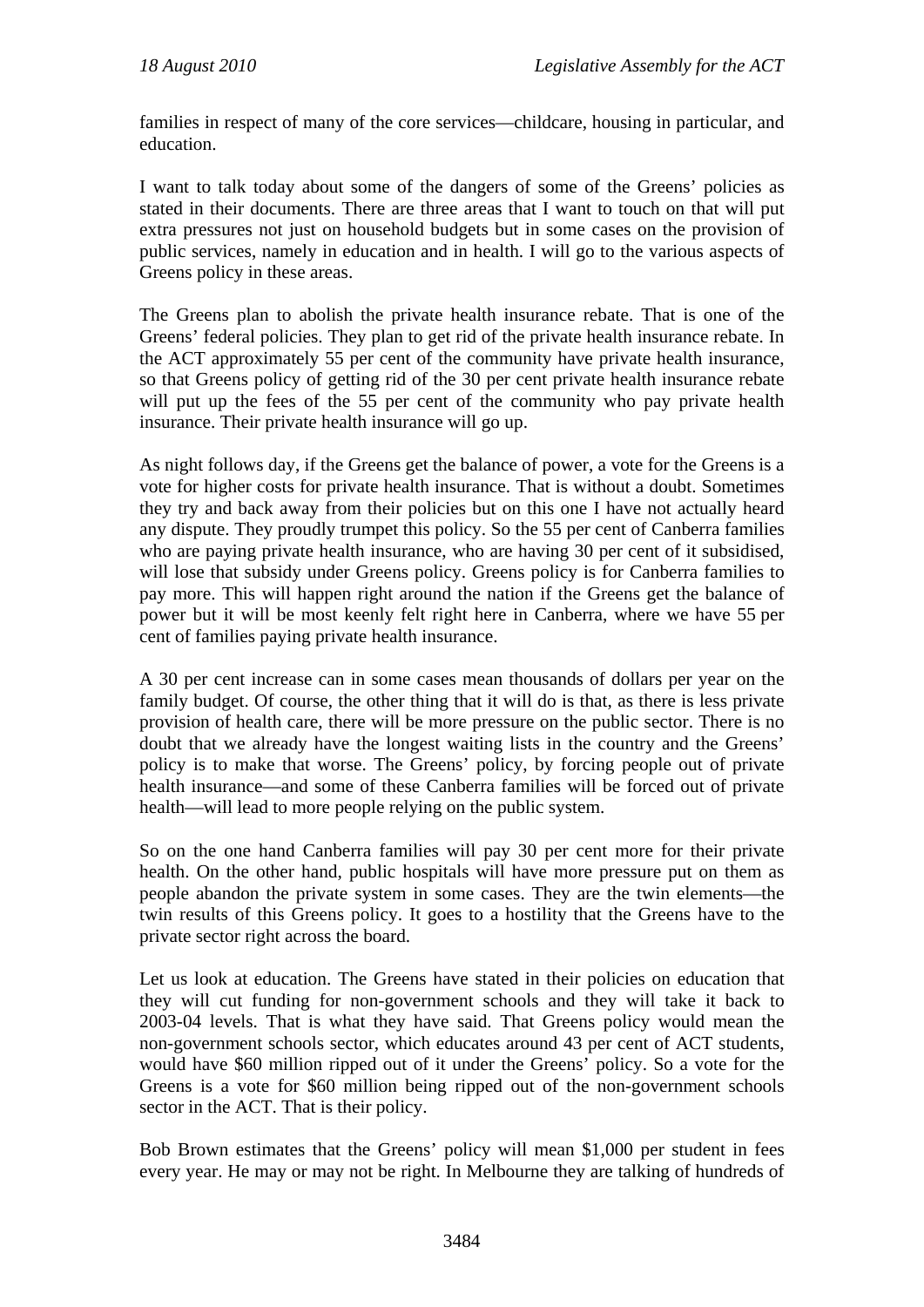millions of dollars as a result of the policy. The Melbourne Director of Catholic Education, Stephen Elder, wrote last week that Greens policies would "force school closures, increase fees and change the ability of Catholic schools to be genuinely Catholic". I will just repeat that. Stephen Elder, the Director of Catholic Education in Melbourne, wrote last week that Greens policies would "force school closures, increase fees and change the ability of Catholic schools to be genuinely Catholic". The report of his comments went on:

This meant a "much diminished" ability to help the poor and the marginalised and to serve the neediest students, he said.

"Cuts would likely flow through to cuts to our current programs, to recent arrivals and refugees in Catholic schools … We estimate the Greens funding policy would cut \$427 million from Catholic schools including more than \$110 million taken from Victorian Catholic schools …"

The Greens' hostility to the non-government sector needs to be noted. We also need to consider the position of the Labor Party in this. We have the prospect of a returned Gillard government—this election is very close; we do not know which way it will go—and potentially a Greens balance of power.

What does the Labor Party think of non-government schools? Well, they are not very favourably disposed to them either. In 2004 Mark Latham attacked the non-government sector, egged on by Julia Gillard. Julia Gillard was his closest ally in the Labor Party at that time; she egged him on—Medicare gold and cutting funding to non-government schools. So you would have Julia Gillard as Prime Minister, who already has a hostility to the non-government sector, and the Greens' stated policy of slashing funding to non-government schools.

What will that mean for Canberra families? It will mean higher school fees and less choice for Canberra families. It will mean that the unique nature of non-government schools in the territory will be compromised. That is what the Catholic Education Office says. That is what the Greens' policy would do.

You have to ask the question: why are the Greens so anti non-government education? We happen to believe that both the government sector and the non-government sector should thrive, that Canberra families and families right around the nation should have choice in education. That is why we promised lower class sizes in the government sector—because we believe we can do better in our government sector.

But why does it have to come, according to the Greens and in some cases the Labor Party, at the expense of the non-government sector? We actually believe that the non-government sector adds value. It not only adds choice; it actually saves the taxpayer when parents choose to stump up some of the costs of education themselves. Why should they be denied that choice? Why should we make that choice harder for them? Why should we discriminate against those families? That is what this policy would do.

The Liberal Party, both nationally and locally, takes a very different view. First and foremost, we support educational choice. We do not support the Greens' plan to slash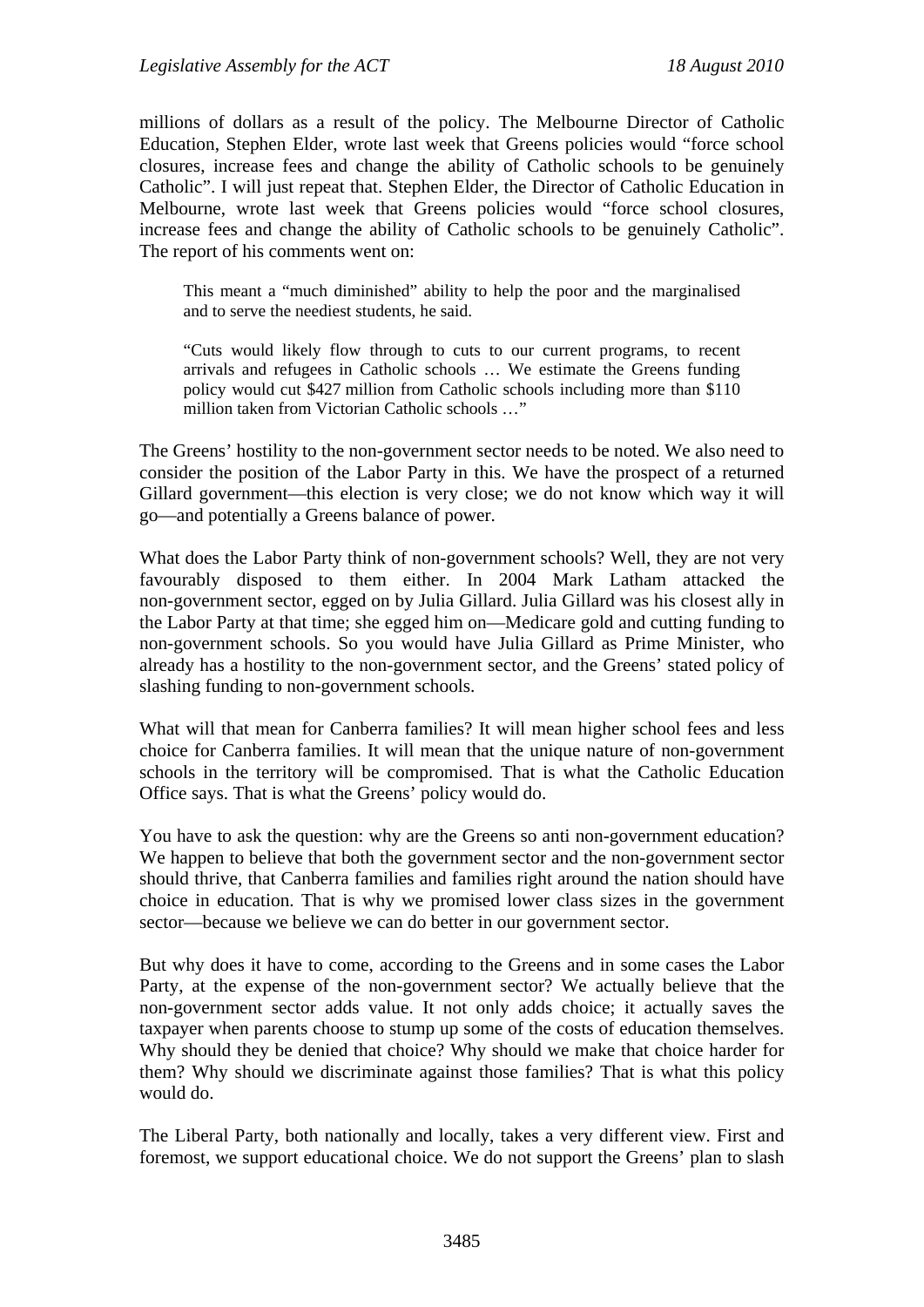funding for non-government schools. This is a serious issue for families here in the territory, with over 40 per cent of students being educated in the non-government sector. We want to see a public sector that thrives and a non-government sector that thrives.

But this policy that we are discussing today would not see that. It would see \$60 million ripped out of the ACT non-government schools sector. What will that do to fees? What will that do to the family budgets of those tens of thousands of Canberra families who send their kids to non-government schools? This policy is a dangerous one for the territory. It is a dangerous one for the nation but it will be felt perhaps most keenly here in the ACT due to the high proportion of students who are educated in the non-government sector.

We happen to value that contribution. The Liberal Party value that contribution. We value the fact that it complements the very good work that is done in our public schools. We do not have hostility towards either sector, but what we see unfortunately in this policy is that the Greens do. They want to rip money out of the non-government school sector.

We also see policies that will affect childcare. The Greens say in their policies that they will end any form of subsidies to for-profit childcare operators. At the moment most childcare in the ACT is conducted by the community sector but 20 per cent is still in the for-profit sector, and ending any subsidies presumably means ending the tax rebate. So families who send their kids to for-profit childcare centres will get no tax rebate, because that is a subsidy to the for-profit sector. That is the Greens' policy.

We have seen the childcare ratios already going down. Now what they want to do is have carer to child ratios of at least one to three for children up to two years old and one to four for children older than two years. You cannot get around the fact that that comes at a significant cost. We might all want to have one to two or one to one in a perfect world, but how much will it actually cost? We know that Canberra families already pay more for childcare than anyone else in the country. The Labor Party has attacked them through the changes to the rebate, through capping that rebate. Many Canberra families are disadvantaged by that policy. And now what we have from the Greens is a policy to actually significantly push up the costs of childcare.

So in these three critical areas that are of significant consequence to family budgets, we see Greens policies that will push up costs. In the case of education, they will push up the cost of educating a child. They will push up school fees. They will also put more pressure on the public education system. In the area of private health, the cutting of the 30 per cent rebate that the Greens propose will mean that Canberra families who pay for private health care will pay at least 30 per cent more. So an ordinary Canberra family that has school fees to pay will pay maybe \$1,000 per child more, that has private health will pay 30 per cent more and that has a child in childcare will pay significantly more. What does that mean for the family budget? It means that families will be stretched. These policies will hurt families in Canberra more than anywhere else in the country.

We have not heard much from Lin Hatfield Dodds on this plan. We have not heard why she believes it is a good idea to raise school fees, to raise the cost of private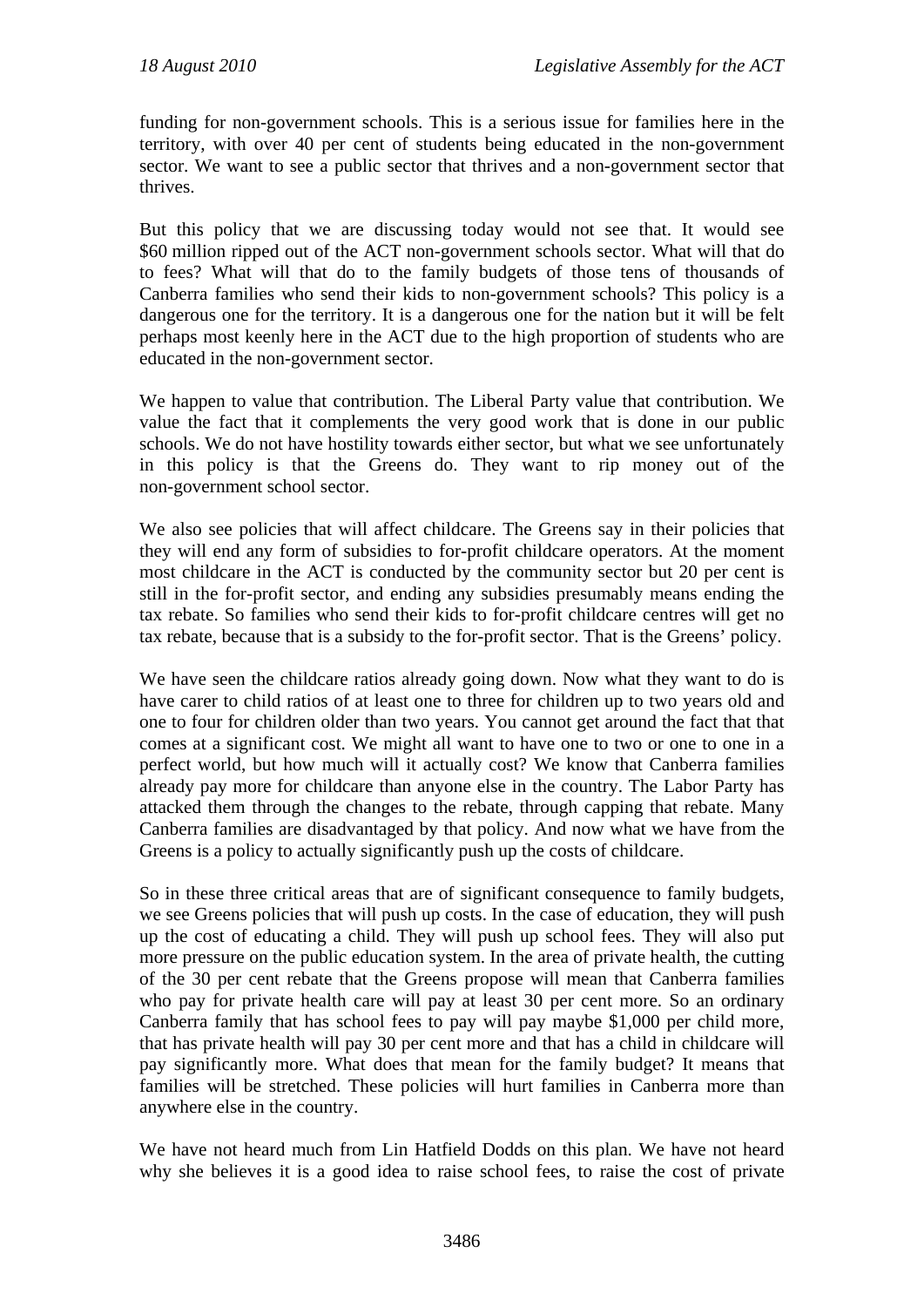health care, to put more pressure on our public health system, to raise the cost of childcare.

**Ms Hunter**: She has been to every forum. I do not think Mr Humphries has been turning up.

**MR SESELJA**: We have an interjection again from Meredith Hunter. These are the kinds of policies that they do not want to talk about. They do not want to talk about the fact that the Greens' policies mean higher costs for Canberra families. A vote for the Greens means higher private health costs, more pressure on our public system, higher private school fees, more pressure on our public system, higher childcare fees and a complete reduction of subsidies for those who send their kids to the for-profit sector. These are dangerous policies and they should be taken very seriously by the people of the ACT. *(Time expired.)* 

**MS HUNTER** (Ginninderra—Parliamentary Convenor, ACT Greens) (12.04): Let us start this debate by being very clear about something. The reality here is that Mr Seselja and his Liberal colleagues, including federal Senate colleague Mr Humphries, seem to think that they have the moral high ground, standing up for Canberra's families. But the truth is that it is actually Greens policies that support all Canberra families, while the Liberals' policies support only some Canberra families. The Liberals' policies divert funding away from public health and education services, yet all families deserve access to high-quality education and all families deserve highquality, accessible public health care.

The irony of this motion today is that Mr Seselia seems to have forgotten just how necessary these services are when you do not have a job at all—a promise that the Liberal leader, Tony Abbott, has made to the people of Canberra through his slashing of the commonwealth public service. They will not have jobs. They are going to need access to health care and to education. This will have an impact, not just on those public service employees but also on the numerous small businesses that rely on a thriving ACT economy.

The reality is that we will be much worse off under the proposed Liberal ideas. Let me outline to you why that is. The truth here is that the Liberal Party's ideas about equity are really all about some being more equal than others.

Let us go to the cost of living. Firstly, it is fair to say that there are many people in our community who are experiencing cost of living pressures. In every electorate, in every demographic, there are people who are really doing it tough. The Greens are the only ones who have consistently stood up for these people.

For years, we have been talking about the acute problems of homelessness and poverty, as well as all the ongoing difficulties. We have been arguing that the age pension should be increased and, importantly, indexed to provide a reasonable standard of living for older members of our community. It is a national disgrace that older Australians were given such a pathetic allowance under the Howard government. Older Australians deserve better than to be subject to the whim of the government of the day. They need and deserve a fair and reasonable living allowance that is indexed and maintained at a reasonable level.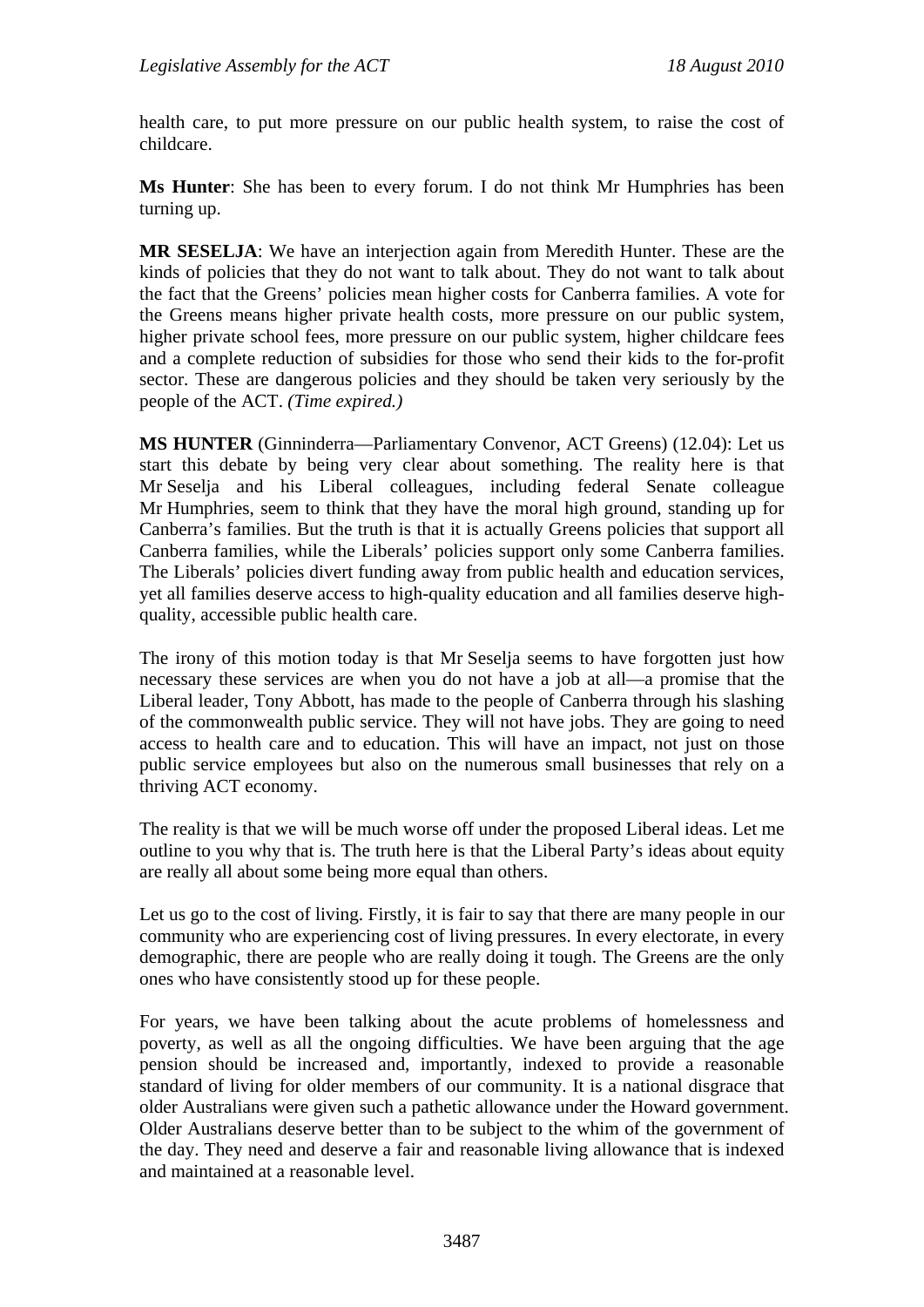We are the only ones out there supporting better indexation for Defence Force and commonwealth superannuants. I do not hear Mr Humphries talking on this matter.

The traditional short-sighted approach of the Liberal Party would not help reduce the cost of living pressures. The Greens' policies will. Energy prices will rise significantly in the next 10 years. To fail to provide people with an alternative or a plan to offset and mitigate that cost is to do a great disservice to Australia.

*Mr Seselja interjecting—* 

*Mr Rattenbury interjecting—*

**MS HUNTER**: Giving people options so that they do not have to own a second car, so that they can live in a house that does not cost a fortune to run—

*Mr Seselja interjecting—* 

**MADAM ASSISTANT SPEAKER** (Ms Le Couteur): Excuse me one minute, Ms Hunter.

**MS HUNTER**: Stop the clock.

**MADAM DEPUTY SPEAKER**: Stop the clocks. Members of the opposition, I cannot hear Ms Hunter. You will have your chance again.

**Mr Hanson**: Madam Assistant Speaker, I will just point out that it is not just members of the opposition interjecting.

**MADAM ASSISTANT SPEAKER**: Ms Hunter, please continue.

**MS HUNTER**: Thank you. Giving people options so that they do not have to own a second car, so that they do not have to live in a house that will cost them a fortune to run and so that we have a renewable energy industry that can provide electricity at a steady price well into the future is a real solution to cost of living pressures.

The Liberal Party do not have a transport plan. They have no idea what to do to make the way we move around sustainable. Instead they want to effectively ensure that people have no option but to drive their car and pay for increasing fuel costs. Fuel in Europe is already the best part of double what it is here. It will not take long before we start paying similar prices. The alternative, of course, is a comprehensive, efficient, fast public transport network, built around light rail, so that people can easily get around. But the Liberals have no plan.

On private health, the private health insurance rebate and the impact on the public health system, the Greens believe that the \$3 billion spent by the commonwealth government annually on the private health insurance rebate would be better spent on the public health system. The rebate is false—and it is notional only. In fact, in real terms, the cost of a private health insurance policy is approximately the same as it was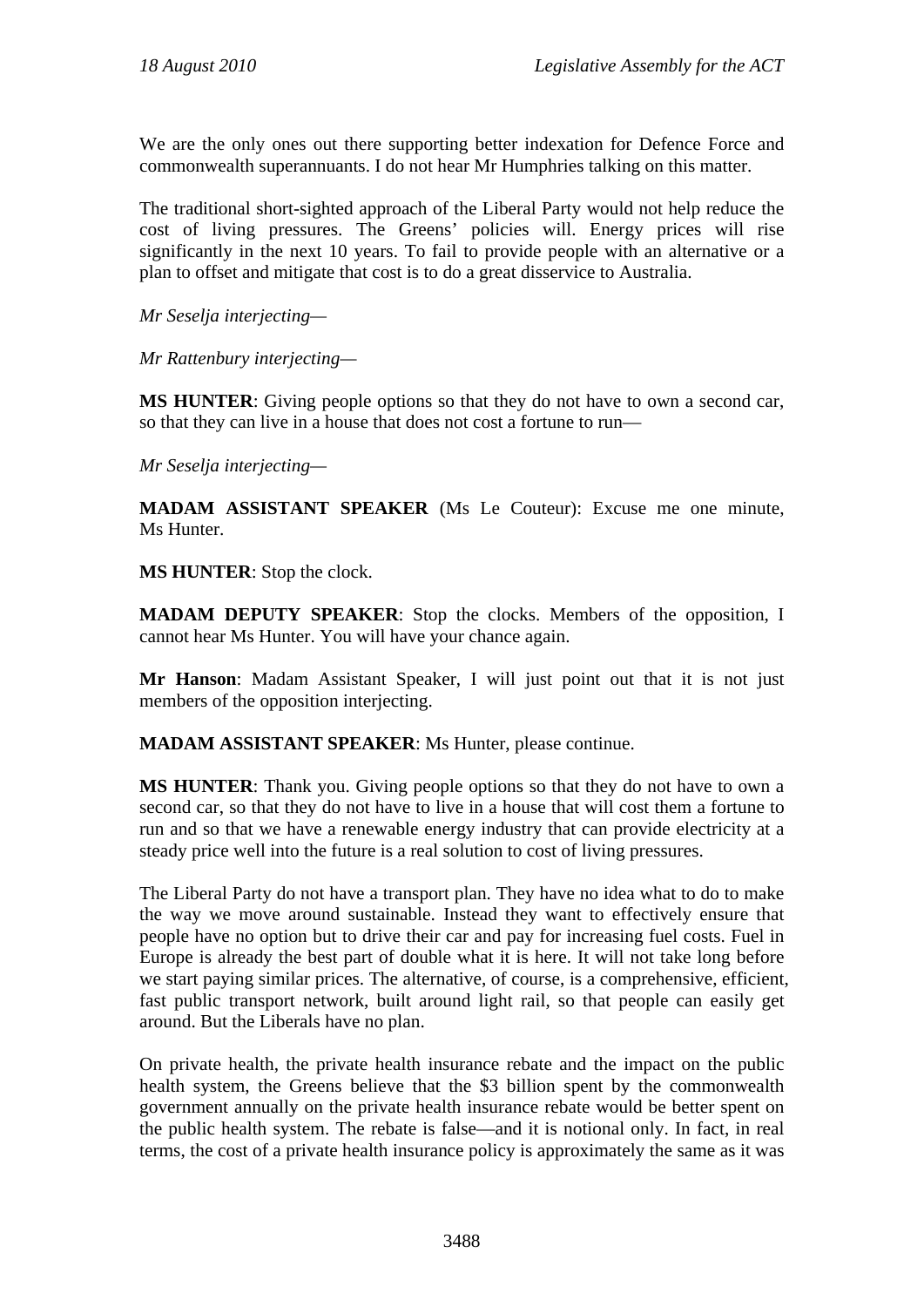in 1998 before the rebate was introduced. It makes no significant difference to the real cost of the policy. It is a public subsidy to the private health system. What public money should be doing is subsidising the public system that provides healthcare services for everyone. We know that the federal Treasury and a range of policy experts do not support the policy and that the independent economic advice is that the rebate is not a good policy and is not delivering any real improvement to the quality of health outcomes.

The internationally recognised social determinants of health framework has been created from research showing that the poorer a person's economic standing is the poorer their health outcomes are likely to be. In February this year, our Greens senators proposed that there at least be a means test applied to the private health insurance rebate. This would have delivered an estimated \$1.8 billion back to public hospitals over four years. Surely that makes sense. Surely that is reasonable—that millionaires and people who are incredibly well off do not get this rebate. In that way, we can ensure that we do have a decent society where everyone has access to health care.

I would like to quote some statistics from a speech Mr Hanson gave in February this year, when he delivered the Canberra Liberals' discussion paper on health. It was a little light on solutions, but this is what it stated:

Currently, we have a figure 18 per cent above the national average of people who use the public hospital system here in the ACT when we have actually one of the highest take-ups of private health care. What that means is people who should otherwise be using the private health system are accessing our public system.

What is it that their private health insurance is doing for them? The main reason a person is likely to benefit from private health insurance is for some kind of chronic disease or injury, yet a great proportion of people who have a chronic condition are using our public health system. Surely it follows logically that we should be putting public money into a most necessary public good rather than subsidising private insurance companies. As I said, the economics do not make sense. The money contributed by the commonwealth adds to the cost of the policy. Perhaps it makes some small savings, but overall the community benefit must be greater if we are going to provide good facilities.

And on health care, I should just mention the "denticare" scheme put up by the Greens. The Greens are the only party with a comprehensive plan for dental care in Australia. It is utterly ridiculous that teeth are treated differently from every other part of your body. What sort of impact does it have on the family budget when you have to spend \$400 or \$500 to see a dentist? Comprehensive dental care should be available for all in the community as part of the public health system. The Liberal Party disagrees. Shame on you.

On non-government school fees and any pressure on schools and parents, the Greens' policy is that, as a wealthy nation, we should be providing a high standard of education to everyone. Long-term prosperity lies with knowledge. The more innovative and creative we are, the more capacity we have to respond to the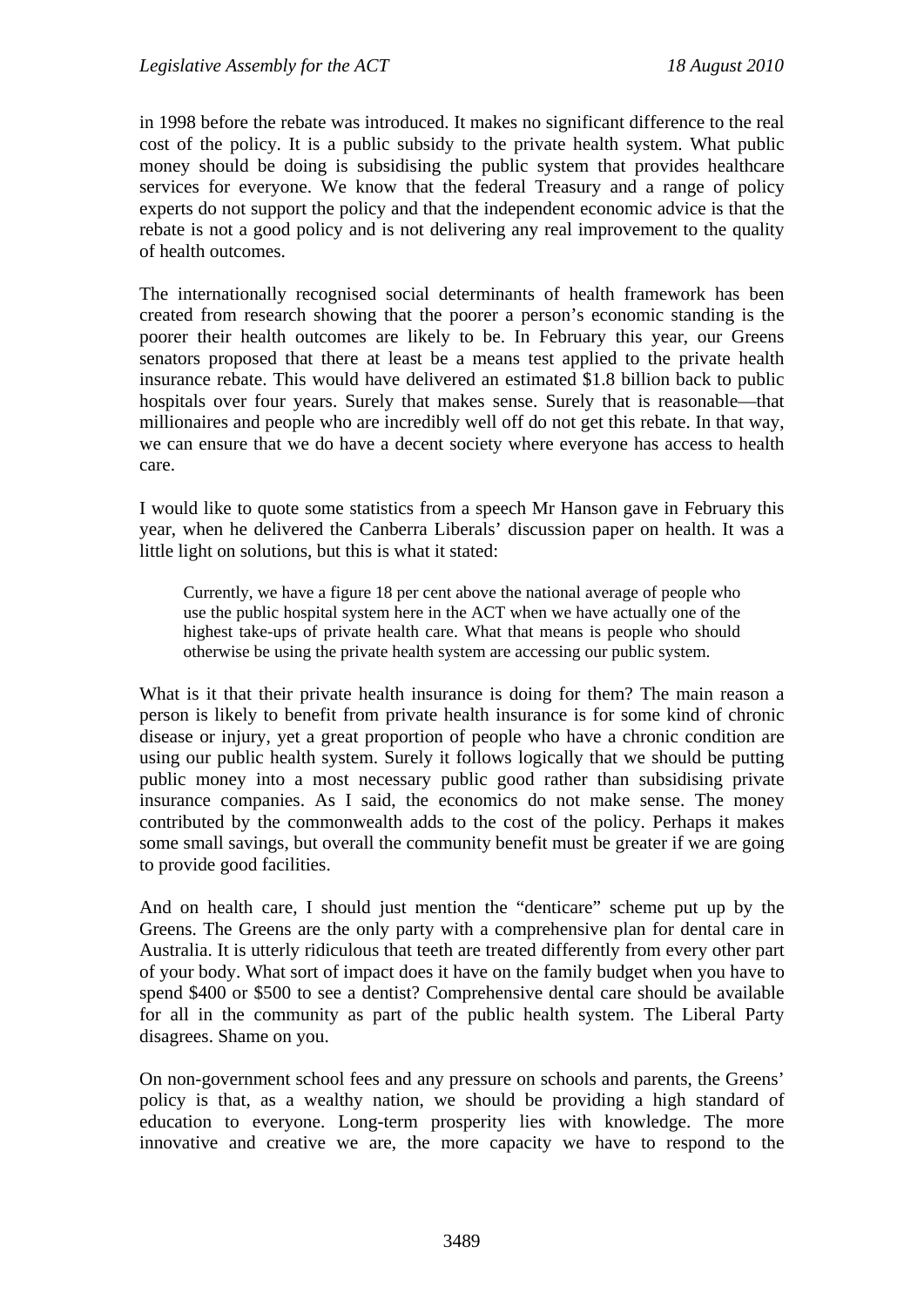challenges before us and the more prosperous we will be. There are more opportunities for people.

The ACT Liberals are running a one-sided campaign of misinformation about the Greens' education policy. The Greens support the review into schools funding, as promised by the current government in 2007.We agree with educational experts that the current federal school funding model is flawed. However, the current government have delayed that review. If they are re-elected, that review will be done in 2013.

If elected, the coalition would keep the current funding model, first introduced under the Howard government, which heavily favours private schools. The coalition education spokesperson, Christopher Pyne, told the Christian Schools National Policy Forum in May this year that the Howard government was a great friend of the private school sector and that, if elected, a new coalition government would "take up the reins where the Howard government left off".

This is despite the fact that this funding model been criticised as inequitable and unsustainable, delivering up to \$7,000 per year per private school student compared to \$1,000 a year per public school student. In fact, research commissioned by the AEU after the coalition made this announcement has shown that the election of a coalition government would see significant funding increases for private schools and a cut in the share of funding for public schools.

And we can go on to some research from the University of Sydney that found that between 2012 and 2016, under the coalition government, private schools would get a \$2.3 billion increase whereas public schools would get \$652 million. The research showed that in the period 2012-16, the total funding for private schools would be \$9.5 billion compared to \$3.1 billion for the public schools. Under this coalition arrangement, public schools, which teach more than two-thirds of students across Australia, would receive only a third of the funding. Is this really what the Liberals think is standing up for all Canberrans? I am sure that people who have children in our public schools do not quite see it their way.

Until the review is undertaken, the Greens will be working with the new government to ensure that funding is provided and flows to all levels of the public education system, to ensure a high-quality education for all students. We welcome debate on the issue of funding equity. It is crucial to get the balance right between supporting private and, in particular, less well-off independent and Catholic schools and supporting our public schools.

It is interesting that the Liberals have chosen to attack the Australian Greens on this issue. Without the Greens' support, the building the education revolution program that was part of the stimulus package would not have been passed in the Senate.

**Mr Barr**: How was the ceremony, Steve? Was it a rip-off?

**MS HUNTER**: The Liberals and Nationals opposed this program to put better facilities out there in our schools—

**Mr Seselja**: It was delivered by a non-government school.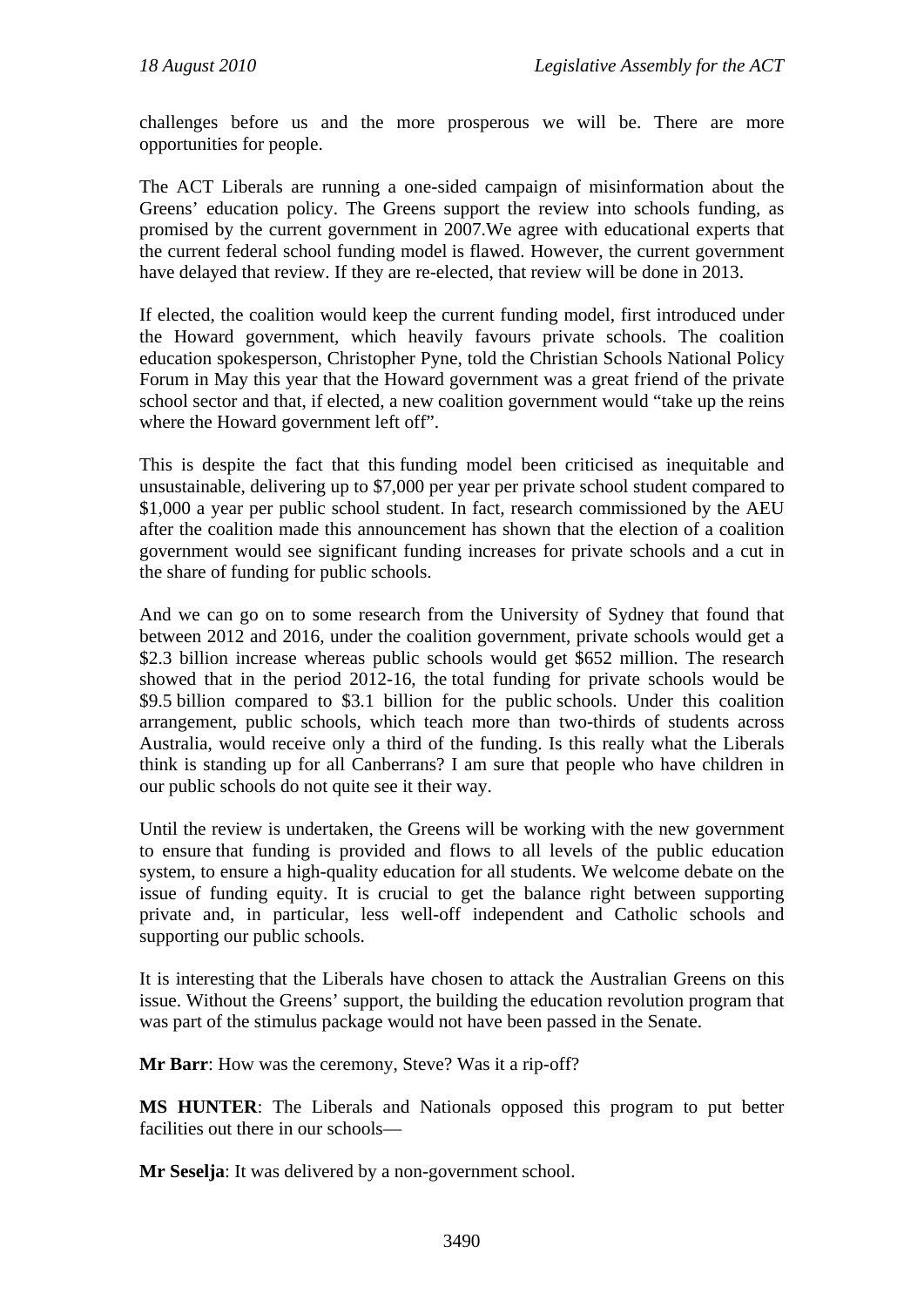**Mr Barr**: Right.

**MS HUNTER**: not just in our government schools, but also in our non-government schools. And I do find it—

*Members interjecting—* 

**MS HUNTER**: Stop the clock.

**MADAM ASSISTANT SPEAKER** (Ms Le Couteur): Mr Barr! Mr Seselja! I cannot hear Ms Hunter.

**MS HUNTER**: I do find it quite ironic—

*Members interjecting—* 

**Mr Barr**: But I was here. I am elected to serve in this place.

**MADAM ASSISTANT SPEAKER**: Mr Barr, I cannot hear Ms Hunter. Please be quiet.

**MS HUNTER**: I do find it ironic that we have some of our Liberal MLAs busting themselves to get out there to the openings of these facilities in our non-government schools when they were out there saying, "No, do not pass this. Do not get the money out there." I find it quite astounding. But then again, I should not be surprised.

*Mr Rattenbury interjecting—* 

**MS HUNTER**: On childcare, it is clear that the Greens have always supported the provision of quality childcare services.

**Mr Rattenbury**: Did you get a photo op?

**MS HUNTER**: Where children are in childcare, they deserve to be well looked after, and parents expect that their children will be well cared for. Quality childcare is important. Australian families want access to affordable and quality childcare when they need it.

And the Greens want nationally consistent early childhood education and care standards that are linked to the quality cost drivers. We want to see higher ratios in our childcare centres. We do not want to follow the Liberals' line, which is to have poor-quality places for children during their childcare years. We want to see well qualified staff. We want to see proper ratios out there. These are our children. They deserve to be in places with well-qualified staff with proper ratios. That is what we want.

**Mr Seselja**: Are you saying they are poor-quality now?

**MS HUNTER**: Not at all. What we are saying is that—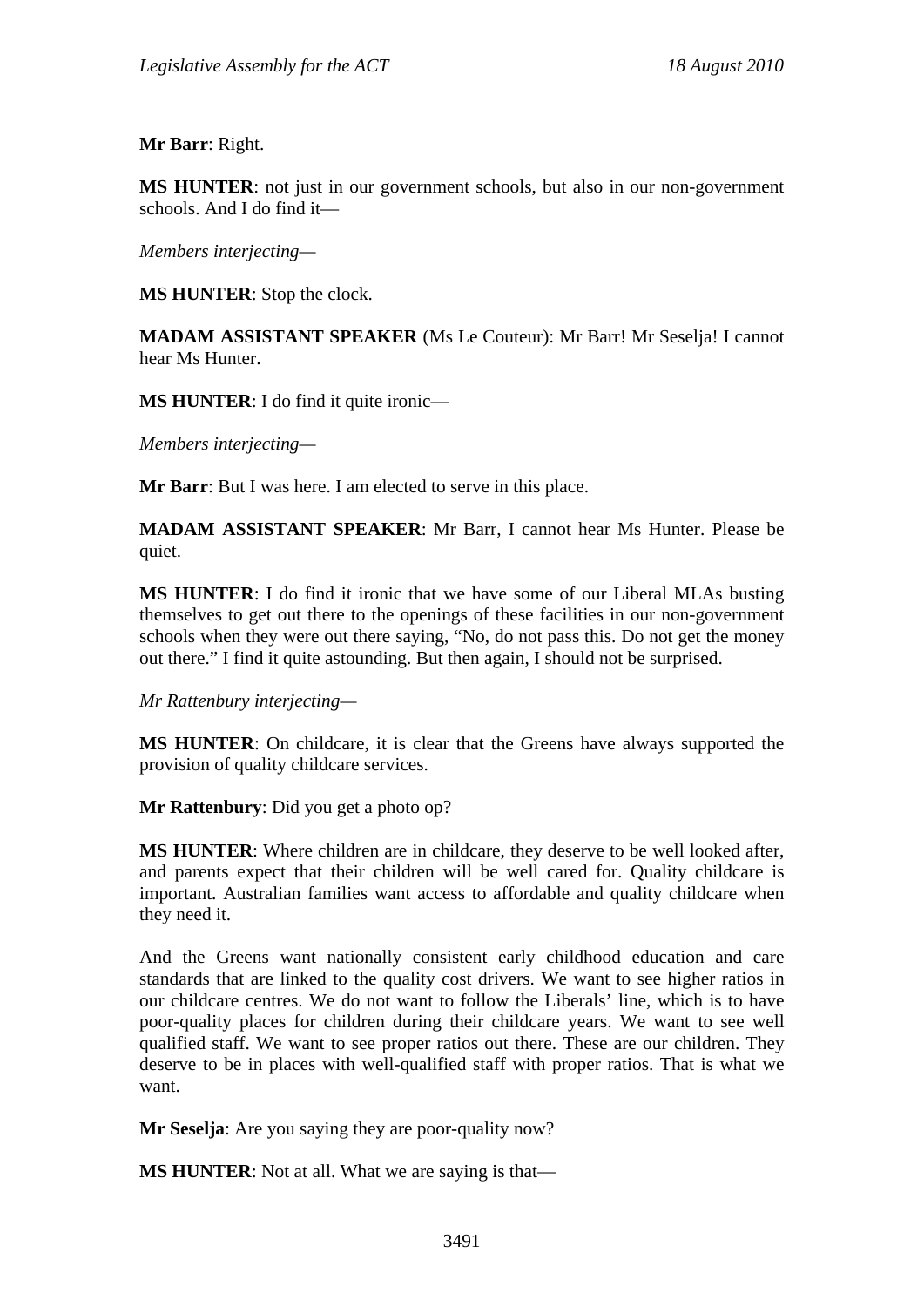**Mr Rattenbury**: Come on, Zed.

**MS HUNTER**: Like any system, Mr Seselja, it can do with improvement. It can do with improvement. We always need to be striving for greater improvement in our childcare, in our education—in any of our services.

**Mr Seselja:** You don't want poor-quality policy. So it is poor quality now?

*Mr Rattenbury interjecting—* 

**MS HUNTER**: Of course, Mr Seselja goes on to verbal yet again.

**Mr Seselja**: You are the one who used the term "poor quality", not me.

**MS HUNTER**: What we want to see is proper funding out there—

**Mr Seselja**: You didn't say, "We want better quality." You said, "We don't want poor quality."

**MS HUNTER**: but of course the Liberal Party are arguing against improvements.

**Mr Rattenbury**: Point of order, Madam Assistant Speaker. Mr Seselja continues to intervene in spite of your efforts to let Ms Hunter—

**MS HUNTER**: Would you stop the clock?

**MADAM ASSISTANT SPEAKER**: Yes; please stop the clock.

**Mr Rattenbury**: In spite of your efforts to ensure that Ms Hunter actually be heard in her speech, Mr Seselja has intervened right throughout Ms Hunter's speech. He constantly is verballing her. I would ask you to get Mr Seselja to pay a little respect, because he was heard in silence on the whole.

**MADAM ASSISTANT SPEAKER**: Mr Seselja, I do have to agree with Mr Rattenbury's comments about your behaviour. Please, we heard you in silence. Let us hear Ms Hunter—

**Mr Seselja**: On the point of order, Madam Assistant Speaker, I would again draw your attention—this has happened before—to the fact that when you were calling the opposition to order, you were not calling Mr Rattenbury to order when he was interjecting. I just find it interesting that you are only calling to order people on the opposition side and not your colleague Mr Rattenbury. Could you just explain to me the difference between our interjections and Mr Rattenbury's, perhaps?

**MADAM ASSISTANT SPEAKER**: Mr Seselja, I do not intend to take part in this conversation. What we deserve is to hear Ms Hunter in silence. Ms Hunter, you have the floor. Members of all parties, Ms Hunter has the floor.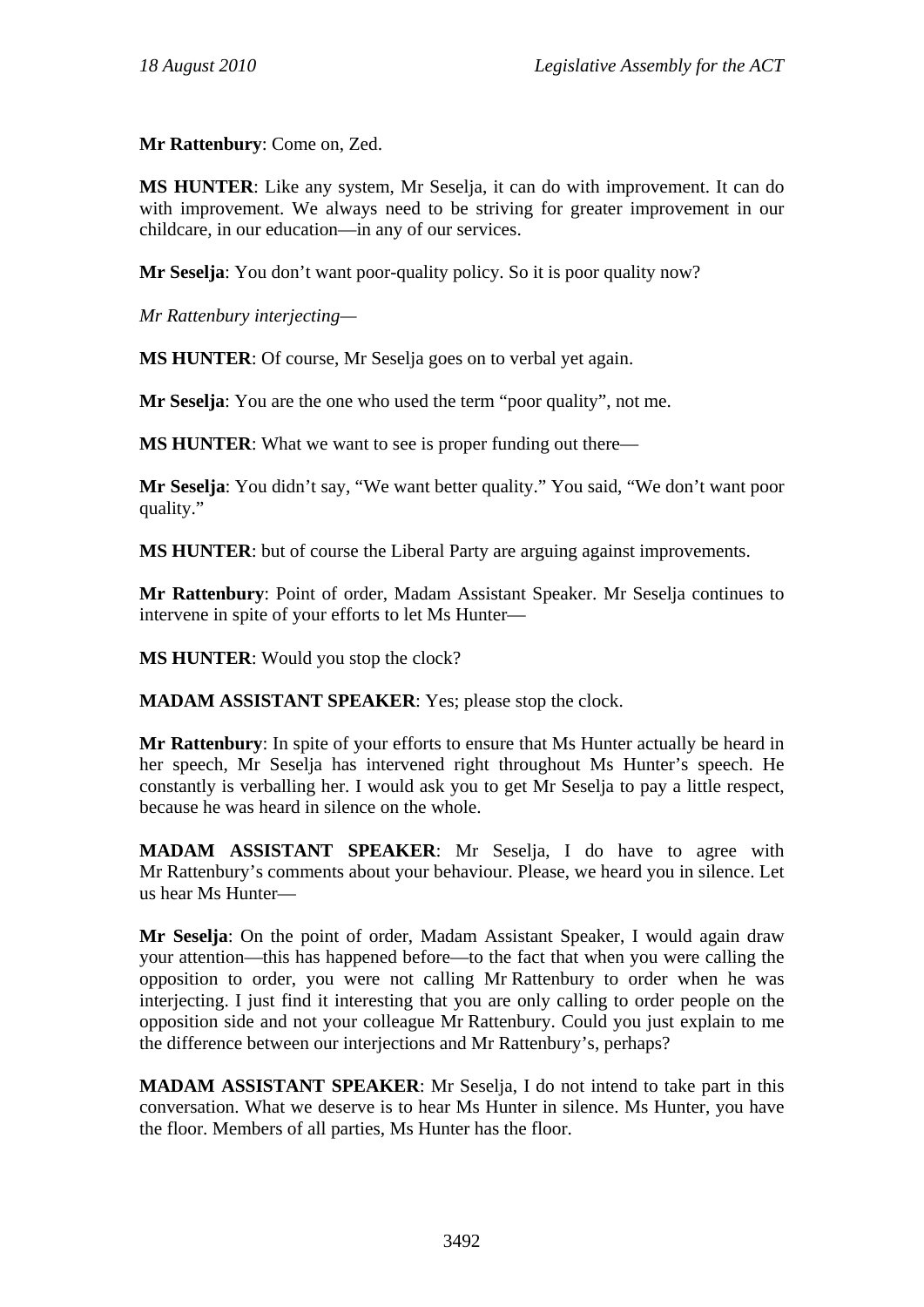**MS HUNTER**: Thank you, Madam Assistant Speaker. Finally, I would like to turn to the economic impact on families. I know we have already discussed it in the chamber this week. I am genuinely astounded that the Liberal Party can make such a claim in their motion today when they are out there promoting a policy that will rip jobs out of Canberra, that will have a massive impact on Canberra families, that will mean that families cannot afford to pay their mortgages, cannot afford to feed and clothe their children. They will struggle greatly.

This is going to be the big anti-family policy of this campaign. This is going to be the one that has the biggest impact on families here in the territory. I refer to the slashing. We can argue about how many jobs in the ACT. We do not know. We do now know exactly what Mr Tony Abbott has in mind. But what we know is that it will have a massive impact.

**MR BARR** (Molonglo—Minister for Education and Training, Minister for Planning, Minister for Tourism, Sport and Recreation and Minister for Gaming and Racing) (12.20): It is with a degree trepidation that I rise to speak in this debate to stand between the spears that are being thrown in this most heated of—

**Mrs Dunne**: Well, sit down, Andrew.

**MR BARR**: Come on, Vicki. You really are in a very bad mood this morning, aren't you? Madam Assistant Speaker, I think it is fair to say that this motion is very unfair to the Greens party. It does follow a pattern of unfair attacks on the Greens party during this campaign, both locally and nationally. The Greens party has been unfairly attacked from the outset.

In the local context, Senator Humphries has become more and more desperate. As he has become more and more desperate, he has been prepared to pretty much say or do anything. So today, he can get some of his old colleagues here to run a motion that contains obviously inaccurate attacks on the Greens' policies. I will come back to that point in a moment.

I think it is also worth noting that the Greens party has also been unfairly attacked from the inside. In emails leaked to the *Age*, the Greens party candidate for the Victorian seat of McEwen complained:

I am bloody angry! It seems that the Greens are becoming more like the other bastards—I wonder why I bother!

And the Greens party candidate for Bendigo replied:

We need people like us so that the Greens don't turn into 'just another party', which I am sad to say is what is happening.

That is very unfair and it is very unfortunate. But I can assure you that I do not believe that the Greens party is turning into just another party. You will always be a little bit different, Madam Assistant Speaker, and I believe that absolutely.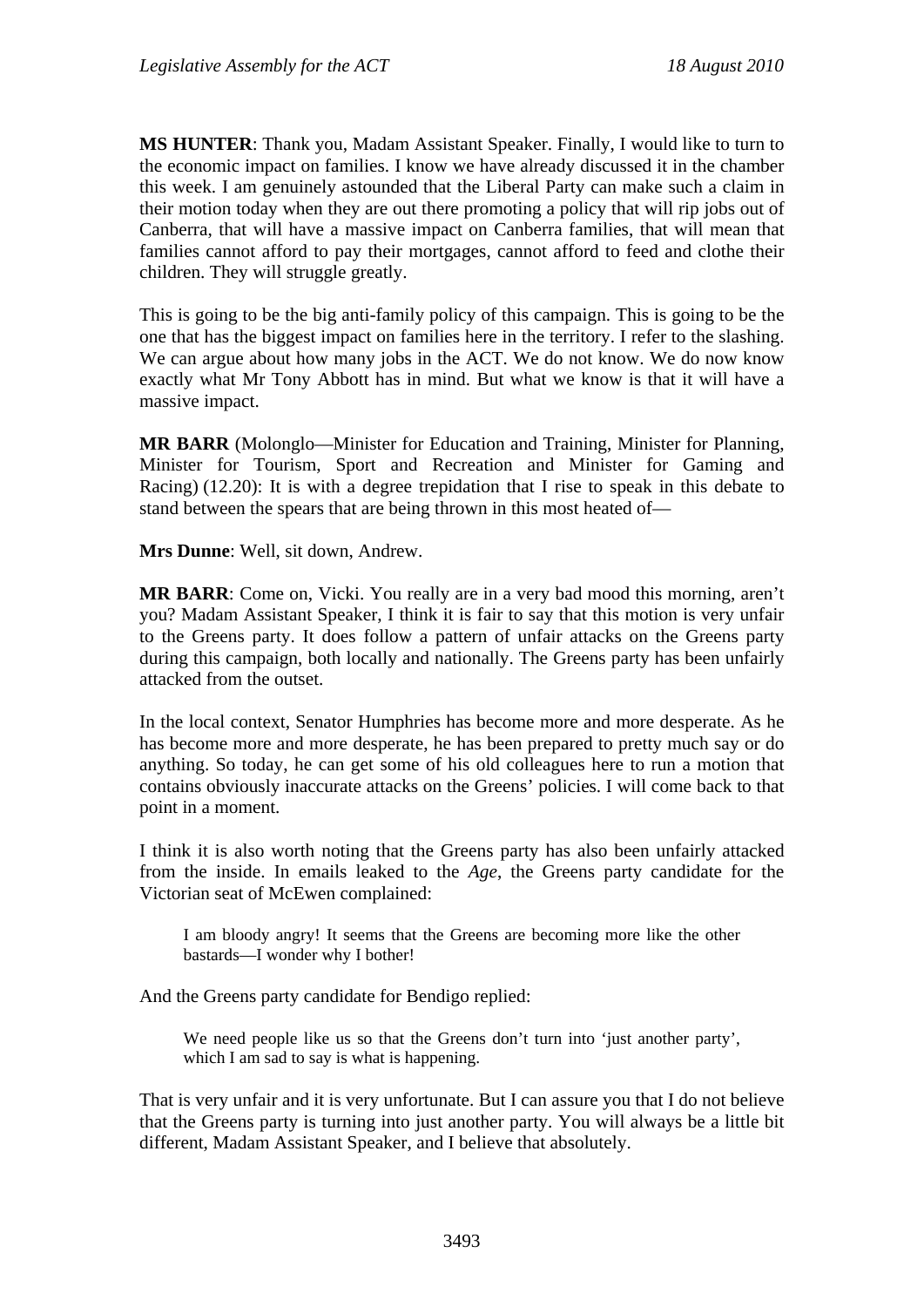I can say that there are emerging points of agreement, as our Prime Minister would say—perhaps it has become a more famous statement now—between the Labor Party and the Greens on education in particular and within education on the funding of non-government schools. I think that is why it is important in the context of this emerging agreement between the Labor Party and the Greens to respond this morning to the Liberals' very unfair attack.

It is worth being clear about the background to this debate so that people who might be listening or the media would not take the risk of believing what the Liberals have had to say this morning. What are the facts?

**Mr Doszpot:** So you are endorsing the Greens' policies, Andrew?

**MR BARR**: What are the facts?

**Mr Doszpot**: Are you endorsing the policy?

**MR BARR**: What are the facts? Yes, it is true that the Australian Greens party policy that was issued in March of this year—

**Mr Doszpot**: The lines are blurry. I mean, who is speaking for the Greens—

**MR BARR**: No, hang on.

**Mr Doszpot**: Who is speaking for the Liberals?

**MR BARR**: Just let me finish, Mr Doszpot. It is true, and this is where the Liberal Party are correct in their motion, that the Australian Greens policy on education still on the Greens website and issued in March of this year says, in part, that they will "support the maintenance of the total level of commonwealth funding for private schools at 2003-04 levels".

Yes, it is true that the Greens Senate candidate Lin Hatfield Dodds did initially defend that policy. On 5 August the ABC reported, "The ACT Greens Senate candidate, Lin Hatfield Dodds, has defended her party's policy to cut funding to non-government schools." But it is now clear that the Greens party has listened to the community and they have learned.

**Mr Seselja**: It is still on their website. Why did Meredith not say this, then?

**MR BARR**: And you have to say that is the beauty of democracy, because on 6 August—

**Ms Hunter**: Mr Rattenbury is going to mention that point.

**MR BARR**: And we will come back to that in a moment—on 6 August—

**Mr Doszpot**: I have not heard such a disclaimer before from the Greens.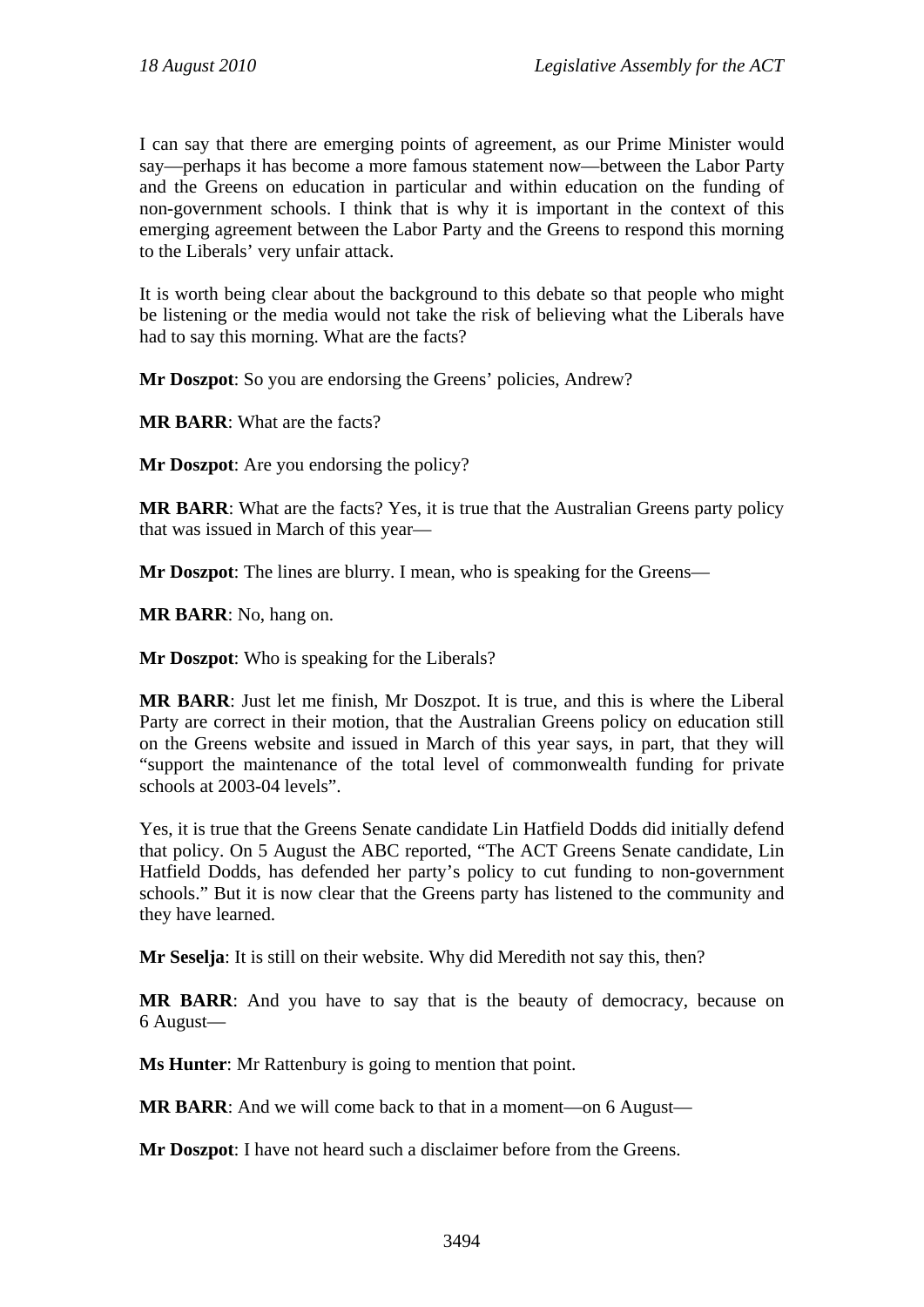**MR BARR**: On 6 August, the Independent Schools Council—

**Mr Seselja**: You would think that if it wasn't policy you would take it down.

**Mrs Dunne**: Andrew Barr—apologist for the Greens.

**MR BARR**: On 6 August the Independent Schools Council of Australia called on the Greens party to clarify their position.

**Mr Doszpot**: Sit on the same benches, guys. Sit on the same benches.

**MR BARR:** If you guys would just listen and let me—

**MADAM ASSISTANT SPEAKER** (Ms Le Couteur): Yes, let us hear the minister.

**MR BARR**: On 6 August the Independent Schools Council of Australia called on the Greens party to clarify their position pointing to, in their words, "a significant disconnect between what Senator Brown is saying in relation to schools funding and what is detailed in the Australian Greens policy documentation"—what is on their website.

That is a fair comment. That is the only legitimate element of the Liberals' motion today. It is that the Greens party must seriously, before federal election day, update what is on their website to reflect what Senator Brown is saying.

**Mr Seselja**: Because they do not really believe it. That is why they will not update it—

**MR BARR**: And on 10 August—

**MADAM ASSISTANT SPEAKER**: Mr Barr, one minute. Mr Seselja, please stop interjecting. I think I have to warn you at this point. Mr Barr, please continue.

**MR BARR**: Thank you, Madam Assistant Speaker. So on 10 August, Lin Hatfield Dodds began to clarify the Greens party position. Her media statement on that day promised—I think Ms Hunter has referred to this—to support private and, in particular, less-well-off independent and Catholic schools. I believe that to be a very fair statement of the truth of the matter.

Even more impressive statements were made on 14 August and in response to the Fairfax press on 15 August. Senator Brown was as clear as you could hope when he said, "We have argued that circumstances have changed since that policy setting was made a number of years ago. We do not have to take \$1,000 per student from the private schools." So that is the truth of the matter, Madam Assistant Speaker—

**Mrs Dunne**: The only economic rationalist in the Greens party.

**MR BARR**: The Greens party needs to clarify their position—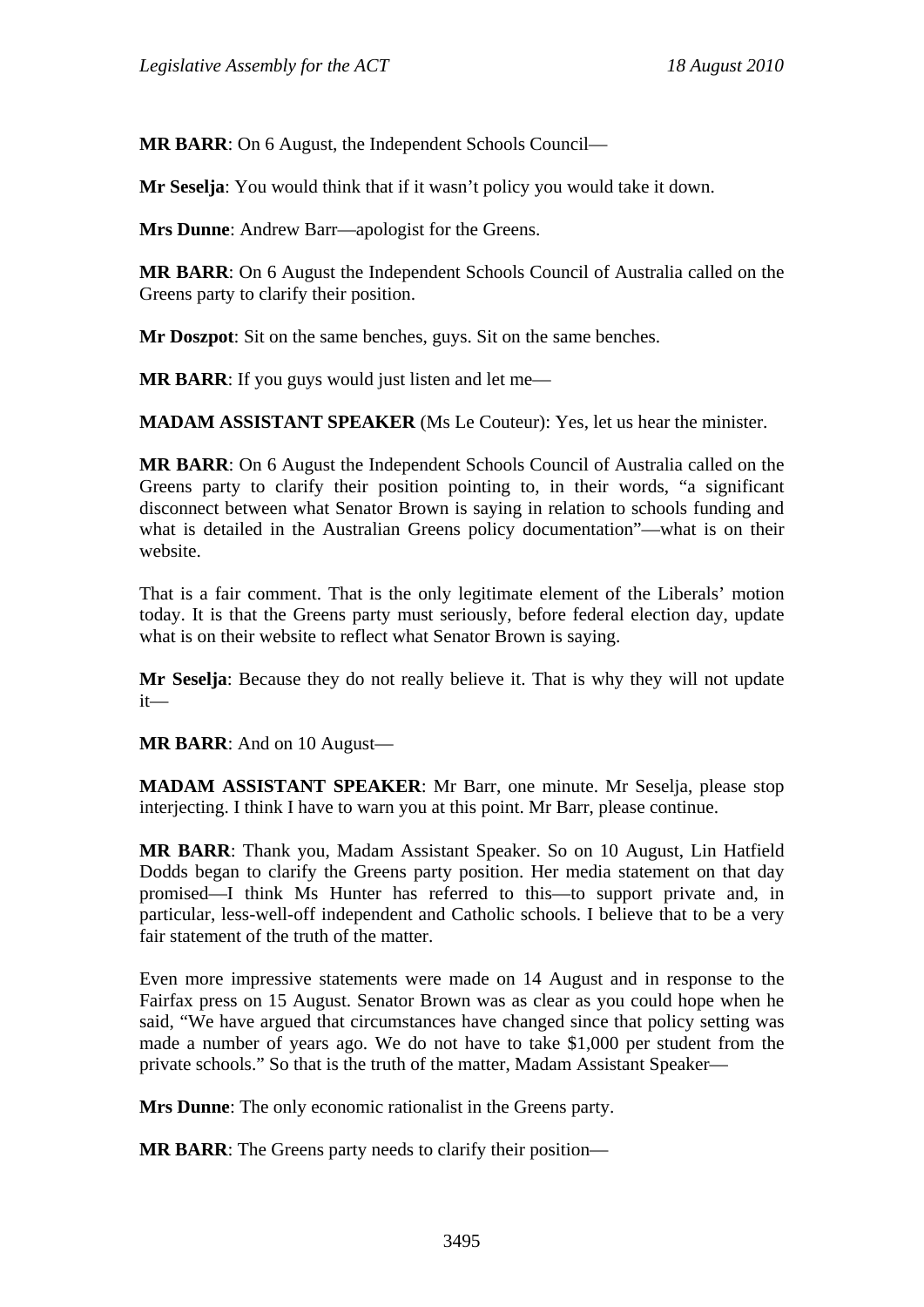**Mrs Dunne**: Nobody else in the Greens would be an economic rationalist, but here he comes.

**MR BARR**: The Greens party need to clarify their position; they need to update their policy statement—

**Mr Doszpot**: I think you need to clarify your position.

**MR BARR**: The Greens party need to update their policy statement to indicate the position that Senator Brown has put and clarify, once and for all, where they stand on this issue. But, in the context of today's debate, we should not risk believing what the Liberals say because the old public versus private debate is over. Senator Bob Brown knows it. Lin Hatfield Dodds knows it. Julia Gillard knows it because she made it happen.

The only people who do not know it, Madam Assistant Speaker, are Senator Humphries and the Canberra Liberals. This motion today ably demonstrates that they are the only ones interested in keeping this debate going. But I do reiterate for the public benefit that the Greens party does need to take down this policy that was posted in March. Please let people know where you really stand according to your own leader's words and put that on your website now.

*Debate interrupted in accordance with standing order 74 and the resumption of the debate made an order of the day for a later hour.* 

## **Sitting suspended from 12.29 to 2 pm.**

## **Questions without notice Taxation—revenue**

**MR SESELJA**: Mr Speaker, my question is to the Treasurer. Treasurer, the real tax revenue per person in the ACT has increased by 41 per cent since 2001-02. Earlier this month, you announced a mini review of tax headed by former Treasurer Ted Quinlan. Have you commissioned the Quinlan inquiry in order to further increase the amount of real tax revenue per person?

#### **MS GALLAGHER**: No.

**MR SPEAKER**: Mr Seselja, a supplementary question?

**MR SESELJA**: Thank you, Mr Speaker. What impact has the increase in real tax revenue per person had on the cost of living for ordinary Canberrans during the term of your government?

**MS GALLAGHER**: I can certainly assure the community that this government has done everything it can to keep increases in taxes modest. They certainly have not grown at the speed with which the demand for government services has grown. Indeed, our effort on efficiency within the public service has ensured that we have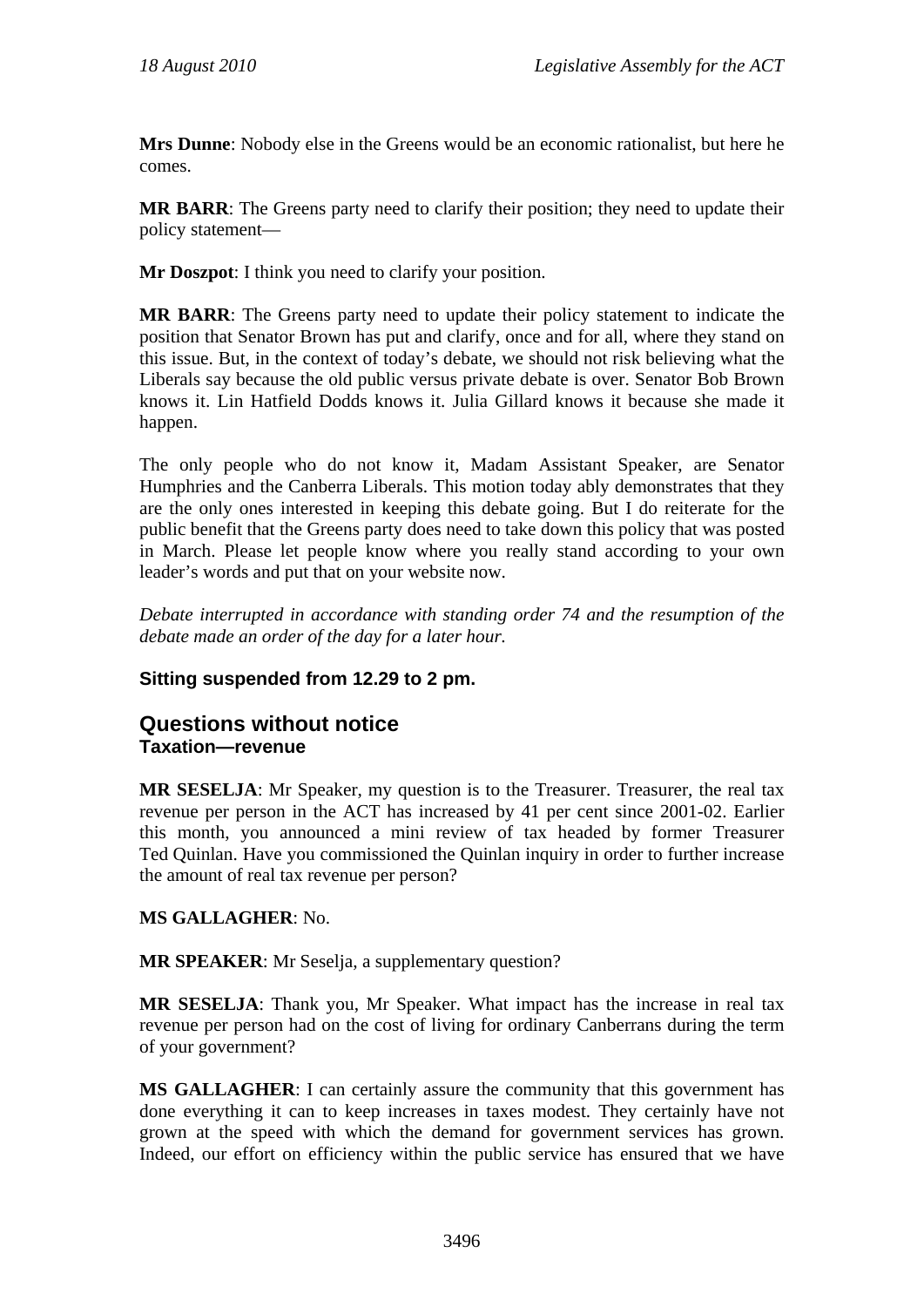been able to keep any growth in taxes and charges very modest. That has been the focus of this government—to keep those increases, where they are required, modest and affordable.

But, as our city continues to grow, and demand for services continues to grow, governments of all political colours will always have to look at their revenue. The issue with the taxation revenue, as I have said a number of times, has not been about growing the revenue base of the territory at all. It is about ensuring that what we are collecting is done on a fair and equitable basis. And that is the issue that Ken Henry drew attention to in his taxation review.

**MR SMYTH**: A supplementary, Mr Speaker?

**MR SPEAKER**: Yes, Mr Smyth.

**MR SMYTH**: Treasurer, are there any new or additional taxes that you will rule out?

**MS GALLAGHER**: I know where Mr Smyth is trying to get to with this—a bit of scaremongering—but I am not, prior to the taxation review starting, seeking to limit the extent of that review. There may be changes that come out of this taxation review, and I am going to leave that to the panel to provide their advice to government.

**MR SMYTH**: A supplementary, Mr Speaker.

**MR SPEAKER**: Yes, Mr Smyth.

**MR SMYTH**: Thank you, Mr Speaker. Treasurer, is Mr Quinlan's brief to find more ways to tax them till they bleed but not until they die?

**MS GALLAGHER**: Mr Quinlan's brief has been to chair the panel and follow the terms of reference for the review which have also been released.

## **ACTION buses—Belconnen bus interchange**

**MS HUNTER**: My question is for the Minister for Territory and Municipal Services and it concerns the new Belconnen busway. Minister, what is the date proposed for the opening of the Belconnen busway, and what ministers have been invited to attend the opening?

**MR STANHOPE**: I thank Ms Hunter for the question. I did ask Tony Gill, coincidentally, just a few days ago on what date he expected the new Belconnen busway to be open, and he said the middle of August. He preferred not to be more precise than "the middle of August".

As to the opening, Ms Hunter, I must say that I was not aware that there was to be one. If you think we ought to go out with whistles and bells, maybe we could. Unless I am mistaken, Ms Hunter, now that you have raised the question, I will have to make inquiries of my office and perhaps at TAMS, but I am not aware that there was a scheduled opening. If there is to be one organised and I am not invited, I will be interested to know which ministers are going if I am not.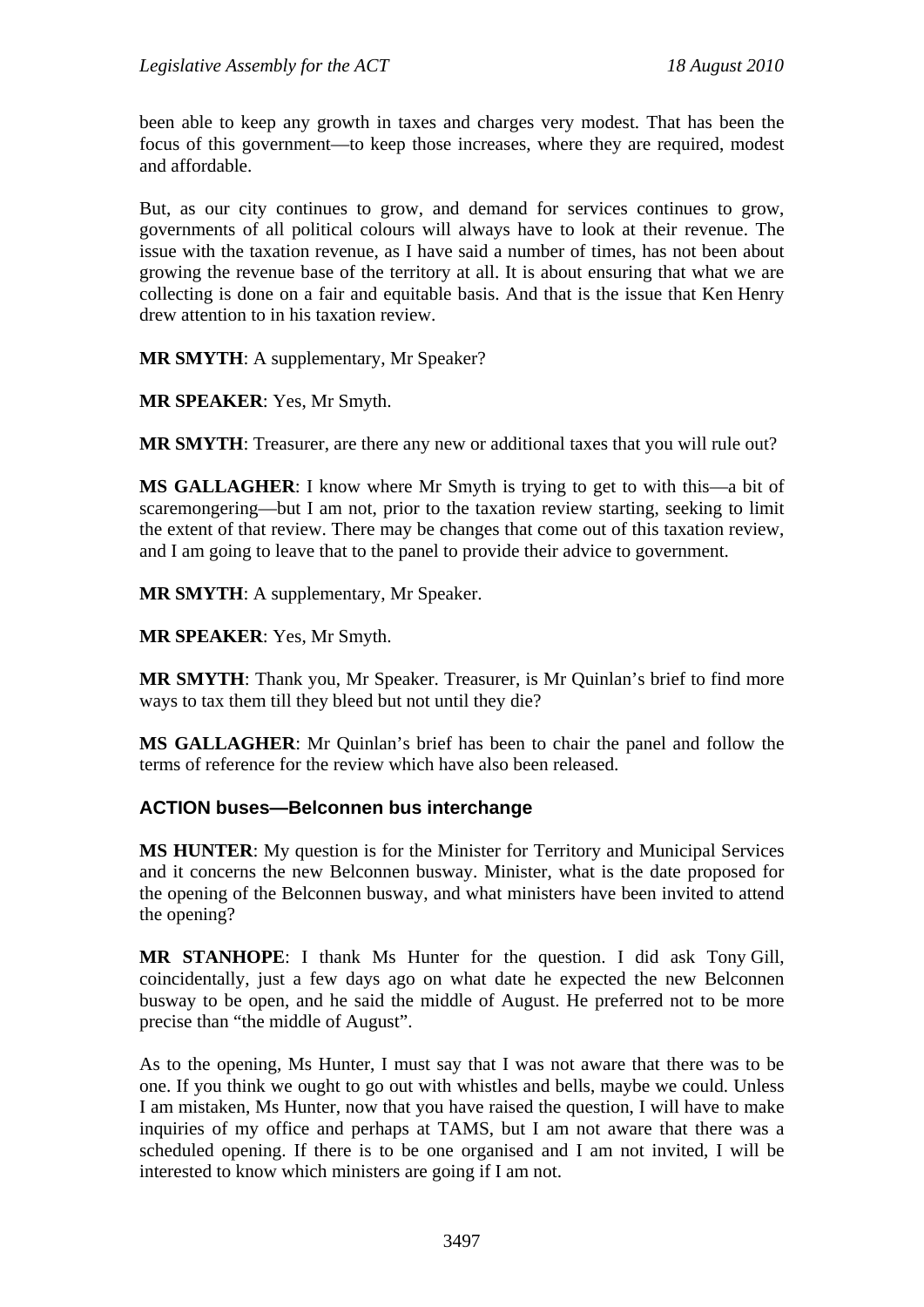**MR SPEAKER**: Ms Hunter, a supplementary?

**MS HUNTER**: So, minister, is the busway completed and, if not, what further work needs to be done?

**MR STANHOPE**: Thank you, Ms Hunter. I think the remaining work—as I said, I have not kept particularly close tabs in terms of structural work that needs to be undertaken—the last of the work that was being done, was finishing off the cycle path as it connected to the footpath on Barry Drive opposite the Australian National University. The last of the work that I understood needed to be completed was finalisation or finishing of the cycleway. It may be that there was also some line marking that needed to be concluded.

As I said, it is now the middle of August. I did discuss it with Tony Gill from Roads ACT. I just asked him casually and he said, "Well, we're on target for it to be completed in the middle of August." He did not wish to be more precise than that and I think that is quite reasonable, having regard to the weather and other vagaries.

In the context of the work that has been done, I think it is absolutely fantastic; it really is a piece of what will be the completed or concluded Belconnen to Civic busway in the fullness of time. The next two pieces of the work that will be undertaken in relation to that are to connect it from Clunies Ross Street. The section that has been completed will be fantastic. It will—and money was provided in the most recent budget to—take the work from Clunies Ross into and through the Civic exchange, almost straight through the middle of McGregor Hall, actually, I think, depending on its future. I think that was the proposal. But that work has been funded and we have also funded a consultancy to look at extending it from—*(Time expired.)*

**MR SPEAKER**: Supplementary question, Mr Coe?

**MR COE**: Yes, Mr Speaker. Chief Minister, will you rule out at some point turning the bus lane into a T2 or T3 lane?

**MR STANHOPE**: Will I rule it out? I will not rule anything in or out, but at this stage the government is now moving progressively through this latest budget quite vigorously to support public transport and enhanced bus-specific lanes and ways throughout the whole of Canberra.

There is, as you know, Mr Coe, in the most recent budget just on \$100 million dedicated for directed and specific public transport initiatives. I was once again in Brisbane this week. Again, I had the opportunity to see in operation the amazing busways that have been developed in Brisbane. I do believe that they are the future and they are the future for this city.

One certainly hopes that, in the fullness of time, bus lanes would be convertible to light railway lanes. But the government is committed to enhancing public transport. I think one of the most fundamental requirements—unfortunately, it is very expensive—is dedicated busways throughout the city. I believe that we should be now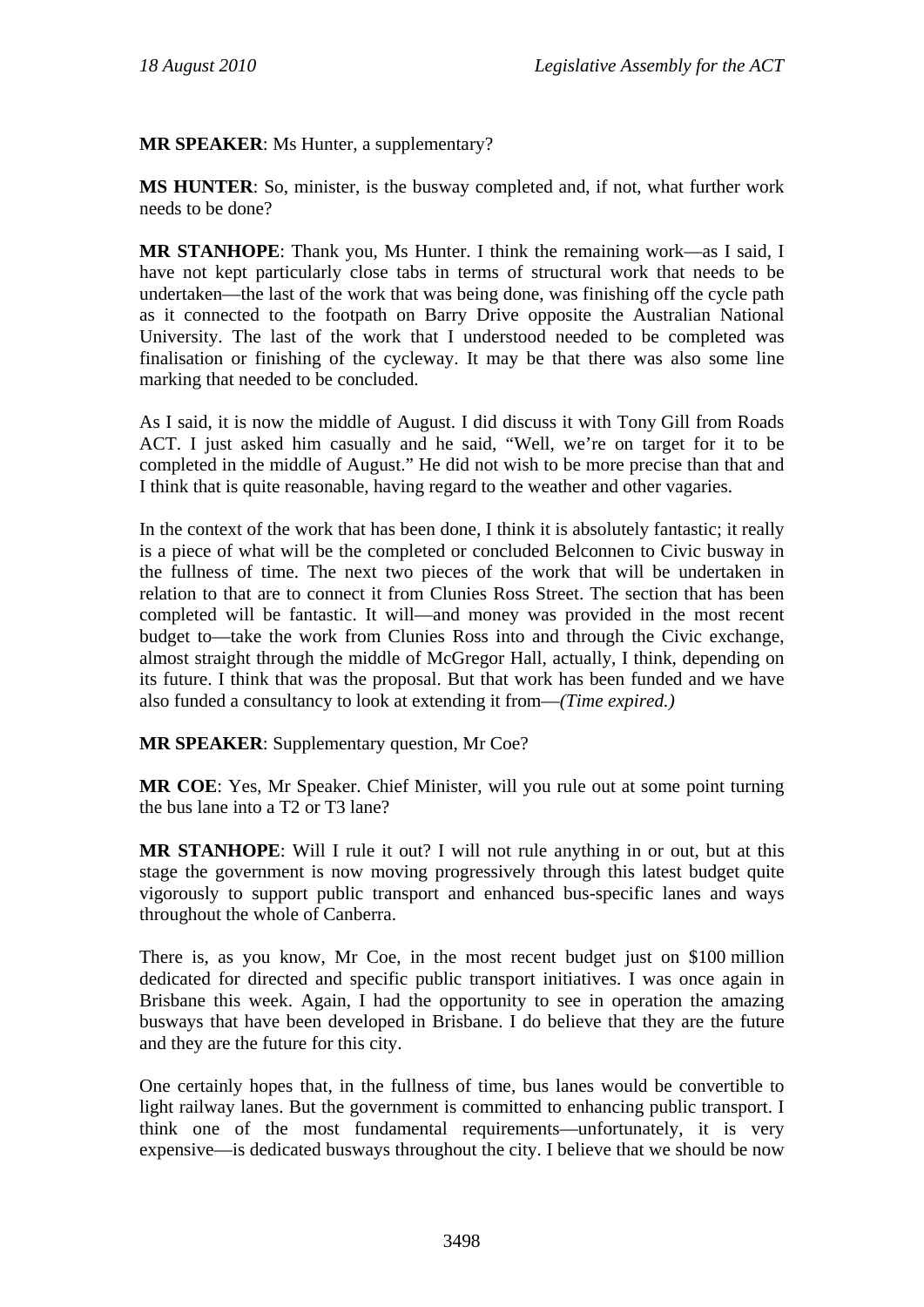seeking to complete the Belconnen to city busway, just as I believe, and we had signalled, that we would provide busways between Fyshwick and Queanbeyan. We are about to begin the work for a study of the best options for providing priority bus travel down Northbourne Avenue.

These are works that we have recognised. We are funding them in terms of feasibility. In relation to some of those proposals that I just quickly noted, we are funding them.

**MR COE**: Supplementary question, Mr Speaker?

**MR SPEAKER**: Yes, Mr Coe.

**MR COE**: Do you have any plans to convert the bus lane into a T2 or T3 lane?

**MR STANHOPE**: The one on Belconnen? I do not have any plans. I must say that I am more than happy to take some specific advice on longer term thinking in relation to that, but at this stage, Mr Coe, noting your eagerness in relation to this particular issue, I will get you some further advice.

This work that we have just completed on Barry Drive is very much a deliberate completion of a segment of a dedicated bus transit way from Belconnen to the city. We have provided, I think, \$14 million—I would have to check—in the current budget to continue that work from Clunies Ross into the city. We have also provided funding in the budget for further feasibility or design in relation to the trickiest aspect of a dedicated busway to Belconnen. That, of course, is the more controversial aspect of how one would get through the Bruce precinct, essentially. We are looking again at how best to achieve that outcome.

#### **Taxation—revenue**

**MR SMYTH**: My question is to the Treasurer. Treasurer, in your submission to the Henry review you said, "States should not be overly dependent on growth in vertical fiscal transfers to fund their expense responsibilities and should have access to own-source revenue bases which grow at rates equivalent to these responsibilities." Minister, what additional revenue sources were you referring to in your submission?

**MS GALLAGHER**: I think the general submission that we put to the Henry tax review was that states and territories need ability to grow their own revenue in pace with their demand for government services. That was the view we expressed and it is one which I stand by. I think there was a level of concern with the tax review from states and territories that there would be a view expressed by the Henry tax review that would seek to curtail own-source revenue for states and territories.

In the end, that did not occur, although the Henry tax review did have a number of recommendations which encouraged states and territories to examine their own revenues to ensure that they are efficient. That is exactly what we are going to do. That is the response to the Henry tax review. In relation to our own-source revenue, we were talking about—the submission was talking about—the revenue lines that already exist but the fact that they do need to grow in pace with demand for government services.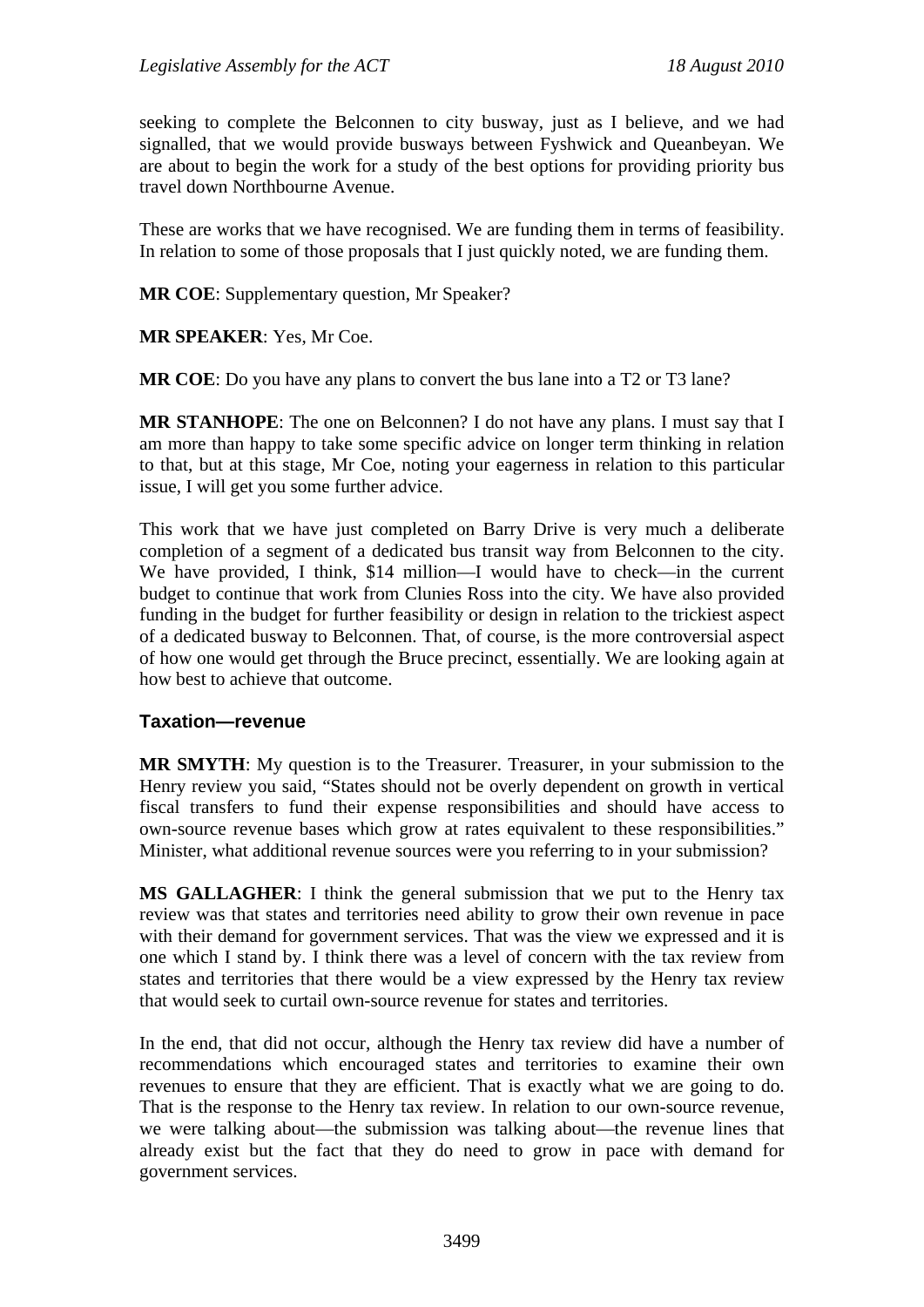**MR SPEAKER**: Now your supplementary, Mr Smyth.

**MR SMYTH**: Treasurer, how much additional revenue do you estimate that the territory will obtain from these own-source revenues?

**MS GALLAGHER**: They are all published in the budget papers.

**MR HARGREAVES**: A supplementary, Mr Speaker.

**MR SPEAKER**: Yes, Mr Hargreaves.

**MR HARGREAVES**: My supplementary question to the Treasurer is this: is the Treasurer concerned at the announcement that there may very well be significant cuts to the public sector, and that the trickle-down effect on to small business will have a detrimental effect on the taxation base?

**Mrs Dunne**: A point of order, Mr Speaker.

**MR SPEAKER**: Stop the clocks, thank you.

**Mrs Dunne**: The question was about own-source revenue and the Henry tax review. Mr Hargreaves is not being relevant to the substantive question, and he is using the opportunity to perhaps score a point in this election week.

**MR SPEAKER**: Mrs Dunne, to be honest, I thought Mr Smyth's question was about the tax revenue base for the ACT, and I think Mr Hargreaves has framed his question to be about the revenue base for the ACT.

**MS GALLAGHER**: Of course, any attack on employment in the territory is going to have a flow-on effect, not only for small business but also for our own revenue lines. Our big four revenue lines are payroll tax, general rates, land tax and conveyancing. Largely, they are the big four. Of course, all of those will be affected if there is a significant decline in employment numbers in the territory. So we are worried. We are worried as a community about those potential job cuts and what they mean for our city, Canberra, that we all love.

In terms of the flow-on effects, apart from employment in the private sector, there are the flow-on detrimental effects to our own revenue lines. Our budget is facing a tough next two or three years, and any decline in our own revenue lines will have an impact on the already quite significant deficits that we are facing, particularly in the next two years. So employment, and keeping our employment levels to where they are now, is certainly very important in terms of the recovery of our own budget. Indeed, that is the view we took when we thought a longer term strategy to recover our budget was not to attack our own employment levels, specifically because of the flow-on effect to our budget.

**MR SPEAKER**: Mr Seselja, a supplementary question?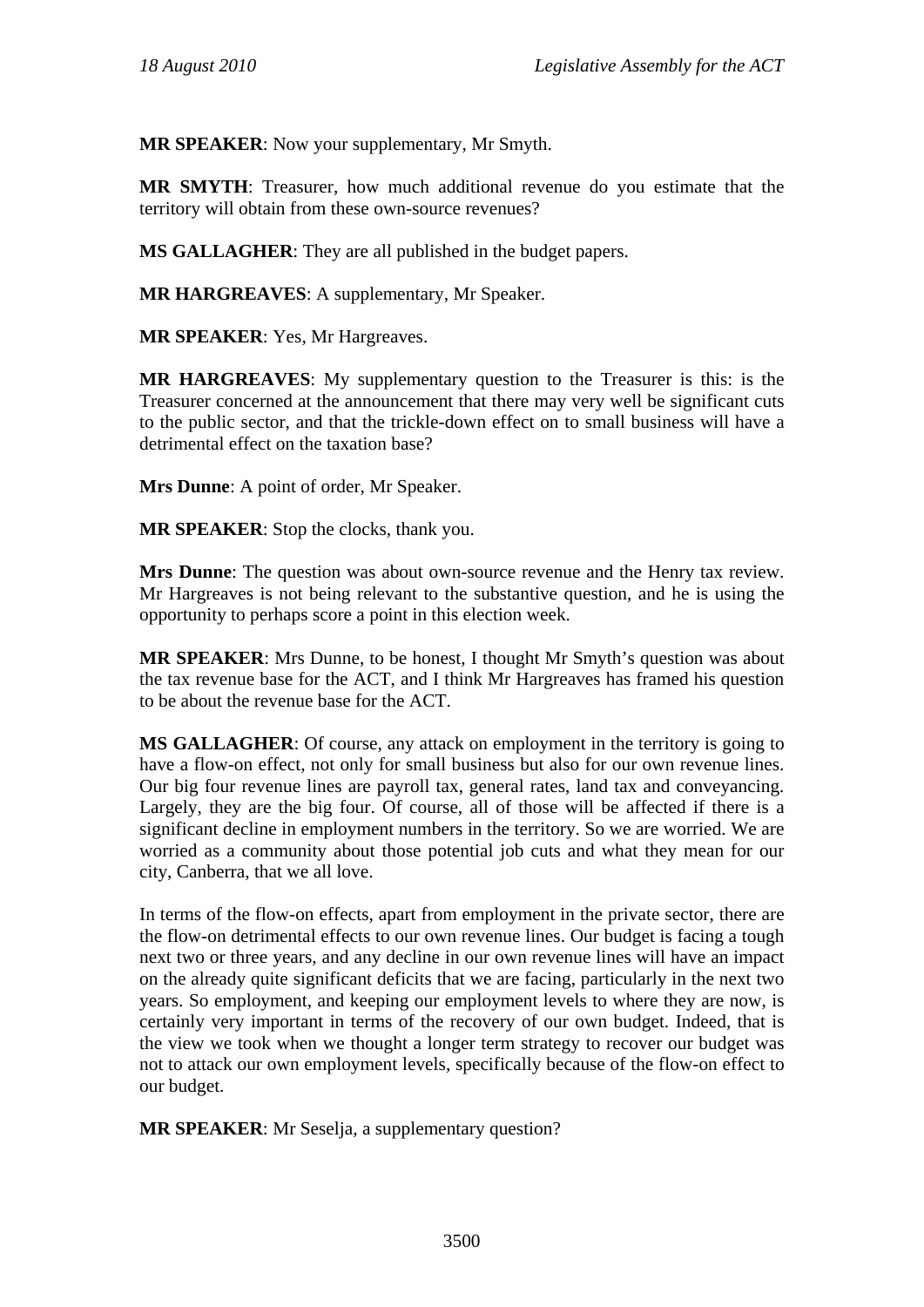**MR SESELJA**: Treasurer, how much do you estimate or does Treasury estimate that own-source revenue will have to increase in order to keep up with the responsibilities referred to in your submission?

**MS GALLAGHER**: I think what the opposition are trying to create here is a belief that we have some new ideas or we have costs factored in for increases in our own-source revenue.

**Mr Coe**: We haven't seen new ideas from you in a very long time.

**MS GALLAGHER**: I can certainly say that that is not the case. Of course, it is not just your own-source revenue that you look to when you are looking at how you provide good government services; it is your own efficiencies and it is your savings targets that you set as part of that.

**Mr Seselja**: On a point of order, Mr Speaker, on relevance, the question was very specific: it asked about how much the Treasury has estimated own-source revenue will have to increase to keep up with the responsibilities referred to in the submission made by the Treasurer to the Henry tax review.

**MR SPEAKER**: I think that the Treasurer was in the process of addressing that question. I think interjections, particularly from Mr Coe, did encourage her perhaps down a slightly less direct path to the answer. Nonetheless, I invite the Treasurer to return to the question.

**MS GALLAGHER**: Thank you, Mr Speaker. Certainly, in terms of the decisions open to government, we have factored in taxation growth across the forward estimates. They are published in the budget papers. They show slight growth in most of the revenue lines. I think there are a couple where we expect to see some declines. But, overall, there is revenue growth in those taxation lines, and Treasury have not factored in anything over and above that.

#### **Canberra Hospital—surgery cancellation**

**MR HANSON**: My question is to the Minister for Health. Minister, I refer to a statement you made in late July about possible cuts to elective surgery due to high demands at the emergency department. You said, "If this is sustained into another two weeks, you may actually look at winding back on some surgery to free up some beds but not at this point in time." Minister, has any elective surgery been cancelled or postponed at the Canberra Hospital over the past month to free up beds?

**MS GALLAGHER**: I cannot answer if there has been any cancellation because, as a normal part of operating the elective lists, there will be cancellations from time to time. But your question is whether there have been cancellations due to lack of available beds in the hospital. To my knowledge, no. The beds in the hospital—and thank you for giving me the opportunity just to remind you that you cut 114 beds and we have replaced all of those and, indeed, are now for the first time in the history of self-government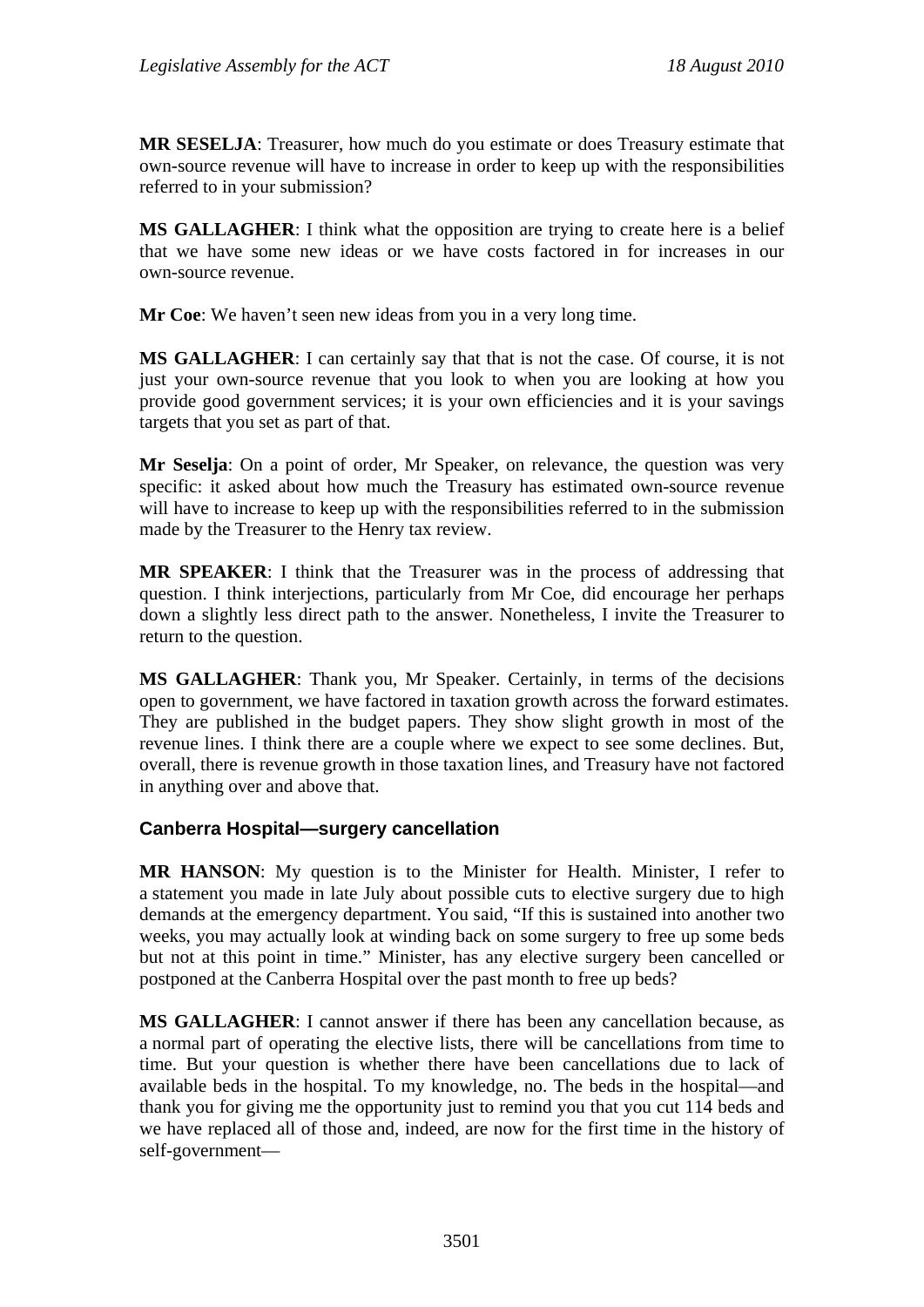**Mr Hanson**: I take a point of order on relevance. This is a statement the minister made when she was looking at a policy of winding back elective surgery so that she could free up beds because, obviously, of the increased usage at the Canberra Hospital. She certainly needs to come to the point of the question, which is: did you or did you not cancel any elective surgery as part of that policy to free up beds because of the increased demand?

**MR SPEAKER**: Treasurer, let us move on from the analysis of the Liberal Party's performance.

**MS GALLAGHER**: Thank you, Mr Speaker. It is linked to the ability to absorb huge amounts of people coming to our emergency department, with high numbers of them being admitted to the hospital as medical patients. The fact that we have more beds available than ever before—on average, it is probably about 440 beds operating at the Canberra Hospital every day—is because of the extra beds that we have put into that hospital. If you did not have the beds, yes, we would be cancelling surgery to deal with the demand for things through medical admissions.

As a part of the winter plan, have we cancelled elective surgery like we did when we had the swine flu pandemic the year before? No, we have not. Bed numbers and occupancy rates have actually been travelling pretty well.

**MR SPEAKER**: Mr Hanson, a supplementary?

**MR HANSON**: Why is it that we have the longest waiting lists for elective surgery in Australia?

**MS GALLAGHER**: I am not sure if we do have the longest waiting lists for elective surgery in Australia. In relation to median waiting time, which is the length of time once somebody is removed from the list, which is quite different from the number of people on the list, there are a number of reasons why the ACT struggles. If you look at all of the small health systems—Tasmania, the Northern Territory and, I think, South Australia—you will see that all of them, for different reasons, at times struggle around median waiting times. Some of that is to do with capacity, some of that is to do with demand, and some of that is to do with 30 per cent of our lists coming from New South Wales. All of those impact on access to elective surgery.

Where we can control it is on outputs, and what we can deliver is increased surgery, and that is what we have been doing over the last six, seven, eight years. Now our elective surgery output is up to 10,000 procedures a year. The demand continues to grow, so we need to look for other alternatives to supplement our own ability. They include the private sector; they include looking at options with Queanbeyan hospital. We are doing all of those things.

**MRS DUNNE**: Supplementary question, Mr Speaker?

**MR SPEAKER**: Yes, Mrs Dunne.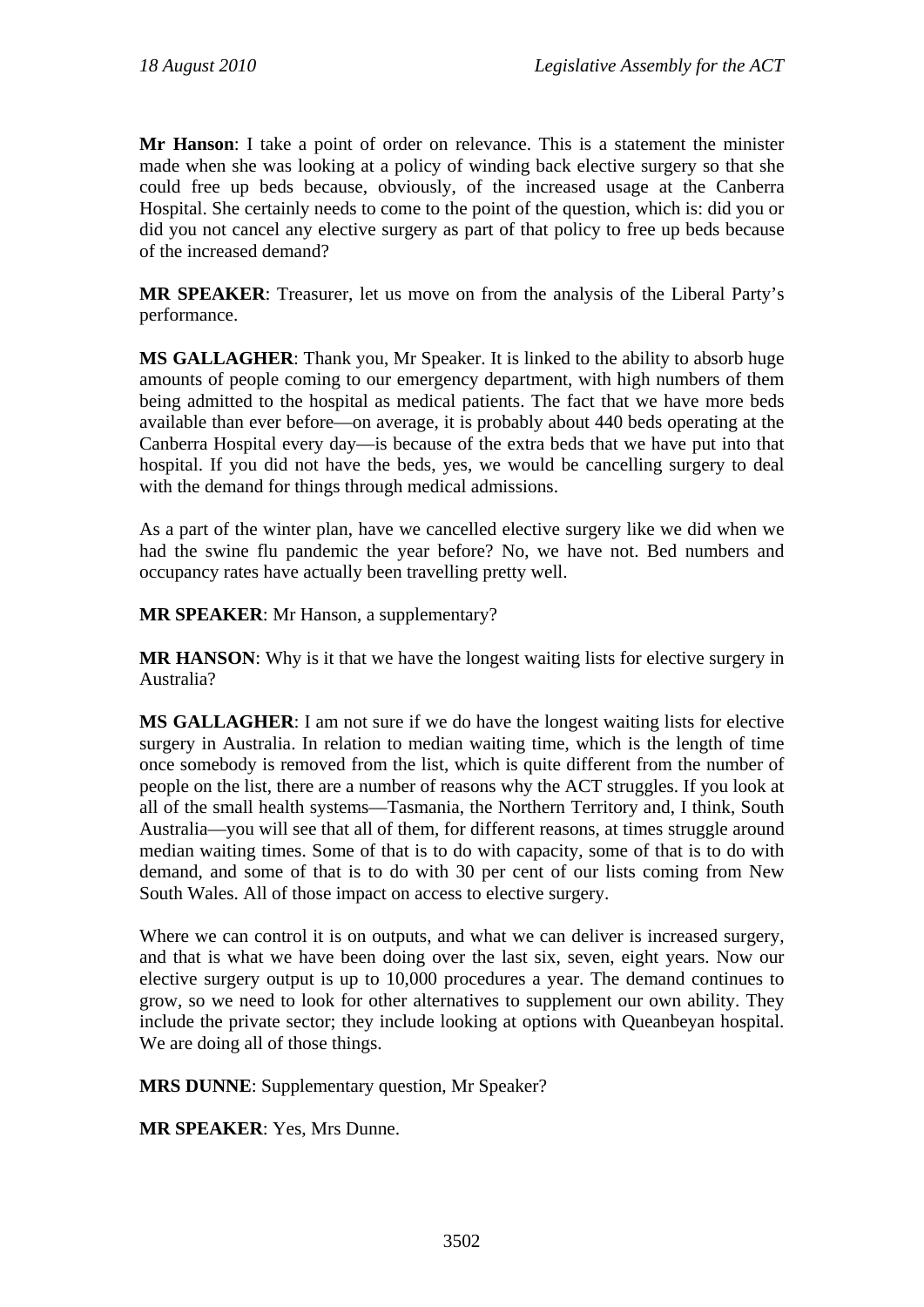**MRS DUNNE**: Minister, have any specialists been asked to reclassify the category of elective surgery for their patients over the past couple of months to free up beds?

**MS GALLAGHER**: Not to free up beds. I do not actually understand the link between reclassifying and beds. Whether a specialist has been asked about the management of their patients in accord with the waiting list policy, I would imagine the answer is yes. But have they been asked to do that because there are no beds available? The advice to me is that the beds have not been an issue in the hospital. We have had capacity in the hospital to deal with medical and surgical admissions.

## **Education—outcomes**

**MS PORTER**: My question is to the minister for education. Minister, we know that the ACT has an excellent education system. Can you advise the Assembly of the steps the ACT Labor government and the federal Labor government are taking to further improve ACT schools?

**MR BARR**: Thank you again, Ms Porter, for your ongoing interest in improving education outcomes in the ACT. I am very pleased to advise the Assembly that there are indeed great things going on in schools right across the ACT. The ACT and federal governments are working together to invest around three-quarters of a billion dollars in upgrading every school in the territory. These projects are making education better for every single student in every public and non-government school in the territory. This timely, historic and well-targeted stimulus investment is keeping thousands of Canberrans in jobs.

There is a great range of projects being delivered under the building the education revolution program. Last year I had the pleasure of opening the very first BER project completed in the ACT, and we believe completed in Australia, at the Turner school. Turner received a new shade structure which was manufactured locally. The community is also the beneficiary of a new library, thanks to a further \$3 million grant from the federal government.

Turner school is a special school. It has a large proportion of students with special needs. The school does a fantastic job in catering to the needs of all its students. An important part of the education routine for many of the students at Turner involves some time in the hydrotherapy pool. That is why the ACT government has invested three-quarters of a million dollars to upgrade that hydrotherapy pool. Turner is a great example of the ACT government being able to work with the federal government to deliver better outcomes for students.

I opened the first completed BER project last year and I turned the first sod on the last one to get underway this year. That project is a \$3 million environmental learning centre at the Gold Creek school. The multipurpose centre is designed to give students a place to learn hands-on about protecting the environment and growing and caring for plants. It will use the latest design techniques to save energy and water.

Because the ACT government understands the challenge of climate change, the design aims to achieve a six-star certification from the Green Building Council of Australia.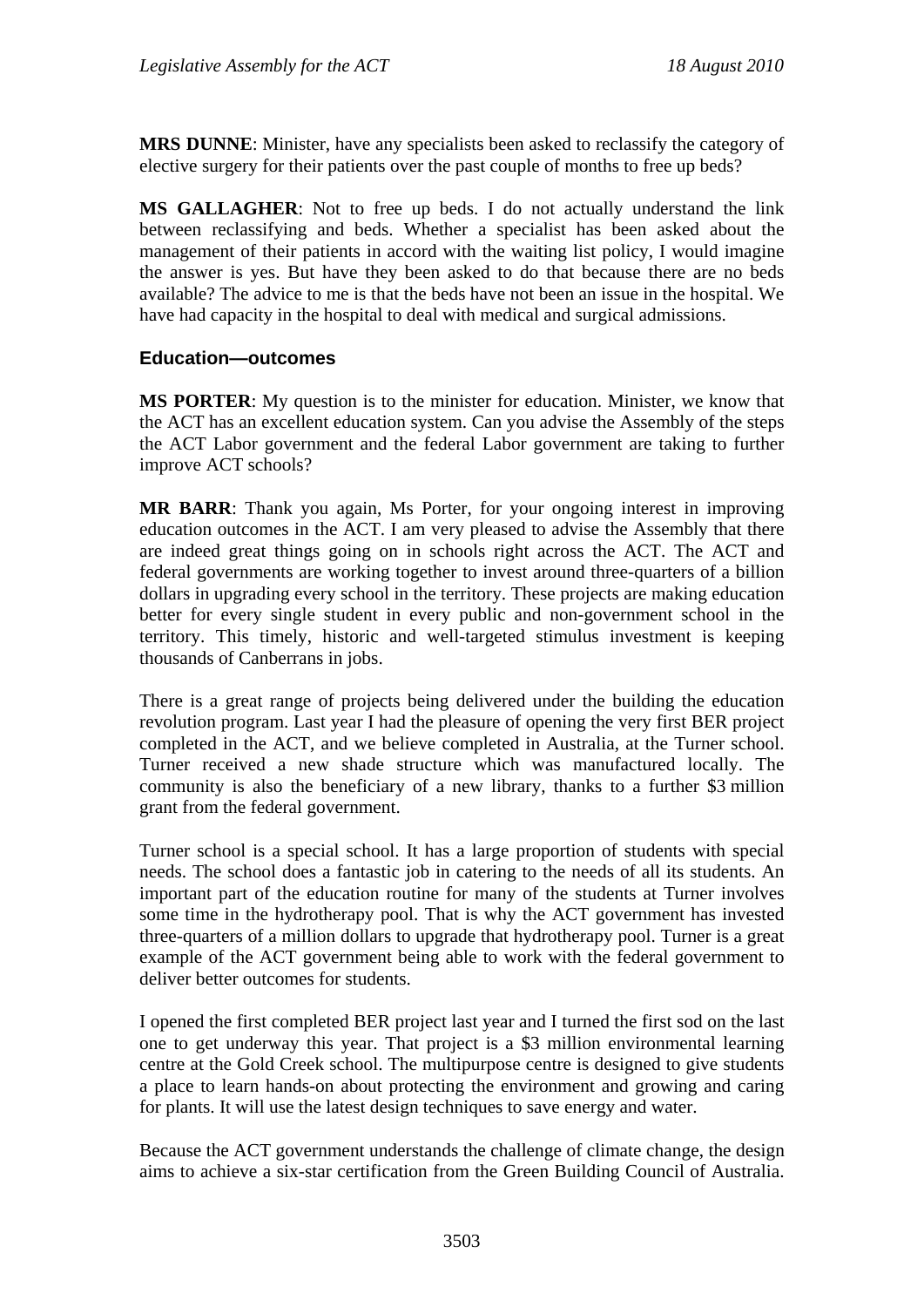Rainwater will be captured and stored and used for garden irrigation and toilets. Natural cross-flow ventilation will cool the building. Solar power will be generated and excess energy will be returned to the grid. The school will be paid for the excess energy, indeed all of the energy generated, under ACT Labor's feed-in tariff.

Labor is determined to ensure that ACT students get the environmental education that they need to face the future. We are doing this by working with the federal government on the national curriculum. We are doing this by working with the federal government on national partnerships to ensure that we have the best teachers in our classrooms. We are doing so by working with federal Labor to ensure that all new and upgraded school buildings are as environmentally friendly as possible. I am very pleased that the new building at Gold Creek, funded by the federal government, and the BER projects across ACT schools complement the work that the ACT government is doing in building more environmentally friendly schools.

The recent interim report of the Orgill committee found that, when it comes to delivering BER projects, the ACT government has done a good job. The interim report finds the ACT Department of Education and Training achieved the lowest cost averages at about \$1,800 per square metre of gross floor area. This compares favourably with all other jurisdictions, and indeed with all other school systems in Australia. All projects in ACT public schools started on time and they are due to finish on time, meeting the stimulus objective.

**MR SPEAKER**: Supplementary question, Ms Porter?

**MS PORTER**: Thank you. Minister, can you give the Assembly an indication of the stimulus impact of the investments Labor is making in education in the ACT?

**MR BARR**: I am sure that we are all well aware of the massive educational value of the BER projects. Anyone who has visited a school would know just how much the school communities value them. Certainly, I believe Mr Doszpot and Mr Coe are now aware of this, having taken the opportunity to attend a BER opening this morning.

We must remember that this historic investment is also about keeping Canberrans in work. There are two parties in this place who believe in keeping Canberrans in work—Labor and the Greens. But for the Liberals, this is a foreign notion. Starting from next Monday, they want to start sacking 12,000 Canberrans. But because Labor believe in keeping Canberrans in jobs, we have been proud to work with the federal government to deliver BER projects.

To deliver the BER program, seven companies have been engaged in 152 projects across 82 ACT public sites. Each of the P21 projects at public schools involves facilities that are specifically designed for each site rather than the purchase of generic structures that would be constructed outside of the territory. This increases opportunities for local architects, design teams, engineers, quantity surveyors, cost planners, builders and associated tradespeople to get work on these projects.

In addition, specialist consultants in occupational health and safety and environmentally sustainable design have been engaged to work with the construction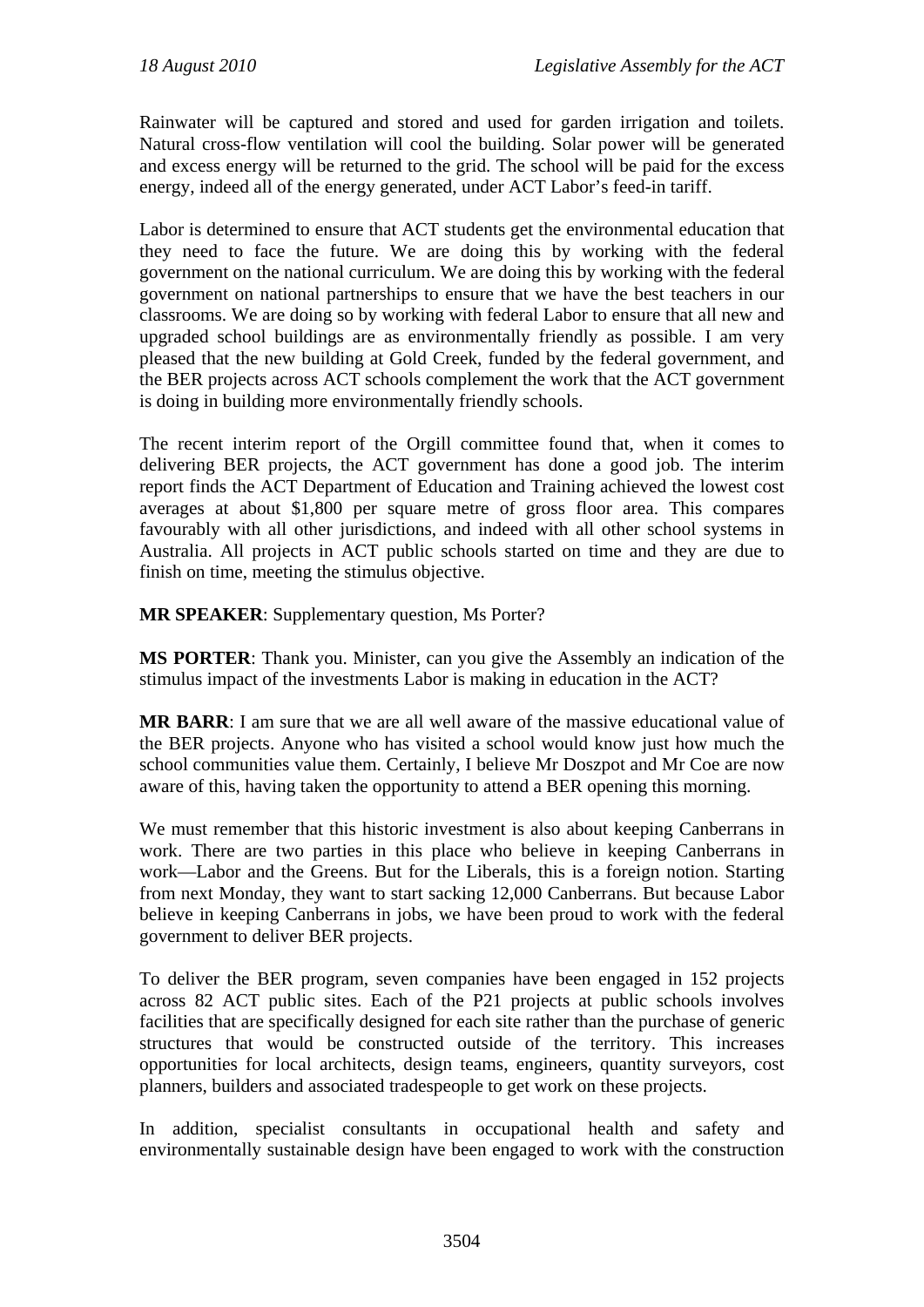managers for the duration of the projects. The construction managers estimate that, on average, each of the larger P21 projects involves 200 workers at the various stages.

It is also estimated that 68 P21 projects continuously support, on average, 915 on-site workers each day, including 179 apprentices. As an indication of the number of workers involved with the projects, the department of education has provided 3,700 police checks.

**MR HARGREAVES**: A supplementary, Mr Speaker.

**MR SPEAKER**: Yes, Mr Hargreaves.

**MR HARGREAVES**: Thank you very much, Mr Speaker. My supplementary is: can the minister please advise of any risk to future improvements in relation to schools?

**MR BARR**: I thank Mr Hargreaves for the question.

**Mr Hargreaves**: I've got a continuing interest, by the way.

**MR BARR**: You certainly do. There are very real risks that the BER programs in the ACT will not be able to be completed if Tony Abbott wins on Saturday. There are jobs at risk; there are unfinished projects. All ACT government projects in public schools are due for completion, and are on track for completion, by the end of this calendar year. But that final amount of money—and it is nearly \$32 million that we are expecting from the commonwealth government—is at risk if Mr Abbott is elected.

What will happen to those payments if the Liberals are elected on the weekend? We know Mr Abbott hates Canberrans—he wants to sack 12,000 of us. We know he hates Canberra—he will not live here. So we can assume that he hates Canberra taxpayers as well. There are \$30 million worth of BER projects that need to be completed by the end of this year and that funding is at risk. If it does not come from the federal government, it will have to come from the territory government, and we would have to find \$32 million in the next four months, Mr Speaker, in order to complete those projects. I am sure that you would understand, as would the majority of sane people in this chamber, that leaving those projects unfinished because the funding was cut off by Tony Abbott would be a very poor outcome for ACT schools.

So that is what is at risk—the completion of all of these BER projects. If Mr Abbott gets his way, after this Saturday he will commence sacking 12,000 public servants. And the overwhelming majority, of course, will be located in this city.

**Mr Smyth**: That is a lie. You can't lie to the Assembly.

**MR BARR**: The fact that Mr Smyth is squealing so much indicates the sensitivity of the Liberal Party on this issue.

#### **Planning—affordable housing**

**MS LE COUTEUR**: My question is for the Minister for Planning and concerns draft territory plan variations 301 and 303. Minister, how will these variations impact on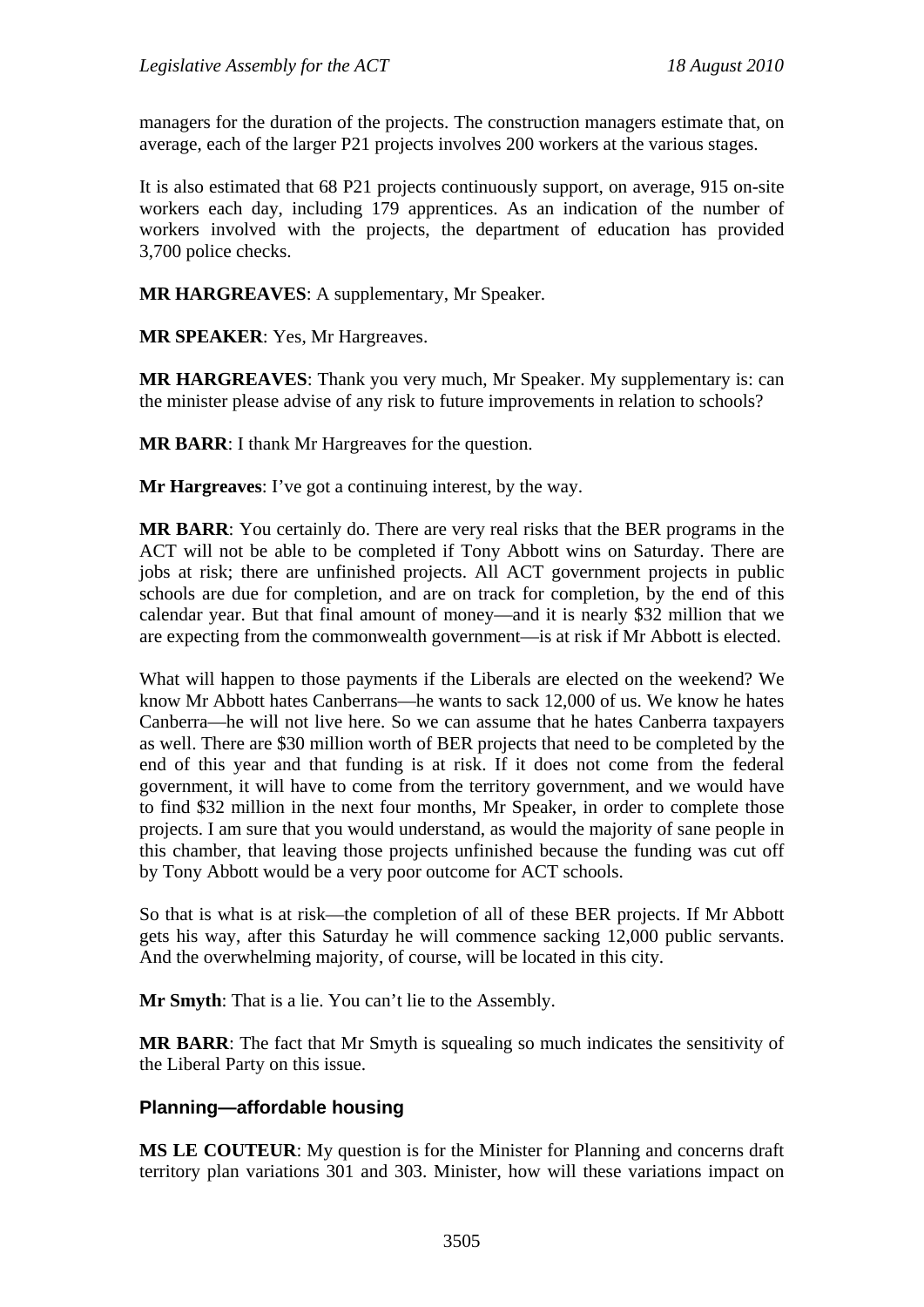the provision of affordable housing in the ACT, especially given that the new code will require new blocks in an estate to be a certain size or change the mix of sizes?

**MR BARR**: I thank Ms Le Couteur for the question. Indeed, one of the elements of DV 301 involves a recommendation or a series of suggested outcomes for varying block sizes within estates. That policy, that draft variation, concurs with the ACT government's stated policy objective of 20 per cent of new estates having an affordability component. That is, indeed, set through that draft variation in line with that policy. However, it is certainly the view of the government that there is a need for a mixture of different housing types within large new estates. It is not the policy intention that all new estates will be released with small or compact blocks.

Of course, size of the estate is one of the other factors that needs to be considered in this context. In a large estate, such as a suburb, one would anticipate that there would be a variety of different block sizes, noting, of course, the government's commitment to affordability through a mandated percentage of new housing developments meeting that affordability criterion.

In my view, the totality of the reform agenda as outlined in DV 301 and 303 gets the balance right in terms of affordability and sustainability. There is obviously a variety of views in relation to this. That is why it is a draft variation; that is why it is out on a two-month public consultation process; that is why, of course, the variation will proceed through the usual process in this place of a reference to the planning committee for, I would hope, a detailed examination of the variety of issues contained within it.

The reality for this city is that there is a series of difficult policy choices that we confront in the months and years ahead that involve a series of trade-offs. There are some who have a very strong view in relation to affordability at all costs, and there are others who have a very strong view in favour of sustainability at all costs. There are others who are perhaps looking to move beyond just that very simplistic black-andwhite debate and who can see, in fact, that sustainability and affordability can go hand in hand—that is, if you take a long-run look at the affordability issue, indeed, having more sustainable housing is more affordable in the long run. But we do have to work through the issues and the detail in relation to the up-front capital cost versus the longrun operating cost, if you like, of new housing infrastructure.

These are complex issues; they are ones that I believe we need a detailed community debate on. I am pleased that that process, in fact, began in earnest with the sustainable futures program last year. It ran all through 2009, and it led to a draft variation, or a number of draft variations, being put out for public comment. This is the beginning of that more detailed examination. I am fairly sure that, by the time we emerge from the end of this process, there will be some changes to what is proposed in the draft variation, because it is just that—a draft variation out for comment.

We look forward to a considered debate that balances all of the issues, because these are important decisions that we need to make for the future of our city. If we are serious about setting targets for greenhouse gas emissions, we have also got to be serious about setting policies that will achieve those targets.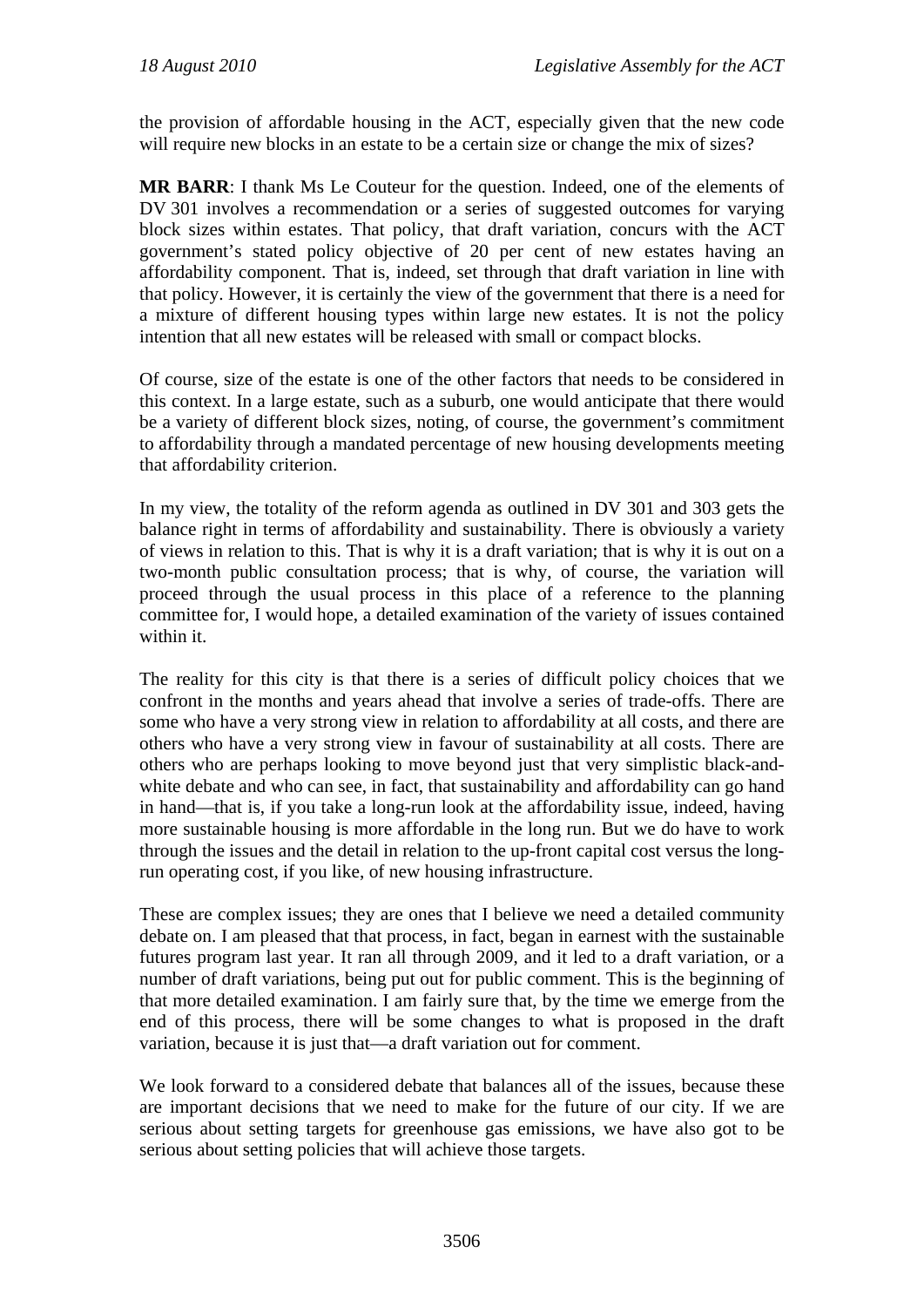**MR SPEAKER**: Ms Le Couteur, a supplementary?

**MS LE COUTEUR**: Thank you, Mr Speaker. Minister, given, as you said, the importance of these two variations, and given, as I will say, the difficulty in understanding them, why has ACTLA not held any public meetings as part of the consultation process?

**MR BARR**: That is just fundamentally not an accurate statement. In fact, the planning authority has held a number of workshops, meetings, and is more than happy to attend a range of events that are organised, not necessarily entirely by the planning authority but in conjunction with community councils. I know there has been a workshop and a roundtable with the community councils. I know, for example, that the Woden Valley Community Council organised its own forum. I know a number of other organisations have, as part of their own working through of these issues, organised forums or opportunities for their own members or for the broader public to be involved.

As I said, this is just one stage in the process. There are further opportunities. I am sure the planning committee will hold public hearings, for example, on this matter. So this will not be resolved this calendar year. It will go well into 2011. But, in the context of having this community conversation and resolving this issue, I do note that in the context of the parliamentary agreement and in the context of many of the issues that you raise, Ms Le Couteur, there is an urgent need to move ahead with this work. And there is, again, a trade-off with how much time you can spend in the consultation phase, noting that this is not a new issue; this is something that was worked through in some detail all through last year in the sustainable futures program.

So it is not as if we are addressing these issues for the first time in calendar year 2010. This has been an ongoing process, dating back to the work of Mr Corbell in this portfolio, way back at the beginning of this decade. So we have been having this community conversation in varying forms really since this government were elected, and this is just a further step in that community conversation and we will continue to engage with the community in the months and years ahead on these important matters.

**MS HUNTER**: Supplementary, Mr Speaker.

**MR SPEAKER**: Yes, Ms Hunter.

**MS HUNTER**: Thanks, Mr Speaker. How will the government ensure that time lines for estate approvals are maintained, given that both TAMS and ACTPLA will be approving bodies?

**MR BARR**: Having government agencies work together is a very key element in terms of the government's own administrative response to this challenging agenda. We recognise the importance of ensuring that there is sufficient supply of new housing. We recognise the importance of having a balance in new housing product between urban infill and new greenfields estates.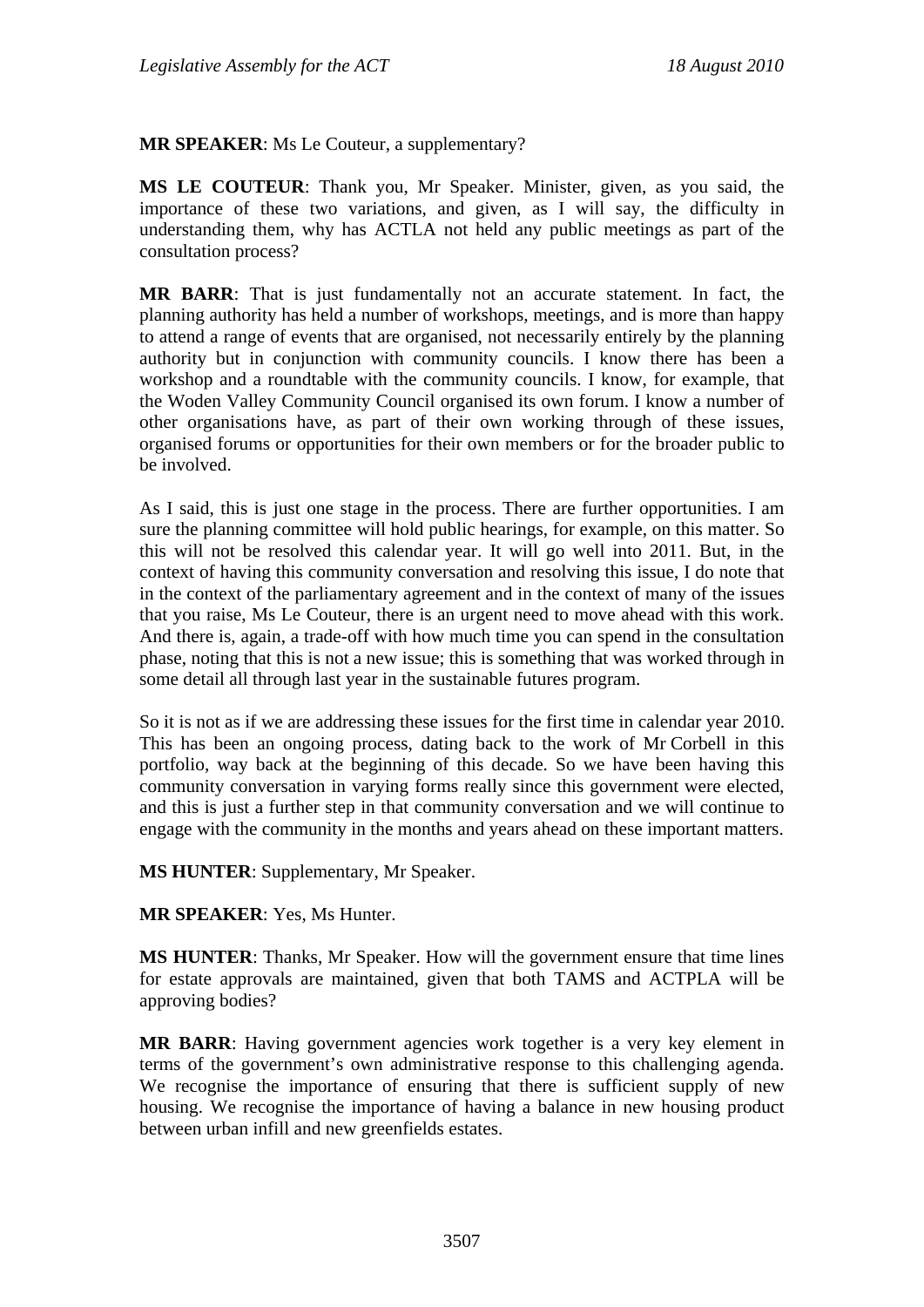We recognise the importance of planning well in advance and the work that was completed as part of the 2004 spatial plan process, which identified, for example, the Molonglo Valley as an area for future greenfields development. That work was done through 2002 and 2003, leading to the release of that policy in 2004. And here we are six years on with much further progression in relation to that greenfields estate. We know that we just need to complete the rollout of suburbs in Gungahlin and we know, of course, that we need to do a lot of intense work on urban infill to achieve our 50 per cent target in terms of future residential settlement opportunities in the next period.

**Ms Le Couteur**: Point of order, Mr Speaker.

**MR SPEAKER**: Yes, Ms Le Couteur.

**Ms Le Couteur**: Ms Hunter's question specifically asked about the interrelation between TAMS and ACTPLA, which the minister has not yet touched upon.

**MR BARR**: Mr Speaker, if Ms Le Couteur—

**MR SPEAKER**: Can you say it again? Perhaps you could repeat it, Mr Barr.

**MR BARR**: Yes. Ms Le Couteur was not listening, apparently. It is a two-minute answer, and I did go directly to that in the first 15 seconds. Yes, we acknowledge the importance of those agencies working together, but we have one ACT government. In the context of our policy response on this issue, I care not for the individual agency issues; I care about what the ACT government response is, and that means agencies working together. That is a clear and stated desire for the government. We will, of course, be working very closely with portfolio ministers and agencies to ensure that our response to this issue is right.

**MS HUNTER**: A supplementary?

**MR SPEAKER**: Yes, Ms Hunter, a supplementary.

**MS HUNTER**: Minister, what impact does the government expect the new provision will have on student accommodation and secondary dwellings?

**MR BARR**: A positive one, in short. The capacity, through this variation, to enable some greater diversity in housing stock will, indeed, have a positive impact. It is combined with a number of other ACT government initiatives, most particularly the partnership with the federal government and the Australian National University in relation to, initially, student accommodation on the university campus—I know, a topic of some controversy, because it would mean displacing a particular building that has recently become popular.

Nonetheless, in all these policy decisions and dilemmas, there are tradeoffs. If we are serious about improving student accommodation options, then we must take these opportunities in areas where it makes sense to do so. And clearly, this particular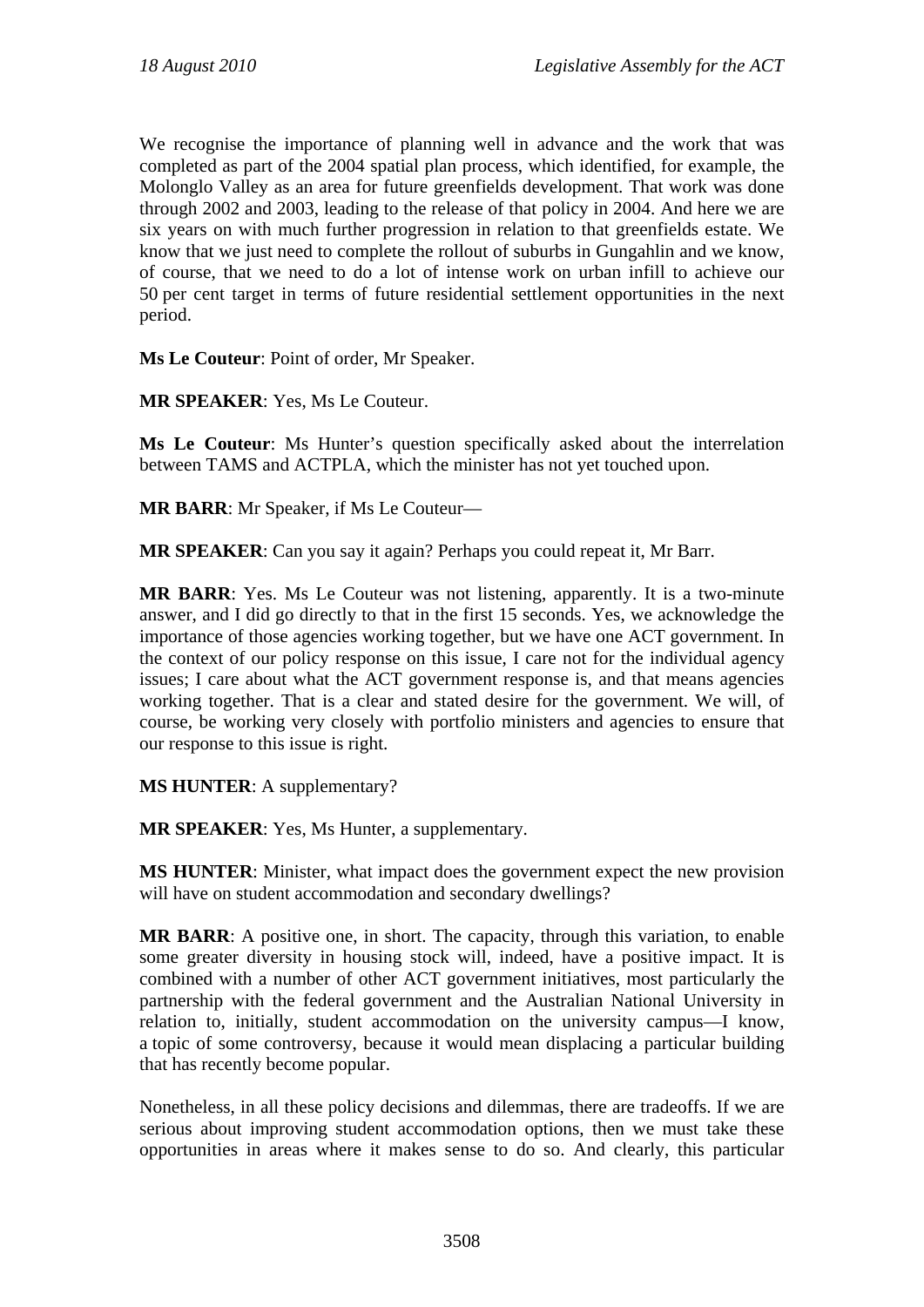project at the ANU is one of those areas, and it would be, I think, a very poor outcome if the territory were not able to take advantage of an important federal government program in partnership with the ANU to achieve a positive outcome for students.

Overall, in relation to the draft variation, it does provide the opportunity for more diverse housing and more accommodation to be located closer to academic institutions. Of course the Assembly would be aware that the Lawson south variation is one that is due to proceed in the near future, providing more student accommodation opportunities closer to the University of Canberra.

## **Canberra Hospital—alleged bullying**

**MR DOSZPOT**: My question is to the Minister for Health. I refer to the recent review of service delivery at public maternity units. You stated yesterday in this place:

What has the clinical review found? It found that there are no concerns around the quality of care at the Canberra Hospital.

However, the review found:

Clinical governance at the Canberra Hospital maternity unit appears to be inadequate.

How do you reconcile the claim that you made yesterday with the findings of the review of service delivery at public maternity units?

**MS GALLAGHER**: Clinical governance and clinical outcomes are two entirely separate matters.

**MR SPEAKER:** Supplementary question, Mr Doszpot?

**MR DOSZPOT**: What actions have you taken to determine whether clinical governance in other areas of the Canberra Hospital is satisfactory?

**MS GALLAGHER**: We are at the moment consulting on the recommendations around the review. As I said, there are mixed views about a number of the recommendations in relation to how we move forward and the views expressed by the review team. So we are consulting with staff now.

In other areas of the hospital, the ACT Health restructure document is out there. It is being consulted on and is available for any member in this place to have a look at if you are interested. That goes to all the positions across ACT Health, a large number of which exist at the Canberra Hospital. It seeks to improve governance at the Canberra Hospital.

In relation to clinical governance, I think there is a range of measures in place at the hospital. I have not had any complaints around those—around clinical governance structures across the hospital. I have had concerns raised around governance and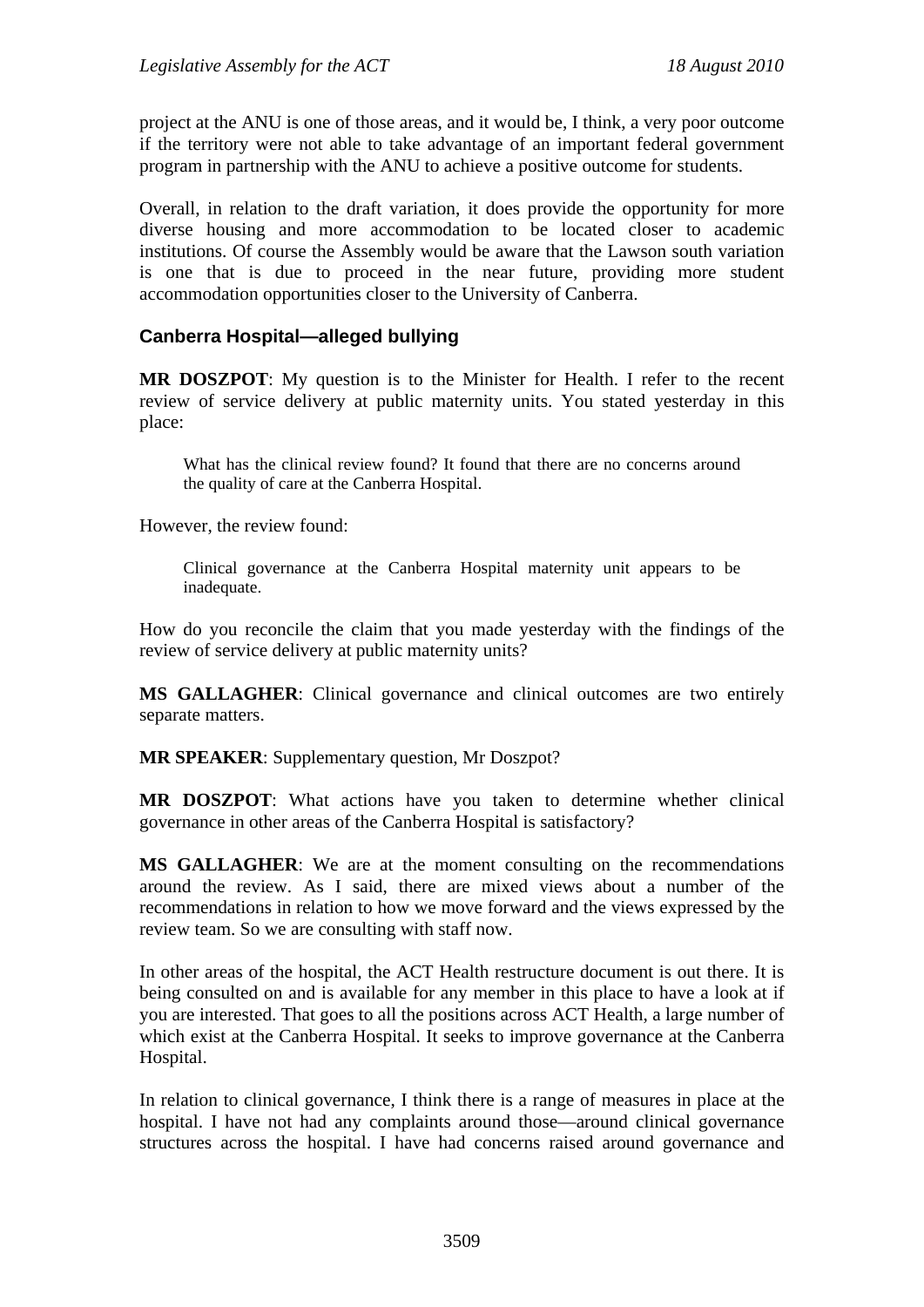feelings about how doctors have input into management decisions at the hospital. But in relation to clinical review processes and clinical privileges processes, I think those processes are robust at the hospital.

**MR SPEAKER**: Supplementary, Mr Hanson?

**MR HANSON**: Yes, Mr Speaker. Minister, why did you not act earlier to ensure that clinical governance at the maternity unit was adequate?

**MS GALLAGHER**: The governance arrangements at the maternity unit are robust. The review has identified some concerns that we have to address. I just do not have that section of the report in front of me, but there is an executive director in this area, there are directors, there are views expressed around how we can strengthen those clinical procedures within the unit. We will consult with staff before implementing any changes, although we have already identified that we need an extra position within that unit to take some of the load off the clinical director, to free them up to focus on clinical decision making rather than administrative decision making. So all of that is in place and we are consulting on it at the moment.

**MR SPEAKER**: A supplementary question, Ms Porter?

**MS PORTER:** Minister, could you tell the Assembly if the constant negative focus from the opposition on this matter is having a detrimental effect on the staff of the Canberra Hospital?

**MS GALLAGHER**: I certainly recognise the public interest in this matter, and I think it is important. I think some of the negativity being expressed by the opposition and their constant focus on the maternity service is having an impact on staff. In a meeting I held recently with staff, when they raised this with me, I reminded them that the opposition were not after them per se; they were after me.

**Mr Smyth**: What a victim complex.

**MS GALLAGHER**: Well, no. I said, "If it's any consolation to you, I am the target of their attention, not you." I was just trying to explain it. When people who do not know the operations of this place are brought into the public focus like this unit has been, some of how it plays out is a mystery to them and needs to be interpreted. I have done that and let them know that they should not read the negative complaints being about them as a service; they should understand that it is the Liberals' unrelenting political attack on me and that I can stand up for myself.

#### **Health—general practice superclinic**

**MR SPEAKER**: Mr Hargreaves, a question without notice?

**MR HARGREAVES**: Thank you very much, Mr Speaker. I note that most of those opposite have been tuned in to Dr Phil or Oprah Winfrey on their television screens in front of them. But I would like to ask a question.

*Members interjecting—*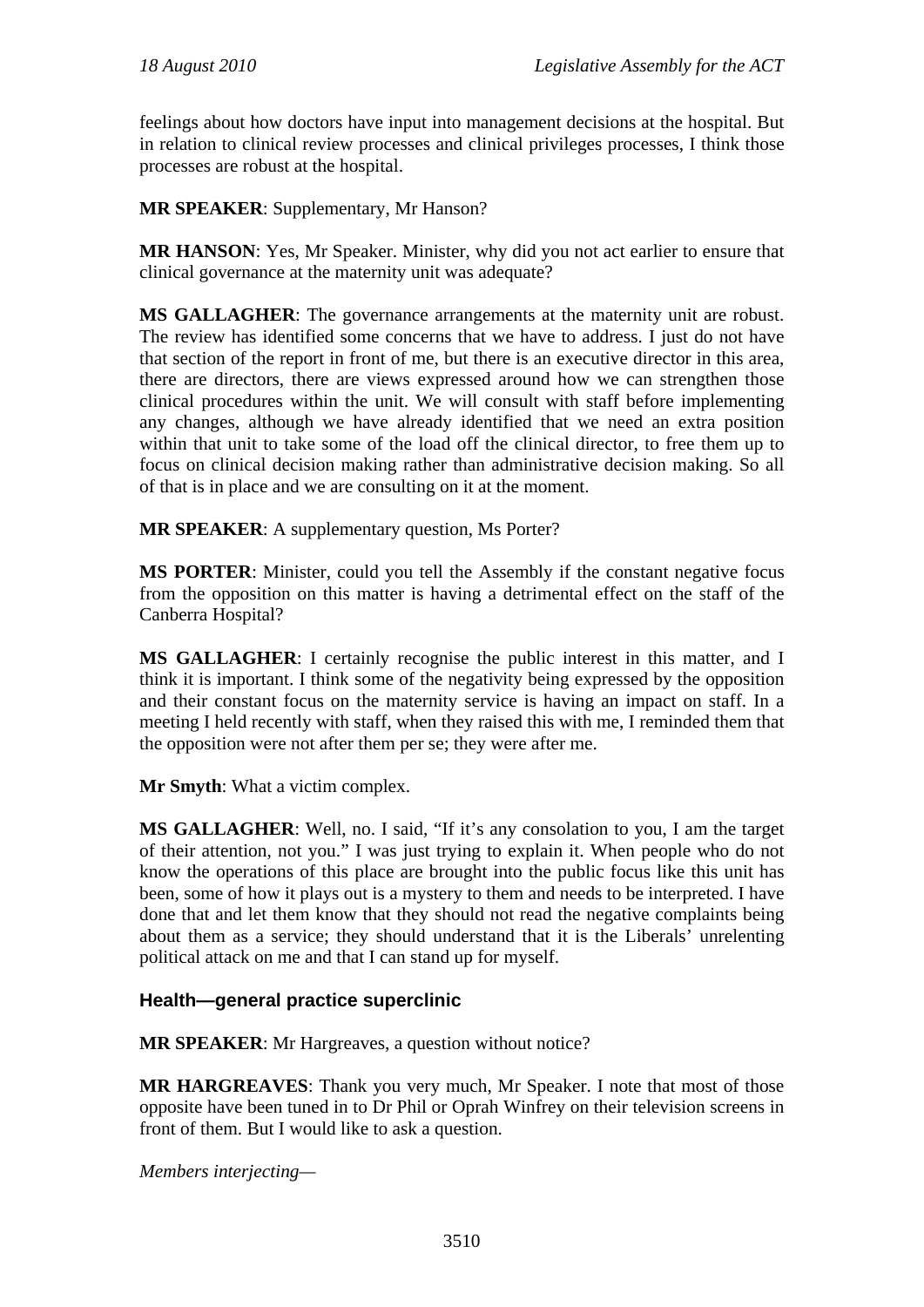**MR HARGREAVES**: Well, look at her go!

**MR SPEAKER**: Mr Hargreaves, the question.

**MR HARGREAVES**: Watch the rabbits run!

*Members interjecting—* 

**MR SPEAKER**: Thank you, members. The question, Mr Hargreaves.

**MR HARGREAVES**: Thanks very much, Mr Speaker. How good is it, this entertainment.

**MR SPEAKER**: Mr Hargreaves!

**MR HARGREAVES**: My question is to the Minister for Health—

**Mr Hanson**: Is that Colonel Sanders over there?

**MR HARGREAVES**: and I am not a signed-up member of the Liberal Party.

**MR SPEAKER**: Mr Hargreaves, the question, or you will sit down.

**MR HARGREAVES**: And I don't have as much bling as you do.

**MR SPEAKER**: Mr Hargreaves!

**MR HARGREAVES**: Minister, the federal Australian Labor Party have committed up to \$15 million for a GP superclinic for the ACT should they win the federal election. Can you please explain to the Assembly how the GP superclinic will benefit our community?

**MS GALLAGHER**: I thank Mr Hargreaves for the question. The commonwealth government has indeed promised that the ACT will be included in its national network of GP superclinics. This is something that I have been lobbying for for some time, as we missed out on being included in the first round. It means that \$15 million has already been allocated for a GP superclinic in the ACT—fantastic news for the territory. It will not solve the GP shortage alone, but it is just another mechanism in government responses to some of the shortages that we are seeing here in the territory, and indeed some of the pressure that existing GPs are under.

The idea of a GP superclinic has, I think, been welcomed by everybody other than the local Liberal Party and some concerns from the AMA nationally, although the AMA here locally and the division of general practice locally, I think, who have a better understanding of just how much pressure GPs are under, are more moderate in their views around this. I think they, and we as a community, once we get through next weekend, need to work out how we can best use this \$15 million for very important health infrastructure to address everybody's needs.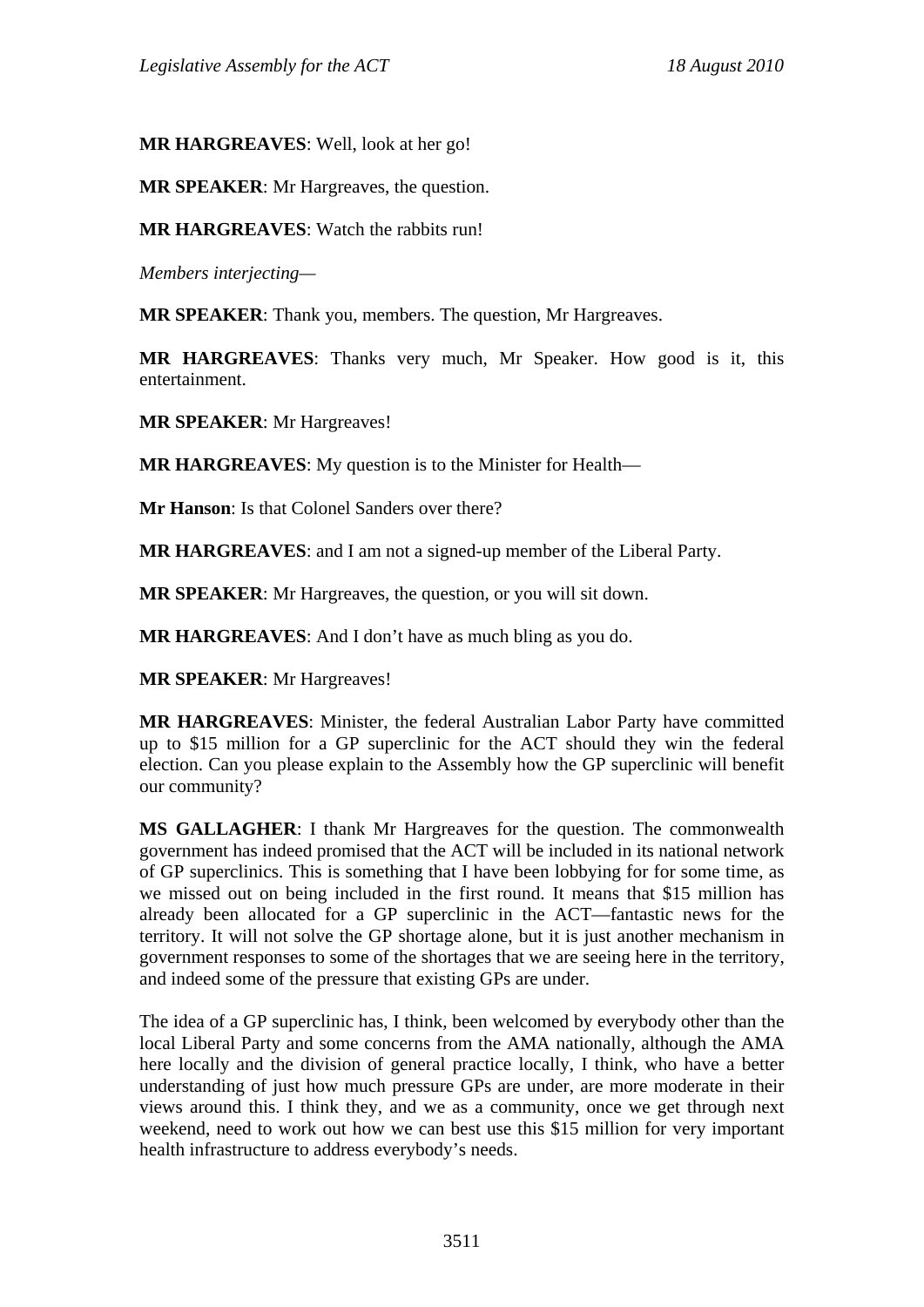It is not about trying to disadvantage one group over another. Existing GPs can apply for access to this \$15 million. I know that the universities, both the ANU and the University of Canberra, have a health role—at UCan there is the allied health and the nursing role and at ANU there is the medical school—and there are some very nice synergies with having the university linked to the idea of a GP superclinic.

I note that the Health Care Consumers Association are also very positive about the idea of health care in the suburbs with a multidisciplinary team with access to general practice and to allied health professionals as well. I think it shows that the federal government have listened to the ACT when we have continuously and continually written to them and lobbied them over extra support for general practice in the ACT.

I think the views by the Liberal Party are somewhat surprising, considering they campaigned pretty heavily on the idea of a GP superclinic during the last ACT campaign. In fact, they were going to offer a bulk-billing GP clinic—

**Mr Seselja**: An after-hours clinic.

**MS GALLAGHER**: After-hours GP clinics, bulk-billing—all the things that they were not able to deliver on, and would not have been able to deliver on. Not even the federal government can actually require general practitioners to bulk-bill. It is an individual practitioner's decision. But apart from that little problem with their whole policy, their policy is very similar to the infrastructure proposed in this policy, except they do not like it now.

As we have seen with the job cuts, and indeed their views around building the education revolution, not standing up for Canberra and rejecting \$15 million worth of vital health infrastructure just because it suits a political point at this point in time, they come into this place and consistently criticise the government about lack of support for GPs. Here we get a \$15 million gift from the federal government and what do the Liberal Party say? "Oh no, that's not needed; it'll jeopardise existing general practice." What a load of rubbish! How can any member of this place say no to \$15 million worth of health infrastructure? Regardless of what position you sit in, how can you say no to it?

**MR SPEAKER**: Mr Hargreaves.

**MR HARGREAVES**: Minister, does this current position represent a double backflip with pike with a degree of difficulty of 4.0? And how does this million dollar investment by the federal ALP complement and fit in with the ACT government's investment in health services in the territory?

**MS GALLAGHER**: I thank Mr Hargreaves for his supplementary. The GP superclinic alone, as I have said a number of times, will not solve the GP workforce problem but it is part of a broader range of measures. If you look at some of the initiatives that we have introduced here, aside from our advertising campaign to attract GPs, we have funded scholarships at the ANU Medical School. We are now paying GPs to train medical students, which has not happened in the past. We have an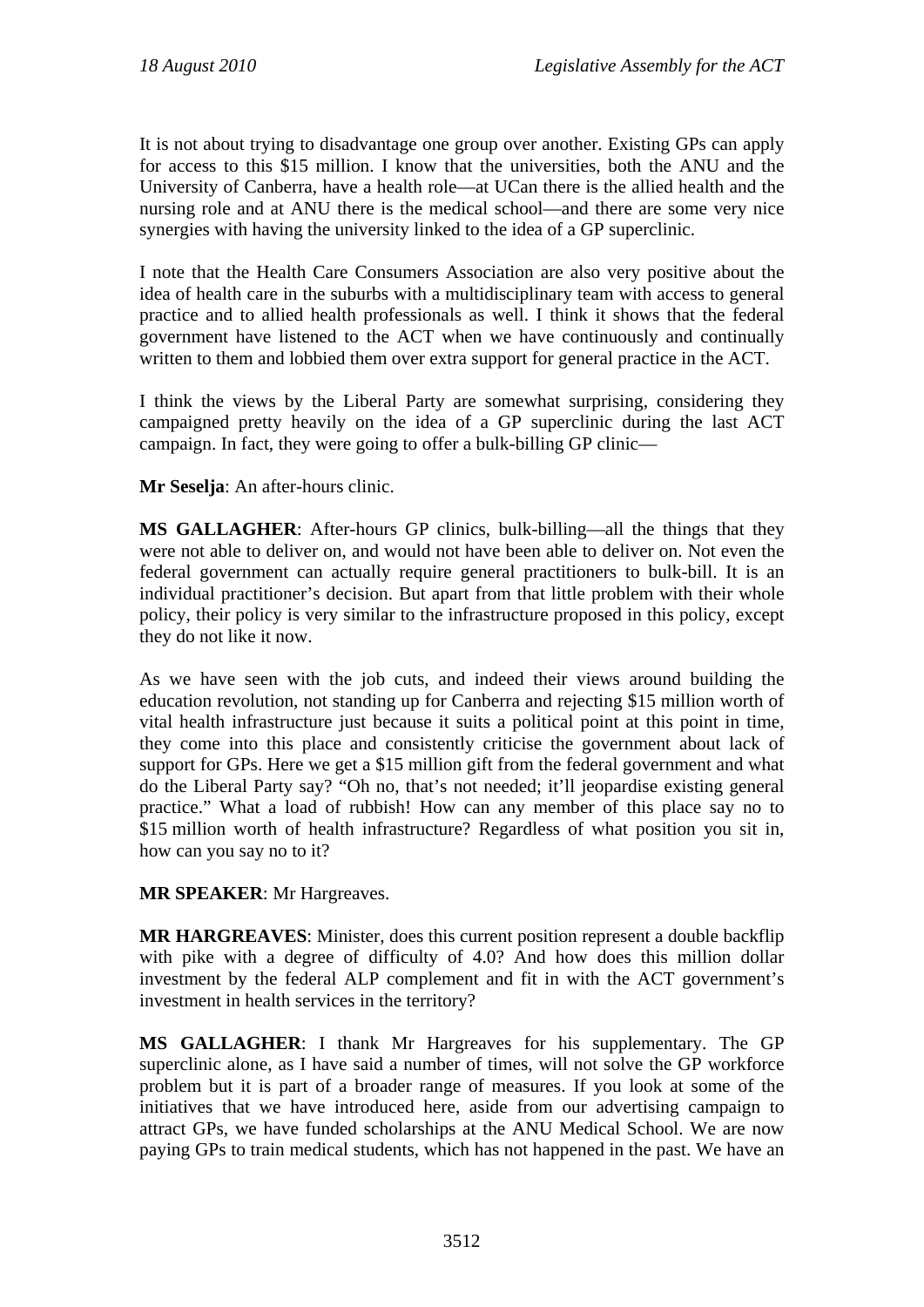infrastructure fund, a development fund, that provides money—\$1 million a year for the next four years—for payments to GP practices to support initiatives that attract staff, support existing staff or enable them to extend their facilities.

Of course, we are just about to get going with the new in-hours locum medical service for residents of aged care facilities. Again, that is supporting, I guess, the hospital and is an area that has been identified as a gap in some of our services for people who are in aged care facilities and who do not necessarily need to come to hospital but need access to primary care where they live. This service has been specifically tailored to meet that.

The commonwealth government also have funded an infrastructure fund similar to ours to support extensions to GP facilities. I note that, in Jeremy Hanson's rejection of the \$15 million, in his media release he put out rejecting the \$15 million, he said that more money should be put in to support the training of student doctors and, potentially, extend their hours and their facilities, both of which are initiatives that we have sought to cover off in paying GPs to take on students—\$300 a day if you take on a student in your practice now. I do not think that is done anywhere else in the country. Our infrastructure fund has been complemented by the commonwealth fund.

**MR HANSON**: Supplementary, Mr Speaker?

**MR SPEAKER**: Yes, Mr Hanson.

**MR HANSON**: Minister, given that Kevin Rudd and Julia Gillard delivered only three of the 35 GP superclinics that were promised at the last election—that is, at the rate of one a year—can we expect the GP superclinic in Canberra, based on that rate of delivery, to be delivered within the next 30 years?

**MS GALLAGHER**: I do not agree with the question—what a surprise. I think 25 of the 33 are finalised, under construction or finished. And it was always intended—

**Mr Hanson**: Under construction?

**MS GALLAGHER**: The truth hurts, Mr Hanson, but that is the truth. And then it is a five-year program. The money that has been allocated to the ACT, as I understand it, was appropriated in the previous federal budget, so that money is there.

As a community, instead of saying no to \$15 million, Mr Hanson, what we need to do after the federal election—of course, we have to wait for that, because this might not go ahead if Abbott is elected as Prime Minister. Indeed, with his comments about Canberra today—about how real people do not actually live in the ACT; he wants to live where the real people live—my feeling, my sneaking suspicion, is that he will not think that we are entitled to \$15 million for a GP superclinic either. But assuming that we proceed with federal Labor, my suggestion is that we as an Assembly—indeed, with all the stakeholders in the community—get together and work out the best use of this \$15 million, get the application process signed off and get in as soon as we can.

**MR SPEAKER**: A supplementary, Ms Porter?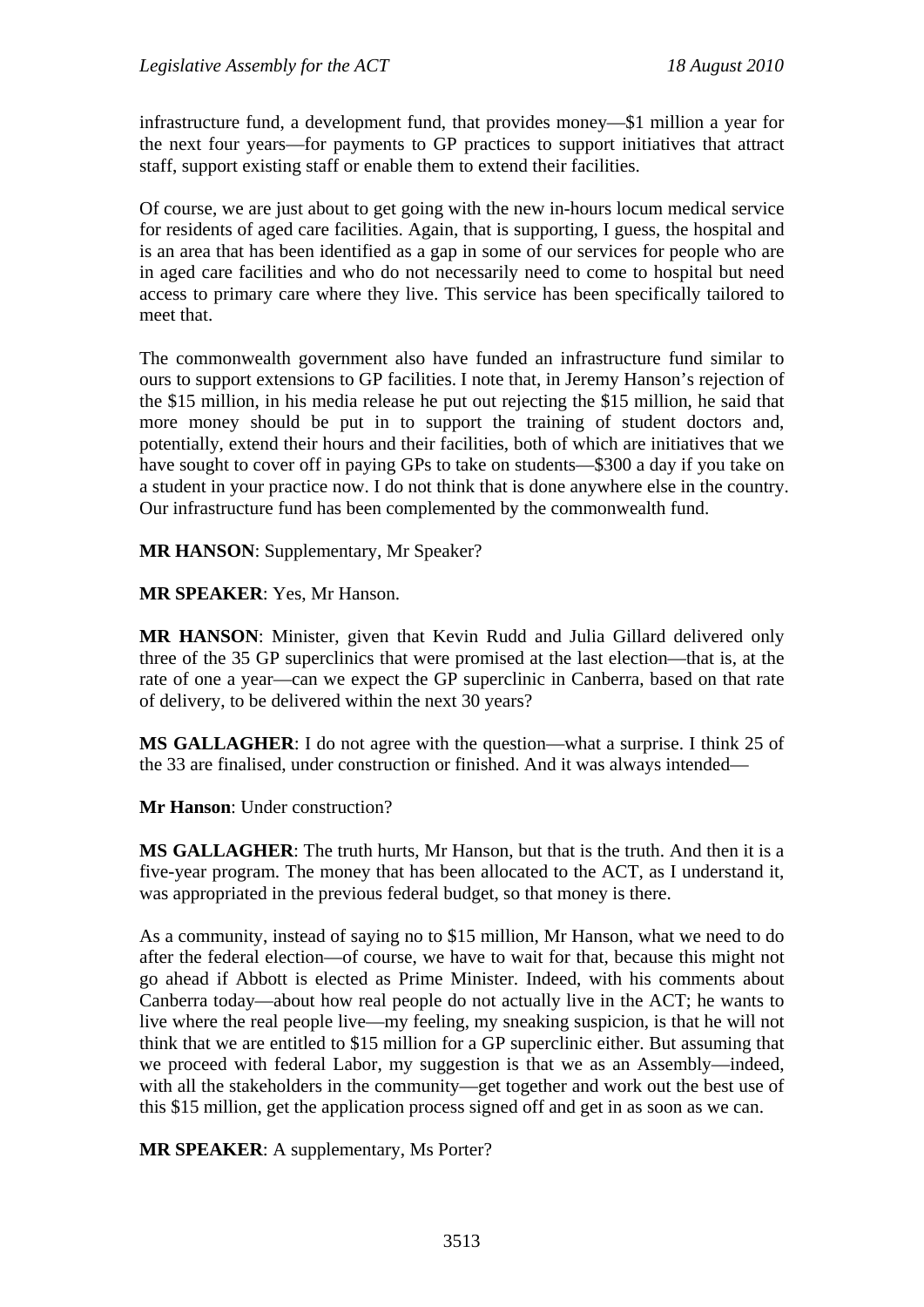**MS PORTER**: Thank you, Mr Speaker. Minister, can you please provide more insight into what the GP superclinic means for the ACT and how they are viewed by other groups in the community?

**MS GALLAGHER**: One of the options is that it supports existing general practice, so existing GPs are able to apply for this. I have said, and I think the federal health minister has said, that this alone will not deal with GP shortage. What deals with GP shortage is uncapping the medical school places, which has happened, providing more training opportunities for general practice, providing state-of-the-art facilities for young doctors to do their training in, so they can see that there is life and a career ahead in general practice, and ensuring that they do not have to take out large private loans in order to establish their business.

This is a new way and another way. It complements the existing GP practices and provides an opportunity to collocate—and this is the brave new world—other health services within that clinic. So it is not all about GPs. It is about allied health professionals; it is about nurse practitioners. They have to be part of the solutions as we move forward and deal with the workforce shortage across a whole range of specialities. It is not just about GPs.

We have, after successful lobbying—and I would be interested to see what efforts Mr Hanson has gone to in lobbying the federal government on GP issues; I would almost guess what the answer to that would be: nothing—increased the GP training places in the ACT. We have secured this \$15 million. We have put our own initiatives into this to support existing GPs. What have the Liberals done? Nothing.

## **ACT Health—clinical risk management**

**MRS DUNNE**: My question is to the Minister for Health and I refer to the recent review of service delivery at public maternity units. You stated yesterday in this place in question time: "What has the clinical review found? That there are no concerns around the quality of care at the Canberra Hospital." However, the review found:

There is no ACT Health policy guiding standardised clinical risk management that covers both public maternity services in the ACT.

Minister, why hasn't ACT Health developed a policy guiding standardised clinical risk management covering both public maternity services in the ACT?

**MS GALLAGHER**: Because we do not run Calvary Public Hospital—and it goes to that in the report, Mrs Dunne, if you had read it.

**MR SPEAKER**: Yes, Mrs Dunne, a supplementary question.

**MRS DUNNE**: What other areas of ACT Health lack policies regarding standardised clinical risk management?

**MS GALLAGHER**: There is a range of different clinical specialities that operate across the two public hospitals, Mrs Dunne. Thank you for bringing this to the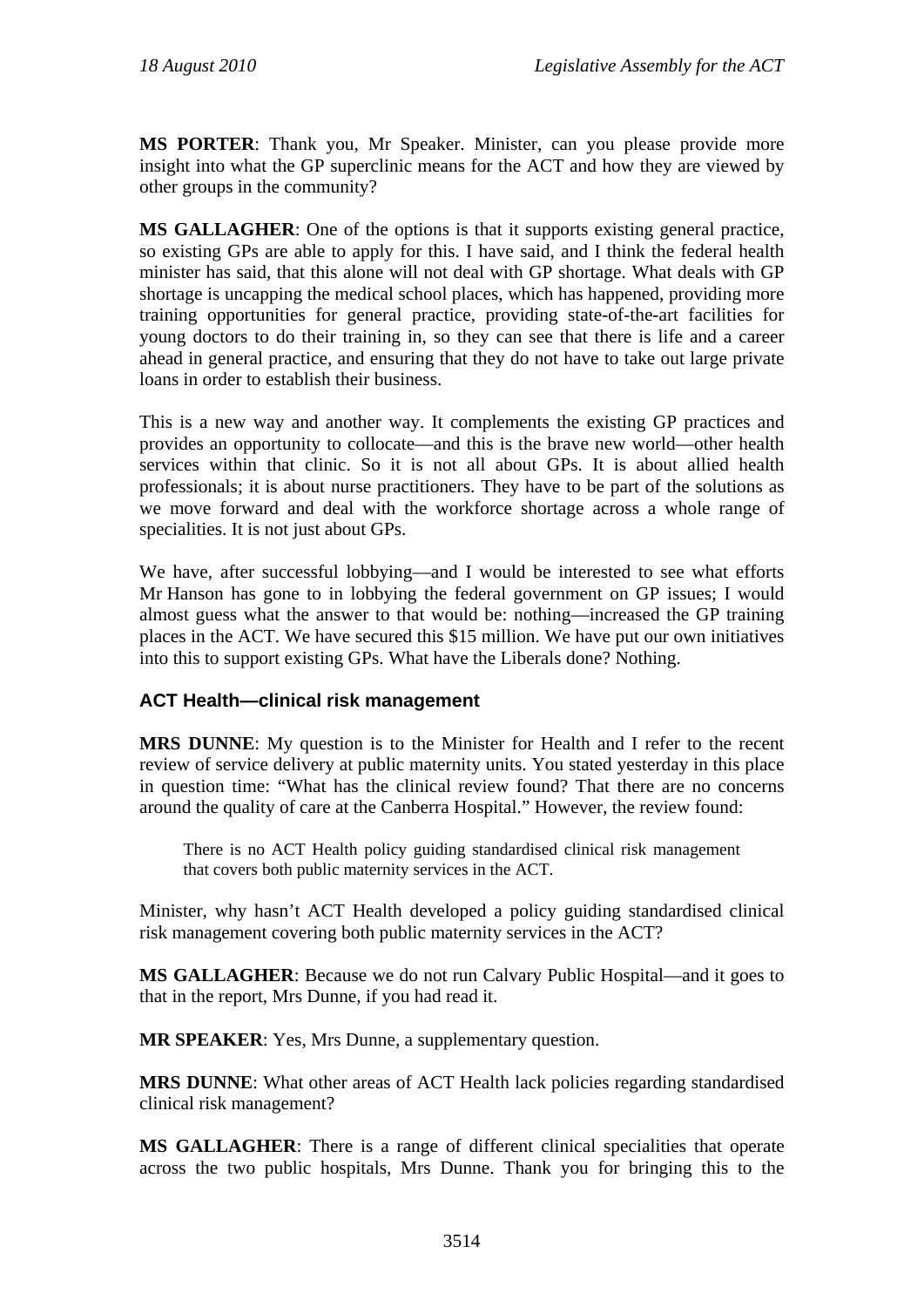attention of the Assembly again. These are, indeed, some of the issues that we were trying to address when we sought to own and operate Calvary Public Hospital. It was to make sure that we could run a standardised service across the two hospitals. That is what we wanted to do when we came out and said that we wanted better networking of the two hospitals—

**Mrs Dunne**: It was to fix your balance sheet so you could invest.

**MS GALLAGHER**: There were two reasons. There have always been two reasons. Go back and have a look at them, Mrs Dunne. You may have had something in your ears when we were talking about the first option. It was about improving the operations between the two public hospitals.

Now, I do not necessarily take the view that not having standardised risk processes across the two public hospitals impacts on clinical outcomes. I do not necessarily take that view. However, the review of the review is that we move to establish a territory-wide maternity service and standardise all those processes across the two public hospitals. I have already sought support from the AMA to work with the obstetricians who work across both of those public hospitals about how we might do that, considering that there are differences of opinions between Calvary Public Hospital and the Canberra Hospital. I think we need to work carefully through those issues.

In terms of risk management and the issue that was raised in the review, it was about the fact that if there are adverse events, or potentially adverse events, clinicians at Calvary Public Hospital have to put that data into both Riskman through ACT Health and then they have to fill out another process for Little Company of Mary Health Care. The view expressed in the review is that this does not encourage doctors to report those incidents if we are making it onerous for them to fill it out. But we do need them to fill out the ACT Health one and LCM need them to fill out their one.

**MR SPEAKER**: Mr Hanson, a supplementary question?

**MR HANSON**: Minister, are you entirely satisfied with the management of clinical risk within the maternity services at the Canberra Hospital?

#### **MS GALLAGHER**: Yes, I am.

#### **Canberra Hospital—visiting medical officers**

**MR COE**: My question is to the Minister for Health. I refer to the recent review of service delivery at public maternity units. It found that one of the three key barriers to medical clinicians working at the Canberra Hospital was a "perceived culture of resistance by the Canberra Hospital to the engagement of VMOs". Why has this "culture of resistance" developed at the Canberra Hospital to the engagement of VMOs under your leadership?

**MS GALLAGHER**: There is not a resistance to engaging VMOs at the Canberra Hospital. VMOs make up a very large proportion of the doctors who work very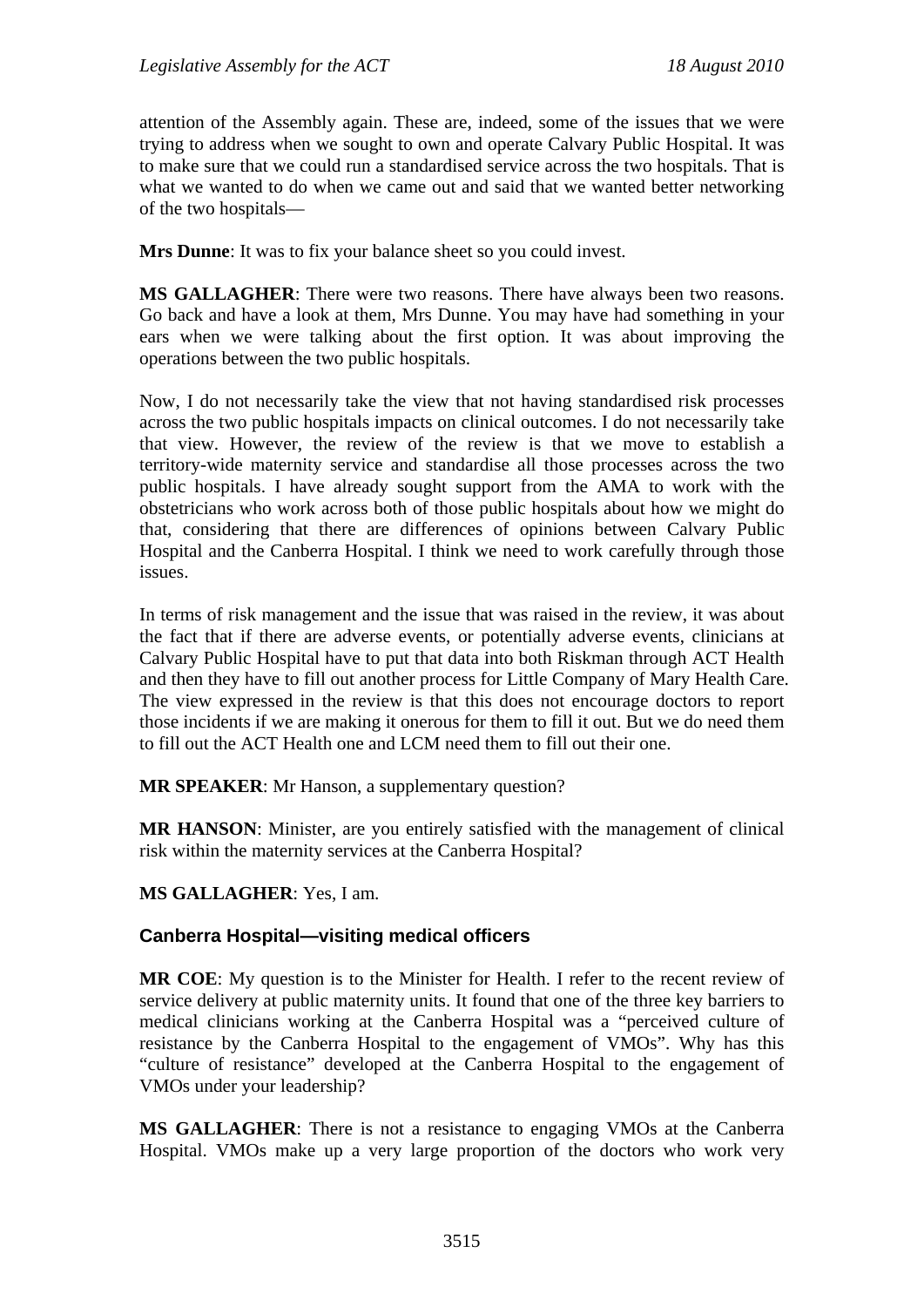happily at the Canberra Hospital. Some of the issues around the employment of staff specialists versus the employment of visiting medical officers do cause disagreements between staff from time to time, but I and ACT Health managers have no problem with employing visiting medical officers at the Canberra Hospital. Indeed, in some services they are the only specialists that we have working in that area.

We need them. We are very dependent on them. They work very hard for our public system. In the area of obstetrics, some of the issues have been about VMOs not being able to work the roster because they have private businesses which they need to manage. When you are running a private business you cannot necessarily be at the hospital on the roster. That has impacts for their on-call requirements as well. There has been discussion over a number of years around the best way to staff the obstetrics unit, but there is certainly not a culture of resistance to VMOs at the Canberra Hospital.

**MR SPEAKER**: Mr Coe, a supplementary question?

**MR COE**: Given the review did say a "perceived culture of resistance" by the Canberra Hospital to the engagement of VMOs, what impact has that anti-VMO culture at the Canberra Hospital had on patients of VMOs on the list for elective surgery?

**MS GALLAGHER**: Sorry, in access to—what was the last bit?

**MR COE**: On the list.

**MS GALLAGHER**: There is not. To address your question, there is not an anti-VMO culture at the Canberra Hospital. Every hospital needs a mix of clinicians, whether they are VMOs or whether they are staff specialists. There is no resistance to employing VMOs at the Canberra Hospital. It may be down to doctor choice as to whether doctors come on as VMOs or staff specialists, and there are views around whether they should be employed as staff specialists or VMOs, but there is certainly no culture of resistance. We use VMOs all the time to manage a whole range of areas within the hospital, not just the elective surgery waiting list. I think the key word that is being ignored in this is a "perceived" culture—okay—"perceived".

**MR SPEAKER**: A supplementary, Mr Hanson?

**MR HANSON**: Yes, Mr Speaker. Minister, the current lack of VMO appointments at the Canberra Hospital means that women under the care of private obstetricians who require transfer to the Canberra Hospital are almost always unable to maintain a continuity of care. Have your policies let those women down?

**MS GALLAGHER**: No, they have not. This indeed is a matter I discussed with clinicians at the Canberra Hospital in the obstetric unit recently. It is one of the recommendations that we are consulting with staff over. How we progress some of the recommendations around workforce is going to be very important to the overall success of a territory-wide maternity service. I would like to take the time to talk to people. There are different views around access for private patients with private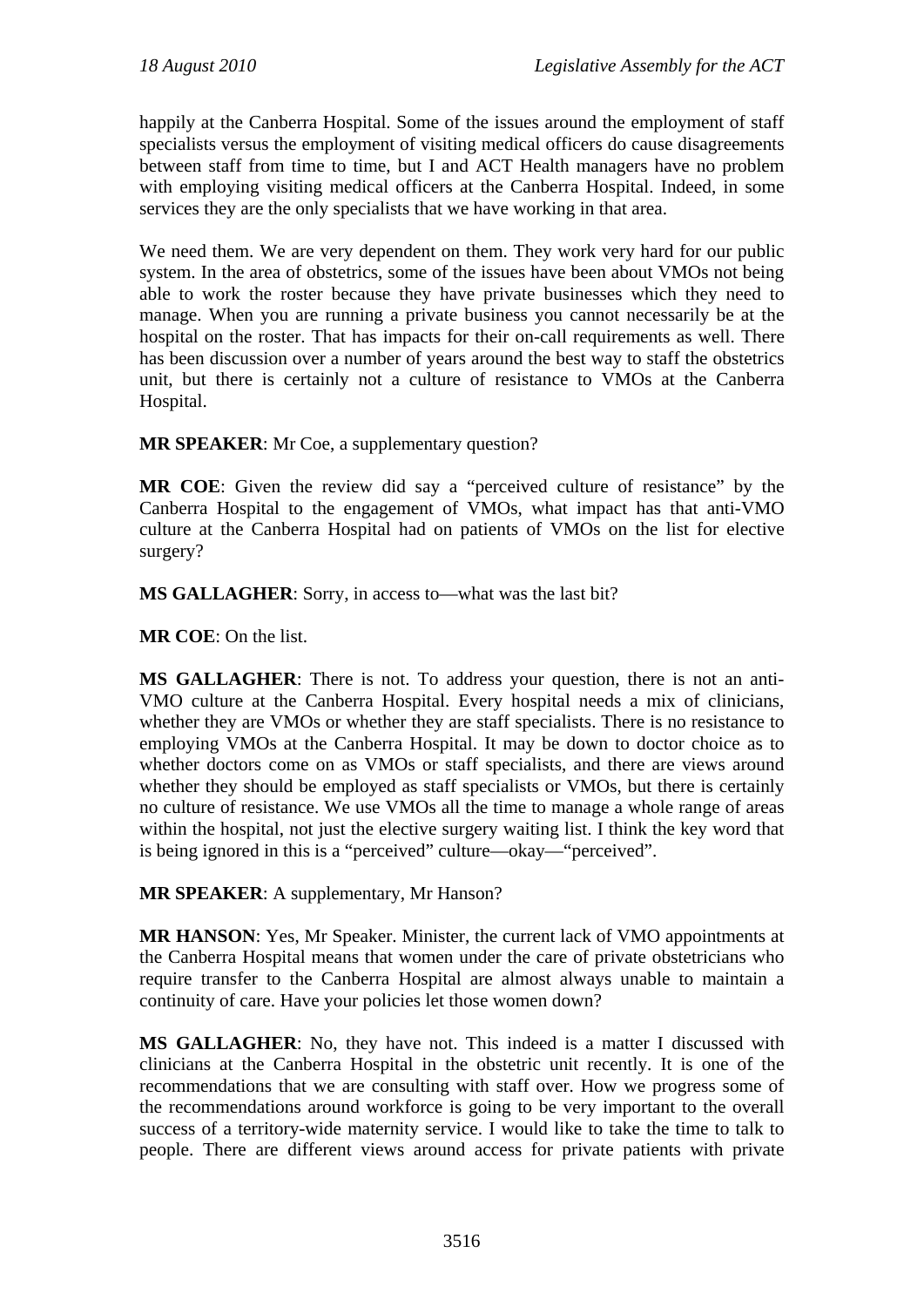VMOs accessing a public service. I accept that. They have been put to me. I know private VMOs have a different view about that. But these are not simply sides, I guess, where you can say one person is right and one side is wrong. We need to build a territory-wide maternity service that has the support of private obstetricians and public obstetricians, where they work together on a range of employment relationships, if we are to have any success in addressing some of those issues that have been noted in a few reviews over a number of years.

**Mr Hargreaves**: A supplementary?

**Mr Hanson**: A supplementary?

**MR SPEAKER**: Mr Hanson, yes.

**MR HANSON:** You have got to say "supplementary".

**Mr Hargreaves**: I wanted a supplementary.

**MR HANSON**: You should say it.

**Mr Hargreaves**: I did say it in fact, but I believe seven supplementaries is a bit much.

**MR SPEAKER**: Order!

**MR HANSON**: Minister, why did you not act earlier to change the culture at the Canberra Hospital, given that you have stated previously that you were aware of the 10-year war in obstetrics?

**MS GALLAGHER**: I can certainly say that I think everybody in this place understands some of the differences of opinion within the obstetrics community. I am not sure they are issues politicians can resolve. I did not have an approach from private doctors wanting to work in the public service until November last year. In November last year, I received four letters within two days from private obstetricians saying that they would like to work at the Canberra Hospital but they did not feel they could at that point in time due to workplace issues. I think they were the words. That was the first approach around a willingness to work but feeling unable to do so.

**Mr Stanhope**: I ask that all further questions be placed on the notice paper.

## **Schools—information and communications technology education Clarification by minister**

**MR BARR** (Molonglo—Minister for Education and Training, Minister for Planning, Minister for Tourism, Sport and Recreation and Minister for Gaming and Racing): Yesterday in question time Mr Hargreaves asked me a question in relation to risks of ICT projects not being delivered in ACT schools and, in my answer, I referred to the leader of the federal Liberal Party. I have been provided with a proof *Hansard* that shows that I referred to the leader of the federal Liberal Party as a lowlife. I would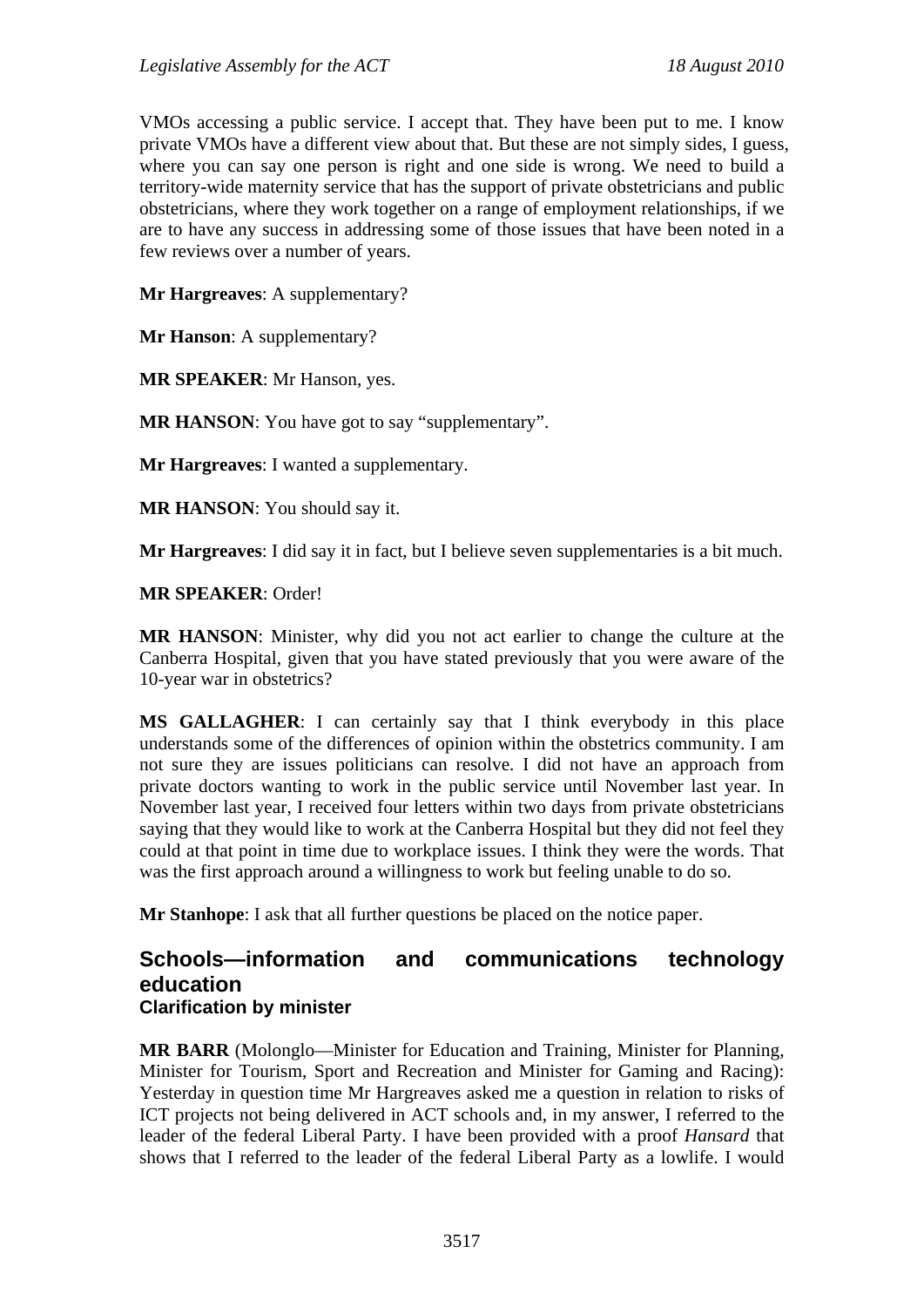like to correct the record. At no point did I refer to the leader of the federal Liberal Party as a lowlife. I am sure members would recall I referred to the leader of the federal Liberal Party as a Luddite on more than one occasion, but it has come up in *Hansard* as a lowlife. The Leader of the Opposition is not a lowlife but he certainly is a Luddite.

**MR SPEAKER**: Thank you for that clarification, Mr Barr.

# **Australian Greens—policies**

Debate resumed.

**MR SMYTH** (Brindabella) (3:10): This is a very important motion and, when Ms Hunter spoke before, at no time did I hear her disavow any of what Mr Seselja has in his motion. So what we really do have is confirmation that, under Greens policy, if they have the balance of power in the Senate after Saturday, cost of living across Australia will go up. And that is the great fear, because you never get a costing from the Greens.

We saw it indeed after the ACT election where, simply, their policy on public housing was worth—what?—about a billion dollars. It was only a billion dollars, but no detail, no answer as to where it is coming from, no notion of how it should be paid for. It was just a good idea. Indeed, if you look at the Greens' policy platform for the coming election, there are a tremendous amount of expensive ideas in the platform.

One of the costs of living, particularly in the ACT, of great importance is the cost of electricity. A lot of families use electricity for their heating. The Greens intend to reform the national electricity market to remove the bias towards centralised coal-fired generation. If you are going to reform the national electricity market in this vein—and it goes on to talk about not subsidising coal, not allowing public funding to refurbish any existing coal-fired power stations, no matter how inefficient they are any reform of this sort of level to the national electricity market is simply going to drive prices up. But yet again, at the end of the day, there is absolutely no costing on how to achieve it and what will be the impact on ordinary Australians.

In speaking to the motion, Mr Seselja spoke about health care in particular. Again, we had confirmation from Ms Hunter that the policy is that the 30 per cent rebate goes. And it is aimed at the rich, apparently. "Millionaires should not be getting a rebate." Who gets the rebate? Who gets this money? Who is assisted to remain in private health care by the 30 per cent funding? According to a press release from the AHIA, if you look at public health cover:

It is a myth that private health cover is for the rich. The latest statistics from the Australian Tax Office and Australian Bureau of Statistics show that of the 11.5 million Australians who have Private Health Insurance: (9.9 million have hospital cover)

5.6 million Australians have an income less than \$50,000 per annum …

Welcome to the Greens' new rich. If you have got \$50,000 as an income, you are rich and we are going to take your private health cover subsidy off you. The AHIA also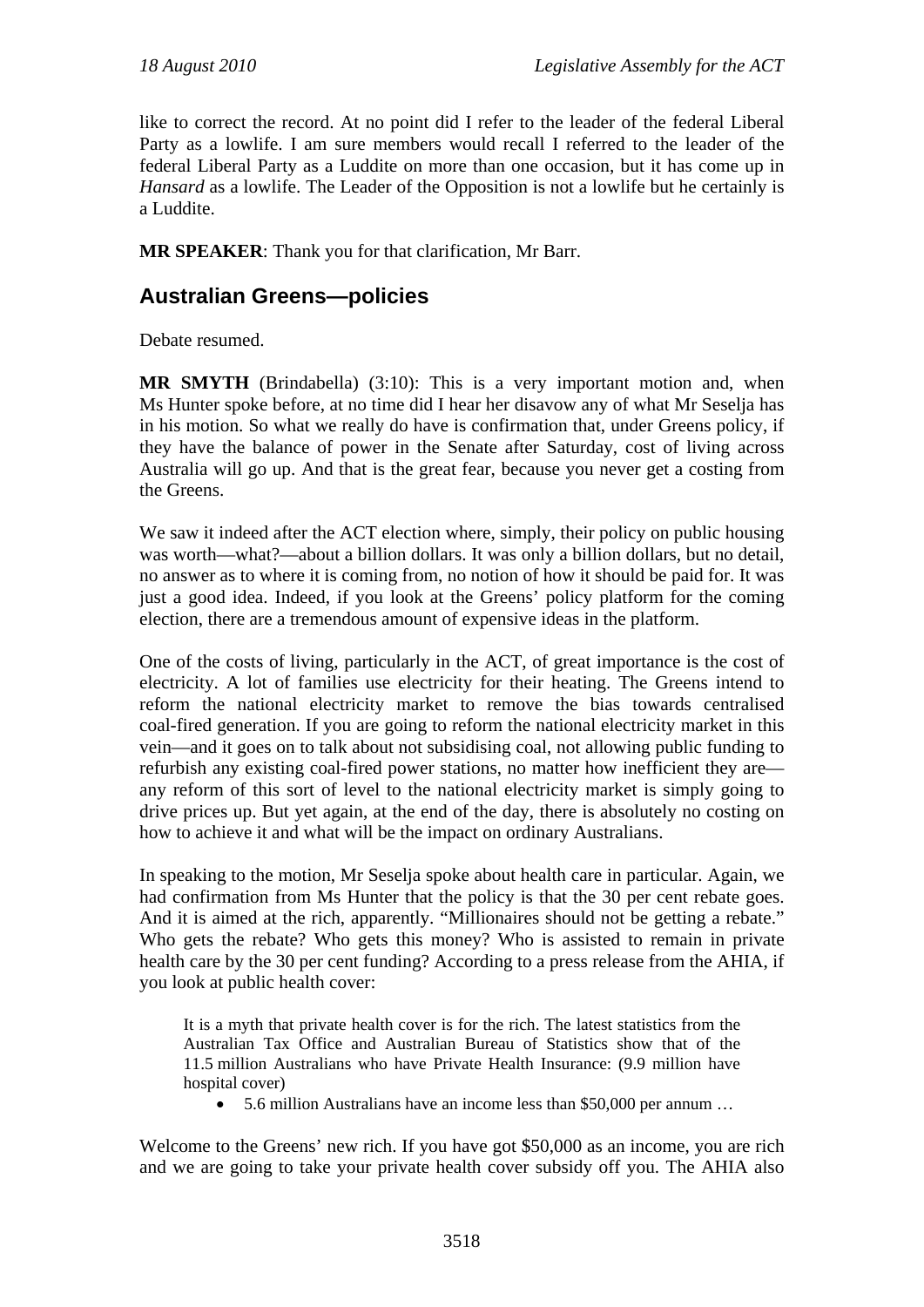noted that 3.4 million Australians have an income of—guess how much—\$35,000 per annum. That is a lot of mums. That is a lot of pensioners. It is single mums. It is people on disability pensions. It is the unemployed. There are 3.4 million Australians who have incomes less than \$35,000 per annum who have hospital and health insurance, and these are the people that the Greens are going to take the assistance away from.

The Greens' health policy reads:

… abolish the private health insurance rebate and redirect funds to the public health system, including public hospitals.

That is what it says. Ms Hunter had the chance to correct this, but of course she did not. She did not correct the record because she cannot. And the problem is: no-one can believe the Greens on this, because they say and choose what they want. Here it is. Let us go to the fifth dot point in measure 22 on page 80, under "Taxation":

22. reduce inequities in the current personal tax system by: … abolishing the 30% Private Health Insurance Rebate in order to increase funding for public hospitals;

That is it. It is gone, abolished. The rebate goes. So this should read in full: "Abolish the 30 per cent private health insurance rebate in order to increase funding for public hospitals, by taking it away from 5.6 million Australians who have an income of less than \$50,000 per annum." Then there should be a second dot point that says, "Abolish the 30 per cent private health insurance rebate from the 3.4 million Australians that have an income of less than \$35,000 per annum." There it is in a nub. That is their policy. That is what it says. There are no caveats. There are no riders.

We had no disavowal or explanation of this from Ms Hunter before lunch. Hopefully, one of the other Greens, one of the more financially literate Greens, will get up after I finish speaking and actually tell us what this means. You can only look at it in the context of the document. There is no costing. They do not tell you how many people it affects, because they do not do the work.

They write this stuff and put it in their policies, but they give no thought to the 3.4 million Australians who have an income of less than \$35,000 per annum, who understand the importance of having private health insurance and who, not to be a burden on the health system, have taken out that private health insurance. And it would be tough for a family or an individual on less than \$35,000, I suspect, to be paying private health insurance.

But the Greens want to slug them. That is the party of equity. That is the party of fairness. That is the party who profess to look after those less well off. But we are going to slug 3.4 million Australians. And there it is in the policy. I would welcome any of the Greens standing up and telling me that is wrong and point to where in their document it says that it will not affect those people.

But we are going to reform the national electricity market and that reform, I guarantee you, can only come at additional cost to the price of electricity. If I am wrong, stand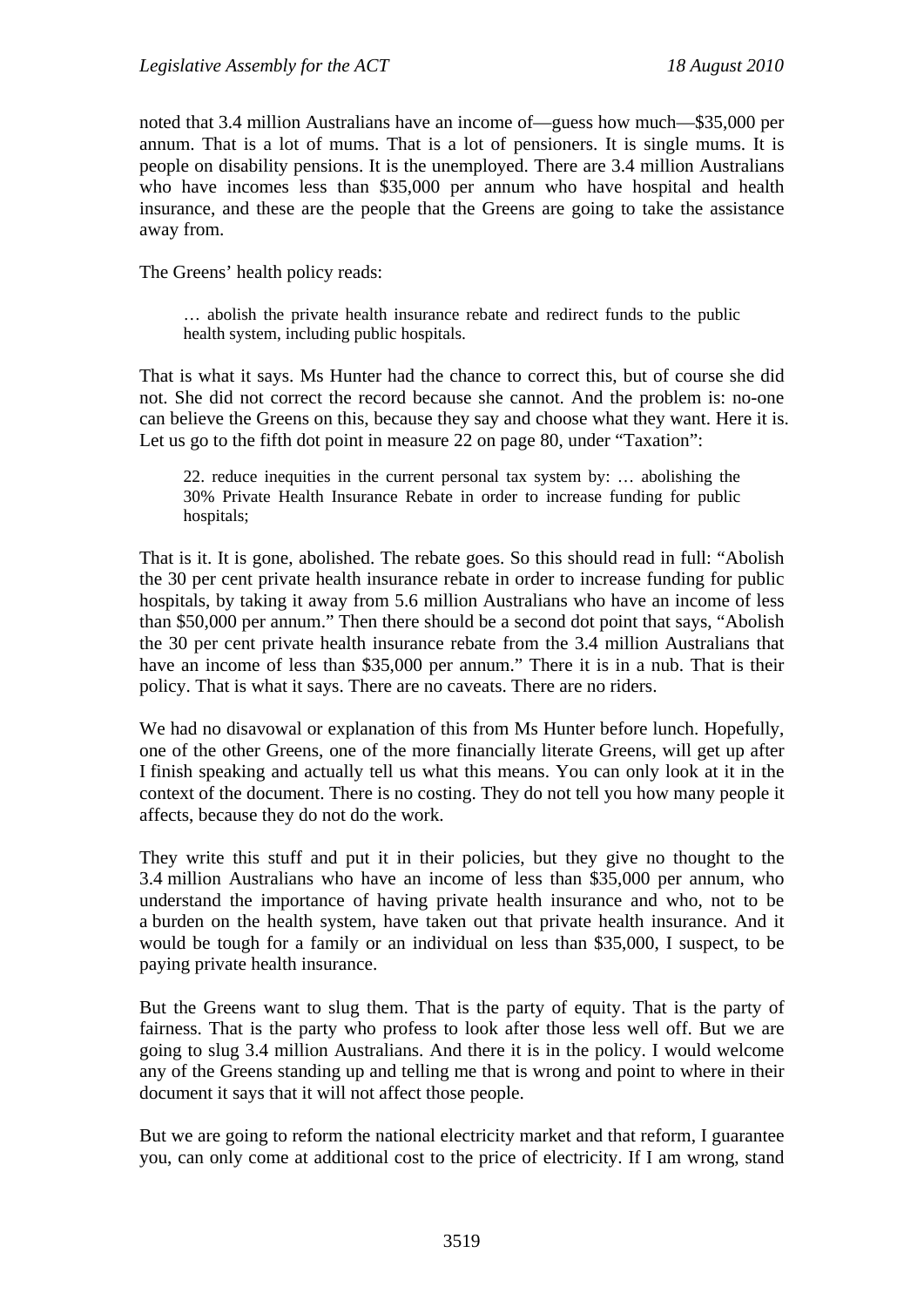up and give me the numbers. Show me the numbers. Give me your impact statement. Give me the business impact statement, the regulatory impact statement that says you can bring the price of electricity down by this reform. I do not believe you can. And I do not believe any of the Greens can stand up, when I finish, and prove me wrong and show me where is the caveat. Where is the rider on this that it will not affect those poor, less well-off, 3½ million Australians by taking away their private health insurance?

If you go down to the next measure, they are going to introduce an estate tax with full provisions. This is the comparison. On private health insurance rebates, it is mute. At least in their estate tax proposal, they do say that they will exclude a few things. In measure 23 on the same page, page 80, they say:

23. introduce an estate tax with full provisions to protect the family farm, the family home and small business with a threshold of \$5 million as indexed from the year 2010.

For now. I would like to see the full detail on that. If you are not going to include those 3.4 million Australians under \$35,000, why do you not state it in your policy? And the reason is: you are caught out. You are exposed. You just do not care. It is lazy policy. You do not do the work. You have not got the numbers. You do not care.

Then we go to childcare. I want to see the numbers. The demand of the coalition is: "We want to see your numbers." I want to see the numbers from the Greens. Measure 24 on page 54, under "Childcare", there it is:

24. establish nationally consistent childcare standards including carer-to-child ratios of at least 1:3 for children up to 2 years old and 1:4 for children older than 2 years old.

Every one of us wants the best childcare we can provide for our kids. But again, what about those families on a single income, potentially under \$35,000 per annum? A lot of young families starting out have one income, because, let us face it, one of them at least, normally the mum, is at home minding the kids. And if you want to get back in the workforce early you have got to use childcare of some sort. But we are going to make, through this Greens policy, childcare more expensive.

You are paying more for your electricity in a cold Canberra winter. You are going to either have to reduce the benefits that you have in your private health insurance or get out of it because the rebate is going for 3.4 million Australians. Some of those 3.4 million do live in the ACT. And we are going to charge you more for your childcare. Where are the numbers on that? We do not get any numbers from the Greens' financial spokesperson. Perhaps one of the other Greens could tell us how they are going to fund that and how they are going to make sure that the poor are not disadvantaged.

If, perchance, you earn under \$35,000 and you used to have health insurance and you wanted to access childcare and, because you have a faith, you want to send your kid to a non-government school, whether it be Catholic or Muslim, under the Greens you are going to pay more for that. At the Press Club luncheon today, Bob Brown was asked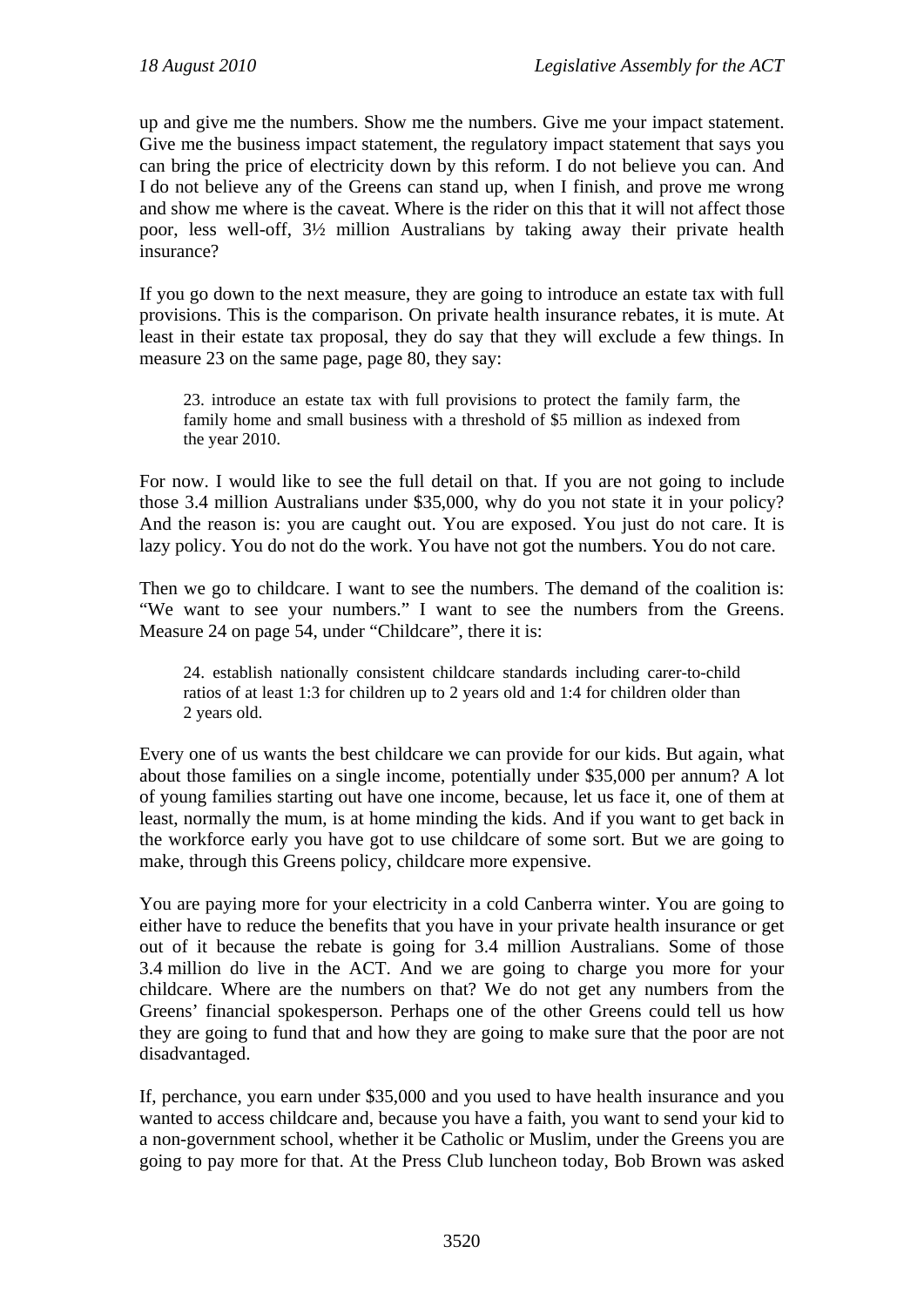what was his policy on funding the non-government education sector and he would not answer. He did not even have the courage to go to his policy and tell people the truth. That is what you never get from the Greens—the full impact, the truth on what their policies will do to the ordinary people of Australia.

**MRS DUNNE** (Ginninderra) (3.21): I thank Mr Seselja for bringing forward this important motion in this important week that highlights so much that is lacking in policy formulation when we look at the Greens, so much that is lacking in relation to care and consideration for the average Australian.

Before I consider at length the issues that I wish to consider in this debate, which centre on childcare, I have to draw the house's attention to the bizarre experience that we saw just before lunch. First of all, we saw this little interplay between you, Madam Assistant Speaker Le Couteur, and Mr Barr, to ensure that he got the call, which was pretty unedifying. Then we saw a very interesting display of the only economic rationalist in the Greens party. Mr Barr carried on as if he were a member of the Greens party. So he has gone from being a severe and critical—

**Mr Rattenbury**: On a point of order, Madam Assistant Speaker, I believe that Mrs Dunne has just questioned your independence as the chair. I would like her to clarify exactly what her point is. If she has complained about the conduct of the chair, she needs to move a substantive motion of complaint.

**Mr Seselja**: No, she was stating a fact. She was stating what she saw.

**Mr Doszpot**: Just stating a fact.

**Ms Hunter**: No, she has been nasty and rude.

**Mr Rattenbury**: On the point of order, to seek clarification, I think Mrs Dunne is impugning your motives and I think she needs to either withdraw or clarify what she is saying.

**MADAM ASSISTANT SPEAKER** (Ms Le Couteur): I am advised that it is in fact disorderly to reflect upon the chair; so, Mrs Dunne, I invite you to withdraw your reflections.

**MRS DUNNE**: Madam Assistant Speaker, there was no reflection on the chair.

**Ms Hunter**: Of course there was. It was damn clear.

**MRS DUNNE**: It was a statement of what happened in this place. Mr Barr essentially indicated to you that he wanted the call the next time and he got the call even though I was on my feet.

**Mr Barr**: I was on my feet before you—

**MADAM ASSISTANT SPEAKER**: Mrs Dunne, I invite you to withdraw your allegation.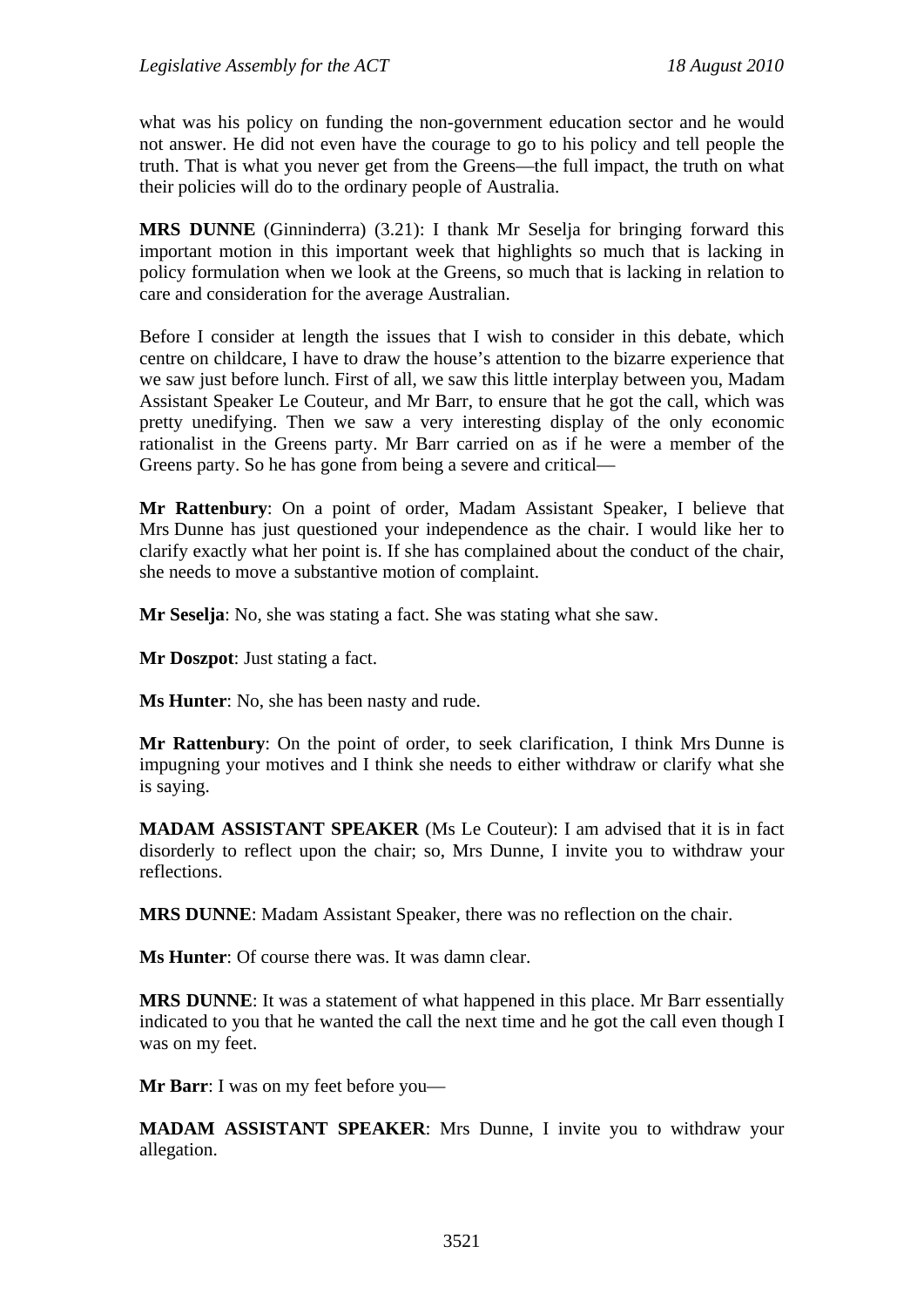**Mr Barr**: and it is normal practice to rotate between the parties.

**Ms Hunter**: Outrageous!

**MRS DUNNE**: If you insist, Madam Assistant Speaker, I will withdraw, but the matter is on the record.

**Ms Hunter**: Appalling behaviour!

**Mr Barr**: The Liberal speaker had already spoken; so it was over to this side of the house.

**MADAM ASSISTANT SPEAKER**: Mrs Dunne, have you withdrawn?

**MRS DUNNE**: I withdraw.

**MADAM ASSISTANT SPEAKER**: Thank you very much.

**Mr Rattenbury**: I have a further point of order. Mrs Dunne did not withdraw unconditionally. She said that it is now on the public record. She has not withdrawn wholeheartedly.

**MADAM ASSISTANT SPEAKER**: I think, Mr Rattenbury, she said, "I withdraw"—

**MRS DUNNE**: I withdraw.

**Mr Rattenbury**: This is grubby politics from the opposition impugning the motives of the Assistant Speaker—

**Mr Seselja**: Point of order, Madam Assistant Speaker.

**Mr Hanson**: We heard "warn him, warn him!"

**Mr Seselja**: I have been warned this morning. Mr Barr has been interjecting and not called to order. Mr Rattenbury is getting up and abusing the forms of this house to make political points and I would ask you to call all members to order, not just members of the opposition.

**Mr Hanson**: You have got to warn him if you are going to be consistent. We are not allowed to yell out "warn him, warn him!" That is what Mr Rattenbury did, and you warned someone. Good enough for him, not good enough for us. It is inconsistent.

**MADAM ASSISTANT SPEAKER**: Members, I have made my ruling. I believe it is time to desist from this interruption. Mrs Dunne, you have the floor for a substantive debate.

**Mr Seselja**: Sorry, Madam Assistant Speaker—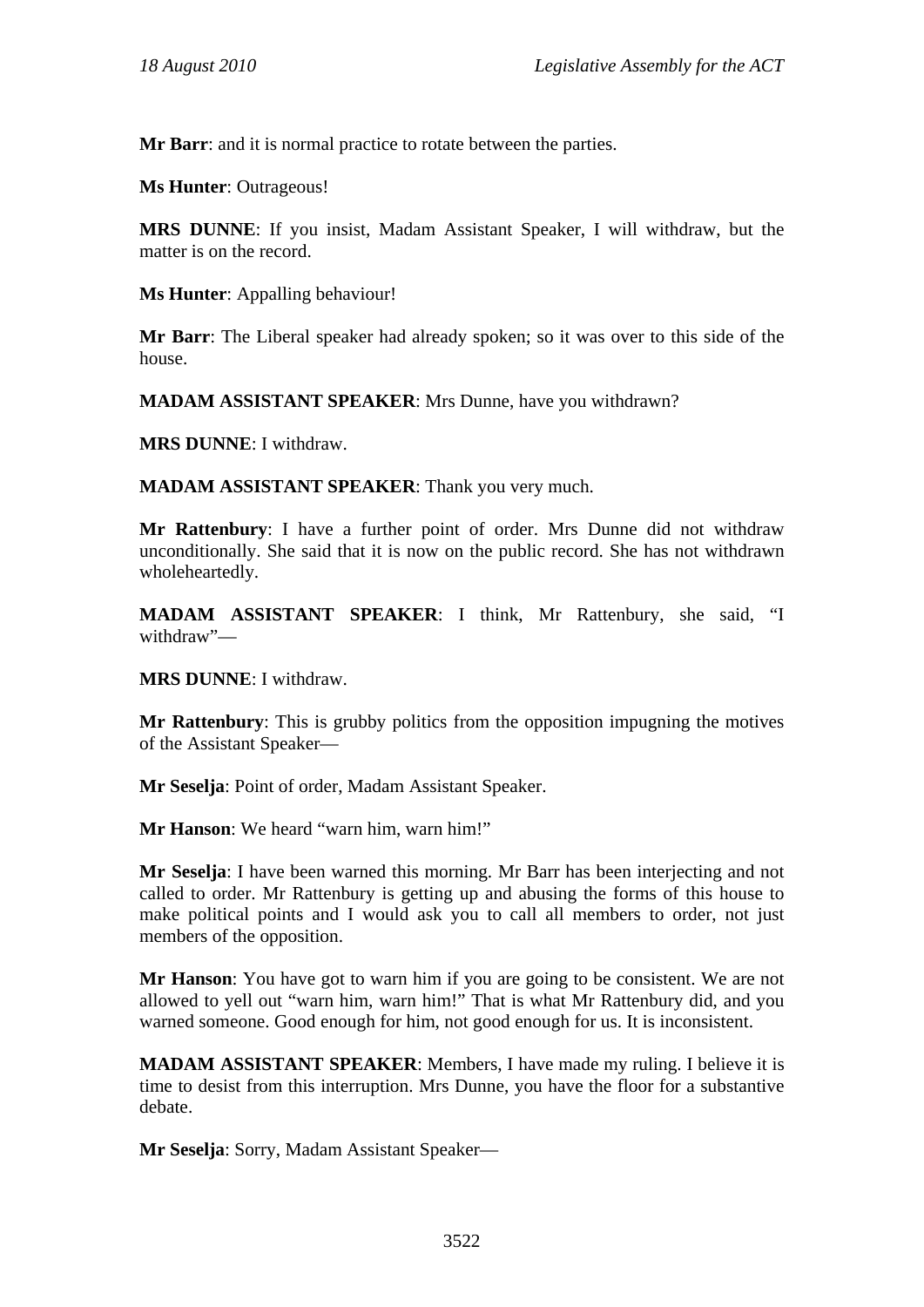# **MADAM ASSISTANT SPEAKER**: Mr Seselja—

**Mr Seselja**: Sorry, are you ignoring my point of order? Is my point of order not worth addressing in relation to the interjections of Mr Barr and the unruly behaviour of Mr Rattenbury?

### **MADAM ASSISTANT SPEAKER**: Mr Seselja—

**Mr Seselja**: You have not said a word about it.

**MADAM ASSISTANT SPEAKER**: Mr Seselja, it is quite disorderly to continue to make comments about the chair's comments. I suggest that Mrs Dunne continue her speech.

**Mr Seselja**: I am sorry, I am just seeking your clarification as to why you are not addressing my points of order in relation to the behaviour of Mr Barr and Mr Rattenbury.

**MADAM ASSISTANT SPEAKER**: Mr Seselja, it is disorderly to reflect on the conduct of the chair. I suggest that you cease and desist from this and let your companion, your fellow member of the Liberal Party, make her substantive speech.

**Mr Doszpot**: Madam Assistant Speaker, can I get a point of clarification? I also saw the fact that Mrs Dunne—

#### **MADAM ASSISTANT SPEAKER**: Mr Doszpot—

**Mr Doszpot**: I need to get clarification. There was an interchange between you and Mr Barr while somebody else was speaking. The indications were that he was going to be next.

**Mr Rattenbury**: On the point of order, Madam Assistant Speaker, it is quite common for members, first, to sometimes approach the chair in order to facilitate debate and, second, to rotate around the chamber from one party to the next. I think Mr Doszpot is reflecting on your decision and he is reflecting on your impartiality. I ask him to withdraw.

**Mr Doszpot**: I am asking whether there has—

#### **MADAM ASSISTANT SPEAKER**: Mr Doszpot!

**Mr Doszpot**: Madam Assistant Speaker, I am asking whether that happened whether you and Mr Barr had an interchange.

**Mr Seselja**: This is how they exercise the balance of power.

**MADAM ASSISTANT SPEAKER**: Sit down. You are reflecting on the chair. I ask all of you to sit down.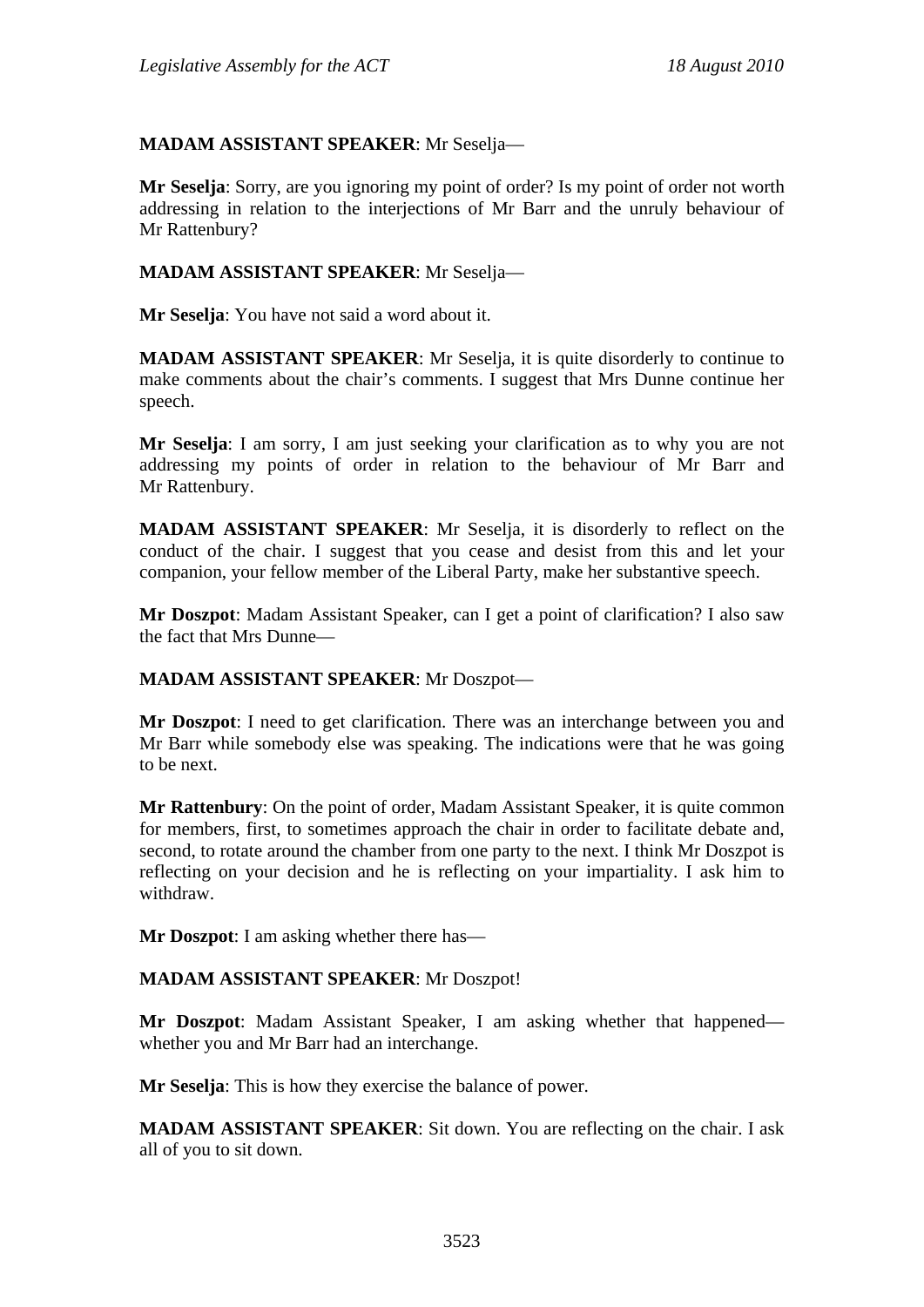**Mr Hanson**: Are you trying to exercise the Speaker's rule from the crossbench?

**MADAM ASSISTANT SPEAKER**: Mr Hanson, I would ask you to stop interjecting. Mrs Dunne, you have the floor for a substantive debate if you so desire.

**MRS DUNNE**: Thank you, Madam Assistant Speaker. What we saw this morning was a truly bizarre interaction between Mr Barr and the Greens, where he was actually going out of his way to coach the Greens about what they should be doing to cover up their embarrassment, which is their policy, as has been highlighted by Mr Seselja's motion here today. It is interesting because what he actually asked for was for Senator Brown to come out and clarify the position in relation to funding for non-government schools. He had his wish.

At the National Press Club yesterday the question was asked. The question was asked and Mr Brown refused to answer the question. Mr Brown refused to answer the question and on the basis of that, Madam Assistant Speaker, I now move the amendment to Mr Seselja's motion circulated in my name:

Insert after paragraph (1)(e):

"(ea) the unwillingness of the Leader of the Australian Greens, Senator Bob Brown, to disavow this policy during his address to the National Press Club on Wednesday, 18 August 2010;".

On the basis of that, I have moved this amendment, because it goes to the heart of the policy. The policy is about cutting money out of non-government schools and Mr Barr fell over himself, in an embarrassing way this morning, trying to get the Greens to clarify their situation. Now Mr Barr is just as embarrassed as the Greens are in relation to this policy.

He can speak again and justify how, after the pleadings of the left of Australian politics—one part of the left of Australian politics pleading with the other part to at least look a bit credible—he cannot come up with a situation where there is clarity. The only clarity is the clear written words in the Greens' policy. Senator Brown was given an opportunity to take away from that policy and somehow disavow it, and he would not do so. So the clear facts of the written policy remain the policy of the Greens.

We also had the unedifying spectacle of Ms Hunter trying to come up with a more palatable approach to private health expenditure and private health insurance. What she was saying is what I would prefer would be the case—that there should be a means test. But the policy does not talk about a means test. It talks about plain old-fashioned abolition. That is plain old-fashioned abolition of health rebates for ordinary, everyday Canberrans and ordinary, everyday Australians—people like my 90-year-old mother, who spends a considerable part of her pension income ensuring that she has private health insurance.

It relates to people like that who have always, for 90 years or for 60 years, had private health insurance. They want the comfort of knowing that they have the doctor of their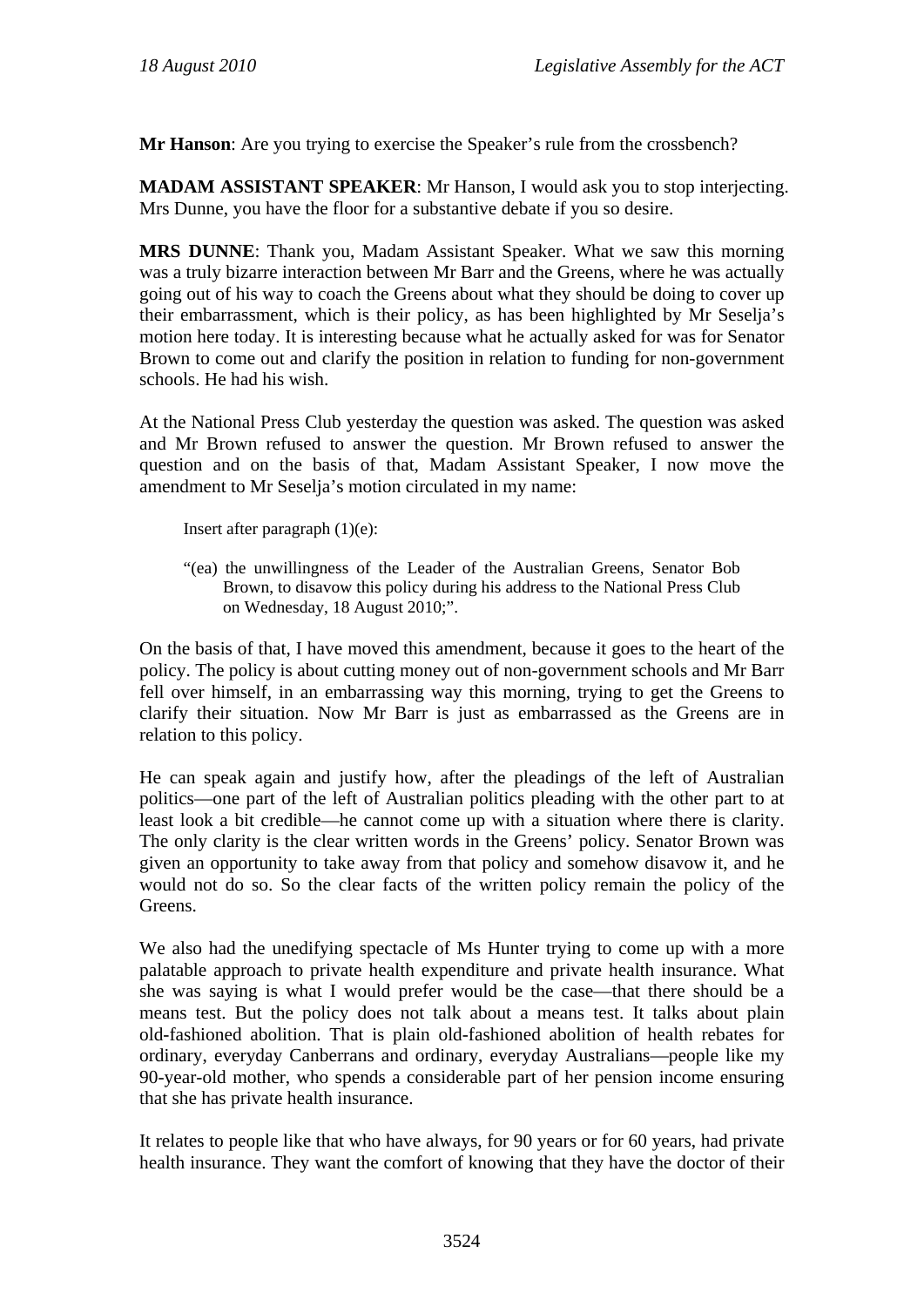choice when they need to go to hospital. That is what they want and the Greens want to deprive them of it.

But the substantive matter that I wish to address here today is the issue of childcare. I have dealt with this matter a lot recently and we have seen the sort of hand wringing and hand washing of the current minister about the cost of childcare. She keeps saying: "Look, it is not a matter for me. It is a matter for the provider to determine the cost of childcare. I just set the policies that determine what childcare costs will be."

As Mr Smyth and Mr Seselja have said, the whole issue of childcare and the quality of childcare is very important. The federal Labor government want to lower childcare ratio incentives to come into force in 2012. But now we have the Greens, who want to go one better than that. They want to reduce childcare ratios in childcare centres even lower from Labor's one to four to an all-new record low of one to three. Like Labor, they want to say to the people of Australia, "Do not worry about it; it will be good for you and it will be good for your children."

They are not telling the people of Australia that a further reduction in child-to-carer ratios will cost mums and dads even more. They are not telling the people of Australia that it will put pressure on the ability of childcare centres to meet demand for childcare places. They are not telling the people of Australia that their plans will put pressure on the ability of childcare centres to recruit staff or that their plans will put pressure on childcare centres to meet requirements of that plan.

The Australian Greens, like Labor, are not telling mums and dads that this pressure will affect their ability to keep their kids in childcare and keep themselves in work. What the Greens are telling the people of Australia is just what the ALP are telling people, that they have a plan and that that plan is good for them, but let us not worry about the detail.

There is no denying that the quality of childcare is critical in giving a good start to children in life. Parents place a lot of trust in their childcare centres to deliver high-quality services to care for their children. I note the disparaging comments made by Ms Hunter this morning about the quality of childcare. She implied—in fact, she said—that the quality of childcare was low and that is not the case. But there are some real issues here and they head around cost.

The Productivity Commission's ROGS report for 2010 released in January this year tells us that Canberra's mums and dads pay the highest childcare fees in Australia. The median charge last year was \$65 a day, which is more than \$8 above the national average. The report shows that a family with a combined income of \$50,000 spends 14 per cent of that income in after-tax terms if they have two children in long-day care. What we have seen, and these figures have been disavowed by Ms Burch who thinks it is not important, is that if you are on \$65,000 you are actually \$2,400 worse off in the ACT than if you are in another part of Australia. If you are on \$50,000, you are \$2,150 worse off.

If you do not think that there are many families in that category, let us just think about it. The latest census shows that 7,000 families in Canberra who require some form of childcare earn below \$65,000 a year. So we are talking about real money for real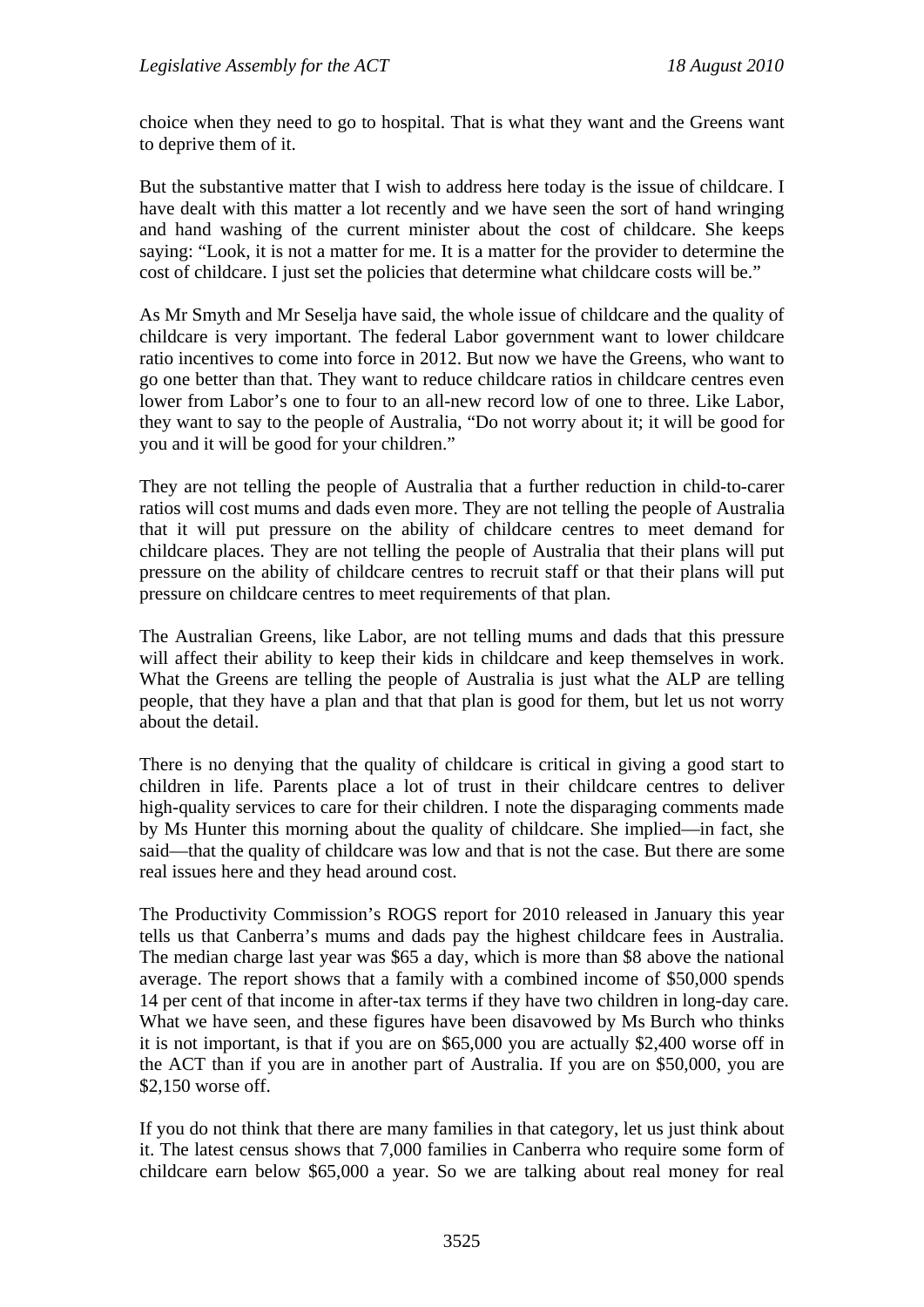people in this community. The Guild Accountants on behalf of 170 childcares centres in New South Wales have recently conducted a survey. They looked at the cost impacts of Labor's reforms in New South Wales. They are not exactly comparable—it will probably cost more in the ACT—but what they have found is that there will be a 30 per cent rise or a rise of \$20.56 a day in New South Wales childcare. That is an additional \$102 a week for each child in childcare. If the child is a two or three-year-old, that increase will be 38 per cent—\$23 a day or \$116 a week.

That is what Labor's proposed changes will cost. On top of that, the Australian Greens want to change those staff ratios even more. What we are seeing is that a poor policy, which has not been thought through in relation to the impacts on families, will be made worse if the Australian Greens gain the balance of power in the Senate after Saturday's election. The people of Australia and the people of the ACT cannot afford the policies of the Australian Greens when it comes to families.

**MR HANSON** (Molonglo) (3.35): Quite clearly, there are some philosophical differences in this place. The Canberra Liberals have policies and the federal Liberals have policies aimed at keeping the cost of living down for families, for the working families that Labor pretends to support. What we have seen from Labor and, worse, from the Greens are policies that are going to put upward pressure on almost every aspect of the family budget, from healthcare costs to education costs, childcare costs, everyday living expenses and your power bill. Let us not pretend any different.

Although the Greens' policies sound warm and fuzzy and they sound aspirational and they look good on a piece of paper and people can go out and feel in their heart that they are doing the right thing, you just need to peel away the facade and what you find underneath is essentially a big bill—a big bill for Canberra families. That is going to drive Canberra backwards. Remember it was Ms Le Couteur who said famously, "We do not want to move back to the caves yet." So "we do want to move back, but just not yet, but we are heading in that direction".

What is it that the Greens want to do? As shadow health minister, I am particularly interested in the Greens' plan to abolish the private health insurance rebate. That is a cost to Canberra families of \$37 million. So that is \$37 million, before you even start on the others, that is going to be ripped out of Canberra households—\$37 million that people are going to have to find to pay for their private health insurance. And, as Mr Smyth explained, these are not rich Australians—this is every other Australian that we are talking about. In actual fact, 11 million Australians have private health insurance. So it is not taxing the rich or attacking the rich who can pay for this anyway. This is about ordinary Canberra families from Tuggeranong, Belconnen, Weston Creek, Woden, throughout our city; and from Gungahlin—do not forget the great people of Gungahlin.

We need a strong private health system, and private health is absolutely essential here in the ACT. In fact, we have the highest rates of take-up of private health insurance in the country—55 per cent compared to an average of about 44 per cent across the nation. We need that. Can you imagine, Madam Assistant Speaker, the impact on our health system if people said, "Okay, private health insurance is now too much because the Greens have got rid of our rebate and so I'm going to opt out of private health"?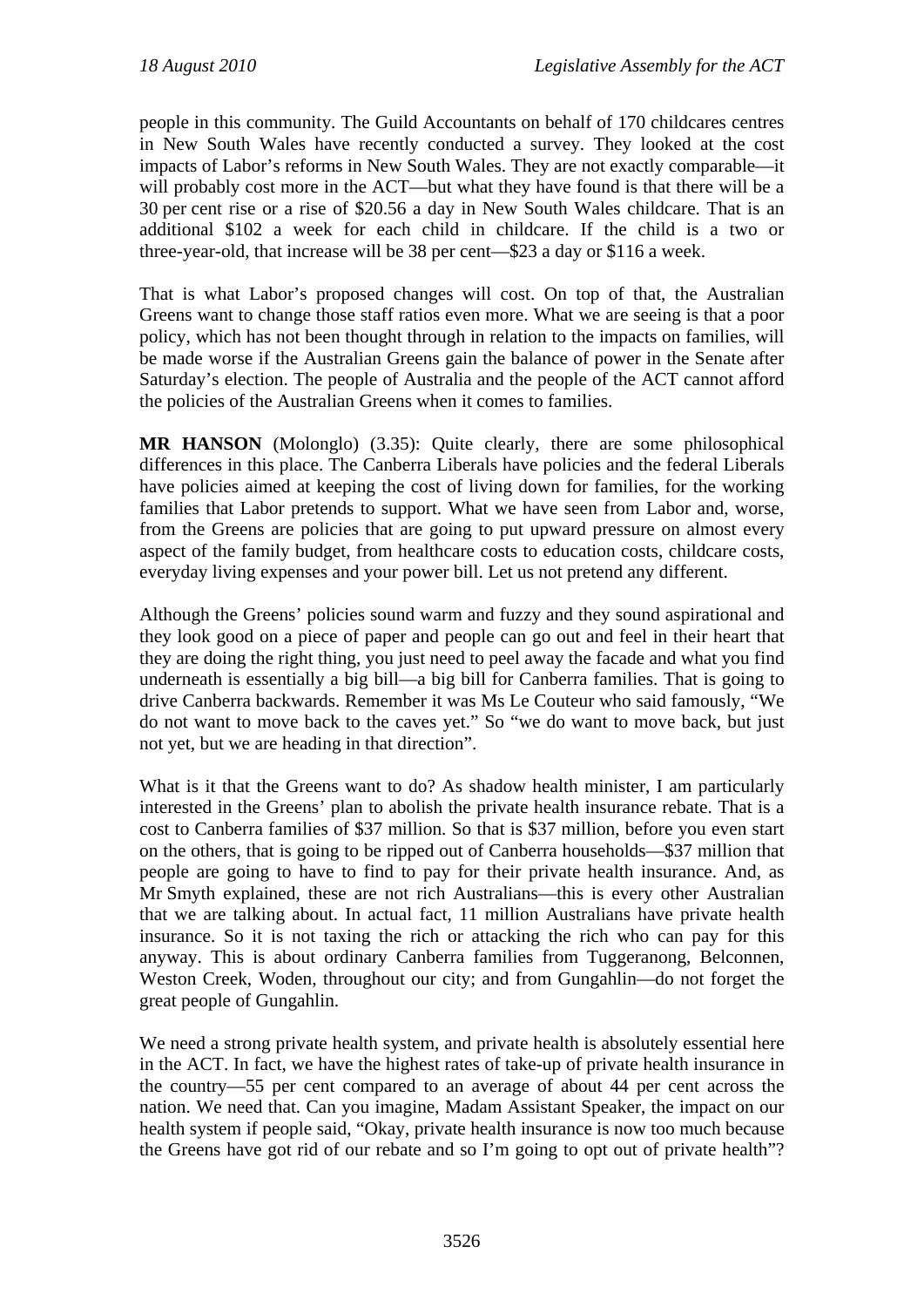Fifty-seven per cent of surgical procedures are done under the private health system. So let us assume that a whole bunch of people—I do not know what it will be, 10 per cent, 15 per cent or 25 per cent—decide to opt out of the private health system and go back to the public system. Can you imagine the impact that is going to have on our elective surgery waiting lists? We already have the worst in the nation. Our median waiting lists are 75 days compared to a national average of 34 days.

What you are going to see out of this Greens policy is a flow-on effect for ordinary people—because the people that will opt out are the poorest people. The most wealthy will continue to be able to afford it. This is going to affect the people who are struggling, people who say they really wanted it but now they cannot afford it because they are on a wage that just cannot sustain it—they are paying too much rent or a big mortgage, and they are paying school fees that are going to go up under the Greens as well. This is going to rip people out of the private health system, and those queues in emergency departments waiting for treatment, for elective surgery, are going to get longer and bed occupancy rates will go up. Our system will not be able to cope as a result of this reckless policy.

We need to turn now to education. About 50 per cent of parents in the ACT send their kids to an independent school of one sort or another. The Greens' policy will rip \$60 million out of the pockets of those schools. You have to realise that private education, independent education, is about choice. There is a philosophical difference here. The Greens want everybody to be the same, to come down to the same level everyone has got to be the same. That is called socialism. We are not supporting socialism. You, in the Greens —

**Mr Barr**: That is from a political science lecture.

**MR HANSON**: Well, it is socialism. There is no support for independent schools. They would take away all the support for independent schools; there would be a gradual erosion of support for independent schools.

**Mr Barr**: Are you suggesting they are actually —

**MR HANSON**: I know you want to defend the Greens and I know that you, Mr Barr, equally are not a supporter of independent schools. You were dragged kicking and screaming because you had to—

**Mr Barr**: I was a student at an independent school, Jeremy. I went to an independent school.

**MR HANSON**: When it comes to half and half, you do not support independent schools. You were sent to an independent school—so was Mr Rattenbury; he was the beneficiary of a private school education. He got a scholarship to attend Canberra Grammar School, so he has been the beneficiary and he has got where he has on the back of, largely, or in some part, a private school education. Now Mr Rattenbury wants to rip money out of those same schools that he is the beneficiary of. That is the sort of hypocrisy that we get from the chardonnay-sipping socialists of the Greens. And that is what you are with these policies.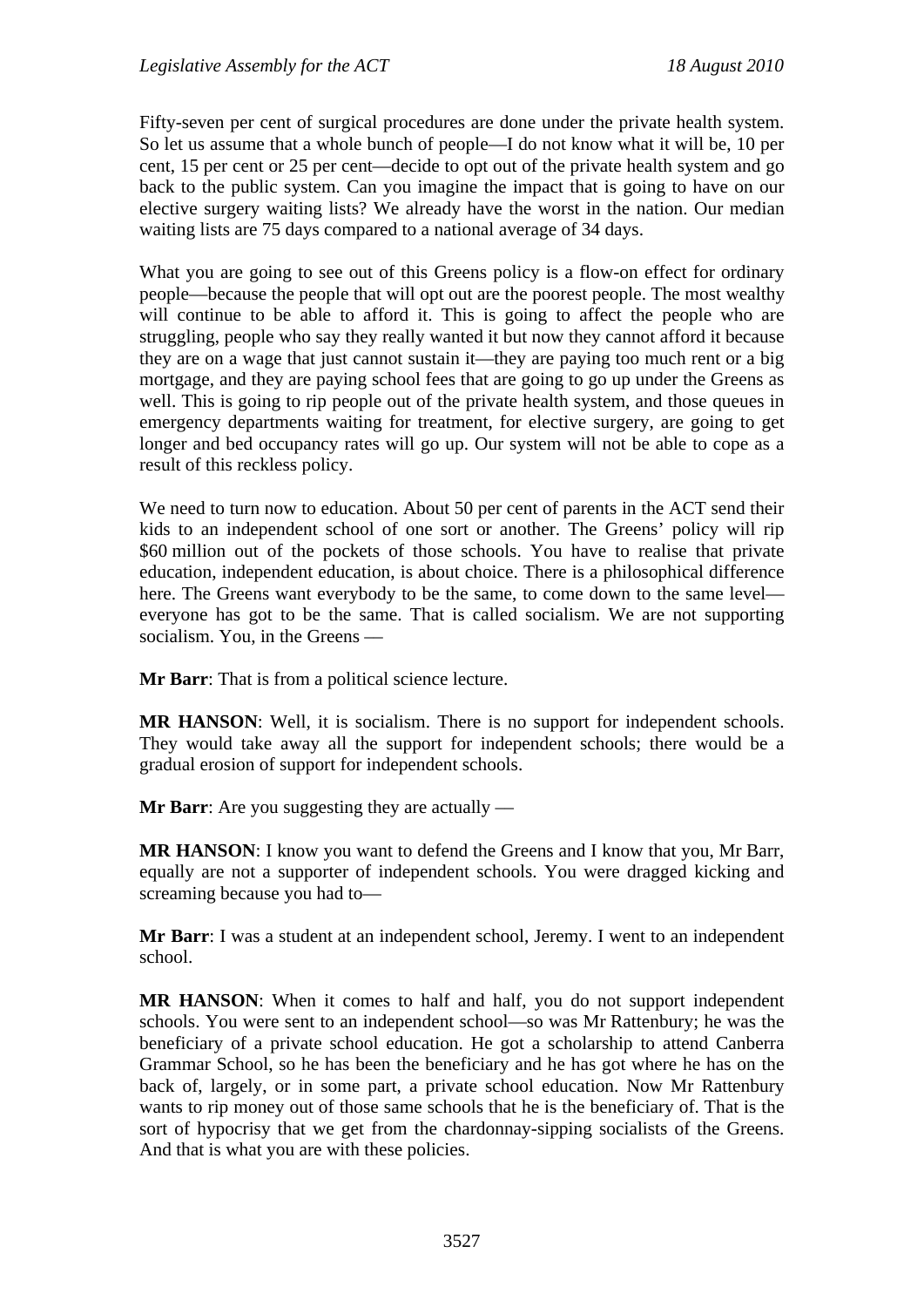**Mr Hargreaves**: Put your hands up if you have been kicked out by the Marist Brothers.

**MR HANSON:** Do you think it is a joke? Do you think that the struggling families out there in Belconnen and in Tuggeranong who are trying to meet private health insurance fees that they have to pay, who are trying to pay for their kids to attend the local Catholic school, who have power bills that are coming in that are too big, are a joke? These people look at these Greens' policies, which are about attacks on families, that are about taking money away from independent schools, that are about taking away their ability to pay for private health insurance because everything has to be in the public system, and they are rightly frightened about the cost pressures and the agenda of the Greens.

These Greens policies are dangerous for Canberra families and it is frightening to me that they may—after this federal election—have the balance of power in the federal Senate. But let us not make any pretence that Lin Hatfield Dodds, the Greens candidate, is a great advocate for Canberra, that what she is focused on is Canberra families out in the suburbs. She is not. This is about trying to get Bob Brown power in the Senate. It would be reckless if Canberrans found themselves in a position where they did not have a single representative in either the House of Representatives or the Senate from one of the two major parties in this country.

**Mr Barr**: You really are seriously worried he is going to lose on Saturday, aren't you? You are seriously worried.

**MR HANSON**: The Liberal Party will either form government or be in opposition. I am confident that the good people of Canberra will see through—

**Mr Barr**: What is all this then, if you are not worried?

**MR HANSON**: Can you just stop the clocks please, Madam Assistant Speaker? I have been continually brought to order by you and by other Speakers in this place when facing interjections. Mr Barr has been sitting there throughout the bulk of this speech, interjecting on a continual basis, and you have just been nodding and smiling at him. Why is it, Madam Assistant Speaker—and I asked you to stop the clocks and you will not——that when I interject or when others interject, you warn—

**Mr Seselja**: Could you stop the clocks, Madam Assistant Speaker. Could I request that you stop the clocks while a point of order is taken?

**MADAM ASSISTANT SPEAKER** (Ms Le Couteur): Do you want to make a point of order, Mr Hanson?

**Mr Seselja**: Yes, he is making his point of order.

**MADAM ASSISTANT SPEAKER**: Yes, he is on a point of order.

**MR HANSON**: I do not understand, Madam Assistant Speaker, why continually when Mr Barr is interjecting, as he has done through the bulk of my speech, you are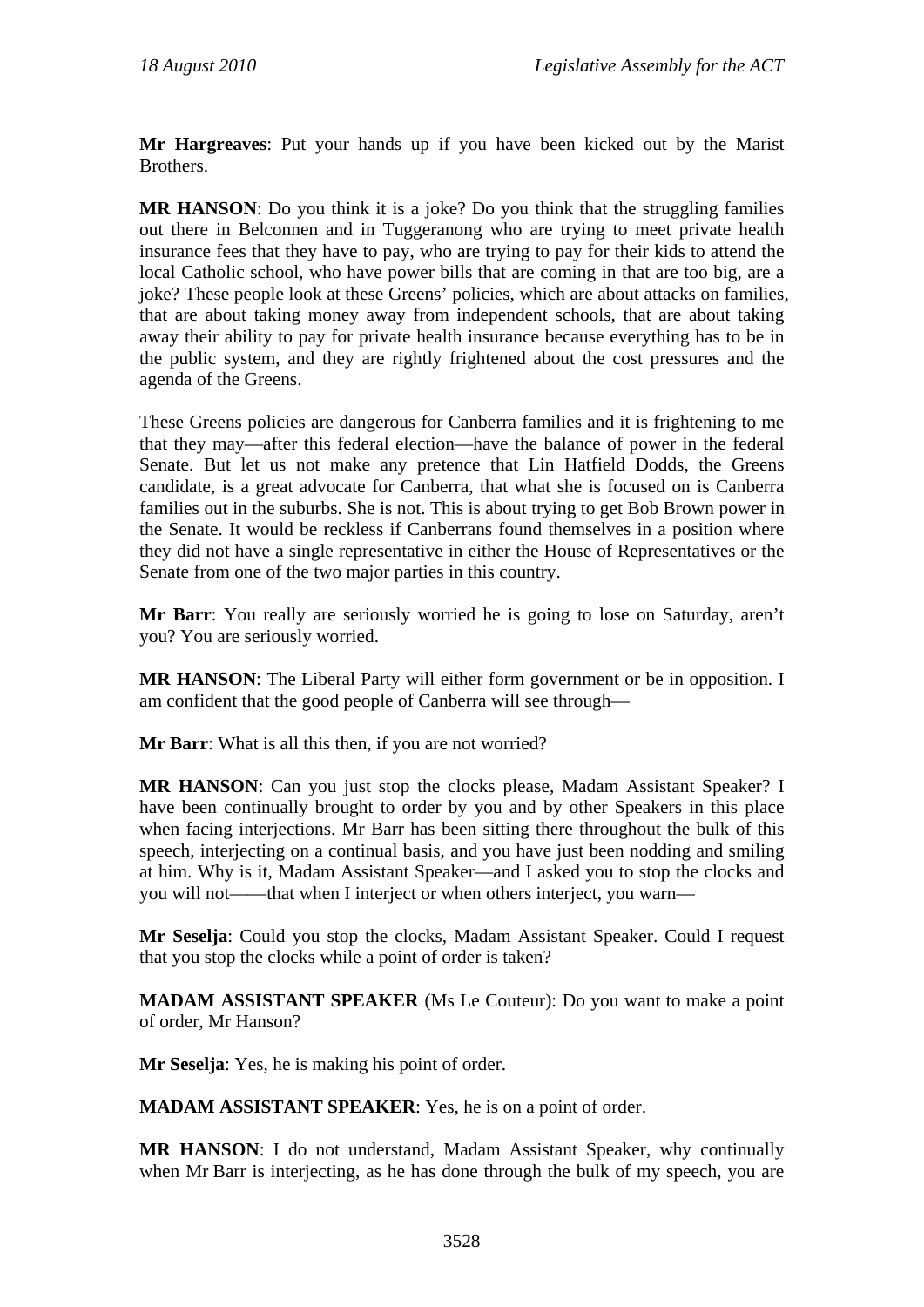sitting there nodding and smiling, whereas if members of the opposition were interjecting throughout a speech by either the Labor Party or the Greens we were being warned and being shut down. Can you explain that inconsistency or could you please, as I continue to progress my speech, tell Mr Barr to desist? I do not mind, as long as there is consistency. If we are allowed to talk when other people are speaking, that is fine, but please be consistent, Madam Assistant Speaker.

**MADAM ASSISTANT SPEAKER**: Mr Hanson, are you moving a motion of dissent from my ruling?

**MR HANSON**: No, I am asking you, Madam Assistant Speaker—

**MADAM ASSISTANT SPEAKER**: Well, in that case—

**Mr Hargreaves**: Madam Assistant Speaker, can I assist, with your indulgence?

**MADAM ASSISTANT SPEAKER**: Yes.

**Mr Hargreaves**: Mr Hanson was not actually challenging the authority of the chair; he was seeking your protection, in fact, as I understand it, against the interjections or the demeanour of Mr Barr and was seeking your ruling on that, so he was not actually seeking, at this point, to move dissent from your ruling. But I do not know whether you have authority to stop Mr Barr nodding or grinning across the chamber.

**MR HANSON**: No—she was nodding. The point was that there is an inconsistency, Madam Assistant Speaker. I do not mind if Mr Barr is going to be allowed to interject throughout my speech, as long as you apply the same standard to the opposition. If that is the way the performance in this place is going to be, that is fine. But could you please apply it consistently throughout this debate, so if Mr Barr does continue and you continue to ignore him that is fine, but then you must also, I would contend, do the same for the opposition members.

**MADAM ASSISTANT SPEAKER**: Mr Hanson, thank you for your comments. If you would like to continue your substantive speech, you have the floor.

**MR HANSON**: Thank you, Madam Assistant Speaker; we do not have a ruling so we will just run with the inconsistency.

Let us be very clear about what the Greens' policies will do to the people of Canberra. They will put up their bills. They will put up the cost of living. It is quite clear that the Greens are really, with an ideological agenda which is about trying to diminish private enterprise and choice, trying to drive everybody into a public system, be it a public school or a public hospital, going to be damaging both to individual Canberrans, to their pay packets and their bills, and to the systems.

The public education system cannot cope with a big influx of kids whose parents can no longer pay for them to go to an independent school. Likewise, the public health system in the ACT cannot afford to receive the 10 per cent, 20 per cent, 25 per cent or whatever the figure is of people who will drop out of private health insurance and now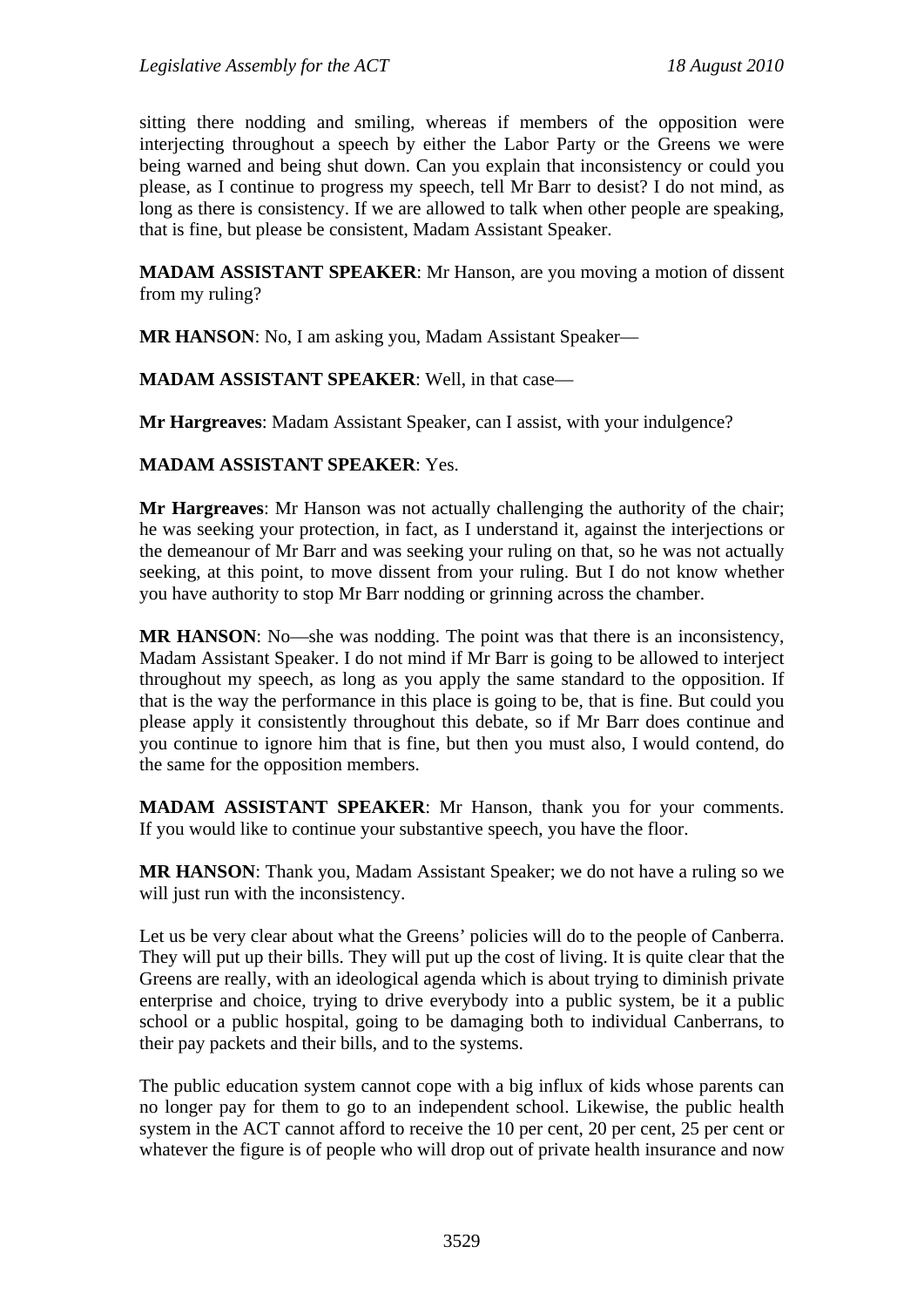become an increased burden on the health system. So the points that have been made by others are very true, that this will have a real impact on Canberra families. But let us not forget that the consequences of these policies would be incredibly damaging to the public school system and to the public health system, because both have been structured, both have been resourced, to enable only a certain number of students and patients at a time.

**MR HARGREAVES** (Brindabella) (3.47): I actually have to share with you a concern, Madam Assistant Speaker. If the Greens get their way in this country, we'll all be rooned! I do not believe I can vote for a party that eats its own young! I think this is dreadful.

In all seriousness, it all seems to me like a bunch of people standing in the headlights of a Mack truck. I do not see anything in this motion which asks, "What about the Democrats' policies on education, housing and childcare?" I do not see anything about Family First and the abrogation of our rights that those people keep pontificating about. I do not see any of that. All I see in this motion is an all-out attack on the Greens.

The people I have a difficulty with—apart from the substance, of which there was not very much—is the idea that you can do this under privilege in this house. I think, in fact, that is an abuse of parliamentary privilege in this place.

**Mrs Dunne**: You could have had a ruling on this yesterday when it was listed, if it is such an important issue.

**MR HARGREAVES**: The grumblings of those on the waiting list for mental health do not impress me.

**Mr Hanson**: Well, have you listened to Mr Barr?

**MR HARGREAVES**: I am listening, and I listened.

**Mr Hanson**: What Mr Barr said—

**MR HARGREAVES**: You will recall, Mr Hanson—through you, Madam Assistant Speaker—that I listened to you in silence.

**Mr Hanson**: Mr Barr didn't. Your colleagues didn't.

**MR HARGREAVES**: I listened to Mr Hanson in silence, but he is incapable of listening to anyone in silence.

**MADAM ASSISTANT SPEAKER** (Ms Le Couteur): One minute, Mr Hargreaves. Mr Hanson, please, let us listen to Mr Hargreaves in silence.

**Mr Hanson**: On a point of order, Madam Assistant Speaker, I spoke for about eight minutes before I asked—

**MADAM ASSISTANT SPEAKER**: Could we please stop the clock.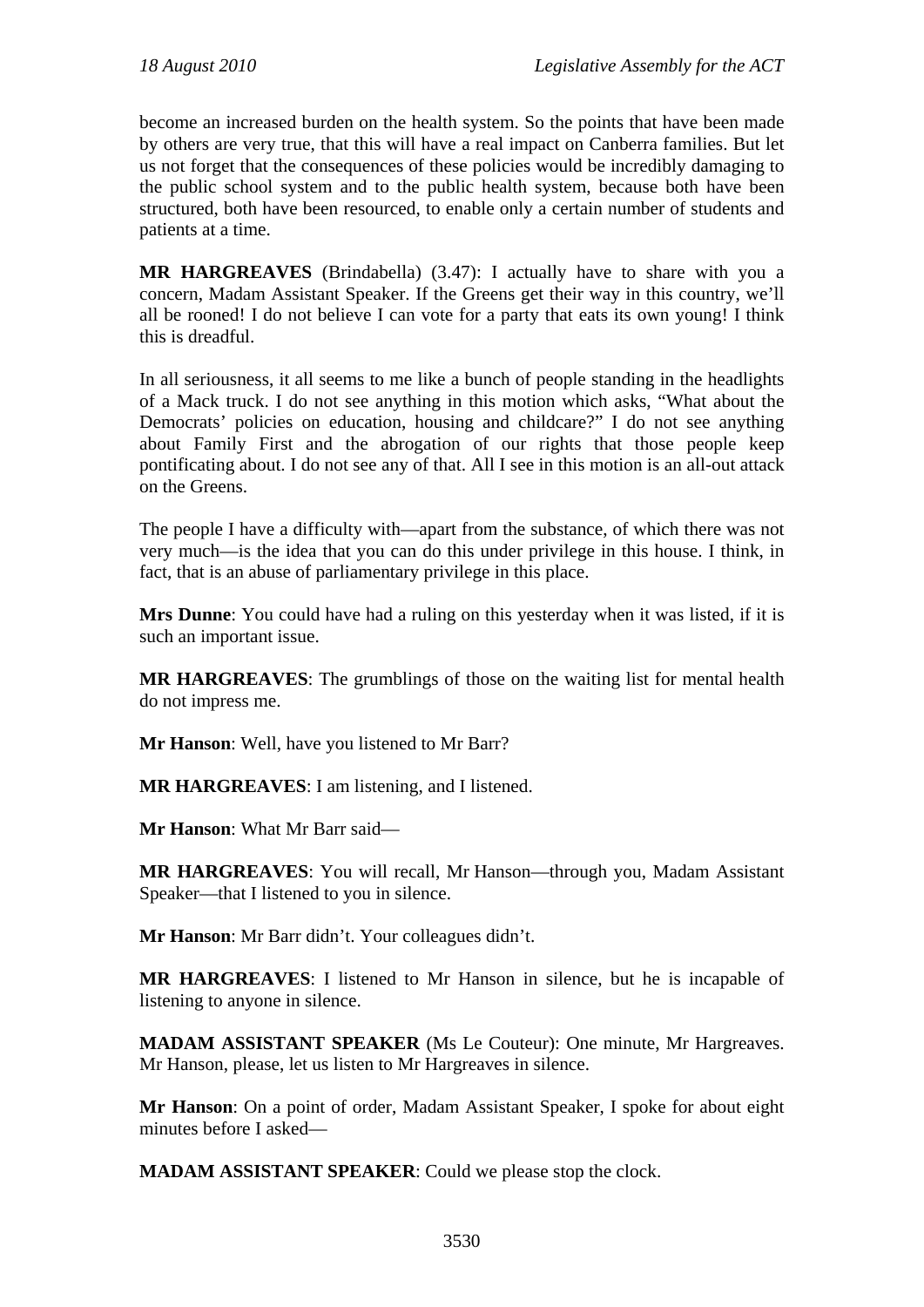**Mr Hanson**: And you immediately stop the clock. This is just bizarre. I asked, after eight minutes, that Mr Barr desist. It has taken less than two minutes for you to make a ruling, and you immediately, of your own initiative, asked for the clocks to be stopped. I had to plead with you about that. In actual fact, Mr Seselja then had to stand up—

**MR HARGREAVES**: What is the point of order?

**Mr Hanson**: The point of order is that you are not applying any consistency to this.

**MADAM ASSISTANT SPEAKER**: Are you moving dissent from my ruling?

**MR HARGREAVES**: On the point of order, Madam Assistant Speaker?

**MADAM ASSISTANT SPEAKER**: Mr Hargreaves.

**MR HARGREAVES**: I was not referring to any interchange between Mr Hanson and any other member here. I was merely drawing to your attention, and to his, in fact, that I listened to him in silence. I gave him the respect of him being able to stand in this chamber and make his view known. I was asking for him to extend to me the same courtesy. I do not give a monkey's whether or not other people are doing different things. I was merely asking for the same courtesy that I extended to Mr Hanson. But, Madam Assistant Speaker, if Mr Hanson does not want to extend to me that courtesy, let him stand up and say so.

**Mr Seselja**: On the point of order, Madam Assistant Speaker, I seek your ruling on Mr Hanson's point of order. I have raised points of order, and none of them have actually been addressed. When we have raised points of order about disorderly conduct across the chamber, about interjections across the chamber, you have not devoted one word to actually addressing those points of order. You have simply gone on. So I now seek your ruling on whether it is acceptable for Mr Barr and Mr Rattenbury to interject and not acceptable for Mr Hanson or members of the opposition to interject. I seek your formal ruling.

**MADAM ASSISTANT SPEAKER**: Mr Seselja, as you well know, it is not acceptable for members to interject. However, as a matter of practicality, some interjections happen. I would have to point out, as someone sitting here, that there is a difference in volume between people. I try to chair as fairly as possible. If you wish to move dissent, you can move dissent. Otherwise, I believe Mr Hargreaves was attempting to make a speech and has the floor.

**Mr Seselja**: No, I am actually seeking a ruling on a number of points of order that have been raised by members of the opposition in relation to their interjections. We have not had a ruling. In fact, you completely ignored both me and Mr Hanson when we raised them, and then you came back and again brought Mr Hanson to order after that time. So I seek your ruling or your explanation as to why it is that you did not even answer our questions in relation to their constant interjections and the disorderly behaviour of Mr Rattenbury.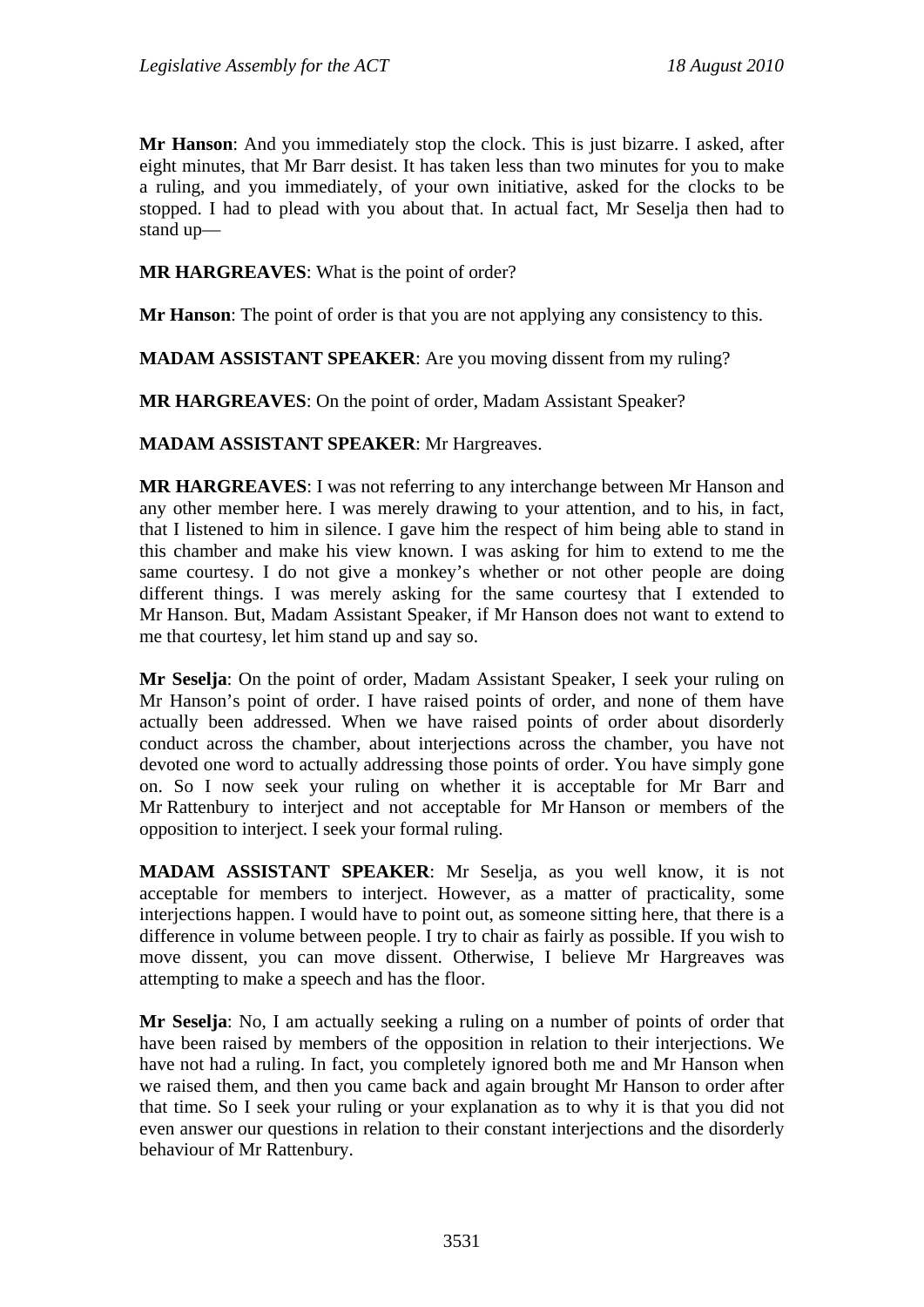**MADAM ASSISTANT SPEAKER**: I do not believe there is a point of order here. Mr Hargreaves, you have the floor.

**MR HARGREAVES**: Thank you very much, Madam Assistant Speaker. What we are actually seeing is the politics of distraction—that is, trying to distract our minds away from the real issue. The real issue is that somebody who is running for public office is absolutely scared witless that they might not get elected. As I understand it, as I am reading it, the Liberal Party over here are attacking the policies of the Greens as they may affect the ACT. For a person from the Liberal Party who would be the great defender of that—

**Mr Hanson**: Are you apologising for the Greens?

**MR HARGREAVES**: Beg your pardon?

**Mr Hanson**: Are you apologising for the Greens?

**MR HARGREAVES**: Madam Assistant Speaker, Mr Hanson asks if I am apologising on behalf of the Greens. Let me assure Mr Hanson—through you, Madam Assistant Speaker—that I have not, and will not apologise to anybody. It was some great Labor bloke who said, "Never explain and never apologise." Well, I am him. Suits me.

**Mr Hanson**: Are you defending the Greens?

**MR HARGREAVES**: I am not defending anybody, but I am suggesting that these guys are like rabbits staring at a Mack truck on the highway. Who is the rabbit? It is not Brer Rabbit. It is not Mr Rabbit. In fact, it is Senator Humphries. Now, he has never needed support from this place. He was a very popular individual here and he won a succession of elections—did not need anybody else's help. And then he went into the Senate, and guess what?

**Mr Smyth**: On a point of order, Madam Assistant Speaker, the member has now been going for 3½ minutes.

**MADAM ASSISTANT SPEAKER**: Please stop the clocks.

**Mr Smyth**: He has made no reference to the motion as such, and I ask you to direct him to be relevant.

**MADAM ASSISTANT SPEAKER**: Thank you, Mr Smyth. There is no point of order.

**MR HARGREAVES**: On the point of order, Madam Assistant Speaker, I actually have referred to this motion. I have, in fact, referred to the very motion which is in my hands.

**MADAM ASSISTANT SPEAKER**: Thank you, Mr Hargreaves. Please start the clocks again. Mr Hargreaves, you have the floor.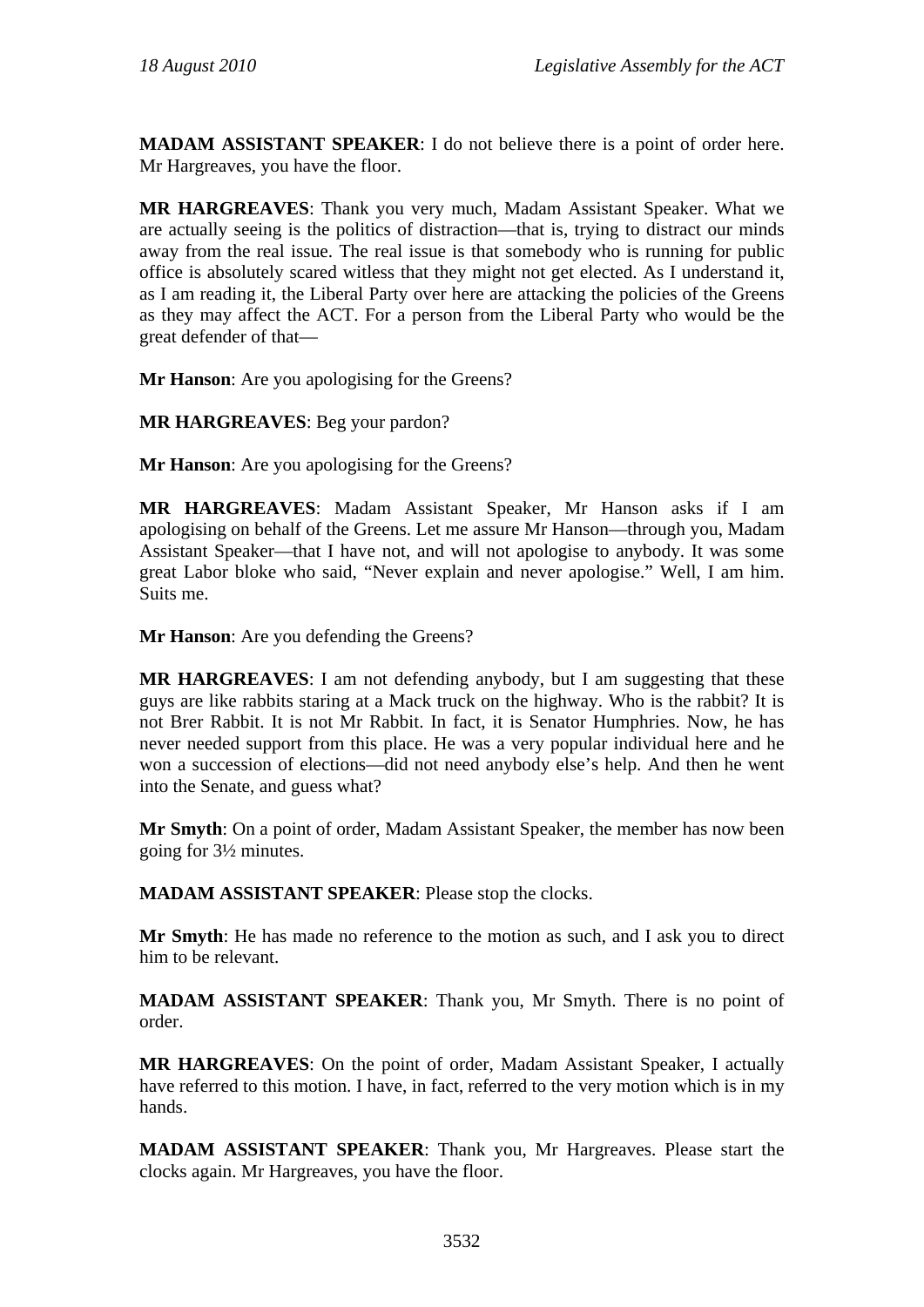**MR HARGREAVES**: Thank you very much. We have to ask the point—

**Mr Hanson**: You are rambling, Johnno.

**MR HARGREAVES**: I am rambling? Listen to this. The Midnight Rambler over there talks to me about rambling. The issue—

**Mr Barr**: Very good Rolling Stones references.

**MR HARGREAVES**: Thank you very much, Mr Barr. The real issue is that these people have sprung to the defence of the former Chief Minister in this place against the Greens. They have, under the guise of parliamentary privilege, used this motion to say, "Let's be concerned about the Australian Greens party this, the Australian Greens party that." I am exposing this for the fraud that it is. It is a fraud. This is an abuse of the parliamentary privilege of this place.

**Mr Seselja**: On a point of order, Madam Assistant Speaker, it is completely disorderly and irrelevant for Mr Hargreaves to be debating whether this motion is in order. If he wants to move that the motion is out of order, he should do so. Otherwise, it is irrelevant and disorderly for him to be claiming that, because this was listed on the notice paper with the consent of all parties.

**MADAM ASSISTANT SPEAKER**: Thank you, Mr Seselja. There is no point of order. Mr Hargreaves, you have the floor.

**MR HARGREAVES**: Thank you very much, Madam Assistant Speaker. The real issue here is that those opposite are attacking the Greens' policy. It refers in paragraph (h) to the policy of the Australian Greens party to lower childcare ratios. Right? We are talking about the policy of the Australian Greens party that would gut funding to non-government schools. This is really just a thinly veiled attempt to protect Gary Humphries from the immediate attack from the Greens party on Senator Humphries' position. It is as simple as that.

Do you know what this is? This is quacking like a duck. It walks like a duck, it quacks like a duck. Guess what? It has got ducked! It is well and truly ducked. Your whole scheme of things is well and truly ducked. There is nothing you can do that can rescue your position. You are just a bunch of six musketeers coming out of your corner trying to protect Gary Humphries from Lin Hatfield Dodds. In the meantime, you are trying to attack the Greens. You are saying: "We'll all be rooned. We'll all be rooned<sup>"</sup>

Well, let me tell you, you said we would all be rooned at the beginning of this Assembly. You all said we would live to regret it at the beginning of this Assembly. We have a parliamentary agreement with the Greens, because the Greens have certain things that they feel are beneficial to the community, and so do the Labor Party, and we came together because of that. That is what you are afraid of. You are afraid that the Labor Party and the Greens might have something in common which might work to the good of our community. You are afraid that we will deliver to the community something that will actually benefit them.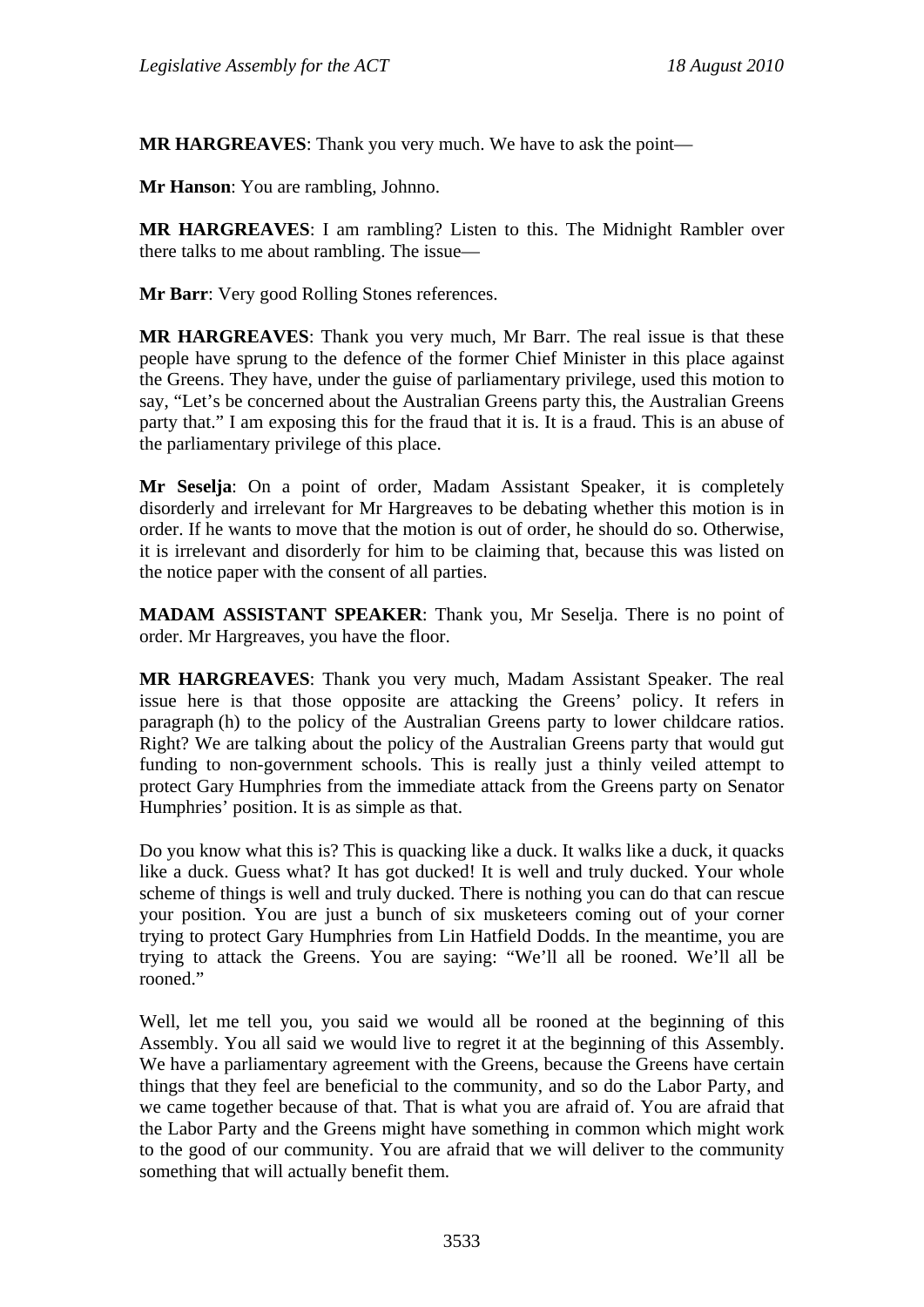**Mr Hanson**: So you agree with his policies, John?

**MR HARGREAVES**: No. The trouble is that the Greens do not have the divine right to rule. That is the problem.

**Mr Hanson**: Do you agree with their policies? Say yes or no.

**Mr Smyth**: He has.

**MR HARGREAVES**: I tell you what I do agree with: I do agree that you guys are in real trouble. Gary Humphries is in real trouble. If I were you blokes, I would not be helping Lin Hatfield Dodds roll him, because that is what you are doing right now. You are making a spectacle of yourselves.

**Mr Hanson**: Do you agree with the policies or not? Just answer the question, John yes or no? Do you think that they should get rid of the private health cover?

**MR HARGREAVES**: The day that Mr Hanson becomes Speaker in this place is the day he can demand that I answer a question. I am not going to dignify him with a response. I am going to treat him with the contempt that he is due, because I have no difficulty in standing up here and supporting the parliamentary agreement between the ACT Greens and the ACT Labor Party, because it has been good for the people of Canberra. What else has been good for the people of Canberra has been keeping you people out of power, because if you people are a reflection of what Abbott is going to do to this town then we are all going to be rooned. Let us make no mistake about it.

**Mr Smyth**: On a point of order, Madam Assistant Speaker, it is now four minutes since I last raised this point of order. He is entitled to attack us if he wants. He can do that by substantive motion or his own motion. This motion is about cost of living pressures on Canberra families. He refuses to come back to that point. If you will not direct him then you are being deficient in your job.

**MADAM ASSISTANT SPEAKER**: Thank you, Mr Smyth. Mr Hargreaves, you continue to have the floor.

**MR HARGREAVES**: Thank you very much, Madam Assistant Speaker. I am aware—

**Mr Smyth**: On a point of order, Madam Assistant Speaker, I have asked you on the question of relevance to direct him. You have just said "continue". Do you believe he is being relevant to the motion and that he is addressing the cost of living issues for the people of Canberra?

**Mr Barr**: The motion is more than just that, Mr Smyth.

**Mr Smyth**: The motion is about cost of living. Read the motion.

**MADAM ASSISTANT SPEAKER**: Stop the clocks. Mr Hargreaves.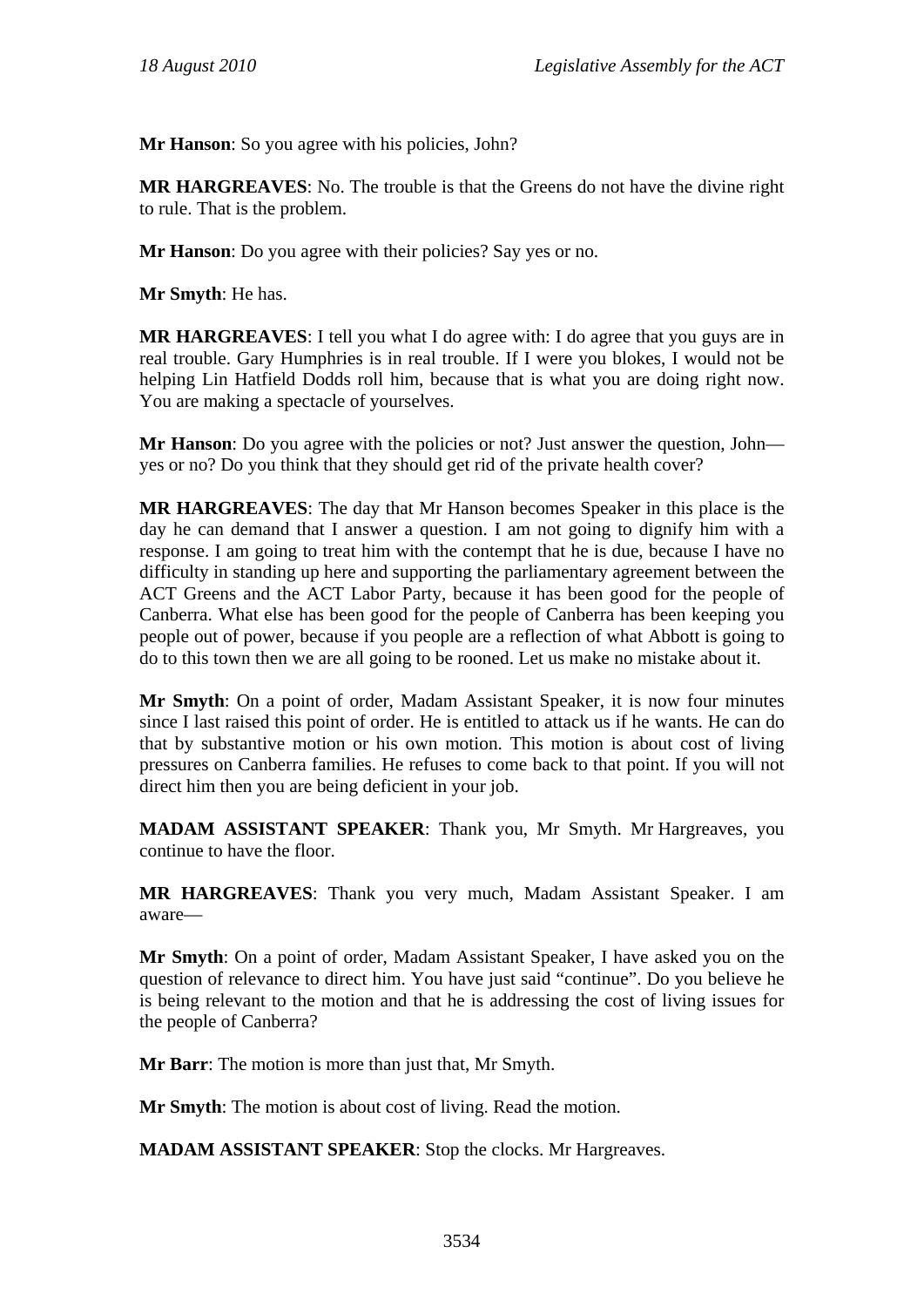**MR HARGREAVES**: Madam Assistant Speaker, to assist your good self and to assist Mr Smyth, I will, in fact, refer to the cost of living pressures.

# **MADAM ASSISTANT SPEAKER**: I think we can restart.

**MR HARGREAVES**: The cost of living pressures in this town will suffer very badly if the Liberal Party get anywhere near power. The cost of living pressures in this town will accelerate if Brer Rabbit happens to be in the Lodge. In fact, he is not going to live there; he is going to live somewhere else. In fact, the problem with these people here is that their cost of living pressures are being resisted by the Greens. Lin Hatfield Dodds has exposed them and they do not like it. So what do they do? They come into this chamber and use parliamentary privilege to put a whole stack of spin out there that nobody is really going to believe.

This whole motion is a fraud. This is all about them being frightened to death. This is all about the fight between Gary Humphries and Lin Hatfield Dodds, because Gary Humphries has never had a decent fight in his life, and now he has got one. Madam Assistant Speaker, I do not need to speak anymore.

**MS BURCH** (Brindabella) (4.00): I am just responding to one of Mrs Dunne's earlier comments on the Labor Party policy on childcare. From what I heard upstairs, Mrs Dunne stood up in this Assembly and said, in relation to the figures and reports from last week about the New South Wales report, that they were not exactly comparable. That is indeed right, but the rest is terribly wrong. She went on to say that it will probably cost more in the ACT. I just want you to get that there is a significant difference, Mrs Dunne, between the current ACT and New South Wales childcare regulations. In New South Wales, current childcare regulations are not the same as in the ACT. I will say it again and again to you.

Except for the under-twos, the ACT has had the same child to worker ratios as the new quality standard since 1996. That is, all our childcare centres except for the under-twos currently meet the existing standards. New South Wales is only just adjusting to these increased ratios. Its ratio for two to three-year-old children is one to eight. So there is a fundamental difference that will impact on the cost modelling. As for the under-twos in the ACT, 25 per cent of our current childcare centres already meet these ratios, and they are confident that they will meet the new standards by 2012.

The reports on the childcare survey commissioned by Child Care New South Wales on childcare costs are misleading. We expect that the quality agenda will increase the average out of home cost of a family on \$80,000 by around 57c to one dollar and something per week in 2010-11 for a child who attends full-time childcare for 50 hours a week. I could not find the report, and I must admit that I was a bit rushed to get down here, but from memory the Access Economics report indicates a cost of between \$1.20 and \$1.30 per day in 2012.

The Labor government has increased the childcare rebate and has brought down childcare costs by 20 per cent. We have increased the childcare rebate from 30 to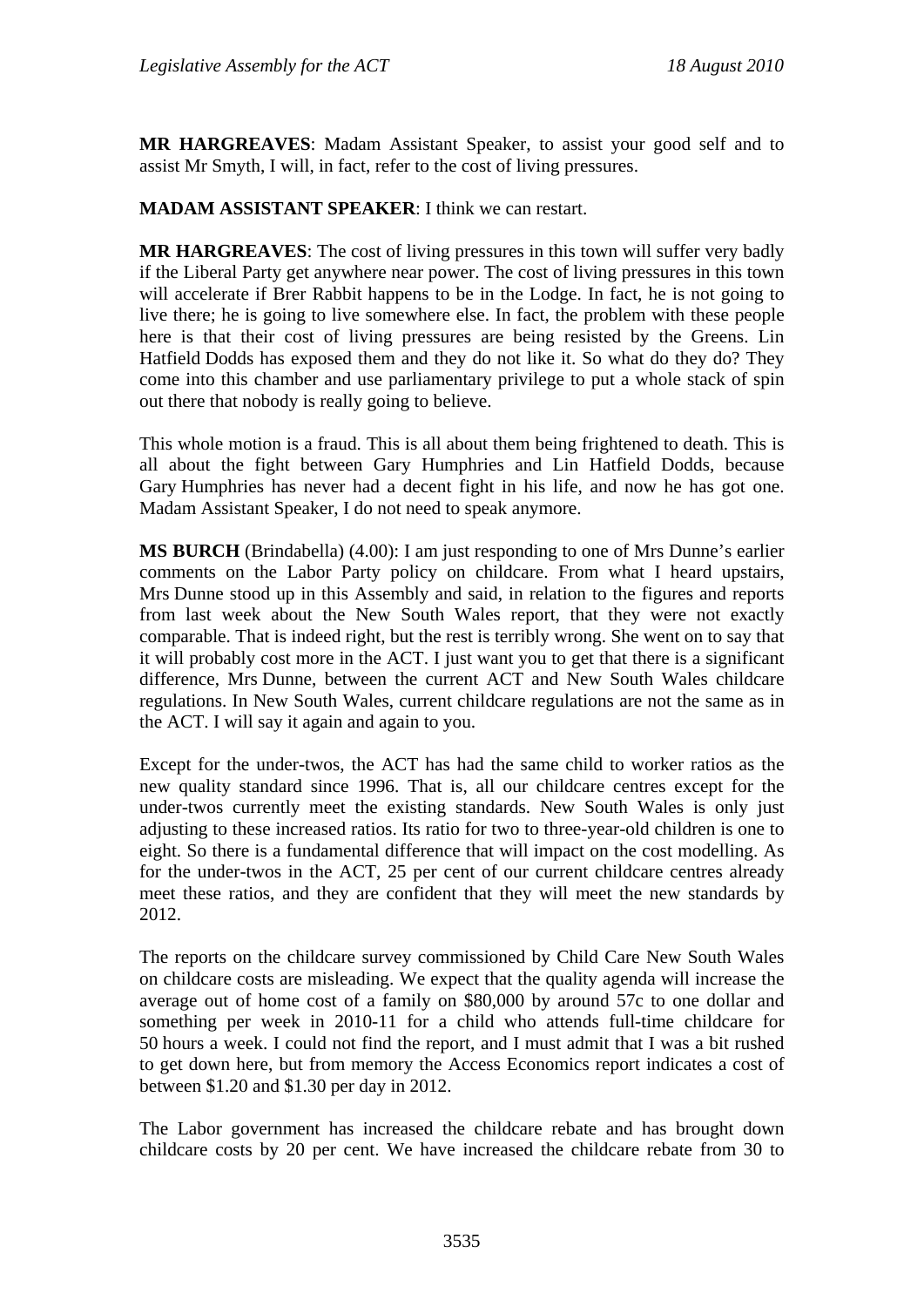50 per cent. To help families with the cost of childcare, the federal Labor government has delivered an increase in the childcare rebate from 30 to 50 and increased the cap from 4,354 to 750. This means that families in the ACT receive a rebate quarterly rather than in the year, and next year families will be receiving that rebate fortnightly. A family earning \$80,000 per annum now receives \$2,239 a year more—that is, more—in childcare rebate than they would have done under the coalition.

Mrs Dunne also made mention of COAG data. She was wrong on that as well, but I did not have time to check the data so that I could understand that.

In regard to childcare and childcare support for families in the ACT, at the last election, childcare was absent in the costed proposals by those opposite, but in their release the day before the election, almost word for word, there was their policy on building two new childcare centres. Missing in action indeed.

Since that thought bubble, the only thought bubble that has come out of Mrs Dunne in this most recent budget debate was her position that she was going to move forward and solve the problems of the world with a centralised booking system. Information that is finding its way to your desk, Mrs Dunne, will show you—I will let you find it but I am sure you will—that the Children's Services Forum discussed the difficulties of managing the demand for childcare centres across the market, which sometimes resulted in confusion of parents re an inflated sense of demand. This is noting that in 2009 there were over 800 vacancies across over 105 centres. But the forum—these are the providers, the experts, the people that do this work—agreed that it was not feasible or desirable to establish a centralised or coordinated booking system for the ACT. That is the sector managing your thought bubble.

In regard to the Greens, it seems that the Greens also recognise the benefits of quality childcare.

It seems that those opposite disagree with esteemed academics, disagree with the research, disagree with the community care sector and, indeed, disagree with the families on the benefit and the value of a quality early childcare environment. The Libs talk about living pressures, but they seem to ignore and disagree with the research that clearly shows better outcomes for children that have an experience with quality childcare—the quality childcare that this Labor government is delivering. They do not see that. They want to pull the plug on quality childcare. They have no respect for the academics, no respect for the research, no respect for the sector and no respect for the family. Indeed, they have no sense of the positive outcomes and the increased participation that can influence children through a quality environment as they are children, as they develop and as they reach adulthood.

**MR RATTENBURY** (Molonglo) (4.07): You cannot imagine how disappointed I am to have only 10 minutes to speak and so many preposterous points to respond to, but I am going to give it a good shot.

It starts with Mr Smyth. Mr Smyth stood waving around this great sheaf of Greens' policies. He was very outraged by them, but the interesting point is that Mr Smyth could wave around that sheaf of Greens' policies, because every single one of our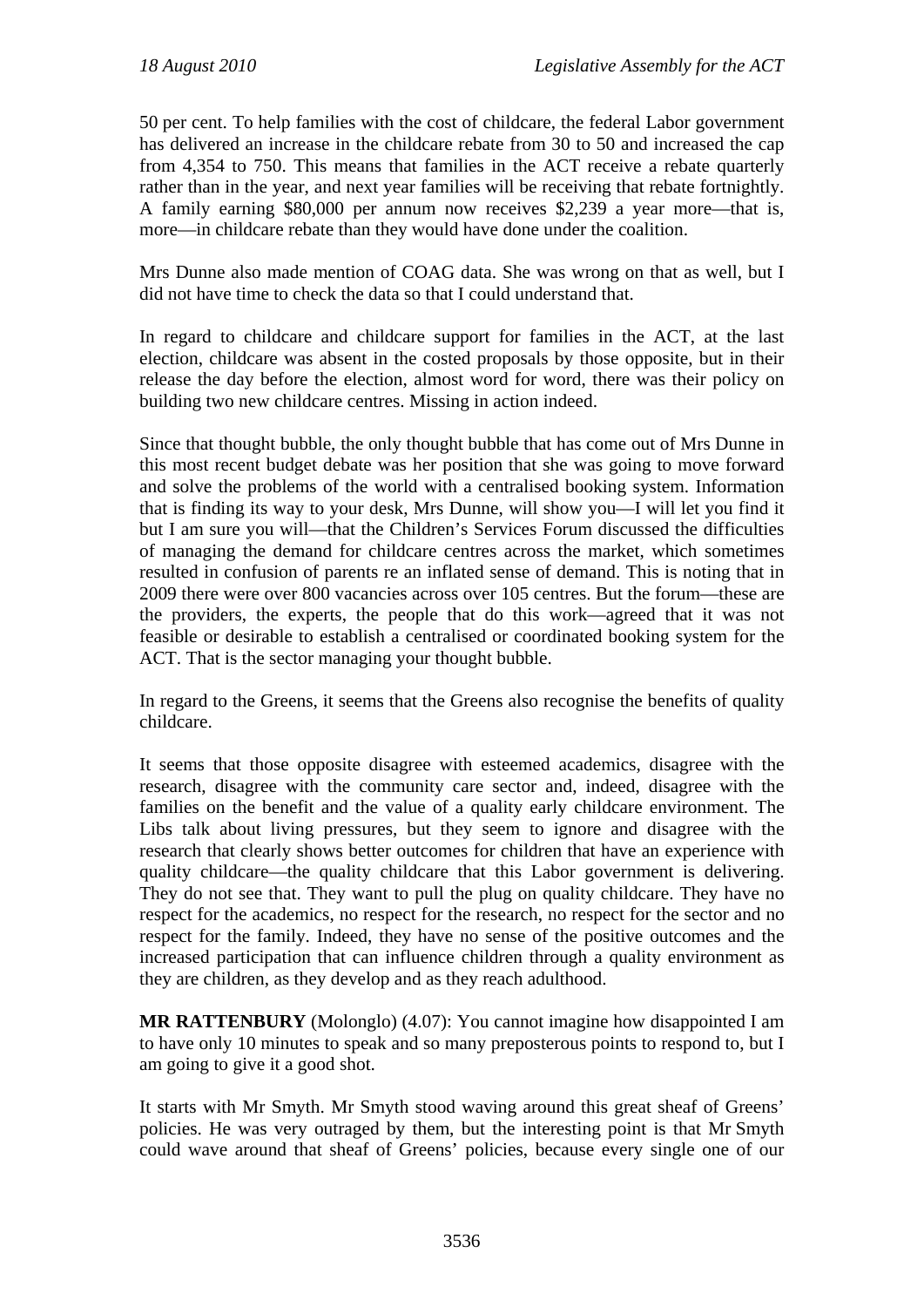policies is available on our website. We are proud of them and we are happy to make them available for public debate—unlike the Liberal Party, from which, frankly, policies are still coming out. Maybe Tony's five-point action plan sums it up. If that is the best they have got, I would take the Greens' transparency any day over the Liberals' failure to put their policies on their website.

Mr Smyth was also somewhat concerned that we in the Greens have not costed our policies. Clearly he was not paying attention during that part of the Press Club address today when Senator Brown spoke about it. When asked about Greens' costings by a journalist at the National Press Club today, Senator Brown said, "Actually, the Greens asked to submit our policies to Treasury for costing, and Treasury and the government refused." Treasury and the government refused to allow the policies to be costed by Treasury. He also noted that the Greens' policies cost less than the revenue measures that we have proposed.

Finally, let me touch on something else. One of the members over there raised the old hoary question of the public housing costings from 2008, the one they keep coming back to. It is an interesting example, because the Treasury costing does show a billion dollars, but one has to look behind the assumptions for that. Treasury made an assumption that that policy would be delivered in four years. That is not actually what the policy says; that is what Treasury assumed. Mr Coe has heard that explanation at least several times now; he continues to refuse to accept what the actual policy is. He prefers the Treasury assumptions, but that perhaps reflects more on him than it does on Treasury.

I am not going to spend a lot of time on health and education, because Ms Hunter addressed those points in some substance. Even though the Liberal Party did not listen, I am not going to waste people's time going over them again. However, in light of Mrs Dunne's proposed amendment, it is an opportunity for me to touch on what Senator Brown had to say at lunchtime today.

Senator Brown has announced that the Australian Greens wish to put an extra \$2 billion into the Australian education system—\$2 billion. We believe this is a good news story for all students, for all Australian parents. This is a good news story. This is about putting more money into our education system, because we believe in education. As Senator Brown said, "The Greens are committed educationalists."

The interesting question is this. Will the Liberal Party, when the opportunity comes up, support the mining tax?

**Mr Hanson**: Where's the money coming from, Shane?

**MR RATTENBURY**: Will they support that extra revenue to come into the Australian government coffers so that we can improve our education system? That is the question that you should answer. Senator Brown made it perfectly clear where the money is coming from. The question is: will the Liberal Party enable the money to be made available?

**Mr Hanson**: Where's the money coming from, Shane?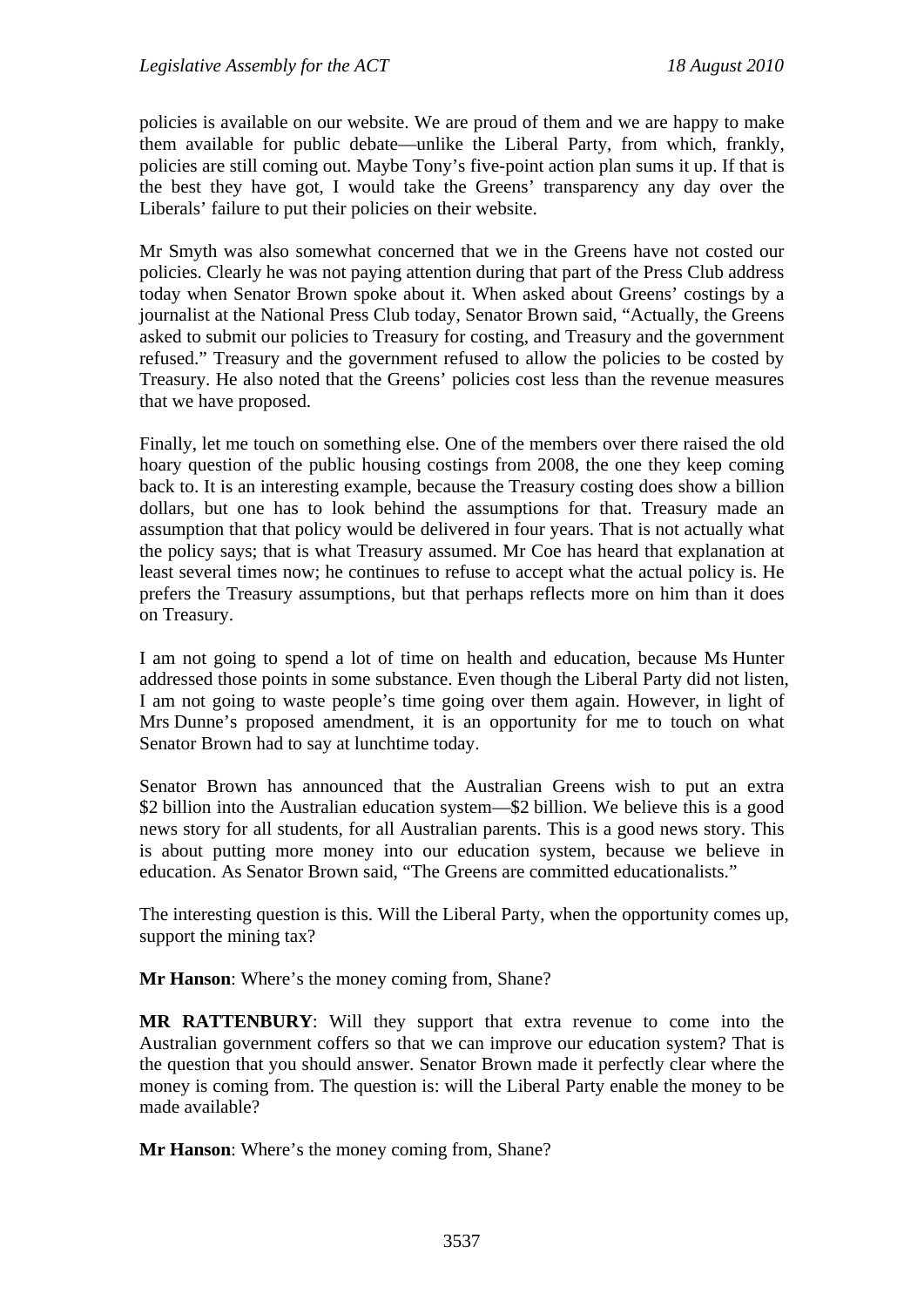**MR RATTENBURY**: You were too busy interjecting to listen, Mr Hanson. I just explained very clearly that it is going to come from the mining tax—the mining tax that the Liberal Party opposes, because the Liberal Party does not believe in the Australian public getting value for money for the non-renewable resources that are being ripped out of our—

**Mr Hargreaves**: Point of order, Madam Assistant Speaker.

**MR RATTENBURY**: Thank you. The clocks, please, Madam Assistant Speaker.

**Mr Hargreaves**: I am having to shout. I could not hear Mr Rattenbury.

**MADAM ASSISTANT SPEAKER** (Mrs Dunne): Would you like to stop the clock?

**Mr Hargreaves**: My point of order, Madam Assistant Speaker, is this: I seek your intervention to lower the cacophony from the cockatoos opposite so that we can hear what Mr Rattenbury may or may not have to say.

**MADAM ASSISTANT SPEAKER**: First of all, Mr Hargreaves, I would ask you to use parliamentary language to make a—

**Mr Hargreaves**: Okay. Can you ask those people opposite to shut up so we can hear Shane, please?

**MADAM ASSISTANT SPEAKER**: Mr Hargreaves.

**Mr Hargreaves**: Yes, Madam Assistant Speaker?

**MADAM ASSISTANT SPEAKER**: I will ask again: can you use parliamentary language?

**Mr Hargreaves**: Okay. Madam Assistant Speaker, I beg your indulgence to ask those opposite to desist forthwith from their elevation of volume to such a degree that I can actually have an auditory appreciation of the dissertation given to us by the speaker, Mr Rattenbury.

**MADAM ASSISTANT SPEAKER**: There has been a high level of interjection throughout this debate, but I remind members of the general rules of this place—that Mr Rattenbury does have the floor and to keep their interjections to a minimum. Mr Rattenbury. Clerk, can you start the clocks again, please.

**MR RATTENBURY**: Thank you, Madam Assistant Speaker. Whilst there has been a high level of interjection in this debate, I am particularly flattered that it has been constant since I rose to my feet.

I want to touch on health policy. When you were on the floor, Madam Assistant Speaker, you raised a point about your 90-year-old grandmother and her need for private health insurance. Personally, I believe that your 90-year-old grandmother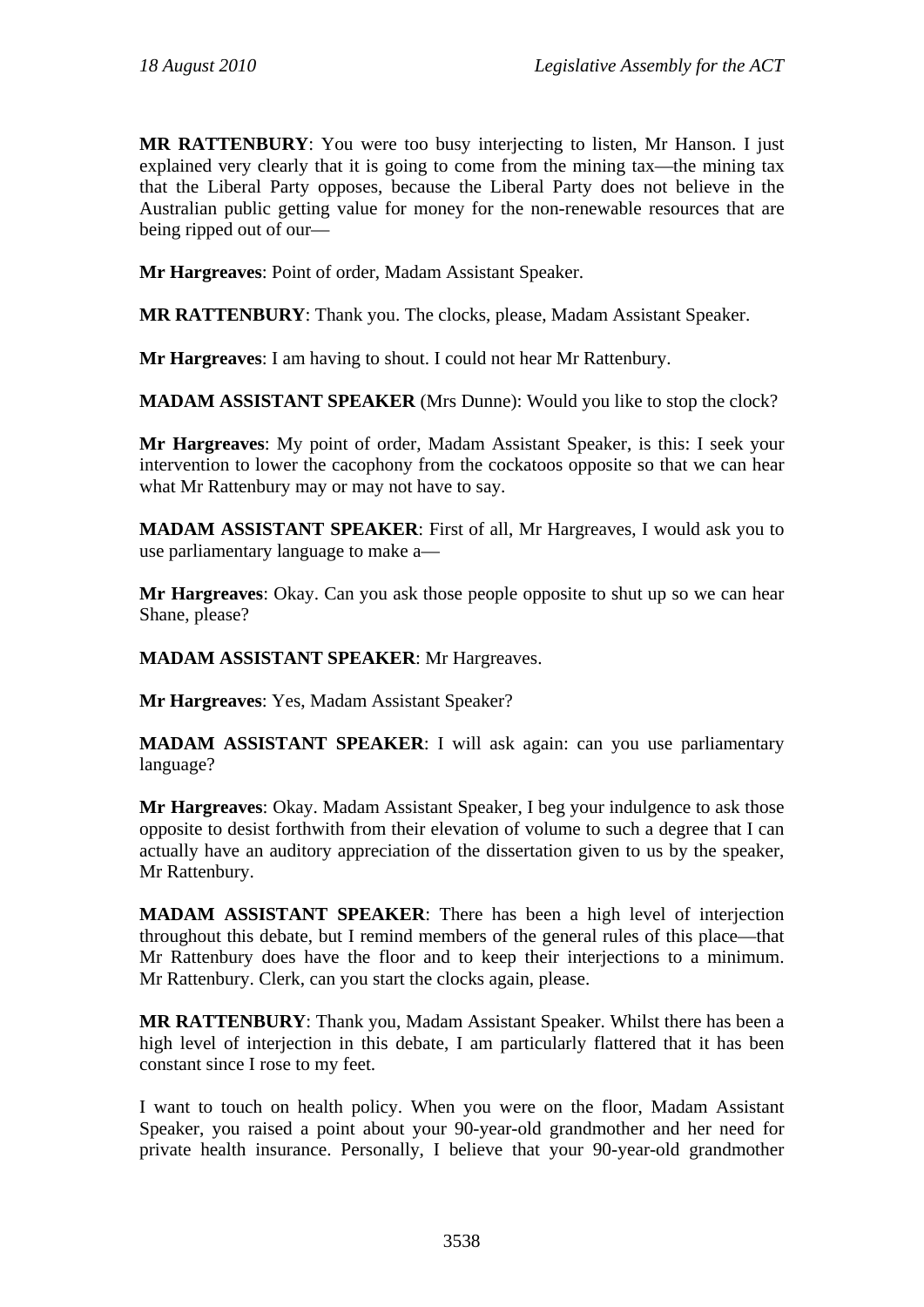should not necessarily need private health insurance—that we should be able to provide the sort of health system in Australia where, at the age of 90, having contributed to our society for an extended period of time, having contributed to Australian society for a long period of time, she should get the health cover she deserves without needing to sign up to private health insurance.

I want to come to some of the cost of living pressures that Mr Seselja flagged in his motion. He has made a series of quite broad, sweeping statements. I want to focus on a couple of the points that he has picked up on that affect Canberra residents. One of those is going to be electricity prices, but I would like to start first of all on the cost pressures Canberra families face on transport.

One of the themes of this motion is that there is a sense that the Greens are going to somehow make it worse for Canberrans. The Liberal Party seems to think that the Greens' strong advocacy of public transport and good planning is all about getting Canberrans out of their cars. Mr Seselja has made that point in this chamber on a number of occasions, particularly in the context of us making the observation that we believe Canberrans should be able to choose to not need a second car—that they should be able to have the choice to perhaps need only one car.

The reason we advocate this is that the cost of having a second car is extremely high. Let me turn to the *NRMA Motoring & Services 2010 whole of life fixed costs vehicle operating costs report summary*. This is the NRMA telling us what it costs to run a car. They have the least expensive whole-of-life costs by class of vehicle. They have taken the cheapest vehicle in each of the classes and worked out what it costs to run it—the whole-of-life costs for a medium car. So let us take something medium— \$147.83 a week to run a car. Let us talk about cost of living pressures. Let us try to give some of these Canberra families the choice to not have to spend that \$148 a week. That is nearly \$300 a fortnight out of the pay packet, yet the Canberra Liberals, every time—

#### *Members interjecting—*

**Ms Hunter**: Point of order, Madam Assistant Speaker. I cannot hear Mr Rattenbury at all. I would ask if the conversation across the chamber could be lower, but we have constant interjections. I cannot hear Mr Rattenbury, Madam Assistant Speaker.

**MADAM ASSISTANT SPEAKER**: On the point of order, there is a high level of discussion. I have not witnessed any actual interjection for the last little while, but there have been very loud conversations on both sides of the chamber. Can members keep the volume down, please?

**MR RATTENBURY**: I will just try and speak through the stench of hypocrisy, Madam Assistant Speaker. The point I was making was that there is \$148 a week that the Greens would like to see Canberra families not have to spend on a second vehicle.

**Mr Seselja**: Point of order, Madam Assistant Speaker.

**MR RATTENBURY**: The clocks, please, Madam Assistant Speaker.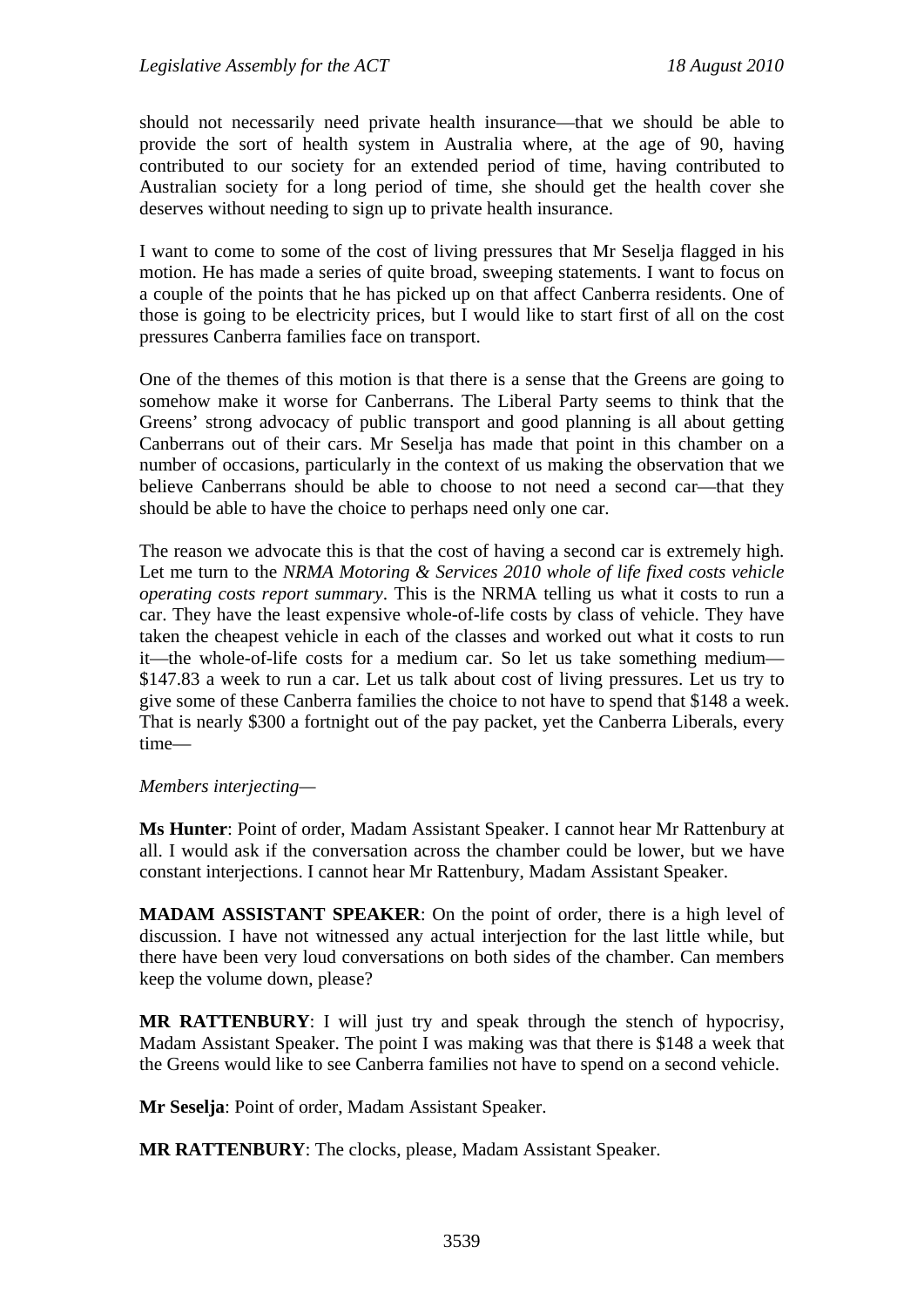**Mr Seselja**: Point of order, Madam Assistant Speaker. I am not sure if the "stench of hypocrisy" claim was aimed at you in some way. I am not sure if that was a reflection on the chair from Mr Rattenbury. I ask him to withdraw.

**MR RATTENBURY**: For the sake of clarity, on the point of order, it was not directed at you, Madam Assistant Speaker. It was directed at those opposite.

**MADAM ASSISTANT SPEAKER**: It should be withdrawn. It is inappropriate and unparliamentary.

**MR RATTENBURY**: On what basis? I seek clarification, Madam Assistant Speaker, as to on what basis it should be withdrawn.

**MADAM ASSISTANT SPEAKER**: Because I rule that it is unparliamentary language and I am telling you to withdraw it.

**MR RATTENBURY**: Fine. I withdraw it. It is not much of a concern. It is withdrawn.

**MADAM ASSISTANT SPEAKER**: Thank you.

**MR RATTENBURY**: The point I am simply trying to make is that the Greens would like to reduce the cost of living pressures on Canberra families by not needing a second car.

Let us come to electricity. Mr Smyth went to that at some level. Let us take Mr Abbott's well-known opinions about the science of climate change. Let us put those to one side, because they are really not even worth spending time on, and talk about what he wants to do on reducing carbon emissions. He does not want an emissions trading scheme. He wants no carbon tax and no burden on consumers. He wants his simple, direct action plan. That is basically taking taxpayers' money and giving it to companies to maybe do something about climate change. It is the most inefficient way. It is a case of "rent seeker central". It says, "Let's see who wants to come along and apply for a government slush fund and hand it over." It is economic rationalism. It is bizarre. It is so inefficient, coming from the party who believes that the market can find the most efficient way. It is simply bizarre from Tony Abbott. It is an absolute travesty of policy and it beggars decency.

Let us talk about electricity. One of the jokes of Mr Abbott's climate change policy, the random "don't give the price of carbon; give handouts to industry" policy, is that it is likely to cost more than the Greens' policy of putting a price on carbon. In his efforts to put no additional burdens on power generation and to have no emissions trading scheme, no carbon tax and no burden on consumers, Mr Abbott has completely missed the point.

Firstly, there is the \$3.32 billion direct action slush fund for industry. Secondly, the electricity industry has come out and said that prices could still rise under Tony Abbott's plan because it offers no investment signal to any other power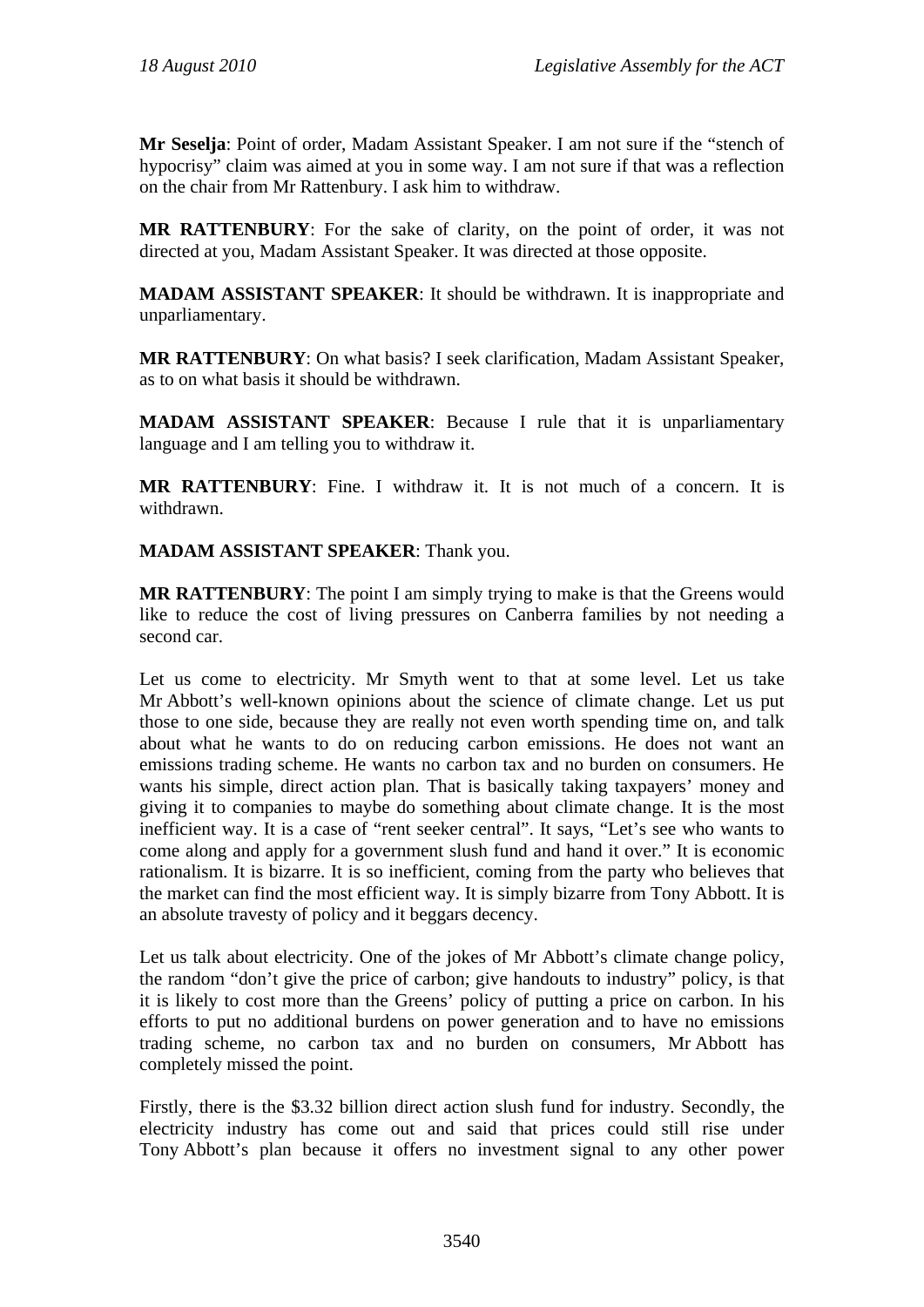generators besides the ones that get the government's handouts. Indeed, the chief executive of the Energy Supply Association said the coalition plan could get rid of the highest emitting of Australia's 33 coal-fired power plants, but that it would need to be followed by a carbon price to prevent investments in inefficient and more expensive stopgap technologies. Tony Abbott's denial—and listen to this—

**Mr Seselja**: Madam Assistant Speaker, a point of order on relevance.

**MR RATTENBURY**: Can we have the clock stopped, please?

**Mr Seselja**: I am not sure this is sticking anywhere near to the points that are in the motion. You might want to direct Mr Rattenbury to return to it.

**MR RATTENBURY**: On the point of order, Madam Assistant Speaker. Can we have the clock stopped, please? He is running my time down.

**MADAM ASSISTANT SPEAKER**: Stop the clock. First of all, members, it is not mandatory to stop the clock. It is something that is done at the discretion of the chair. It is absolutely unedifying—and I have witnessed it a lot today—to have members shouting out across the chamber to stop the clock. It has been unedifying. On Mr Seselja's point of order, the wording at the beginning of the motion relates to the cost of living pressures on Canberra's families. I would ask you, Mr Rattenbury, to be relevant to the motion.

**MR RATTENBURY**: On the point of order, Madam Assistant Speaker, Mr Seselja's motion specifically refers to utilities. Mr Seselja's motion specifically refers to electricity costs. I was speaking directly to a quote from the Energy Supply Association of Australia, a well-known stakeholder in the electricity industry, about the impact of the federal coalition's policies on electricity prices. It is directly relevant to Mr Seselja's motion because we are debating electricity prices.

**MADAM ASSISTANT SPEAKER**: I draw your attention to the terms of the motion, and I will ask you to speak to the terms of the motion, Mr Rattenbury. Can you start the clock?

**MR RATTENBURY**: What else is there to say, Madam Assistant Speaker? You have made your very clear position. At the end of the day, this is a preposterous motion. It is going to get the vote it deserves.

**MADAM ASSISTANT SPEAKER**: Mr Rattenbury, would you like to withdraw that assertion about the operation of the chair?

**Mr Hanson**: What was the assertion?

**MADAM ASSISTANT SPEAKER**: The assertion was that he had nothing else to say and that I had made my position very clear. That is unacceptable and I seek you to withdraw it now.

**MR RATTENBURY**: I was being quite literal, Madam Assistant Speaker. You made your position perfectly clear. I was unable to continue with that point, so there was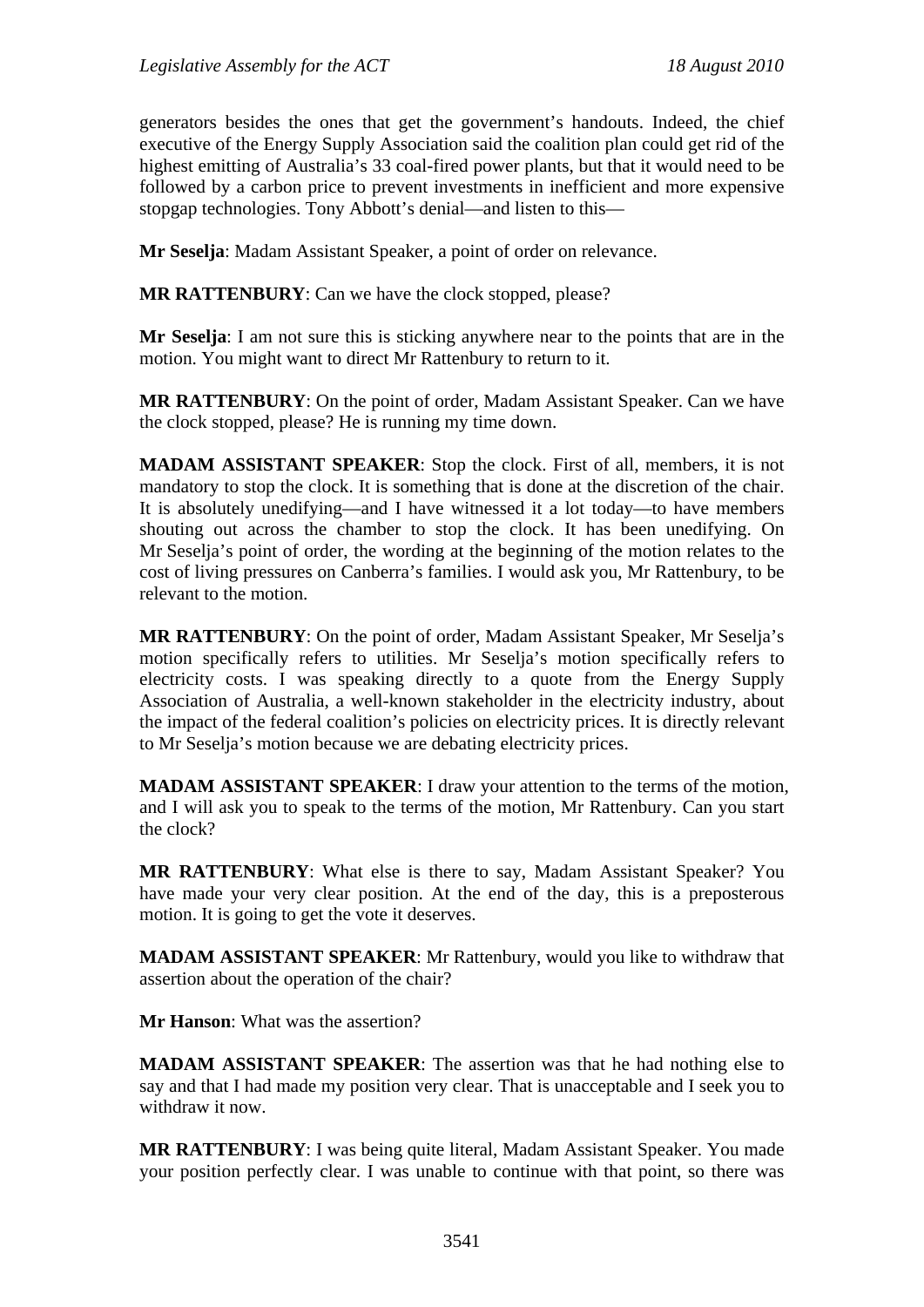nothing else for me to say. If you find that dissent, I withdraw, but I do not think it was dissent.

**MADAM ASSISTANT SPEAKER**: It is not dissent. It is an aspersion on the chair and I asked you to withdraw.

**MR RATTENBURY**: I withdraw.

**MADAM ASSISTANT SPEAKER**: Thank you, Mr Rattenbury.

**MR SESELJA** (Molonglo—Leader of the Opposition) (4.20): Madam Assistant Speaker, I thank you for bringing forward the amendment. We all listened with interest to Senator Brown's comments at the Press Club today. We were all interested, particularly because of Mr Barr's passionate and spirited defence of the Greens' education policy. He was saying they had to clarify it. They clarified it. We have had two Greens speakers, neither of whom has walked away from it. In fact, Mr Rattenbury said, "We've got all our policies on the website." The policy on the website says you are going to slash \$60 million from non-government schools. So there is your answer.

But we also got the answer through the non-answer of Senator Brown. Senator Brown was asked what the position was: was it the pragmatic position or the more strident position, let's say, of cutting the \$60 million? He refused to answer. He said, "We have not taken a vote." I guess it will depend on how the Greens are feeling on any given day. There was no answer on that question.

**Mr Barr**: That's a problem then. They need to clarify—

**MR SESELJA**: Mr Barr agrees that it is a problem, and it is a problem. We can take it from that that the policy on the website is correct.

What different standards are there now? Your policy is on your website. It is still there three days out from an election. You are asked whether or not it is your policy. You do not say that it is not your policy, but somehow we are to believe that maybe it is not. It is crystal clear, and it has been confirmed now through Senator Brown's non-answer and through the contributions from the Greens in this place. They have not walked away from it; they have backed it up. They have backed up the \$60 million slashing of the non-government school sector. They have backed up the \$37 million slashing of the private health rebate in the ACT, cutting the 30 per cent rebate for all Canberrans—for all Australians.

Senator Brown had some other interesting things to say and Mr Rattenbury referred to them in his speech. He talked about the fact that they were going to put extra money into education. Senator Brown was asked about this. He was asked about, firstly, the mining tax. He said he wants the old mining tax which brought down a prime minister. Senator Brown wants that mining tax. They asked him, "What if you can't get that? What are you going to do? Are you going to vote it down?" He said, "No. We're going to take the alternative between the Liberals' position, which is not to have a massive increase in the mining tax, and the compromised position which the Rudd-Gillard government has come up with." They have chosen it.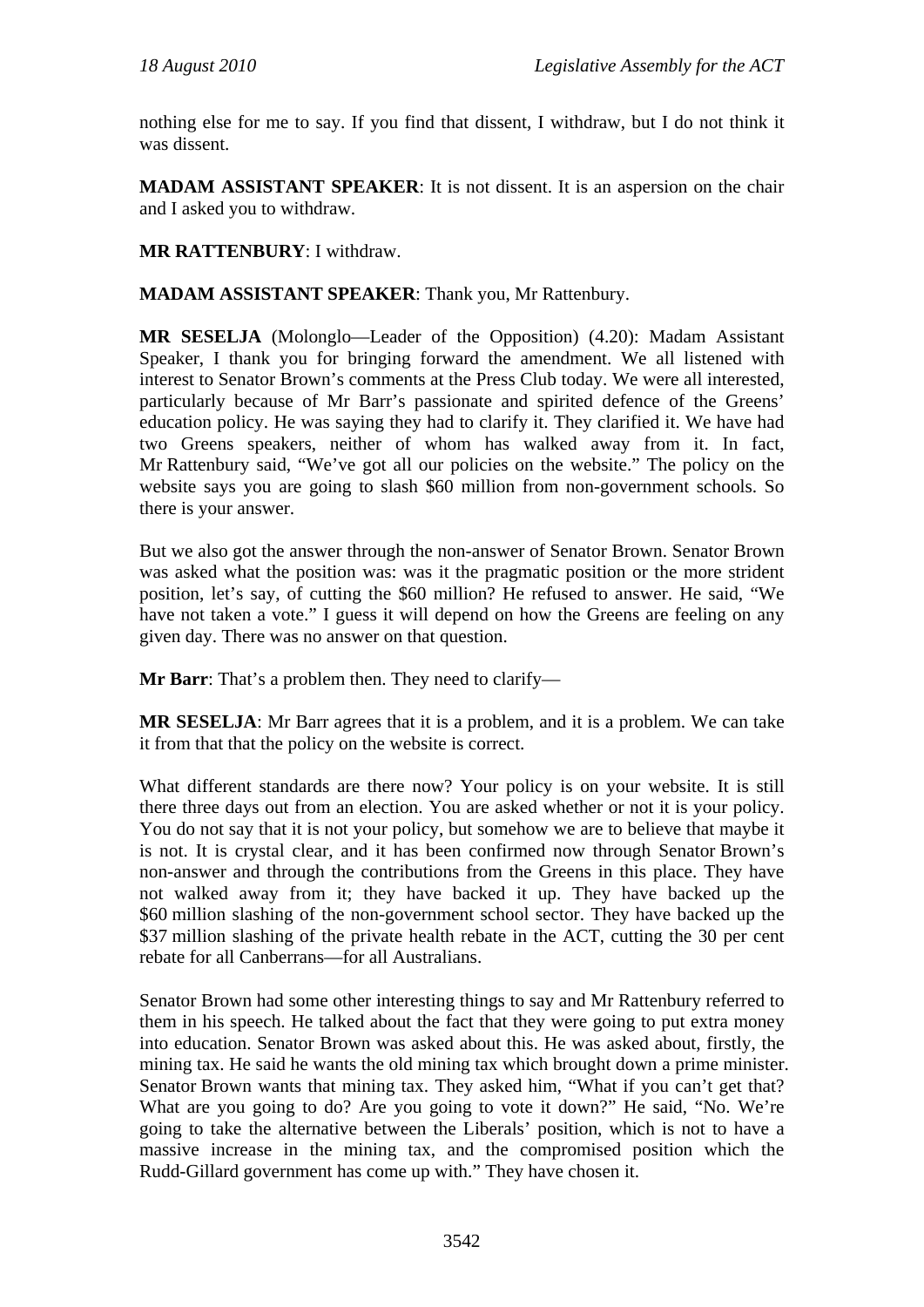He was asked where he was going to get the money from. He has been pointing to all this extra money to fund education and he did not have an answer. Again, he did not have an answer. So the \$2 billion is reliant on a tax that will never happen. It is reliant on the old tax. The prospect of that getting up, as I believe was acknowledged by Senator Brown, was clear. Again, we have this pretending that you are going to do something when you are not. When it comes to issues where the Labor Party and the Greens are of one mind, or of a similar mind, we know there is a much greater prospect that they will get it through.

How do we know the Labor Party's philosophical position in relation to non-government schools? We have seen it over a number of years. It was only two elections ago that they went to the electorate with a hit list of non-government schools. That is their true position when it comes to non-government schools.

**Mr Rattenbury**: I rise on a point of order, Madam Assistant Speaker. Mr Seselja and his colleagues have raised a number of points of order about how this is a motion on the cost of living pressures on Canberra families. I am not sure how Senator Brown's press conference or any of this is relevant to the point that Mr Seselja is making.

**MR SESELJA**: Madam Assistant Speaker, on the point of order, if I could, please—

**MADAM ASSISTANT SPEAKER**: Okay. Could you stop the clock, please?

**MR SESELJA**: I will just slowly talk you through perhaps all of the bits and how they are relevant.

**MADAM ASSISTANT SPEAKER**: No, Mr Seselja, you can sit down. Mr Rattenbury, the question is that the amendment moved by me be agreed to. The amendment reads:

Insert after paragraph (1)(e):

"(ea) the unwillingness of the Leader of the Australian Greens, Senator Bob Brown, to disavow this policy during his address to the National Press Club on Wednesday, 18 August 2010;".

I think that Mr Seselja is being entirely relevant. Thank you. Can you please start the clocks?

**MR SESELJA**: Thank you, Madam Assistant Speaker. There is a hint of desperation in some of the points of order. Where they may—and this our concern—actually get somewhere is if a Labor government is returned and there is a Greens balance of power. On those issues that they philosophically agree on—

**Mr Doszpot**: Andrew has already agreed on everything.

**MR SESELJA**: We saw Mr Barr's passionate defence of them, which suggests that there is some philosophical agreement. I think he used the Prime Minister's words: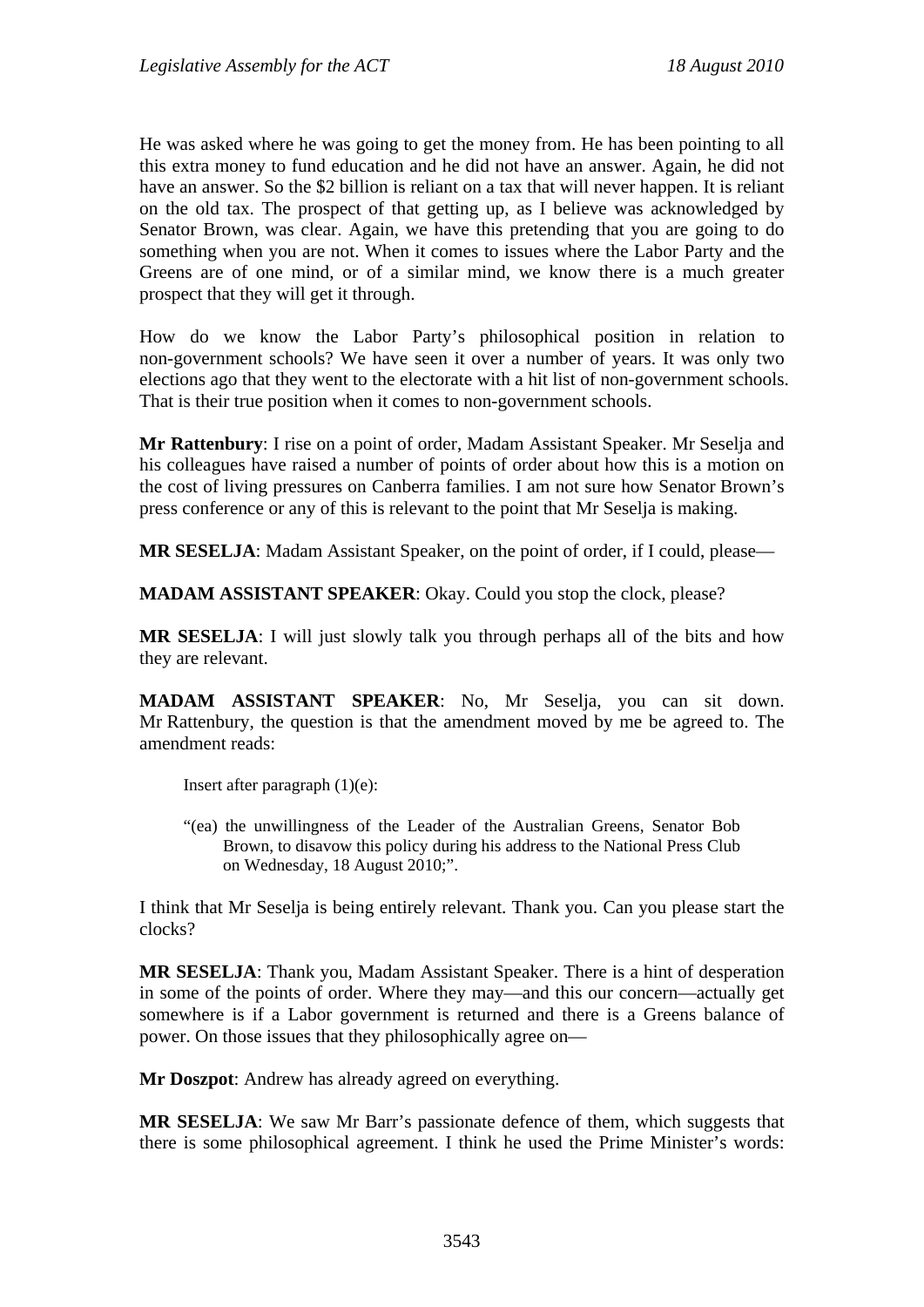"some emerging points of agreement". So we have got emerging points of agreement between—

**Mr Barr**: Because their policies moved to align with ours.

**MR SESELJA**: Apparently not, but there were "some emerging points of agreement". If you go far enough to the left I am sure you will catch up with them. We know that what the Labor Party say and what they do is different, and we can see them blaming the Greens for having to abolish the private health rebate. Remember, they opposed the private health rebate as well. So we have got the Labor Party who always philosophically opposed it and the Greens who have said they will abolish it. When you do the numbers, if the Greens and the Labor Party have the majority between them after the next election, if there is a Labor government—so a majority in the House of Representatives and a Labor-Greens majority in the Senate—I am backing that some of these policies will get through.

We will see the 30 per cent health rebate slashed, with 55 per cent of Canberra families seeing their fees go up 30 per cent. As for funding to non-government schools, Ms Gillard was part of that shadow cabinet that had the hit list. Philosophically, it does not seem a big move when, even in this election, they have flipped and flopped as to exactly how long they will guarantee funding into the future. They have had to move on that at the last minute as well.

It is right that we are concerned about that. We know that Bob Brown will not be able to get every one of his policies and there has been a level of pretending. It was put to him again that there would not be a vote in the Senate on issues around the public service and he could not refute it. So the Greens are pretending they are going to do something about the public service when they are not. There are areas where they are pretending they are going to do something that they cannot and there are areas where they are pretending they are not going to do something when their policy specifically says that they will.

This is the sort of back and forth that we have seen again today. We heard earlier today that the Greens have never used this 30,000 figure: "No, no, no, we didn't use that lie. That lie was used by other people. We just backed it up." Of course, Senator Brown again used it today. He used the lie. He referred to the lie. Even the Australia Institute put a completely different figure on it. On this issue perhaps we have to have some scepticism when we look at the board of directors of the Australia Institute. They are making an argument in favour of Lin Hatfield Dodds.

Who is on the board of the Australia Institute, Madam Assistant Speaker? Let us have a think about it. There is Sharan Burrow, who is from the ACTU, who backed the 30,000 figure. Who else is on there? There is the chief of staff to Senator Bob Brown and there is a Senate candidate called Lin Hatfield Dodds. We have got the Greens in here today saying that we should take seriously these numbers, and these are much lower numbers than the lie that was repeated again by Senator Brown. They are much lower numbers, but even these numbers cannot be trusted because we are being asked to say on behalf of the Greens' Senate candidate that an organisation she is on the board of has come out with figures that back up her argument.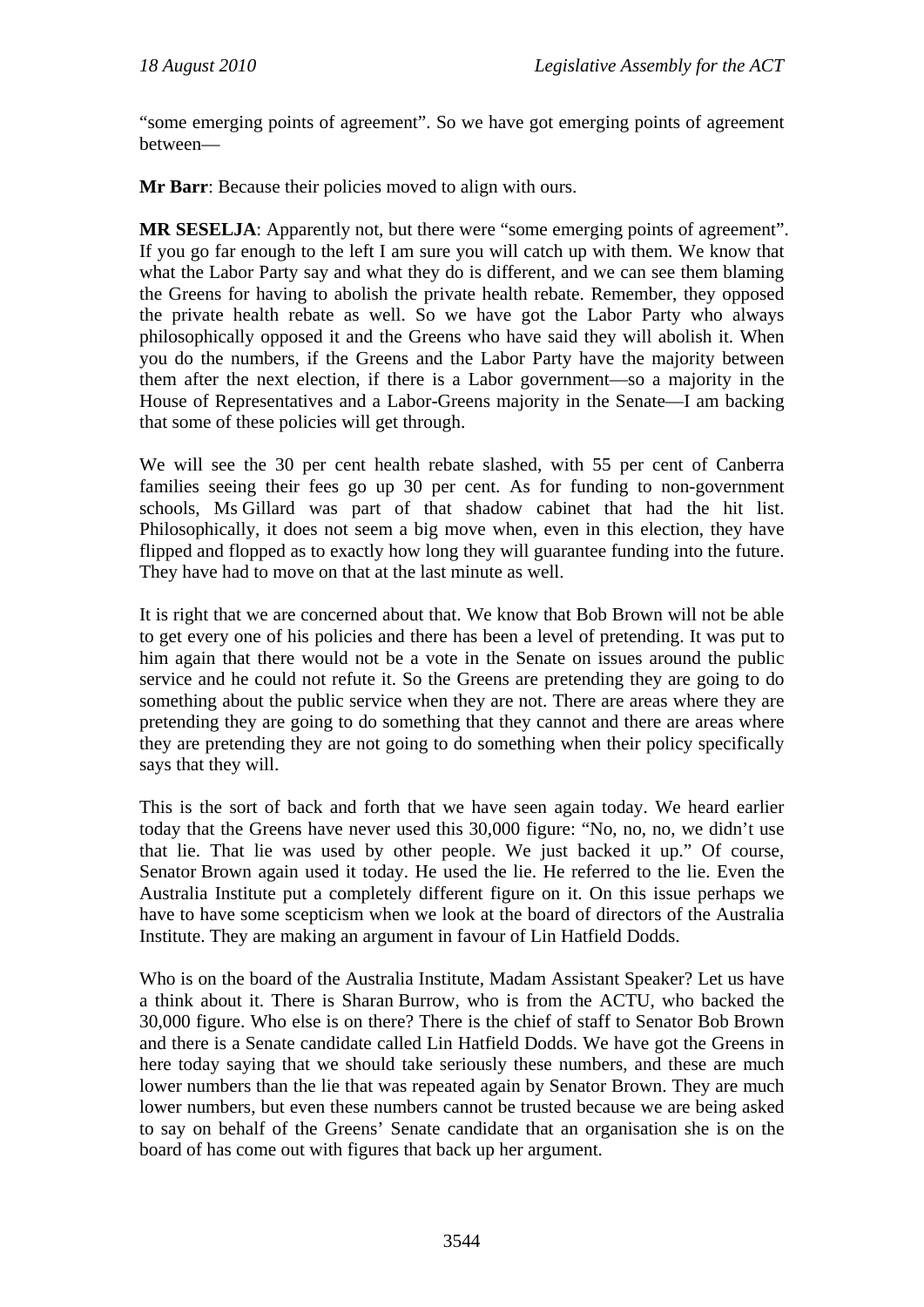**Mr Hanson**: Who would have thought?

**MR SESELJA**: Who would have thought? It is about integrity, Madam Assistant Speaker. We saw it and they were caught out, and Senator Brown has confirmed it. We have heard from both Mr Rattenbury and Ms Hunter today. They have not for one moment walked away. These policies are clear. They are on the table and on their website. They have not been refuted. Senator Brown had the opportunity to refute them today. They go to the real cost of living pressures for people in the ACT. They go to school fees. They go to the cost of childcare. They go to the cost of private health insurance—the 55 per cent of Canberrans who pay for private health insurance. As Mr Smyth pointed out, a large number of these people are on low incomes. A large number, again, are on middle incomes. Pensioners and ordinary workers right around the territory who pay for private health insurance will see it go up 30 per cent if the Greens get their way in the Senate. They will see their school fees go up. They will see their childcare costs go up. These are the facts.

I am pleased that, despite the attempts to distract, neither of the Greens speakers has pretended today that the policy is any different. There has been some pretence at other times, but we have had it absolutely confirmed—and we had it confirmed at the Press Club today—that these are the Greens' policies. They will push up the cost of living. They will hurt Canberra families.

**MR DOSZPOT** (Brindabella) (4.31): The Greens' assault on private institutions and the private school sector over the past few weeks, this ideology-driven posturing, is becoming increasingly concerning to our community, on a number of levels. The economic impact on the ACT and the cynical and dangerous attack on the freedom of personal choice, not taking for granted the liberties we enjoy, the freedom to choose, to live one's life the way one sees fit, to be what you aspire to be and not just what you are born into, are all things worth fighting for. This motion broadly frames that the Greens' policy will put considerable upwards financial pressures on Canberra families.

As shadow minister for education, I would like to comment on the Greens' policy on non-government schools which, it needs to be said, smacks of bitter class envy. And if carried and supported by Labor, as seems fairly obvious by Mr Barr's comments, it is vindictive enough that it will make parents and children in non-government schools suffer for it.

Take away choice in healthcare delivery, take away choice in insurance and now take away choice when it comes to our children's education, the mantra of the Greens seems to be "the government can provide all". And before long, if they have their way, parents can choose from a plethora of school options, that being public school or public school or public school. As Mr Barr so clearly illustrated just a few moments ago, these policies of the Greens are like watermelons: green on the outside and red on the inside. And I thank Mr Barr for that quote.

Ultimately, Canberrans will have to foot the bill for these unnecessary social engineering aspirations. As a Liberal and an elected member of this Assembly, I do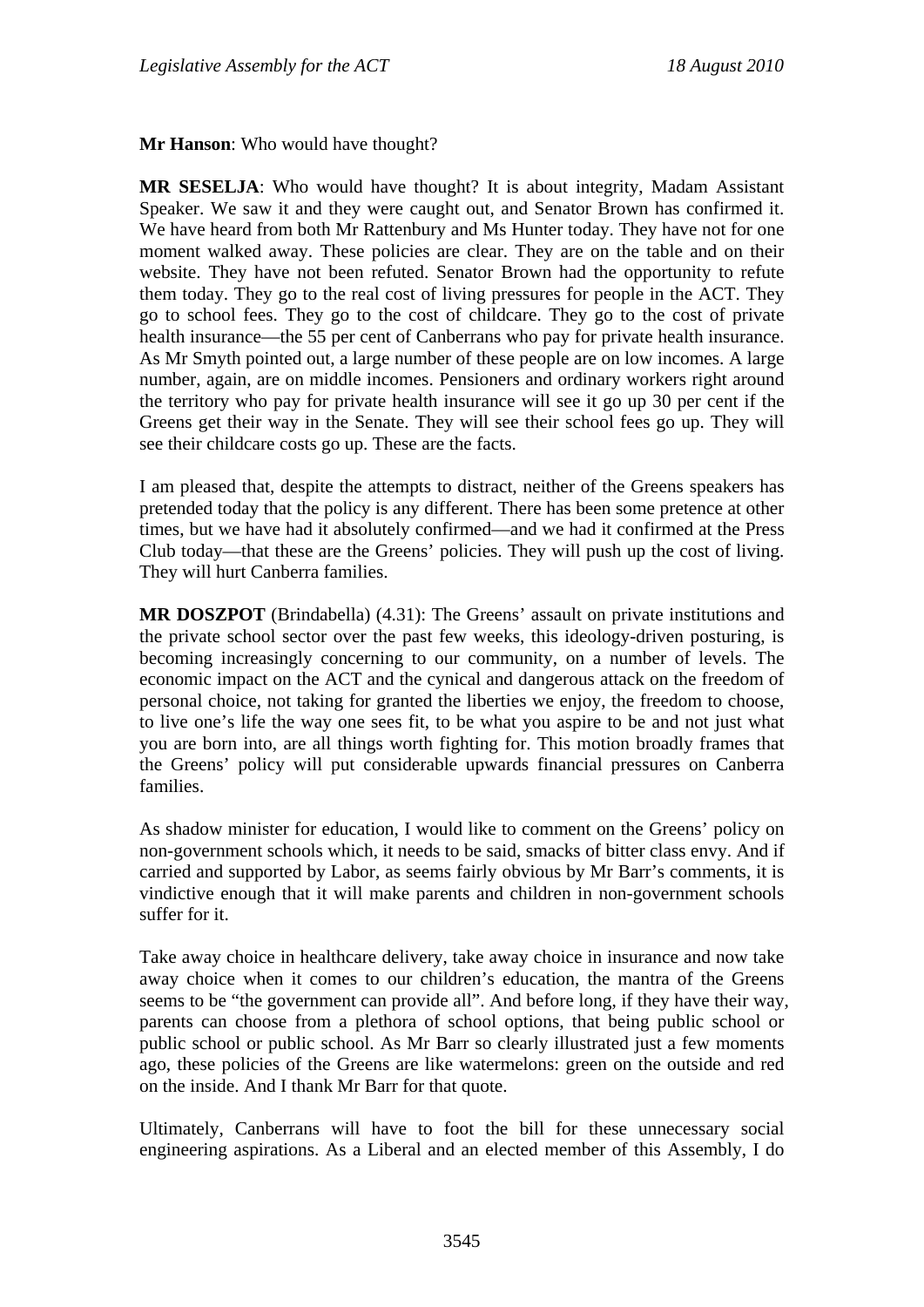not believe that we can micromanage the lives of Canberrans. We do not have the mandate to do so. Furthermore, it would violate the civil liberties of Canberrans.

Education, the reason why all of us here can read and write, is a fundamental human right. As taxpayers, parents have the right to send their children to public or private schools. And the government should fund both to an appropriate level. The Greens' proposed policy intends to rip approximately \$60 million from ACT private schools by diminishing commonwealth government funding to 2003-04 levels.

In addition to that, the Greens' policy on education will reduce the level of government funding to non-government schools by taking into account moneys raised locally via school fees, fetes, philanthropic support and decoupling it from public school spending. It will take away the freedom of religion by forcing faith-based schools to employ people who do not share their values, in effect making it mandatory that Christian, Muslim and other religious schools must hire non-believers. It will treat non-government school students as pariahs not worthy of government funding, and stop the development of new non-government schools if they endanger the viability and diversity of existing public schools.

All in all, there are approximately 16 sections and subsections that have a negative impact on non-government school communities and the overall ACT school system at large. Leadership, true leadership, is about doing what is good for the community, living up to our fiduciary responsibilities, not following some personal agenda and forcing people to kowtow to it.

The facts in the ACT are these: the ACT currently has the highest proportion of non-government school students in any jurisdiction, at approximately 40 per cent and that to remove or reduce funding of non-government schools into the Greens' image will destabilise the present school system in the ACT.

At the moment, at only 17.2 per cent, non-government schools are already receiving government funding at levels well below the national average of 25 per cent. Seen as a glass-full proposition, this means every non-government school student technically saves the government 82.8 per cent of funding for a public school student. According to an ACT independent school organisation, private ACT schools save the government more than \$100 million a year.

The real upshot of what the Greens are proposing, in truth, will be a handful of non-government schools that will become more elite. The Greens will drive up the cost of non-government school education beyond what most Canberra families can afford, leaving the choice of a private school education something only accessible to the upper middle class and the rich. This, I find, un-Australian; and the Greens' policy regarding non-government schools, draconian.

Already we see the possible effects of their policy in other jurisdictions. In a 15 August *Sydney Morning Herald* article, the Melbourne Director for Catholic Education estimated that the Greens' funding policy would cut \$427 million from Catholic schools, including more than \$110 million taken from Victorian Catholic schools, to serve the neediest in the community.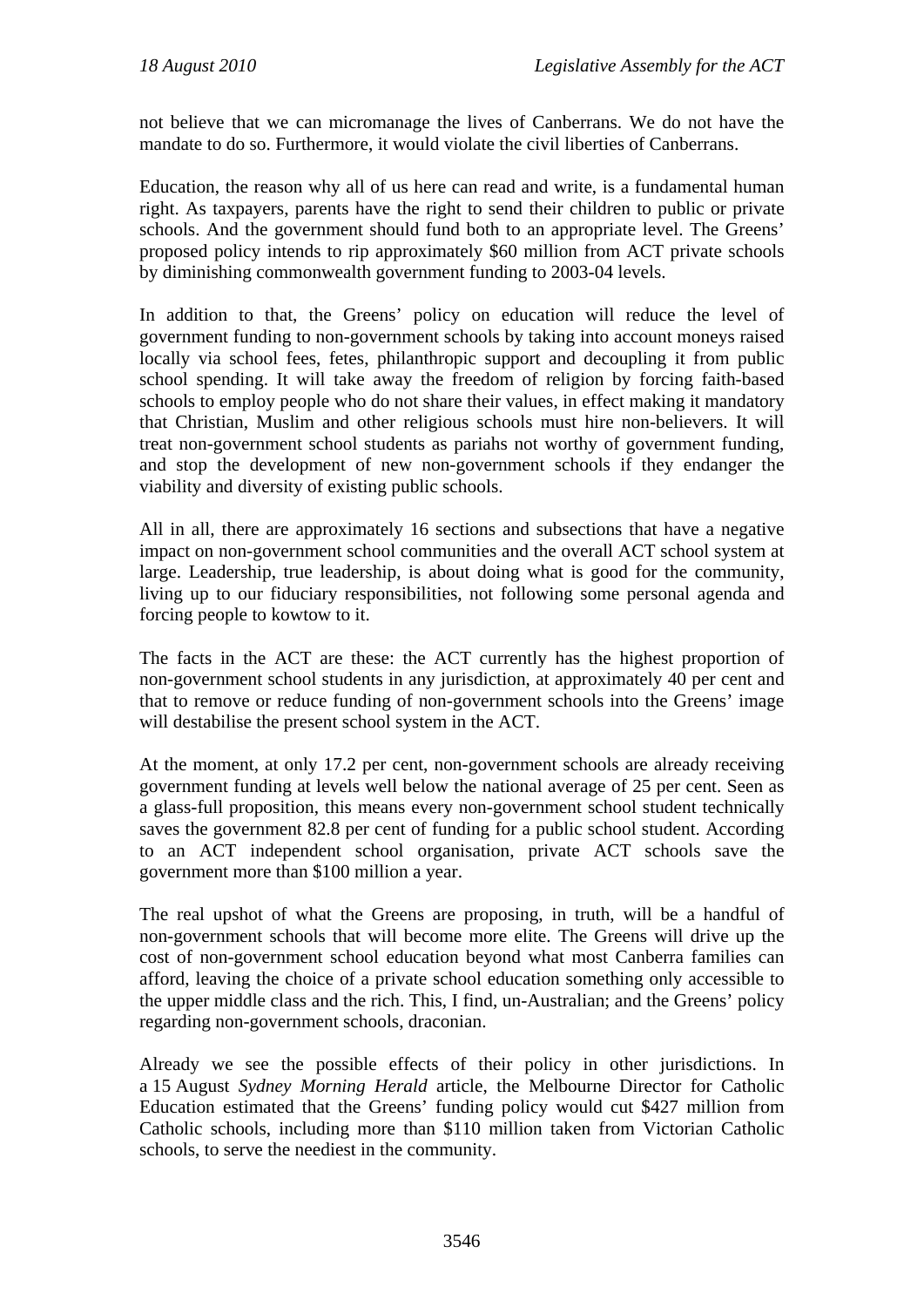As I deliver this speech now, even though they have pledged that no money will be taken out of any Canberra private school, the Greens' policy to reduce funding for non-government schools still remains on the Australian Greens' website. It has been there for over six months and we have heard all sorts of reasons why that should not be taken into account. Even Mr Barr was alluding to the fact that that is not current policy.

We have not heard, if it is not current policy, why it is still there. Why, six months down the track, if they are so keen on making sure that the community knows what their policies are, do these idealistic individuals within our midst not point out to their counterparts in Canberra or their constituency, "This is not accurate; no, it is not on"? I have never heard any of our members in the Assembly point out the error of their policy or the fact that the policy is on there in error. John F Kennedy once said, "An error does not become a mistake unless you refuse to correct it." And I believe that backs it up pretty well.

I stand by this motion's thesis that the Greens' policies mentioned in this motion are irresponsible and detrimental to our community. As we are fast approaching the federal election on 21 August, we, the Canberra Liberals, have drawn a line in the sand. Should the Greens have their wish, let it not be said that no-one cared or that no-one objected to these watermelon policies.

**MR BARR** (Molonglo—Minister for Education and Training, Minister for Planning, Minister for Tourism, Sport and Recreation and Minister for Gaming and Racing) (4.39): In short, having just read as much as I can of Senator Brown's speech to the Press Club today, not having had the benefit of seeing the question and answer session and whether he was directly questioned on this matter, I have some sympathy with the amendment that you have moved, Madam Assistant Speaker Dunne. In fact, should the Liberals seek to amend the entirety of this motion to reflect something more along the lines of calling on the Greens to absolutely clarify their position then the government would be inclined to support such an amendment.

The comments I made earlier were based on written statements from Lin Hatfield Dodds, someone whom I hold in high regard and someone who, I believe, when she makes a statement outlining her position and the position of her party, is to be believed. And she did say, in a media statement on 10 August, that she welcomed the debate about getting the balance right and about supporting private and, in particular, less well-off independent and Catholic schools and ensuring that public schools are of the very best quality.

If that is the Greens' position, and clearly that is different from what is on the website that goes back to March, I think it is entirely appropriate for this Assembly to seek some clarification in the context of this debate about exactly what the Greens' position is. It would help if Ms Hunter, as education spokesperson, came down and repeated the comments of Ms Hatfield Dodds—

**Mr Seselja**: In *Hansard* would be pretty good, wouldn't it?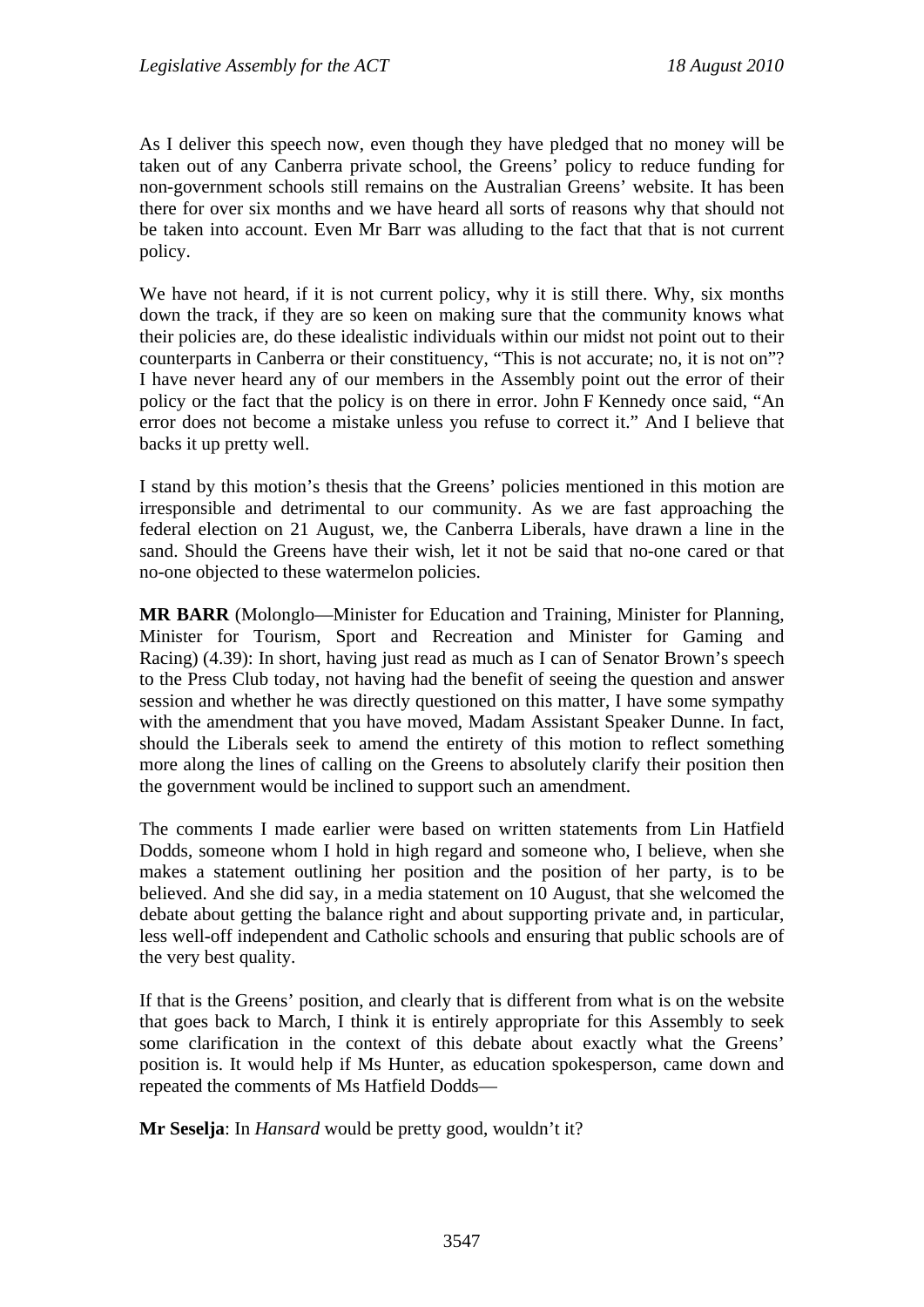**MR BARR**: If she put it in *Hansard* and said very clearly that the Greens no longer support cutting funding from non-government schools in order to fund their policy priorities in other areas of education and, if that is the case—and that is, as I understand it, what Lin Hatfield Dodds has said and what Senator Brown said a few days later in relation to some specific questions on this matter—then my comments this morning stand, and this is an unjustified attack from the Liberal Party.

But if the Greens are not prepared to back up what Senator Hatfield Dodds—I am getting ahead of myself there—candidate Hatfield Dodds said on 10 August and what Senator Brown said a few days later, if that is no longer their position then they do need to declare that. So some clarity on the matter from the Greens party would be, I think, useful in aiding the Assembly to have an informed vote on the motion before us.

My comments are confined only to the education aspects of the original motion that has been moved by Mr Seselja. Unless some evidence is put before us to the contrary, Madam Assistant Speaker, the amendment that you have moved would appear to be a statement of fact and one that I think is quite reasonable for the Assembly to consider. But if it is contained within the rest of the motion, that does appear to be unnecessarily political and something that we do not agree with, then I do not believe the government could support that.

It could perhaps lead to the withdrawal of your amendment, Madam Assistant Speaker, if the Greens leader were to come down and reiterate the Greens' policy as I believe it to be, as stated by Lin Hatfield Dodds and Bob Brown. I would not, of course, put words in your mouth, Madam Assistant Speaker, but it would be important to get some clarity on that matter, would it not? There is an opportunity for Ms Hunter to do that and to formally put on the record what the ACT Greens' position is. Obviously, this level of government will be considering schools funding policy into the future as well.

**Mr Smyth**: I downloaded that at 3 o'clock.

**MR BARR**: Yes, indeed, and I downloaded the Greens' policy this morning.

**Mr Smyth**: And there it is.

**MR BARR**: And there it is. And that is legitimate. It is still there in that context. I gave them the benefit of the doubt that they had more recent statements on the record, dated 10 August and 15 August.

**Mr Coe**: Foolish.

**MR BARR**: That may well have been foolish. But the opportunity is there in this debate for the Greens to come back into the chamber, for Ms Hunter to come back down, or for Mr Rattenbury, as he is sitting here, to clarify it once and for all so that the Assembly can make an informed decision on both this amendment and the substantive motion moved by Mr Seselja.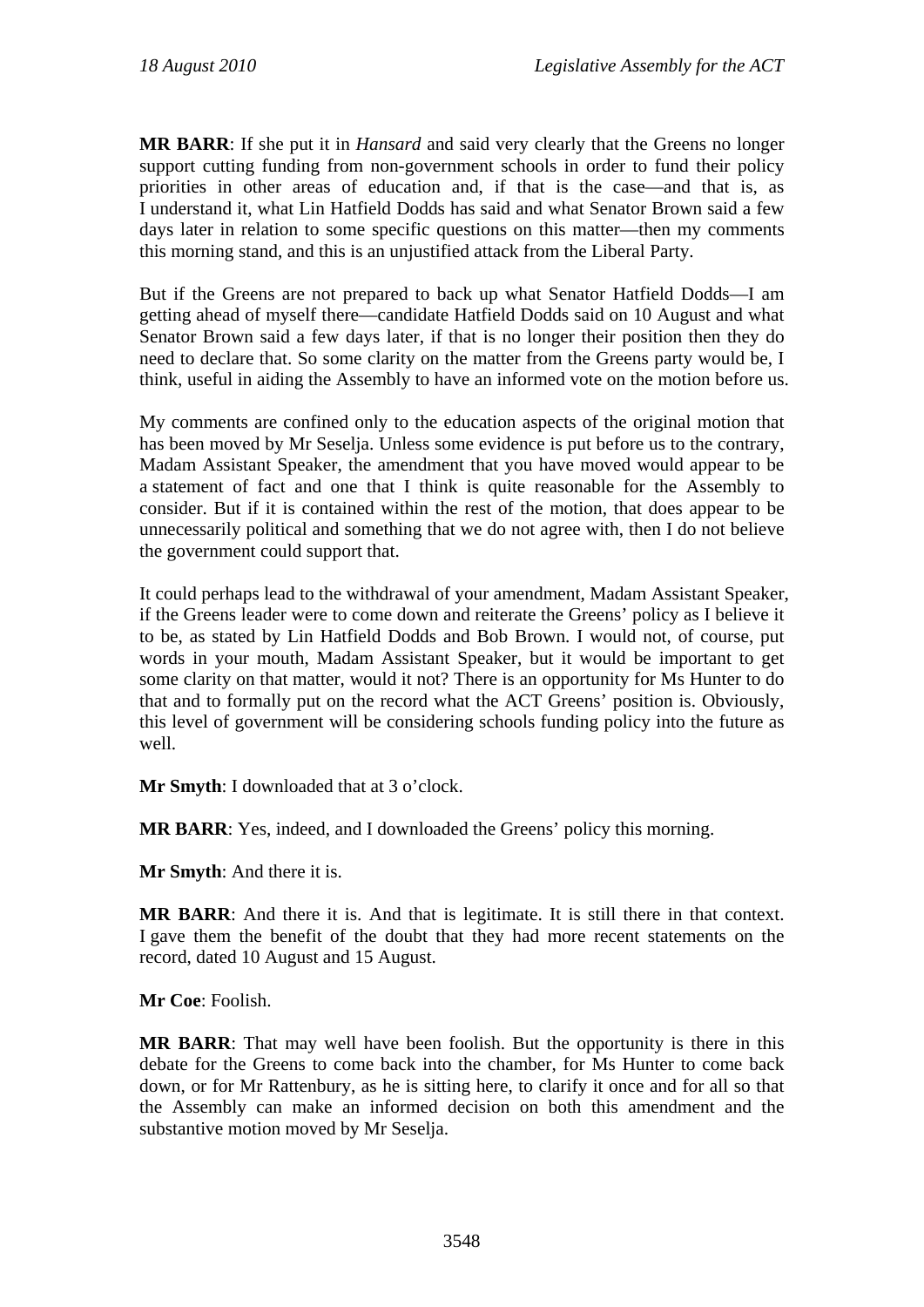Again, my comments this morning in relation to the Greens' policy were on the basis that I accepted what Lin Hatfield Dodds and Senator Brown had said last week, that they no longer held the position that was outlined on their website in March.

**Mr Smyth**: He did not disavow it today.

**MR BARR**: That is a problem, if he did not disavow it today. That is a problem, because it would appear he will be wanting to walk both sides of the street on this matter. And that is concerning. I have heard Mr Rattenbury say how important it is to have clarity on policy, and certainly I am aware, as minister, how accountable I am for every word I say. There is no prospect at all for me or the Labor Party to try to walk both sides of the street on any issue. There is always someone, be it the Greens or the Liberal Party, trying to hold us to account on everything we say. To be fair to the Liberal opposition and the alternative government, we are certainly applying that level of scrutiny to them. For a party that holds a significant number of seats in this place and is, if we are led to believe, within 2,000 votes in the closest Senate contest in the country—if all this is to be believed—clarity on this matter is important.

I think now is the opportunity for the Greens to once and for all put this issue to bed, to either come in here and say, "No, what is on our website from March is our position," or come in and say, "No, what Lin Hatfield Dodds and Bob Brown said last week is our position." One or the other, let us know and then we can have an informed vote on both the amendment and the motion. I think that is the only reasonable position that this Assembly can take this afternoon.

**MR COE** (Ginninderra) (4.46): I too share the concerns of the opposition—we are quite genuinely scared that the role about the Greens could play in Australian politics post Saturday, or, perhaps more accurately, post July 1 next year, when most of the senators that get elected on Saturday, will come into the chamber.

The Greens are a threat to Canberra's families. They are a threat to the future of Canberra and they are a threat to the overall prosperity of our nation. I think what makes this particularly interesting is the fact that it is usually the Greens that are out and about in the media or in this place or in other chambers across the country talking about morals, talking about integrity, talking about hypocrisy and trying to stamp it out, yet it is the Greens of late that have demonstrated the hypocritical side to their politics and the hypocritical side to their campaign.

The classic case over just the last few days is of course the four-wheel drive issue. I have been criticised in this chamber for the car that I drive, and my colleagues on this side of the chamber have also been criticised, and I know that, privately, those opposite and the Greens have also criticised us as well. You have a situation whereby people like myself get a sticker slapped on the back of their car near the Legislative Assembly saying, "I am driving a climate killer," yet here we have a Greens candidate and a Greens senator-to-be driving a four-wheel drive V8 Landcruiser.

Is that not hypocrisy? I wonder whether she drove the four-wheel drive when she went to the Climate Crusaders Walk Against Warming—or should it be the Climate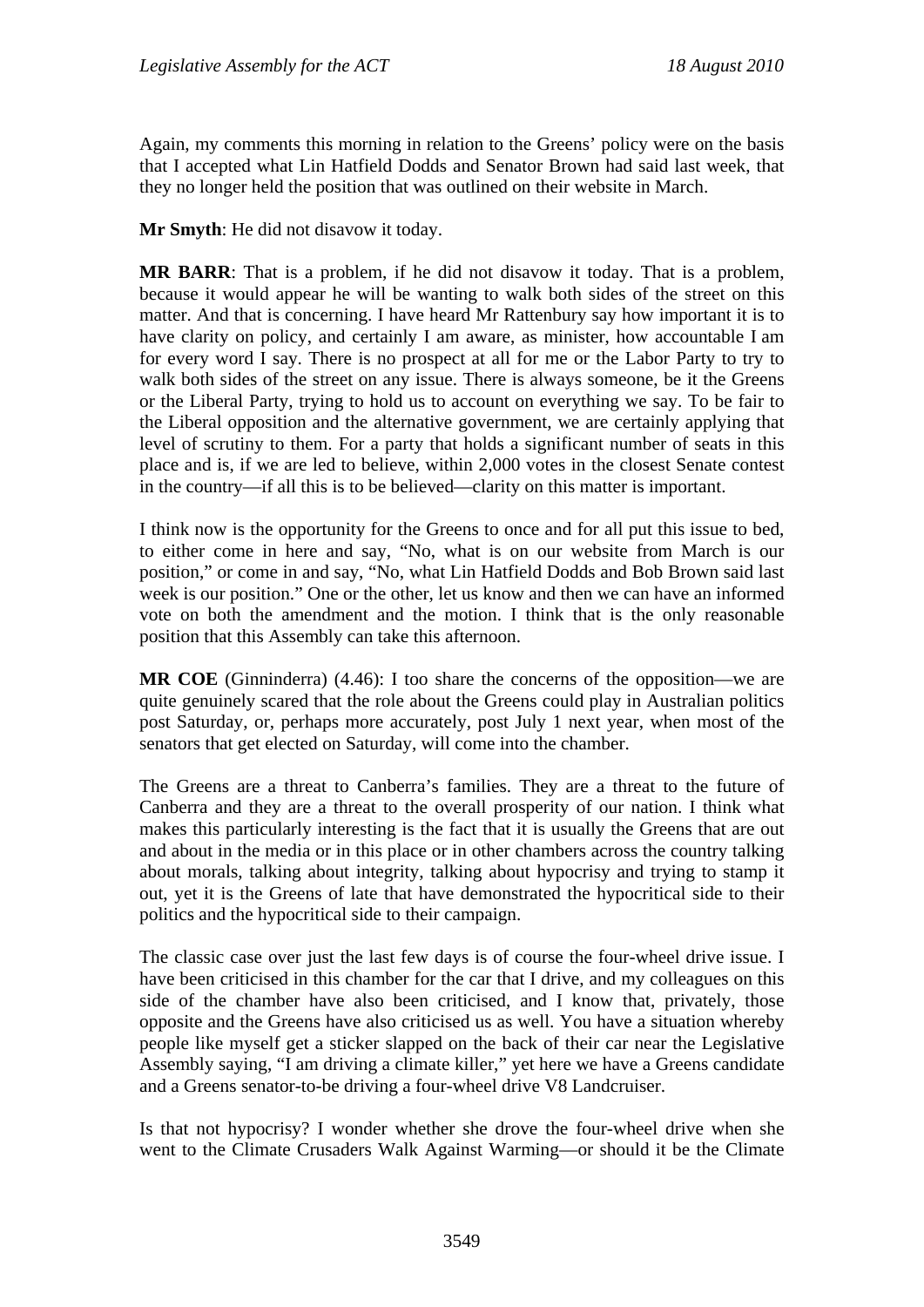Cruisers Walk Against Warming to take into account the V8 Landcruiser that she probably drove to this event? I see her there, arm in arm with Bob Brown. I wonder what the people in the Greens party thought when they opened up the paper last week and saw that. I wonder what the Greens MLAs thought when they read that. I wonder whether they thought, "You know what? Maybe this person is not a true believer. Maybe she is not one of us."

But I am afraid I think Lin Hatfield Dodds is one of the Greens. I think she is one of the true believers, yet she seems to be hypocritical on a few different things. To that end, I believe she will vote with Bob Brown in the Senate on every single matter should she be elected on Saturday by the people of the Australian Capital Territory. It is a very real risk the people of Canberra are confronting. It is a very real risk that Canberrans must choose to avoid on Saturday, because so much is at stake if we do lose that Senate spot to the Greens.

One thing which does complicate any predictions of what might happen in the Senate would be what has happened in this place over the last couple of years. If your perception of the Greens was "radical whale-hunter chasers" or "radical damavoidance campaigners", people that are advocating 10 per cent public housing, or whatever it may be, I think the evidence of this place has shown that the Greens have had next to no impact whatsoever on the policies of this government. I would think the Labor Party would be pretty pleased with how the last two years have gone with the Greens on the crossbench. I wonder what it is in the Labor platform over the last couple of years that they have not got up because of the Greens. What is it in their suite of policies that they took to the 2008 election that they have not been able to progress because of the Greens?

This is as good as it is going to get for the Greens. They have got four members, and they have never had four members before. It is as good as it is going to get; this is the high point of the Greens in the Australian Capital Territory. I wonder whether these four people, when they come to work each day, think, "I am living the dream. This is as good as it is going to get. This is the ultimate moment for Greens politics in the ACT." I wonder whether they turn up and think, "I am making a difference. I am changing the way the ACT is governed." Well, they are not. The Labor Party is having a field day with this crossbench, because the Labor Party is getting exactly what it wants—exactly what it wants.

They might put on a show every six months and they will have a joint caucus meeting. Or every now and again they might back a Greens motion saying, "We will do a report into a review into something we might do in three terms time." Whatever it might be, this Labor Party is having a field day with the four Greens members of the Australian Capital Territory Legislative Assembly.

Unfortunately, I do not think Bob Brown is as much of a pushover as are Shane Rattenbury and Meredith Hunter. I think he is probably the real deal when it comes to conviction and standing up for what he believes in. So, should Lin Hatfield Dodds be elected to the Australian Senate on Saturday and should other Senate races go their way, it would mean that the Greens would have the balance of power in the Senate and, unlike the Australian Capital Territory Greens, I think they would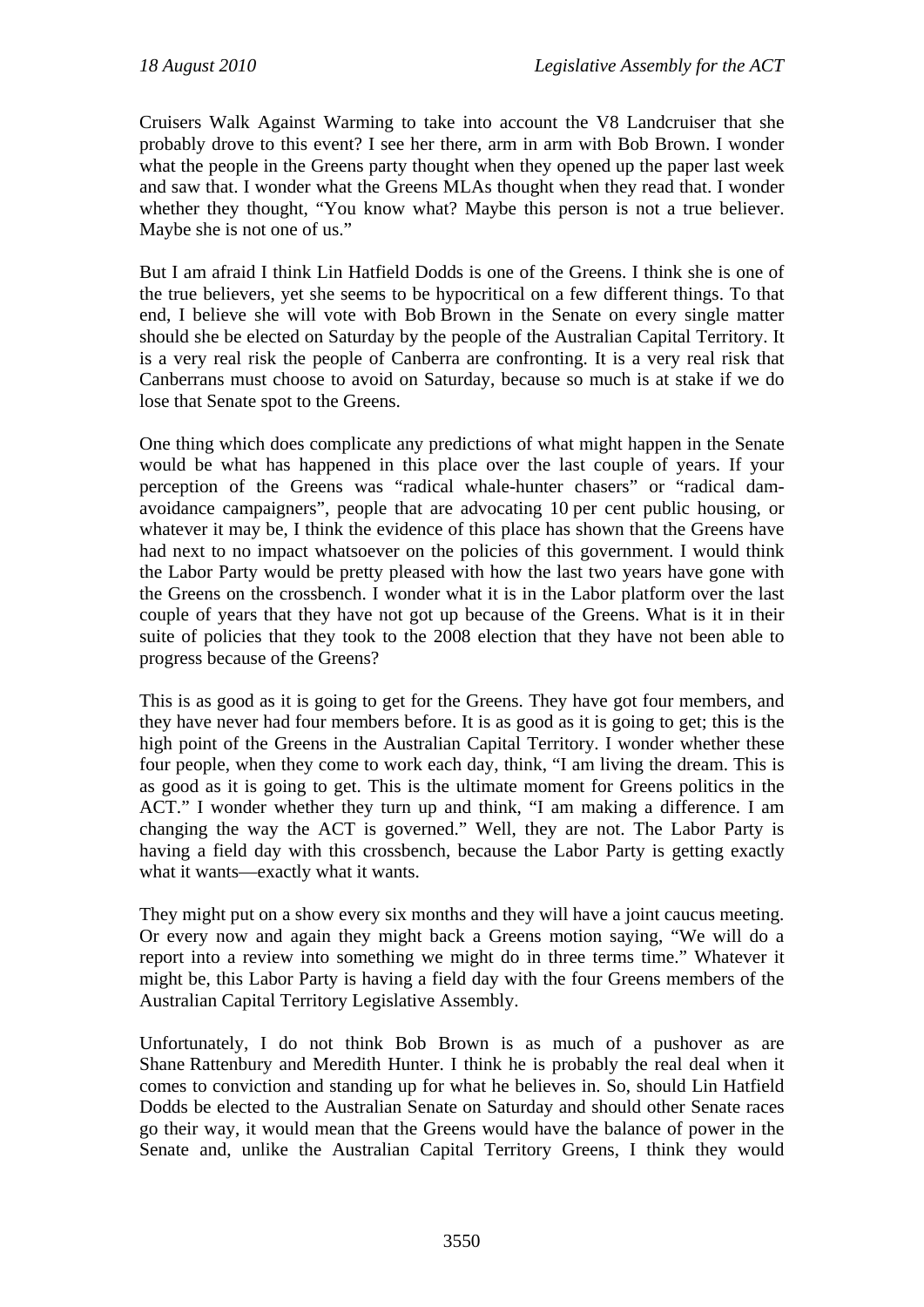probably flex their muscle. I think they would probably demand the things that we are seeing on this table today—the very things that Mr Seselja has highlighted in his motion today.

The hypocrisy that I spoke about earlier, about the Greens' four-wheel drive, is of course not dissimilar to the hypocrisy we are seeing with regard to their policy on private education. This is a policy which, as the ALP education minister rightly said, is one that is vague and one where the Greens are trying to walk both sides of the street. It is absolutely vital that the people of Canberra, when they are making a decision on Saturday about the future of the Australian Capital Territory and the future of education for the 40-odd per cent of Canberrans that go to a private school, know exactly what they are voting for and exactly what the consequences will be should Lin Hatfield Dodds become Senator Hatfield Dodds. I think that is a worrying concern and it is something that the people of Canberra have a right to know.

Yet here we have the moral preachers of the Greens refusing to actually give us answers on whether they stand by their policy, or whether the policy is in fact a sham. Either what they are saying is a sham or the policy is a sham. It can only be one of the two—it has got to be one of the two. Unfortunately, the people of Canberra simply do not know and they simply cannot make a judgement about the future of the 40-odd per cent of Canberra's students that are going to a private school at the moment. What would happen if those 40-odd per cent were to move across into the public system? What would that mean for taxpayers? What would that mean for all the schools in Canberra and the teacher to student ratios? It would have a devastating effect. It would have a devastating effect for the Canberra taxpayer, a devastating effect for our budget and indeed a devastating effect for the future of the territory.

On Saturday, Canberrans will have a choice before them. It is a choice to preserve the economic integrity that the Liberal Party brings to the Senate or to take that economic integrity for granted and to bring about a Senate controlled by people that are socialists in everything but name—so much socialists in fact that the Socialist Alliance used to preference them, number two after its own candidates. I am sure the Greens are lamenting that the Socialist Alliance is not running this time round—it would have been great to have done some joint press conference with James Vassilopoulos and Senator Hatfield Dodds to be, perhaps. But, alas, that is not going to happen. No longer can we have the Socialist Alliance and the Greens candidates as one standing for the Senate.

It is time for the ACT to find out the truth about the Greens. It is time for the Greens to tell the people of Canberra what is actually going to be their education policy and whether they are actually going to cut \$60 million from private schools.

**MR SMYTH** (Brindabella) (4.56): Madam Assistant Speaker, there are important issues here, and the issues do need to be resolved. The leader of the Greens, Bob Brown, spoke at the Press Club today and was asked specifically whether this was his policy. He ducked and wove and did not answer the question. What happens if you go to the Greens' website if you are an ordinary voter out there and you are seeking information about what the Greens stand for? During question time today, I downloaded the Australian Greens' policy, issued in March 2010, from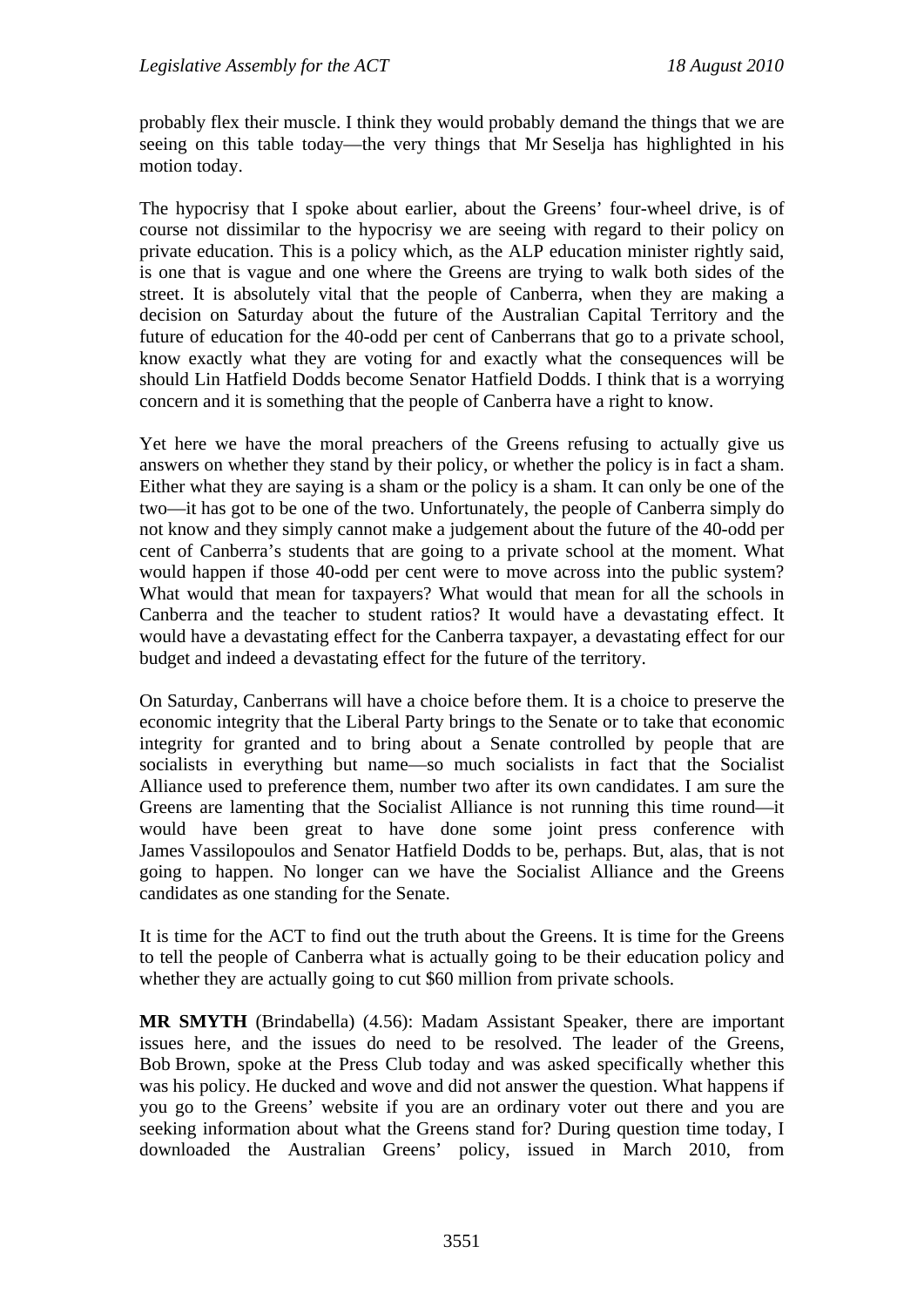www.greens.org.au. It is the policy that any ordinary person going to the website would find. It clearly says that they will reduce funding to the non-government sector.

Now, \$60 million taken out of the non-government sector in the ACT would be devastating for the non-government education sector. I think I heard the figure of \$37 million on private health insurance rebates mentioned. That would be devastating to people who need that money to survive. It is important that we get to the bottom of this matter.

It is like so much that comes out from the Greens. This morning Ms Hunter was quoting figures out of the Australia Institute document about purported losses of jobs and the multiplier effects, so direct job losses and indirect job losses. But when you look at the document, there is no substance to it. There is no mathematical formula; there is no multiplier effect. In some, the direct job losses are less than the indirect; in others, the indirect job losses are greater. The maths on this is quite interesting.

I also note that, when you look at who are the directors of the Australia Institute, there are some very interesting people who are behind this document. One would be Sharan Burrow, listed here as President of the Australian Council of Trade Unions. There is this other person called Lin Hatfield Dodds, the National Director of UnitingCare. And there is a third person, Ben Oquist, chief of staff to Senator Bob Brown. When the Greens quoted this document and put it into play, they did not tell us they had written the document.

They are hiding behind the institute. "Yes; let's start an institute—the Australia Institute, whatever." We need a little bit of honesty here. If you have got people, including the candidate, who is one of the directors of the institute from which you are quoting the document to give some sort of academic validity to your claims, you should have the courage of your convictions, your words and your work, and stand up and say: "I approved that. I am on the board that set this in play, along with Sharan Burrow, along with Bob Brown's chief of staff." That is the genesis of this document.

**Mr Rattenbury**: Go outside and accuse the Australia Institute of bias, Brendan. Go on.

**MR SMYTH**: I have not accused anybody of bias. I have said that you should tell people you are on the board. The convenor of the Greens quoted a document from an organisation that the chief of staff of Bob Brown and Lin Hatfield Dodds are on the board of. If you do not see that as something that one should question, Mr Rattenbury, I am very concerned. I thought you had more integrity than that. I thought you understood how important it is to present an honest front and an open front to people so that they can get a reasonable argument.

If you think, as you so clearly do, that it is a joke that you have got the convenor of the Greens quoting from a document on behalf of the Greens Senate candidate when the Greens Senate candidate is on the board of the organisation that promoted the document, you need to go and have a good look at yourself. This is the problem with the Greens.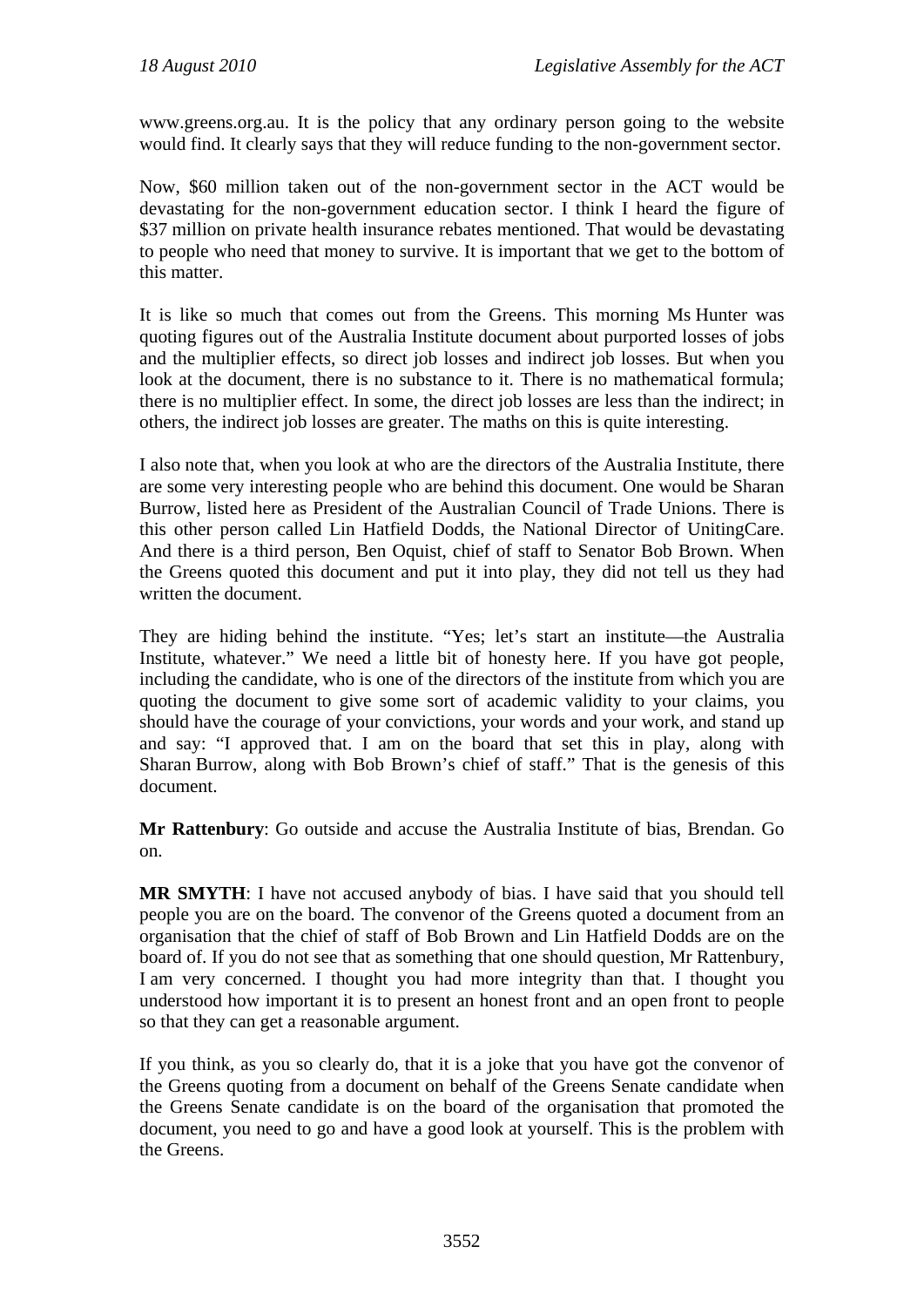When Mr Rattenbury got up, when he started his speech, he said, "Mr Smyth waved around the document." I will wave it again. Yes, I have got your policies. We have got you. These are your policies. These are your words—cuts to the private health rebate, cuts to education, greater taxes. There is a little corker up the back: "We will put the company tax rate back up to 33 per cent." This morning we were championing small business and enterprise, but we forgot to mention in that debate that we are going to put the tax rate up. That is what the Greens are about, and that is what this debate is about today.

Mr Rattenbury did not mention their costings, of course. I have had the discussion. In fact, I was asked by staffers out in the anteroom about costings and things we were doing. I said, "Where are your costings?" "Not our responsibility. We are not Bob Brown's office." Perhaps one of the Greens can bring us down their costings. When Bob Brown was asked about the costings of his policies today, his first defence was that "Treasury did not want to do it for us". I do not know whether that means that they have not done their costings, but Treasury is not going to waste their time on them. And then, when a journalist asked for a copy of them, he said, "Well, I can give you an outline of our costings." An outline? I am not sure what an outline means to you, Madam Deputy Speaker, but an outline can be a very vague thing, particularly when you are talking about billions of dollars in taxes.

Remember that the Greens want to go back to the original superprofits tax. They want more tax on mining. The Greens want death duties. That is what it is. When you look at what they are saying in their economics section, you will see that they want to return to death duties. It is slightly more detailed than the promise to abolish the 30 per cent private health rebate, but they want to introduce an estate tax with full provisions to protect the family farm, the family home and the small business with a threshold of \$5 million with indexation.

I am not sure what that means. What it means is that there is a new tax coming courtesy of the Greens—a tax Australian jurisdictions got rid of about 30 years ago. But no: back to the future with the Greens; we are going to put this tax back in place.

On page 80 of their promises, at point 29, under "Taxation", they have got:

… return the company tax rate to 33% and broaden the company tax base by reducing tax concessions.

So there is a big tax grab here. That is the problem with the Greens. It is interesting. There is an editorial from the *Financial Review* that talks about the Greens. It talks about the effects—

**Ms Hunter**: Point of order, Madam Deputy Speaker.

**MADAM DEPUTY SPEAKER**: Mr Smyth, resume your seat, please. Stop the clocks, please. Ms Hunter?

**Ms Hunter**: My understanding is that Mr Smyth rose to speak to the amendment that has been put forward by Mrs Dunne. He seems to be floating off into all sorts of other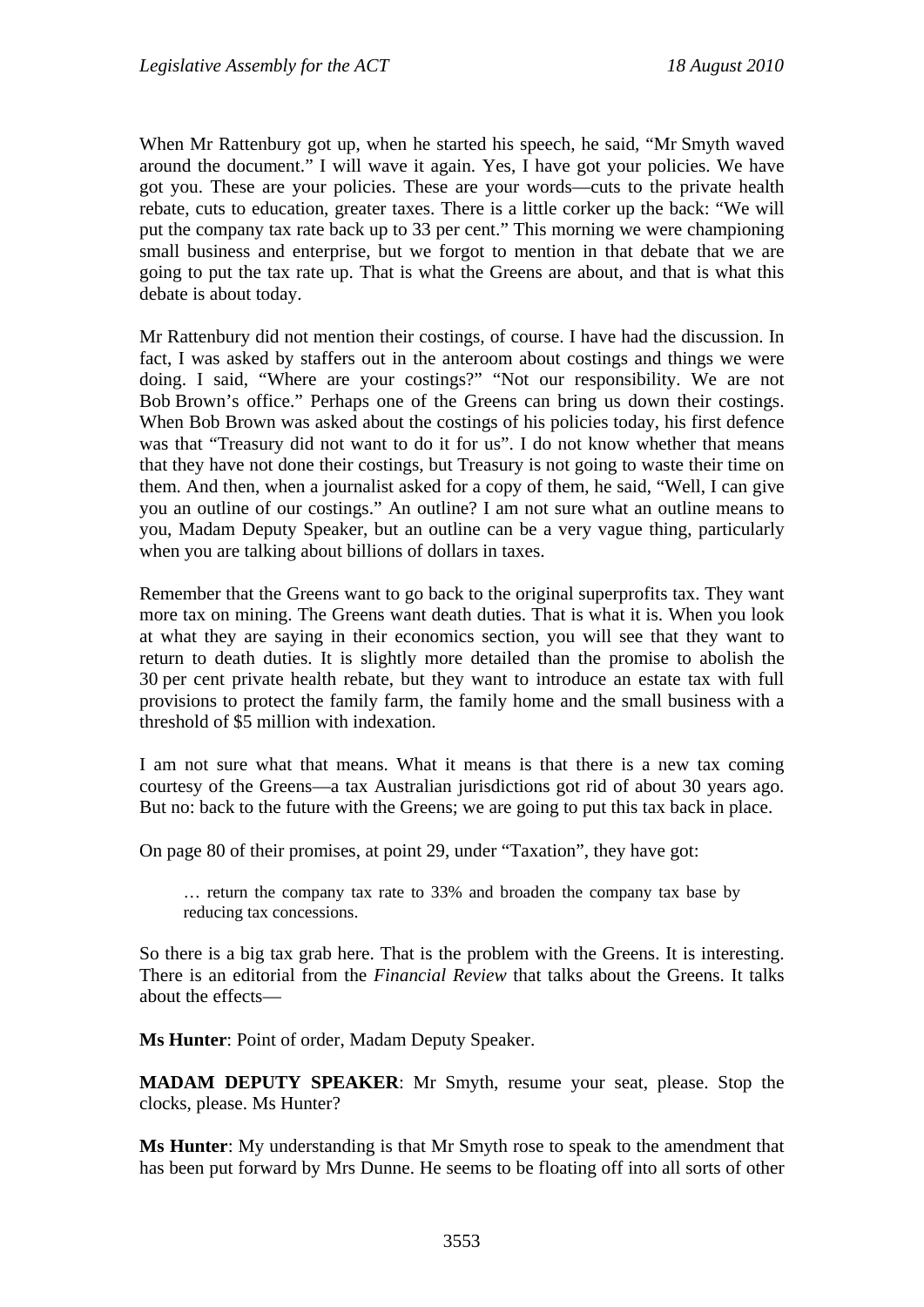places, but he is not addressing the amendment that was put forward by Mrs Dunne. I ask you to direct him to focus on the amendment, Madam Deputy Speaker.

**MADAM DEPUTY SPEAKER**: Thank you.

**MR SMYTH**: If I can speak to the amendment, the amendment talks about Mr Brown—

**MADAM DEPUTY SPEAKER**: Just a minute, Mr Smyth.

**MR SMYTH**: I ask to speak to the point of order. Sorry; I said amendment. I do apologise; I meant the point of order. If Ms Hunter had bothered to read the amendment, she would have seen what the amendment says. I will read it for you, because obviously you have not read it.

**Ms Hunter**: I have read the amendment.

**MR SMYTH**: It says:

… the unwillingness of the Leader of the Australian Greens, Senator Bob Brown, to disavow this policy during his address to the National Press Club on Wednesday, 18 August 2010 …

That is what I was talking to. I do not see how it is irrelevant.

**MADAM DEPUTY SPEAKER**: Mr Smyth, I believe it is my job to—

**MR SMYTH**: I am speaking to the point of order.

**MADAM DEPUTY SPEAKER**: Yes, but I believe it is my job to decide what is in the amendment.

**MR SMYTH**: No; it is your job to rule.

**MADAM DEPUTY SPEAKER**: Yes. I think that Ms Hunter has it in front of her just as you do. I think that you do need to get back to the subject.

**MR SMYTH**: Sorry, Madam Deputy Speaker. On the point of order, she said I was speaking about things not in the amendment. But I have just finished speaking about Bob Brown saying, "I will give you an outline of the costings." I am talking about what he said at the Press Club today. This is about what he said at the Press Club today. It is entirely in order.

**MADAM DEPUTY SPEAKER**: Just keep to the amendment. Continue, Mr Smyth.

**MR SMYTH**: Yes. So there are questions here, and all of these questions go to the cost of living. The Greens' policy document is loaded with additional cost for ordinary Australians. As Mr Hanson has already pointed out in his speech, 9.9 million Australians have hospital cover and 11.5 million have private health insurance. Of those, 3.4 million have an income of less than \$35,000 per annum.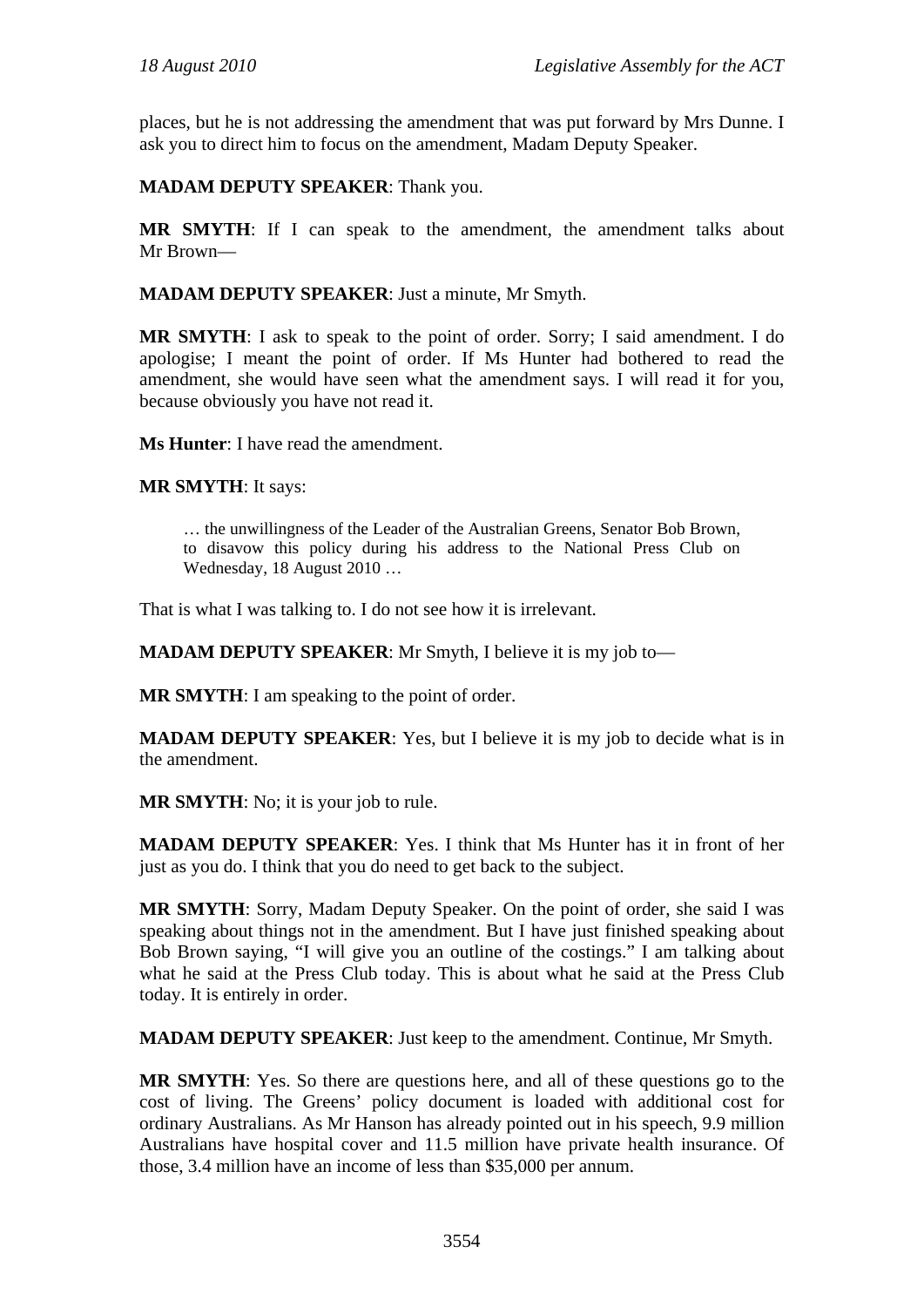So we do have a dilemma here. Mr Barr is right. It is not often that Mr Barr and I agree, but in this case he is absolutely right: there are conflicting reports about what the Greens are saying and what they stand for. Mr Barr has, I believe, put forward an amendment. The offer has been made to allow the convenor of the Greens to speak again so that she can come down and clarify this matter. But this entire motion is about the cost of living—the cost of living pressures on Canberra families, particularly in the areas of housing, education, health care, childcare and utilities.

I am not sure where this comment came from—a blog—but there is a thing out there called a quick test of your financial knowledge. It goes:

Quickly now, in 3 seconds answer this question: does your family have private medical insurance? If you know the answer, give yourself 5 points. Now another quickie (no cheating, by looking at your will or asking your accountant) Do you own any properties? If you got that right, you get another five points and hit the jackpot.

You have now scored better than the Greens candidate for the Senate in the ACT, Lynn Hatfield Dodds, who, according to an article in today's Canberra Times, could not say whether her family had private health insurance, even though she was holding forth on the topic.

It is that level of doubt that exists. The doubt is out there. It has now been exacerbated by the federal leader of the Greens, the man who desperately seeks to hold the balance of power in the Senate so that he can implement his policies, which is his right. We are politicians; we all come from political parties. We develop policies; we contest these elections so that we can put our policies in place. But people deserve to know what your policies mean.

There has been a lot thrown across the chamber in the last couple of days about some of the Liberal policies. The Greens deserve the same level of scrutiny, because this should not be a surreptitious process—and again in addressing the cost of living in the substantive motions. There is an editorial in the *Financial Review* from 5 August this year that says "Don't flirt with Greens". There is a particular paragraph that says:

The Greens stand for more power and less accountability for unions, guaranteed minimum incomes for all, a 50 per cent tax on \$1 million incomes, and intercity high-speed rail with a price tag to rival the National Broadband Network and no cost-benefit study. They would heavily vet skilled immigration and oppose using population to boost the economy or counter the effects of demographic change despite population being one of Treasury's "three Ps" weapons for dealing with it. Corporations would be shackled by stakeholders and social and environmental campaigners, company tax would be increased to 33 per cent, private health insurance (and much of the health industry) would be wiped out and private school grants slashed if the Greens got their way.

The standard response to this undergraduate wish list is that it will never happen because a minority party can't originate legislation and the Greens have moved on since two West Australian eco-warriors held the Keating government's budget to ransom in 1993.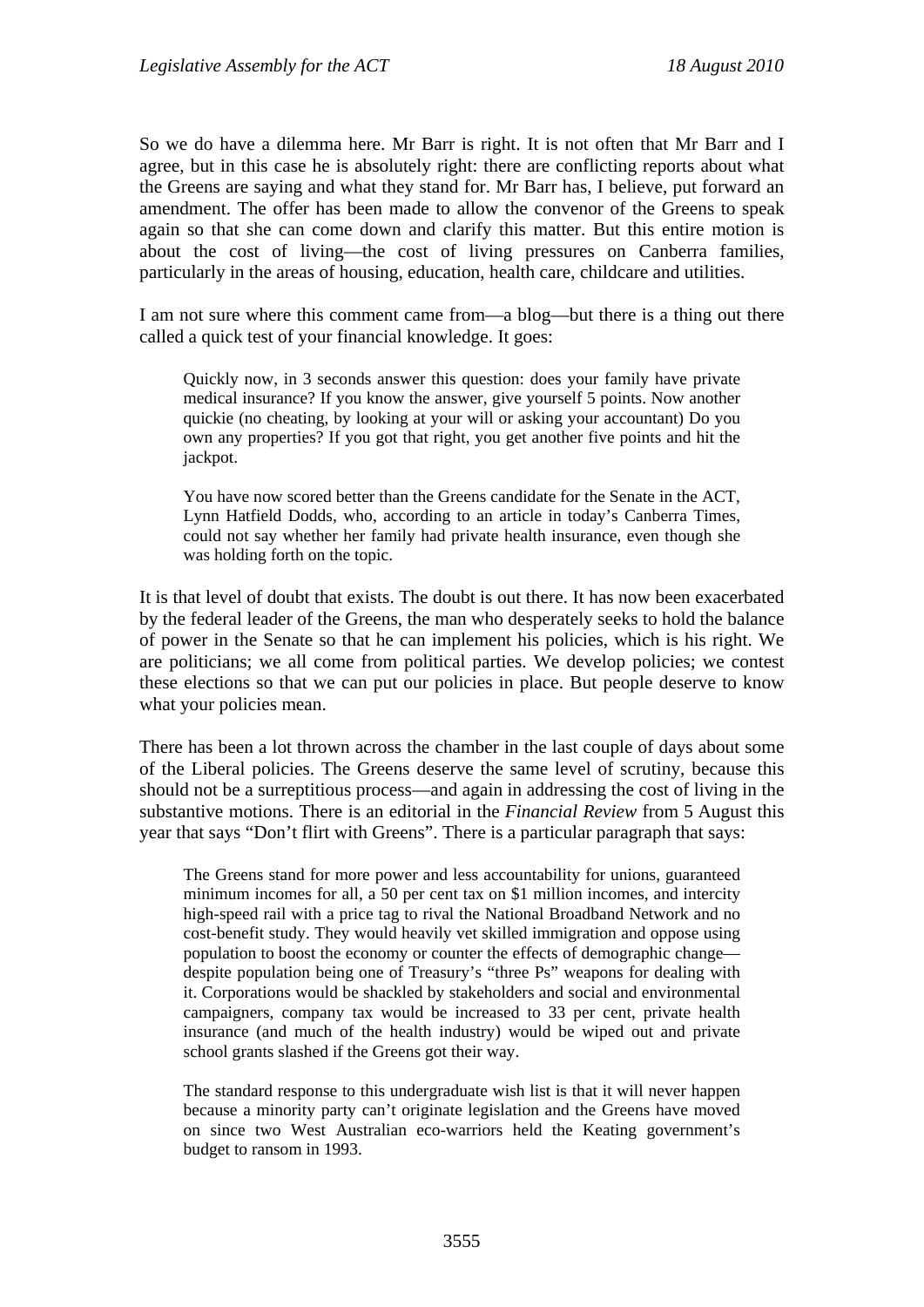Mr Brown and his immature list of policies may well hold the government to ransom. The people of Canberra deserve an answer from the Greens on their policies, and they deserve that before the election. *(Time expired.)*

**MS HUNTER** (Ginninderra—Parliamentary Convenor, ACT Greens) (5.08): As Mr Barr requested, I have come down to clarify recent statements on the Greens' education policy.

I will just go back over what I said in my speech earlier today. The Greens support the review into schools funding as promised by the current government since 2007. We agree with educational experts that the current federal schools funding model is flawed. However, the current government has now delayed any review, if it is re-elected, until the end of 2013. We know that nothing will happen before the review takes place, and we agree that there should be a comprehensive review into education funding and that we need a more equitable system that provides the most funding to the neediest schools.

So until the review is undertaken the Greens will be working with the new government to ensure that funding is provided, particularly through—we did talk about the application of the mining tax and being able to get money from there to put more money in to ensure high-quality education for all students. It is, as I said, about getting the balance right between supporting private, and in particular less well off independent and Catholic schools, and our public schools. That is crucial.

Sarah Hanson-Young is the spokesperson for education for the Greens in the federal parliament. She has a letter on her website that states:

The Greens support the review into schools funding, as promised by the current government since their election in 2007.

It went on with the words I just stated about agreeing with educational experts that the current federal schools funding model is flawed and welcoming constructive debate on federal schools funding to ensure a more equitable funding model that properly accounts for the needs of schools. She goes on:

However, as both major parties have delayed the review until 2013, there will be no changes to the current funding model in the next Parliament.

Let me go to a press release by Lin Hatfield Dodds on 10 August. Yes, she is standing by this statement. This is the position of Lin Hatfield Dodds, who is running as our Senate candidate here in the ACT:

I welcome debate on the issue of funding equity, and getting the balance right both supporting private and in particular less well-off independent and Catholic schools, and ensuring that our Public Schools are of the very best quality.

This is the stance of the Greens in this election campaign. This is where it is standing. We do have a policy up on our website, but, as we all know, circumstances can change from where a policy may have sat. What is clearly being said here is that both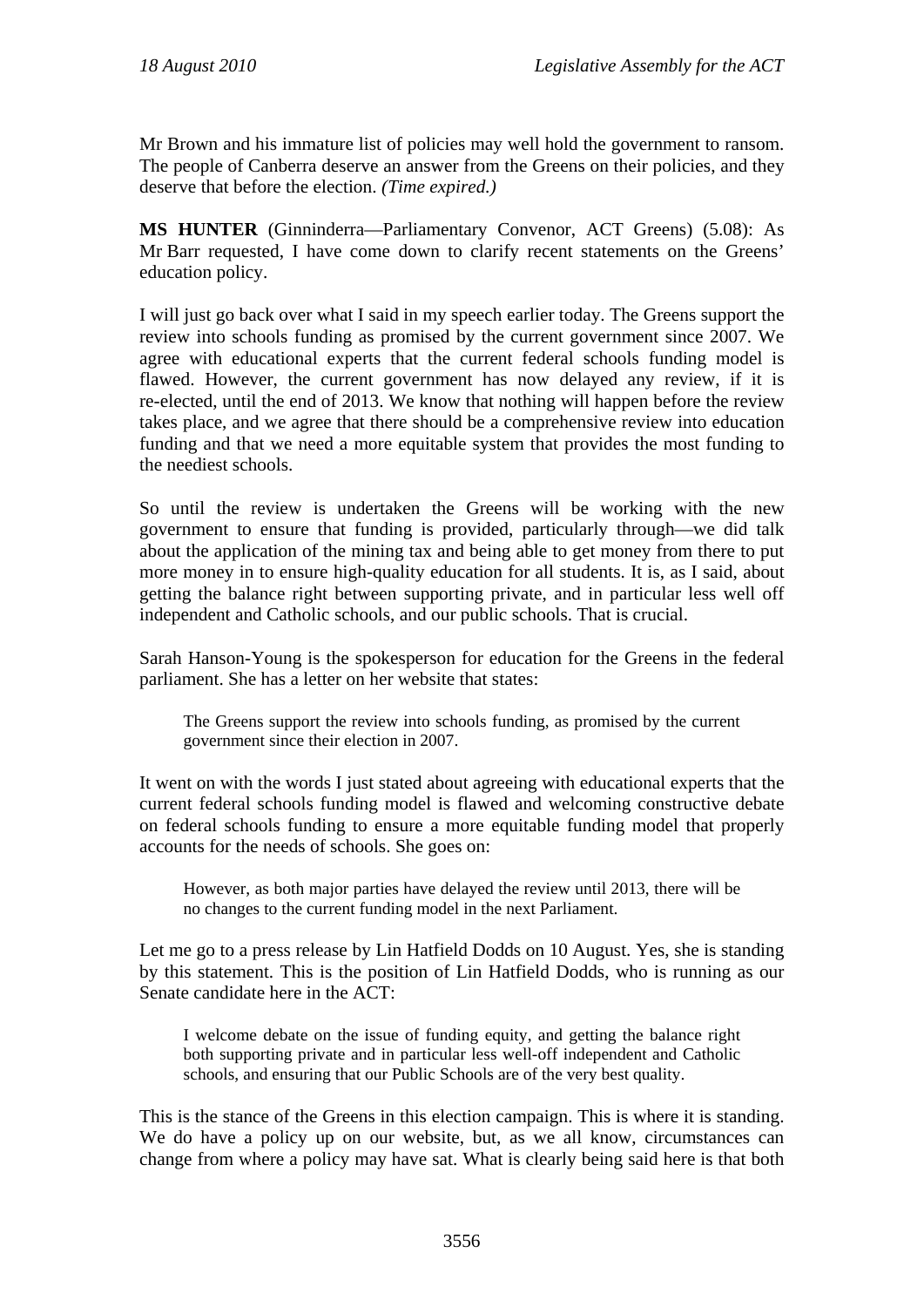major parties have said that they will review this funding in 2013. What the Greens have clearly stated is that there will be no change—no change—to any funding for schools. It will remain with the current model until that review. We look forward to that review, because there are problems with the current funding model. Educational experts have told us that there are some problems with the current funding model.

What we need to ensure through that review, and I am sure it will be a comprehensive and thorough review, is that we get a fair funding formula and allocation. And what we need to understand, and I am sure it is understood here, is that there are many different types of independent schools, of Catholic schools. There are some that are better off than others. As I said before, and I will state it again, we want to ensure that we get the balance right—both supporting private schools, and in particular less well off independent and Catholic schools, and ensuring that our public schools are of the very best quality.

I am hoping that that has clarified for Mr Barr, and others in this chamber today, where the Greens are standing. We are not saying that we will be moving to change these funding formulas. There is a review in 2013. We look forward to that review being undertaken.

**MR SESELJA** (Molonglo—Leader of the Opposition) (5.13), by leave: What Ms Hunter has done is again avoid what is actually in the policy. The policy specifically goes against that. One point is to support the maintenance of the total level of commonwealth funding for private schools at 2003-04 levels. Now that would cut \$60 million. But then it actually goes on—and Ms Hunter did not go anywhere near addressing this—to say that the Greens will end the current arrangement for recurrent funding to non-government schools by no later than the end of 2010. So, far from it being in 2013, their policy says to end it by the end of 2010 and return it to 2003-04 levels.

That is why there is this significant confusion. I think it is important that we have this debate. I have seen Mr Barr's amendment—I will not speak to it before he moves it and it is important that we get absolute clarity. On the one hand, we have got policy which is very clear on a number of those things, but it contradicts what Ms Hunter was just saying even then. The Leader of the Greens today had the opportunity with the megaphone of a National Press Club address, an opportunity afforded only to the four party leaders—the leaders of the Nationals, the Liberals, the Greens and the Labor Party—to answer the question, and he refused to answer it. Because of that lack of clarity and the words of Ms Hunter that are contradicted by the parts of the policy that she did not address, it is reasonable that we as an Assembly actually seek that clarification.

Amendment negatived.

**MR BARR** (Molonglo—Minister for Education and Training, Minister for Planning, Minister for Tourism, Sport and Recreation and Minister for Gaming and Racing) (5.16)(by leave): I move:

Omit all words after "notes", substitute: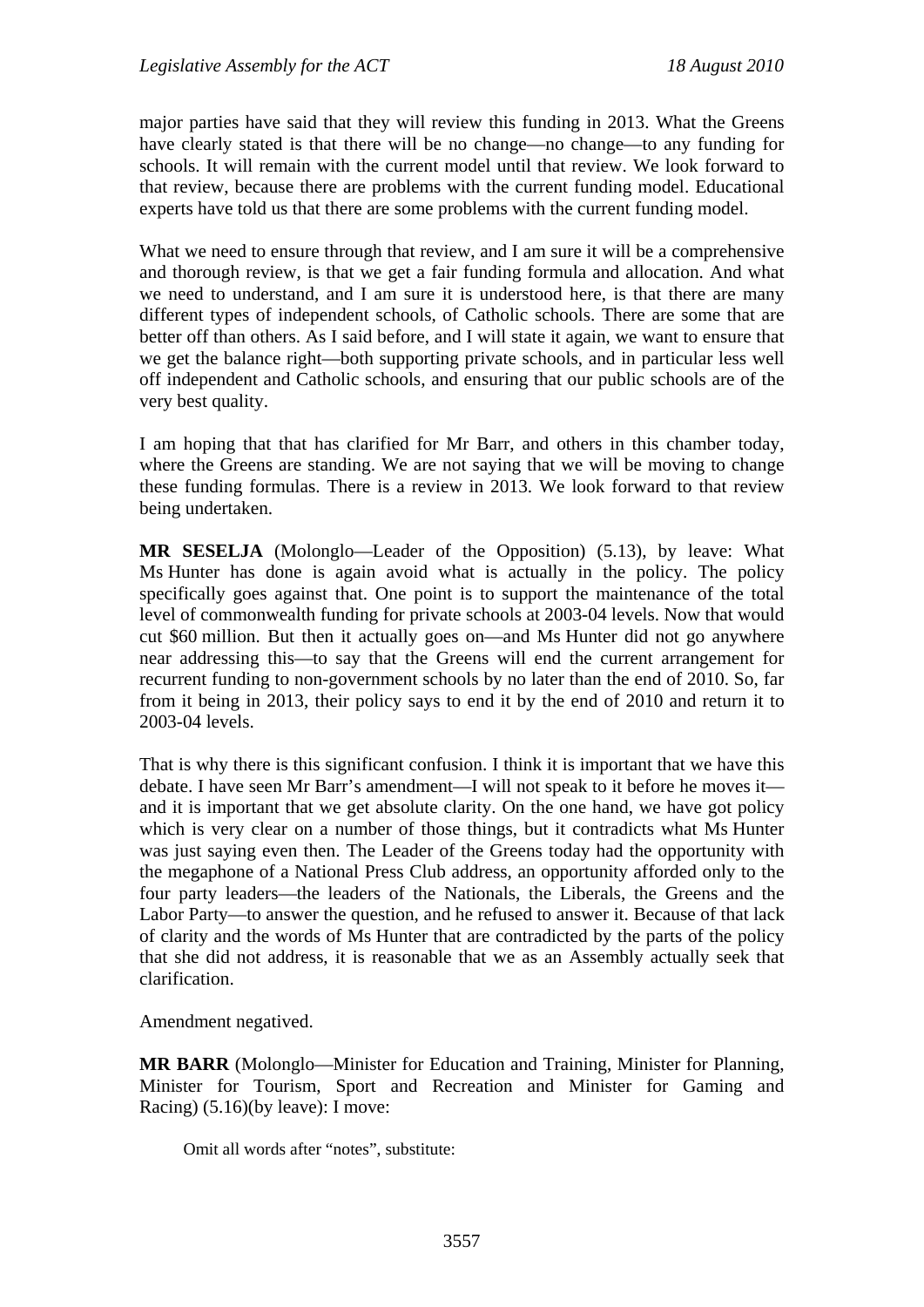"the conflict between the Greens' education policy as outlined in their 'Australian Greens Education Policy' issued in March 2010 and the recent statements of Greens' Senate candidate, Lin Hatfield Dodds, on 10 August 2010 and Greens' Leader, Senator Brown, on 15 August 2010 and 18 August 2010 at the National Press Club; and

(2) calls on the Australian Greens to clarify their position on schools funding as a matter of urgency.".

I have made one clarification to this amendment, given Ms Hunter has now made what I believe to be a reasonably clear statement on behalf of the ACT Greens in relation to their position. So excuse my little handwritten addition there in paragraph (2), but this really now goes to the point of the Australian Greens' policy position. I think Ms Hunter has outlined the position of the ACT Greens eloquently, and I do not take the same issue that Mr Seselja does with the position of the ACT Greens. I think it is now fairly clearly on the record that they do not support the position that is outlined in the March national policy statement, and they will not be supporting cutting funding from ACT non-government schools or any change to funding for ACT non-government schools in advance of the national schools funding review.

Ms Hunter has outlined some important principles that I agree with in relation to needs-based school funding, regardless of the sector—public or private—but looking at the needs of individual schools and recognising that there are, indeed, some low-fee independent and Catholic schools that require additional assistance, and that their school results, as outlined in NAPLAN 2008 and 2009, demonstrate the need for targeted funding support for those schools.

There are schools that are in need of targeted additional support in the public system and in the Catholic system, and there are also one or two in the independent system that require that targeted support. So what I believe we are seeing this afternoon is an emerging consensus in relation to the ACT's approach to this national schools funding review to move to a more needs-based system.

It is very clear from the results we have seen for ACT schools that the bulk of new funding for schools in the ACT should be targeted towards those schools in the public and Catholic systems in particular that require additional support to lift literacy and numeracy standards. What I believe we have this afternoon, after many hours of debate, is consensus. I welcome that change in position from Ms Hunter and the ACT Greens. I think it is an important position. It means we have finally, at least in the context of the Labor Party and the Greens, now moved beyond the public versus private debate.

The invitation is now open to the Liberal Party to also move beyond this and to work with the government as we approach this national schools funding policy debate, to present a view as a parliament to the commonwealth government for a needs-based funding system, one that looks at improving the results and the outcomes for those students, regardless of whether they are in public schools, Catholic schools or independent schools, who are not meeting the national minimum benchmarks in terms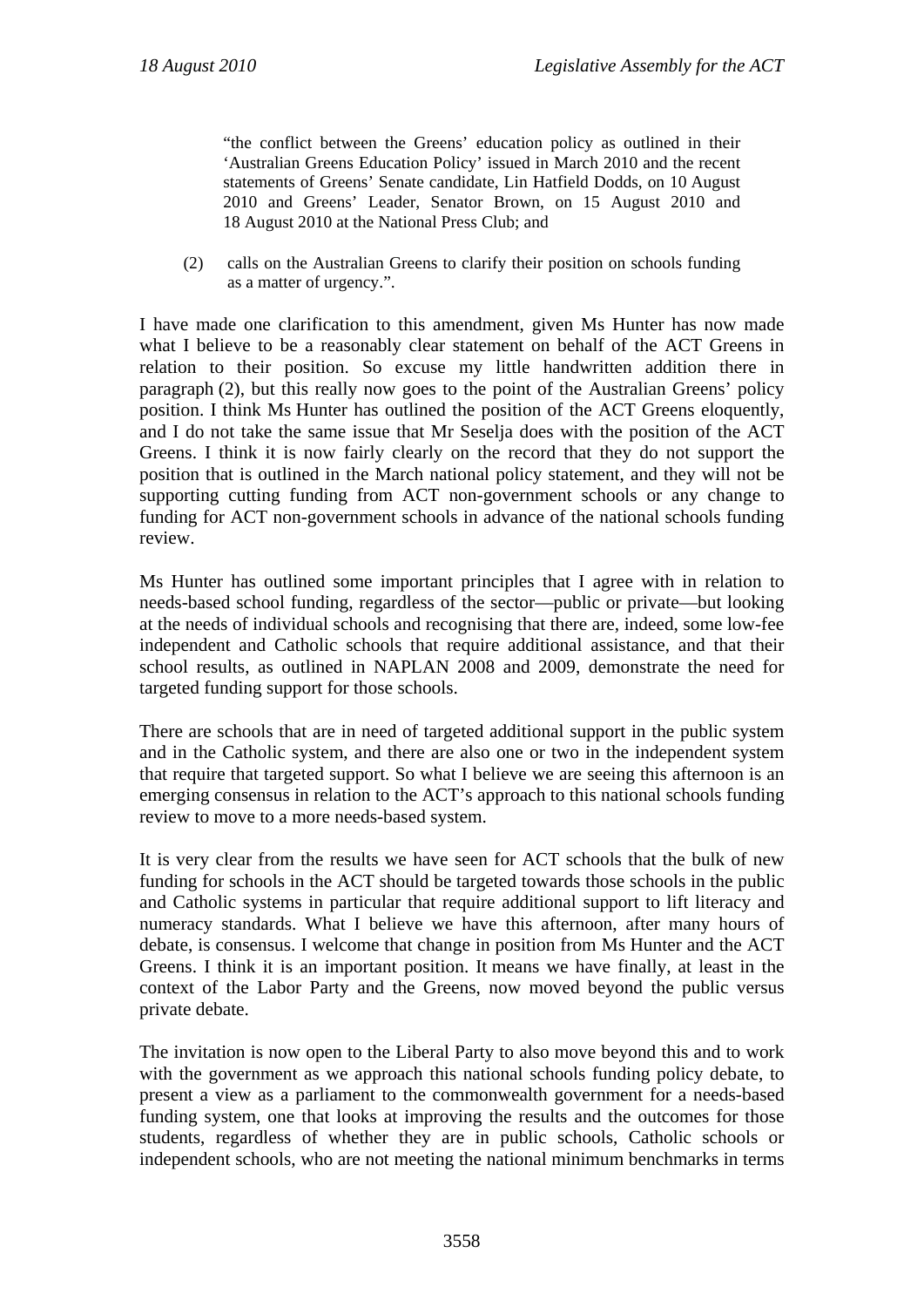of literacy and numeracy outcomes, and providing that additional targeted support through the national partnerships program and through the range of other policy interventions—the low SES national partnership, for example—all of those areas that the federal and ACT governments have been working on for some time now.

I am very pleased with what I have heard from Ms Hunter this afternoon. Again the opportunity is now open for the Liberals' education spokesperson to come down and also agree that we move beyond the public versus private debate. The Prime Minister has set the agenda here. We agree as an ACT government; the Greens now agree; and if the Canberra Liberals agree, then I think we have a way forward that new funding for schools should be targeted where the greatest need is. Clearly, from the report of the Assembly committee into addressing the equity and achievement gap within ACT schools and the available data we have through NAPLAN, targeted new funding is required in the new schools funding arrangement, most particularly for public schools but also for some Catholic schools and some independent schools. That is evidence-based policy, and I welcome what I believe to be an important breakthrough in education policy here in the Assembly this afternoon.

Having said that, if this clarity can extend to the Australian Greens' policy position that is the second part of my amendment—then I think this small consensus that appears to have emerged in the ACT parliament might indeed lead to an important breakthrough in the federal schools debate. That would be another example of where this jurisdiction shows national leadership and where this Assembly can come together in the new form of politics that we are all calling for and all seeking to achieve. If it has to be done on the eve of an election, then you take the opportunities when they arise.

What we have seen this afternoon from the Greens is a significant move in their policy position. It is to be acknowledged and welcomed as an important advance in education policy debate in this country. We look forward to seeing a similar reaffirmation of the position that Senator Brown put only three days ago and that Lin Hatfield Dodds so courageously put a week ago in indicating a change and leading the way for the Greens party away from their highly ideological position of March of 2010 and a welcome step into the mainstream of education policy debate.

Lin Hatfield Dodds is to be congratulated for taking that important step and for being willing to engage in such a debate. It now falls on the Liberal Party to see whether they are prepared to join with Labor and the Greens in this important education policy debate.

**MR SMYTH** (Brindabella) (5.23): I think it is important that members understand what Senator Brown did say at the press club this afternoon. I will just read three paragraphs from his speech. Senator Brown quotes Professor Richard Teese from the University of Melbourne from an article in the *Age* on Monday:

It is a failed vision of public schooling that subjects the Labor Party to the indignity of scavenging on the scrapheap of failed educational reform. The Greens, by contrast, start from the premise that public schooling is intrinsically valuable and the best vehicle to engage all children. They want a public system that is "recognised as among the best in the world". Can either of the big parties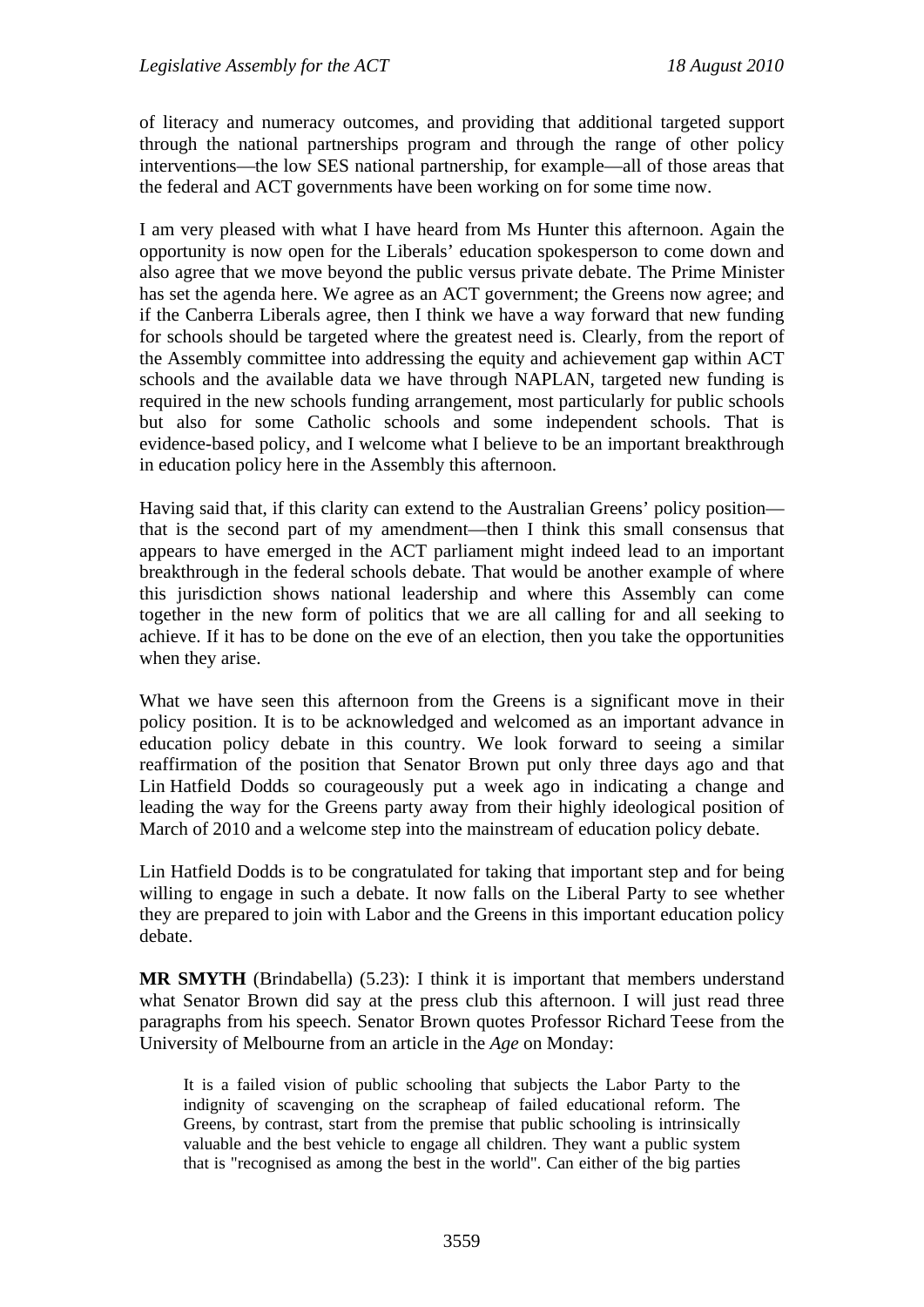say this or mean it? Is either prepared to draw out the consequences—setting high standards for all public schools, adopting the funding priorities that this requires, and making durable improvements in the quality of the teaching force?

Senator Brown goes on to say:

Australia ranks 18 out of 30 in a comparison of OECD for funding to public education (excluding tertiary) as a percentage of GDP. Based on the most recent available figures, for Australia to be a leader in OECD, spending around 4% GDP, would require an additional \$5.2 billion.

As you know, the Greens support the Mining Super Profits tax as originally proposed by Wayne Swan and Treasury which would raise that 20 billion. However as a first step in the new parliament, the Greens will negotiate an adjustment to the mining tax so that it raises an additional \$2 billion that will boost the public school system to fund a range of important areas.

So what we have is a policy worth \$5.2 billion. We have a source of \$2 billion worth of funding, and the interesting question is: where does the other \$3.2 billion come from? As long as this policy stands on the Greens' website uncorrected, it is very important that paragraph (2) of Mr Barr's amendment be passed. It simply calls on the Australian Greens to clarify their position on school funding as a matter of urgency.

Question put:

That **Mr Barr's** amendment be agreed to.

The Assembly voted—

Ayes 9 Noes 3

Mrs Dunne Mr Seselja Ms Gallagher Mr Smyth Mr Hanson

Ms Burch Ms Porter Ms Le Couteur

Mr Barr Mr Hargreaves Ms Hunter Mr Rattenbury

Question resolved in the affirmative.

Amendment agreed to.

**MR SESELJA** (Molonglo—Leader of the Opposition) (5.29): Just to briefly close, I think there has been a number of extraordinary parts to this debate, but the Greens voting against that amendment is probably the most extraordinary. The Greens have essentially voted against an amendment that simply calls on the Australian Greens to say what their policy is. What is it that they have got to hide about their policies? The amendment calls on the Greens to clarify their policies; it calls on Senator Bob Brown and the Australian Greens Party to say whether they are going to rip \$60 million out of non-government schools in the ACT? That is what the policy on their website says. He had the opportunity to say, "No, that's wrong." He had the opportunity to take it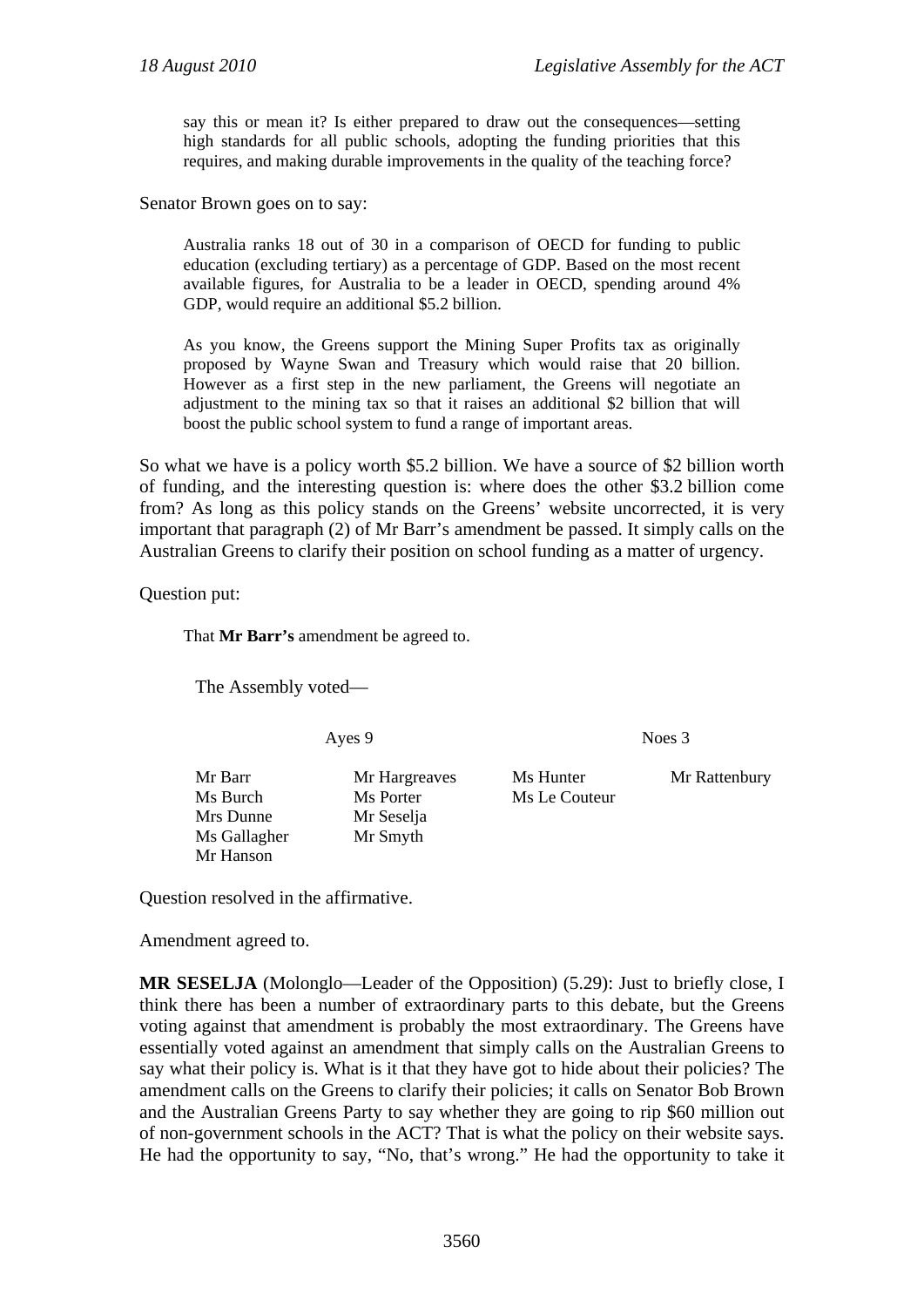down off his website. He had the opportunity to say, "No, our policy is not to rip \$60 million out."

You have to ask the question: why he would not give that answer? Is it because he does not want to alienate those who are genuinely against non-government education in his party, his supporters? He is sort of walking both sides of the street. He says, "Look over here, look over there." Then, after the election, no matter which position he takes, he can say, "Well, it is on our website. Didn't you believe it?" They will say, "Well, you're not keeping your promise," and he will say, "No, but it was on our website the whole time. We had it there in black and white on our website. We were going to cut 60 million."

It is legitimate that these questions be asked; it is legitimate that the party seeking to hold the balance of power is asked these questions and then answers these questions. When the Leader of the Greens had that opportunity to, he chose not to. There is absolute confusion as a result of the duplicitous messages that have been going back and forth on this issue. We know what they really want to do, but they realise there might be some electoral consequences from that, so they sort of run away from it but they do not really. Not enough to, say, take it out of their policy. Not enough to take it down off their website. Not enough for the Leader of the Greens, on national television, three days out from the election, to distance himself from it.

I would have thought that, if that genuinely was not their policy, if it was some sort of mistake or they saw the light some time ago and said, "No, no, we realised we were wrong on that; we don't want to cut that funding to non-government schools," Senator Bob Brown would have been very clear about that. I would have thought he would have said, "No, that's not our policy. That policy on the website is wrong. It's wrong and I refute it. I am causing it to be taken down to show that I am serious that that is not our policy. I am causing the amended policy to be put up on our website." That is what you would do if you were fair dinkum. That is what you would do if you did not want to send two different messages to two very different constituencies.

This is about saying to the true believers: "Don't worry, have a look on the website. That's what we stand for. We do stand for getting rid of private health. We do stand for getting rid of funding to non-government schools." But when they are trying to appeal to a broader constituency, some families who might send their kids to non-government schools—they might be the sort of voters that the Greens are trying to attract—they say, "No, no, no. Don't believe what's on our website, believe what's in another statement somewhere else, in a letter somewhere."

We had two speakers from the Greens who came down. They each had 15 minutes, and neither of them—

**Mr Rattenbury**: Actually I had 10, and you shouted at me the whole time.

**MR SESELJA**: I apologise; Mr Rattenbury has interjected. Between them, they had 25 minutes to disavow the policy. They had 25 minutes, not 30 minutes—my sincere apologies to Mr Rattenbury—and they could not bring themselves to walk away from it. That is why it is important.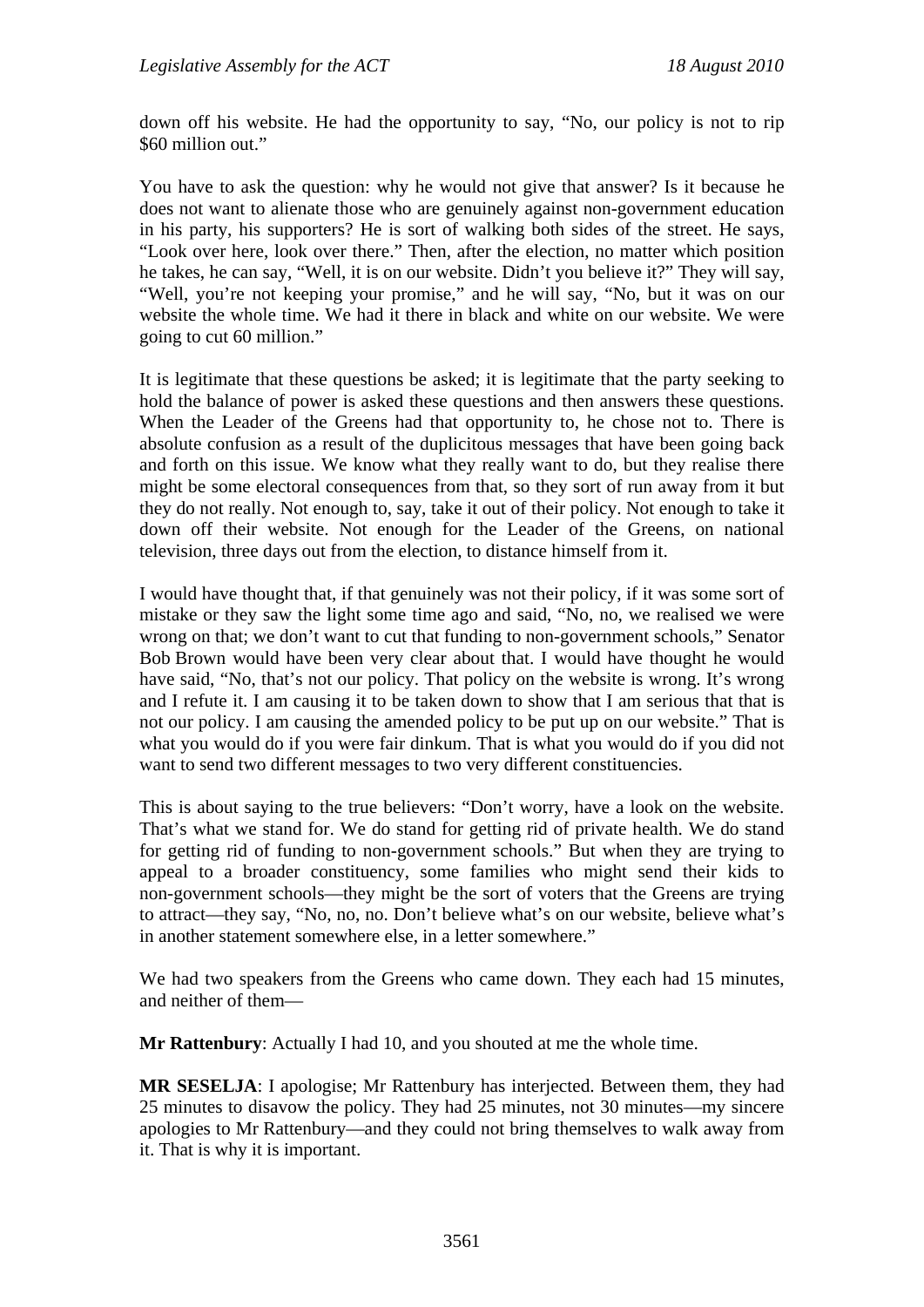So the parliament of the ACT has now said, "Because it is so unclear, because you are giving so many mixed messages to so many different constituencies, you need to clarify it." I mention in passing that it will be difficult to believe whatever they say on this. It would be far easier to believe if they came out and told the truth and said, "Yes, that's our plan. That's what we always planned. We are going to cut funding to non-government schools," and were proud of it. It would be easier to believe if they said, "We believe that funding should be taken out of non-government schools and we will do other things with it and we will have a higher mining tax and we will spend it on other things," but they have tried to run away from it and they have got caught out. I commend the fact that the Assembly has now called the Australian Greens on it and said, "Well, put it up." They had the opportunity before a national audience today to do it and they did not. They had the opportunity in 25 minutes of speeches on this issue today, and they did not. The running around on this issue is becoming apparent, but we can see what is happening.

I thank members for their contributions. I thank members for a spirited debate, but I think the onus is indeed now on the Australian Greens to actually put out a statement as to which way they will go. I think, though, that the people of the ACT in particular, having seen this, will look very carefully and perhaps very sceptically at whatever position the Greens end up adopting.

Question put:

That **Mr Seselja's** motion, as amended, be agreed to.

The Assembly voted—

Ayes 9 Noes 3

Mr Barr Mr Hargreaves Ms Hunter Mr Rattenbury Ms Burch Ms Porter Ms Le Couteur Mrs Dunne Mr Seselja Ms Gallagher Mr Smyth Mr Hanson

Question resolved in the affirmative.

Motion, as amended, agreed to.

## **Roads—works and traffic management**

**MS LE COUTEUR** (Molonglo) (5.37): I move:

That this Assembly:

(1) notes that:

(a) over the past 12 months the ACT Government undertook rehabilitation works on London Circuit, Northbourne Avenue and Bunda Street, which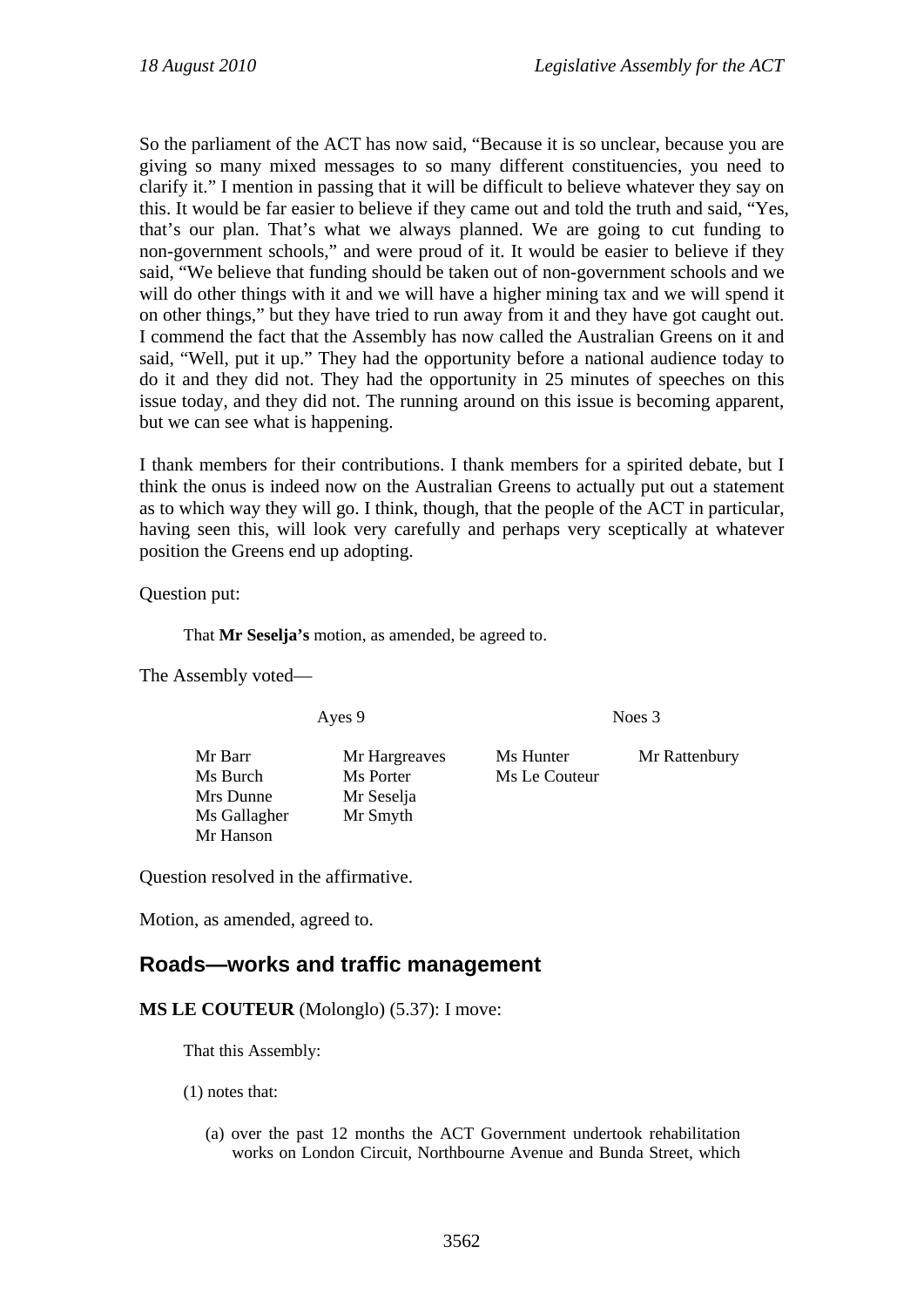cost approximately \$12 million and disrupted traffic for around three months;

- (b) at the time of the above works the ACT Government had before it, or was developing, a number of plans and reviews that envisaged redesigning:
	- (i) London Circuit the greater Civic plan;
	- (ii) Northbourne Avenue the Northbourne feasibility study; and
	- (iii) Bunda Street the Cardno review of the ACT cycling and pedestrian network;
- (c) implementing the designs proposed in the above plans and reviews would make the rehabilitation works undertaken in the areas largely redundant;
- (d) when construction work interrupts the pedestrian and cycling networks, there are often insufficient substitute routes established for walkers and riders; and
- (e) poor coordination and planning of road works has meant that a large number of major projects have occurred in the ACT simultaneously with negative impacts on commuters;
- (2) condemns the ACT Government for wasting public money on rehabilitation road pavement, and rebuilding footpaths and kerbs in areas of Canberra without maximising opportunities to significantly improve sustainable travel, road safety and cycle paths and footpaths; and
- (3) calls on the ACT Government to:
	- (a) ensure that:
		- (i) road works and rehabilitation are not undertaken on areas that are subject to incomplete community consultation or planning processes; and
		- (ii) when construction works interrupt pedestrian and cycle routes, there are safe, convenient and well signposted alternative routes made available from the start of the works; and
	- (b) implement a project management strategy for roadworks and other construction that minimises disruption to travel routes and considers the long-term use of roads, footpaths, cycleways or other traffic infrastructure.

This motion condemns the ACT government for wasting public money on rehabilitating road pavement and rebuilding footpaths and kerbs in areas of Canberra without maximising the opportunities to significantly improve sustainable travel, road safety, cycle paths or even footpaths.

At a more macro level, this motion is about the government's attitude toward planning for future travel options in Canberra. The crux of the motion is this: there is a current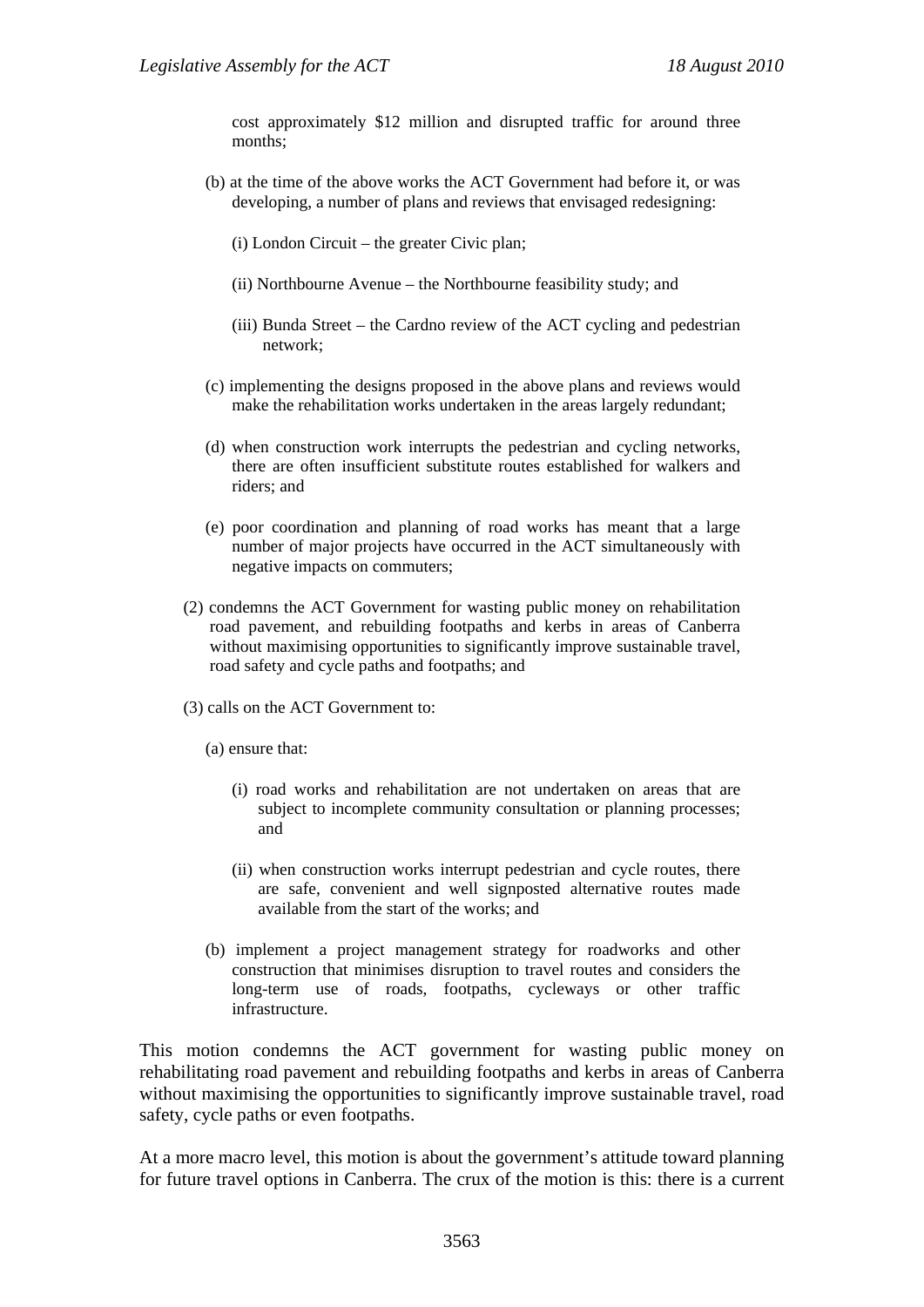trend for the government to spend millions of dollars to knock down and rebuild key travel routes in exactly the same design. The government is entrenching the existing designs instead of taking opportunities to improve the travel routes which we know need changing.

This is bad enough, given the pressing and acknowledged need to change and improve our transport networks to address climate change and peak oil and to promote active and sustainable transport. But there is an additional layer to the government's actions as well. Not only has the government spent significant funds rebuilding roads and kerbs in exactly the same design; it has also undertaken these works on areas that are currently subject to incomplete community consultation or planning processes.

This means that we are spending millions of dollars in this city resealing and refurbishing parts of the city and this work could become redundant if the government follows its plans for redesign. I note that in the Assembly yesterday, when I asked Mr Stanhope about this issue, he said that sometimes the government undertakes roadworks and upgrades that have a short life span. But he said, "These are almost always appropriate." That statement "always almost appropriate" suggests there are some of these short-term roadworks and upgrades which are inappropriate.

I am glad that Mr Stanhope made that admission, because I have a list of actions from recent times which appear to be inappropriate. I refer first to London Circuit. The Chief Minister talked about it yesterday in question time. He said that the works there come at significant cost—\$5 million, according to him. As anyone who drove a car would know, the works involved resealing the roads. As anyone wanting to catch a bus would know, the work also involved demolishing the gutters, blocking off bus stops and then rebuilding them in exactly the same spot.

Yet at the same time, the government had out for consultation its greater Civic plan*.* The greater Civic plan specifically set out new design options for London Circuit. Some of the treatments in the plan included changing the median island, changing the width of the verge, adding new kerbside bus stops and adding indented car parking spaces.

If these new options are taken up then the current \$5 million roadworks, which involve digging up the street and rebuilding the gutters, will be at least partially wasted. You cannot change the width of the verge without demolishing the gutters yet again. I really doubt you can add new kerbside bus stops without doing the same again. You could not widen the median strip without pulling up some of the newly rehabilitated road.

Those of us who are committed to active and sustainable transport know that London Circuit needs to prioritise transport like buses and cyclists. But this will mean changing the road and taking away some of the kerb that has just been rebuilt. So why did this expensive roadwork go ahead? Did the government undertake the works without giving any thought to the future plans for this part of the city? If that is the case, it is bad planning and a careless use of public money.

Perhaps on the other hand, the government did these roadworks with full knowledge of the plans to redesign this part of the city. But in that case, it presumably had no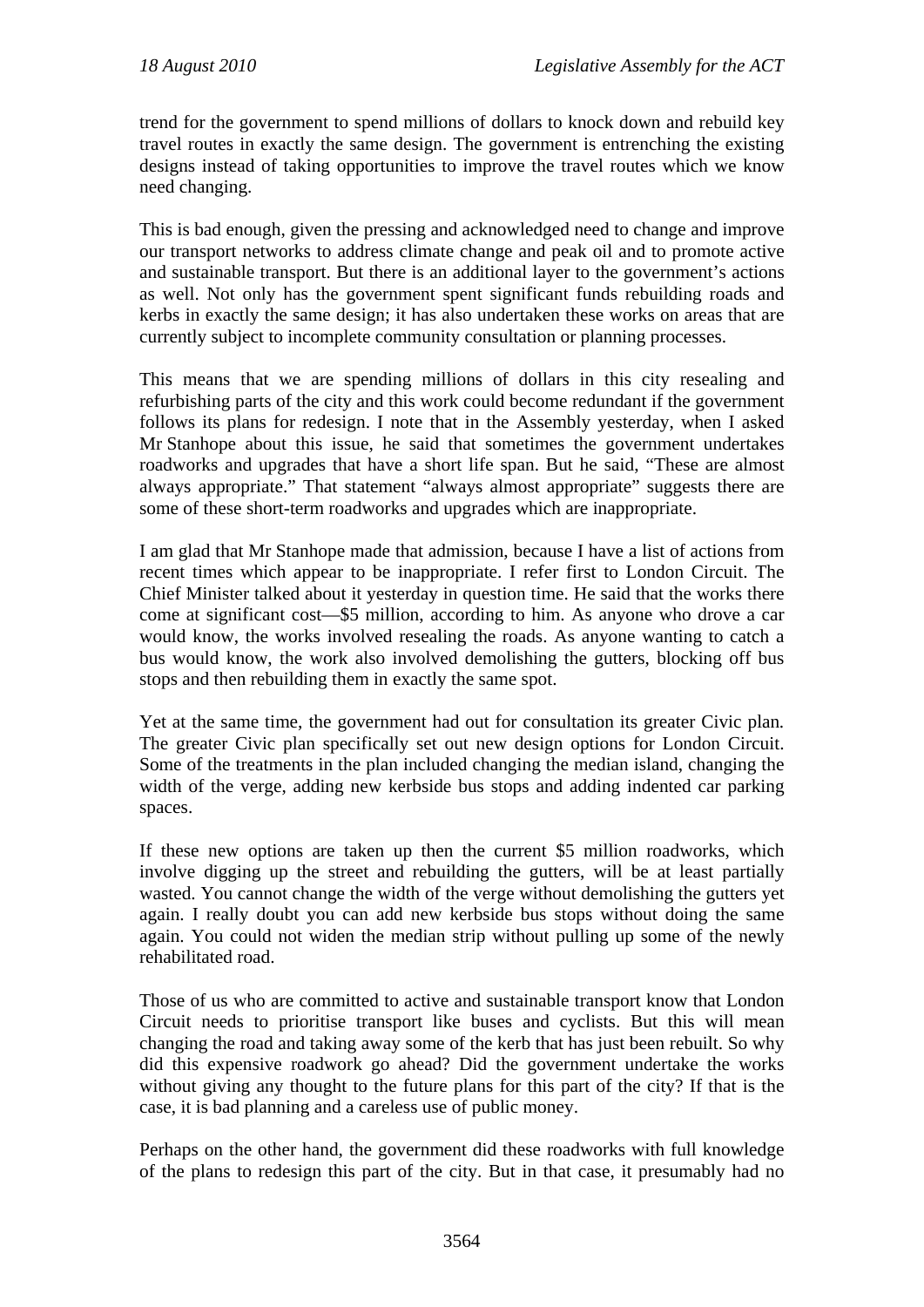intention of carrying through with the plans. So the government is being disingenuous about its commitment to planning a better Canberra where planning is more sustainable and less congested.

I found it particularly ironic that the London Circuit work went ahead through May and June. This, of course, is the very period that the government said it would finish consulting and release its final greater Civic plan. According to the draft, the final plan was due for endorsement in June, but we still have not seen it. In addition to the fact that millions of dollars were spent rebuilding London Circuit in basically the same design, it makes me wonder whether the government has any intention of making any transport improvements to London Circuit at all.

Yesterday I asked Mr Stanhope to tell us his position on the Civic cycle loop. He said he would defer giving us his position until he saw where the government was up to on the greater Civic action plan. A good idea! This is exactly what should have been done before London Circuit's roads and gutters were torn up at a cost of \$5 million. I would like to suggest a new catchphrase for the government to commit to memory. Like the ActewAGL mole which says "dial before you dig", the government should "plan before you pour".

Unfortunately, London Circuit is not the only example of roadworks and rehabilitation pointing to a lack of long-term thinking by the government. Any commuter from north Canberra will know that recently Northbourne Avenue underwent major roadworks. The road surface was re-done. The kerbs were re-done. The works caused significant disruption to traffic over a number of months. The work proceeded into the night and this generated noise complaints from nearby residents who discovered to their dismay that roadworks are in fact exempt from noise regulations. The cost of this work, in conjunction with the London Circuit work, was approximately \$8 million.

It is surprising, then, that the recent budget allocated \$4 million specifically to redesigning Northbourne Avenue in order "to identify the best priority bus and cycle path options". These sorts of options that we have been discussing—like making the on-road cycle road into a separated cycle lane or adding a bus priority lane—are likely to mean widening the verges or making other changes which will make the work that has just been done on Northbourne Avenue redundant. Spending millions of dollars today on cementing in the existing Northbourne Avenue design—literally cementing—is a strange action for a government that says it wants to redesign Northbourne Avenue to make it more sustainable.

The list goes on. Unfortunately, Bunda Street is undergoing a major refurbishment right now. As Mr Stanhope said yesterday, these works come at a significant cost— \$5 million, he said. Government consultants talked to the public about the redevelopment of Bunda Street early last year. I attended one of the consultations. Many good options were put forward to redevelop this key area in a sustainable way. I put in a submission along similar lines. In addition, the 2010 consultants' report on the ACT cycling and pedestrian network ranked changes to Bunda street as the two highest priority infrastructure projects. These projects were to convert Bunda Street into shared space and to add protected cycle paths to Bunda Street.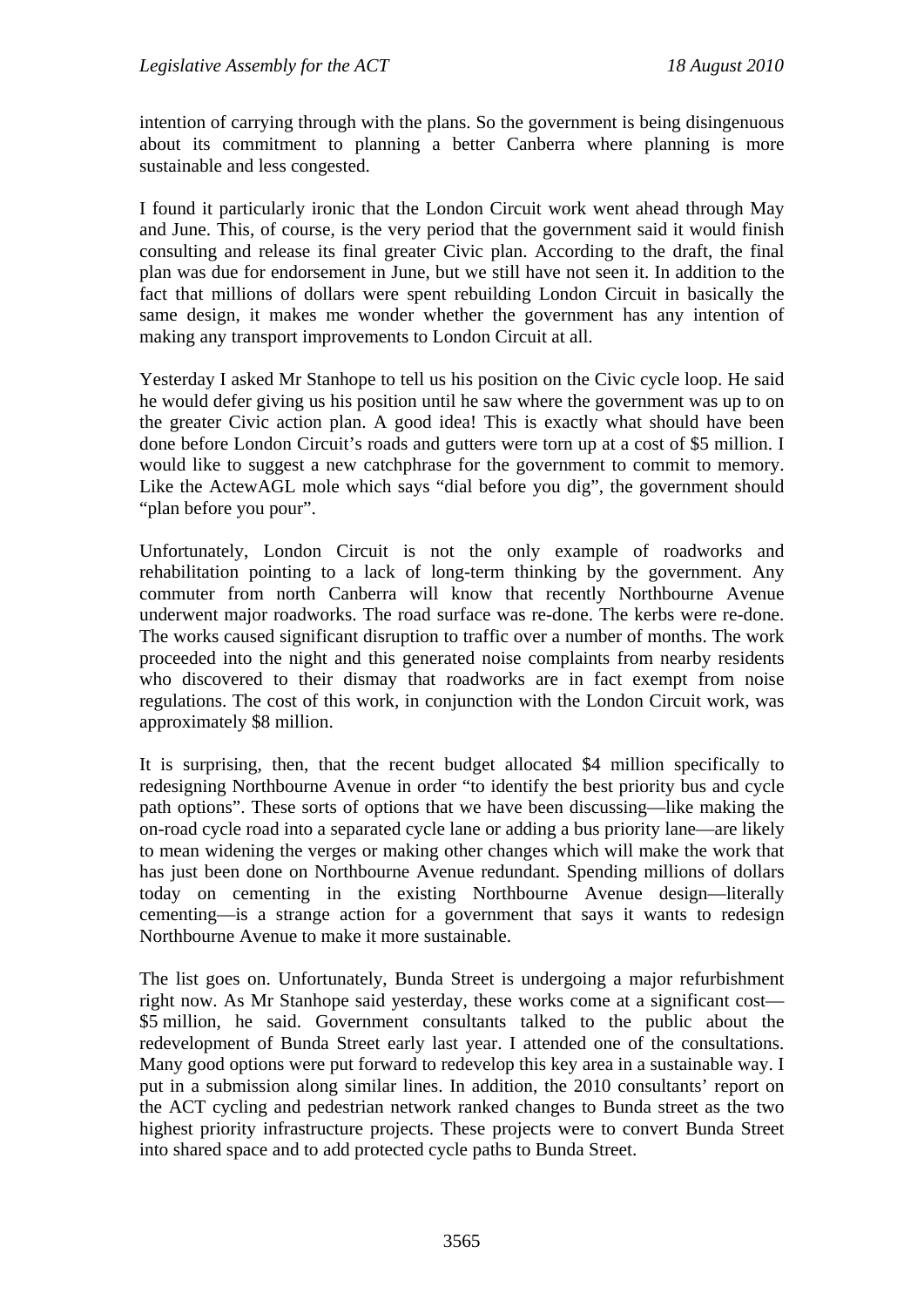But as with London Circuit and Northbourne Avenue, the government ignored these projects. Instead, the money is again being spent on resurfacing the existing road and putting in new paving. All this is cementing Bunda Street into the exact same configuration. We know that configuration has problems with a high volume of motor vehicle traffic, noise, pollution and reduced pedestrian and cyclist safety.

Why did the government once again ignore the good redesign options that came from its consultation on Bunda Street? Why did it ignore its consultant report that said the redesign of Bunda Street was the number one priority project and the number two priority project for a cycling and pedestrian network in Canberra? If these projects do proceed at some stage in the future, the refurbished pavement and the re-laid roads will need to be taken up again. The street will need to be shut down once again, disrupting traffic and business.

My last example is Hibberson Street, which is the main town centre street in Gungahlin. The government commissioned a review as part of the pedestrian and cycling infrastructure review. It looked at Gungahlin and recommended that the government look at converting Hibberson Street into shared space. The shared space design was a way to reduce the traffic speed and traffic danger that the residents of Gungahlin were concerned about. The Greens had been calling for this also last year, as had of course the Gungahlin Community Council.

But the government instead spent its funds reconstructing three existing pedestrian crossings off Hibberson Street. Again, the government entrenched the same street design. The crossings that were already there were resurfaced and remarked. But if at some stage in the future the redesigning of Hibberson Street was to proceed and it was converted to shared space, the government's recent work and spending would be wasted.

I have listed some of the existing expensive short-term works being undertaken by the government, and I want to remind the Assembly of a very relevant motion we passed in May. The motion was about active and sustainable transport. The Liberal Party did not support it, but the government did, although only after removing some significant aspects. In that motion, the government committed to some interesting statements. I will read them out:

The government released a Sustainable Transport Action Plan in 2004, however the government did not implement many of its recommended actions and priorities.

Perhaps most bravely, the government specifically supported the motion's text that said:

… there remain many barriers in Canberra for walkers, riders and public transport users, especially as government funding strongly favours car travel.

I had hoped that when the government agreed to that statement we had opened up a window to changing, but looking around the city at the moment makes me think we are not changing much at all. We see literally millions of dollars being spent on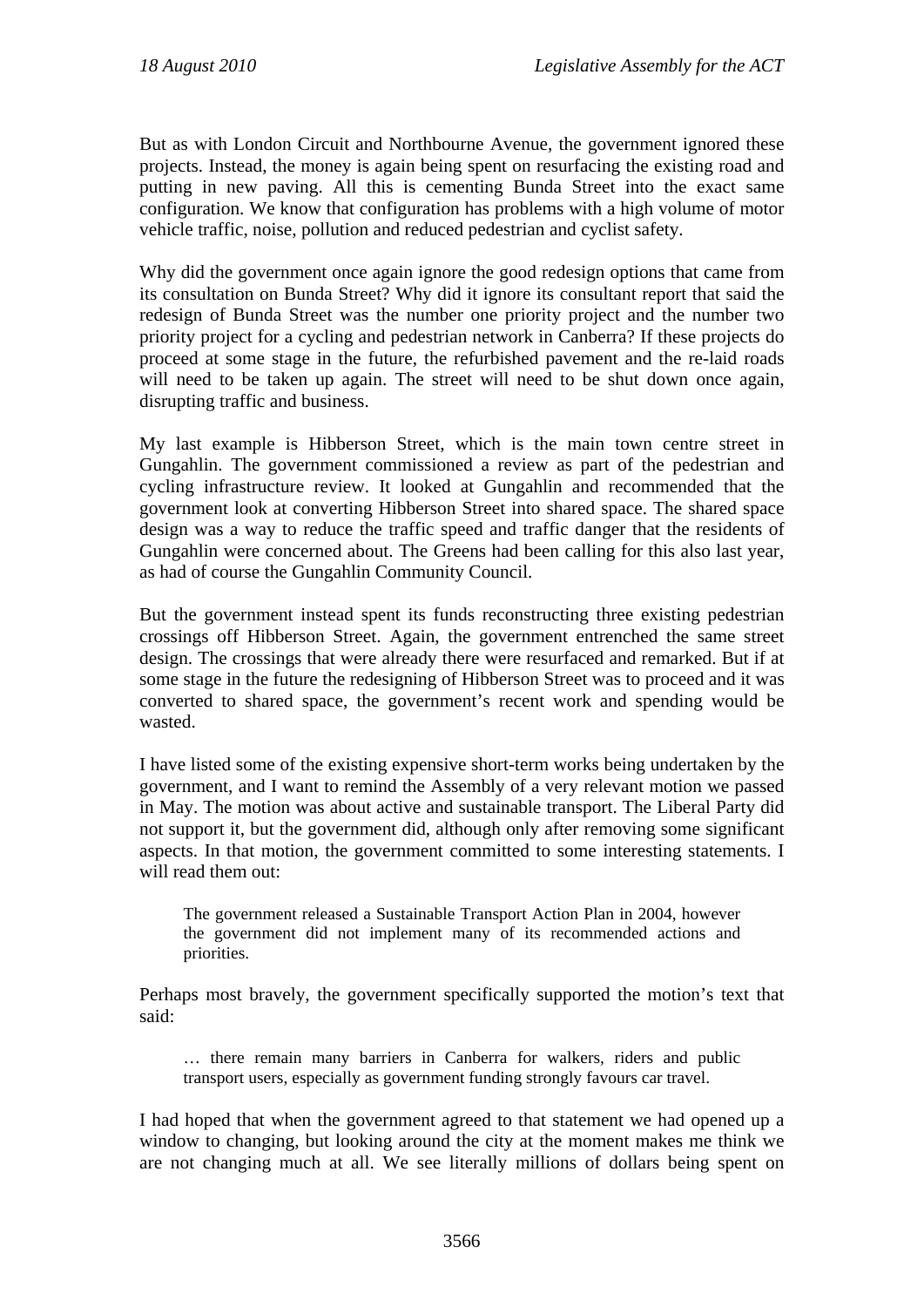upgrading and entrenching the design of key parts of our travel network. They have redesign options flagged for them right now, at this minute, and the government is ignoring those options.

So this motion calls on the government to ensure that roadworks and rehabilitation are not undertaken on areas which are subject to incomplete, not-yet-finished community consultation or planning processes. We are saying to the government: plan before you pour.

I would just like to put this motion in some context and possibly pre-empt some of the government's speech on the topic. We do acknowledge that the government faces many transport challenges. Combined with budgetary pressures, it is not an easy task to change Canberra's transport patterns. I also acknowledge the good things that the government has achieved. This budget has many good new transport initiatives in it. It is a step in the right direction.

But that is what makes the signal coming from the wasted roadworks so worrying, Why is the government wasting these opportunities for safe and sustainable redesign and ignoring the plans that are out there? You have to wonder whether the government just says that it wants these very green-sounding plans about a sustainable city and sustainable transport, but it just does not follow through. Why?

I want to touch on a couple of other points raised in the motion. As well as being concerned about roadworks in specific city areas, we are also concerned about the coordination of roadworks across the city at once. The recent Engineers Australia report card on the ACT picked up this point.

It specifically pointed out the poor overarching planning by the government in that they let multiple large road projects occur simultaneously, which makes it of course very difficult for people to get around. That is why this motion calls for a project management strategy for roadworks and other construction that looks at overall travel routes and minimises disruption.

Another point I wish to raise is the fact that the government often fails to properly provide for walkers and cyclists when routes are blocked off and changed. Woden Green is a good recent example. That development blocked off the main cycling trunk route from south Canberra, a change that was to stay in place for about nine months. Suddenly hundreds of commuting cyclists were shunted out to busy Callam Street without any warning. It was dangerous and chaotic.

An alternative safe route was put in after a considerable community uproar. But why was it not planned earlier? We have seen similar things happen around Canberra. What is happening at present is not good enough. We know that easy, uninterrupted, safe routes are an absolute key to getting people using active transport. If there are not safe alternatives and the safe alternatives are not maintained and supported, people will have no alternative but to drive.

In conclusion, I hope that the government takes seriously the points raised in this motion and commits to prudently using public roadwork funds and not waste money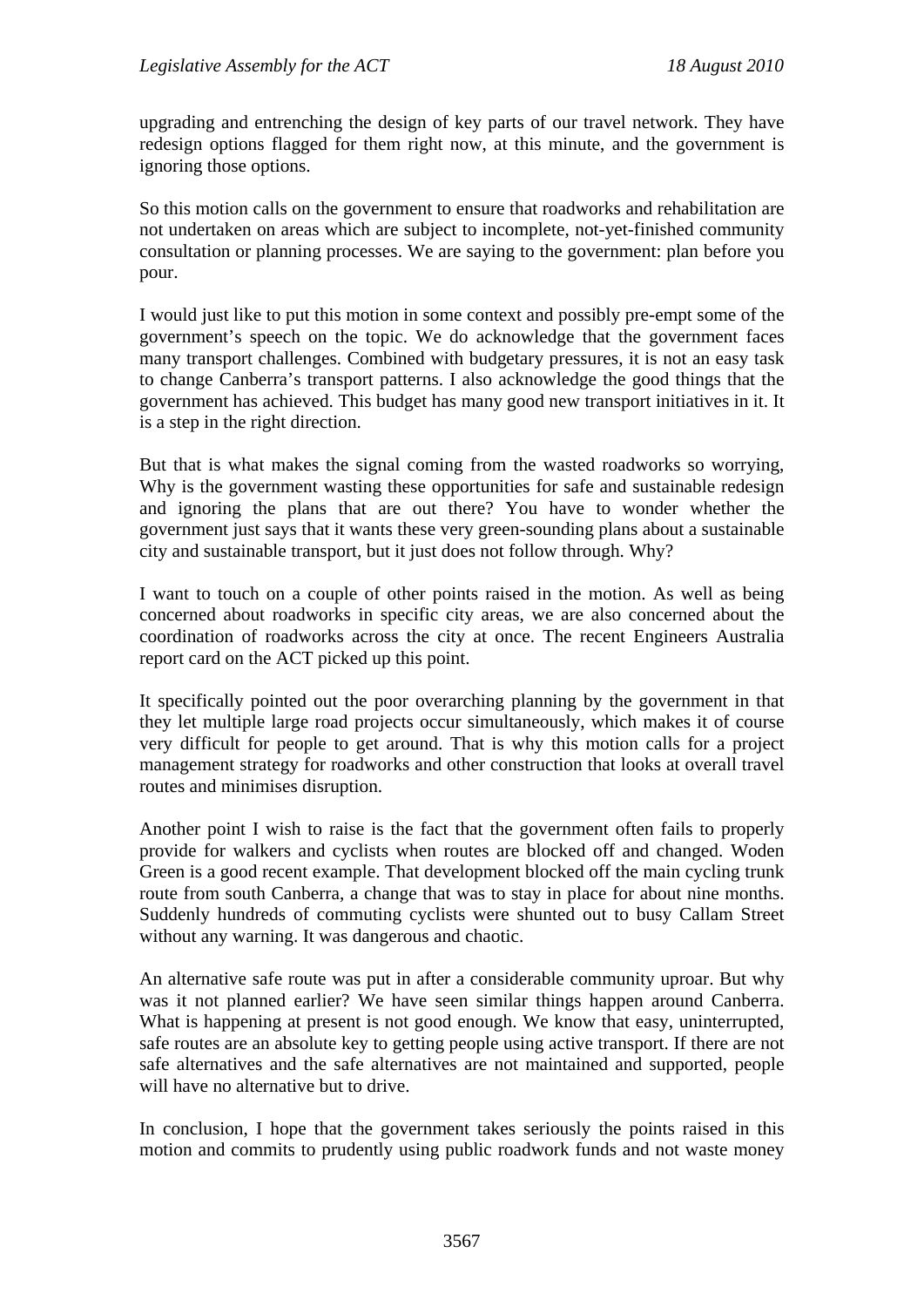on areas which are flagged for redesign. I hope that, in fact, it does look at the sustainable design options seriously, the design options which its own consultation, its own engineers and its own consultants are getting up. It needs to look at these design options and make them not options, but actually implement them.

**MS GALLAGHER** (Molonglo—Deputy Chief Minister, Treasurer, Minister for Health and Minister for Industrial Relations) (5.51): I am very happy to stand here in relation to the Chief Minister's portfolio area and do this on his behalf, as he is sick and has left the Assembly for the day. I should start by saying that the government will not be supporting this motion. We have an annual program for the rehabilitation of road pavements that need replacement due to wear and tear. Almost 3½ million square metres of road pavement are maintained every year.

As members of the Assembly would appreciate, if road pavements are not repaired when they are in poor condition, a range of other issues arise which can seriously compromise the safety of road users. Failing to maintain our transport infrastructure in a timely manner can also mean that more costly works are needed in order to rectify what will have become a much larger problem.

While the annual road condition surveys confirm that over 90 per cent of road pavements in the ACT are in good condition, some are in poor condition and are deteriorating. London Circuit, Northbourne Avenue and Bunda Street are all roads where the road pavement conditions have been assessed as poor and require attention to maintain driver safety and to manage increasing maintenance costs. Indeed, road rehabilitation works on Northbourne Avenue have been underway since 2006-07, when works on this road began at the intersection of Northbourne Avenue and the Barton Highway and headed south towards the city over subsequent years.

In 2009-10, some additional funds were made available through the federal roads to recovery program. The road pavement rehabilitation work on Bunda Street has been incorporated as part of the Bunda Street verge upgrade which has been planned in consultation with city businesses over the last few years, before going out to tender in 2009.

These projects are being developed with an understanding of various plans for the city. Ms Le Couteur's suggestion that these projects have ignored various planning initiatives in the city is not true. Far from seeking to condemn the government, we would suggest that Ms Le Couteur amend her motion to one which actually praises the work being undertaken by the government in rehabilitating road pavements in the city, however unlikely that suggestion might be.

The Northbourne Avenue works have been underway for a number of years, long before the decision to undertake a feasibility study on public transport options on Northbourne Avenue, which is now occurring as part of the 2010-11 transport for Canberra program. The road pavement rehabilitation works on London Circuit most recently benefited from input from the Department of Land and Property Services, the department which is now responsible for developing the greater Canberra city plan.

While the pedestrian and cycling infrastructure plan for Civic is still to be finalised, the current works on Bunda Street do not preclude any of the possible options that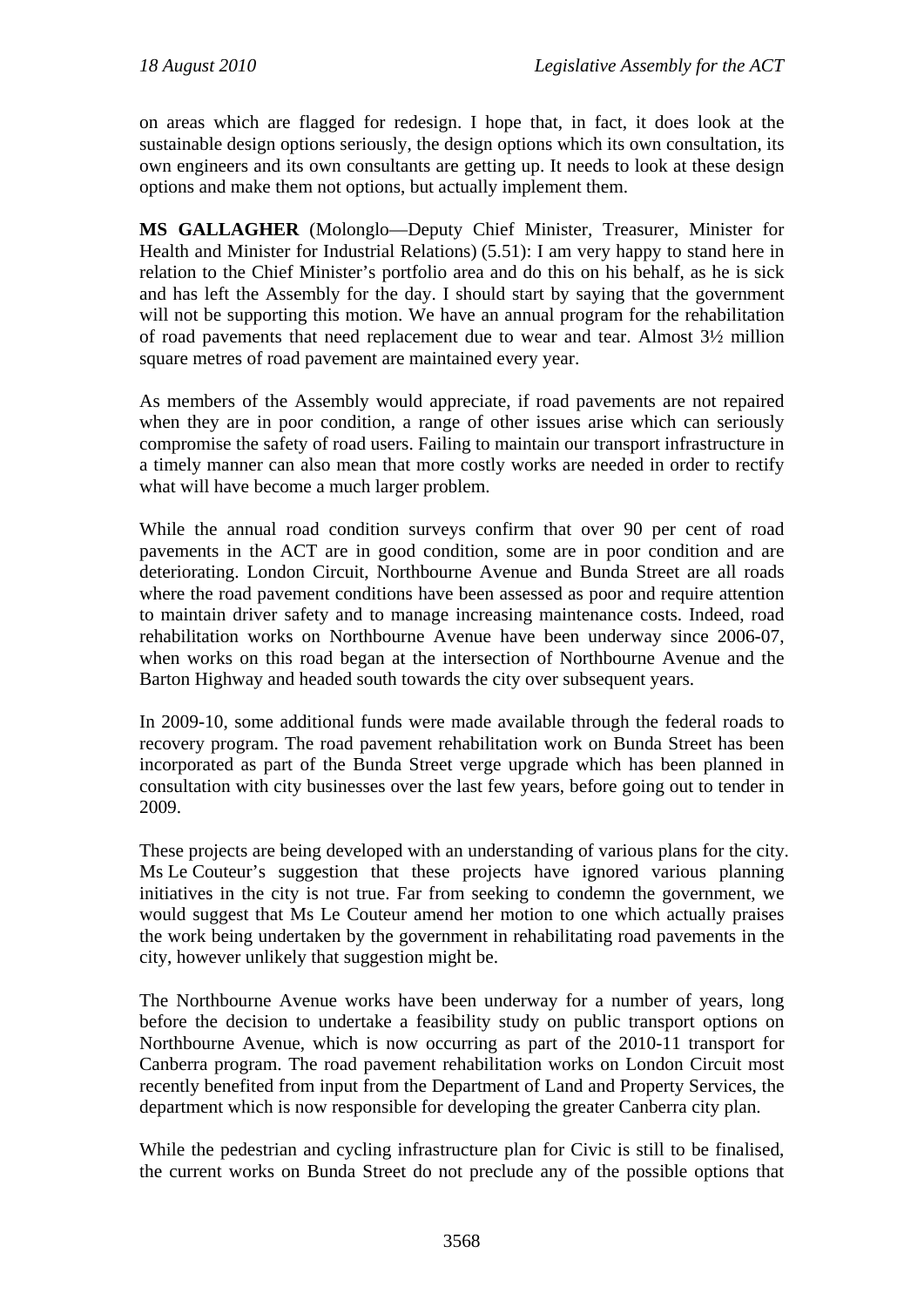have been identified in the draft report to date. The works on the Bunda Street verges and road pavements have been identified for a number of years as important safety upgrades to the deteriorating pavement.

The Cardno pedestrian and cycling infrastructure plan being prepared by Territory and Municipal Services is new on the scene, still to be finalised, and its recommendations, if accepted, would render little of the current work being undertaken unnecessary. The suggestion that a Cardno proposal would make the road pavement rehabilitation work "largely" redundant has no basis in fact. The facts are that the road pavement width on London Circuit or Northbourne Avenue is not going to be reduced in the foreseeable future and none of the recent pavement works will be redundant.

Should these roads end up being widened to accommodate, for example, a cycle lane or a bus lane, then some of the associated kerbing and guttering would be replaced. This replacement would be at a small cost in comparison to the very large costs associated with any widening of the roads.

On Northbourne Avenue, in some locations several layers of asphalt have been laid in previous years and it was not possible to place another layer without compromising the drainage. In these locations the kerb and gutter were reconstructed at a higher level. This meant that the existing pavement could be retained, so minimising the use of scarce quarry products and reducing the energy required for this work.

On London Circuit the pavement was reused by using a new treatment called in situ foam stabilisation. In some locations several layers of asphalt had been laid previously and it was not possible to place another layer without compromising the drainage. In these locations the kerb and gutter were reconstructed at a higher level. These techniques also minimise the use of scarce quarry products and minimise energy usage for the works.

I accept that roadworks can disrupt all road users, including walkers and cyclists. However, every effort is made by the department to limit this by including specific requirements in the traffic management plans, consulting with groups such as Pedal Power about alternative arrangements, and having work undertaken at night time or at the weekend.

The recent works in the city are a good example where a considerable proportion of the work was undertaken at night time and over the weekend. Residents and businesses were consulted and this major work was completed in a three-month time frame. Working in the city is never easy but the work still got completed on time.

Given the scale of the capital works program in 2009-10, improvements have been implemented in the coordination of roadworks being undertaken not only by the ACT government but also by the National Capital Authority on behalf of the commonwealth government.

The department has spent \$20,000 providing information to make travel easier for road users while roadworks occur, and this has included information on local radio and in print media, as well as improving the information on the departmental website covering major roadworks.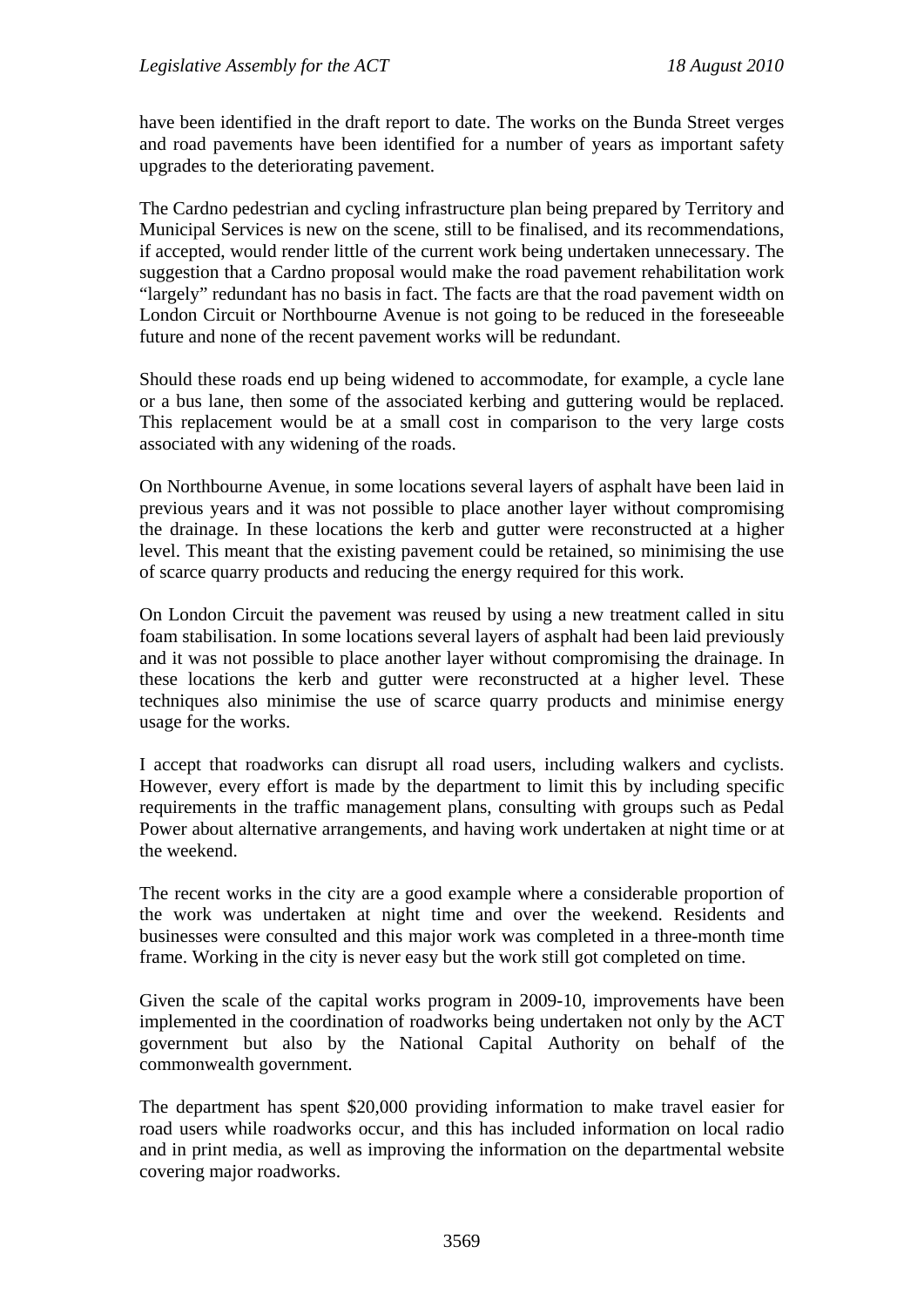There is no waste of public money that can be attributed to the road rehabilitation program. Indeed, every opportunity is taken to provide for the needs of all Canberra road users, including cyclists, when undertaking road rehabilitation projects. For example, the recent works on London Circuit have resulted in an additional two kilometres of on-road cycling being provided on this road. None existed prior to the work. The road reseal program each year results in 40 to 50 kilometres of additional on-road cycle lanes being provided. Far from being a waste of public money, this is a very productive use of it and is consistent with the government's commitment to sustainable transport.

Annual road maintenance programs are developed and implemented taking into consideration various planning initiatives. Further coordination will be achieved in the city as a result of the role of the new Department of Land and Property Services and the establishment of a senior position in that department to coordinate and, in some cases, oversee the implementation of city projects.

The Chief Minister will take on board any specific requests to ensure that adequate alternative arrangements are put in place for cyclists and pedestrians at the start of roadwork projects when existing arrangements are impacted. He has also asked the department to continue to program and manage roadworks in a way that seeks to minimise the impact on all traffic, pedestrians, cyclists and other users, such as motorcyclists and horse riders, where this is practical.

*At 6 pm, in accordance with standing order 34, the debate was interrupted. The motion for the adjournment of the Assembly having been put and negatived, the debate was resumed.* 

## **Sitting suspended from 6 to 7.30 pm.**

**MR COE** (Ginninderra) (7.30): I also thank Ms Le Couteur for bringing forward this motion today on private members' day. The Canberra Liberals have some sympathy with the position that Ms Le Couteur has put forward in her motion. Going through it, I think the issues that she raises are significant ones and ones that affect many Canberrans.

Of course, all of these issues are very much in the public's awareness, especially for northern Canberrans, with the bridge collapse on the weekend and the impact that alternative arrangements are having on the lives of thousands of people, particularly in north Belconnen and Gungahlin. Then there is the flow-on effect of that for people in the inner north. In fact, I dare to say that people in the inner north are probably getting an easier run on their roads at the moment with the traffic being diverted to Barry Drive and Ginninderra Drive.

The ACT government need to be condemned for their poor planning of our current and future infrastructure needs. So often we see in the territory a situation whereby the government respond to growth in our outer suburbs when in actual fact they should be able to predict it. If they can predict the land sales and the sale of blocks of land in Gungahlin, why can they not also predict the population which is going to be out there and the need that there is going to be for infrastructure such as roads?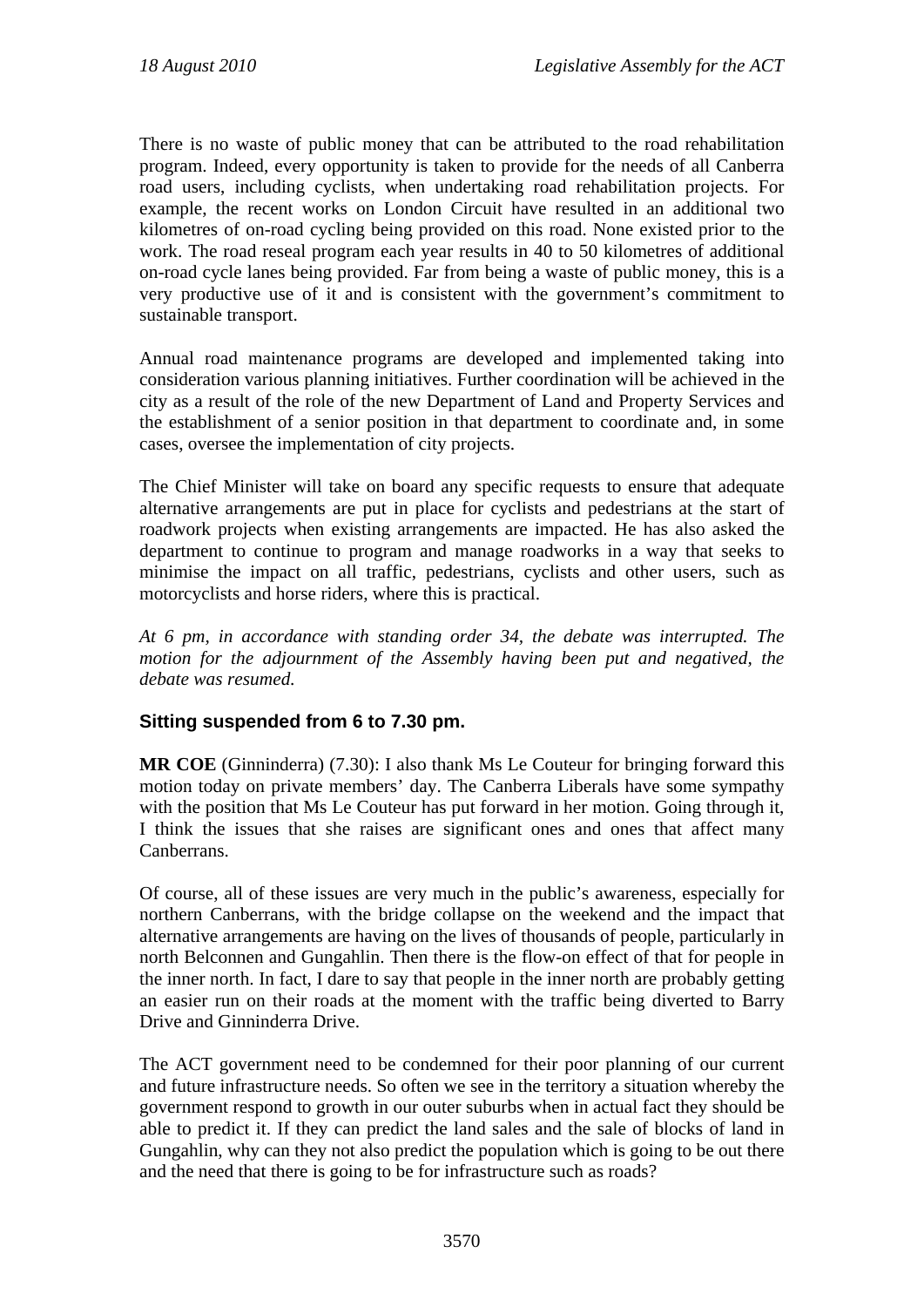Too often we see in Canberra the government going gung-ho in selling blocks of land to get the stamp duty and to get the land sales but not actually backing up the residents with infrastructure prior to demand being there. What we are seeing is infrastructure reaching near capacity before this government responds. There is no better example of that than the Gungahlin Drive extension. There was obviously a need for a dual carriageway for a very long time, yet the government refused to take action until the last minute, before the last territory election. They committed only after the Liberals had made that very commitment.

Further to Ms Le Couteur's motion, it is worth while calling upon the government to develop road, parking, cycling, pedestrian and public transport infrastructure before existing infrastructure reaches capacity. I understand that Ms Le Couteur may object to this. She may well say that we should just be planning for it. I think we should not just be planning for infrastructure before existing infrastructure reaches capacity; we should, in fact, be rolling it out. We should, in fact, be developing it. It is all very well to have a plan, but if the plan is not implemented then we are no better off than we are at the moment.

I note that Ms Le Couteur mentioned the greater Civic plan, the Northbourne feasibility study and also the Cardno Young review of Bunda Street. These are significant and they certainly should be taken into consideration. Whether that should necessarily hold up other works, I am not completely sure. For that reason, I think that it is worth amending paragraph (1) of Ms Le Couteur's motion. I will be moving an amendment. My amendment will replace parts of (1) and (2) but also add to (3).

**MR SPEAKER**: Mr Coe, if I might interrupt you, the secretariat does not have your amendment.

**MR COE**: I am about to table that. I am sorry, it has only just been finalised. Paragraph (3) would read:

calls upon the Government to:

- (a) develop road, parking, cycling, pedestrian and public transport infrastructure before existing infrastructure reaches capacity;
- (b) ensure that roadworks and rehabilitation are not undertaken on areas that are subject to incomplete community consultation or planning processes:
- (c) ensure that, when construction works interrupt pedestrian and cycle routes, there are safe, convenient and well signposted alternative routes made available from the start of the works and the public is made aware of alternative arrangements prior to commencement of works; and
- (d) implement a project management strategy for roadworks and other construction that minimises disruption to travel routes and considers the long-term use of roads, footpaths, cycleways or other traffic infrastructure.".

Paragraph (3)(d) is not dissimilar to Ms Le Couteur's motion. I move the amendment: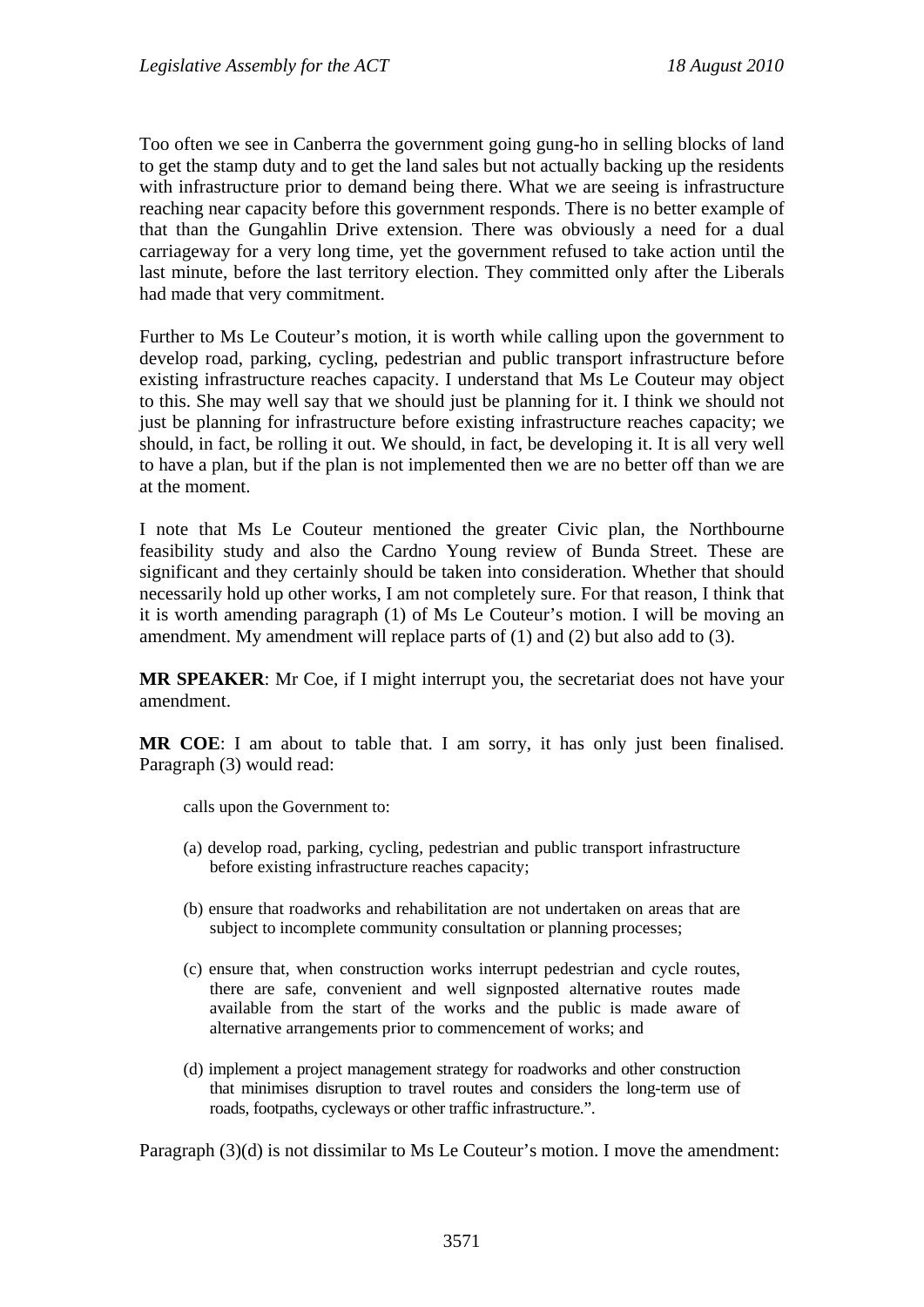Omit all words after "around three months" in paragraph (1)(a), substitute:

- "(1) (b) poor co-ordination and planning of roadworks has meant that a large number of major projects have occurred in the ACT simultaneously with negative impacts on commuters;
- (2) condemns the ACT Government for:
	- (a) poor planning of our current and future infrastructure needs; and
	- (b) releasing an inaccurate infrastructure plan that lacked vision and direction for our city's future needs; and
- (3) calls upon the Government to:
	- (a) develop road, parking, cycling, pedestrian and public transport infrastructure before existing infrastructure reaches capacity;
	- (b) ensure that roadworks and rehabilitation are not undertaken on areas that are subject to incomplete community consultation or planning processes;
	- (c) ensure that, when construction works interrupt pedestrian and cycle routes, there are safe, convenient and well signposted alternative routes made available from the start of the works and the public is made aware of alternative arrangements prior to commencement of works; and
	- (d) implement a project management strategy for roadworks and other construction that minimises disruption to travel routes and considers the long-term use of roads, footpaths, cycleways or other traffic infrastructure.".

**MR SPEAKER**: The question now is that Mr Coe's amendment be agreed to. The fact that it has not been circulated—

**Mr Smyth**: Perhaps, Mr Speaker, I could speak.

**MR SPEAKER**: Yes, thank you, Mr Smyth.

**MR SMYTH** (Brindabella) (7.37): Just to give people time to receive the amendment, while it is being circulated, I will now speak largely about my experience as the minister for roads. It is important, particularly when you look at paragraph (3) of Ms Le Couteur's motion, that roadworks and rehabilitation are not undertaken in areas that are subject to incomplete community consultation or planning and processes.

The road resealing program is very important. The nature of the roads in the ACT and the nature of our weather patterns dictate that of course maintenance must be undertaken in a regular way. If you have been driving around tonight, you will know that there is an excessive amount of water on the roads. If the roads have cracked and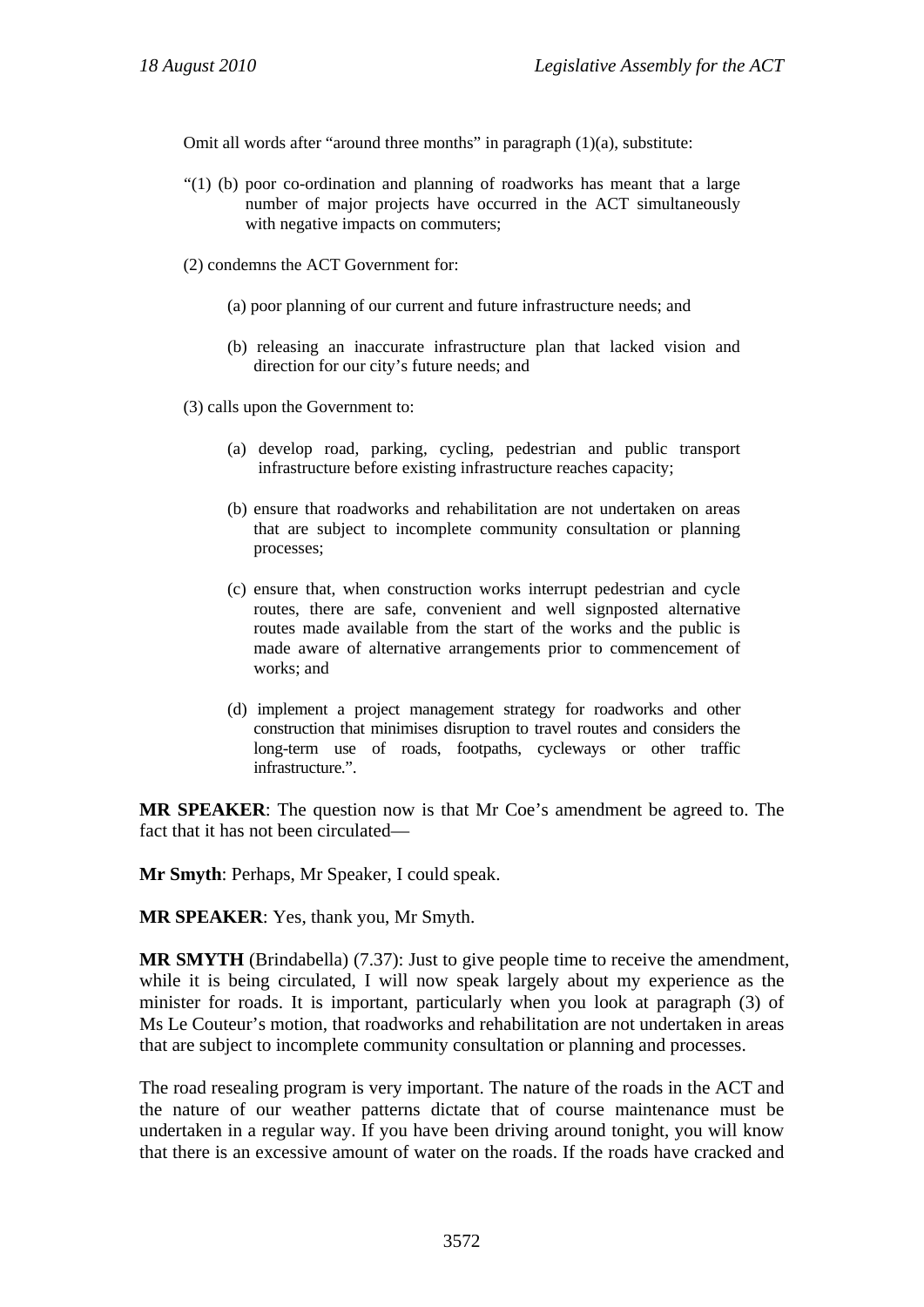the surface of the bitumen is starting to deteriorate, it allows the water to seep into the base. I was given some examples once of the particular problem that occurs once it gets into the base. The compacting effect of the vehicles on the road and the liquid in the—the Treasurer is laughing at me, Mr Speaker.

**Ms Gallagher**: No, I am enjoying it. I am enjoying the story.

**MR SMYTH**: I am shocked that she would laugh at an important issue such as road base. If you get a plastic bag of the aggregate, as it is when it is laid, and you have got those large stones, which are often 20 millimetres in diameter or bigger—now Mr Coe is laughing at me, Mr Speaker; I seek your protection. The problem is that the issue of the compacting, along with putting water into the equation, can turn it almost into a claylike substance, almost like a putty, and it becomes quite soft. Once large amounts of water get in under the upper layers of the bitumen it lifts and you get the start of potholes.

If it is not treated properly and effectively, the long-term debt that comes to the people of the ACT because of insufficient road rehabilitation gets out of hand quite quickly. Mr Hargreaves has joined us. He knows all about resealing programs, as a former Minister for Territory and Municipal Services. The important thing is to make sure that the process goes ahead. It must be done annually. The amount of road surface that is resealed needs to be done consistently and it needs to meet the age profile of the roads that exist in the territory so that, as taxpayers, we get the safest roads that we can have to drive on but we also get the most effective and efficient use out of the financing of rehabilitating roads and keeping that road surface working adequately for the people of the ACT.

I note Mr Coe's amendment has been circulated. It is a very fine amendment. It is important, as I think Mr Coe says in one note, that the poor condition and planning of roadwork has meant that a large number of major projects have occurred in the ACT simultaneously, with negative impacts on commuters. We saw that recently with work being done on London Circuit and Northbourne Avenue at the same time.

Paragraph (2) condemns the ACT government for the poor planning of our current and future infrastructure needs. You can see that in the Gungahlin Drive extension debacle that this Chief Minister has presided over. We await the outcomes of the inquiries into the collapse of the bridge on the weekend. But the point is that this road should have been completed on time and on budget, which to my memory was July 2005. Here we are in August 2010 and the road still has not been completed.

It causes an enormous amount of grief to those people coming from outside the territory every morning down the Barton Highway and, in particular, those residents of Gungahlin that rely on this road. This road should have been in place in 2005, as promised. We all remember Mr Corbell's mantra of "on time, on budget". Well, it is not on time and it is not on budget and the completion date seems to have been pushed back further and further and further.

Mr Coe then goes on to call on the government to develop road, parking, cycling, pedestrian and public infrastructure before existing infrastructure reaches capacity. That is a prudent move.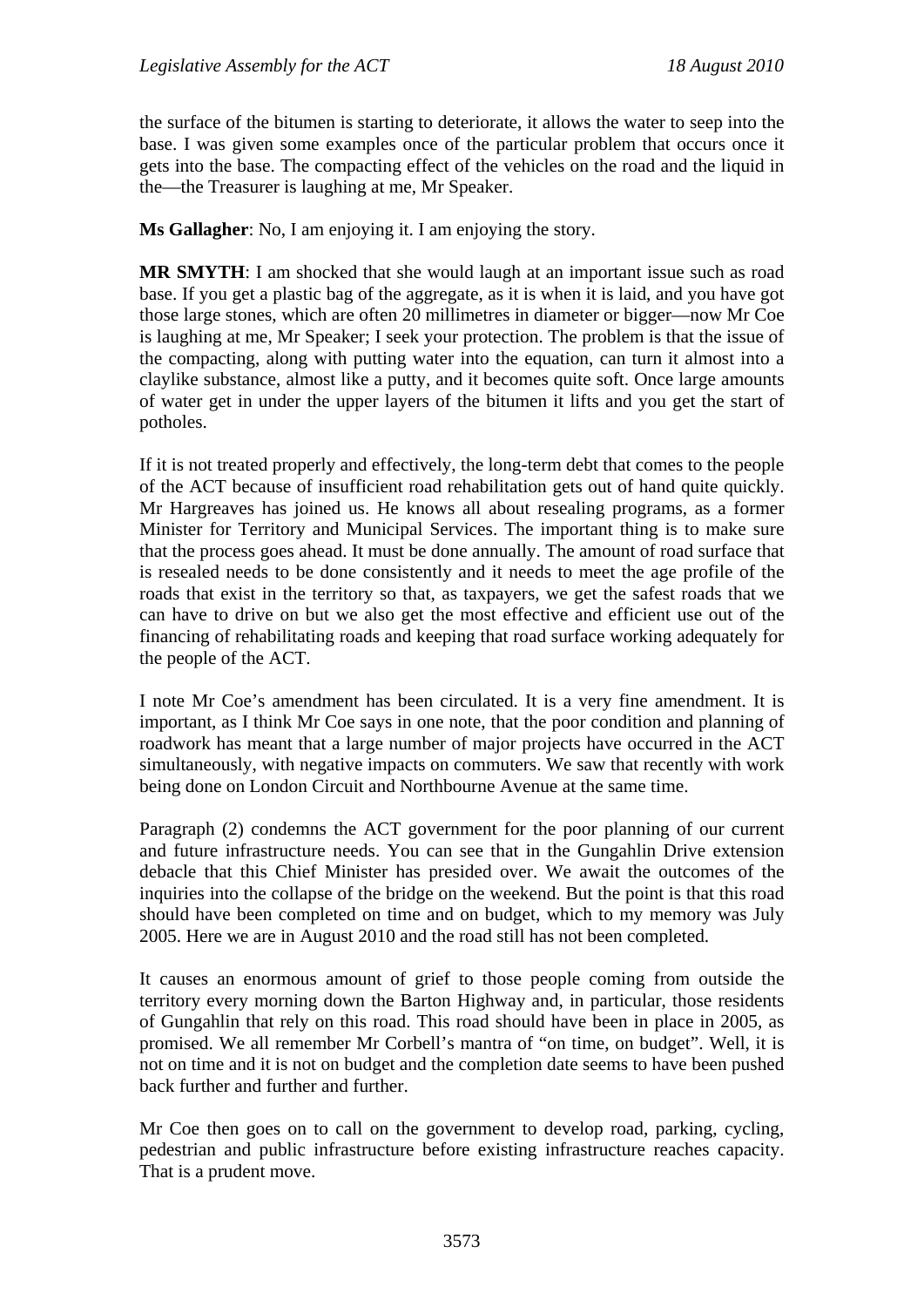**Ms Gallagher**: You can stop now, Brendan. We've got it.

**MR SMYTH**: I can stop now, Treasurer? Do I pass? What score do I get?

**Mr Hargreaves**: Three.

**Ms Gallagher**: Three out of 10. It was better before you started reading the amendment out.

**Mr Hanson**: Is that the content or the style?

**MR SPEAKER**: Thank you, members. Let us focus on the debate.

**MR SMYTH**: I am focusing on the debate, but I keep getting chuckles from the Treasurer over there. She is clearly amused by the fact that we can stand up on any issue and are quite competent in our portfolios. We in the Canberra Liberals have done the hard work. We are across the portfolios. We discuss these issues and we have a consistent view, unlike anybody else in this place, on the provision of infrastructure.

You can only commend the Leader of the Opposition for his infrastructure bill. We would not need this motion today if we had an infrastructure commissioner. That is something that the Labor Party have rejected and resisted because they know that, if there was an infrastructure commissioner, that person would clearly highlight the failings of the delivery of infrastructure over the past nine years under the Stanhope government. I commend the amendment to the house.

**MR SPEAKER**: Members, whilst I am sure I hardly need to comment, can we please endeavour to bring our amendments to the secretariat rather sooner.

**MS GALLAGHER** (Molonglo—Deputy Chief Minister, Treasurer, Minister for Health and Minister for Industrial Relations) (7.42): I do not think it will come as any surprise that we are not going to support Mr Coe's amendment. I was enjoying Mr Smyth's presentation until he started reading out the amendment as his contribution to the debate.

We reject the assertion essentially being put forward in the amendment around the planning of infrastructure needs. I think this government has done more than any other government in this place to pull together an infrastructure plan and actually deliver the infrastructure our city needs. You only need to look at education, health or transport to see the effort that has gone into infrastructure across this city.

There will be times when people get irritated about the level of infrastructure development across the city, but that is one of the challenges that I think comes with living in a city that needs a significant step-up in its infrastructure needs. I do not think there is a simple answer to these issues. Certainly, our officials work very hard to coordinate and develop their infrastructure priorities across government and also to ensure that every dollar is wisely spent. A lot of work goes into that.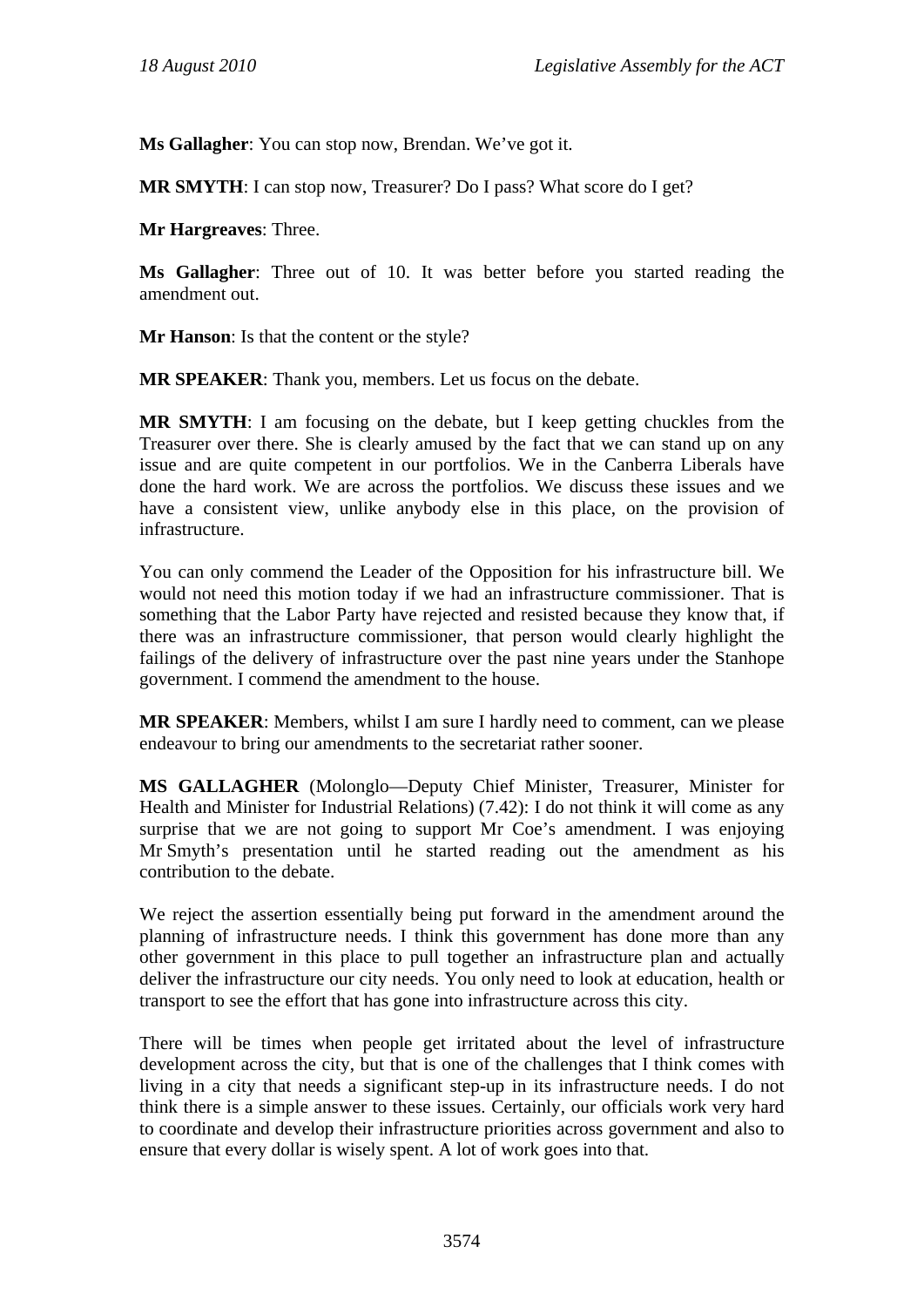I know, from taking over responsibility for the delivery of capital works across the government when I took on the Treasury portfolio, that there were concerns that we were not delivering enough of the program each year. With the nation building and jobs task force that was set up—a coordinator-general and her team that was set up and the work that we have put into streamlining our processes, we have significantly increased the delivery of that program with very positive results. The government is not in a position to support the amendment or indeed the motion. I cannot really see a huge amount of difference between the two of them.

**MS LE COUTEUR** (Molonglo) (7.44): I rise to speak about Mr Coe's amendment, which I will attempt to go through. His note (b) was in fact (e) in our original, so clearly we are happy with that. He then deleted parts (b), (c) and (d), which I found very strange because part (b) is a matter of fact. These plans were in existence. The Liberal Party may or may not think the plans are good plans but, nonetheless, the plans were in existence and they certainly envisaged redesigning.

As to point (c)—"implementing the designs proposed in the above plans and reviews would make the rehabilitation works undertaken in the areas largely redundant" basically, that was one of the major points we were trying to make. These plans exist. They envisage significant redesigning. If the government were serious about those redesignings then the work that has just happened would be largely redundant. That was a large part of the point we were trying to make. So clearly we do not agree with removing (b) and (c), particularly (b), as it is a straightforward fact, without any analysis.

Also, I would have thought that (d)—"when construction work interrupts the pedestrian and cycling networks, there are often insufficient substitute routes established for walkers and riders"—again, is a matter of fact. It often happens and we must all have been in a situation where the footpath is no longer there. If you have not then I guess you have not been around north Canberra very much in the last few months and you have not even been outside the Assembly very much in the last few months. If you remember, we had our footpath torn up in front of us. I think that (d) is really a matter of fact. As I pointed out during my speech, there was a particularly bad example in Woden, the Woden Green development, where the major northern commuter route, the bicycle commuting route, was broken and there was no alternative provided.

Mr Coe's amendment goes on to condemn the government for the poor planning of current and future infrastructure needs. I do not have a problem with that or with the statement "releasing an inaccurate infrastructure plan that lacked vision and direction for our city's future needs". What I have most issue with is  $(3)(a)$ —"develop road, parking, cycling, pedestrian and public transport infrastructure before existing infrastructure reaches capacity".

The problem with this is that it could be interpreted as meaning a number of things. I suspect that what the Liberal Party means by this is that there should always be an abundance of parking, there should always be an abundance of roads and there should always be an abundance of public transport. In reality, I do not think that is possible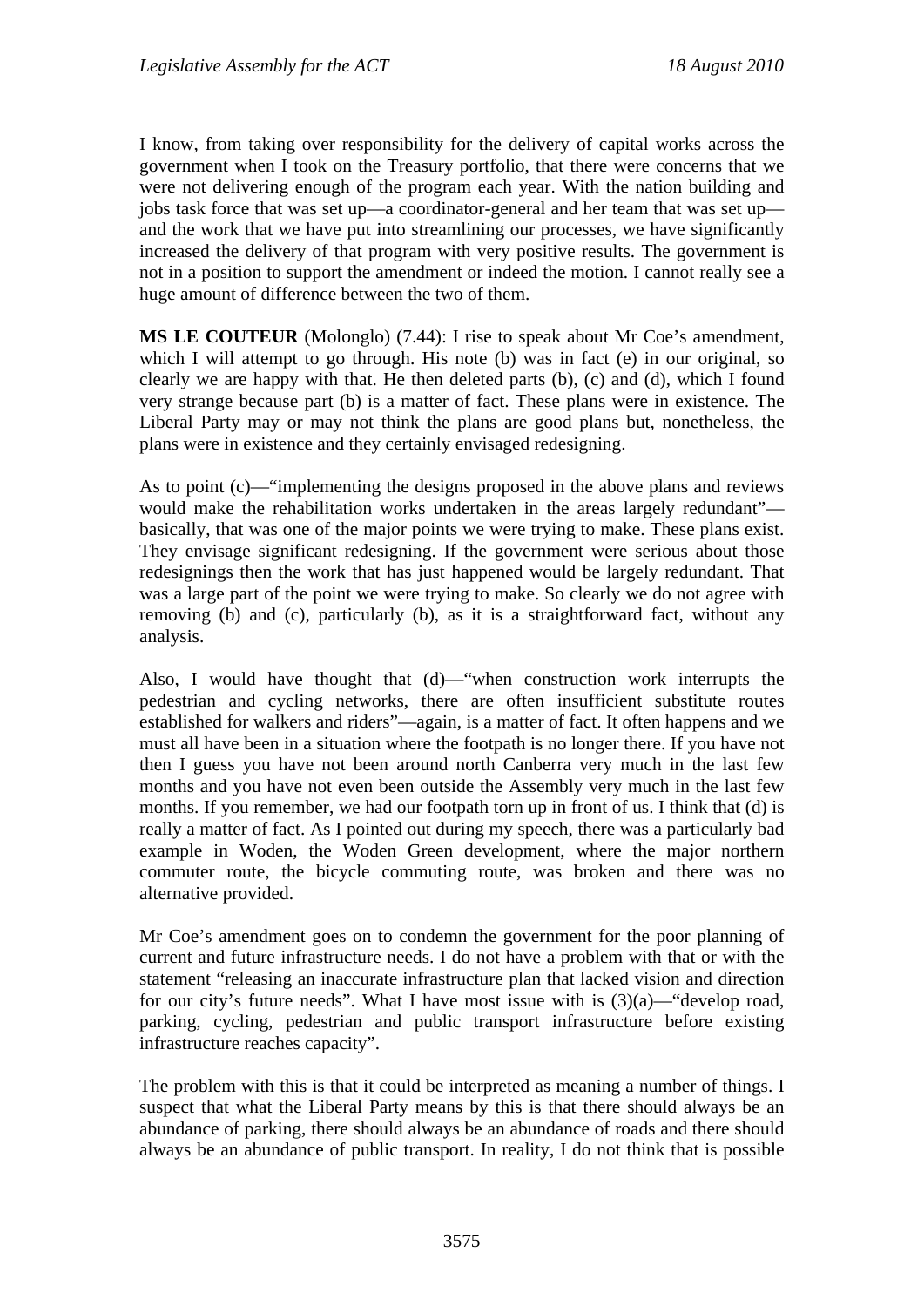and to still have space in the city for other things, apart from transport infrastructure, and space in the budget for other things, apart from transport infrastructure.

Decisions have to be made. That is why the Greens, when we discussed this with Mr Coe, suggested that we should put in the concept of planning, because decisions will have to be made. We will not have an inexhaustible supply of roads, an inexhaustible supply of parking or even an inexhaustible supply of public transport infrastructure.

The other three parts of Mr Coe's motion basically come from ours, except (c). He has added a bit more. We are quite happy with his additions. We are happy with (c). It is just really  $(3)(a)$ . Because I think that the meaning of  $(3)(a)$  is probably very clear to the Liberal Party and not what the Greens will support, I am afraid that the Greens will not be supporting Mr Coe's amendment.

**MR HARGREAVES** (Brindabella) (7.49): I had hoped not to have to speak on this motion but I am moved to because there are some things in it which I think need a bit of an historical correction. Ms Le Couteur, for example, could do well to think back a little on her history. I would like to attack it in a couple of ways. Firstly, we need to understand that—and those new to this place would not know this—when the ACT inherited self-government in 1989 we inherited an ageing roads and footpath infrastructure. We inherited it with no funds from the federal government of the day to actually pay for it. Much of our road infrastructure was beyond its whole of life at that time. And we had, within the limited resources of a government, to come up with a way in which we could address that.

To suggest that we should be condemned for poor planning of our current and future infrastructure needs, I think, is a little rich. This particular government, over the time since it came to office in 2001, has put significant effort, funds and planning into our roads network, into our footpaths network and into our cycle paths and shared paths network. And I do not see in any of the debate so far any recognition that it was this government that initiated the on-road cycle paths.

Mr Speaker, you and I spoke at a forum in the 2001 election campaign, both of us supporting the provision of an on-road cycle path from Dickson to Woden. It was this government, when it became the government, who delivered on that. And it is now standard policy that, whenever there is major infrastructure done, an on-road cycle path will be provided as part of that policy. Therefore you cannot condemn us for poor planning if that provision is made. You cannot look at the state of the road between Russell Hill and the airport now and say that is poor planning—you cannot. It has on-road cycle paths on it, it has good infrastructure and there is a lot of money put in there.

You cannot say that there was poor planning by this government into the Athllon Drive duplication—you cannot. It was in fact the former government that stopped it dead at a certain point—the Liberal government stopped it dead—and it was this government that put it right through to Isabella Plains. You can now, if you select your routes, in fact go from Banks—no, I tell a lie—from Conder to Sydney or Melbourne on a dual carriageway. You can do that. You could not do that before this government came to office.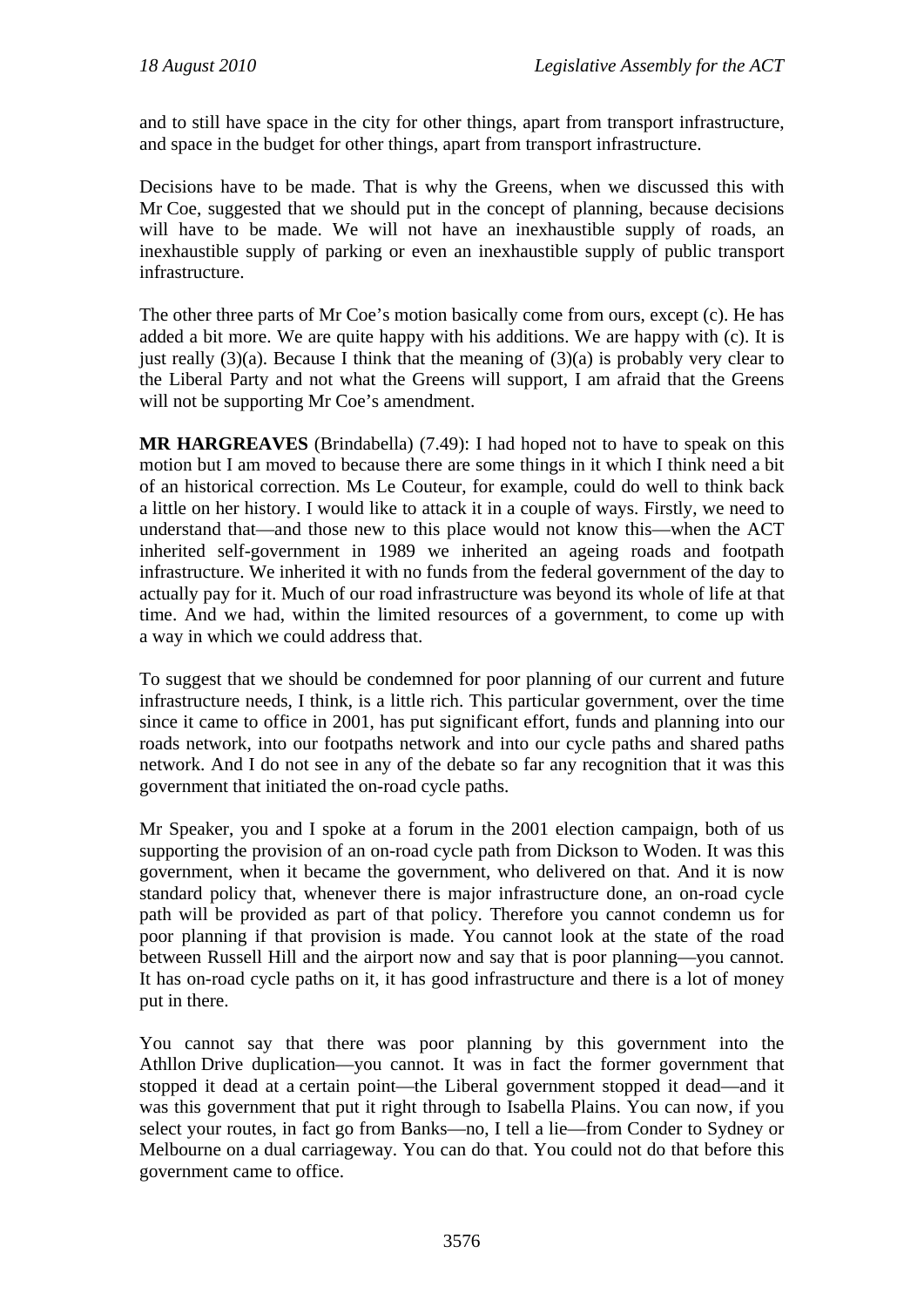To suggest that there has been poor planning is wrong. To condemn us for poor planning is wrong. If it is insufficient in your view, then that is fine with me. If you have suggestions to make, that is fine with me. But to condemn this government for poor planning is just not on. It is wrong.

I heard earlier in the debate—I think it was today; it may have been yesterday— Mr Seselja saying that the federal government has put no money into roads in the ACT. That is actually wrong. At the intersection of, I think it is, Morshead Drive and Majura Road, part of the airport road infrastructure, the federal government put in—

**Mr Hanson**: You can think of one example?

**MR HARGREAVES**: Just be quiet and learn something, will you? The federal government put in \$50 million. That is not nothing. They put \$50 million in and then we matched it. And the airport contributed, I think, between \$4½ million and \$5 million to do that. We also did our share, the ACT did its share, to do the Lanyon Drive duplication. It was this government that did the Tharwa Drive duplication, not the half-baked measure that was going to be provided.

**Mr Coe**: How did the bridge go?

**MR HARGREAVES**: Mr Coe scoffs but the simple fact—and you cannot escape this—is that people were driving on the GDE. They were actually driving on it maybe not as quickly as you would like, but they were driving on it. They were actually on it. It was this government that actually got it to a stage where people could use the thing.

The motion says:

… when construction work interrupts the pedestrian and cycling networks, there are often insufficient substitute routes established …

Nobody would disagree with that. But let me tell you, Mr Speaker, before this government came to office there were no cycling networks being provided on the roads. If you have a look at the bit of work between Yarralumla and Mount Stromlo, what is going on there? An on-road cycle path to keep the cyclists safe. There is no recognition in any of this motion of that particular piece of work, and it is expensive. There is no recognition in here at all.

Certainly, providing people with alternative routes is a challenge. Of course it is. But I defy anybody in this chamber to come up with a road or a cycle path network that can go around everything in every single case. But the mere fact that they are trying to avoid roadworks means that there is an improvement taking place. There is no recognition in here that what you are saying is: "You do not have a substitute route to go around what you are doing." We are actually doing something. There is nothing in there.

Both the amendment and the motion seem to indicate that our infrastructure and this government are substandard, and I reject that absolutely. We have put enormous funds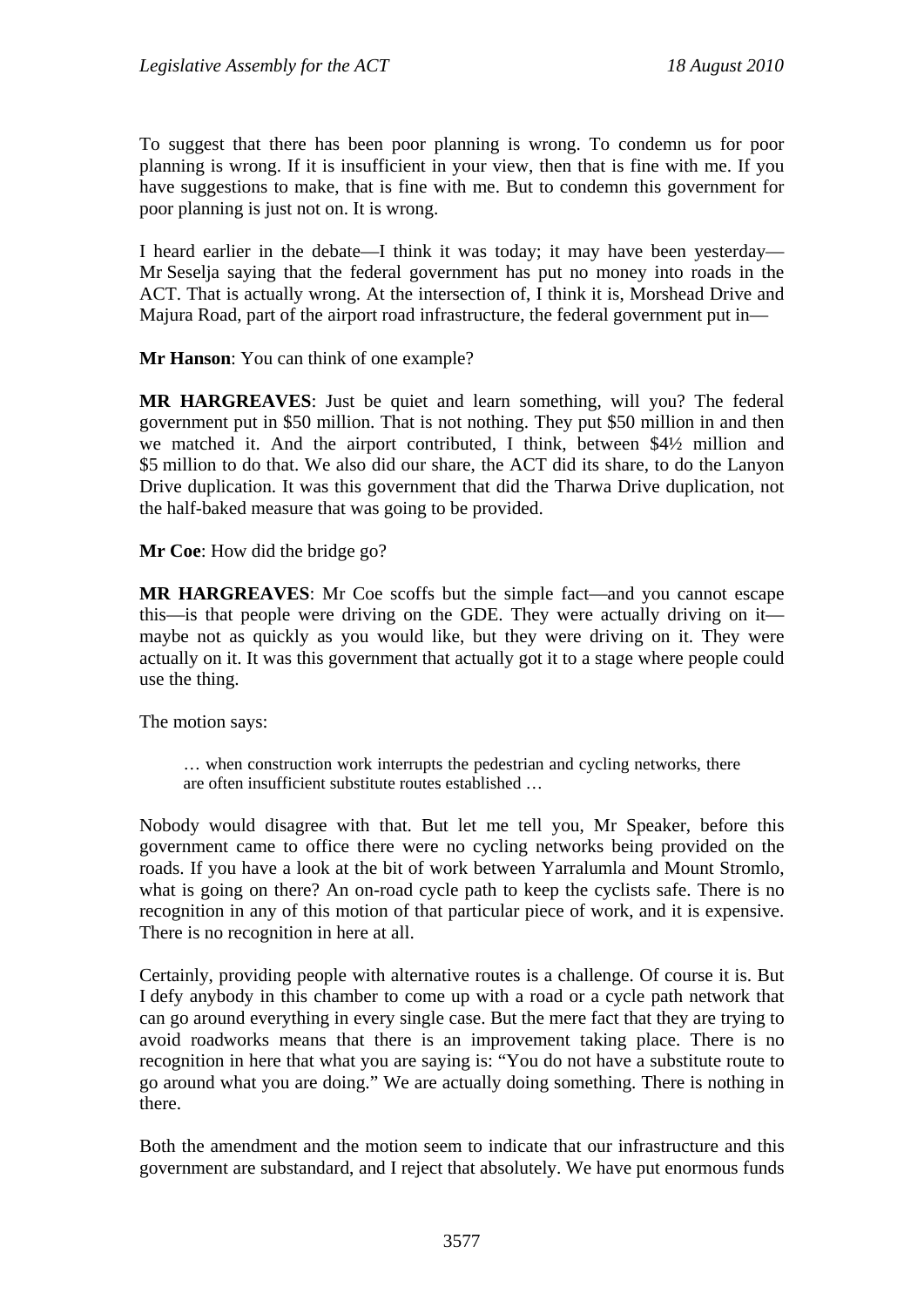into this. We have put an enormous consultation process into this. I did the consultation process around the Tharwa Drive issue and I got bagged because it did not happen quickly enough. I got bagged mercilessly about the airport road, and it is a dream to go to the airport now on that road. It is a dream. And I got bagged out. Why? For having the temerity to make it difficult for people to get to the airport while we were doing some work.

There should be recognition in here. There should not be: "This government is condemned for not doing something." If you wish to say, "We are encouraging the government to do something more than that or to take a different tack," then I do not have a problem with that. I welcome it, in fact, because it is constructive. I see this sort of stuff "condemns the government for this, that and the other". The Greens say:

…condemns the ACT Government for wasting public money on rehabilitation road pavement, and rebuilding footpaths and kerbs…

Tell that to the people in my street. Tell that to the people in Gaunson Crescent where we have to go and grind down the footpaths and replace the footpaths because people are tripping over them and hurting themselves. Tell that to the people outside the schools where we are trying to rehabilitate the pavement.

When I was the Minister for Territory and Municipal Services some 2½ or three years ago, I asked TAMS to tell me how much in the way of potholes they fixed in a year and to give me something graphic to describe how much they did. The hole was the equivalent of a full-sized Olympic swimming pool. That is about the size in cubic metreage of the holes that they fill in Canberra in a year.

To suggest that we are wasting public money on that sort of rehabilitation, I am sorry, I have to reject that. I cannot support this. There is a lot of sentiment behind this that I have sympathy with. If you want to condemn us for not doing something, feel free. Whilst I see a condemnation of the government for doing something. I am sorry but this is not only wrong, it is an insult to each and every person that works in Roads ACT for the forethought and the thinking that they put into things.

When the bridges at the Glenloch interchange went in, we had to take the original two out and we had to implode some bridges there. The amount of consultation, the amount of forethought and the amount of technical advice that we got over that particular issue were phenomenal. It was about three months longer than I would have expected, and I was the minister at the time. I am sorry, I cannot support either the motion or the amendment while ever they contain the words "condemns the government" for doing something. I find it a personal insult.

Question put:

That **Mr Coe's** amendment be agreed to.

The Assembly voted—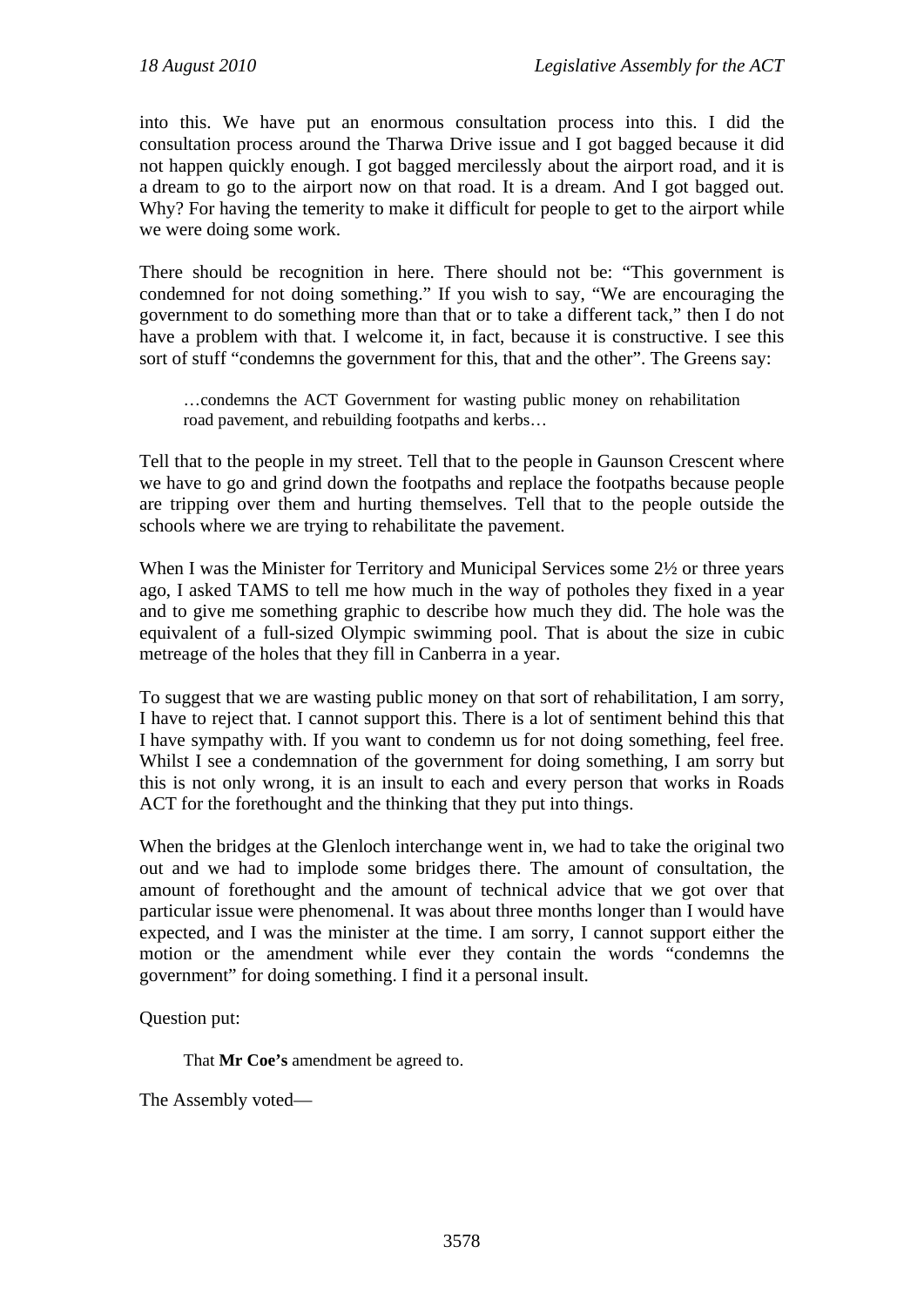Ayes 4 Noes 8

| Mr Coe<br>Mr Doszpot | Mr Hanson<br>Mr Seselja | Mr Barr<br>Ms Burch<br>Ms Gallagher | Ms Hunter<br>Ms Le Couteur<br>Ms Porter |
|----------------------|-------------------------|-------------------------------------|-----------------------------------------|
|                      |                         | Mr Hargreaves                       | Mr Rattenbury                           |

Question so resolved in the negative.

Amendment negatived.

**MS LE COUTEUR** (Molonglo) (8.02): I rise to close this debate, so I will make a few comments on what my colleagues said. Thank you very much, Mr Coe, Mr Hargreaves and Ms Gallagher for your contributions to this. I totally appreciate the point made by Ms Gallagher and Mr Hargreaves that our roads do need maintaining. Nobody is disputing that. What we are saying, though, is that, as well as needing maintaining, they also need planning for the future.

We were quoted examples of three studies the government had quite sensibly done, which talked about what should happen to our roads for the future. But what happened, in fact, was that we just rebuilt the roads in the same way, even though we had parts of the same department planning and saying that the roads should be different. So we do not disagree that the roads need maintenance. We disagree about where and when you do those.

Mr Hargreaves, we are not condemning the government for all the things that it is doing. We are condemning the government for not taking into account its own planning, for not taking into account the planning that it is doing. In many cases it has got it right in the planning but it has not yet got it right in the implementation. There are many things that this government has done well but there are things that it has not done well.

I would also say that we were not making any comment on the ACT public servants who, I think, are doing a very fine job. The issue is short term versus long term and planning for the future rather than just putting a bit of tar on and putting the road back exactly the same as it was before.

There has been about \$5 million spent on each of Bunda Street, London Circuit and Northbourne Avenue. Each of these streets currently has redesign options for it before the government. I fear that what is going to happen is that these expensive roadworks will mean that we have spent so much money on maintenance that the government feels it does not actually have the money to do the full improvement, the full plan, which will be in the planning work the government is currently doing, in particular, the greater Civic plan, which I am sure everyone in this Assembly eagerly awaits.

While I have got a few minutes, I point out a few other pieces of evidence for my claims that road upgrades sometimes suffer from a lack of planning. The Auditor-General's report on budget initiatives said: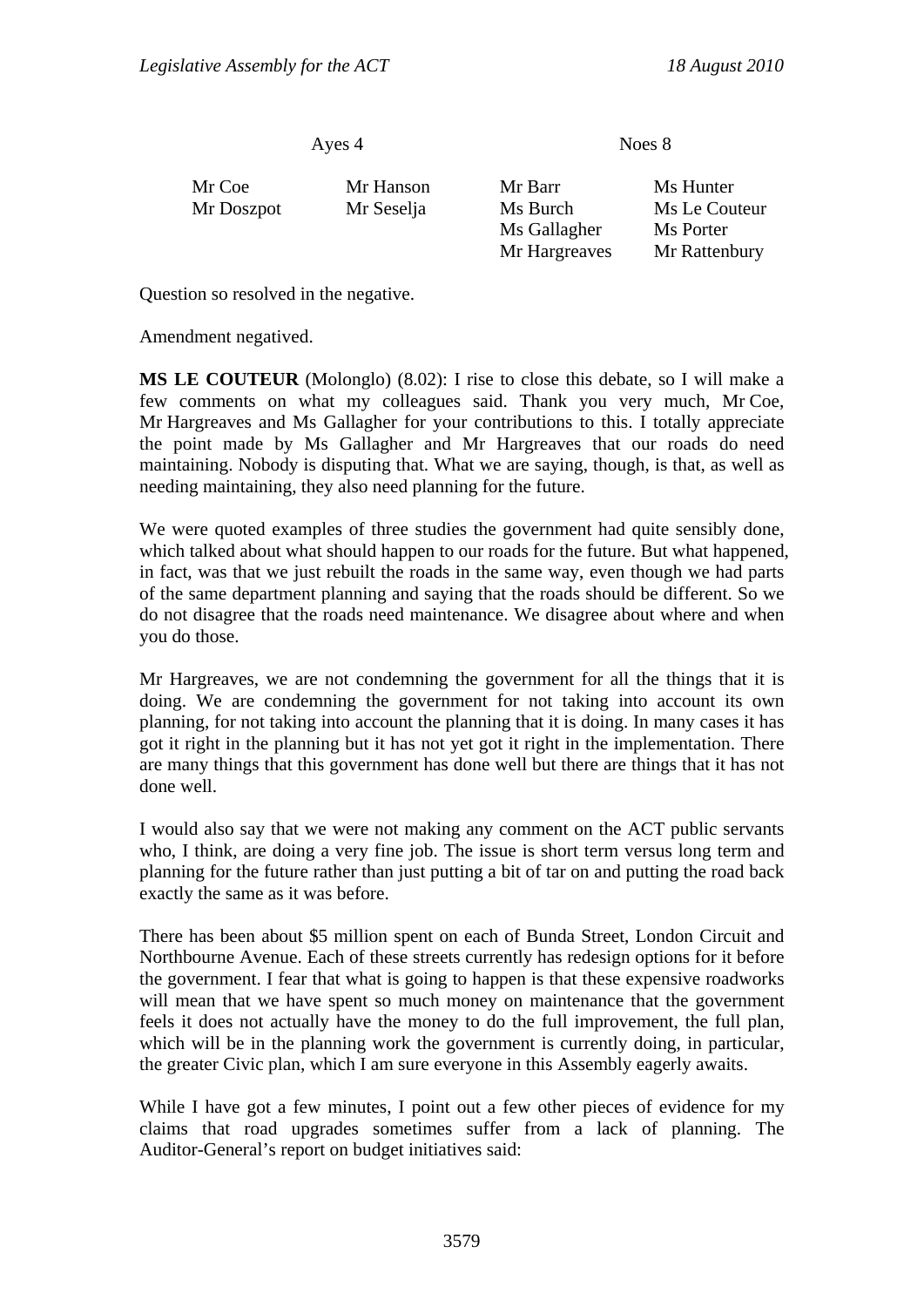…the lack of effective planning and project management were the main reason affecting the delivery of many [capital works] projects.

The same report confirmed that a high percentage of budget initiatives were being implemented without a structured implementation plan. Given these comments, it is not surprising that we are seeing what we are seeing. I am just repeating what the Auditor-General has said.

Here is another, somewhat different, example. I understand the government is proposing to extend Sandford Street out near Kenny. This road extension is subject to an EIS. The Greens, of course, feel it is very important to get this EIS done and see the results, because there is some quite significant woodland in Kenny. But if you were to go out and look there, you would find that the intersection at Sandford Street and Flemington Road is already being upgraded to a four-way intersection. The only reason to upgrade this intersection would be that the government have pre-empted the result of the EIS. They seem to have jumped the gun. What happens if the EIS actually raises serious environmental issues?

The government is paying for the upgrade of the intersection in anticipation that the road extension will proceed. I sort of hope it is not a waste, and obviously I hope that, given everything that has happened, the EIS does not raise any issues. If there are significant environmental issues then the Greens clearly will be vocal about our concerns.

The other key point, of course, is design and redesign. Key travel routes in Canberra need redesign. I think we all recognise that. We spend a lot of time in this Assembly talking about travel, talking about transport, talking about making it more sustainable, talking about the need to improve it so that the normal family does not need to have two cars to survive in this city. We all agree that there is an issue and we all want to see action.

I think we would all say that the \$15 million which has been spent on three city refurbishment projects, ones which really entrench the existing design, could have gone a long way towards redesigning one of those streets for better bus, cycle and foot travel. What we are really saying here is that the government needs to think that way rather than continuing to cement "business as usual".

Although I suspect that the government will vote against this motion, I do hope they heed some of the points I have raised. I do hope that they note the lessons that are pointed out in that Auditor-General's report that I quoted from earlier. I commend my motion to the Assembly.

Question put:

That **Ms Le Couteur's** motion be agreed to.

The Assembly voted—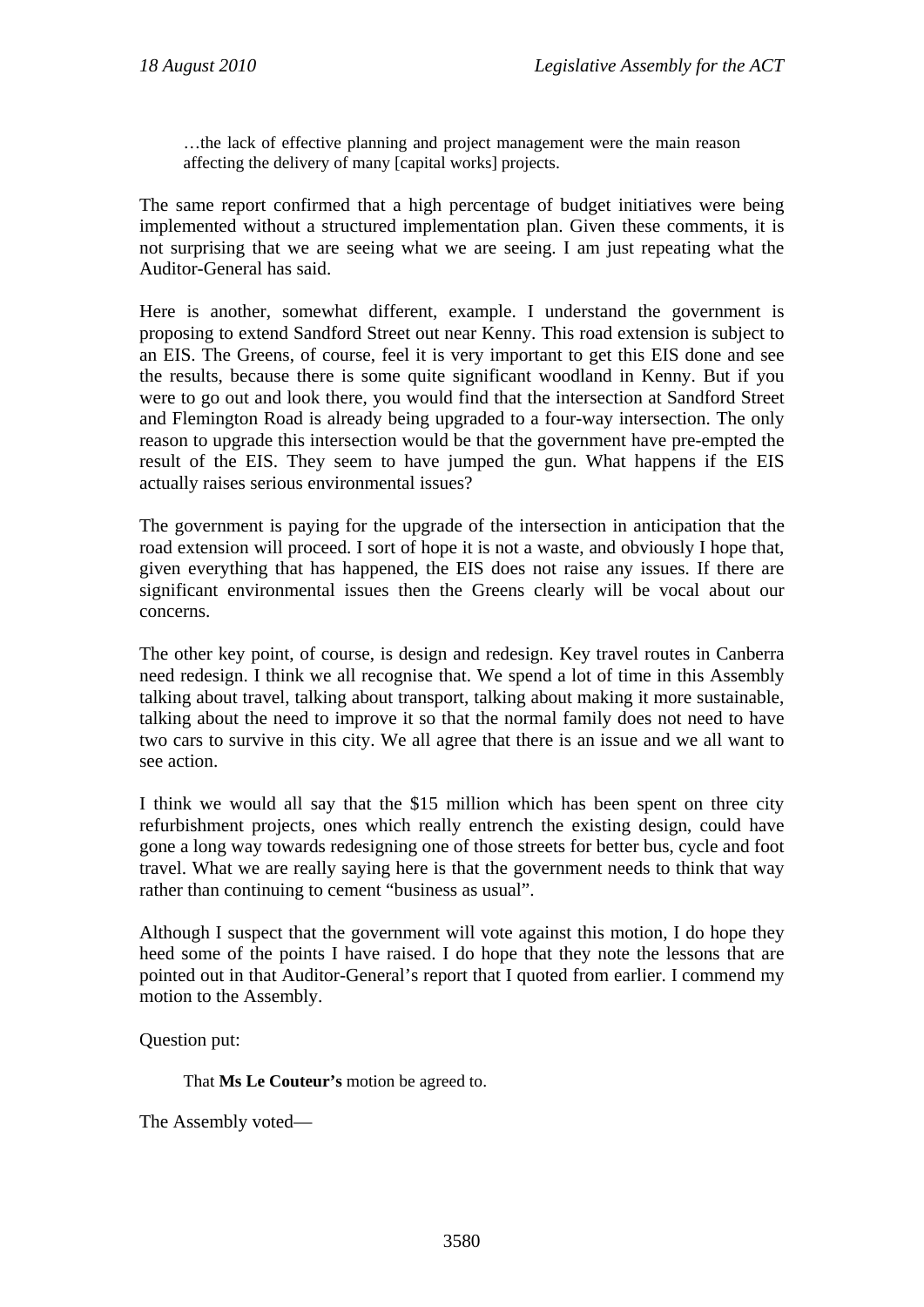Ayes 3 Noes 9

| Ms Hunter     | Mr Rattenbury | Mr Barr      | Mr Hanson     |
|---------------|---------------|--------------|---------------|
| Ms Le Couteur |               | Ms Burch     | Mr Hargreaves |
|               |               | Mr Coe       | Ms Porter     |
|               |               | Mr Doszpot   | Mr Seselja    |
|               |               | Ms Gallagher |               |

Question so resolved in the negative.

Motion negatived.

## **Canberra Hospital—alleged bullying**

## **MR HANSON** (Molonglo) (8.11): I move:

That this Assembly:

(1) notes:

- (a) that the Review of Public Maternity Units in the ACT released on 5 August 2010:
	- (i) has provided a damning report on the management of The Canberra Hospital (TCH), including a lack of cohesion amongst the executive team and considerable confusion over roles and functions of senior management;
	- (ii) found that reporting lines between TCH and ACT Health were 'blurred' and that the 'chain of command often fails';
	- (iii) has found that numerous serious complaints made by staff were not addressed and that their complaints were ignored in a 'systematic and long-standing reticence by management to address disruptive or inappropriate behaviour', and that 'most staff interviews indicated that they had tried to raise issues about clinician behaviour with various managers, but had not been able to effect change';
	- (iv) has found serious concerns within the obstetrics department of TCH, including:
		- (A) inadequate clinical governance;
		- (B) significant staff shortages;
		- (C) a heavy on load call inconsistent with the safe working hours concept;
		- (D) poorly coordinated clinical handover between shifts; and
		- (E) significant reductions in genealogical surgery;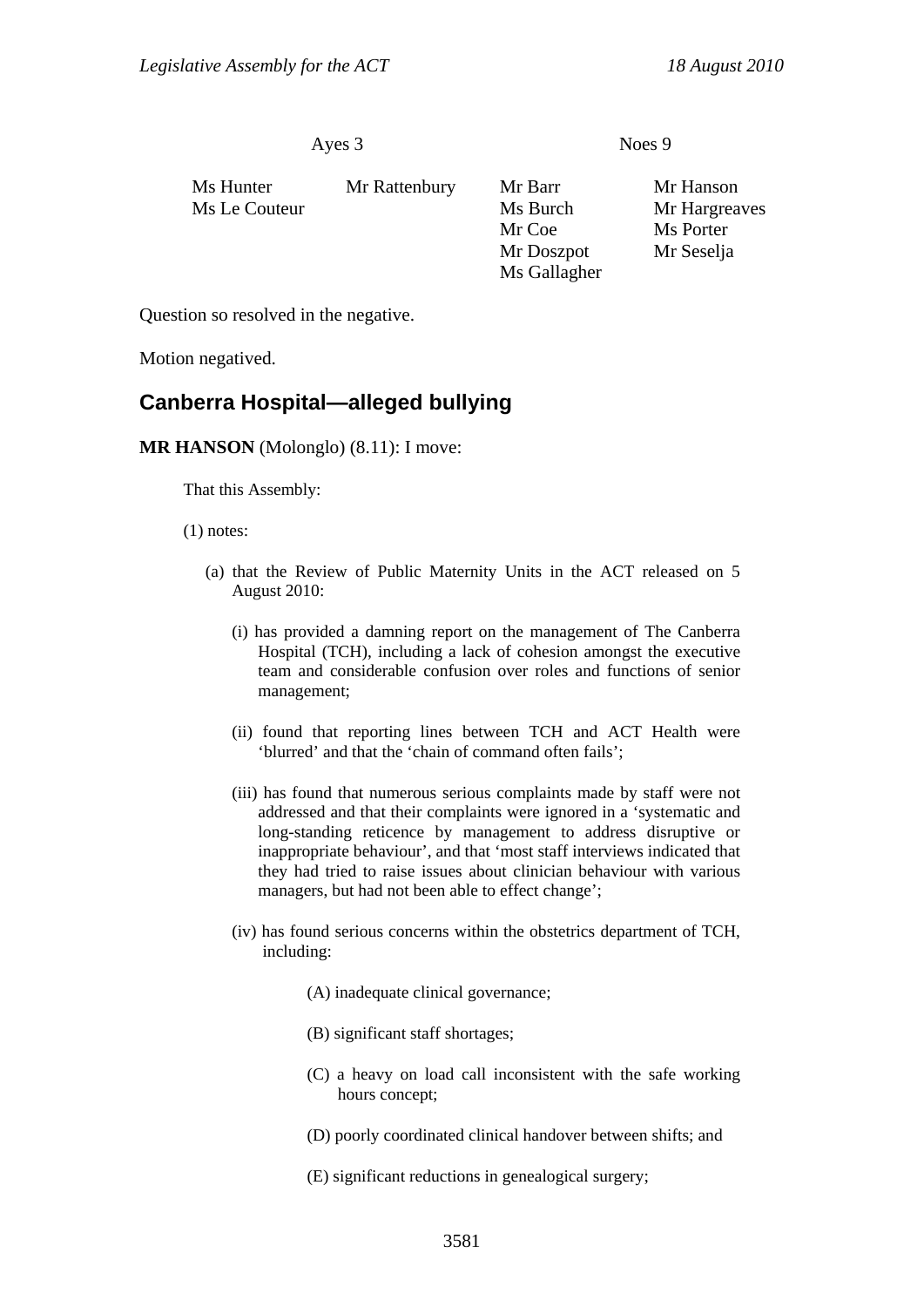- (b) that with regard to the obstetrics department, urgent action is required for the hospital to retain its high clinical standard;
- (c) that as late as February 2010, the Minister and senior ACT Health officials repeatedly denied that there were any problems at TCH or that any complaints had been made;
- (d) that the Minister attacked the doctors who raised the serious concerns accusing them of 'doctor politics' and 'mudslinging';
- (e) that the Minister and Chief Minister attempted to intimidate the doctors who raised the serious concerns by threatening to audit all complaints to the medical board over the past 10 years that involve obstetricians;
- (f) that the clinical review into obstetrics and the review into bullying were only reluctantly established by the Government after significant pressure from the media and the Opposition;
- (g) that despite the review finding that numerous complaints were made by staff and that they were 'systematically' ignored by TCH management, the Minister refused to accept any responsibility and blamed the staff for not having made complaints, stating on 9 August 2010 that 'you can't investigate allegations that don't exist'; and
- (h) that significant concerns remain in the community and amongst staff that the Minister and/or senior bureaucrats have, through their actions and misleading statements, attempted to cover up the serious problems at TCH that are addressed in the report; and
- (2) calls on the Minister to:
	- (a) apologise in writing to all obstetrics staff employed at TCH in the last three years for her and ACT Health's failure to adequately address their concerns and for her ongoing attacks on their credibility;
	- (b) apologise to the Assembly and to the community by the close of business on 19 August 2010 for her repeated misleading statements that no complaints had been made and that there were no issues that needed to be addressed in obstetrics at TCH; and
	- (c) ensure that the bullying review is released in full, with only personal information deleted, to ensure that staff at TCH and the public have confidence that the Minister and senior ACT Health bureaucrats are not continuing to ignore serious allegations of poor conduct at TCH.

We come to this issue once again because it is a very serious issue. This goes to the heart of our health system. It goes to patient safety. It goes to staff safety and it goes to whether we have a health and hospital system that we can trust and rely upon or one that is under increasing stress and pressure not just because of patient demand but because of failures within management to address very serious issues of harassment.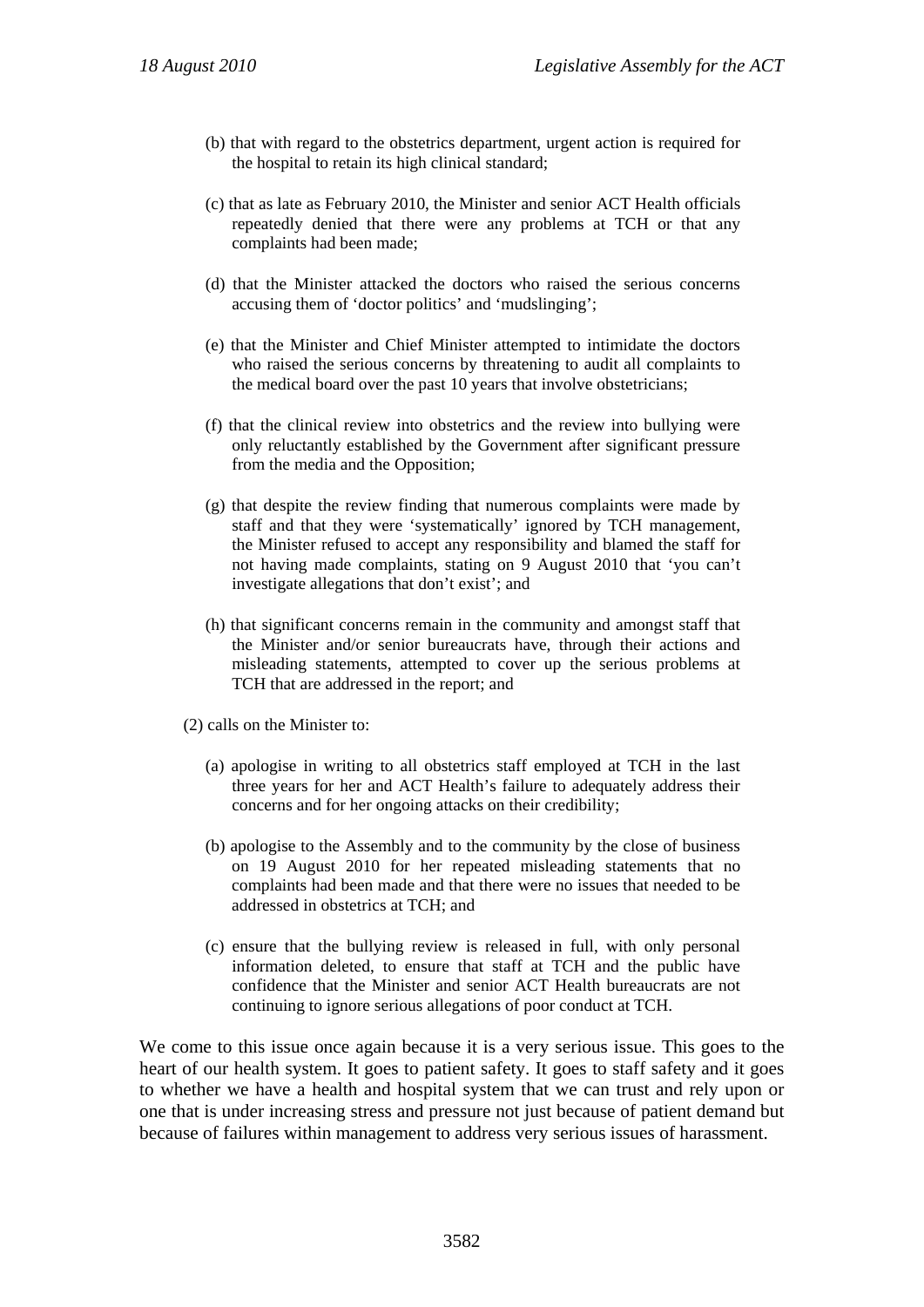In February this year a number of obstetricians came forward and made some very serious complaints in the media, on the ABC, about what was going on at the Canberra Hospital in obstetrics. Their concerns were about a number of things, but principally they were about patient safety. They were concerned that if the situation at the Canberra Hospital were to continue, because of the degrading work conditions and situation there, this could lead to potential harm to patients.

They came forward with allegations of a toxic workplace culture and they had some concerns about staff sustainability at the Canberra Hospital—about doctors leaving and others refusing to work at the Canberra Hospital, about pressure being put on the staff at the Canberra Hospital, increased workloads and, as a result of all that, the increased risk.

All of that has been proven in the report that was tabled on 5 August to be correct. The allegations, the serious concerns that they raised, were all found in the report which was conducted by an independent panel of, I think, four members external to the ACT health system to be entirely valid. The allegations that were made by the obstetricians were prominent throughout the media but the minister denied at that time that there were actually any legitimate concerns.

Although very articulate and, I think, measured concerns were put forward by a number of obstetricians, she refused to accept what were proven to be entirely legitimate and entirely truthful concerns. As we know and as we have discussed in this Assembly previously, she described these concerns as mud-slinging and as doctor politics. She described the complaints that had been made as having no substantiation. It is difficult to correlate the minister's comments with the findings of the report that she actually commissioned herself.

What she actually did was pick sides before the report had had a chance to be tabled—in fact, before the inquiry actually started. She was actually publicly attacking the doctors that made the complaints. She was denigrating them in the media and she was basically saying that there was nothing to see here. She said: "There is no problem. This is mud-slinging. This is doctor politics. This is all about a 10-year war we have known about for some time."

The doctors did not like that. Numerous doctors, after that ABC issue had occurred and they had heard the minister in the media, came forward to me and said: "You have got to do something. The minister is wrong. There is a real problem there at the Canberra Hospital. Please make sure that something is done." Those comments were made publicly by Andrew Foote, who is the chair of the Royal Australian and New Zealand College of Obstetricians and Gynaecologists. He said, "We are concerned that the minister is trivialising this issue and writing it off as doctor politics when it is really about patient safety and the safety of women and babies."

Now we know as well that Katy Gallagher and Jon Stanhope then went one step further. They tried to have the complaints that have been made over the last 10 years to the Medical Board dug up and trawled over in a dirt digging exercise. That was called for by Jon Stanhope. Katy Gallagher backed it and that was absolutely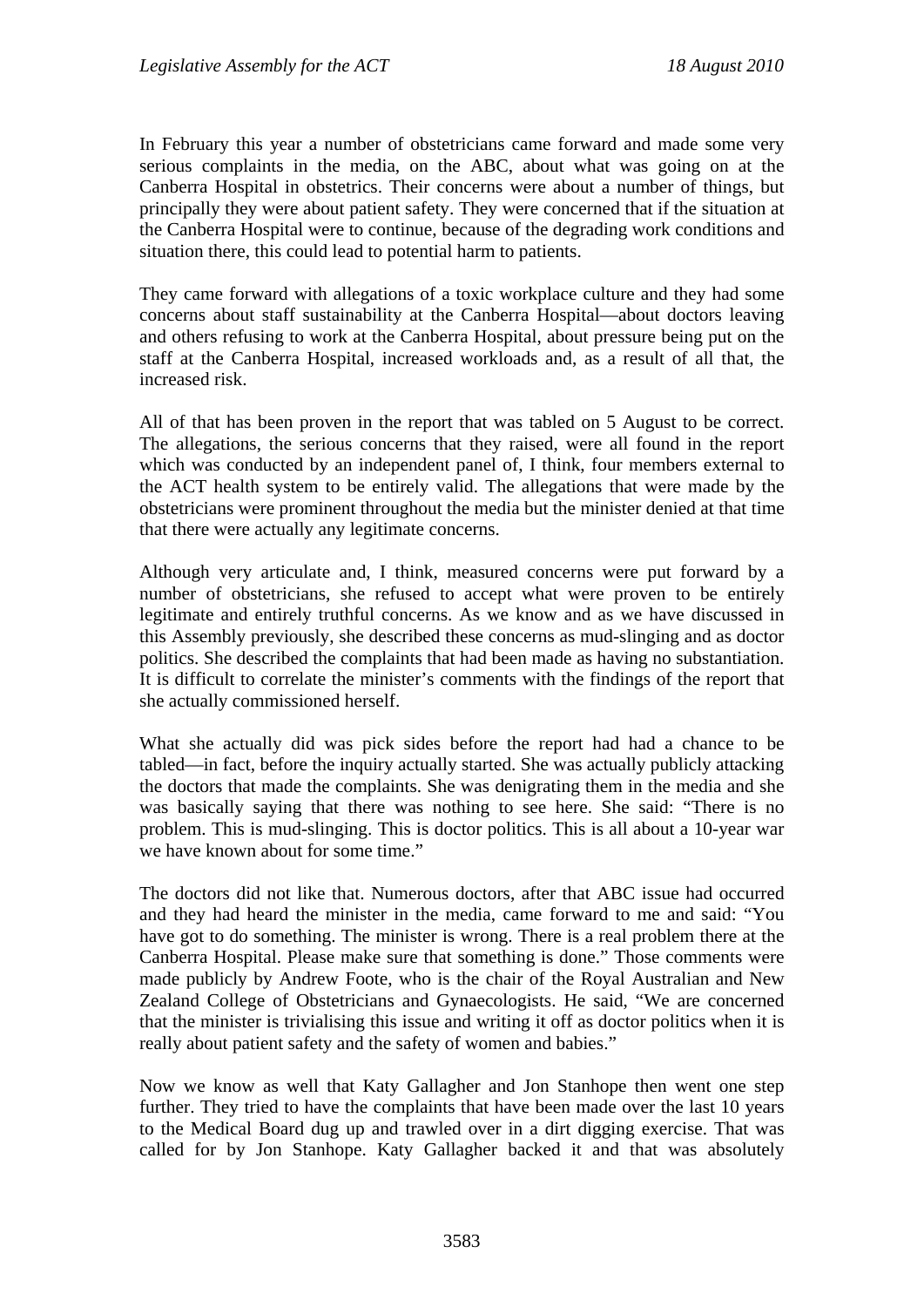disgraceful. It was described by the AMA and by other doctor groups as witch-hunts and as thinly veiled threats. It is quite clear that that is what it was.

What we know is that this report was tabled. What we know is what it said, and this is what is in black and white. I read from this in part the other day when we had some discussion on this during the vote of no confidence but I will go through some more of what the report has found. It states:

The caseload program at the Canberra Hospital is oversubscribed, with a number of women expressing significant frustration at a lack of access to this model of care. In particular, women from the Tuggeranong region in the ACT cannot access the model and are only able to receive midwifery continuity through a team midwifery model … There was a high level of dissatisfaction with access to public antenatal clinics at the Canberra Hospital. Waiting times at the Antenatal Clinic were also identified by women as unacceptable and problematic.

The current lack of VMO appointments at the Canberra Hospital means that women under the care of a private obstetrician who require transfer to the Canberra Hospital are almost always unable to maintain continuity of care.

The people who are being affected are the women who are trying to access the service. This is what this report has found. The report states:

The review panel identified an apparent systematic and long-standing reticence by management to address disruptive or inappropriate behaviour by certain medical staff … Most staff interviewed indicated that they had tried to raise issues about clinician behaviour with various managers, but had not been able to effect change. Some issues, such as the consistent failure to provide sufficient notice of intended leave … materially affect the efficient operation of the unit.

These were not trivial matters. They are matters that affect the efficient operation of the unit. The report continues:

Both medical and midwifery staff reported that they had discussed their concerns about disruptive behaviour within the unit with their line manager and with various executive team members; however they did not believe these issues were addressed.

Then the management team acknowledged that they had received complaints about inappropriate behaviour by a senior clinician over a number of years. The report found:

The clinical governance of the Canberra maternity unit appears to be inadequate.

The re-credentialing process of clinical staff at the Canberra Hospital maternity unit does not appear to be robust.

The report also noted:

There was an apparent lack of cohesion amongst the executive team at the Canberra Hospital … There appeared to be considerable confusion over the role and delineation of some senior management positions … Reporting lines are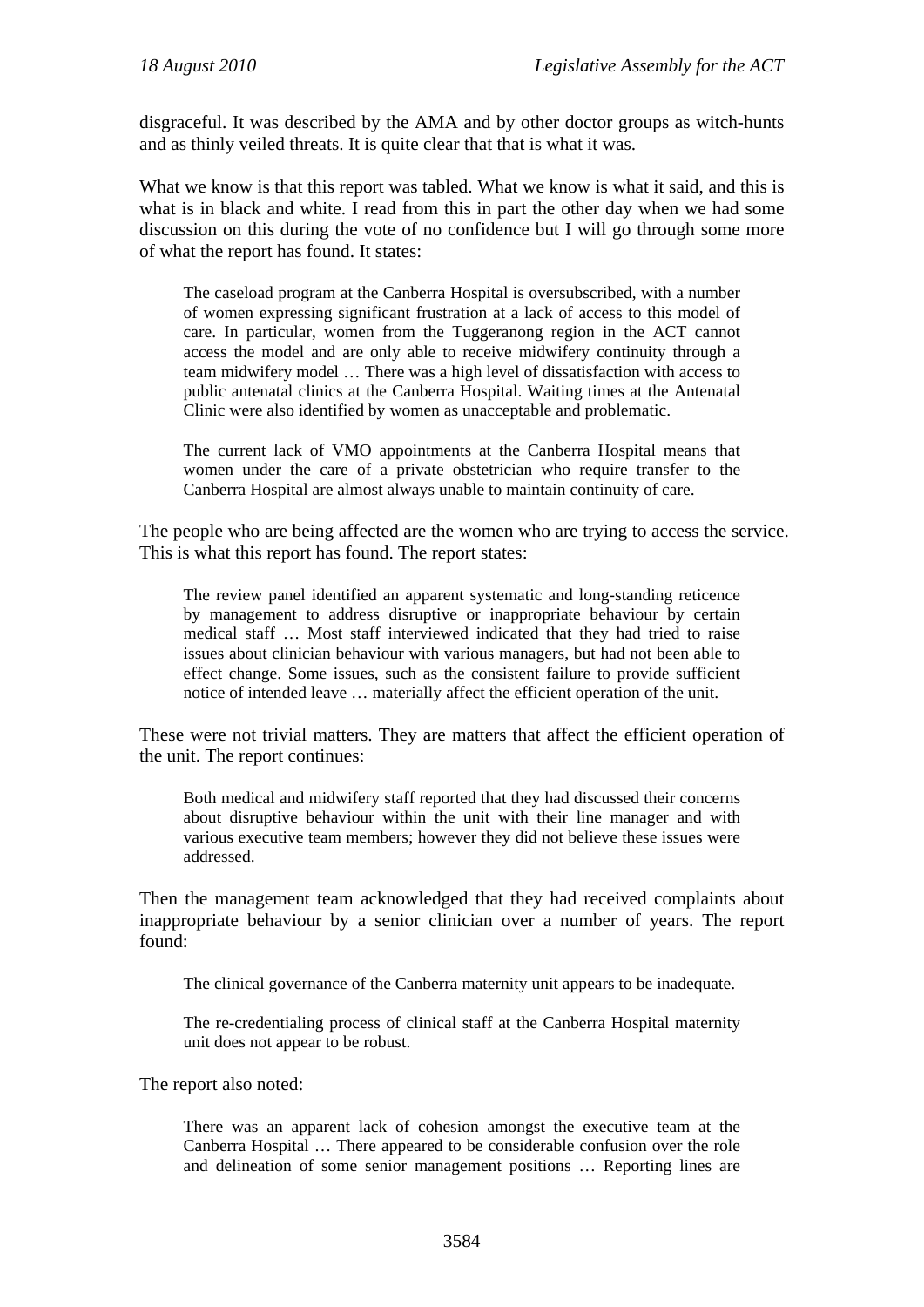perceived as blurred between the Canberra Hospital management and ACT Health. It appears the chain of command often fails … While there is a recognised code of conduct, there appears to be a lack of clarity around who has responsibility for ensuring the code is policed and behaviour management plans developed … There is a lack of understanding by staff at all levels within the Canberra Hospital as to how a complaint should be made and to whom it should be addressed … The Canberra Hospital management team appears to lack cohesion and a clear understanding of the roles and responsibility. Formal lines of responsibility appear to be regularly breached. Reporting lines and accountability at the Canberra Hospital appear confused in relation to ACT Health Executive and hospital management. Members of the management team appeared to have responsibilities at a range of levels within ACT Health … On-call registrars at the Canberra Hospital are expected to cover Labour and Delivery units as well as the Birth Centre, the acute gynaecology presentations and some clinics or operating theatre lists. This creates a potential risk for a patient who requires urgent surgery … There is currently a significant shortage of senior staff specialists …

This has an effect on teaching and supervision of registrars. The report continues:

Staff specialists and VMOs are currently working 3 day weekends on call. This is a very heavy on-call load and is inconsistent with "safe working hours" concepts … registrars are routinely working well in excess of 100 hours per fortnight. This may be outside the Enterprise Bargaining Agreement (EBA) allowances and also be inconsistent with "safe working hours" concepts … Both midwifery and medical staff are currently carrying out unsustainable work loads … Maternity management staff at the Canberra Hospital appear to be carrying a full clinical load and do not have or have not been accessing sufficient nonclinical time from management.

And so on and so on. There is also reference to a lack of management and supervision of trainees and inexperienced staff. If I get the time I will come back to that.

I read those extracts because what they show quite clearly is that there were increased risks. There was a risk there. The lack of training, the lack of supervision, the increased workloads were creating an unsafe environment. The clinical outcomes have been good. But I make the point very strongly that that is despite the management and the clinical governance.

The doctors, nurses and midwives have been working—this report tells you this incredibly long hours in incredibly difficult positions having their complaints ignored. Despite that, they have been able to achieve good outcomes. But for how long under those circumstances will they be able to do that? This report basically says that unless urgent action is taken, we will not maintain the high clinical standards.

That is what Katy Gallagher said were complaints without substance. I find it remarkable that she could have said it. Those statements that she made were entirely wrong. The attacks on the obstetricians that made the complaints were unfounded.

The Acting Chief Executive of ACT Health also made incorrect statements. The minister may wish to clarify these. On ABC Online on 17 February, Peggy Brown said: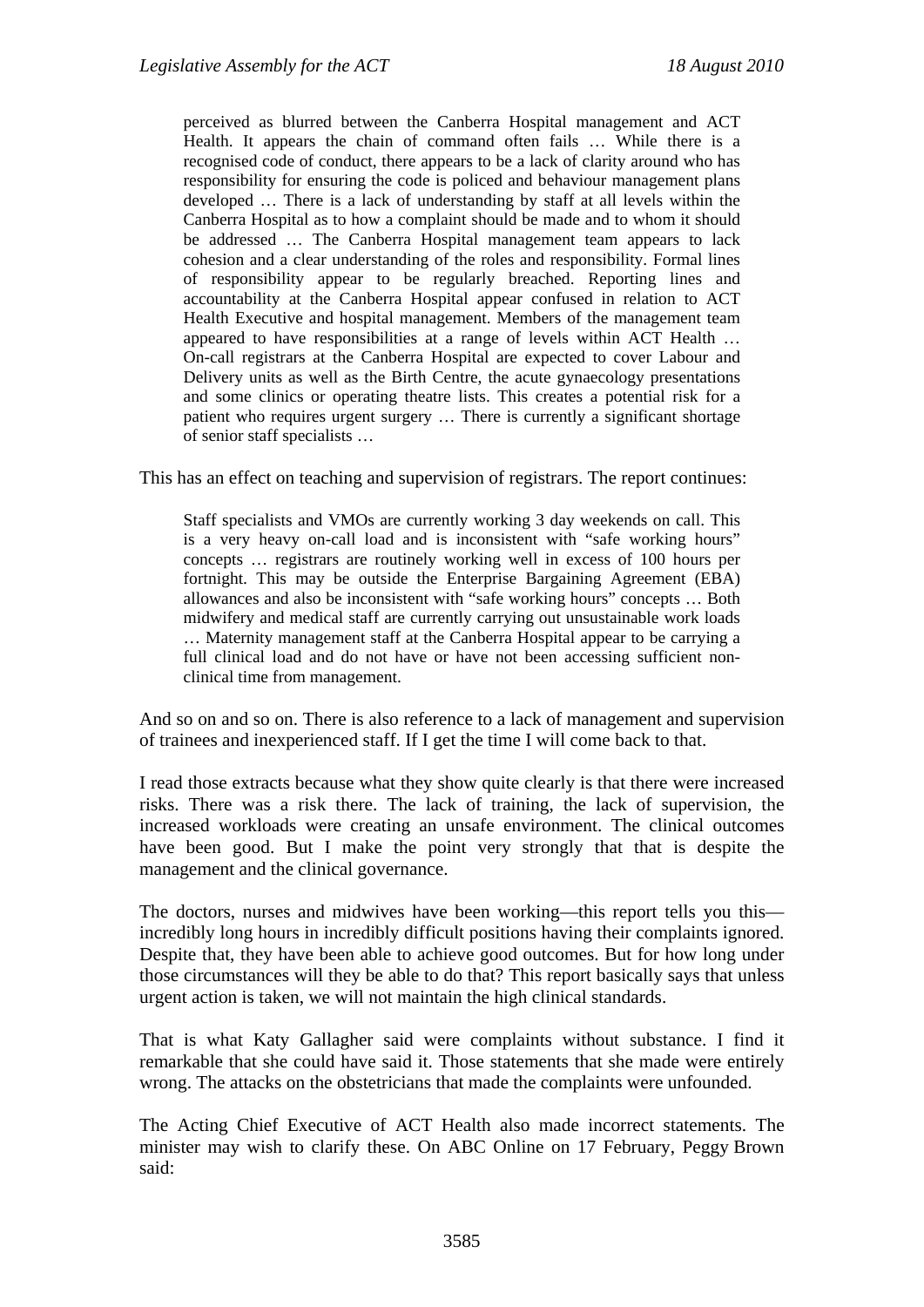No complaints, specific complaints, have been brought to the attention of ACT Health.

She said that she would be happy to investigate any concerns. She went on:

We have an open approach and if there are concerns we clearly want to address them. But we can't address them in the absence of information about what the concerns are.

We have the minister and the acting chief executive saying that no complaints have been made, but we have in this report all of the staff saying that for a protracted period they were making complaints. And we have the senior management of the hospital admitting that those complaints were made.

The acting chief executive did not know and the minister did not know. I do accept that. I do accept that, but they should have known. If they did know, that would be a very serious matter. My understanding is that the minister was oblivious to what was going on in the hospital, but she should have known and the chief executive should have known.

Peggy Brown said that there are a number of ways that staff can raise their concerns. She said, "They can raise them through management at the Canberra Hospital." So she does acknowledge that those were legitimate complaints and that complaints can be made in a number of ways, including through the management of the Canberra Hospital. But she also denied that any complaints had been made.

I really do not understand what has gone wrong but quite clearly before this report was tabled the minister and the acting chief executive denied any complaints had been made. They were saying that those complaints can be made through a number of different processes, including to the management of the Canberra Hospital. They denied any complaints were made, but we have it in black and white from an independent report that was initiated by the minister that those complaints were made.

Even after the report was tabled, the minister has come out and said that you cannot investigate allegations that do not exist. You said that on WIN news.

**Ms Gallagher**: And what did I say after that?

**MR HANSON**: You talked about formal complaints, minister—

**Ms Gallagher**: And what did I say at the time—at the time?

**MR HANSON**: You may have been unaware of them. The point is that the minister may have been unaware of the complaints but the complaints were made. The fact that she was unaware of them, the fact that Peggy Brown was unaware of them, does not excuse the fact that they were wrong when in February they were saying no complaints were made, when actually complaints had been made. They may have been unaware of them but when they are out in the media saying no complaints had been made, that was wrong.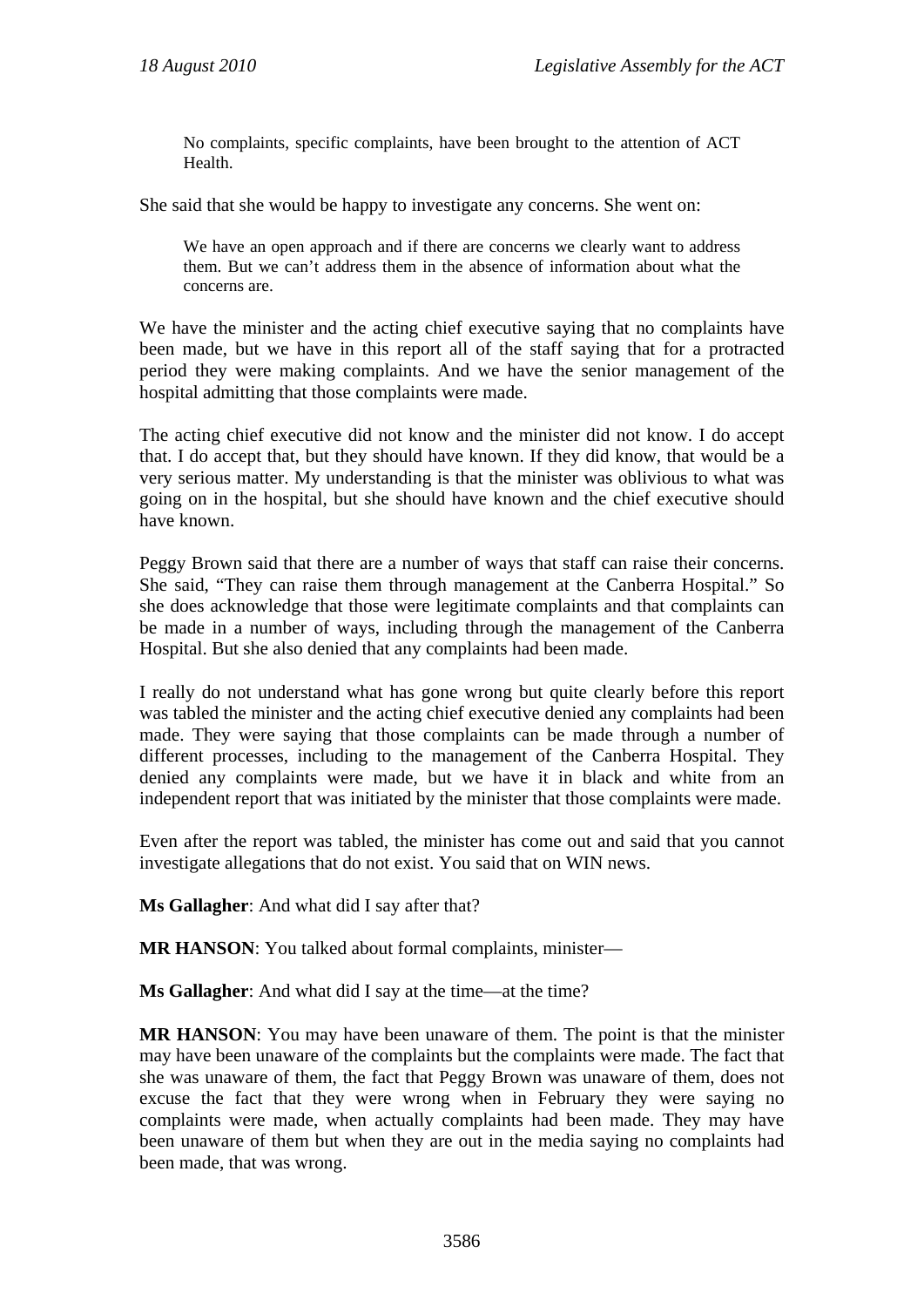No wonder the doctors were so frustrated, because they knew that they had made the complaints. A number of them rang my office and said: "Trust us, we have made complaints. We have been making these complaints repeatedly." What I am asking the minister to do, I think, is reasonable. It is to apologise in writing to the obstetrics staff at the Canberra Hospital over the last three years for ACT Health's failure to adequately address their concerns and their ongoing attacks on their credibility.

It is quite clear that the doctors who made these complaints and who work in these very difficult circumstances then had the minister and the Chief Executive of ACT Health denying that they had made those complaints. Can you imagine if you were a doctor or a midwife and you had been trying to make those complaints for years, the management acknowledged that, yes, those complaints were made, but you see in the media the minister coming out and saying, "No, this is doctor politics. This is mud-slinging. No complaints have been made"? I think that warrants an apology. I think that would be the right thing to do and would help in the healing process as we move forward here. I think that would be very important.

I think that she should also apologise to the Assembly and to the community for her misleading statements that no complaints had been made and no issues need to be addressed. As we have addressed in the motion, just as she has denied the complaints and matters between the doctors, there are a number of times in this place, and we have gone through them previously in the *Hansard*, where she denied to us that there are any problems. I call on the minister to release the bullying review—

**Ms Gallagher**: There is that healing side of you again. You are just caring about healing.

**MR HANSON**: Well, cut the names out but let us release it. Let us be open, honest and accountable because when people have seen you denying in the media that complaints were made around May, then the natural conclusion is that this was a cover-up. This was either a cover-up or negligence. I think people want to know which one it is.

**MS HUNTER** (Ginninderra—Parliamentary Convenor, ACT Greens) (8.26): The Greens value the work that has been undertaken through *A Review of Service Delivery and Clinical Outcomes at Public Maternity Units in the Australian Capital Territory*. The review has provided evidence to show that issues affecting our obstetrics units are not black and white and a range of policy responses are required. When it comes to acknowledgement of the problems, and identified solutions, it appears that the Greens agree with neither the Liberal nor Labor parties on all matters.

There are inaccuracies and omissions in Mr Hanson's motion that the Greens cannot support. The Greens do believe that it is important that motions we pass in the Assembly be an accurate reflection of the facts. Starting with paragraph (1)(a), it seems inaccurate for the motion not to recognise that the recently completed review into clinical outcomes provides evidence to show that the obstetrics units at the Canberra Hospital and also at Calvary are achieving clinical outcomes that are consistent with comparable hospitals in Australia and New Zealand.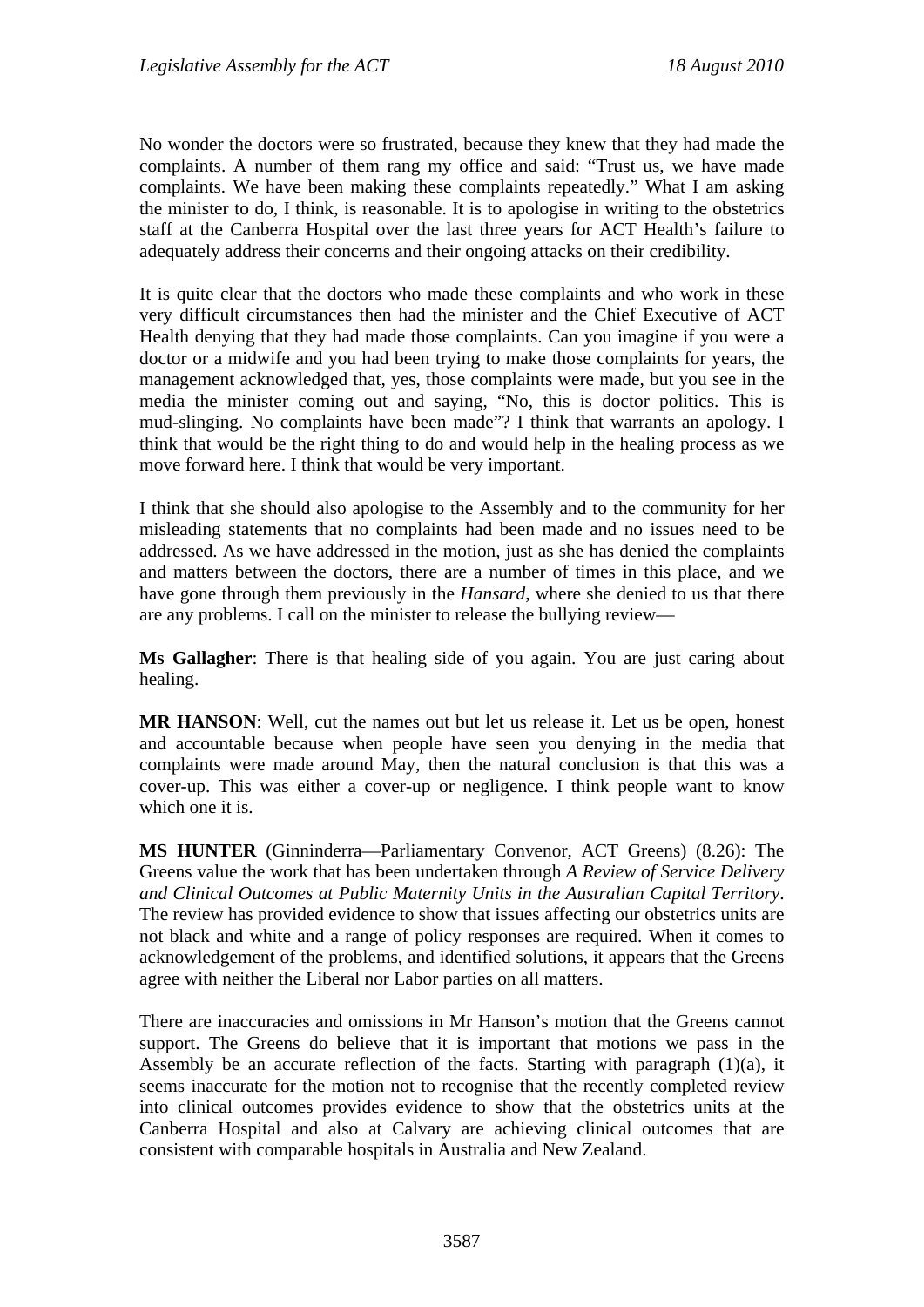This is an important finding, given the very public allegations that were made by private obstetricians and the Liberals about public safety. Some of the actions they have taken have caused unnecessary anxiety amongst a number of women about the quality of clinical services they will receive if they use public maternity wards. If they only had concerns about staff behaviour they should have said that from the beginning; they should not have included allegations also about public safety. Twice now the issue of public safety has been raised by private obstetricians in a very public manner in recent years, and twice that concern has been found to be unsubstantiated. I draw your attention to the health commissioner's 2005 investigation in making this statement.

Another problem that we Greens have with paragraph (1) of the motion is that it blurs the lines between what were official findings of the report and what were matters that were discussed in its chapters. The Greens believe it is important that the Assembly only note information that is fair and accurate, and it is inappropriate to skew the author's findings. It is also concerning that he lists the reduction in gynaecological surgery as a finding of serious concern but the reason for the drop is not stated. I also would just like to point out his mis-spelling of the word "gynaecological". I hope this does not reflect his poor knowledge of women's health. I think we have "gynealogical", which sounds more like studying family trees.

As readers of the review, we do not know if the drop in gynaecological surgery is because there has been a drop in demand for this kind of surgery, and, if that is the case, is Mr Hanson seriously suggesting that more gynaecological surgery be performed even though it is unnecessary?

There are other policy findings from the report that are important to the Greens, like the passive way ACT Health has been found to have conducted patient surveys and the high level of dissatisfaction women have with the limited access to public antenatal clinics. These are issues which directly affect pregnant women, and are issues which Mr Hanson does not address. In fact, I urge Mr Hanson to represent a larger constituency than just that of the private sector. Does he, for example, represent those staff who are not privately employed and are not in a senior position? What about the nurses and midwives? Has Mr Hanson spoken to them?

Other parts of this review and the government's response to it, which the Greens believe to be important and have asked the minister's office about, include how the \$8.6 million in new funding will be spent on new staffing positions and what will be done to ensure there is a robust performance management appraisal process for all staff that incorporates more than just clinical practices.

In light of the findings about the Canberra Hospital's management team, the next major area the Liberals and Greens must engage in is the impact the restructure of the Canberra Hospital will have on funding for different divisions of the hospital, especially given questions are starting to be asked by interested stakeholders. The full range of concerns that have been raised through the review require more complex policy responses than the Liberals have proposed to date.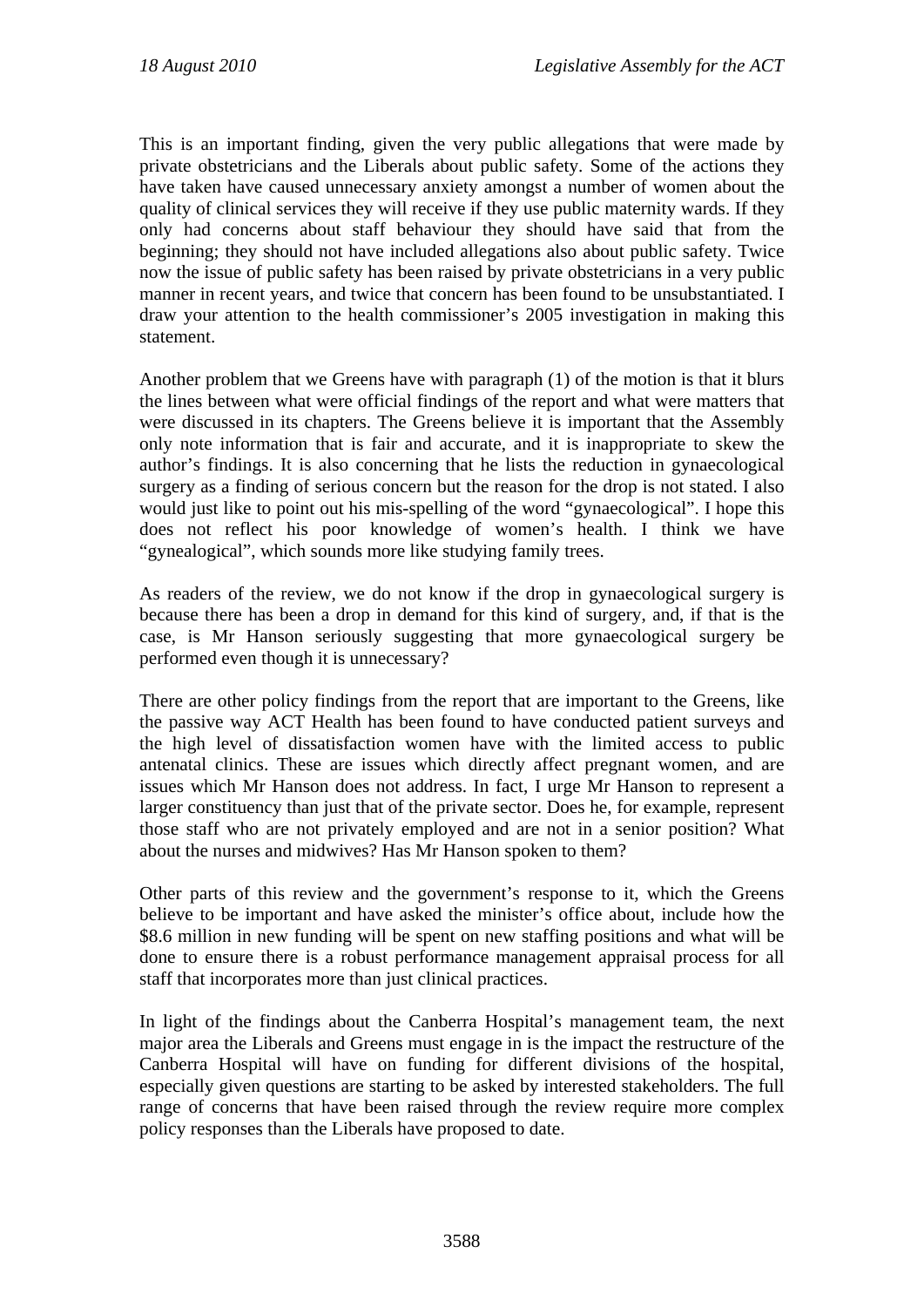Looking at paragraph (1)(b) of Mr Hanson's motion, it is the Greens' judgement, based on consultation with stakeholders, that urgent action has already been taken. Staff relationships have already changed because of recent actions, and more staff are being brought into the unit. If Mr Hanson had talked to prominent stakeholders outside the private obstetricians he would know that they are of the opinion that the matter is now being appropriately dealt with and it is time to move on. I assume by having put this motion today he is seeking to represent requests that have been put to him by private obstetricians, and if he is not I am not quite sure who he is seeking to represent.

Looking at paragraphs  $(1)(c)$  to  $(1)(e)$ , these are matters that were debated here in the chamber yesterday. The Greens have already addressed the minister's actions in relation to the code of conduct. It is our view that, while the minister did not specifically say that there was absolutely nothing to look into, she did imply, based on advice she had received from her department, that it was unlikely that any of the complaints could be substantiated. We do not agree with what the Liberals have listed in their clauses (1)(c) to (1)(e), but we do not agree, either, that the government has a completely clear record of events on this.

Going to clause (1)(f), the Greens do recognise that the local ABC radio station did provide a public forum through which concerns about public safety and bullying and harassment were raised. We recognise that between 16 and 20 February this year there were a number of articles and interviews conducted by the ABC which resulted in the minister writing to her department on 21 February seeking an independent review of clinical outcomes and inquiring as to how ACT Health may engage on the public concerns around bullying and harassment.

On 24 February Mr Hanson brought a motion to this place calling on the government to facilitate an inquiry through the Inquiries Act. The Greens did not think using the formal and public processes of the Inquiries Act was an appropriate manner in which to deal with concerns regarding bullying in the workplace and we ensured that the inquiry into this area of the concerns was conducted independently rather than internally, as may have occurred if the matter had not come before the Assembly. Both major parties may continue to try and claim credit for certain actions but, really, is it not about time all parties focused on the needs of the patients and staff rather than those of politicians?

On paragraph  $(1)(h)$ , I am interested to know who exactly Mr Hanson is referring to when he says that significant concerns remain in the community and amongst staff, because that is not a view that has been put to the ACT Greens when we have spoken to stakeholders.

As to paragraph (2) and looking to suggestions by Mr Hanson about the appropriate way forward, the Greens disagree with Mr Hanson's suggestions. The only people that probably deserve an apology are those people on the ground at the unit who do not have a voice in this affair, did not have their complaints properly handled, and continue to be affected by public discussion on this issue.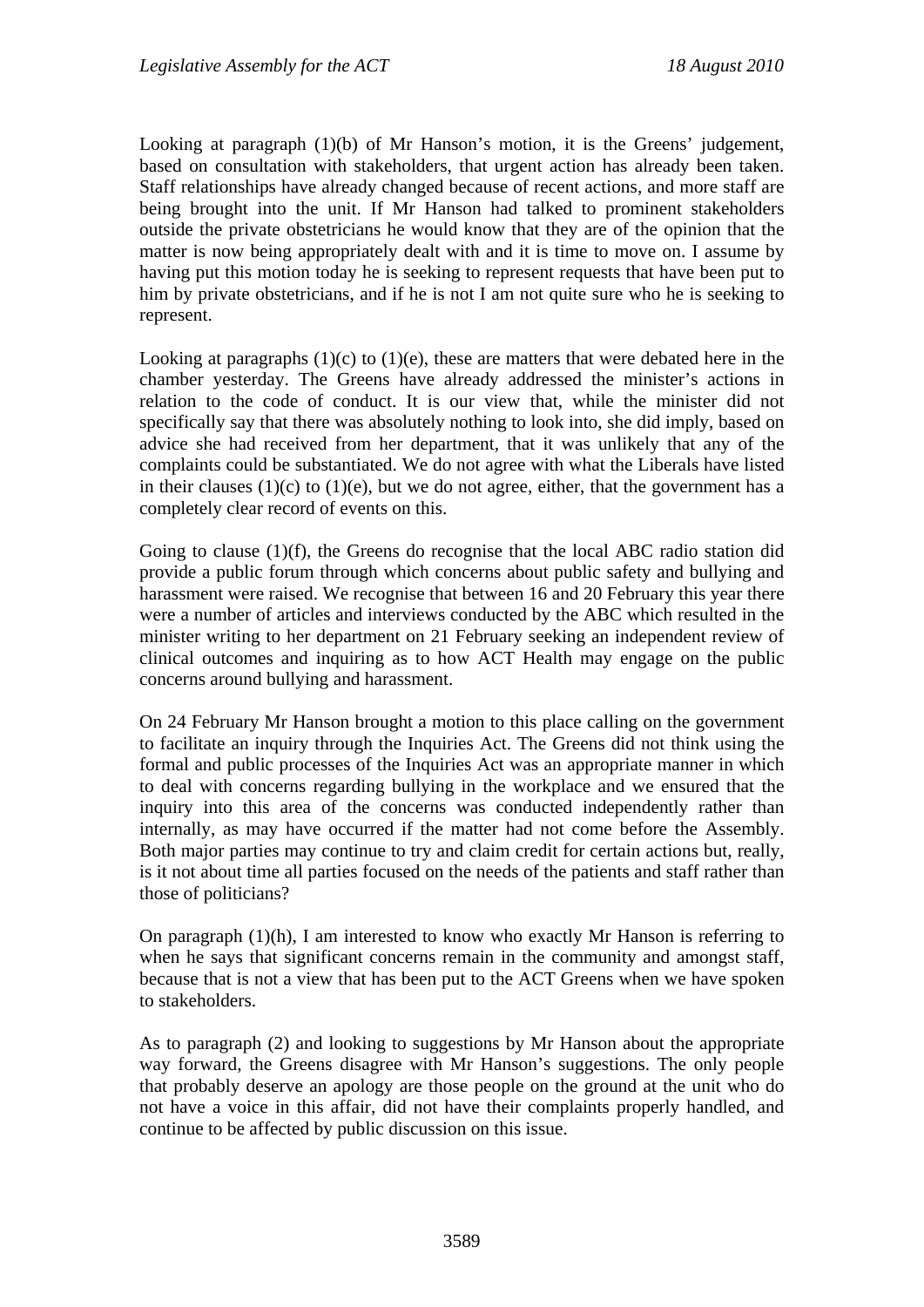Mr Hanson proposes through paragraph (2)(c) that the Public Interest Disclosure Act inquiry be released in full with only personal information deleted. In response to this suggestion the Greens do wonder how many times Mr Hanson has been told that allegations of bullying and harassment must be dealt with in a confidential and sensitive manner. Viewing this from an industrial relations perspective, a perspective that the Liberals obviously do not understand, it is not appropriate to release information about certain events that have taken place, even if names and positions are deleted, because individuals could still potentially be identified by colleagues, subordinates and supervisors.

The Greens support the bullying and harassment inquiry being conducted through the Public Interest Disclosure Act. We believe that the legal protection and the assurance of anonymity allow people to talk more freely with the independent expert that the government brought in to conduct this review. These protections ensure that the expert is able to get a full and fair picture of what has happened in the unit, without causing additional stress and harm to those people who were affected.

Of course, these individuals should be provided with support and assistance where they have been wronged, but that is a matter for them to pursue, as individuals, through a fair process. We have always advocated that bullying and harassment be treated with delicacy. Where individuals feel that they have been bullied or subject to inappropriate behaviour, it is imperative that they as victims, not we as politicians, have control over the processes that they have been subject to.

The Greens have to this point worked in the best interests of the workers in the obstetrics unit, and that is what we will continue to do through our proposed amendment to this motion. That is why we are calling on all members in this place to respect the Public Interest Disclosure Act. Sections 4 and 33 of the act are especially important in tonight's debate as they outline what sorts of information can and cannot be disclosed, and the penalty units that apply to individuals if confidential information is inappropriately released.

Bullying and harassment is not an easy problem to solve. No amount of emotions in the Assembly or strongly worded press releases will ever stop bullying occurring, or will even guarantee that cases will be dealt with appropriately. It is a matter that causes great discomfort and stress to everyone involved—to the worker, to the management of their organisation, and even at times to the accused.

Balancing the needs of these various stakeholders is, and always will be, difficult under a work safety legislation framework that is better at dealing with the physical danger of a fall hazard than the mental health impacts inherent in bullying. It is a matter that requires delicacy, confidentiality and sensitivity, and we would encourage all parties to resist the urge to use accusations of bullying and inappropriate behaviour as a political football, and rather work to secure the best outcome for those affected.

Similarly, we recognise that, particularly when it comes to difficult issues like bullying and harassment, organisations find it hard to self-diagnose and treat the cause of the problem. The Greens have asked the minister's office what is being done to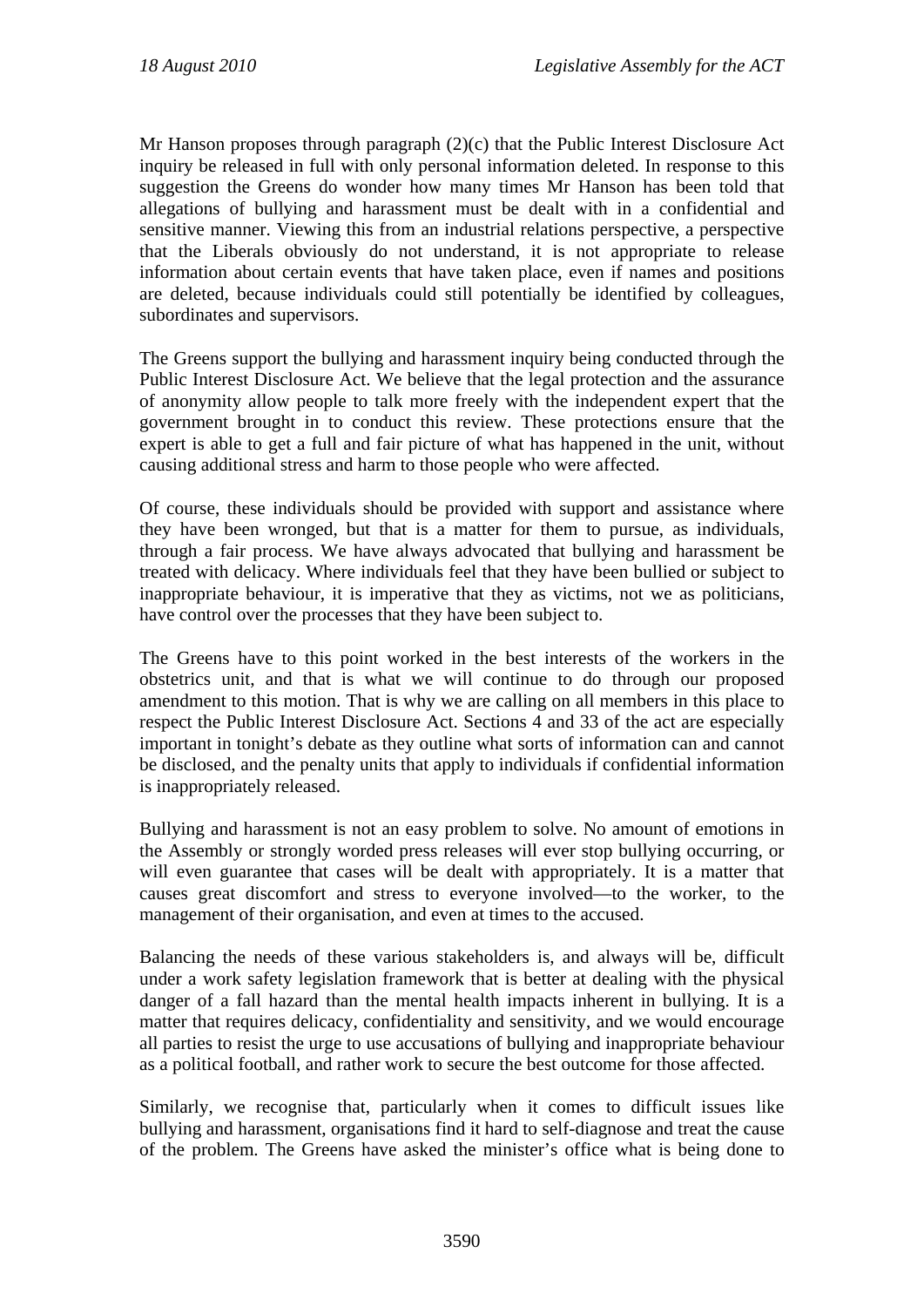ensure that problems regarding the complaints process do not happen again. We have been advised that ACT Health is planning to engage other ACT government agencies to develop better processes and practices in relation to managing bullying and harassment, with a particular focus on training and supporting managers to deal with these issues. It is also reviewing its antidiscrimination, bullying and harassment policy and procedures to ensure that the process clearly outlines responsibilities of all parties and includes fact sheets for staff and managers on how to deal with issues when they are raised.

As I alluded to earlier, a purely internal review often leads to conflicts of interest and potentially inaction. To ensure we are getting the right kinds of results for the staff of the Canberra Hospital, we will be moving an amendment to this motion. Paragraph (2)(b) of the amendment ensures that ACT Health will work with the Work Safety Commissioner to develop and implement best practice bullying and harassment standards for the department. I move the amendment circulated in my name:

Omit all words after "notes", substitute:

"all findings and recommendations from the 'Review of Service Delivery and Clinical Outcomes at Public Maternity Units in the Australian Capital Territory' released on 5 August 2010; and

(2) calls on:

- (a) all Members of this Assembly to respect the *Public Interest Disclosure Act 1994*; and
- (b) the Chief Executive of ACT Health to seek the assistance of the Work Safety Commissioner in ensuring ACT Health has in the medium to long term best-practice policies for preventing against bullying and harassment in ACT Health workplaces.".

**MS GALLAGHER** (Molonglo—Deputy Chief Minister, Treasurer, Minister for Health and Minister for Industrial Relations) (8.40): The government will not be supporting Mr Hanson's motion today. The motion does cover a lot of what we discussed in this place yesterday.

It is interesting that Mr Hanson opened his address to the Assembly tonight by discussing that his chief motivation, principally his concern, was about patient safety. That is a good place to start, rather than again going over a lot of the issues I spoke about yesterday—although if I have time I will do that. When you look at the clinical services report, which I commissioned to address those issues of public concern about patient safety and the issues that arose in the media that led to the staff meeting which uncovered concerns within the workplace about the workplace environment, you will see that the issues were actually around patient safety at the hospital. That led to the clinical services review.

When I have been talking with staff out in the maternity unit around the clinical service review, one of the things that they have said to me is that they are very disappointed that the review said that they were consistently comparable to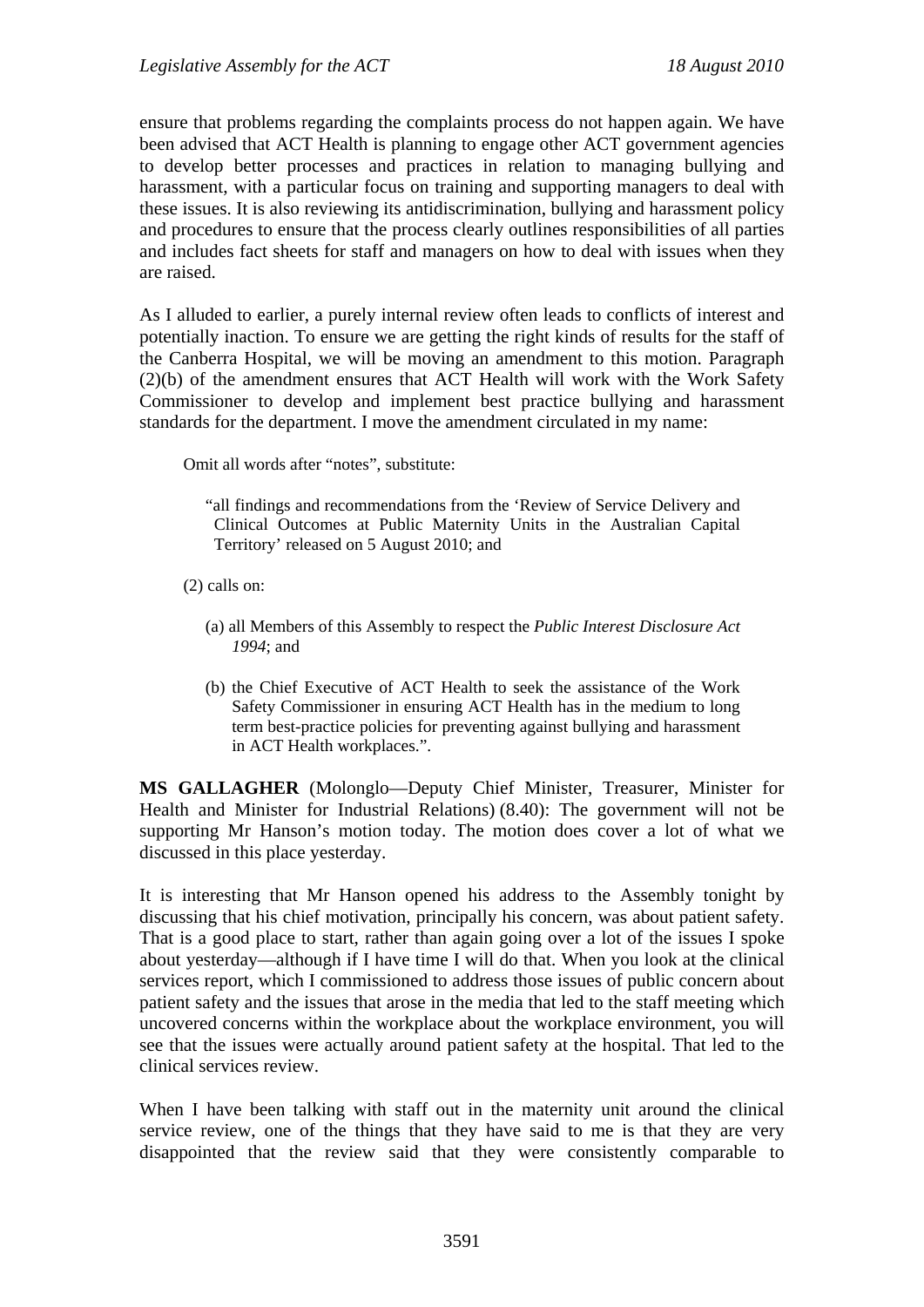benchmarked hospitals. Staff at the Canberra Hospital think that they do a lot better than being consistently comparable with other benchmarked hospitals.

When you look at the sections of the review which deal with the benchmark data and you go through all of those, you can see that, on the ACHS—the Australian Council on Healthcare Standards—clinical indicators, of the 18 indicators used, for 10 there was no significant variance. Against seven of those indicators, Canberra Hospital performed better than the benchmark performance. And on one of them it was unspecified or the opinion varied about that indicator. So on 17 of the 18 indicators used to assess the clinical standards, and therefore the patient safety, at the Canberra Hospital—on 17 of 18 measures, independently verified—the Canberra Hospital came out at or better than the benchmark.

When you look at Women's Hospitals Australasia, and 38 of their indicators, you will see that in 23 of them there was no statistical variance or no significant variance. On 10 of those indicators, they were better than benchmark performance. On four of them, they were worse than benchmark performance. And on one it was unspecified or opinion varied about the outcome. Again, when you add those up, on 33 of 38 indicators, the Canberra Hospital's maternity service performs at or above the level of its peer hospitals.

If you look at the ones that are worse than benchmark performance—I have gone to all of those as well—and the reasons for that, you will see that there are slightly higher rates of use of general aesthetic for caesarean sections. I am advised by the doctors that this is largely to do with the fact that women with high BMIs are often referred to the Canberra Hospital if they are unable to birth in their own area. For example, in rural areas women with high BMIs traditionally have a higher rate of failed attempts at epidural, and therefore a caesarean is the option after the epidural fails.

In relation to forceps-assisted deliveries, where there is a slightly higher use of forceps in deliveries at TCH, this has to be read in conjunction with the extremely low caesarean rate. The TCH caesarean rate is 14 per cent of deliveries assisted by caesarean section compared to the peer benchmark of 22 per cent of births in firsttime mothers. So part of the reason is that you are trying to avoid major abdominal surgery and there is a natural link between a very low caesarean rate and a higher use of forceps to deliver babies in those situations.

Turning to the neonatal death rate within seven and 28 days, and the indicator in this area, the Canberra Hospital is the major neonatal intensive care referral centre for many of the surrounding regions. There are very small numbers of neonatal deaths, which means that small changes to those numbers will increase the percentage, particularly when you are gathering six-monthly data. And this is data that is collected every six months.

So when Mr Hanson stands up and tries to again raise and put forward the view that this has been all about patient safety, I reject that view. I think that is the vehicle that commenced some of the public discussion around the maternity service and women who were unsatisfied with the level of care they received at Canberra Hospital. But on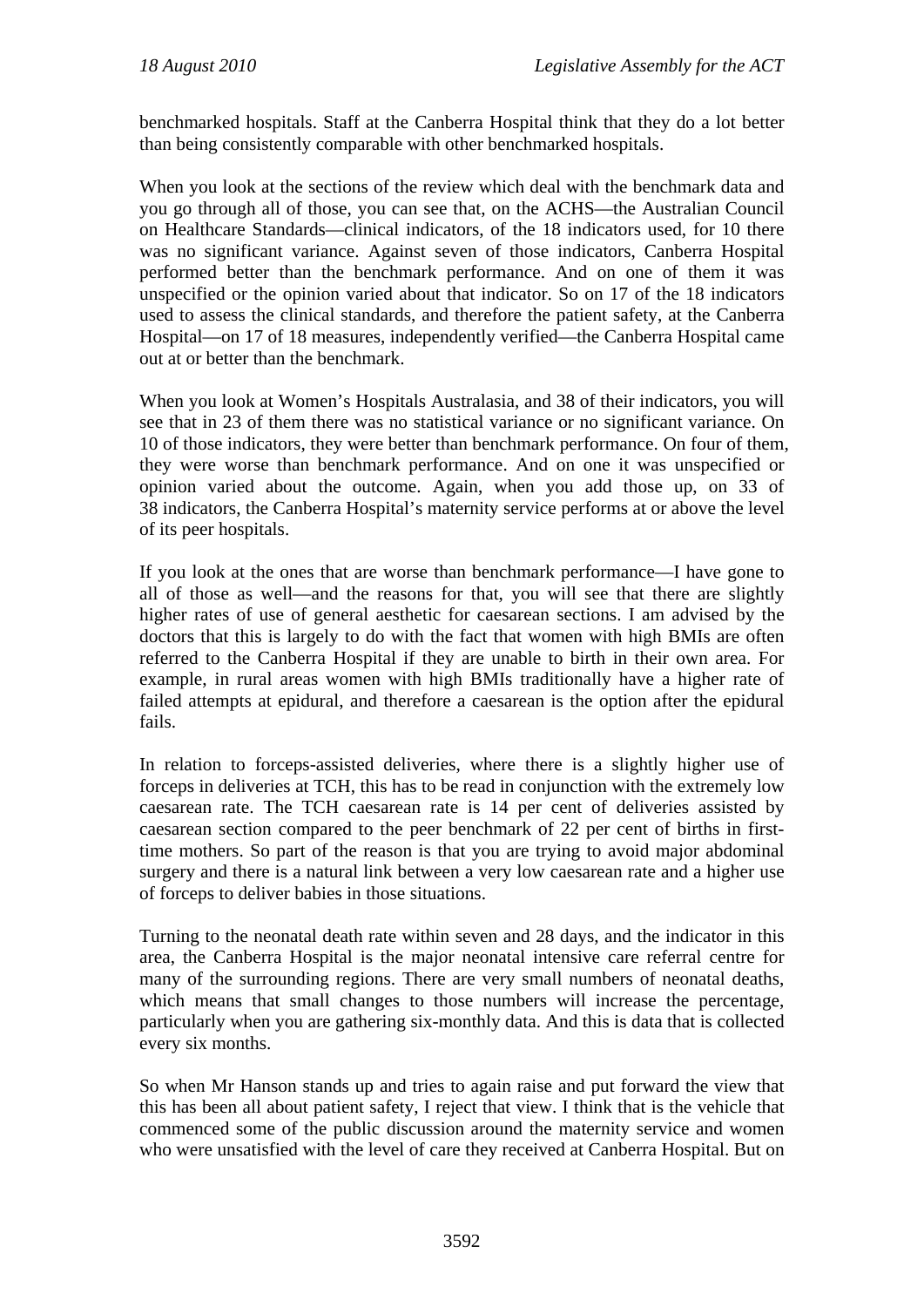any objective reading of all of the performance indicators used, women should have complete and total confidence in the service offered to them at the Canberra Hospital.

I also note that Mr Hanson said that he believes that the Chief Minister's seeking of an audit of cases before the Medical Board is considered a witch-hunt—whereas releasing information about a public interest disclosure process around bullying and harassment in the workplace, just as long as you delete the names, is not about a witch-hunt. His inconsistency on those matters confirms what I have always thought about the shadow minister for health on this issue: it is not about patient safety, improving the service at the hospital or actually supporting the staff through what has been a very difficult time; it is all about political gain and attacking me in the process. As I said during question time today, that is absolutely fine; it is expected by this side of the chamber.

I commissioned the clinical services review because we were having women who were preparing to birth or attending the prenatal classes at the Canberra Hospital who were worried about the public commentary about the standard of care at the Canberra Hospital. We need to lay those concerns to rest. And as an Assembly, we need to stand behind the staff at the Canberra Hospital obstetrics unit and be very public in saying that the service that is offered at the Canberra Hospital, at the Calvary Public Hospital and indeed in the private units across Canberra are second to none and that women and their families should have confidence in seeking care and assistance with their delivery in these areas.

The government will not be supporting the motion, for a number of reasons, including the fact that we do not agree with a number of the assumptions included in Mr Hanson's motion. On those grounds alone, it is impossible for the government to agree to them.

In relation to the Public Interest Disclosure Act, I wonder whether Mr Hanson has actually read the act. He has had a lot of time to do this since this matter was first discussed earlier this year. Let me go to the Public Interest Disclosure Act. Let me go to what happened at the time, based on advice from GSO and based on feedback we were getting around the preparedness of staff—not staff in our unit, but staff outside the public system—and their desire to engage in a process. They made it clear that they would only engage in a process where they felt they were protected and their contributions could be confidential. The Public Interest Disclosure Act offers that security to people who want to participate—

**Mr Seselja**: Those are in the Inquiries Act.

**MS GALLAGHER**: It does not. Mr Seselja has bowled in here to start interjecting that the Inquiries Act offers the same protections.

**Mr Hanson**: You can have closed hearings, Katy.

**MS GALLAGHER**: It does not offer them the same protections. We did look very closely at this. Indeed, I do think—

**Mr Hanson:** I bet you did: "How can we get out of this?"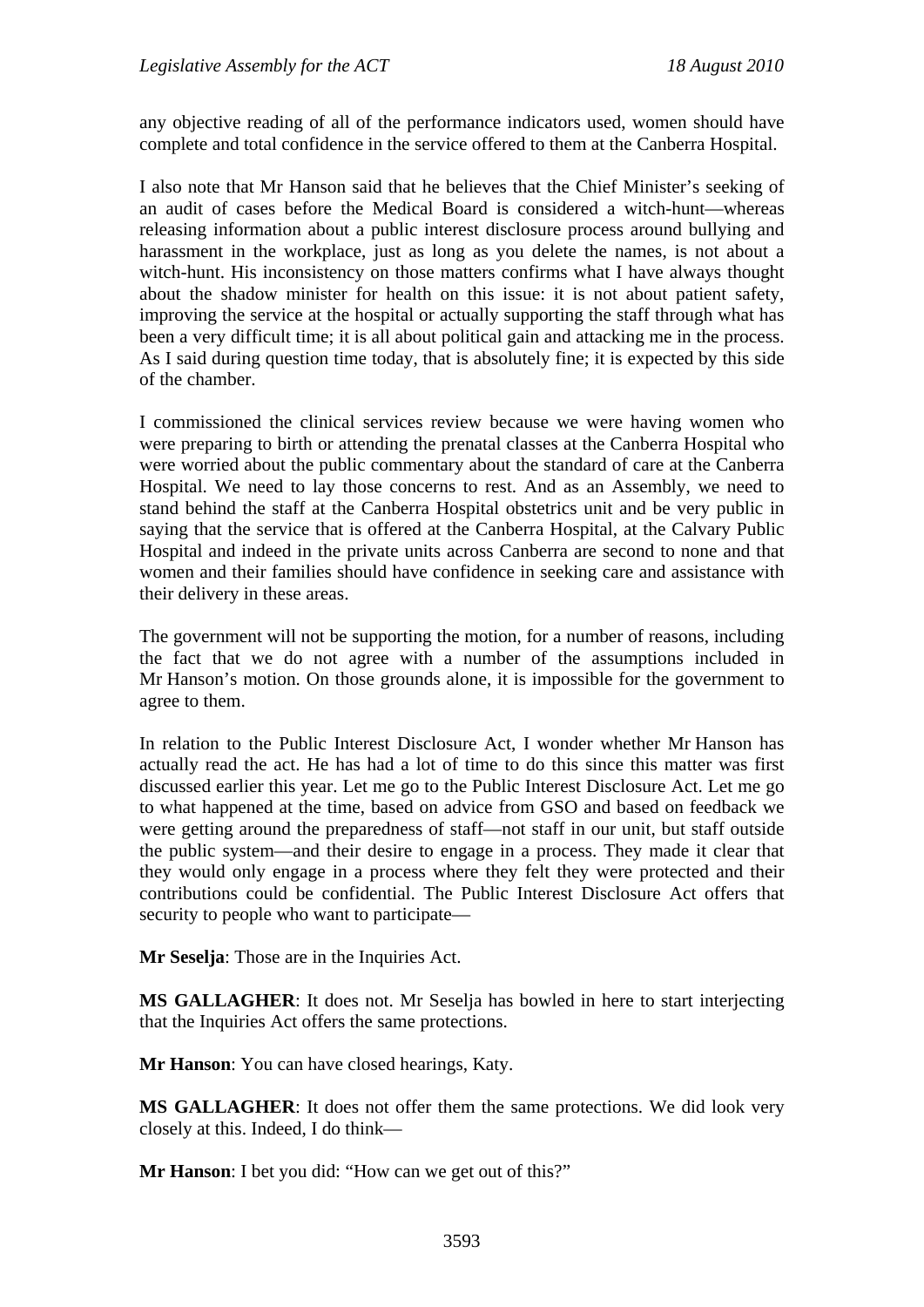**MS GALLAGHER**: I did not hear the strong opposition to the use of the Public Interest Disclosure Act. Once you have lost your fight on the Inquiries Act—indeed, many of the private obstetricians I spoke to when we were formulating the process forward also sought advice around how they could be involved, but in a protective way. Section 33 of the Public Interest Disclosure Act clearly states:

A public official shall not, without reasonable excuse, make a record of, or wilfully disclose to another person, confidential information gained through the public official's involvement in the administration of this Act.

The act goes on to define confidential information as:

- (a) information about the identity, occupation or whereabouts of a person who has made a public interest disclosure or against whom a public interest disclosure has been made; or
- (b) information contained in a public interest disclosure; or
- (c) information concerning an individual's personal affairs; or
- (d) information that, if disclosed, may cause detriment to a person.

Mr Hanson might say that he wants names to be blacked out; however, based on the act as it stands—there has been debate on the act in this place, and members have ultimately supported the legislation that is in this place—the act itself would prevent me from complying with that section of Mr Hanson's motion. What it is actually asking me to do is ignore sections of the act just so that Mr Hanson can gain some joy out of having the results of an investigation into allegations of bullying and harassment tabled in this place—which I cannot, in my time in this place, remember being called for.

It fundamentally misunderstands the role of the Public Interest Disclosure Act. The Public Interest Disclosure Act is not a vehicle for a witch-hunt. It is a vehicle for people to make contributions which enable the improvement of services across government. The Public Interest Disclosure Act provides that. It gives that protection to people—the protection that many of the people that I spoke to were after. But the outcomes of that review process will also provide a basis for ACT Health to improve the way obstetric services are managed at TCH.

We all know that there have been issues with management in this area, in the maternity services area, but we have a good, established process and a way forward to ensure that all issues are identified and dealt with as they arise and that we continue to negotiate or discuss the recommendations of the clinical services review with both interested staff inside the hospital and also stakeholders on the outside. The clinical review—along with some of the other work that is going on in the unit, along with the fact that we are building the women's and children's hospital—really positions the services for women and children in the ACT to be the best in the country. I think that is what all of us in this place would want.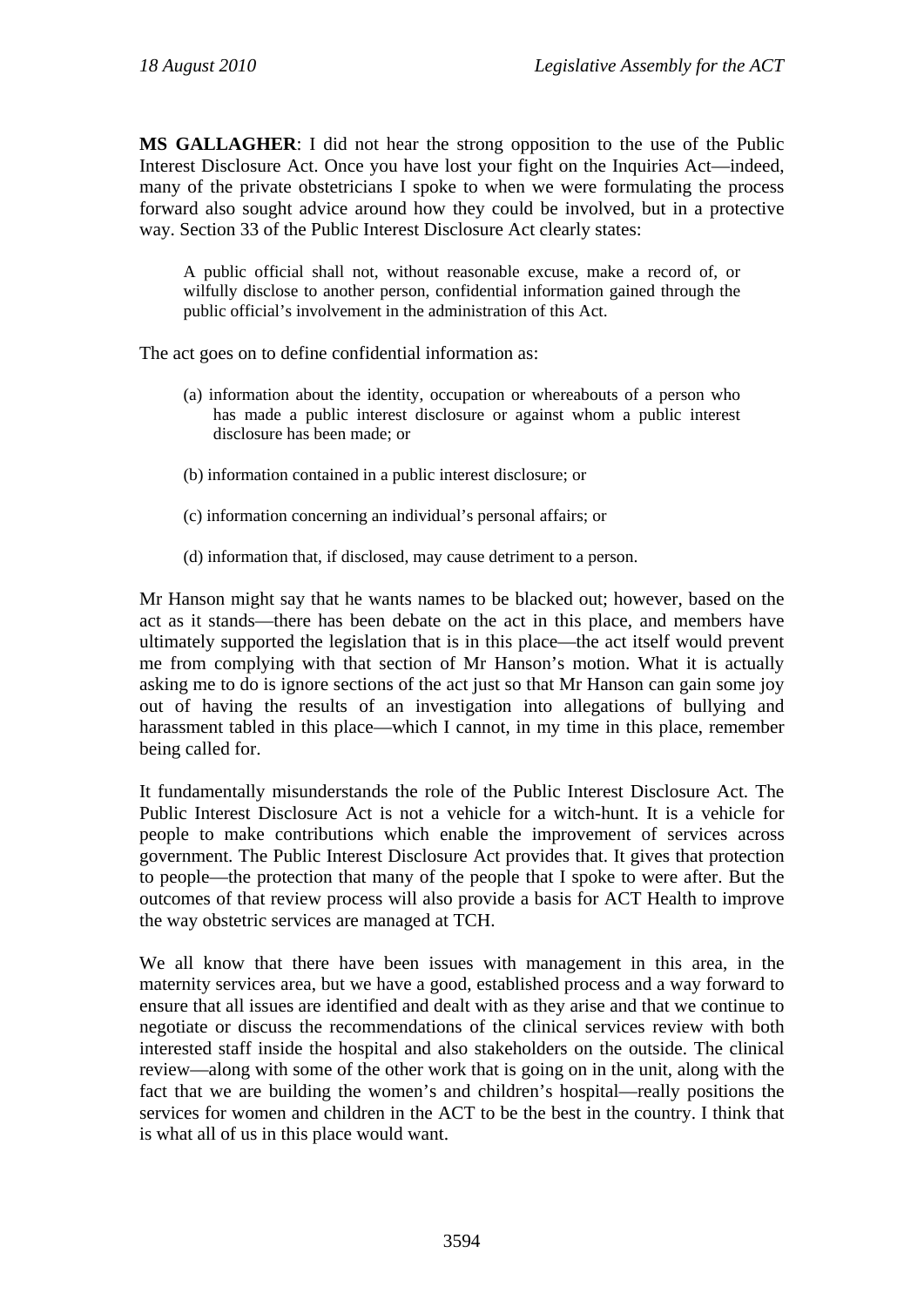In relation to some of the extra resources that are going into the unit, extra doctors have been and are being appointed. That includes senior doctors, but it also includes extra registrar positions.

For women who want to birth on the community midwives program model, which is basically continuity of care with a midwife, the current constraints of the birth centre mean that we cannot expand that service as rapidly as we would like, and certainly not as rapidly as the feedback we get from women who would like access to that program would indicate. That really is around the fact that the three birthing units within the birth centre are accommodating as many women as they can, although that will change with the new women's and children's hospital. The idea of having the extra midwives that are being employed, being recruited, is to have that continuity of care provided as part of the delivery suite. Women who do not get on the community midwives program but who are still coming through the hospital as a public patient will have access to team-based midwife care with continuity of that midwife support.

That is certainly in all the feedback I get from women who are using the service. That is what they are after. And having gone through the service three times myself, and not had continuity of care, it is something that I think I would have benefited from as well. It can be difficult to achieve in a shift-pattern hospital where nurses and midwives work particular shifts. The model of care that is being developed for the new women's and children's hospital is very much around continuity of care being led by midwives.

In relation to the Greens' amendment, the government will support this amendment. We have already acted on and are seeking to improve our management of bullying and harassment across ACT Health workplaces. The Work Safety Commissioner has already done a fair bit of work across this and developed resources and training. Those resources are across ACT government workplaces, not just ACT Health, but I accept that we need to do more to get the message out around our processes and how people can contribute. There is more to be done in this area. We will work with the Work Safety Commissioner, through ACT Health, to improve our processes there.

**MR DOSZPOT** (Brindabella) (8.55): I rise tonight in support of Mr Hanson's motion, which calls on the minister to:

… apologise in writing to all obstetrics staff employed at TCH in the last three years for her and ACT Health's failure to adequately address their concerns and for her ongoing attacks on their credibility …

As Mr Hanson stated, in February this year a number of obstetricians came forward and made a series of allegations about patient safety and the dysfunctional workplace within the obstetrics department of the Canberra Hospital. Their concerns related to the safety of patients and raised the very strong fear that such a dysfunctional workplace could lead to serious injury and perhaps even death. Furthermore, there were allegations of a toxic workplace culture and of complaints being ignored.

The frustrations of these valued professionals about the lack of actions regarding their complaints led to nine obstetricians leaving the Canberra Hospital. Nine much-needed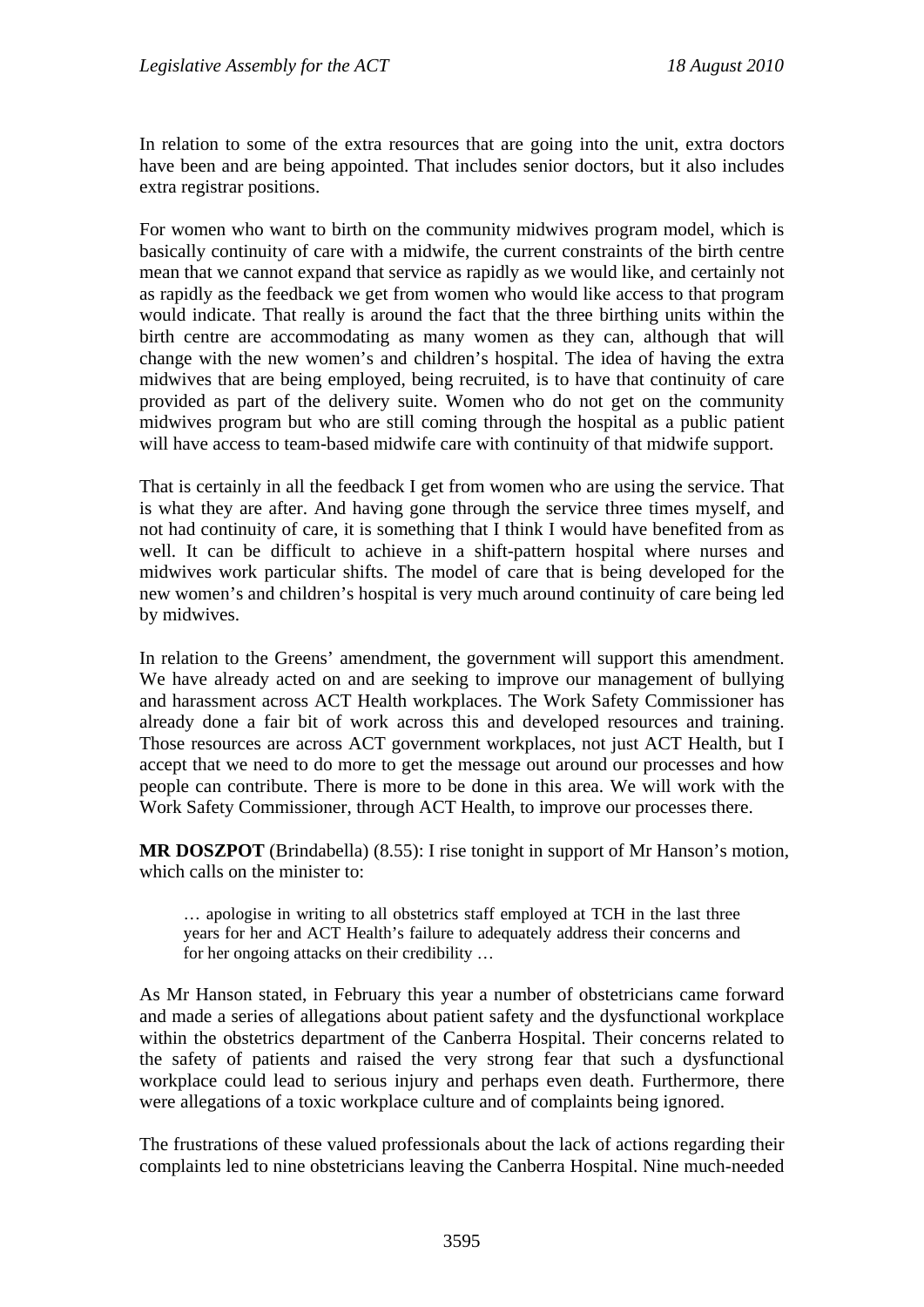individuals felt so let down by the system, by the management—and, it could be inferred, by the minister, who referred to these issues as being mainly related to doctor's wars; in fact, even yesterday here in the Assembly she was still pushing this line—that they took the last recourse open to them. When all avenues to address these issues were exhausted, they took the last recourse open to them: they took their frustrations to the media—a very brave step for people who wish to remain in Canberra within their profession.

In the *Canberra Times* of 23 February, Dr Elizabeth Gallagher said she had "raised verbal concerns about harassment with the general manager of the Canberra Hospital in 2007". She said:

I resigned in 2008. I felt that I could no longer work at the hospital to the best of my ability because I was very concerned about what was going on around me. I was starting to lose sleep …

As Mr Hanson has reminded us, even after these complaints were prominently played out in the media in February—and raised here in the Assembly, as well as the shadow minister for health moving a motion that called on the government to establish a board of inquiry under the Inquiries Act—the minister continued her denial that there were any legitimate concerns. She described these serious complaints made by the obstetricians as internal doctor politics and said that their claims were without substance. Despite the resignation of nine senior professionals, the minister still refused to face the facts that were costing the Canberra community the services of these much-needed professionals. She not only turned a blind eye to these issues, but actually attacked the doctors and their credibility.

What we have seen here is an incredible situation where we have seen quotes from various people about the frustrations that led to them leaving. But the indignity in this whole exercise is further compounded by the amendments from the Greens. Ms Hunter certainly outdoes herself on this one. She calls on:

- (a) all Members of this Assembly to respect the *Public Interest Disclosure Act 1994*; and
- (b) the Chief Executive of ACT Health to seek the assistance of the Work Safety Commissioner in ensuring ACT Health has in the medium to long term bestpractice policies for preventing against bullying and harassment in ACT Health workplaces.".

Ms Hunter, you have made it virtually your life work to look after those in need. Where is your compassion for the people who have suffered so much—not only from the bullying that took place but from the lack of protection by the very people who they could turn to? Where is your compassion for those people? It is absolutely incredible that there is so little thought given to the people who have been so badly treated.

All we have received is denials from the minister, when time and time again, within the very reports that we have been looking at, it has been proven that these issues that she dismissed so casually were actually legitimate and required her attention. We have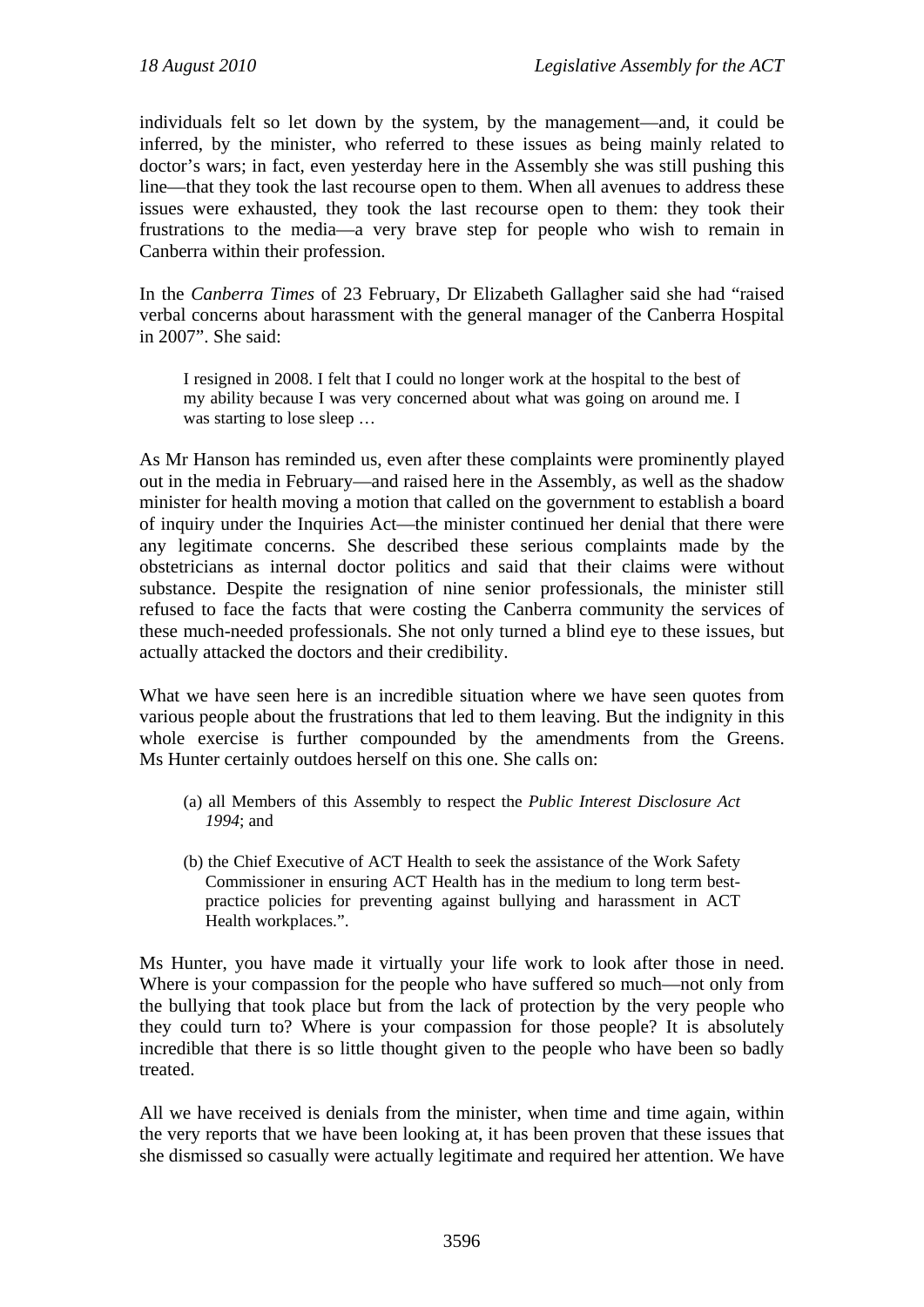been discussing all of these issues for a quite a while now. Some of these issues actually did crop up in that very serious motion of no confidence.

I and the Liberal Party call on this minister to:

- (a) apologise in writing to all obstetrics staff employed at TCH in the last three years for her and ACT Health's failure to adequately address their concerns and for her ongoing attacks on their credibility;
- (b) apologise to the Assembly and to the community by the close of business on 19 August 2010 for her repeated misleading statements that no complaints had been made and that there were no issues that needed to be addressed in obstetrics at TCH; and
- (c) ensure that the bullying review is released in full—

minister, we are looking forward to seeing just how strongly you stand by all your claims—

with only personal information deleted—

obviously—

to ensure that staff at TCH and the public have confidence that the Minister and senior ACT Health bureaucrats are not continuing to ignore serious allegations of poor conduct at TCH.

Debate (on motion by **Mr Hargreaves**) adjourned to the next sitting.

# **Adjournment**

Motion (by **Ms Burch**) proposed:

That the Assembly do now adjourn.

### **Kytherian Brotherhood of Canberra and District Inc**

**MR SESELJA** (Molonglo—Leader of the Opposition) (9.01): Recently I had the honour of attending the 25th anniversary celebration dinner of the Kytherian Brotherhood of Canberra and District Inc, which was established in 1985. Kythera is a well-known Greek Island at the crossroads of the Ionian, Aegean and Mediterranean seas. In ancient Greek mythology, Kythera was considered to be the island of Aphrodite, the goddess of beauty and love. It has been immortalised in the French painter Watteau's famous painting *Embarkation to Kythera*. Kythera is home to only about 3,000 permanent residents today, but tens of thousands of Kytherians have migrated to Australia in the last 150 years, including many settlers in the ACT and region. Most of the early cafes and milk bars in Canberra and the region were opened by Kytherian Australians, and the cafes were renowned for their friendly service and quality.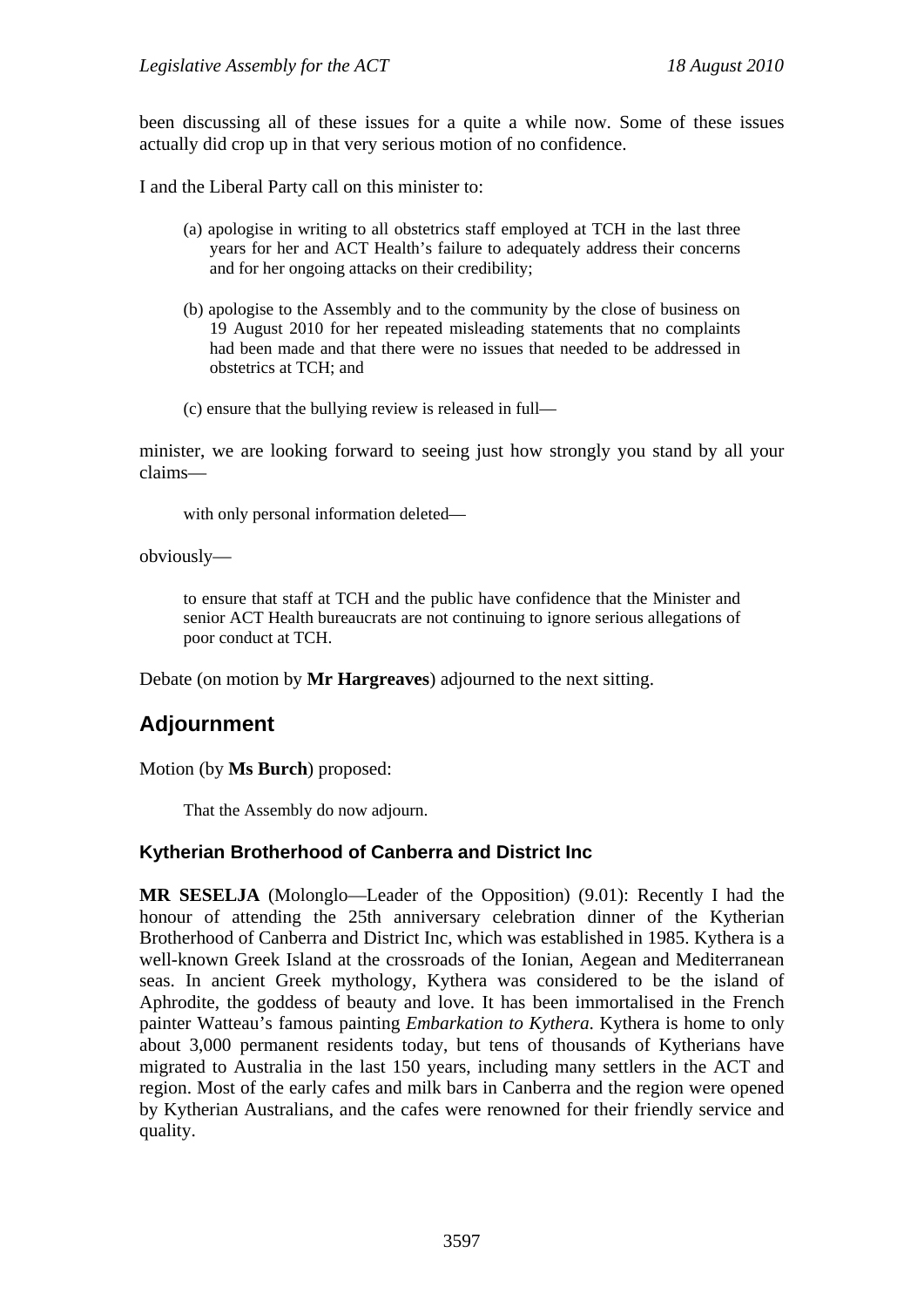The Kytherian Brotherhood of Canberra and District celebrated its 25th anniversary in style on 19 June at the Hellenic Club of Canberra with a successful dinner dance for 330 members and friends. Those attending all enjoyed a sumptuous three-course meal and enjoyed themselves on the dance floor as well as appreciating the skills of the talented Hellenic dancers group.

The Ambassador of Greece, His Excellency Mr Alexios Christopoulos, spoke about Kythera's rich history from preclassical times until modern day. He recognised Kythera's cultural and historical significance in laudatory terms and demonstrated his considerable learning. His Excellency made an indelible impression on the audience.

The other distinguished guests included Father George Carpis, who spoke of his own respect for the Kytherians of Canberra and the district since he arrived as a parish priest for the Greek Orthodox Church of St Nicholas in Kingston in the 1960s. I was also joined by Senator Gary Humphries and retiring MP Annette Ellis.

Mr Chris Lourandos, the founder and long-serving past present of the brotherhood, spoke movingly about the history of Kytherians in Canberra and the district and their early struggles and sacrifices. Chris spoke about why it was important to found the brotherhood and to maintain it. On the night, the brotherhood formally recognised the outstanding contributions made by Chris by awarding him a life membership plaque. Chris was also kind enough to share some of his iconic photographs of Kythera, which were on display throughout the evening for all to view.

It was a wonderful night, and I would also like to pay tribute to John Kalokerinos who organised much of the night and emceed the night. I will give him credit—he gave me most of the notes that I just read from, and he did not mention himself. So I pay tribute to John Kalokerinos, who is one of the most active people in our community. You see him at virtually every function, certainly anything to do with the Greek community, the Kytherian community and far broader than that. So, well done, John; well done to the Kytherian Brotherhood. On my own behalf and on behalf of my wife, Ros, I express my thanks for the wonderful hospitality we received on the night.

### **Greek community Canberra Hospital—staff**

**MR HARGREAVES** (Brindabella) (9.04): I echo Mr Seselja's comments around John Kalokerinos. I have known John since the day I came into this chamber, and I have always found him to be the perfect connection between the work that we do and the Greek and, for that matter, Cypriot communities. It is interesting that these notions of service to community is in the genes. His mother, for example—the Lady of the Lake—was probably the most magic lady the Greek community has ever produced. Her role in providing succour, humour and damn fine hamburgers out at Curtin is to be commended.

I would also like to indicate that it was with a little bit of sadness that we ended that debate on the health thing. I wanted to get a little bit involved in it, because I have actually had a fair amount of experience in the field of relationships within the hospital. I spent 20 years in the health system in the ACT prior to and after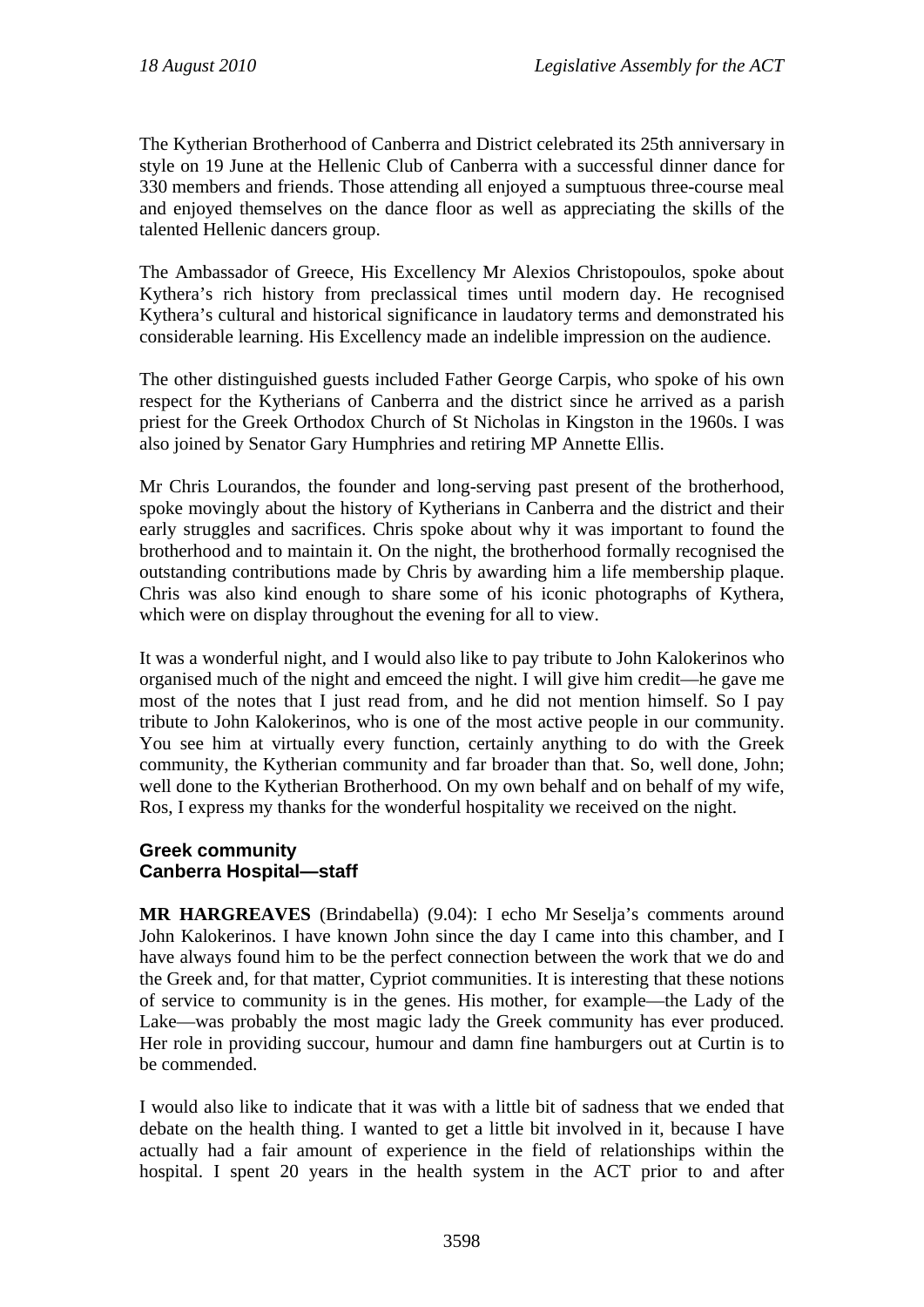self-government, and quite a number of those years was on the hospital executive. I was also the director of rehabilitation and aged-care services for a little while. I do know about the difficult relationships that you have and the tensions which exist between the clinicians and the management. What we are seeing actually being played out in this hospital at the moment is nothing new. Once upon a time we used to say the only thing consistent about ACT Health was the rate of change.

I have to tell you, Mr Speaker, that they are professionals in there; it is the most magic service. Those of us who have ever been through the maternity service—both of my children and all of my grandchildren and most of my nieces and nephews went through that unit—know that it is a magic unit; it really is. I acknowledge that Mr Hanson actually acknowledged that in his speech. But I caution the chamber about being overly critical of the hospital systems when people here have had relatively limited experience in it, and I do not mean that in a derogatory sense.

I have been through their system and been in some pretty hairy events in the last couple of years. You do not go through ICU and into the coronary care unit without being frightened to death, and you look at the way in which the clinicians work as a team on your behalf, and I have to say, they saved my life. I have also been into Calvary and in other places with life-threatening conditions. Again, I have to confess that it was brilliant.

You hear things like "the medical mafia", "the nursing mafia", all those sorts of things, and I do not treat those terribly seriously. But you have got to remember that this particular service is an emotionally charged one. It is one where the stakes are particularly high. One mistake could cost somebody their life, so of course people are on the knife edge every single day they go to work. We need to admire the nurses, admire the doctors and actually support them. So we need to be very careful with what we say here in this chamber, in the same way we needed to be careful when we were bagging out the disability health workers and the child welfare workers. When Mrs Burke used to do it, I condemned her; I condemned Mr Pratt; and I will condemn anybody who goes a little bit too far. They will have me to answer to.

We need to appreciate that we could not do the job that they are doing. Sometimes if they go a little bit too far, we need to understand that a little bit of tolerance on our part might be a good idea. What we do not need is to engender a lack of morale in the hospital system and constantly look at the negatives. I would say to Mr Hanson: if you have a good look at the hospital, the glass is half full, not half empty. It is doing fantastic things and leading the country.

So I do say to the chamber: please be very measured in the way we actually address issues that are brought to us. Make sure that they are in a context that is brought forward, and do not be tempted to single one particular part of the hospital out for a bit of treatment. Because I can tell you this: what goes around comes around. I will not be able to resist the temptation to give somebody a really good flogging in this place if they do not have that perspective actually put on the table.

I respect what Mr Hanson was saying in the context in which he was saying it, but I urge that piece of caution. On behalf of the hospitals, I say that we do not need that kind of stuff. On behalf of myself, I say thank you to the hospitals.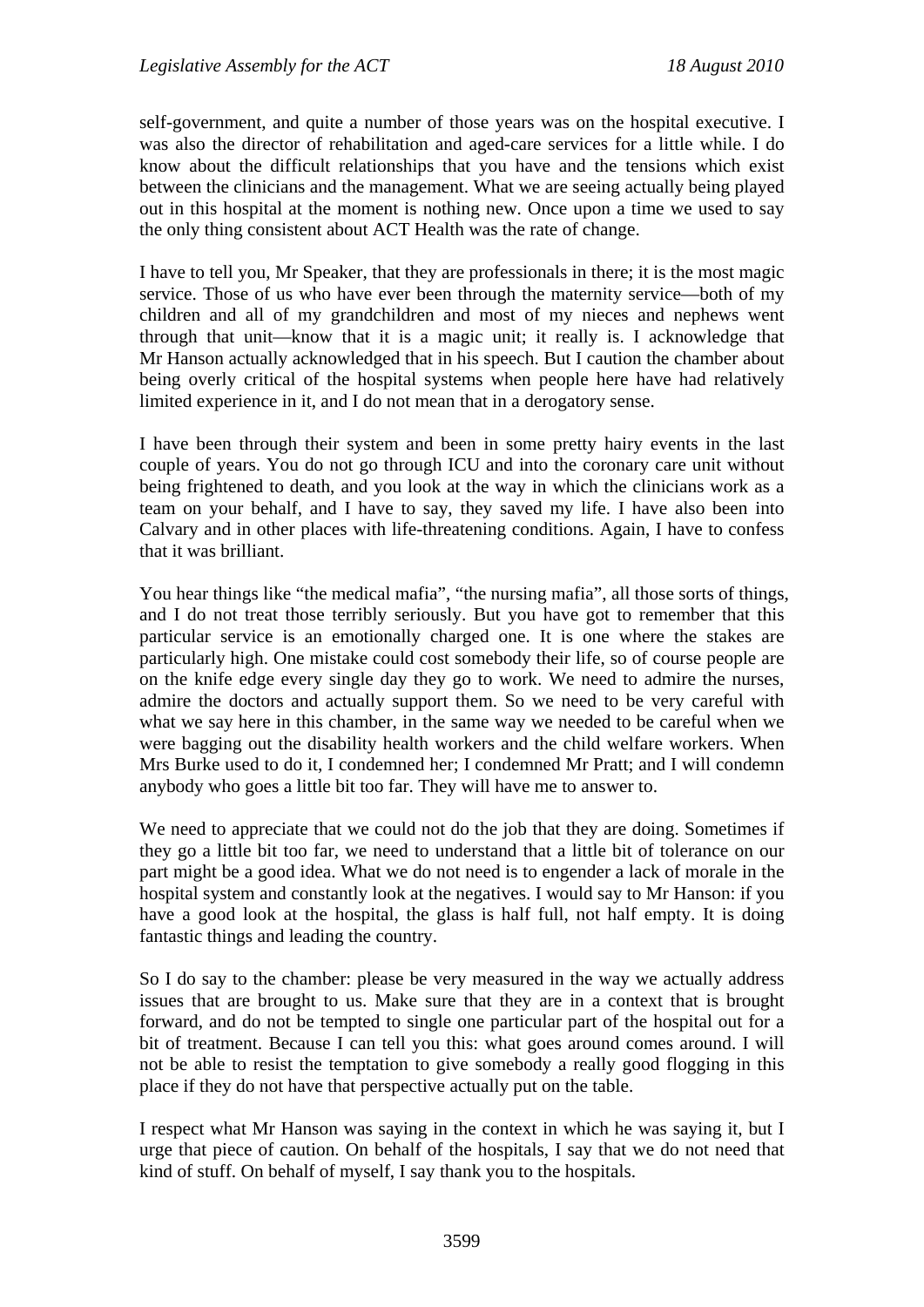## **Canberra Hospital—staff**

**MR HANSON** (Molonglo) (9.09): Mr Speaker, I will just quickly respond to what Mr Hargreaves said. Of course, we have the greatest respect for the doctors, nurses, midwives, other clinical staff and the administrative staff at the Canberra Hospital and more broadly across ACT Health. I think that that would be the unanimous view of all sides of this chamber, and we give them our absolute support. But it is my responsibility and the opposition's responsibility to hold the government to account and to thereby identify where things are going wrong in the health system and point that out.

If you talk about supporting doctors, if you talk about supporting nurses, when doctors, midwives and nurses make complaints, you then listen to those complaints. You then address them fairly. You do not call it mud-slinging. You do call it doctor politics. That is half the problem that we have had here—that is, instead of the minister taking those reports that she had on face value, and saying, "I've had some reports. I will investigate them. They may be valid, and if they are, we'll get to the bottom of it and we'll address them," her response was to attack the people that made the complaints.

I agree with your sentiment 100 per cent, Mr Hargreaves, but I will continue to hold this government to account. It is this health minister who has actually been the one who has attacked the hospital staff and the obstetricians, not me.

### **Kytherian Brotherhood of Canberra and District Inc Tandem Respite Inc**

**MR COE** (Ginninderra) (9.11): I would like to add my support to the Kytherian Brotherhood of Canberra and District Inc, as the Leader of the Opposition, Mr Seselja, spoke about earlier. I would also like to acknowledge that John Kalokerinos is the President of the Kytherian Brotherhood of Canberra and District.

I would now like to pay tribute to a very special community group which helps so many people in the ACT and region—that is, Tandem. Tandem do a superb job and I think are certainly worthy of recognition here today. They provide respite, personal care and other support services to hundreds of people in Canberra—young people, people with a disability, people living with mental illness, perhaps frail or older people and their families. They really are a superb organisation.

Their mission is to promote independence and quality of life through respite, personal care and social inclusion. Their vision is to contribute to the ACT community by working in tandem with individuals and their families. Their values include words such as passionate, persevering and professional, creative and caring, respectful and responsive, active and accountable.

I went to the opening of their new facility in the Blaxland Centre, and it is a superb centre. I also went to the launch of the organisation last year. I would like to give a plug to their board members: the President, Ron Kingsbury, the Vice President, Peter Gordon, the Secretary and Public Officer, Karen Noble, the Treasurer, Cath Sutton,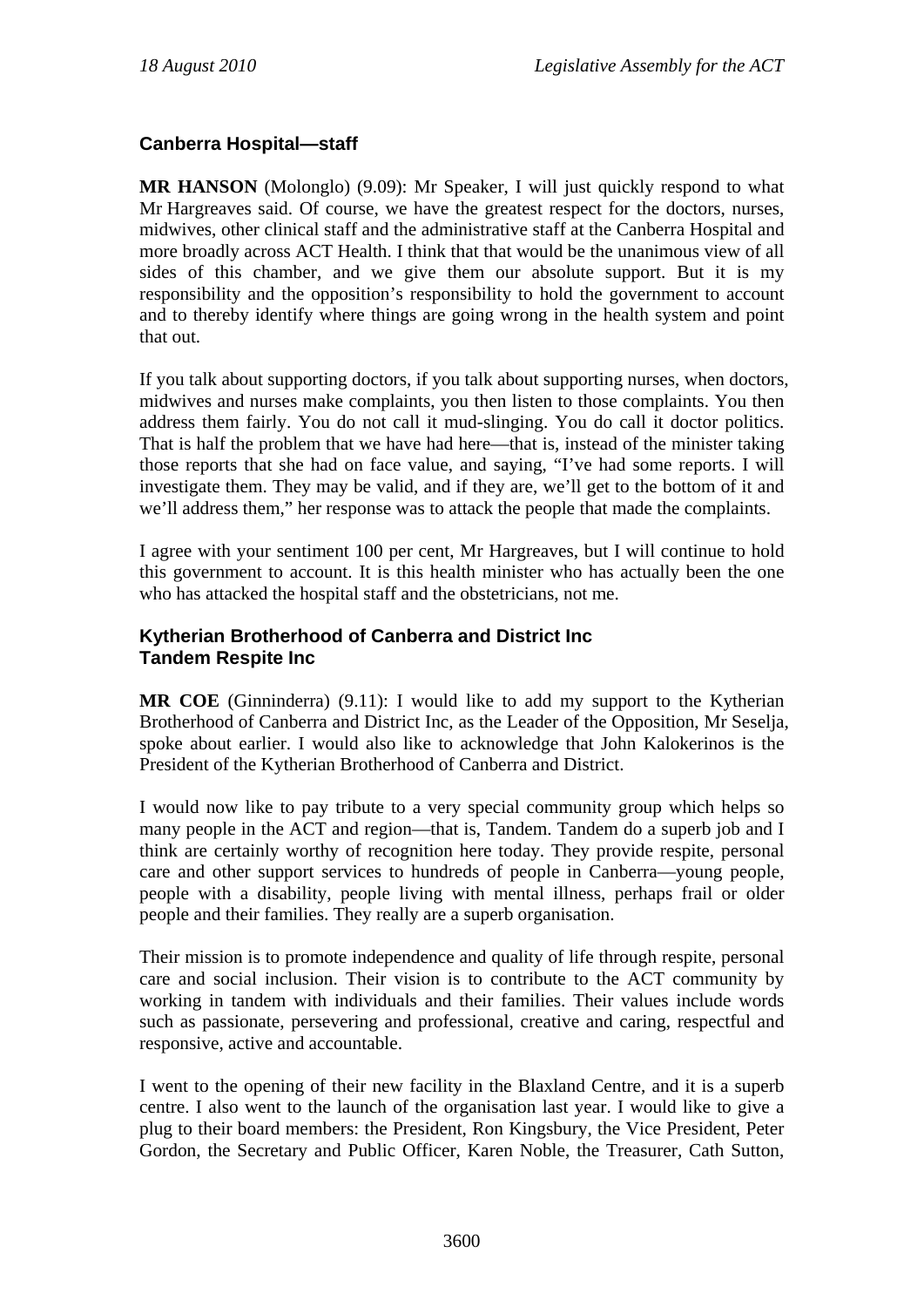and members Tyler Ellis, Steve Dascarolis, Mark Vergano, Kerri West, Jean McIntyre, Joan Ross and Patrick White. I also give my support to Cheryl Pollard and all her staff. They really do a superb job.

Of course, these sorts of organisations do not just happen by magic; they happen because of the support of their many volunteers and supporters. I would like to acknowledge the supporters: the platinum sponsors, the DECCA Building Group; the gold sponsors, Bendigo Community Bank, Calwell and Wanniassa branches, Efstratiou Electrical and the Lions Club of Canberra, Ginninderra; the silver sponsors, the Australian Medical Council, Capital Insurance Brokers, Eastlake Football Club, Watson Blinds and Awnings, Masa Constructions and Zurich Insurance Limited; the bronze sponsors, All Phones, Capital Veneering, the Content Group, Cricket ACT, Data Voice, DFPG, Dowse Norwood Architects, Music at Midday, Partners in Health and St Edmund's College; and the government funding agencies, ACT Health, DHCS, Disability ACT, Home and Community Care and Mental Health ACT.

I encourage Assembly members and members of the broader community to support Tandem. They have a fantastic website at tandem.org.au. There you can find information about how you might be able to participate in their giving card program, their workplace giving program or other ways to get involved in sponsorship, partnership, volunteering or direct donations. I commend all the people who support tandem.

### **Education—early childhood**

**MS BURCH** (Brindabella—Minister for Disability, Housing and Community Services, Minister for Children and Young People, Minister for Ageing, Minister for Multicultural Affairs and Minister for Women) (9.14): I just want to make some comments and actually share with the Assembly a media release I found this afternoon that was issued on 9 August by Early Childhood Australia—a voice for young children. The title of the media release is "Claims of cost increases to childcare are baseless, say experts". The media release reads:

Claims that improving the quality of early childhood education and care will result in unaffordable cost increases for parents are unfounded says the nation's leading advocacy organisation for young children.

Early Childhood Australia CEO … says the claims are not based on solid evidence and are simply scare mongering.

It is true that improvements in the quality of ECEC will cost money.

But suggestions that these changes will occur immediately and cost as much as \$110 per week are misplaced and without foundation.

Economic modelling by Access Economics shows that the reforms will actually result in minimal increases in costs for parents. They anticipate increases of \$8.67 after government subsidies.

And the reality is that the proposed reforms will be implemented over time and will not take full effect until 2020."